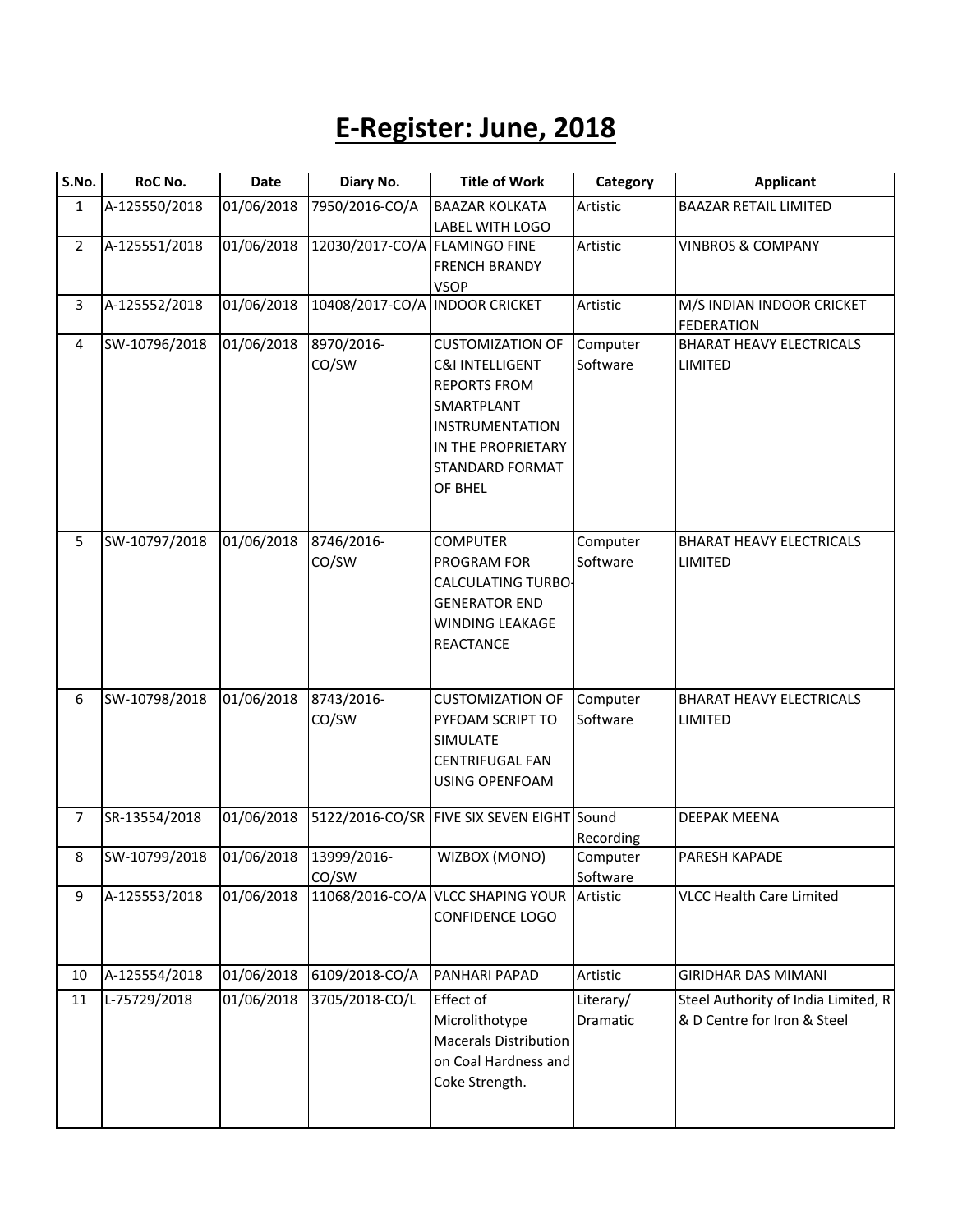| S.No. | RoC No.       | Date       | Diary No.                       | <b>Title of Work</b>           | Category             | <b>Applicant</b>                       |
|-------|---------------|------------|---------------------------------|--------------------------------|----------------------|----------------------------------------|
| 12    | A-125555/2018 | 01/06/2018 |                                 | 11053/2016-CO/A MYCHOIZE COLOR | Artistic             | ORIX AUTO INFRASTRUCTURE               |
|       |               |            |                                 | LABEL                          |                      | <b>SERVICES LIMITED</b>                |
| 13    | L-75730/2018  | 01/06/2018 | 5154/2018-CO/L                  | <b>SEX SWAP TEST FOR</b>       | Literary/            | M.R.MAHALAKSHMI                        |
|       |               |            |                                 | <b>CINEMA</b>                  | Dramatic             |                                        |
| 14    | A-125556/2018 | 01/06/2018 | 4431/2018-CO/A                  | SANDVIK                        | Artistic             | Sandvik Intellectual Property AB       |
| 15    | L-75731/2018  | 01/06/2018 | 2211/2018-CO/L                  | Max Write  beyond              | Literary/            | MAX Academy for Excellence             |
|       |               |            |                                 | outdated                       | Dramatic             |                                        |
|       |               |            |                                 | copyrighting!                  |                      |                                        |
| 16    | L-75732/2018  | 01/06/2018 | 5225/2018-CO/L                  | DARE TO FLY AND                | Literary/            | DR. SANJAY KUMAR SINHA                 |
|       |               |            |                                 | <b>REACH THE SKY</b>           | Dramatic             |                                        |
| 17    | A-125557/2018 | 01/06/2018 | 3231/2018-CO/A                  | JOY HONEY AND                  | Artistic             | <b>JOY CREATORS LLP</b>                |
|       |               |            |                                 | <b>ALMONDS</b>                 |                      |                                        |
|       |               |            |                                 | <b>NOURISHING SKIN</b>         |                      |                                        |
|       |               |            |                                 | CREAM                          |                      |                                        |
| 18    | A-125558/2018 | 01/06/2018 | 1385/2018-CO/A                  | <b>BLACK FOX</b>               | Artistic             | <b>KRAPALSINGH DEEPSINGH</b>           |
|       |               |            |                                 | <b>PROTECTION</b>              |                      | TOMAR TRADING AS M/S. BLACK            |
|       |               |            |                                 |                                |                      | FOX PROTECTION                         |
| 19    | SR-13555/2018 | 01/06/2018 | 14470/2016-                     | DIL                            | Sound                | Sandeep Shirodkar                      |
|       |               |            | CO/M                            |                                | Recording            |                                        |
| 20    | A-125559/2018 | 01/06/2018 | 7130/2017-CO/A                  | <b>FIROWARE</b>                | Artistic             | <b>HUMDAN CERA</b>                     |
| 21    | SR-13556/2018 | 01/06/2018 | 4693/2016-CO/M                  | <b>BIRD IN THE CAGE</b>        | Sound                | MS. GURMEHR KHURMI                     |
|       |               |            |                                 |                                | Recording            |                                        |
| 22    | L-75733/2018  | 04/06/2018 | 12732/2016-CO/L Vision of Karma |                                | Literary/            | Hemant Thakorbhai Bhatt                |
|       |               |            |                                 | Results in Vedic               | Dramatic             |                                        |
|       |               |            |                                 | Jyotisha                       |                      |                                        |
| 23    | L-75734/2018  | 04/06/2018 | 4603/2018-CO/L                  | Dayan Mata                     | Literary/            | Dhairya Arora                          |
|       |               |            |                                 |                                | Dramatic             |                                        |
| 24    | A-125560/2018 | 04/06/2018 | 9033/2017-CO/A                  | <b>AGVPL</b>                   | Artistic             | M/S. ARMAN GREEN VEHICLES<br>PVT. LTD. |
| 25    | A-125561/2018 | 04/06/2018 | 10406/2017-CO/A KODIA           |                                | Artistic             | M/S V P INDUSTRIES                     |
|       |               |            |                                 |                                |                      |                                        |
| 26    | L-75735/2018  | 04/06/2018 | 2578/2018-CO/L                  | <b>INSTRUCTION</b>             | Literary/            | <b>BHARAT HEAVY ELECTRICALS</b>        |
|       |               |            |                                 | MANUAL HP 1203                 | Dramatic             | <b>LIMITED</b>                         |
|       |               |            |                                 | <b>BOWL MILL-NTPC</b>          |                      |                                        |
|       |               |            |                                 | GADARWARA, 2X800               |                      |                                        |
|       |               |            |                                 | <b>MW</b>                      |                      |                                        |
| 27    | A-125562/2018 | 04/06/2018 | 1096/2018-CO/A                  | JINDAL STAR GIP                | Artistic             | M/S JINDAL PIPES LIMITED               |
| 28    | SW-10800/2018 | 04/06/2018 | 4670/2018-                      | Q2Pay                          | Computer             | Abhay Rangnekar                        |
|       |               |            | CO/SW                           |                                | Software             |                                        |
| 29    | SW-10801/2018 | 04/06/2018 | 11492/2017-                     | JULI                           | Computer             | Indranil Talukdar                      |
|       |               |            | CO/SW                           |                                | Software             |                                        |
| 30    | SW-10802/2018 | 04/06/2018 | 4730/2018-                      | BuffSatDB: Buffalo             | Computer             | <b>DIRECTOR</b>                        |
|       |               |            | CO/SW                           | Microsatellite                 | Software             |                                        |
|       |               |            |                                 | Database                       |                      |                                        |
| 31    | SW-10803/2018 | 04/06/2018 | 4719/2018-                      | <b>DEYAK</b>                   | Computer             | Debanuj Biswas                         |
|       |               |            | CO/SW                           |                                | Software             |                                        |
| 32    | SW-10804/2018 | 04/06/2018 | 4620/2018-                      | M-SCORE                        | Computer             | Dr.Manoharan                           |
|       |               |            |                                 |                                |                      |                                        |
| 33    | A-125563/2018 | 04/06/2018 | CO/SW<br>9387/2016-CO/A         | Renaissance                    | Software<br>Artistic | B. M. ANAND FOUNDATION LLP             |
|       |               |            |                                 |                                |                      |                                        |
|       |               |            |                                 | (Navchetna)                    |                      |                                        |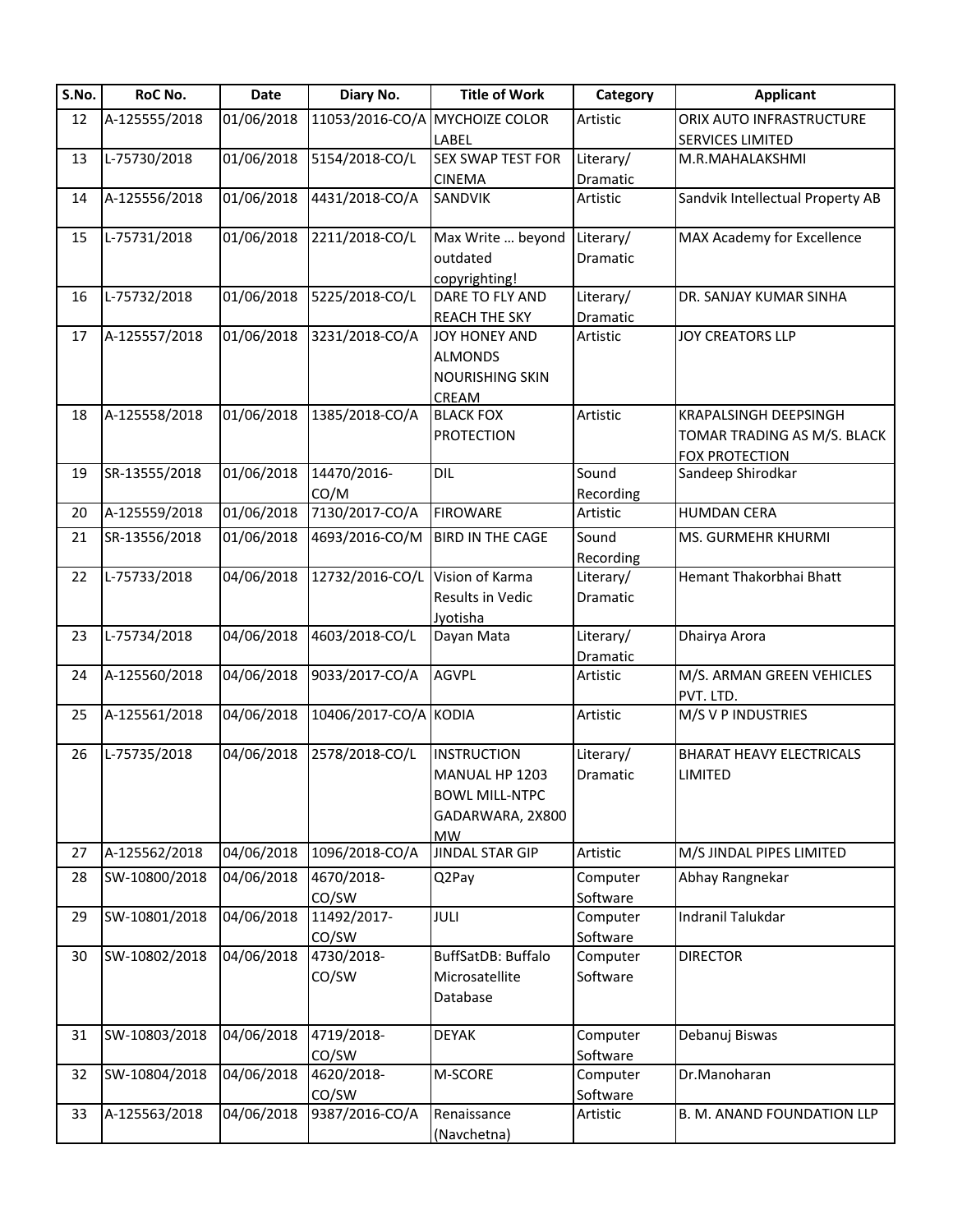| S.No. | RoC No.       | <b>Date</b> | Diary No.       | <b>Title of Work</b>       | Category     | <b>Applicant</b>                                              |
|-------|---------------|-------------|-----------------|----------------------------|--------------|---------------------------------------------------------------|
| 34    | SW-10805/2018 | 04/06/2018  | 5378/2018-      | Constzon                   | Computer     | Larsen & Toubro Limited                                       |
|       |               |             | CO/SW           |                            | Software     |                                                               |
| 35    | L-75736/2018  | 04/06/2018  | 3342/2018-CO/L  | TITLIYAN MADHOSH           | Literary/    | PARAS CHATURVEDI, PRIYAM                                      |
|       |               |             |                 | <b>HAIN</b>                | Dramatic     | <b>CHATURVEDI</b>                                             |
| 36    | A-125564/2018 | 04/06/2018  | 6039/2016-CO/A  | SRJ                        | Artistic     | Manoj Goyal                                                   |
| 37    | L-75737/2018  | 04/06/2018  | 4338/2018-CO/L  | Amol Pre School            | Literary/    | Amol Prakashan                                                |
|       |               |             |                 | <b>Maths Activity Book</b> | Dramatic     |                                                               |
|       |               |             |                 | А                          |              |                                                               |
| 38    | A-125565/2018 | 04/06/2018  | 297/2018-CO/A   | $DD - 6410$                | Artistic     | AMIT. S. TALBOT & SHASHANK                                    |
|       |               |             |                 |                            |              | SHEKHAR MISHRA, PARTNERs                                      |
| 39    | L-75738/2018  | 04/06/2018  | 2887/2018-CO/L  | Study of road traffic      | Literary/    | Dr. C. R. Patil, Mahendra P.                                  |
|       |               |             |                 | noise at express           | Dramatic     | Nawathe                                                       |
|       |               |             |                 | highway and its            |              |                                                               |
|       |               |             |                 | control by acoustic        |              |                                                               |
|       |               |             |                 | design: AN                 |              |                                                               |
|       |               |             |                 | <b>ERGONOMIC STUDY</b>     |              |                                                               |
|       |               |             |                 |                            |              |                                                               |
| 40    | CF-4099/2018  | 04/06/2018  | 3697/2016-CO/CF | <b>SHARE BROKING TV</b>    | Cinematograp | STOCK HOLDING CORPORATION                                     |
|       |               |             |                 | COMMERCIAL                 | h Film       | OF INDIA LTD                                                  |
| 41    | L-75739/2018  | 04/06/2018  | 9916/2016-CO/L  | <b>SUSHUMNA</b>            | Literary/    | Divya Babaji Sushumna Kriyayoga                               |
|       |               |             |                 | <b>KRIYAYOGA</b>           | Dramatic     | Foundation                                                    |
| 42    | SW-10806/2018 | 04/06/2018  | 3330/2018-      | <b>TAVUS</b>               | Computer     | TAVUS INNOVATION PRIVATE                                      |
|       |               |             | CO/SW           | <b>INNOVATION'S</b>        | Software     | LIMITED, REPRESENTED BY ITS                                   |
|       |               |             |                 | <b>VALAISTA CAMPUS</b>     |              | DIRECTOR RAJESH JOSEPH                                        |
|       |               |             |                 | <b>SUITE</b>               |              |                                                               |
| 43    | L-75740/2018  | 04/06/2018  | 3596/2018-CO/L  | <b>MATRIX ABACUS</b>       | Literary/    | MR. GURU PRASAD                                               |
|       |               |             |                 |                            | Dramatic     |                                                               |
| 44    | A-125566/2018 | 04/06/2018  | 3613/2018-CO/A  | POLKI TEMPLE               | Artistic     | MANGESH MADHUKAR SHINDE                                       |
|       |               |             |                 | NECKLACE SET WITH          |              |                                                               |
|       |               |             |                 | <b>TOPS EARRINGS</b>       |              |                                                               |
|       |               |             |                 |                            |              |                                                               |
| 45    | A-125567/2018 | 04/06/2018  | 3620/2018-CO/A  | <b>FLOWER LONG</b>         | Artistic     | MANGESH MADHUKAR SHINDE                                       |
|       |               |             |                 | NECKLESS SET WITH          |              |                                                               |
|       |               |             |                 | JHUMKI                     |              |                                                               |
| 46    | A-125568/2018 | 04/06/2018  | 3617/2018-CO/A  | TEMPLE LAXMI LONG Artistic |              | MANGESH MADHUKAR SHINDE                                       |
|       |               |             |                 | NEEKLESS SET WITH          |              |                                                               |
|       |               |             |                 | <b>TOPS</b>                |              |                                                               |
| 47    | A-125569/2018 | 04/06/2018  | 3618/2018-CO/A  | LAXMI MANGO                | Artistic     | MANGESH MADHUKAR SHINDE                                       |
|       |               |             |                 | SHAPE HARAM SET            |              |                                                               |
|       |               |             |                 | WITH EARRINGS              |              |                                                               |
| 48    | A-125570/2018 | 04/06/2018  | 3629/2018-CO/A  | PEARLS LAXMI               | Artistic     | MANGESH MADHUKAR SHINDE                                       |
|       |               |             |                 | NECKLACE SET WITH          |              |                                                               |
|       |               |             |                 | <b>TOPS EARRINGS</b>       |              |                                                               |
|       |               |             |                 |                            |              |                                                               |
| 49    | A-125571/2018 | 04/06/2018  | 3619/2018-CO/A  | <b>ROUND SHAPE</b>         | Artistic     | MANGESH MADHUKAR SHINDE                                       |
|       |               |             |                 | <b>HARAM NECKLACE</b>      |              |                                                               |
|       |               |             |                 | SET WITH JHUMKI            |              |                                                               |
|       | A-125572/2018 | 04/06/2018  | 5948/2018-CO/A  | <b>RAMDEV KRAZZI</b>       | Artistic     | RAMDEV FOOD PRODUCTS PVT                                      |
| 50    |               |             |                 |                            |              |                                                               |
|       |               |             |                 | <b>MASALA</b>              |              | LTD, A Company Incorporated<br>under the Indian Company's Act |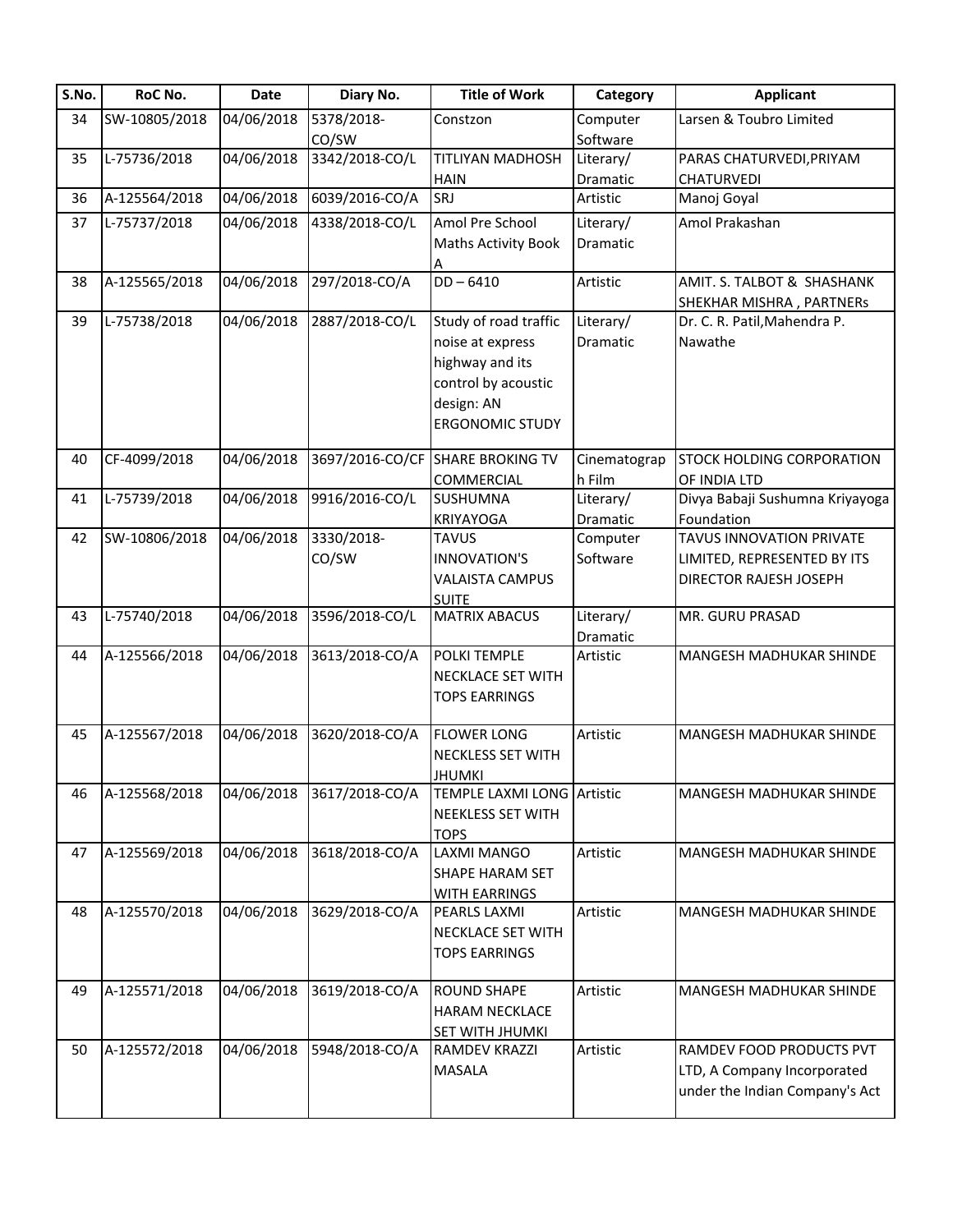| S.No. | RoC No.       | <b>Date</b> | Diary No.           | <b>Title of Work</b>                                                  | Category              | <b>Applicant</b>                                                                                          |
|-------|---------------|-------------|---------------------|-----------------------------------------------------------------------|-----------------------|-----------------------------------------------------------------------------------------------------------|
| 51    | SR-13557/2018 | 04/06/2018  | 3504/2018-CO/SR     | Aayushyachya                                                          | Sound                 | <b>ANAGHA VINAY TAMBOLI</b>                                                                               |
|       |               |             |                     | margavaracha kuni                                                     | Recording             |                                                                                                           |
|       |               |             |                     | mhane musafir                                                         |                       |                                                                                                           |
| 52    | A-125573/2018 | 04/06/2018  | 1098/2018-CO/A      | JINDAL D P JINDAL                                                     | Artistic              | M/S JINDAL PIPES LIMITED                                                                                  |
|       |               |             |                     | <b>GROUP</b>                                                          |                       |                                                                                                           |
| 53    | L-75741/2018  | 05/06/2018  | 4732/2018-CO/L      | <b>NANHE PAUDHE</b>                                                   | Literary/<br>Dramatic | Avnish Kumar                                                                                              |
| 54    | A-125574/2018 | 05/06/2018  | 3352/2018-CO/A      | <b>JANATAJALI TAR</b>                                                 | Artistic              | SHREEDHAR COALTAR COMPANY                                                                                 |
| 55    | L-75742/2018  | 05/06/2018  | 4986/2018-CO/L      | <b>ASTRO CARE</b>                                                     | Literary/<br>Dramatic | PRABHAT KUMAR PANDEY                                                                                      |
| 56    | SW-10807/2018 | 05/06/2018  | 4621/2018-<br>CO/SW | QuestMissing                                                          | Computer<br>Software  | Pooja Sachdeva                                                                                            |
| 57    | L-75743/2018  | 05/06/2018  | 4966/2018-CO/L      | METAL COOLER USER Literary/<br><b>MANUAL</b>                          | Dramatic              | ORIENT ELECTRIC LIMITED                                                                                   |
| 58    | A-125575/2018 | 05/06/2018  | 4962/2018-CO/A      | Sri Sharada Maa<br>Statue                                             | Artistic              | Minicreature                                                                                              |
| 59    | A-125576/2018 | 05/06/2018  | 4933/2018-CO/A      | <b>DULHA GHAR</b>                                                     | Artistic              | <b>GIRISH MOTIYANI</b>                                                                                    |
| 60    | A-125577/2018 | 05/06/2018  | 4764/2018-CO/A      | <b>MUKESH LABEL</b>                                                   | Artistic              | <b>RUPAJI L MARU</b>                                                                                      |
| 61    | A-125578/2018 | 05/06/2018  | 4765/2018-CO/A      | <b>AGRIZIP LABEL</b>                                                  | Artistic              | ANILKUMAR K PATEL, HARSHAD D<br>PANELIA, PANKAJKUMAR A<br>PATEL, SHAILESH K<br>DHAMELIYA, VIJAY V GADHIYA |
| 62    | L-75744/2018  | 05/06/2018  | 4710/2018-CO/L      | <b>GLORY KHELO INDIA</b>                                              | Literary/<br>Dramatic | <b>SUMIT UJJAINWAL</b>                                                                                    |
| 63    | L-75745/2018  | 05/06/2018  | 3877/2018-CO/L      | Simplification Of The<br>Code of Criminal<br>Procedure, 1973          | Literary/<br>Dramatic | <b>Mukul Gupta</b>                                                                                        |
| 64    | L-75746/2018  | 05/06/2018  | 3194/2018-CO/L      | VASTUMAYA                                                             | Literary/<br>Dramatic | <b>SANJAY PATIL</b>                                                                                       |
| 65    | A-125579/2018 | 05/06/2018  | 2322/2018-CO/A      | <b>SILVER BULET</b>                                                   | Artistic              | Vijay Krushnaji Palapawar<br>Proprietor of M/s. VIDYA RICE<br><b>MILL</b>                                 |
| 66    | L-75747/2018  | 05/06/2018  | 1924/2018-CO/L      | Smartclass Modules - Literary/<br>$Grade - 12$                        | Dramatic              | <b>Smartclass Educational Services</b><br>Pvt. Ltd.                                                       |
| 67    | L-75748/2018  | 05/06/2018  | 1916/2018-CO/L      | Smartclass Modules-<br>$Grade - 10$                                   | Literary/<br>Dramatic | <b>Smartclass Educational Services</b><br>Pvt. Ltd.                                                       |
| 68    | A-125580/2018 | 05/06/2018  | 559/2018-CO/A       | $DD - 219$ AB                                                         | Artistic              | AMIT. S. TALBOT & SHASHANK<br>SHEKHAR MISHRA, PARTNERs                                                    |
| 69    | L-75749/2018  | 05/06/2018  | 261/2018-CO/L       | <b>VINAY</b><br>CHALISA, PUSHPANJA<br>LI                              | Literary/<br>Dramatic | <b>SRI THAKUR HANUMAN JI TRUST</b>                                                                        |
| 70    | L-75750/2018  | 05/06/2018  | 25/2018-CO/L        | <b>VAPOUR</b><br><b>COMPRESSION</b><br>REFRIGERATION<br><b>SYSTEM</b> | Literary/<br>Dramatic | ANAND BHASKARRAO BHOYAR                                                                                   |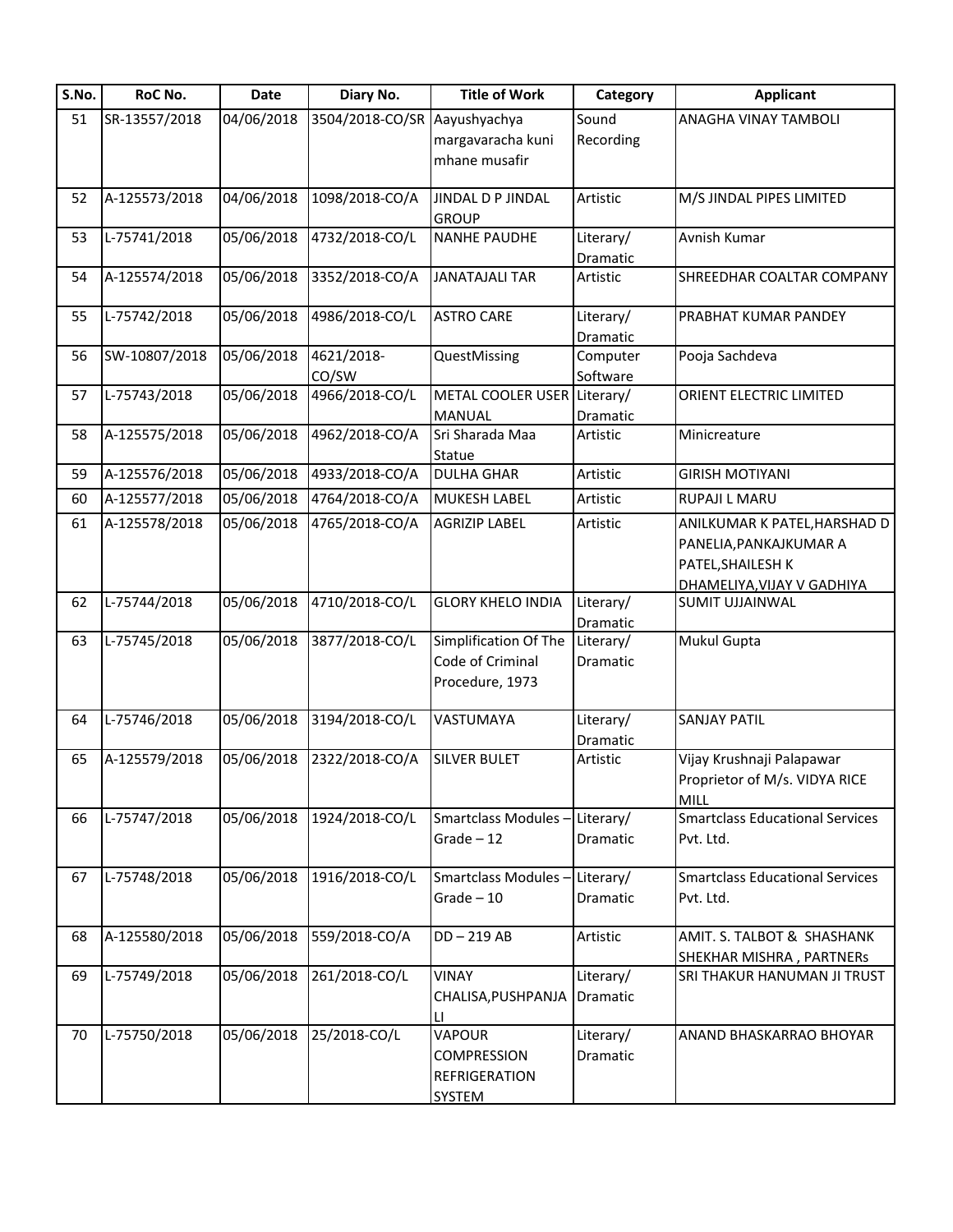| S.No. | RoC No.       | <b>Date</b> | Diary No.       | <b>Title of Work</b>   | Category  | <b>Applicant</b>              |
|-------|---------------|-------------|-----------------|------------------------|-----------|-------------------------------|
| 71    | SR-13558/2018 | 05/06/2018  | 3503/2018-CO/SR | "Tuzyach sathi         | Sound     | ANAGHA VINAY TAMBOLI          |
|       |               |             |                 | shabda he maze         | Recording |                               |
|       |               |             |                 | adale hote"            |           |                               |
| 72    | SW-10808/2018 | 05/06/2018  | 4393/2018-      | A SYSTEM FOR           | Computer  | <b>RAHUL ROY</b>              |
|       |               |             | CO/SW           | <b>CREATING</b>        | Software  |                               |
|       |               |             |                 | <b>AUTOMATIC</b>       |           |                               |
|       |               |             |                 | <b>NAVIGATION</b>      |           |                               |
|       |               |             |                 | <b>AMONG</b>           |           |                               |
|       |               |             |                 | ARCHITECTURAL AND      |           |                               |
|       |               |             |                 | <b>CONSTRUCTION</b>    |           |                               |
|       |               |             |                 | <b>DOUCMENTS</b>       |           |                               |
| 73    | SR-13559/2018 | 05/06/2018  | 3505/2018-CO/SR | Mana he guntale re     | Sound     | ANAGHA VINAY TAMBOLI          |
|       |               |             |                 | tuzya madhe            | Recording |                               |
| 74    | SR-13560/2018 | 05/06/2018  | 3509/2018-CO/SR | "kara joduniya ubha    | Sound     | ANAGHA VINAY TAMBOLI          |
|       |               |             |                 | vithupudhe"            | Recording |                               |
|       |               |             |                 |                        |           |                               |
| 75    | SR-13561/2018 | 05/06/2018  | 3510/2018-CO/SR | Samor to asata         | Sound     | ANAGHA VINAY TAMBOLI          |
|       |               |             |                 | nighata mala na ale    | Recording |                               |
|       |               |             |                 |                        |           |                               |
| 76    | L-75751/2018  | 05/06/2018  | 5995/2018-CO/L  | Fate!                  | Literary/ | Rutvi Sompura                 |
|       |               |             |                 |                        | Dramatic  |                               |
| 77    | L-75752/2018  | 05/06/2018  | 4198/2018-CO/L  | <b>ENGOCRACY</b>       | Literary/ | <b>VIJAY IYER</b>             |
|       |               |             |                 |                        | Dramatic  |                               |
| 78    | L-75753/2018  | 05/06/2018  | 4128/2018-CO/L  | THIRAYUDE              | Literary/ | PRIYANKA T.P                  |
|       |               |             |                 | THIRACHIL              | Dramatic  |                               |
| 79    | L-75754/2018  | 05/06/2018  | 4071/2018-CO/L  | Mera Number Kab        | Literary/ | Praveen Kumar Kandikattu      |
|       |               |             |                 | Aayega                 | Dramatic  |                               |
| 80    | L-75755/2018  | 05/06/2018  | 4073/2018-CO/L  | Learning 4.0           | Literary/ | C. P. Gopinathan              |
|       |               |             |                 |                        | Dramatic  |                               |
| 81    | L-75756/2018  | 05/06/2018  | 4070/2018-CO/L  | Dhi da suneha          | Literary/ | Jatinder Singh                |
|       |               |             |                 |                        | Dramatic  |                               |
| 82    | SW-10809/2018 | 05/06/2018  | 2187/2018-      | CallsEye Pro           | Computer  | Dr. sourabh singh verma       |
|       |               |             | CO/SW           |                        | Software  |                               |
| 83    | A-119796/2017 | 05/06/2018  | 8096/2017-CO/A  | <b>PHOENIX</b>         | Artistic  | RAJENDRABHAI PARSOTTAMBHAI    |
|       |               |             |                 |                        |           | CHOVATIYA                     |
| 84    | SW-10810/2018 | 05/06/2018  | 4404/2018-      | <b>AUTOMATIC</b>       | Computer  | <b>RAHUL ROY</b>              |
|       |               |             | CO/SW           | <b>ELEVATION DATUM</b> | Software  |                               |
|       |               |             |                 | AND HYPERLINKING       |           |                               |
|       |               |             |                 | OF ARCHITECTURE,       |           |                               |
|       |               |             |                 | <b>ENGINEERING AND</b> |           |                               |
|       |               |             |                 | <b>CONSTRUCTION</b>    |           |                               |
|       |               |             |                 | <b>DOCUMENTS</b>       |           |                               |
|       |               |             |                 |                        |           |                               |
| 85    | L-75757/2018  | 05/06/2018  | 4951/2018-CO/L  | Sapno Ka Rahasya       | Literary/ | Vikram Sahu                   |
|       |               |             |                 |                        | Dramatic  |                               |
| 86    | L-75758/2018  | 05/06/2018  | 5294/2018-CO/L  | NIGOODA RATRI          | Literary/ | Zee Entertainment Enterprises |
|       |               |             |                 |                        | Dramatic  | Limited                       |
| 87    | L-75759/2018  | 05/06/2018  | 5298/2018-CO/L  | Kuruveer - The         | Literary/ | Jayanthi Narasimhan           |
|       |               |             |                 | Pariwar                | Dramatic  |                               |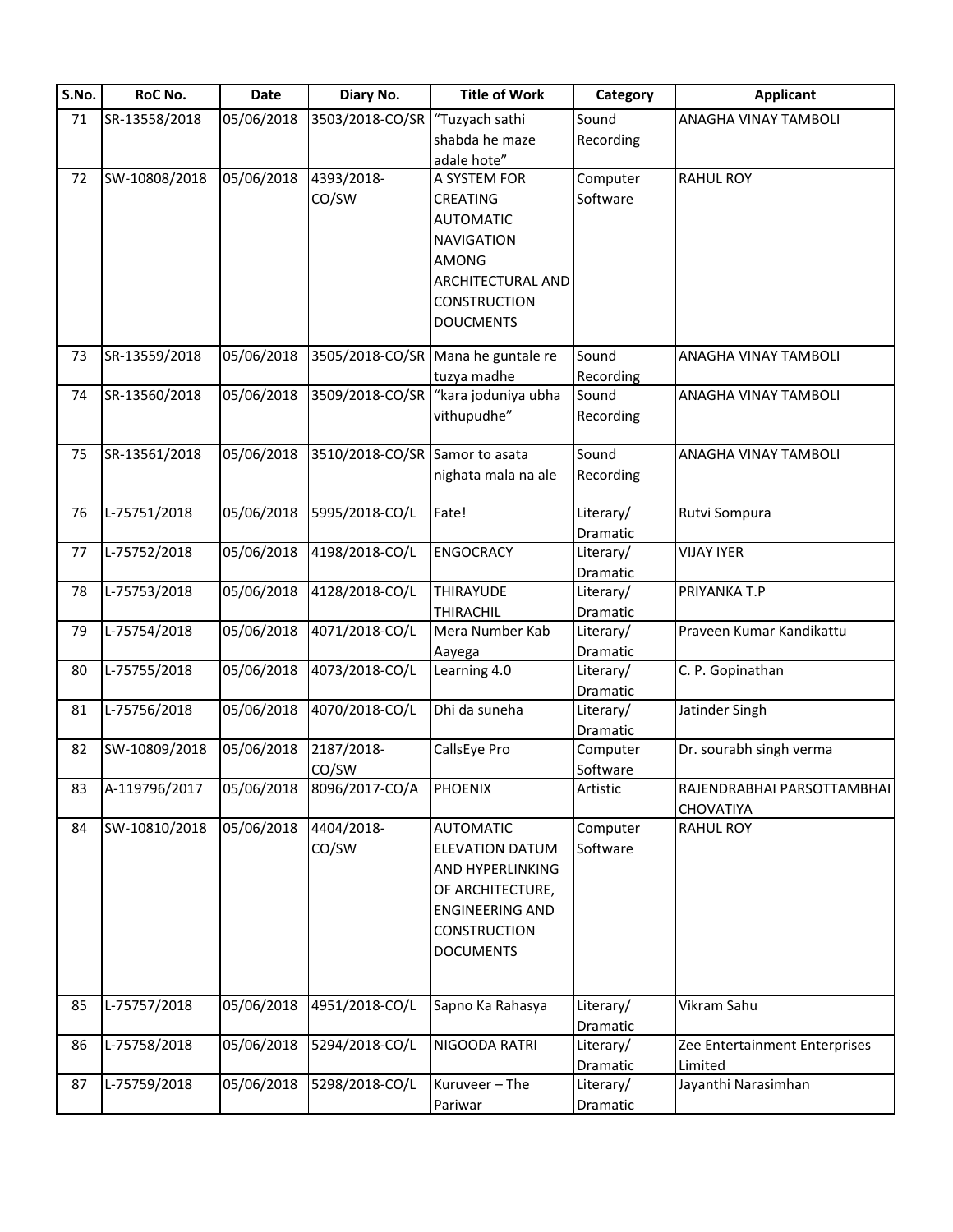| S.No. | RoC No.       | Date       | Diary No.      | <b>Title of Work</b>              | Category  | <b>Applicant</b>             |
|-------|---------------|------------|----------------|-----------------------------------|-----------|------------------------------|
| 88    | L-75760/2018  | 05/06/2018 | 5313/2018-CO/L | Fir Milunga                       | Literary/ | Akash Tiwari                 |
|       |               |            |                |                                   | Dramatic  |                              |
| 89    | L-75761/2018  | 05/06/2018 | 5316/2018-CO/L | Dil Ye Mera                       | Literary/ | Akash Tiwari                 |
|       |               |            |                |                                   | Dramatic  |                              |
| 90    | SW-10811/2018 | 05/06/2018 | 1135/2018-     | SHALADARPAN@RAJ                   | Computer  | DIRECTORATE OF SECONDARY     |
|       |               |            | CO/SW          | <b>ASTHAN</b>                     | Software  | EDUCATION, GOVERNMENT OF     |
|       |               |            |                |                                   |           | RAJASTHAN                    |
| 91    | L-75762/2018  | 05/06/2018 | 4925/2018-CO/L | <b>JIGSAW</b>                     | Literary/ | Ramdas Bhatkal               |
|       |               |            |                |                                   | Dramatic  |                              |
| 92    | L-75763/2018  | 05/06/2018 | 2360/2018-CO/L | ROBOTICS TEACHER                  | Literary/ | <b>EDUCATION QUALITY</b>     |
|       |               |            |                | <b>COMPANION LEVEL 2 Dramatic</b> |           | FOUNDATION OF INDIA          |
|       |               |            |                |                                   |           |                              |
|       |               |            |                |                                   |           |                              |
| 93    | A-125581/2018 | 05/06/2018 | 3706/2017-CO/A | <b>HARYALI GOLD</b>               | Artistic  | M/S. HARYALI PLASTIC UDYOG   |
| 94    | L-75764/2018  | 05/06/2018 | 2365/2018-CO/L | <b>COMPUTER SCIENCE</b>           | Literary/ | <b>EDUCATION QUALITY</b>     |
|       |               |            |                | <b>STUDENT BOOK</b>               | Dramatic  | <b>FOUNDATION OF INDIA</b>   |
|       |               |            |                | GRADE 6                           |           |                              |
| 95    | L-75765/2018  | 05/06/2018 | 5288/2018-CO/L | PAT SOLVED PAPERS                 | Literary/ | Mihir Das Laskar             |
|       |               |            |                |                                   | Dramatic  |                              |
| 96    | SW-10812/2018 | 05/06/2018 | 4395/2018-     | <b>AUTOMATIC</b>                  | Computer  | <b>RAHUL ROY</b>             |
|       |               |            | CO/SW          | <b>ORIENTATION</b>                | Software  |                              |
|       |               |            |                | <b>CORRECTION OF AEC</b>          |           |                              |
|       |               |            |                | <b>DRAWING</b>                    |           |                              |
|       |               |            |                | <b>DOCUMENTS</b>                  |           |                              |
| 97    | A-125582/2018 | 05/06/2018 | 5127/2018-CO/A | <b>RANGAT MUKHWAS</b>             | Artistic  | 1. MR. SANKET KANUBHAI PATEL |
|       |               |            |                |                                   |           | 2. MRS. SMITA KANUBHAI PATEL |
|       |               |            |                |                                   |           | 3. MR. KANUBHAI DHIRUBHAI    |
|       |               |            |                |                                   |           | <b>PATEL</b>                 |
| 98    | SW-10813/2018 | 05/06/2018 | 4405/2018-     | A NOVEL APPROACH                  | Computer  | <b>RAHUL ROY</b>             |
|       |               |            | CO/SW          | FOR DETECTING                     | Software  |                              |
|       |               |            |                | <b>CIRCULAR CALLOUTS</b>          |           |                              |
|       |               |            |                | IN AEC DRAWING                    |           |                              |
|       |               |            |                | <b>DOCUMENTS</b>                  |           |                              |
|       |               |            |                |                                   |           |                              |
|       |               |            |                |                                   |           |                              |
| 99    | A-125583/2018 | 05/06/2018 | 5129/2018-CO/A | <b>KESHAR NAKHRALI</b>            | Artistic  | 1. MR. ANIL GARG 2. SANJAY   |
|       |               |            |                | <b>GOLD PINK COLOUR</b>           |           | GARG PARTNERS OF M/S. R.C.   |
|       |               |            |                |                                   |           | <b>INDUSTRY</b>              |
| 100   | A-125584/2018 | 05/06/2018 | 6165/2018-CO/A | <b>NCR LABEL</b>                  | Artistic  | M/s Mohit Kumar Manjul Kumar |
|       |               |            |                |                                   |           | Trading Co.                  |
| 101   | L-75766/2018  | 05/06/2018 | 4336/2018-CO/L | Amol Pre-School GK                | Literary/ | Amol Prakashan               |
|       |               |            |                | and Conversation B                | Dramatic  |                              |
|       |               |            |                |                                   |           |                              |
| 102   | A-125585/2018 | 05/06/2018 | 4995/2018-CO/A | 'PANSARI MEAT                     | Artistic  | LAKHI PRASAD PANSARI [PROP]. |
|       |               |            |                | MASALA' [Label].                  |           |                              |
| 103   | A-125586/2018 | 05/06/2018 | 4996/2018-CO/A | 'PANSARI KASURI                   | Artistic  | LAKHI PRASAD PANSARI [PROP]. |
|       |               |            |                | METHI' [Label].                   |           |                              |
| 104   | A-125587/2018 | 05/06/2018 | 4997/2018-CO/A | 'PANSARI KASHMIRI                 | Artistic  | LAKHI PRASAD PANSARI [PROP]. |
|       |               |            |                | LAL RED CHILLI                    |           |                              |
|       |               |            |                | POWDER' [Label].                  |           |                              |
|       |               |            |                |                                   |           |                              |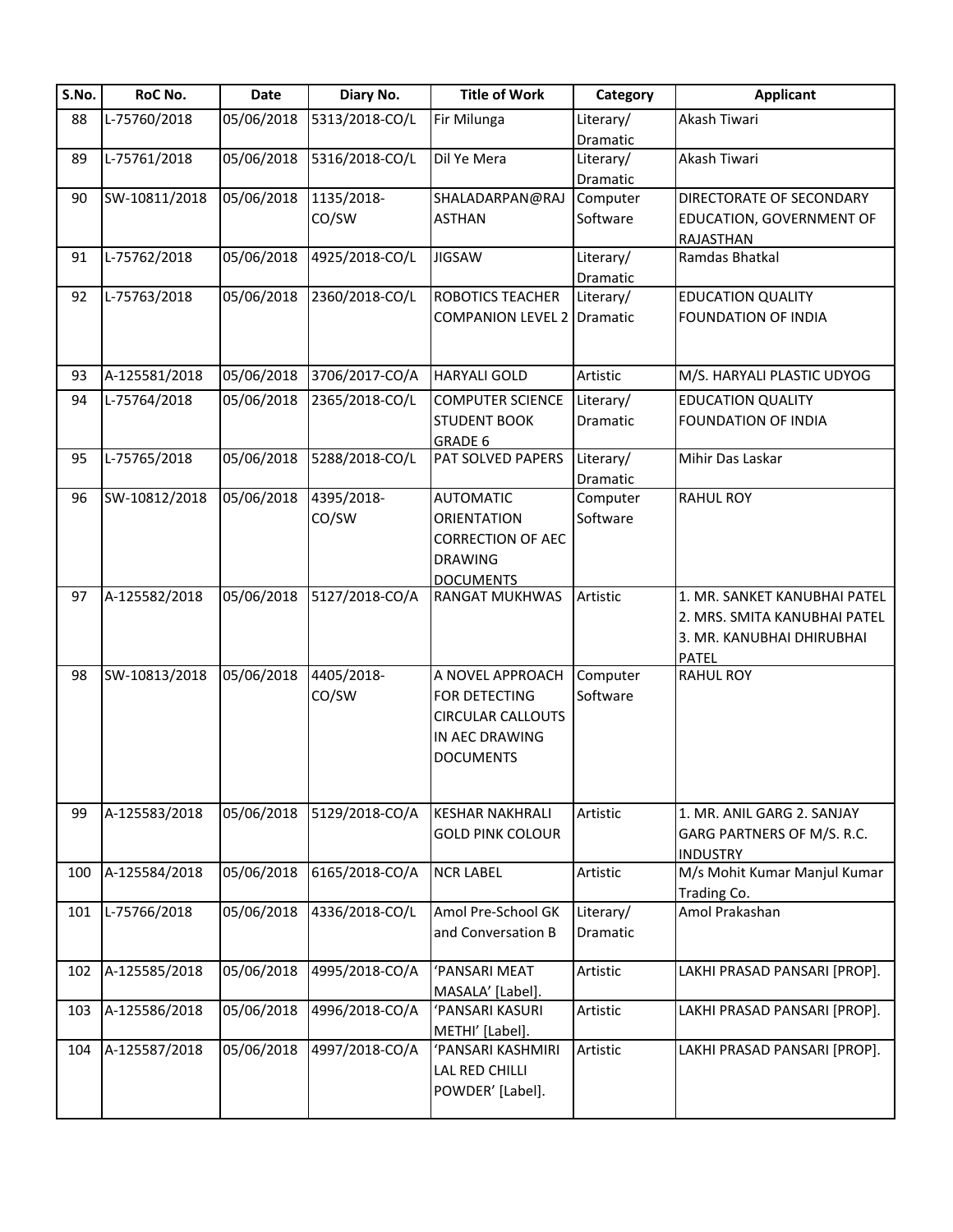| S.No. | RoC No.       | <b>Date</b> | Diary No.           | <b>Title of Work</b>                                                                                                                                                                       | Category              | <b>Applicant</b>                                        |
|-------|---------------|-------------|---------------------|--------------------------------------------------------------------------------------------------------------------------------------------------------------------------------------------|-----------------------|---------------------------------------------------------|
| 105   | L-75767/2018  | 05/06/2018  | 1543/2018-CO/L      | Content-Based Image Literary/<br>Retrieval based on<br>Region of Interest of<br>different domain<br>images                                                                                 | <b>Dramatic</b>       | Dinesh Gawande                                          |
| 106   | L-75768/2018  | 05/06/2018  | 1551/2018-CO/L      | <b>Online Medical</b><br>System                                                                                                                                                            | Literary/<br>Dramatic | Dinesh Gawande                                          |
| 107   | SW-10814/2018 | 05/06/2018  | 4486/2018-CO/L      | <b>NUTRIGEN DB</b>                                                                                                                                                                         | Computer<br>Software  | COUNCIL OF SCIENTIFIC AND<br><b>INDUSTRIAL RESEARCH</b> |
| 108   | SW-10815/2018 | 05/06/2018  | 1877/2018-<br>CO/SW | <b>TSWITCH OWS</b><br>APPLICATION                                                                                                                                                          | Computer<br>Software  | <b>BHARAT HEAVY ELECTRICALS</b><br><b>LIMITED</b>       |
| 109   | L-75769/2018  | 05/06/2018  | 5218/2018-CO/L      | Archery Bulls Eye<br><b>Team Tournament</b>                                                                                                                                                | Literary/<br>Dramatic | Niranjan Modi                                           |
| 110   | SW-10816/2018 | 05/06/2018  | 5111/2018-<br>CO/SW | <b>KNOWLEDGE FUSION</b><br>SOFTWARE FOR<br><b>AUTOMATIC DESIGN</b><br>AND GENERATION OF<br><b>DRAWINGS OF GUIDE</b><br><b>APPARATUS FOR</b><br><b>HYDRO TURBINES</b>                       | Computer<br>Software  | <b>BHARAT HEAVY ELECTRICALS</b><br><b>LIMITED</b>       |
| 111   | SW-10817/2018 | 05/06/2018  | 5113/2018-<br>CO/SW | <b>WEB-BASED PROJECT</b><br>MANAGEMENT<br>SOFTWARE FOR COE-<br><b>HYDRO MACHINES</b>                                                                                                       | Computer<br>Software  | <b>BHARAT HEAVY ELECTRICALS</b><br>LIMITED              |
| 112   | SW-10818/2018 | 05/06/2018  | 5123/2018-<br>CO/SW | SOFTWARE<br><b>APPLICATION FOR</b><br>OPTIMUM DESIGN<br>AND FINNED TUBE<br><b>SELECTION FOR GAS</b><br><b>COOLERS HAVING</b><br>SPACE, FLOW RATE<br>AND PRESSURE DROP<br><b>CONSTRAINT</b> | Computer<br>Software  | <b>BHARAT HEAVY ELECTRICALS</b><br><b>LIMITED</b>       |
| 113   | L-75770/2018  | 05/06/2018  | 5291/2018-CO/L      | <b>DESIGN AND</b><br><b>FABRICATION OF</b><br><b>STAIR CLIMBER</b><br><b>TROLLEY</b>                                                                                                       | Literary/<br>Dramatic | Dr. N. Srimath, M. Logesh, M.<br>Nivass, N. Karthikesh  |
| 114   | L-75771/2018  | 05/06/2018  | 5021/2018-CO/L      | Banode's Index of<br>carotid plaque<br>characterisation on<br>HR USG                                                                                                                       | Literary/<br>Dramatic | Dr. Pankaj Banode                                       |
| 115   | L-75772/2018  | 05/06/2018  | 2649/2018-CO/L      | Goswami<br>Lakshminath Chalisa                                                                                                                                                             | Literary/<br>Dramatic | Vishwa Stariya Santmat Satsang<br>Samiti                |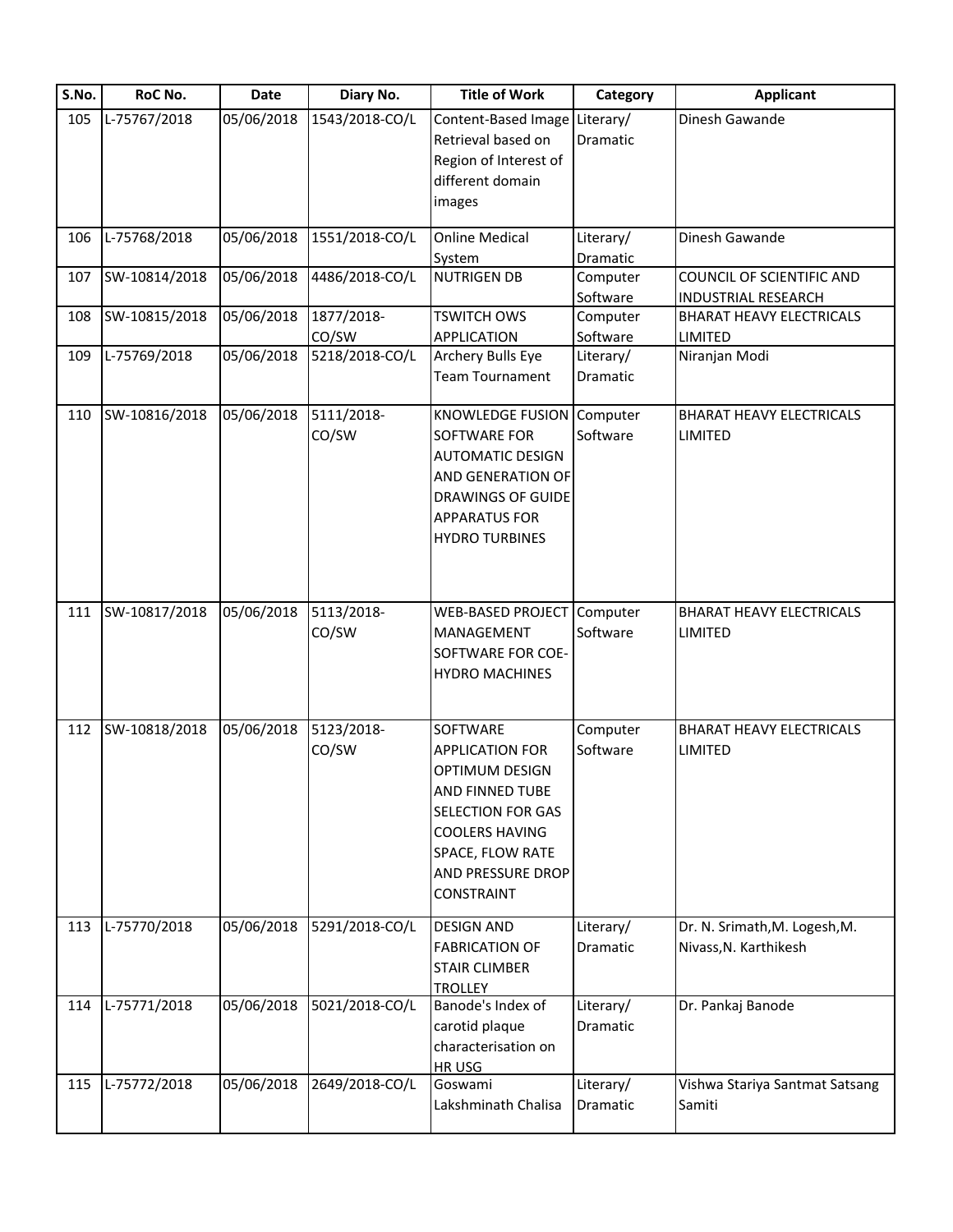| S.No. | RoC No.       | <b>Date</b> | Diary No.       | <b>Title of Work</b>           | Category              | <b>Applicant</b>                         |
|-------|---------------|-------------|-----------------|--------------------------------|-----------------------|------------------------------------------|
| 116   | SR-13562/2018 | 05/06/2018  | 4727/2018-CO/SR | <b>CHETAK</b>                  | Sound                 | <b>HANSRAJ</b>                           |
|       |               | 05/06/2018  |                 |                                | Recording             |                                          |
| 117   | L-75773/2018  |             | 2646/2018-CO/L  | Jaage Main Hai                 | Literary/<br>Dramatic | Vishwa Stariya Santmat Satsang<br>Samiti |
| 118   | SW-10819/2018 | 05/06/2018  | 17892/2017-     | Jaagna<br>DigiTFP-18.0, Robust | Computer              | Indian Institute of Technology           |
|       |               |             | CO/SW           | Software For Whole             | Software              | <b>Madras</b>                            |
|       |               |             |                 | <b>Field Evaluation Of</b>     |                       |                                          |
|       |               |             |                 | <b>Isochromatics And</b>       |                       |                                          |
|       |               |             |                 | <b>Isoclinics Using White</b>  |                       |                                          |
|       |               |             |                 | Light                          |                       |                                          |
| 119   | A-125588/2018 | 05/06/2018  | 6485/2018-CO/A  | PRIYA                          | Artistic              | <b>JANTA AUTO INDUSTRIES</b>             |
| 120   | A-125589/2018 | 05/06/2018  | 6486/2018-CO/A  | PRIYA                          | Artistic              | M/S JANTA AUTO INDUSTRIES                |
| 121   | L-75774/2018  | 05/06/2018  | 6562/2018-CO/L  | Pure Nonveg Screen             | Literary/             | Mr. Madhavrao Surve                      |
|       |               |             |                 | Play                           | Dramatic              |                                          |
| 122   | L-75775/2018  | 05/06/2018  | 6536/2018-CO/L  | <b>Golden Thoughts</b>         | Literary/             | Sandeep Ravidutt Sharma                  |
|       |               |             |                 |                                | Dramatic              |                                          |
| 123   | L-75776/2018  | 05/06/2018  | 6528/2018-CO/L  | Vichar Niyam-The               | Literary/             | Tejgyan Global Foundation                |
|       |               |             |                 | Power of Happy                 | Dramatic              |                                          |
|       |               |             |                 | Thoughts (Punjabi)             |                       |                                          |
| 124   | L-75777/2018  | 05/06/2018  | 6470/2018-CO/L  | Concept Note:                  | Literary/             | Manik Thapar                             |
|       |               |             |                 | Authorization for              | Dramatic              |                                          |
|       |               |             |                 | Waste Collection,              |                       |                                          |
|       |               |             |                 | Transportation,                |                       |                                          |
|       |               |             |                 | Storage, Segregation           |                       |                                          |
|       |               |             |                 | & Disposal                     |                       |                                          |
| 125   | M-517/2018    | 05/06/2018  | 6333/2018-CO/M  | Music Note Copyright Music     |                       | Aman Trivedi                             |
| 126   | A-125590/2018 | 05/06/2018  | 2884/2018-CO/A  | SUPER DYNA (LABEL)             | Artistic              | Bareilly Plyboards Pvt. Ltd.             |
| 127   | A-125591/2018 | 05/06/2018  | 2883/2018-CO/A  | <b>NEMANI GROUP</b>            | Artistic              | Bareilly Plyboards Pvt. Ltd.             |
|       |               |             |                 | (LABEL)                        |                       |                                          |
| 128   | A-125592/2018 | 05/06/2018  | 2882/2018-CO/A  | <b>WUDLAY (LABEL)</b>          | Artistic              | Bareilly Plyboards Pvt. Ltd.             |
| 129   | SW-10820/2018 | 05/06/2018  | 5770/2017-      | PSCOPE <sup>™</sup> -18.0-     | Computer              | Indian Institute of Technology           |
|       |               |             | CO/SW           | Virtual Polariscope            | Software              | Madras                                   |
|       |               |             |                 | Software                       |                       |                                          |
| 130   | A-125593/2018 | 05/06/2018  | 2885/2018-CO/A  | REDLAY (LABEL)                 | Artistic              | Bareilly Plyboards Pvt. Ltd.             |
| 131   | SW-10821/2018 | 06/06/2018  | 5930/2018-      | <b>COMPILER</b>                | Computer              | <b>DIVY GARG</b>                         |
|       |               |             | CO/SW           | SOFTWARE                       | Software              |                                          |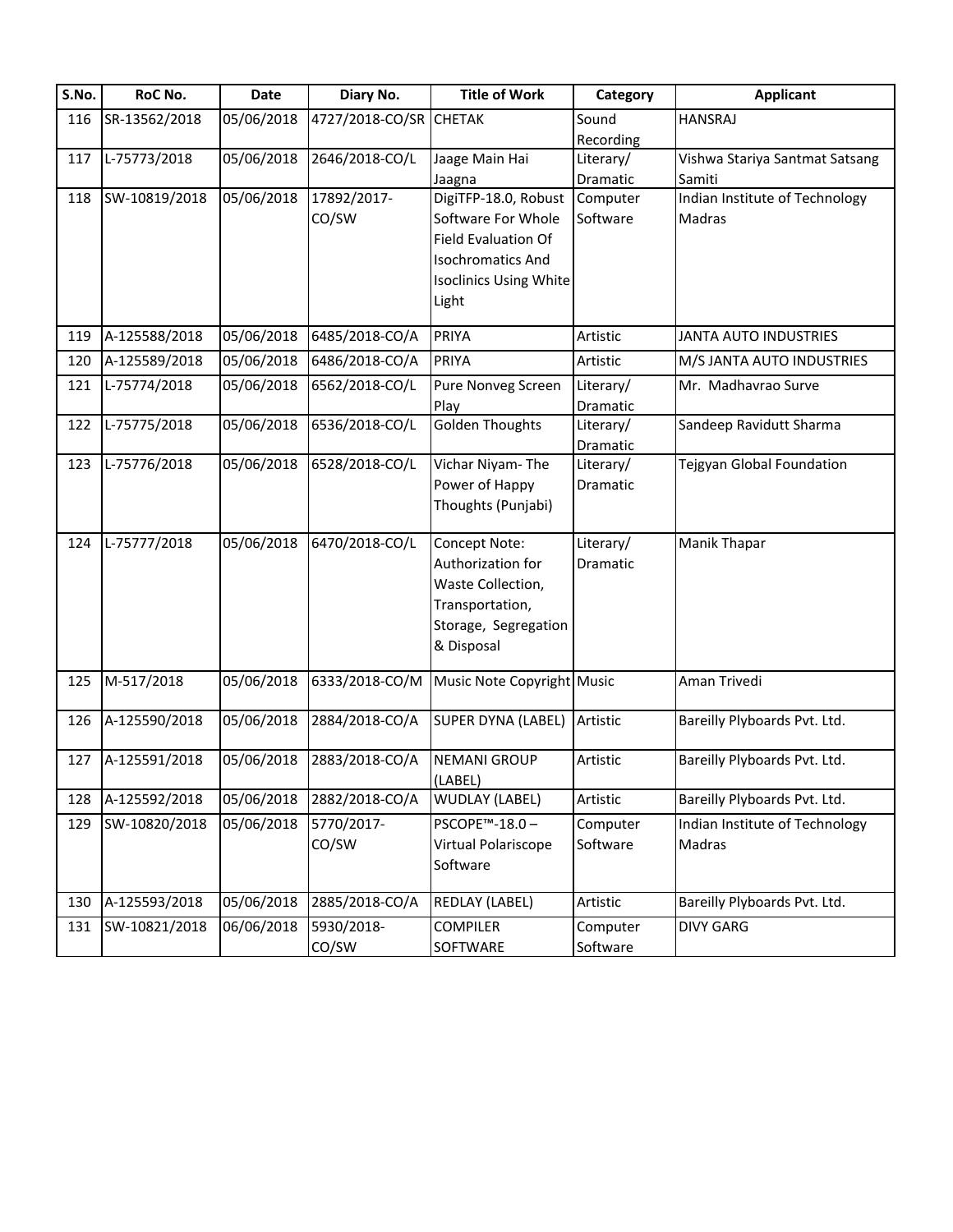| S.No. | RoC No.       | Date       | Diary No.      | <b>Title of Work</b>    | Category              | <b>Applicant</b>              |
|-------|---------------|------------|----------------|-------------------------|-----------------------|-------------------------------|
| 132   | L-75778/2018  | 06/06/2018 | 5863/2018-CO/L | PRIMORDIAL ROLE         | Literary/             | <b>CSS RAO</b>                |
|       |               |            |                | OF EMPOWERED            | Dramatic              |                               |
|       |               |            |                | NOMINEE DIRECTORS       |                       |                               |
|       |               |            |                | <b>REPRESENTING</b>     |                       |                               |
|       |               |            |                | <b>BANKS AND</b>        |                       |                               |
|       |               |            |                | <b>INSTITUTIONAL</b>    |                       |                               |
|       |               |            |                | <b>INVESTORS ON</b>     |                       |                               |
|       |               |            |                | <b>CORPORATE BOARDS</b> |                       |                               |
|       |               |            |                |                         |                       |                               |
| 133   | L-75779/2018  | 06/06/2018 | 5865/2018-CO/L | PROPOSAL TO             | Literary/             | <b>CSS RAO</b>                |
|       |               |            |                | <b>ESTABLISH AN</b>     | Dramatic              |                               |
|       |               |            |                | <b>INSTITUTE FOR</b>    |                       |                               |
|       |               |            |                | PROFESSIONAL            |                       |                               |
|       |               |            |                | DIRECTORS IN INDIA      |                       |                               |
|       |               |            |                | TO MEET THE NEEDS       |                       |                               |
|       |               |            |                | OF SELECT SAARC         |                       |                               |
|       |               |            |                | <b>MEMBER STATES</b>    |                       |                               |
|       |               |            |                |                         |                       |                               |
| 134   | L-75780/2018  | 06/06/2018 | 5396/2018-CO/L | <b>CHANDRAKALA:</b>     | Literary/             | Rakesh Kumar                  |
|       |               |            |                | PREM AVEM               | Dramatic              |                               |
|       |               |            |                | SOUNDARYA               |                       |                               |
| 135   | L-75781/2018  | 06/06/2018 | 5360/2018-CO/L | Kaagaz pe Zindagi       | Literary/             | Ankur Shrivastav              |
|       |               |            |                |                         | Dramatic              |                               |
| 136   | L-75782/2018  | 06/06/2018 | 5325/2018-CO/L | <b>DARPAN</b>           | Literary/             | <b>ANAND</b>                  |
|       |               |            |                |                         | Dramatic              |                               |
| 137   | L-75783/2018  | 06/06/2018 | 5322/2018-CO/L | Friends and Five        | Literary/             | Madhukant Acharya             |
|       |               |            |                | Seasons (Vol 2)         | Dramatic              |                               |
| 138   | L-75784/2018  | 06/06/2018 | 5318/2018-CO/L | Yaari                   | Literary/             | Akash Tiwari                  |
| 139   | L-75785/2018  | 06/06/2018 | 5060/2018-CO/L | <b>IVRI PASHU</b>       | Dramatic<br>Literary/ | AMARPAL, B H M PATEL, BABLU   |
|       |               |            |                | PRAJANAN APP IN         | Dramatic              | KUMAR, BINA MISHRA, JK        |
|       |               |            |                | <b>TAMIL LANGUAGE</b>   |                       | PRASAD, K MAHENDRAN, K        |
|       |               |            |                |                         |                       | NARAYANA, K PACHIYAPPAN, M    |
|       |               |            |                |                         |                       | RAMAMOORTHY, M S              |
|       |               |            |                |                         |                       | KANNADHASAN, MAHESH           |
|       |               |            |                |                         |                       | CHANDER, MUKESH               |
|       |               |            |                |                         |                       | KUMAR, PUTAN SINGH, R         |
|       |               |            |                |                         |                       | SURESH, RUPASI TIWARI, SANJAY |
|       |               |            |                |                         |                       | KUMAR, SOUMEN PAL, SUDEEP     |
|       |               |            |                |                         |                       | MARWAHA, TRIVENI DUTT         |
|       |               |            |                |                         |                       |                               |
| 140   | A-125594/2018 | 06/06/2018 | 5203/2018-CO/A | <b>SLBI</b>             | Artistic              | JADAVJI DAYABHAI PARMAR       |
| 141   | L-75786/2018  | 06/06/2018 | 5228/2018-CO/L | Tears of My Heart       | Literary/             | Mayuri Talia                  |
|       |               |            |                |                         | Dramatic              |                               |
| 142   | L-75787/2018  | 06/06/2018 | 5227/2018-CO/L | International           | Literary/             | Dr. Om Raj Katoch             |
|       |               |            |                | Economics               | Dramatic              |                               |
| 143   | L-75788/2018  | 06/06/2018 | 1408/2018-CO/L | Case No. 56             | Literary/             | Chandrashekar Nagawaram       |
|       |               |            |                |                         | Dramatic              |                               |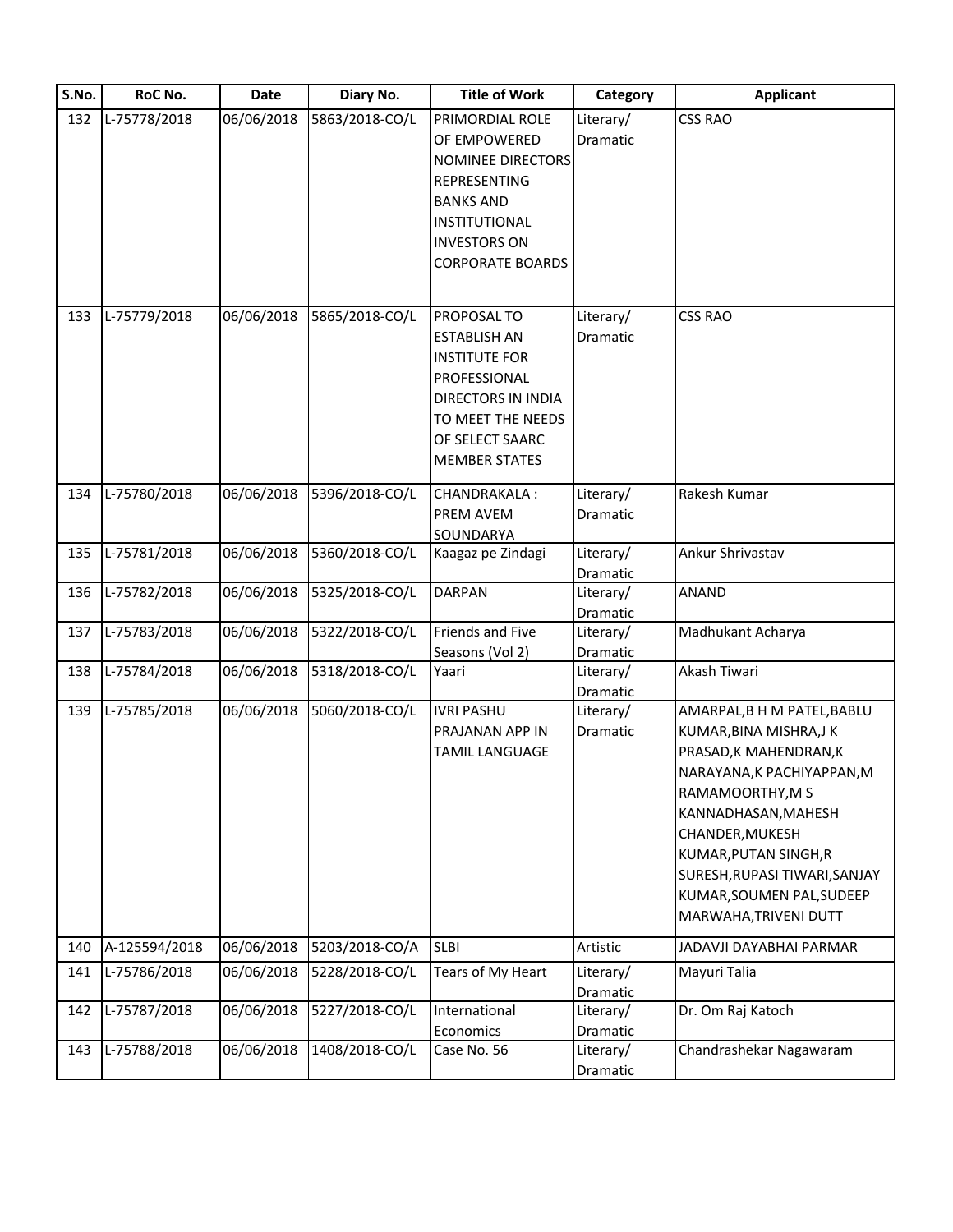| S.No. | RoC No.       | Date       | Diary No.      | <b>Title of Work</b>         | Category  | <b>Applicant</b>              |
|-------|---------------|------------|----------------|------------------------------|-----------|-------------------------------|
| 144   | A-125595/2018 | 06/06/2018 | 2669/2018-CO/A | <b>MITHILA PAINTS</b>        | Artistic  | PANKAJ KUMAR JHA, PRAKASH     |
|       |               |            |                | <b>REVOLUTION OF</b>         |           | KUMAR JHA, NARENDRA JHA &     |
|       |               |            |                | <b>COLORS WITH</b>           |           | <b>NAVIN JHA</b>              |
|       |               |            |                | PRESENTATION                 |           |                               |
| 145   | A-125596/2018 | 06/06/2018 | 4993/2018-CO/A | 'PANSARI SABJI               | Artistic  | LAKHI PRASAD PANSARI [PROP].  |
|       |               |            |                | MASALA' (Label).             |           |                               |
| 146   | A-125597/2018 | 06/06/2018 | 4994/2018-CO/A | PANSARI PAV BHAJI            | Artistic  | LAKHI PRASAD PANSARI [PROP].  |
|       |               |            |                | MASALA' [Label].             |           |                               |
|       |               |            |                |                              |           |                               |
| 147   | A-125598/2018 | 06/06/2018 | 4999/2018-CO/A | 'PANSARI FISH CURRY Artistic |           | LAKHI PRASAD PANSARI [PROP].  |
|       |               |            |                | MASALA' [Label].             |           |                               |
|       |               |            |                |                              |           |                               |
| 148   | A-125599/2018 | 06/06/2018 | 5003/2018-CO/A | 'PANSARI CHAAT               | Artistic  | LAKHI PRASAD PANSARI [PROP].  |
|       |               |            |                | MASALA' [Label].             |           |                               |
| 149   | A-125600/2018 | 06/06/2018 | 5006/2018-CO/A | PANSARI SHAHI                | Artistic  | LAKHI PRASAD PANSARI [PROP]   |
|       |               |            |                | BIRYANI MASALA'              |           |                               |
|       |               |            |                | [Label]                      |           |                               |
| 150   | L-75789/2018  | 06/06/2018 | 3422/2018-CO/L | Technoayurveda KSR           | Literary/ | Prof. Dr KSR Prasad           |
|       |               |            |                | Prasad Vasti Format          | Dramatic  |                               |
|       |               |            |                | and Guidelines               |           |                               |
|       |               |            |                |                              |           |                               |
| 151   | L-75790/2018  | 06/06/2018 | 3477/2018-CO/L | Technoayurveda KSR           | Literary/ | Prof. Dr KSR Prasad           |
|       |               |            |                |                              |           |                               |
|       |               |            |                | Prasad Nasya Format          | Dramatic  |                               |
|       |               |            |                | and Guidelines               |           |                               |
|       |               |            |                |                              |           |                               |
| 152   | L-75791/2018  | 06/06/2018 | 3478/2018-CO/L | Technoayurveda KSR           | Literary/ | Prof. Dr KSR Prasad           |
|       |               |            |                | Prasad                       | Dramatic  |                               |
|       |               |            |                | Raktamokshana                |           |                               |
|       |               |            |                | Format and                   |           |                               |
|       |               |            |                | Guidelines                   |           |                               |
| 153   | L-75792/2018  | 06/06/2018 | 6372/2018-CO/L | village lo vidduram          | Literary/ | Culture Machine Media Pvt Ltd |
|       |               |            |                |                              | Dramatic  |                               |
| 154   | L-75793/2018  | 06/06/2018 | 6342/2018-CO/L | Effect of                    | Literary/ | Dr. Nandu.M. Khirale          |
|       |               |            |                | Demonetization on            | Dramatic  |                               |
|       |               |            |                | online payment and           |           |                               |
|       |               |            |                | legal security               |           |                               |
|       |               |            |                |                              |           |                               |
| 155   | A-125601/2018 | 06/06/2018 | 6445/2018-CO/A | <b>SM</b>                    | Artistic  | Vineet Jain trading as M/s.   |
|       |               |            |                |                              |           | Vihaan Trading Co.            |
| 156   | A-125602/2018 | 06/06/2018 | 6444/2018-CO/A | VIHAAN                       | Artistic  | Vineet Jain trading as M/s.   |
|       |               |            |                |                              |           | Vihaan Trading Co.            |
| 157   | A-125603/2018 | 06/06/2018 | 6441/2018-CO/A | <b>RAJYOG PLUS</b>           | Artistic  | Amresh Kumar Verma            |
| 158   | L-75794/2018  | 06/06/2018 | 6540/2018-CO/L | POSITIVE CHANGE              | Literary/ | Sandeep Ravidutt Sharma       |
|       |               |            |                |                              | Dramatic  |                               |
| 159   | L-75795/2018  | 06/06/2018 | 6247/2018-CO/L | 'The Costume Party'          | Literary/ | Grama Jayaram                 |
|       |               |            |                | or 'South Indians            | Dramatic  |                               |
|       |               |            |                |                              |           |                               |
|       |               |            |                | Don't Hug' version 3         |           |                               |
|       | L-75796/2018  | 06/06/2018 | 6543/2018-CO/L | WINDS OF CHANGE              |           |                               |
| 160   |               |            |                |                              | Literary/ | Sandeep Ravidutt Sharma       |
|       |               |            |                |                              | Dramatic  |                               |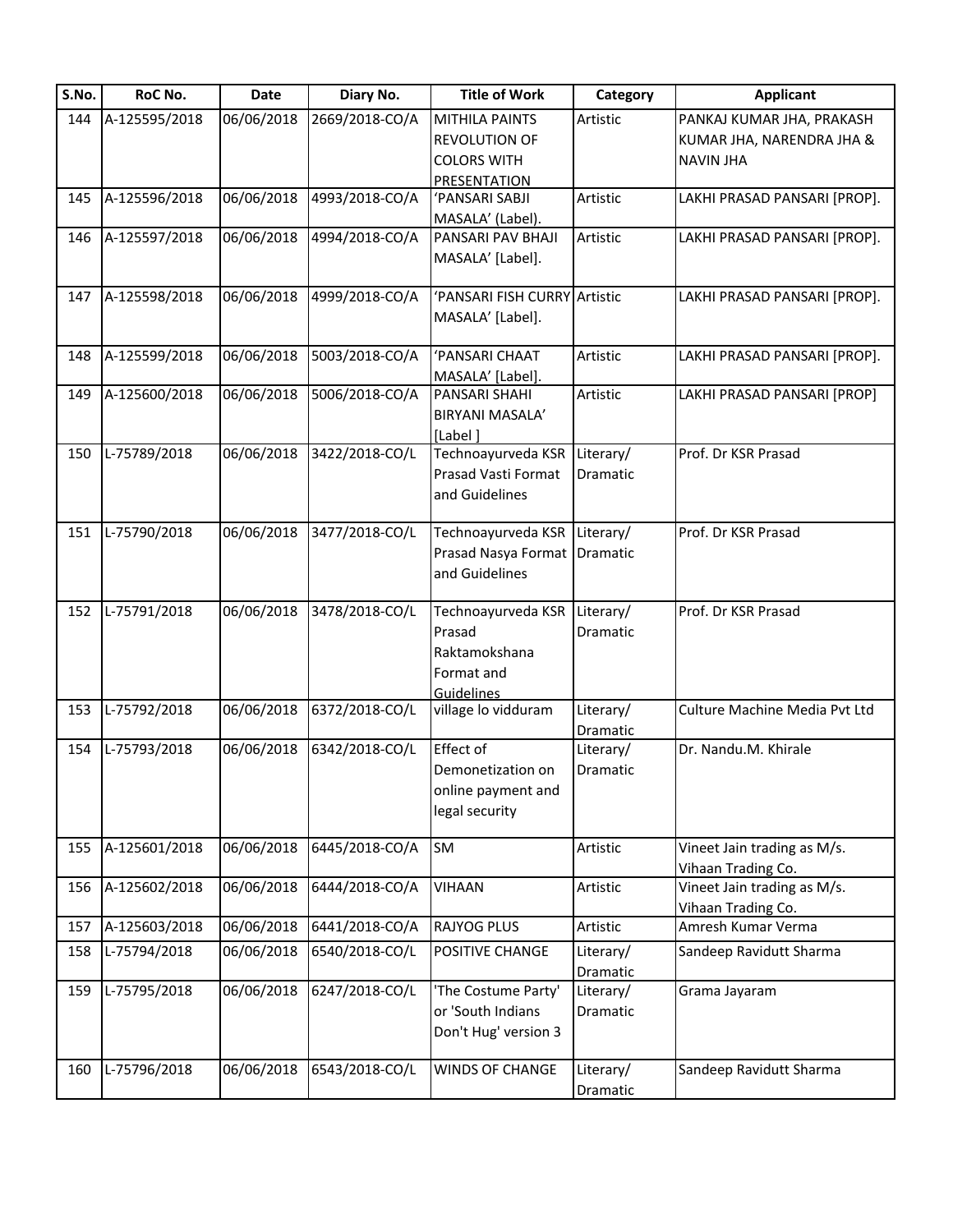| S.No. | RoC No.       | <b>Date</b> | Diary No.       | <b>Title of Work</b>           | Category  | <b>Applicant</b>                 |
|-------|---------------|-------------|-----------------|--------------------------------|-----------|----------------------------------|
| 161   | L-75797/2018  | 06/06/2018  | 6517/2018-CO/L  | Oral Submucous                 | Literary/ | Dr. Alka Harish Hande, Dr. Minal |
|       |               |             |                 | Fibrosis-An Enigmatic Dramatic |           | S. Chaudhari                     |
|       |               |             |                 | Morphoinsight                  |           |                                  |
| 162   | L-75798/2018  | 06/06/2018  | 6524/2018-CO/L  | Mann Ko Vash Mein              | Literary/ | Tejgyan Global Foundation        |
|       |               |             |                 | Karne Ki Sanyam Gita-Dramatic  |           |                                  |
|       |               |             |                 | Sat Chit Mann Yukti            |           |                                  |
|       |               |             |                 |                                |           |                                  |
| 163   | L-75799/2018  | 06/06/2018  | 6306/2018-CO/L  | LAKEER                         | Literary/ | <b>MUNISH TRIPATI</b>            |
|       |               |             |                 |                                | Dramatic  |                                  |
| 164   | L-75800/2018  | 06/06/2018  | 6434/2018-CO/L  | <b>SOMA SIMRAN URF</b>         | Literary/ | SIMRAN BALDEV BEDI               |
|       |               |             |                 | SUHANI                         | Dramatic  |                                  |
| 165   | L-75801/2018  | 06/06/2018  | 6406/2018-CO/L  | SON TO FATHER TO               | Literary/ | Ashish Srivastava                |
|       |               |             |                 | SON                            | Dramatic  |                                  |
| 166   | SW-10822/2018 | 06/06/2018  | 17513/2017-     | <b>AUTOMATION OF</b>           | Computer  | <b>BHARAT HEAVY ELECTRICALS</b>  |
|       |               |             | CO/SW           | <b>BEND DUCT MODEL</b>         | Software  | <b>LIMITED</b>                   |
|       |               |             |                 | <b>ALONG WITH</b>              |           |                                  |
|       |               |             |                 | <b>SUPPORT AND</b>             |           |                                  |
|       |               |             |                 | <b>VARIOUS TRUSS</b>           |           |                                  |
|       |               |             |                 | PATTERNS USING                 |           |                                  |
|       |               |             |                 | C#.NET                         |           |                                  |
|       |               |             |                 | <b>PROGRAMMING</b>             |           |                                  |
| 167   | SW-10823/2018 | 06/06/2018  | 14446/2017-     | <b>Bourse Training</b>         | Computer  | Mohashin E Alam Ansari           |
|       |               |             | CO/SW           |                                | Software  |                                  |
| 168   | L-75802/2018  | 06/06/2018  | 6519/2018-CO/L  | Mruthyu Nantarada              | Literary/ | Tejgyan Global Foundation        |
|       |               |             |                 | Jeevana-                       | Dramatic  |                                  |
|       |               |             |                 | Mahajeevana                    |           |                                  |
| 169   | L-75803/2018  | 06/06/2018  | 6459/2018-CO/L  | Reforms in Prisons             | Literary/ | Dr. Nandu M. Khirale             |
|       |               |             |                 | Act, 1894 A                    | Dramatic  |                                  |
|       |               |             |                 | <b>Suggestive Paper</b>        |           |                                  |
|       |               |             |                 |                                |           |                                  |
| 170   | L-75804/2018  | 06/06/2018  | 6521/2018-CO/L  | Samarpan Ka Adbhut Literary/   |           | Tejgyan Global Foundation        |
|       |               |             |                 | Rajmarg-Poorna Tyag Dramatic   |           |                                  |
|       |               |             |                 | Aur Arpan Shakti Ka            |           |                                  |
|       |               |             |                 | Jaadu                          |           |                                  |
| 171   | L-75805/2018  | 06/06/2018  | 6538/2018-CO/L  | Way Forward For You Literary/  |           | Sandeep Ravidutt Sharma          |
|       |               |             |                 |                                | Dramatic  |                                  |
| 172   | L-75806/2018  | 06/06/2018  | 6511/2018-CO/L  | Goggalle (The Realm            | Literary/ | Vinay Belliappa Kayapanda        |
|       |               |             |                 | of Spirits)                    | Dramatic  |                                  |
| 173   | A-125604/2018 | 06/06/2018  | 18536/2017-CO/A | Painting - Radha               | Artistic  | Vighnesh Ramaswami Iyer          |
|       |               |             |                 | Krishna - VD_P0007             |           |                                  |
|       |               |             |                 |                                |           |                                  |
| 174   | L-75807/2018  | 06/06/2018  | 6231/2018-CO/L  | Speed Control of AC            | Literary/ | MANISH KATIRA                    |
|       |               |             |                 | Motor by Voltage               | Dramatic  |                                  |
|       |               |             |                 | Source Inverter using          |           |                                  |
|       |               |             |                 | SPWM Technique                 |           |                                  |
|       |               |             |                 |                                |           |                                  |
| 175   | L-75808/2018  | 06/06/2018  | 6493/2018-CO/L  | <b>CORROSION</b>               | Literary/ | Gauri S. Deshmukh                |
|       |               |             |                 |                                | Dramatic  |                                  |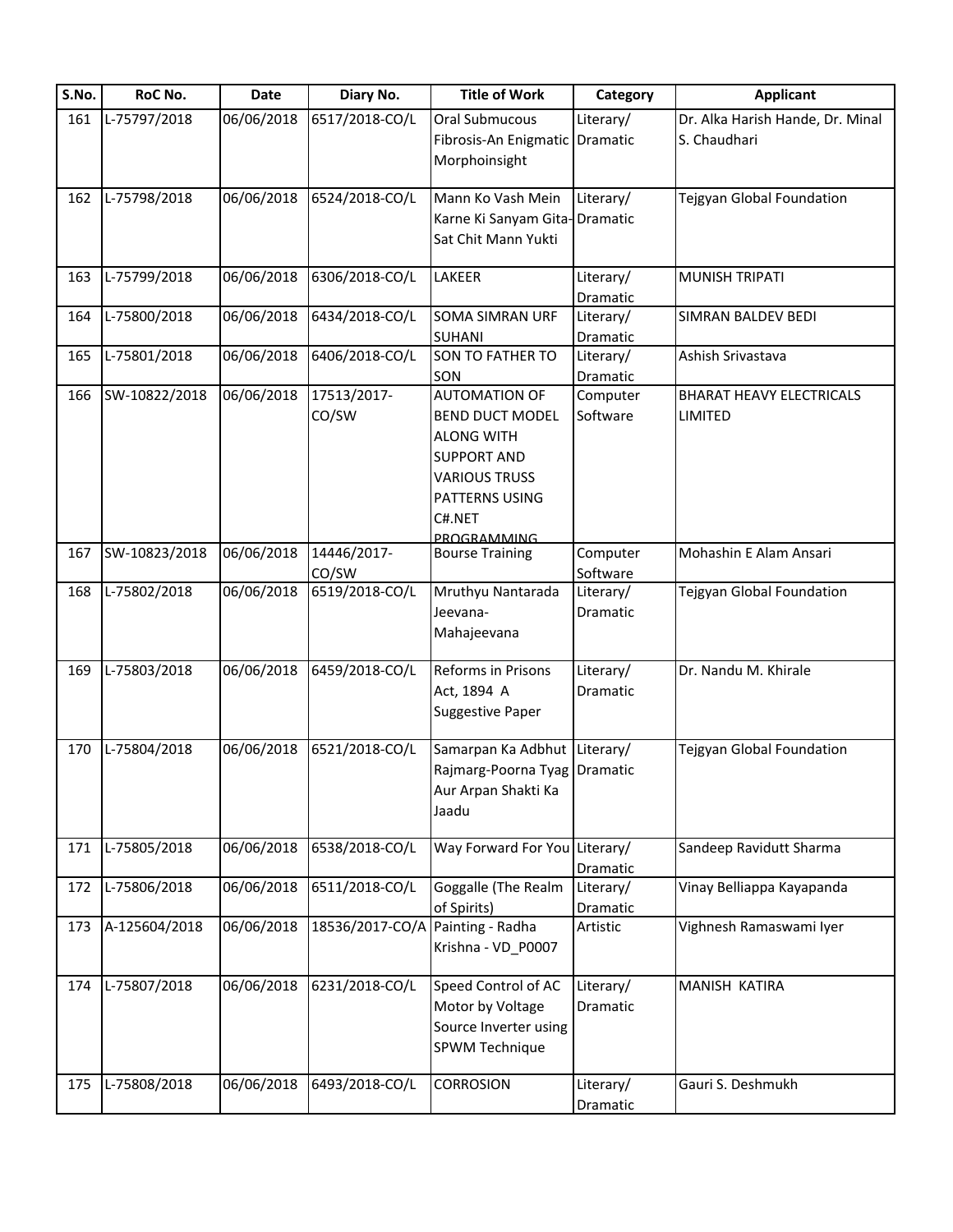| S.No. | RoC No.       | Date       | Diary No.      | <b>Title of Work</b>          | Category  | <b>Applicant</b>              |
|-------|---------------|------------|----------------|-------------------------------|-----------|-------------------------------|
| 176   | L-75809/2018  | 06/06/2018 | 6261/2018-CO/L | <b>Business</b>               | Literary/ | Amruta Mahalle                |
|       |               |            |                | Communication                 | Dramatic  |                               |
| 177   | L-75810/2018  | 06/06/2018 | 4332/2018-CO/L | Amol Pre School               | Literary/ | Amol Prakashan                |
|       |               |            |                | <b>English Activity Book</b>  | Dramatic  |                               |
|       |               |            |                | B                             |           |                               |
| 178   | L-75811/2018  | 06/06/2018 | 6418/2018-CO/L | For A Pint Of                 | Literary/ | Avishek Sahu                  |
|       |               |            |                | Mother's Milk                 | Dramatic  |                               |
| 179   | L-75812/2018  | 06/06/2018 | 6425/2018-CO/L | SALIENT SERVICE               | Literary/ | K.Prabhakar Rajkumar          |
|       |               |            |                | <b>QUALITY AND USAGE</b>      | Dramatic  |                               |
|       |               |            |                | PATTERN OF SBI                |           |                               |
|       |               |            |                | <b>ATMs IN SALEM</b>          |           |                               |
|       |               |            |                | <b>TOWN</b>                   |           |                               |
| 180   | L-75813/2018  | 06/06/2018 | 4383/2018-CO/L | Design and                    | Literary/ | Debjani Ghosh, Navin          |
|       |               |            |                | Implementation of             | Dramatic  | Prakash, Pushkal Goyal        |
|       |               |            |                | Internet-Based                |           |                               |
|       |               |            |                | Switching System for          |           |                               |
| 181   | A-125605/2018 | 06/06/2018 | 2660/2018-CO/A | <b>Home Device</b><br>LAQSHYA | Artistic  | LAQSHYA MEDIA LIMITED         |
|       |               |            |                |                               |           |                               |
| 182   | A-125606/2018 | 06/06/2018 | 2657/2018-CO/A | LAQSHYA                       | Artistic  | LAQSHYA MEDIA LIMITED         |
| 183   | L-75814/2018  | 06/06/2018 | 5207/2018-CO/L | <b>BISHAD BINDLI</b>          | Literary/ | SAMRAT CHAKRABORTY            |
|       |               |            |                | <b>BEHIND THE MOON</b>        | Dramatic  |                               |
| 184   | L-75815/2018  | 06/06/2018 | 5287/2018-CO/L | <b>FAIRYTALE</b>              | Literary/ | Sanjai Shokeen and Liudmila   |
|       |               |            |                |                               | Dramatic  | Stepanova                     |
| 185   | A-125607/2018 | 06/06/2018 | 5222/2018-CO/A | WITH DEVICE OF                | Artistic  | RASASHRAM PHARMA              |
|       |               |            |                | SHIVLING WITH                 |           | <b>LABORATORIES PVT LTD</b>   |
|       |               |            |                | <b>LOGO</b>                   |           |                               |
| 186   | L-75816/2018  | 06/06/2018 | 5314/2018-CO/L | FriendZone                    | Literary/ | Akash Tiwari                  |
|       |               |            |                |                               | Dramatic  |                               |
| 187   | A-125608/2018 | 06/06/2018 | 5210/2018-CO/A | <b>ARARAT LABEL</b>           | Artistic  | <b>ARARAT ASSOCIATES LLP</b>  |
| 188   | L-75817/2018  | 06/06/2018 | 5330/2018-CO/L | Germ Comic Concept Literary/  |           | Play Design                   |
|       |               |            |                |                               | Dramatic  |                               |
| 189   | L-75818/2018  | 06/06/2018 | 5388/2018-CO/L | Myra                          | Literary/ | Kalgee Shah                   |
|       |               |            |                |                               | Dramatic  |                               |
| 190   | L-75819/2018  | 06/06/2018 | 5312/2018-CO/L | <b>SADDA PUNJAB</b>           | Literary/ | <b>MUNISH JINDAL</b>          |
|       |               |            |                |                               | Dramatic  |                               |
| 191   | A-125609/2018 | 06/06/2018 | 5421/2018-CO/A | <b>VASUNDHARA CORN</b>        | Artistic  | ASHISH MANSUKHLAL GAJERA,     |
|       |               |            |                | <b>LITE</b>                   |           | DHIRAJLAL ARJUNBHAI PATEL,    |
|       |               |            |                |                               |           | KARTIK JADAVBHAI GAJERA,      |
|       |               |            |                |                               |           | JAYESHKUMAR BHIMJIBHAI        |
| 192   | A-125610/2018 | 06/06/2018 | 5420/2018-CO/A | VASUNDHARA SUN                | Artistic  | ASHISH MANSUKHLAL GAJERA,     |
|       |               |            |                | <b>LIFE</b>                   |           | DHIRAJLAL ARJUNBHAI PATEL,    |
|       |               |            |                |                               |           | KARTIK JADAVBHAI GAJERA,      |
|       |               | 06/06/2018 | 5400/2018-CO/A |                               |           | <u>JAYESHKUMAR BHIMJIBHAI</u> |
| 193   | A-125611/2018 |            |                | VASUNDHARA GOLD               | Artistic  | ASHISH MANSUKHLAL GAJERA,     |
|       |               |            |                |                               |           | DHIRAJLAL ARJUNBHAI PATEL,    |
|       |               |            |                |                               |           | KARTIK JADAVBHI SATODIYA      |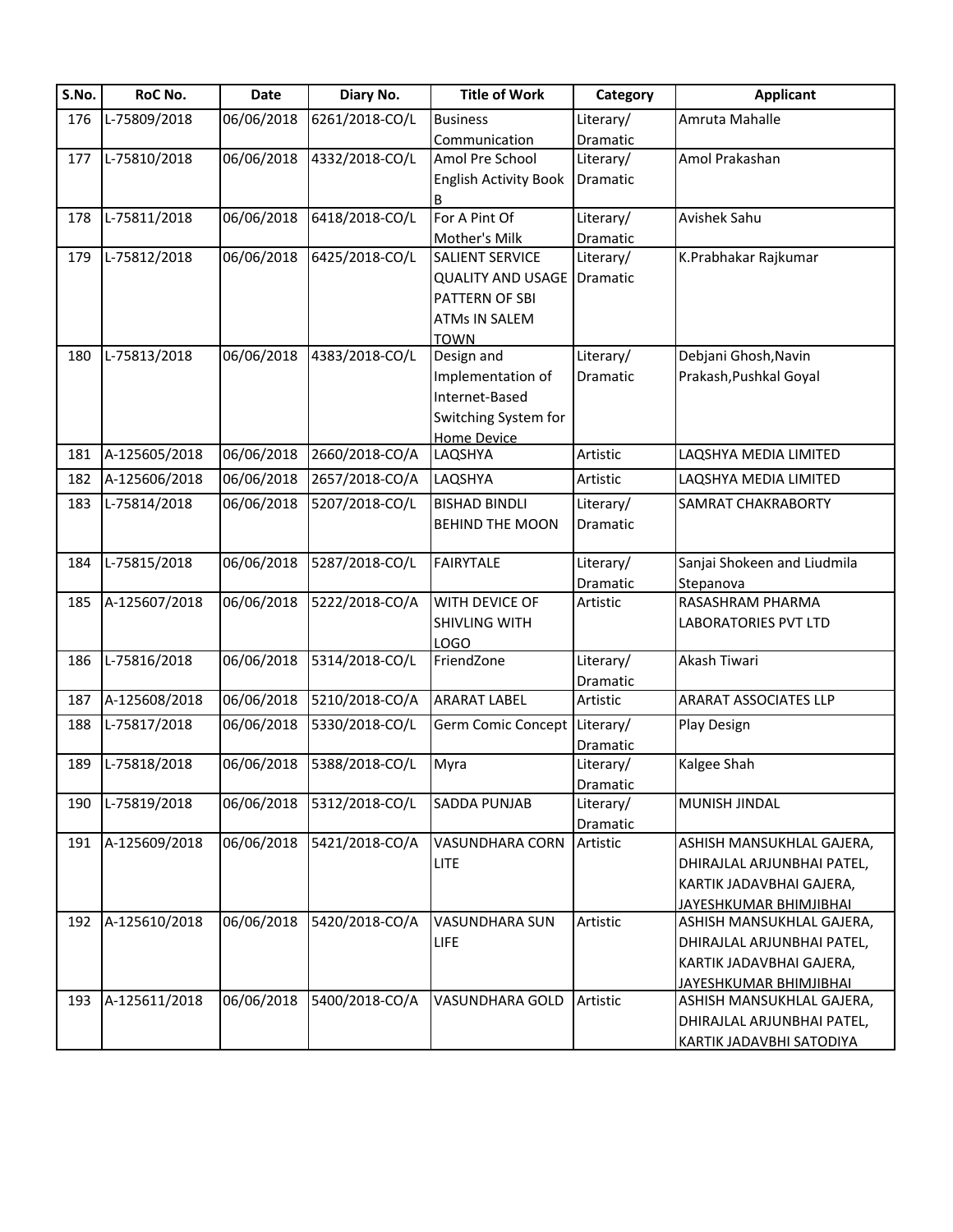| S.No. | RoC No.       | Date       | Diary No.           | <b>Title of Work</b>                    | Category             | <b>Applicant</b>                |
|-------|---------------|------------|---------------------|-----------------------------------------|----------------------|---------------------------------|
| 194   | L-75820/2018  | 06/06/2018 | 5334/2018-CO/L      | <b>DESIGN OF FIVE</b>                   | Literary/            | <b>BHARAT HEAVY ELECTRICALS</b> |
|       |               |            |                     | <b>BUSBAR</b>                           | <b>Dramatic</b>      | LIMITED                         |
|       |               |            |                     | METALLIZATION                           |                      |                                 |
|       |               |            |                     | PATTERN FOR                             |                      |                                 |
|       |               |            |                     | MULTICRYSTALLINE                        |                      |                                 |
|       |               |            |                     | SILICON SOLAR CELLS                     |                      |                                 |
|       |               |            |                     |                                         |                      |                                 |
| 195   | A-125612/2018 | 06/06/2018 | 8460/2017-CO/A      | <b>WAVES INSTITUTE</b>                  | Artistic             |                                 |
|       |               |            |                     | WITH DEVICE                             |                      |                                 |
| 196   | L-75821/2018  | 06/06/2018 | 6452/2018-CO/L      | <b>SOLAR ENERGY</b>                     | Literary/            | Sachin Wadhankar                |
|       |               |            |                     | <b>HARVESTING USING</b>                 | Dramatic             |                                 |
|       |               |            |                     | <b>MPPT WITH</b>                        |                      |                                 |
|       |               |            |                     | <b>EFFICIENT BATTERY</b>                |                      |                                 |
|       |               |            |                     | <b>CHARGING</b>                         |                      |                                 |
|       |               |            |                     | MANAGEMENT                              |                      |                                 |
| 197   | L-75822/2018  | 06/06/2018 | 6174/2018-CO/L      | <b>AUTUMN</b>                           | Literary/            | <b>ARCHANA BISHT</b>            |
|       |               |            |                     |                                         | Dramatic             |                                 |
| 198   | SW-10824/2018 | 06/06/2018 | 4103/2018-          | Hobbes-Stackroute                       | Computer             | <b>NIIT Limited</b>             |
|       |               |            | CO/SW               |                                         | Software             |                                 |
| 199   | SW-10825/2018 | 06/06/2018 | 4188/2018-          | <b>KNOW MED</b>                         | Computer             | MOHSIN ALI KHAN                 |
|       |               |            | CO/SW               |                                         | Software             |                                 |
| 200   | L-75823/2018  | 06/06/2018 | 4256/2018-CO/L      | Environmental                           | Literary/            | Mindchampion Learning Systems   |
|       |               |            |                     | Explorer/Grade 1/                       | Dramatic             | Limited                         |
|       |               |            |                     | <b>EVS Classic</b>                      |                      |                                 |
| 201   | SW-10826/2018 | 06/06/2018 | 4273/2018-          | Kompkin e-Njoy-                         | Computer             | SumConceots Technologies Pvt.   |
|       |               |            | CO/SW               | Learning tutor based                    | Software             | Ltd.                            |
|       |               |            |                     | on Maharashtra                          |                      |                                 |
|       |               |            |                     | <b>State Board Syllabus</b>             |                      |                                 |
|       |               |            |                     |                                         |                      |                                 |
|       |               |            |                     |                                         |                      |                                 |
| 202   | A-125613/2018 | 06/06/2018 | 4531/2016-CO/A      | SARDAR JI PAPAD                         | Artistic             | SARDAR JI PAPAD WALE RAHUL      |
|       |               |            |                     | WALE RAHUL PAPAD                        |                      | PAPAD BHANDAR                   |
|       | SW-10827/2018 | 06/06/2018 |                     | <b>BHANDAR</b>                          | Computer             |                                 |
| 203   |               |            | 4181/2018-<br>CO/SW | Motostream                              |                      | Vieva Intech                    |
| 204   | SW-10828/2018 | 06/06/2018 | 4040/2018-          | CONC-DRG                                | Software<br>Computer | <b>BHARAT HEAVY ELECTRICALS</b> |
|       |               |            | CO/SW               | AUTOMATED                               | Software             | <b>LIMITED</b>                  |
|       |               |            |                     |                                         |                      |                                 |
|       |               |            |                     | <b>GENERATION OF</b><br><b>CONCRETE</b> |                      |                                 |
|       |               |            |                     |                                         |                      |                                 |
|       |               |            |                     | <b>STRUCTURE</b>                        |                      |                                 |
|       |               |            |                     | <b>DRAWINGS FOR</b>                     |                      |                                 |
| 205   | SW-10829/2018 | 06/06/2018 | 4011/2018-          | <b>GIVEN INPUTS</b><br>AUTOMATION OF    | Computer             | <b>BHARAT HEAVY ELECTRICALS</b> |
|       |               |            | CO/SW               | PRESSURE DROP                           | Software             | LIMITED                         |
|       |               |            |                     | <b>CALCULATIONS FOR</b>                 |                      |                                 |
|       |               |            |                     | <b>STRAINERS</b>                        |                      |                                 |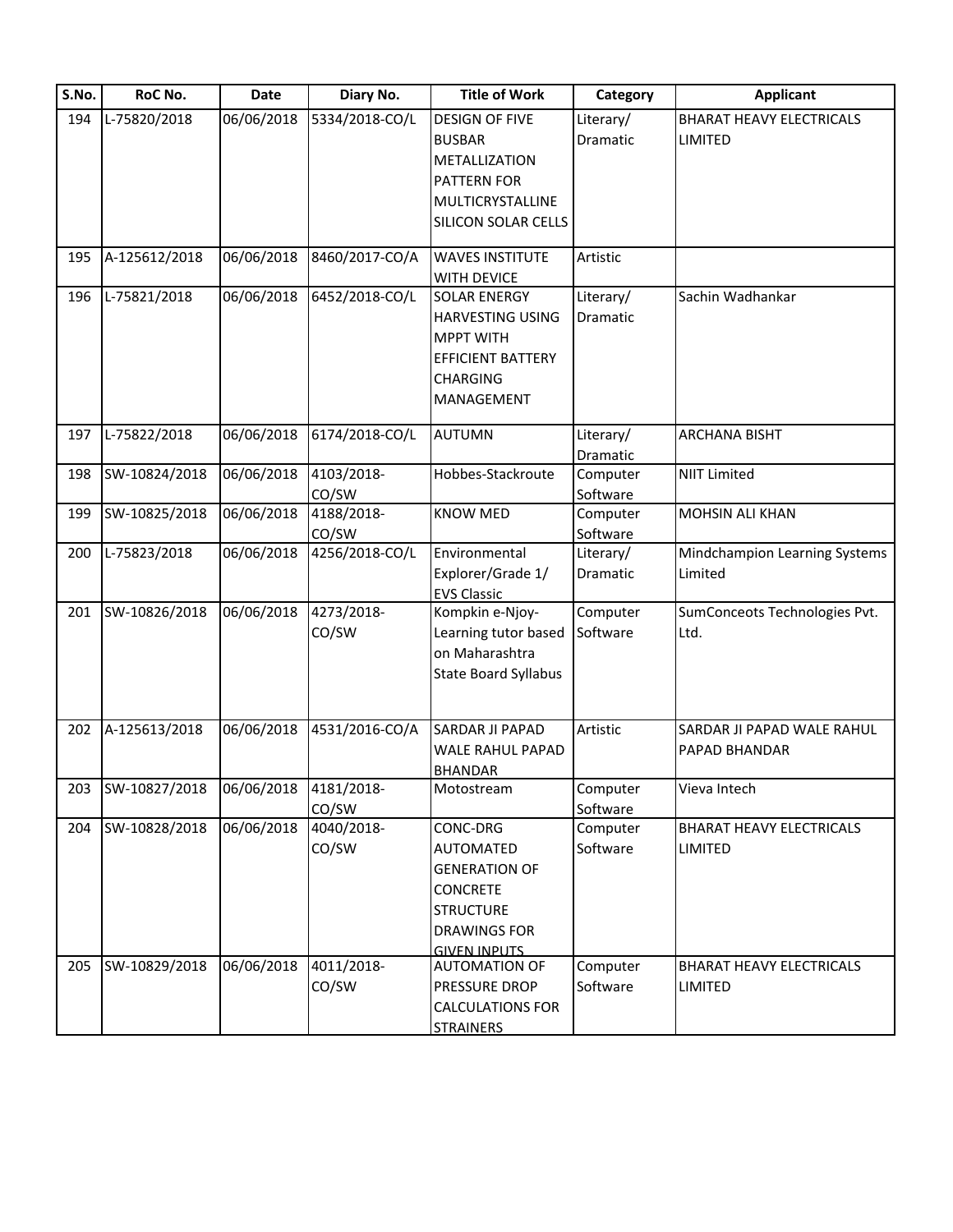| S.No. | RoC No.       | <b>Date</b> | Diary No.           | <b>Title of Work</b>                                                                                                                                                                                                                     | Category              | <b>Applicant</b>                                  |
|-------|---------------|-------------|---------------------|------------------------------------------------------------------------------------------------------------------------------------------------------------------------------------------------------------------------------------------|-----------------------|---------------------------------------------------|
| 206   | SW-10830/2018 | 06/06/2018  | 4014/2018-<br>CO/SW | <b>DESIGN</b><br><b>AUTOMATION FOR</b><br>SIZING OF<br><b>GENERATOR</b><br><b>TRANSFORMER FOR</b><br><b>CAPTIVE POWER</b><br>PI ANT                                                                                                      | Computer<br>Software  | <b>BHARAT HEAVY ELECTRICALS</b><br><b>LIMITED</b> |
| 207   | SW-10831/2018 | 06/06/2018  | 4038/2018-<br>CO/SW | <b>APPLICATION FOR</b><br><b>GENERATING</b><br>ARRANGEMENT<br><b>DRAWING OF</b><br><b>SCANNER AIR</b><br>SYSTEM USING PML                                                                                                                | Computer<br>Software  | <b>BHARAT HEAVY ELECTRICALS</b><br><b>LIMITED</b> |
| 208   | SW-10832/2018 | 06/06/2018  | 4027/2018-<br>CO/SW | <b>DESIGN</b><br><b>AUTOMATION OF</b><br>PLANT LIGHTNING<br>PROTECTION FOR<br><b>VARIOUS TYPES OF</b><br>POWER PLANTS (AS<br>PER IEC 62305 & NF<br>$17 - 102$                                                                            | Computer<br>Software  | <b>BHARAT HEAVY ELECTRICALS</b><br><b>LIMITED</b> |
| 209   | SW-10833/2018 | 06/06/2018  | 4019/2018-<br>CO/SW | TOOL FOR AUTO<br><b>GENERATION OF</b><br><b>DYKE AREA</b><br><b>DIMENSIONS AND</b><br>DYKE VOLUME<br><b>CHECK FOR FUEL</b><br><b>TANK FARMS</b><br>(ACCORDING TO<br>PESD PETROLEUM<br><b>RULES 2002 &amp; OISD-</b><br><u> 118 JANRI</u> | Computer<br>Software  | <b>BHARAT HEAVY ELECTRICALS</b><br>LIMITED        |
| 210   | A-125614/2018 | 06/06/2018  | 6749/2018-CO/A      | <b>GLACIER CALIFORNIA</b><br><b>ALMOND TOFFIE</b><br>[INNER POUCH]                                                                                                                                                                       | Artistic              | M/S. H.P. NUTRITION PVT. LTD.                     |
| 211   | L-75824/2018  | 06/06/2018  | 6384/2018-CO/L      | <b>OVERALL SCHEME</b><br>FOR BHEL's ASH<br><b>LEVEL INDICATOR</b><br><b>SYSTEM</b>                                                                                                                                                       | Literary/<br>Dramatic | <b>BHARAT HEAVY ELECTRICALS</b><br><b>LIMITED</b> |
| 212   | L-75825/2018  | 06/06/2018  | 6376/2018-CO/L      | COMPUTATIONAL<br>FLUID DYNAMICS<br>(CFD) ANALYSIS ON<br>FLUE GAS FLOW<br><b>ACROSS DUCT</b>                                                                                                                                              | Literary/<br>Dramatic | <b>BHARAT HEAVY ELECTRICALS</b><br>LIMITED        |
| 213   | L-75826/2018  | 06/06/2018  | 6365/2018-CO/L      | <b>WATER CHEMISTRY</b><br><b>GUIDELINES FOR</b><br><b>HIGH PRESSURE</b><br><b>BOILERS</b>                                                                                                                                                | Literary/<br>Dramatic | <b>BHARAT HEAVY ELECTRICALS</b><br><b>LIMITED</b> |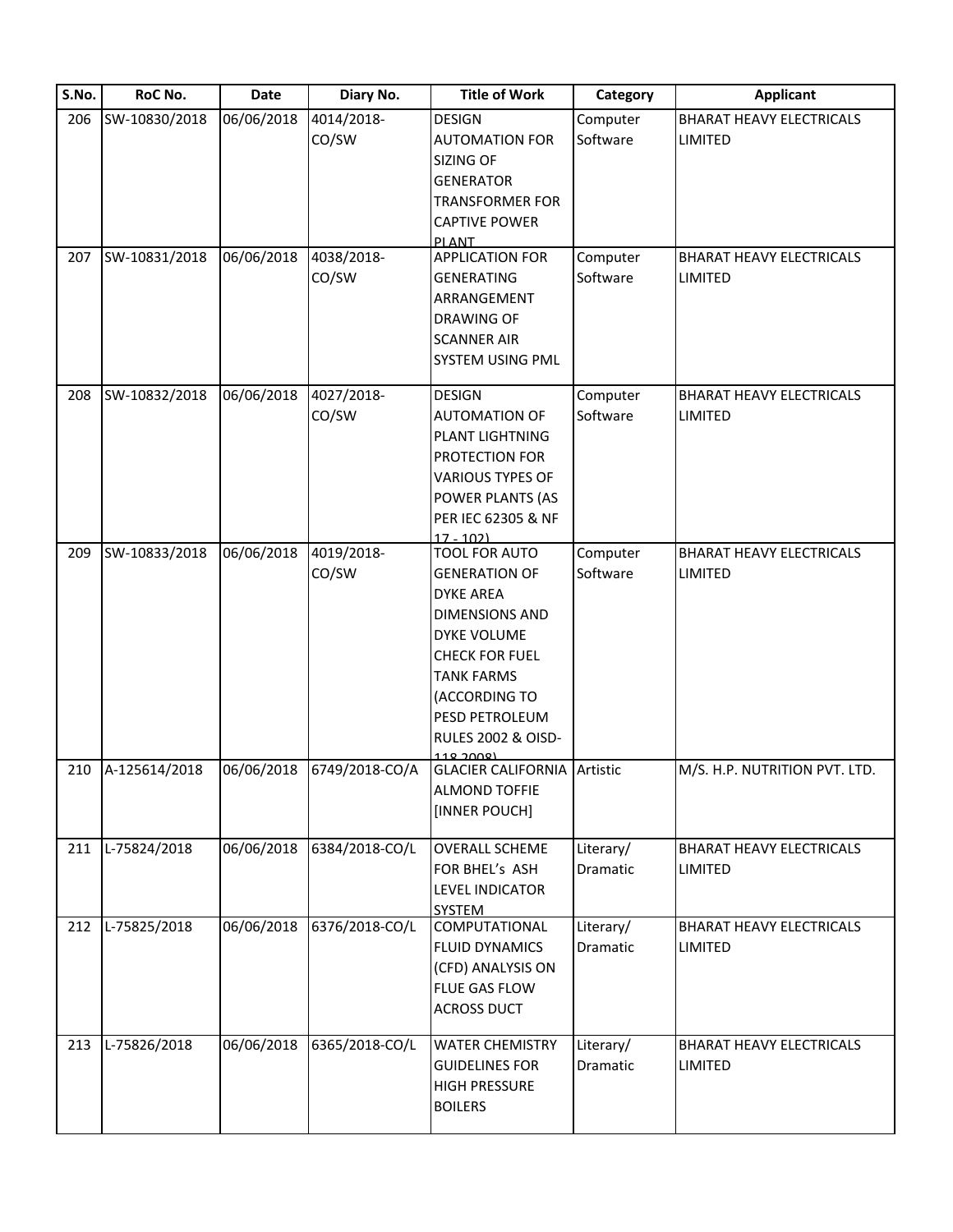| S.No. | RoC No.       | Date       | Diary No.               | <b>Title of Work</b>    | Category              | <b>Applicant</b>                     |
|-------|---------------|------------|-------------------------|-------------------------|-----------------------|--------------------------------------|
| 214   | A-125615/2018 | 06/06/2018 | 6761/2018-CO/A          | <b>GLACIER ROSE</b>     | Artistic              | M/S. H.P. NUTRITION PVT. LTD.        |
|       |               |            |                         | <b>FUDGE RICH ROSE</b>  |                       |                                      |
|       |               |            |                         | <b>MITHAI TOFFEES</b>   |                       |                                      |
| 215   | A-125616/2018 | 06/06/2018 | 6824/2018-CO/A          | Label of N              | Artistic              | Mr. Abdul Gayyur 2. Mr. Nafees       |
|       |               |            |                         | <b>Nafees</b>           |                       | Ahmed 3. Mr. Abdul Rais Partners     |
|       |               |            |                         |                         |                       | of M/s. Nafees Bakery                |
| 216   | A-125617/2018 | 06/06/2018 | 6621/2018-CO/A          | <b>HAPPY LITTLE</b>     | Artistic              | M/S SURESH HOSIERY PVT LTD           |
|       |               |            |                         | ANGELS                  |                       |                                      |
| 217   | A-125618/2018 | 06/06/2018 | 6629/2018-CO/A          | C-RON                   | Artistic              | M/S BEMEX ENGINEERING                |
|       |               |            |                         |                         |                       | ORGANISATION                         |
| 218   | A-125619/2018 | 06/06/2018 | 6842/2018-CO/A          | G-TECH                  | Artistic              | <b>MANMOHAN SHARDA</b>               |
| 219   | A-125620/2018 | 06/06/2018 | 6677/2018-CO/A          | <b>SHREE PASHUPATI</b>  | Artistic              | <b>BHOLA SAH</b>                     |
|       |               |            |                         | LABEL                   |                       |                                      |
| 220   | L-75827/2018  | 06/06/2018 | 6276/2018-CO/L          | TUM SE HI ZINDAGI       | Literary/             | DHARMENDRA KUSHWAHA                  |
| 221   | L-75828/2018  | 06/06/2018 | 8875/2017-CO/M          | Nanu Aa Ghar            | Dramatic<br>Literary/ | Vikesh                               |
|       |               |            |                         |                         | Dramatic              |                                      |
| 222   | L-75829/2018  | 06/06/2018 | 1832/2017-CO/L          | SANKSHIPT KAVYA         | Literary/             | M/S VINOD KUMAR SHARMA               |
|       |               |            |                         | <b>KATHA BHAKT NAND</b> | Dramatic              |                                      |
|       |               |            |                         | LAL                     |                       |                                      |
| 223   | SR-13563/2018 | 07/06/2018 | 6815/2018-CO/SR TANDAVA |                         | Sound                 | <b>SHASHANK SHARMA</b>               |
|       |               |            |                         |                         | Recording             |                                      |
| 224   | A-125621/2018 | 07/06/2018 | 6232/2018-CO/A          | <b>HIMAT</b>            | Artistic              | HIMATLAL GOVINDBHAI                  |
|       |               |            |                         |                         |                       | PADHARIYA, SHITALABEN                |
|       |               |            |                         |                         |                       | HIMATLAL PADHARIYA                   |
| 225   | A-125622/2018 | 07/06/2018 | 6243/2018-CO/A          | <b>RICHEY RICH</b>      | Artistic              | NISHANT ARVINDBHAI BADIYANI,         |
|       |               |            |                         | <b>INFOTECH</b>         |                       | <b>GHANSHYAM DHIRAJBHAI</b>          |
|       | A-125623/2018 | 07/06/2018 | 6242/2018-CO/A          | <b>FRIZZER</b>          | Artistic              | THESIYA,<br><b>GUNATIT FOODS AND</b> |
| 226   |               |            |                         |                         |                       | <b>BEVERAGES PVT LTD</b>             |
| 227   | A-125624/2018 | 07/06/2018 | 6241/2018-CO/A          | PREMIUM                 | Artistic              | <b>HATIM N SARIYA</b>                |
| 228   | A-125625/2018 | 07/06/2018 | 6240/2018-CO/A          | <b>LEO MICA</b>         | Artistic              | M/S ABHAY LAMINATE LLP               |
| 229   | A-125626/2018 | 07/06/2018 | 6239/2018-CO/A          | <b>SILICON GROUP</b>    | Artistic              | RAJESHKUMAR JAMNADAS                 |
|       |               |            |                         |                         |                       | <b>FULETRA</b>                       |
| 230   | A-125627/2018 | 07/06/2018 | 6233/2018-CO/A          | <b>KEMRON</b>           | Artistic              | NAYANKUMAR DERAJBHAI                 |
|       |               |            |                         |                         |                       | MODIYA, KISHOR GIRDHARBHAI           |
|       |               |            |                         |                         |                       | RAMOLIA, RAVI NAYANBHAI              |
|       |               |            |                         |                         |                       | <b>MODIYA</b>                        |
| 231   | L-75830/2018  | 07/06/2018 | 4465/2018-CO/L          | Cheekhati Aawazein      | Literary/             | Dhruv Singh 'Eklavya'                |
|       |               |            |                         |                         | Dramatic              |                                      |
| 232   | L-75831/2018  | 07/06/2018 | 3476/2018-CO/L          | Technoayurveda KSR      | Literary/             | Prof. Dr KSR Prasad                  |
|       |               |            |                         | Prasad Uttaravasti      | Dramatic              |                                      |
|       |               |            |                         | Format and              |                       |                                      |
|       |               |            |                         | Guidelines              |                       |                                      |
| 233   | L-75832/2018  | 07/06/2018 | 6520/2018-CO/L          | Mann Ka Shor            | Literary/             | Tejgyan Global Foundation            |
|       |               |            |                         | Mitane Ka Marg-         | Dramatic              |                                      |
|       |               |            |                         | Vicharon Ke Shor-Gul    |                       |                                      |
|       |               |            |                         | Ka Ant Kaise Karein.    |                       |                                      |
|       |               |            |                         |                         |                       |                                      |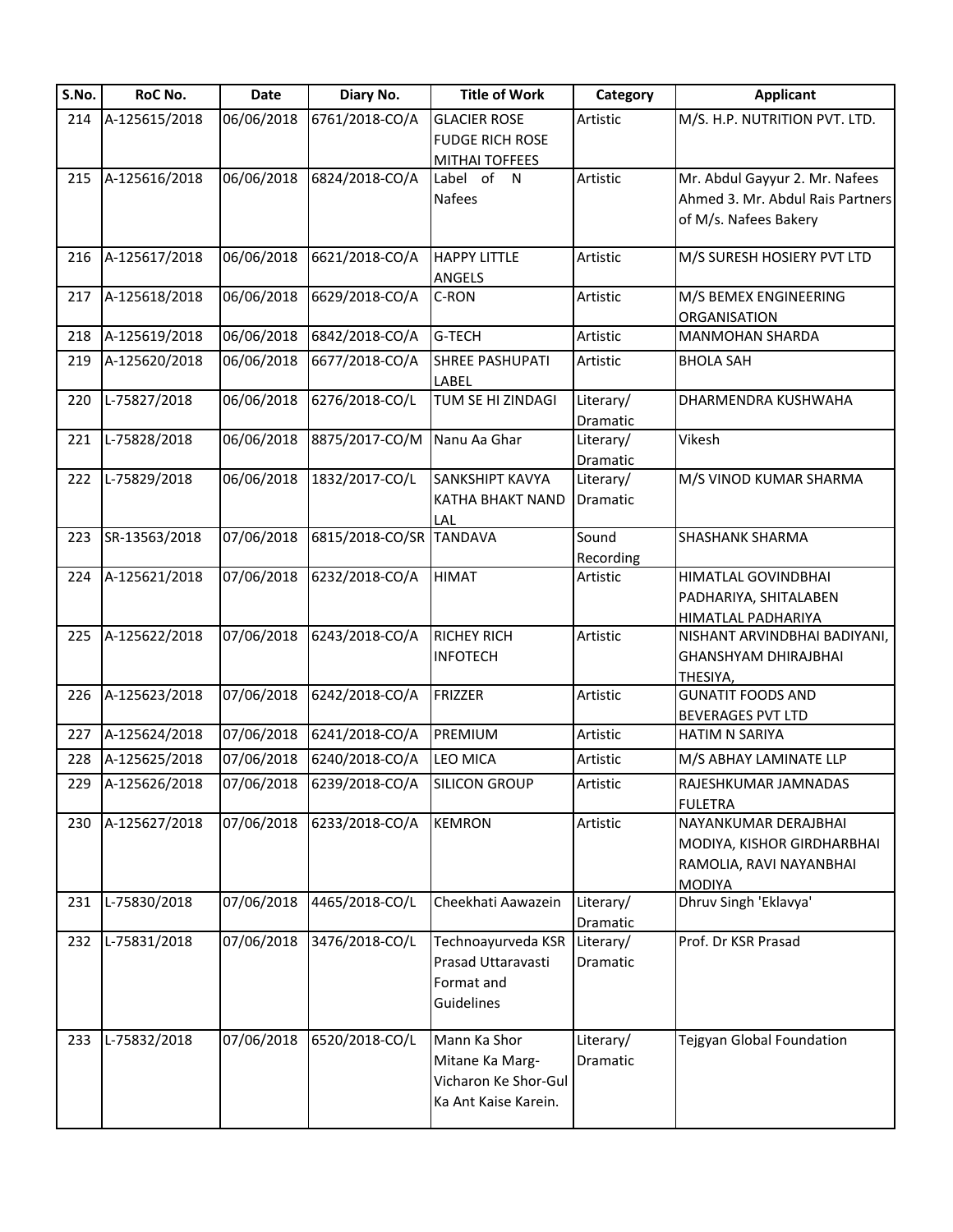| S.No. | RoC No.       | Date       | Diary No.                        | <b>Title of Work</b>         | Category              | <b>Applicant</b>                       |
|-------|---------------|------------|----------------------------------|------------------------------|-----------------------|----------------------------------------|
| 234   | CF-4100/2018  | 07/06/2018 | 3419/2018-CO/CF                  | The Bloop Troop              | Cinematograp          | PENCILLATI STUDIOS PRIVATE             |
|       |               |            |                                  |                              | h Film                | LIMITED represented by Director        |
|       |               |            |                                  |                              |                       | <b>VIVEK SINGH SIDHU</b>               |
| 235   | SR-13564/2018 | 07/06/2018 | 6033/2018-CO/SR HARI NAAM KA     |                              | Sound                 | Gaurav Krishna Goswami                 |
|       |               |            |                                  | <b>SUMIRAN KIYA KARO</b>     | Recording             |                                        |
| 236   | CF-4101/2018  | 07/06/2018 | 6107/2018-CO/CF Let's Save Bobby |                              | Cinematograp          | Alka Vilas Padhye Managing             |
|       |               |            |                                  |                              | h Film                | <b>Director Ecotrooper Creations</b>   |
|       |               |            |                                  |                              |                       | Private Limited                        |
| 237   | L-75833/2018  | 07/06/2018 | 6483/2018-CO/L                   | Lab manual                   | Literary/             | Yogesh Dandekar                        |
|       |               |            |                                  | Engineering                  | Dramatic              |                                        |
|       |               |            |                                  | Metallurgy                   |                       |                                        |
| 238   | L-75834/2018  | 07/06/2018 | 6542/2018-CO/L                   | Cloud of Positivity          | Literary/             | Sandeep Ravidutt Sharma                |
| 239   | L-75835/2018  | 07/06/2018 | 7510/2016-CO/L                   | "Dooriyan"                   | Dramatic<br>Literary/ |                                        |
|       |               |            |                                  |                              |                       | <b>GURINDER SINGH, Jagsir Singh</b>    |
| 240   | A-125628/2018 | 07/06/2018 | 4092/2018-CO/A                   | LAHAR                        | Dramatic<br>Artistic  | <b>ANKUR BUSINESS PRIVATE</b>          |
|       |               |            |                                  |                              |                       | LIMITED                                |
| 241   | A-125629/2018 | 07/06/2018 | 4000/2018-CO/A                   | <b>KHELEGI TO KHELEGI</b>    | Artistic              | NURTURING EXCELLENCE IN                |
|       |               |            |                                  | LABEL LOGO                   |                       | <b>SPORTS TRUST</b>                    |
|       |               |            |                                  |                              |                       |                                        |
| 242   | A-125630/2018 | 07/06/2018 | 4194/2018-CO/A                   | <b>GHAATEE WITH</b>          | Artistic              | <b>GAJENDRA KHATRI</b>                 |
|       |               |            |                                  | DEVICE OF CUP AND            |                       |                                        |
|       |               |            |                                  | <b>PLATE</b>                 |                       |                                        |
| 243   | SW-10834/2018 | 07/06/2018 | 4072/2018-                       | www.cinemaclubby.c Computer  |                       | <b>CinemaClubby Business Solutions</b> |
|       |               |            | CO/SW                            | om                           | Software              | Private Limited                        |
| 244   | L-75836/2018  | 07/06/2018 | 5928/2018-CO/L                   | JIMNKAN ALL IN ONE Literary/ |                       | DEEPANN                                |
|       |               |            |                                  | COMPUTERBOOK-7               | Dramatic              |                                        |
| 245   | A-125631/2018 | 07/06/2018 | 5350/2018-CO/A                   | <b>MURTI KI MAYA</b>         | Artistic              | <b>TILAK FRAGRANCES</b>                |
| 246   | A-125632/2018 | 07/06/2018 | 4174/2018-CO/A                   | <b>DESIGN OF HALF</b>        | Artistic              | VIKAS KUMAR KUNDALIA                   |
|       |               |            |                                  | <b>HORSE</b>                 |                       |                                        |
| 247   | L-75837/2018  | 07/06/2018 | 5284/2018-CO/L                   | THE YELLOW                   | Literary/             | Suchitra Kalpesh Mehta                 |
|       |               |            |                                  | <b>BOHEMIAN COFFEE</b>       | Dramatic              |                                        |
|       |               |            |                                  |                              |                       |                                        |
| 248   | A-125633/2018 | 07/06/2018 | 5217/2018-CO/A                   | <b>DECIDE ROSE LABEL</b>     | Artistic              | AADHAR PRODUCTS PVT LTD                |
| 249   | A-125634/2018 | 07/06/2018 | 5219/2018-CO/A                   | DECIDE LIME LABEL            | Artistic              | AADHAR PRODUCTION PVT LTD              |
|       |               |            |                                  |                              |                       |                                        |
| 250   | L-75838/2018  | 07/06/2018 | 5162/2018-CO/L                   | <b>RESEARCH</b>              | Literary/             | <b>AMOL NARAYANE</b>                   |
|       |               |            |                                  | <b>METHODOLOGY</b>           | Dramatic              |                                        |
| 251   | L-75839/2018  | 07/06/2018 | 5149/2018-CO/L                   | <b>CHANDRA TUKDA</b>         | Literary/             | Sachin Bhatia                          |
|       |               |            |                                  | <b>HUA</b>                   | Dramatic              |                                        |
| 252   | A-125635/2018 | 07/06/2018 | 5140/2018-CO/A                   | PUNJAB JEWELS                | Artistic              | MR. DARPAN ANAND                       |
| 253   | A-125636/2018 | 07/06/2018 | 5133/2018-CO/A                   | <b>SAURAST PASTA</b>         | Artistic              | MR. SALIM R. PANJWANI                  |
|       |               |            |                                  |                              |                       | PROPRIETOR OF M/S. PRINCE              |
|       |               |            |                                  |                              |                       | <b>GRUH UDHYOG</b>                     |
| 254   | A-125637/2018 | 07/06/2018 | 5131/2018-CO/A                   | <b>SHAPE OF FAN</b>          | Artistic              | 1. MR. MAHENDRA GULWANI 2.             |
|       |               |            |                                  |                              |                       | MR. PRADEEP GULWANI                    |
|       |               |            |                                  |                              |                       | PARTNERS OF M/S. MAHENDRA              |
|       |               |            |                                  |                              |                       | <b>INDUSTRIES</b>                      |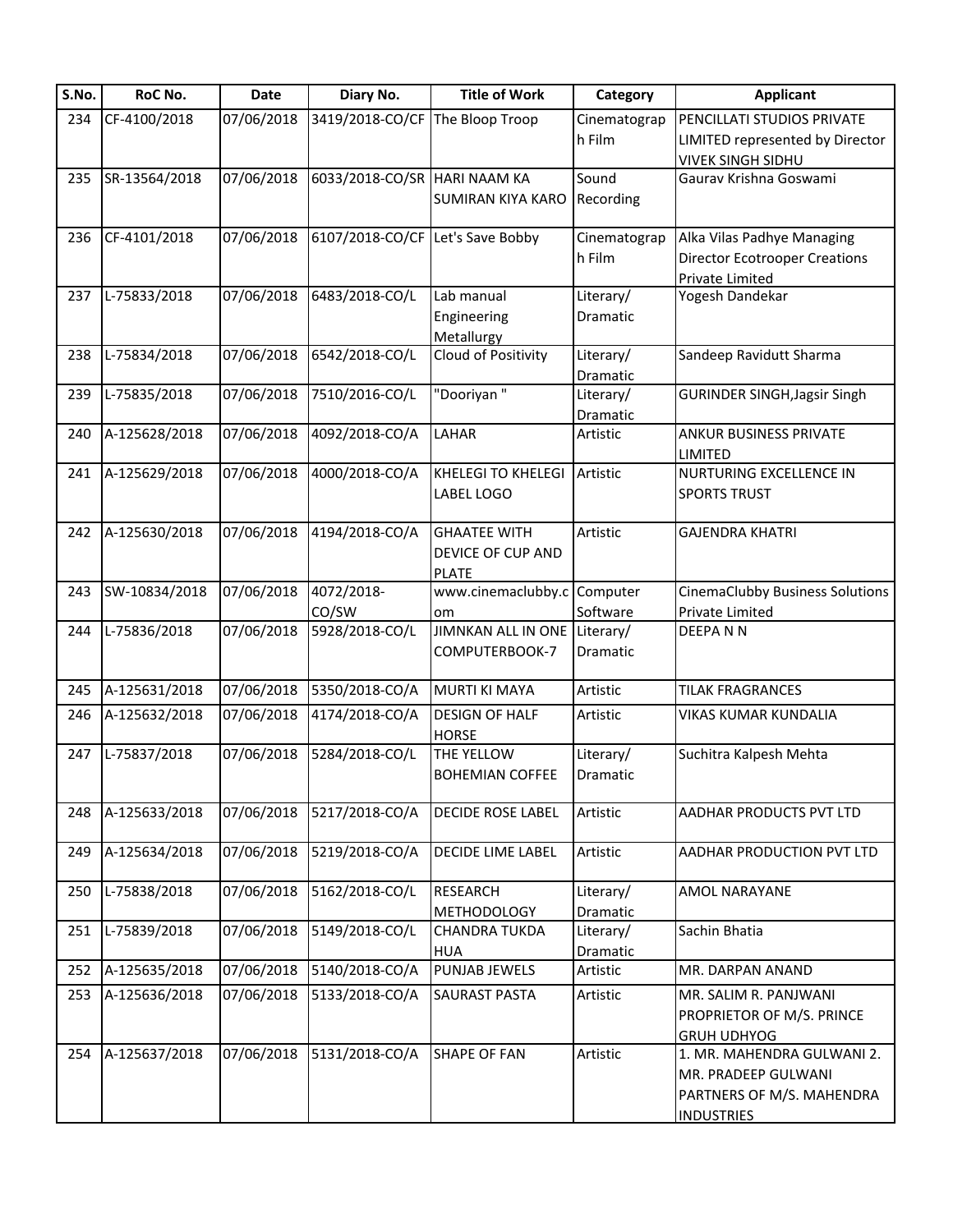| S.No. | RoC No.       | <b>Date</b> | Diary No.       | <b>Title of Work</b>       | Category     | <b>Applicant</b>                      |
|-------|---------------|-------------|-----------------|----------------------------|--------------|---------------------------------------|
| 255   | A-125638/2018 | 07/06/2018  | 4974/2018-CO/A  | PLaNet KiddY care A        | Artistic     | M/s PLANET KIDS                       |
|       |               |             |                 | Daycare for your           |              |                                       |
|       |               |             |                 | treasure                   |              |                                       |
| 256   | A-125639/2018 | 07/06/2018  | 4972/2018-CO/A  | <b>PLaNet KidS</b>         | Artistic     | M/s PLANET KIDS                       |
|       |               |             |                 | LEARNING THE FUN           |              |                                       |
|       |               |             |                 | WAY!                       |              |                                       |
| 257   | A-125640/2018 | 07/06/2018  | 4791/2018-CO/A  | <b>ALSUHANA RED</b>        | Artistic     | M/S SUHANA FLAVOURS                   |
|       |               |             |                 | <b>VELVET</b>              |              |                                       |
| 258   | L-75840/2018  | 07/06/2018  | 4894/2018-CO/L  | What about                 | Literary/    | Priya Dalvi                           |
|       |               |             |                 | PASSION?                   | Dramatic     |                                       |
| 259   | A-125641/2018 | 07/06/2018  | 4766/2018-CO/A  | <b>CIRIL NETWORK</b>       | Artistic     | VIJAY SARTHI, RAJU MAHTANI,           |
|       |               |             |                 |                            |              | PAWANKUMAR AGARWAL,                   |
|       |               |             |                 |                            |              | ZAHED MAHMOOD, PRAVIN                 |
|       |               |             |                 |                            |              | <b>BAVADIYA, SANJAY PURI</b>          |
| 260   | L-75841/2018  | 07/06/2018  | 4813/2018-CO/L  | LOVE ME INDIA              | Literary/    | <b>Essel Vision Private Limited</b>   |
|       |               |             |                 |                            | Dramatic     |                                       |
| 261   | A-125642/2018 | 07/06/2018  | 4754/2018-CO/A  | <b>SHREE SUPER</b>         | Artistic     | <b>BALAJI KRIPA CEMENT PRIVATE</b>    |
|       |               |             |                 | <b>STRENGTH</b>            |              | LIMITED                               |
| 262   | L-75842/2018  | 07/06/2018  | 4613/2018-CO/L  | <b>Engineering Drawing</b> | Literary/    | <b>Central Tool Room and Training</b> |
|       |               |             |                 |                            | Dramatic     | Centre                                |
| 263   | CF-4102/2018  | 07/06/2018  | 4537/2018-CO/CF | happy birthday song        | Cinematograp | CRAZY CUB ANIMATION STUDIO            |
|       |               |             |                 |                            | h Film       | PVT. LTD                              |
| 264   | A-125643/2018 | 07/06/2018  | 4279/2018-CO/A  | <b>AIRLINK</b>             | Artistic     | AIRLINK COMMUNICATIONS                |
|       |               |             |                 |                            |              | PRIVATE LIMITED                       |
| 265   | L-75843/2018  | 07/06/2018  | 2362/2018-CO/L  | <b>ROBOTICS STUDENT</b>    | Literary/    | <b>EDUCATION QUALITY</b>              |
|       |               |             |                 | <b>BOOK LEVEL 3</b>        | Dramatic     | <b>FOUNDATION OF INDIA</b>            |
|       |               |             |                 |                            |              |                                       |
| 266   | L-75844/2018  | 07/06/2018  | 2366/2018-CO/L  | <b>COMPUTER SCIENCE</b>    | Literary/    | <b>EDUCATION QUALITY</b>              |
|       |               |             |                 | <b>STUDENT BOOK</b>        | Dramatic     | FOUNDATION OF INDIA                   |
|       |               |             |                 | <b>GRADE 7</b>             |              |                                       |
| 267   | A-125644/2018 | 07/06/2018  | 6780/2016-CO/A  | <b>VILLSON with Slogan</b> | Artistic     | USHA DEVI W/O SRI ASHOK               |
|       |               |             |                 | 'Create's Life'            |              | <b>KUMAR Trading As: AMIT</b>         |
|       |               |             |                 |                            |              | <b>ENGINEERING WORKS</b>              |
| 268   | A-125645/2018 | 07/06/2018  | 4297/2018-CO/A  | <b>SOOPRLIFE</b>           | Artistic     | KANHAIYALAL LOHIYA,                   |
|       |               |             |                 |                            |              | MAHAVEER LOHIYA, VENUGOPAL            |
|       |               |             |                 |                            |              | LOHIYA AND BALKISHAN LOHIYA           |
|       |               |             |                 |                            |              |                                       |
|       |               |             |                 |                            |              | ALIAS KISHAN LOHIYA                   |
| 269   | L-75845/2018  | 07/06/2018  | 3997/2018-CO/L  | ZINDAGI MERI               | Literary/    | Rahul Choudhary                       |
|       |               |             |                 |                            | Dramatic     |                                       |
| 270   | SW-10835/2018 | 07/06/2018  | 4074/2018-      | GoalDone.net               | Computer     | <b>Shreyas Phatak</b>                 |
|       |               |             | CO/SW           |                            | Software     |                                       |
| 271   | L-75846/2018  | 07/06/2018  | 5324/2018-CO/L  | Legacies of the            | Literary/    | Paramjeet Singh                       |
|       |               |             |                 | Homeland                   | Dramatic     |                                       |
| 272   | SW-10836/2018 | 07/06/2018  | 5135/2018-      | Finflux                    | Computer     | CONFLUX TECHNOLOGIES                  |
|       |               |             |                 |                            |              |                                       |
|       |               |             | CO/SW           | <b>INDIAN SINGING</b>      | Software     | PRIVATE LIMITED                       |
| 273   | L-75847/2018  | 07/06/2018  | 5053/2018-CO/L  |                            | Literary/    | Sanjeev Mehra                         |
|       |               |             |                 | LEAGUE                     | Dramatic     |                                       |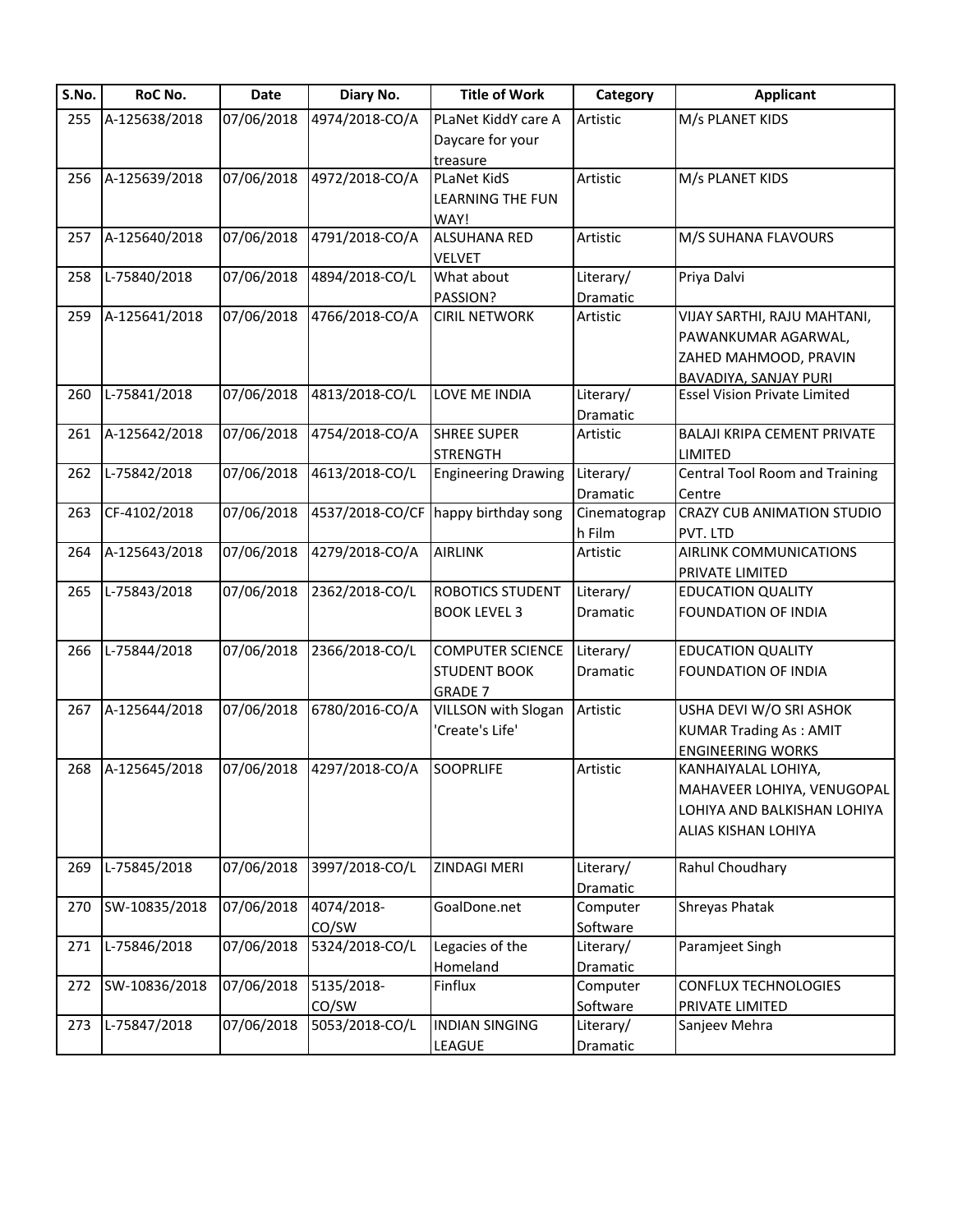| S.No. | RoC No.       | Date       | Diary No.                     | <b>Title of Work</b>              | Category  | <b>Applicant</b>            |
|-------|---------------|------------|-------------------------------|-----------------------------------|-----------|-----------------------------|
| 274   | SR-13565/2018 | 07/06/2018 |                               | 5017/2018-CO/SR KISKO BHULU MAI   | Sound     | DINESH MAHOBIYA             |
|       |               |            |                               | <b>JAMANE MAI KISE</b>            | Recording |                             |
|       |               |            |                               | YAAD KARU DARD KI                 |           |                             |
|       |               |            |                               | <b>BARISHE AISI KISE</b>          |           |                             |
|       |               |            |                               | PHIR YAAD KARU                    |           |                             |
|       |               |            |                               |                                   |           |                             |
| 275   | SR-13566/2018 | 07/06/2018 | 5014/2018-CO/SR APNE HATHO KI |                                   | Sound     | DINESH MAHOBIYA             |
|       |               |            |                               | LAKIRO MAI BASA LE                | Recording |                             |
|       |               |            |                               | MUJHKO MAI HUN                    |           |                             |
|       |               |            |                               | <b>TERA TU NASEEB</b>             |           |                             |
|       |               |            |                               | APNA BANA LE                      |           |                             |
|       |               |            |                               | <b>MUJHKO</b>                     |           |                             |
| 276   | SR-13567/2018 | 07/06/2018 | 5013/2018-CO/SR               | PHOOLO KA KHEL HAI Sound          |           | DINESH MAHOBIYA             |
|       |               |            |                               | <b>KABHI PATHAR KA</b>            | Recording |                             |
|       |               |            |                               | KHEL HAI INSHA KI                 |           |                             |
|       |               |            |                               | ZINDGI TO                         |           |                             |
|       |               |            |                               | MUQQADDAR KA                      |           |                             |
|       |               |            |                               | <b>KHEL HAI</b>                   |           |                             |
|       |               |            |                               |                                   |           |                             |
| 277   | L-75848/2018  | 07/06/2018 | 5005/2018-CO/L                | <b>NOT WITHOUT</b>                | Literary/ | ABHISHEK KUMAR, SAURABH     |
|       |               |            |                               | <b>BACON</b>                      | Dramatic  | SWAMY                       |
| 278   | L-75849/2018  | 07/06/2018 | 4983/2018-CO/L                | <b>OFFSITE</b>                    | Literary/ | ABHISHEK KUMAR, NISHIKANT   |
|       |               |            |                               |                                   | Dramatic  | ROY, SAURABH SWAMY          |
| 279   | L-75850/2018  | 07/06/2018 | 4947/2018-CO/L                | Seetharama                        | Literary/ | Natarajan K                 |
|       |               |            |                               | charitham                         | Dramatic  |                             |
| 280   | SW-10837/2018 | 07/06/2018 | 4927/2018-                    | <b>BET (BEES</b>                  | Computer  | BEES SOFTWARE SOLUTIONS PVT |
|       |               |            | CO/SW                         | <b>EXAMINATION TOOL) Software</b> |           | <b>LTD</b>                  |
|       |               |            |                               |                                   |           |                             |
| 281   | L-75851/2018  | 07/06/2018 | 4857/2018-CO/L                | These Bloomin'                    | Literary/ | Hari Baskaran               |
|       |               |            |                               | Anglos                            | Dramatic  |                             |
| 282   | A-125646/2018 | 07/06/2018 | 4211/2018-CO/A                | <b>SARASWATHI</b>                 | Artistic  | P. MUTHUKRISHNAN, P.        |
|       |               |            |                               | <b>HANDLOOM</b>                   |           | VENKATACHALAPATHY, P.       |
|       |               |            |                               | <b>TEXTILES</b>                   |           | MURUGESAN, TRADING AS       |
|       |               |            |                               |                                   |           | SARASWATHI HANDLOOM         |
|       |               |            |                               |                                   |           | <b>TEXTILES,</b>            |
| 283   | SW-10838/2018 | 07/06/2018 | 4733/2018-                    | Software tool:                    | Computer  | Director                    |
|       |               |            | CO/SW                         | Antimicrobial                     | Software  |                             |
|       |               |            |                               | Prediction Server for             |           |                             |
|       |               |            |                               | Fish                              |           |                             |
| 284   | L-75852/2018  | 07/06/2018 | 4749/2018-CO/L                | Winning                           | Literary/ | O. P. Khetan                |
|       |               |            |                               | Management                        | Dramatic  |                             |
|       |               |            |                               | Practices                         |           |                             |
| 285   | L-75853/2018  | 07/06/2018 | 4698/2018-CO/L                | Samagra Naitik kranti Literary/   |           | Amit Niranjan               |
|       |               |            |                               | Drishta Rashtradarsh              | Dramatic  |                             |
|       |               |            |                               | Shri Ram                          |           |                             |
|       |               |            |                               |                                   |           |                             |
| 286   | L-75854/2018  | 07/06/2018 | 4599/2018-CO/L                | <b>Basics of</b>                  | Literary/ | Dr. Anil Mishra             |
|       |               |            |                               | Epidemiology -                    | Dramatic  |                             |
|       |               |            |                               | Concepts Made                     |           |                             |
|       |               |            |                               | Simple                            |           |                             |
| 287   | A-125647/2018 | 07/06/2018 | 4177/2018-CO/A                | SANATIO                           | Artistic  | M/S. SANATIO                |
|       |               |            |                               |                                   |           | PHARMACEUTICALS             |
|       |               |            |                               |                                   |           |                             |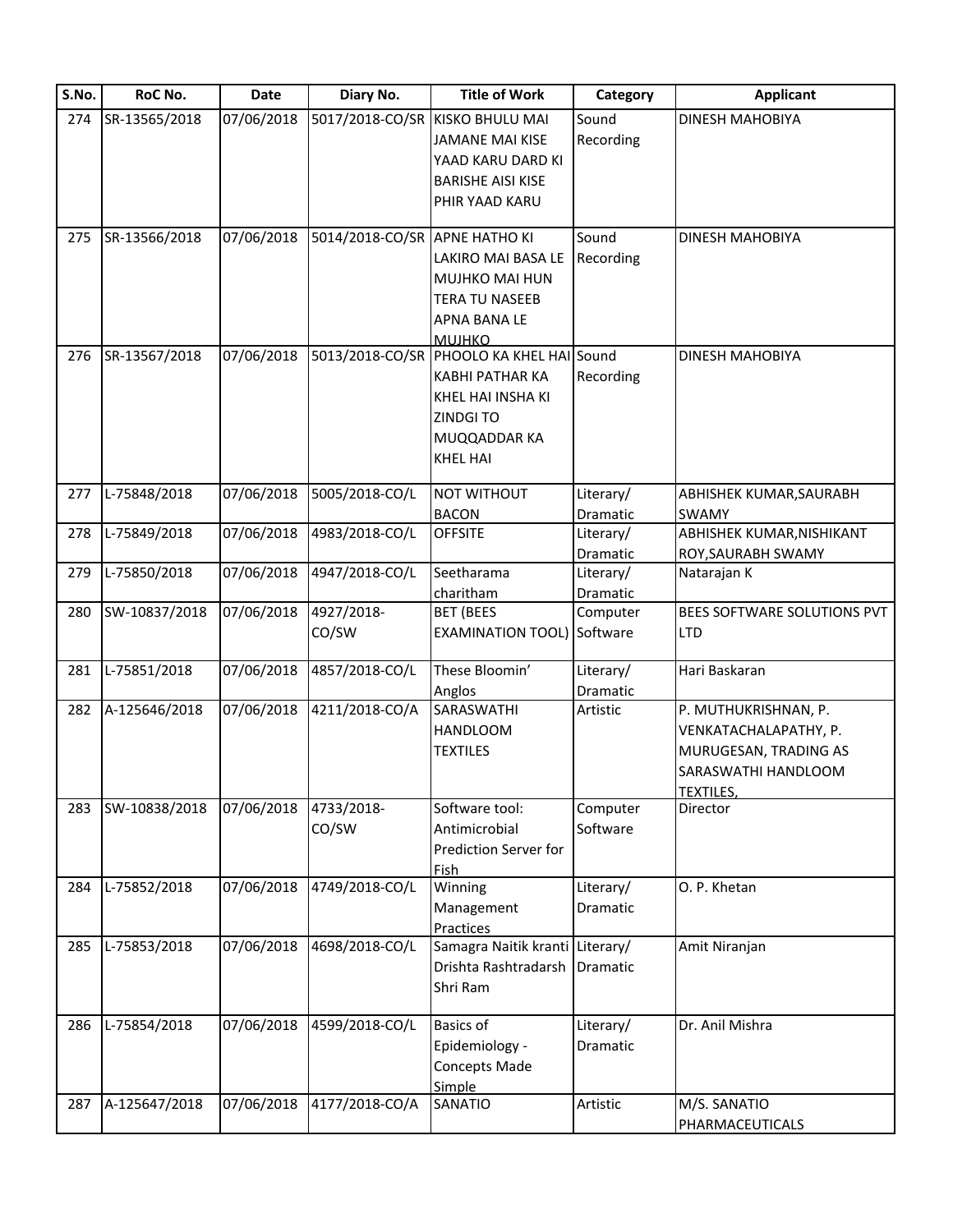| S.No. | RoC No.       | <b>Date</b> | Diary No.       | <b>Title of Work</b>                  | Category  | <b>Applicant</b>                  |
|-------|---------------|-------------|-----------------|---------------------------------------|-----------|-----------------------------------|
| 288   | SR-13568/2018 | 07/06/2018  | 6439/2016-CO/SR | JOBAN MERA ATOM                       | Sound     | <b>SUPER CASSETTES INDUSTRIES</b> |
|       |               |             |                 | <b>BOMB YEH KAISI HAI</b>             | Recording | <b>PRIVATE LTD</b>                |
|       |               |             |                 | <b>AASHIQUI</b>                       |           |                                   |
| 289   | A-125648/2018 | 07/06/2018  | 6283/2018-CO/A  | <b>AAKRITI</b>                        | Artistic  | M/S BRASS WORLD                   |
| 290   | L-75855/2018  | 07/06/2018  | 2689/2018-CO/L  | Invention on Method                   | Literary/ | Ms. Vaibhavi Jadhav               |
|       |               |             |                 | and System For                        | Dramatic  |                                   |
|       |               |             |                 | Personalised Health                   |           |                                   |
|       |               |             |                 | <b>Impact Estimation</b>              |           |                                   |
|       |               |             |                 |                                       |           |                                   |
|       |               |             |                 |                                       |           |                                   |
| 291   | A-125649/2018 | 07/06/2018  | 6285/2018-CO/A  | <b>JAI VIJAY</b>                      | Artistic  | M/S HBN ASSOCIATES                |
| 292   | L-75856/2018  | 07/06/2018  | 6781/2018-CO/L  | <b>VIBHISHAN</b>                      | Literary/ | <b>TUSHAR CHERIAN</b>             |
|       |               |             |                 |                                       | Dramatic  |                                   |
| 293   | A-125650/2018 | 07/06/2018  | 6284/2018-CO/A  | KISSANDHAN                            | Artistic  | M/S KISSANDHAN AGRI               |
|       |               |             |                 |                                       |           | FINANCIAL SERVICES PVT LTD        |
| 294   | A-125651/2018 | 07/06/2018  | 6622/2018-CO/A  | <b>CROZO</b>                          | Artistic  | M/S CANTABIL RETAIL INDIA         |
|       |               |             |                 |                                       |           | LIMITED                           |
| 295   | L-75857/2018  | 07/06/2018  | 2230/2018-CO/L  | <b>EXTRUDER DUTY</b>                  | Literary/ | NIRAV JANTILAL PANCHAL            |
|       |               |             |                 | <b>HELICAL GEAR BOX</b>               | Dramatic  |                                   |
|       |               |             |                 | (Catalogue)                           |           |                                   |
| 296   | L-75858/2018  | 07/06/2018  | 2415/2018-CO/L  | FOODSAFETY24                          | Literary/ | <b>ASPIRATIONAL BIZ PRIVATE</b>   |
|       |               |             |                 |                                       | Dramatic  | LIMITED                           |
| 297   | L-75859/2018  | 07/06/2018  | 2176/2018-CO/L  | <b>NAFTA</b>                          | Literary/ | <b>GURSHARAN SINGH KOHLI</b>      |
|       |               |             |                 |                                       | Dramatic  |                                   |
| 298   | SW-10839/2018 | 07/06/2018  | 2232/2018-      | www.delhicollegfactb Computer         |           | AHC INFOTEK PRIVATE LIMITED       |
|       |               |             | CO/SW           | ook.com june 2016                     | Software  |                                   |
| 299   | SW-10840/2018 | 07/06/2018  | 808/2018-CO/SW  | edition<br><b>Baggage Information</b> | Computer  | <b>Aerstad Private Limited</b>    |
|       |               |             |                 | System (BIS), a web                   | Software  |                                   |
|       |               |             |                 | portal                                |           |                                   |
|       |               |             |                 |                                       |           |                                   |
| 300   | L-75860/2018  | 07/06/2018  | 2186/2018-CO/L  | The Complete                          | Literary/ | Asia Pacific Business Press Inc   |
|       |               |             |                 | Technology Book on Dramatic           |           |                                   |
|       |               |             |                 | E-Waste Recycling                     |           |                                   |
|       |               |             |                 | (Printed Circuit                      |           |                                   |
|       |               |             |                 | Board, LCD, Cell                      |           |                                   |
|       |               |             |                 | Phone, Battery,                       |           |                                   |
|       |               |             |                 | Computers)                            |           |                                   |
|       |               |             |                 |                                       |           |                                   |
| 301   | L-75861/2018  | 07/06/2018  | 1269/2018-CO/L  | THE PIONEER OF                        | Literary/ | Ambuj Singh                       |
|       |               |             |                 | <b>ADVANCED MATHS</b>                 | Dramatic  |                                   |
| 302   | L-75862/2018  | 07/06/2018  | 2982/2018-CO/L  | Saapty                                | Literary/ | Chandrashekhar Rane               |
|       |               |             |                 |                                       | Dramatic  |                                   |
| 303   | A-125652/2018 | 08/06/2018  | 3371/2018-CO/A  | Astronaut Explorer                    | Artistic  | Colgate-Palmolive India Limited   |
| 304   | A-125653/2018 | 08/06/2018  | 3372/2018-CO/A  | <b>Fighting Astronaut</b>             | Artistic  | Colgate-Palmolive India Limited   |
|       |               |             |                 |                                       |           |                                   |
| 305   | A-125654/2018 | 08/06/2018  | 3375/2018-CO/A  | Venus                                 | Artistic  | Colgate-Palmolive India Limited   |
|       |               |             |                 |                                       |           |                                   |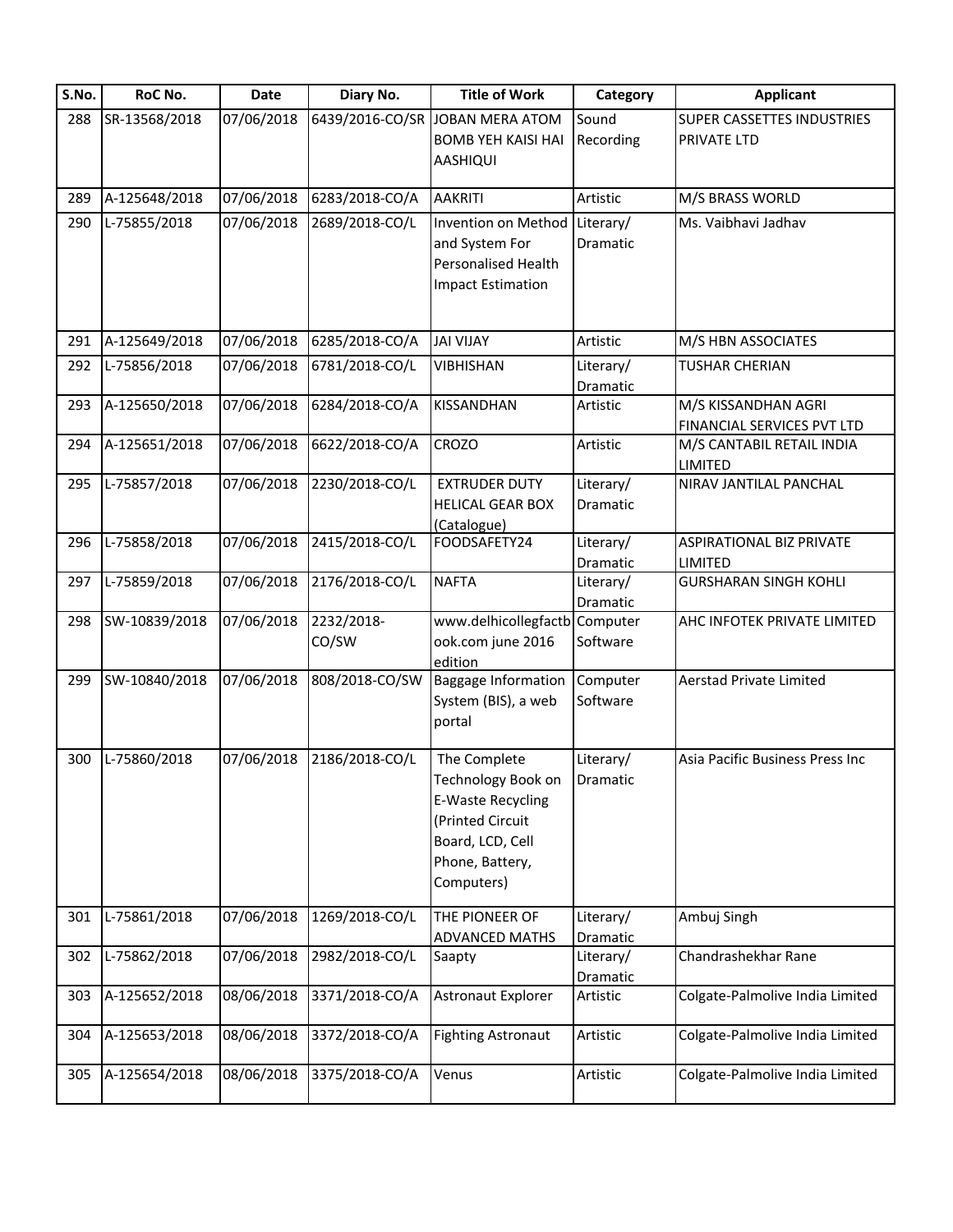| S.No. | RoC No.           | Date       | Diary No.      | <b>Title of Work</b>                      | Category  | <b>Applicant</b>                                    |
|-------|-------------------|------------|----------------|-------------------------------------------|-----------|-----------------------------------------------------|
| 306   | A-125655/2018     | 08/06/2018 | 1521/2018-CO/A | Image for Artistic                        | Artistic  | KAUSHABH UNMESH                                     |
|       |                   |            |                | work of GOD                               |           | KANTAWALA                                           |
|       |                   |            |                | LAKSHMI                                   |           |                                                     |
| 307   | A-125656/2018     | 08/06/2018 | 6282/2018-CO/A | <b>REETACK</b>                            | Artistic  | M/S LOTUS TRENDS P LTD                              |
| 308   | A-125657/2018     | 08/06/2018 | 8792/2017-CO/A | <b>AGROKING</b>                           | Artistic  | M/S MUNDHRA ELECTRICAL                              |
|       |                   |            |                |                                           |           | <b>INDUSTRIES</b>                                   |
| 309   | A-125658/2018     | 08/06/2018 | 8990/2017-CO/A | <b>MAMA BHANJA</b>                        | Artistic  | M/S. LAXMI AGRO IMPEX INDIA                         |
| 310   | A-125659/2018     | 08/06/2018 | 8789/2017-CO/A | <b>APOLLO</b>                             | Artistic  | M/S BABA MAHABALI                                   |
|       |                   |            |                |                                           |           | <b>ENTERPRISES</b>                                  |
| 311   | L-75863/2018      | 08/06/2018 | 6000/2018-CO/L | BE SMART BE SAFE                          | Literary/ | KANIKA SHARMA                                       |
|       |                   |            |                |                                           | Dramatic  |                                                     |
| 312   | L-75864/2018      | 08/06/2018 | 6142/2018-CO/L | <b>GRAFALCO PRE-</b>                      | Literary/ | NAVNEET EDUCATION PVT LTD                           |
|       |                   |            |                | <b>SCHOOL PRINT</b>                       | Dramatic  |                                                     |
|       |                   |            |                | <b>CAPITAL AND SMALL</b>                  |           |                                                     |
| 313   | L-75865/2018      | 08/06/2018 | 6153/2018-CO/L | <b>LETTERS</b><br>WHY THE WORLD           | Literary/ | Vishal Sharma                                       |
|       |                   |            |                | NEEDS A GLOBAL                            | Dramatic  |                                                     |
|       |                   |            |                | LAW: Is it time for                       |           |                                                     |
|       |                   |            |                | National & Inter-                         |           |                                                     |
|       |                   |            |                | national laws to have                     |           |                                                     |
|       |                   |            |                | a boss                                    |           |                                                     |
|       |                   |            |                |                                           |           |                                                     |
| 314   | L-75866/2018      | 08/06/2018 | 6051/2018-CO/L | <b>BBS OF A SONG</b>                      | Literary/ | <b>SHRIKANT RAJAK</b>                               |
|       |                   |            |                | MAHARANA SONG                             | Dramatic  |                                                     |
| 315   | L-75867/2018      | 08/06/2018 | 6042/2018-CO/L | SRIVENKATESWARAG                          | Literary/ | APPALA BALAIAH, VANIMISETTI                         |
|       |                   |            |                | ANAMRUTHAM                                | Dramatic  | VIJAYALAKSHMI, POTTI VANI                           |
|       |                   |            |                |                                           |           | <b>SREE, OLETI GITA PADMINI</b>                     |
| 316   | SW-10841/2018     | 08/06/2018 | 4200/2018-     | Veryx vTap - Version                      | Computer  | VERYX TECHNOLOGIES PVT LTD                          |
|       |                   |            | CO/SW          | 1.0                                       | Software  |                                                     |
| 317   | A-125660/2018     | 08/06/2018 | 1228/2018-CO/A | MAYSARA SOAP                              | Artistic  | JAIN SOAP INDUSTRIES HAVING                         |
|       |                   |            |                | SANDEL FLAVOUR                            |           | PARTNERS KETAN DOSHI,                               |
|       |                   |            |                |                                           |           | VAISHALI DOSHI, JARIN DOSHI &<br><b>ISHAN DOSHI</b> |
|       | 318 A-125661/2018 |            |                | 08/06/2018 1247/2018-CO/A RAAJ MAYUR WITH | Artistic  | AARBEE & SONS HAVING                                |
|       |                   |            |                | <b>ARTISTIC</b>                           |           | PARTNERS MR. MAHESH PATEL &                         |
|       |                   |            |                | PRESENTATION                              |           | <b>MRS. BHAVNA PATEL</b>                            |
| 319   | A-125662/2018     | 08/06/2018 | 3369/2018-CO/A | Rocket                                    | Artistic  | Colgate-Palmolive India Limited                     |
|       | A-125663/2018     | 08/06/2018 | 3370/2018-CO/A | <b>Astronaut Boy</b>                      | Artistic  | Colgate-Palmolive India Limited                     |
| 320   |                   |            |                |                                           |           |                                                     |
| 321   | A-125664/2018     | 08/06/2018 | 6616/2018-CO/A | <b>FOX</b>                                | Artistic  | FOX PETRO SPECIALITIES PVT.                         |
|       |                   |            |                |                                           |           | LTD.                                                |
| 322   | L-75868/2018      | 08/06/2018 | 6844/2018-CO/L | Pacing Infra-agro                         | Literary/ | Shreyas Mehta                                       |
|       |                   |            |                | Development                               | Dramatic  |                                                     |
| 323   | L-75869/2018      | 08/06/2018 | 2836/2018-CO/L | <b>MANAGER AS</b>                         | Literary/ | <b>GANESH CHELLA</b>                                |
|       |                   |            |                | <b>BAREFOOT COACH</b>                     | Dramatic  |                                                     |
| 324   | A-125665/2018     | 08/06/2018 | 6743/2018-CO/A | DON TITLI CHHAP                           | Artistic  | MRS. SHILABEN ASHWINBHAI                            |
|       |                   |            |                |                                           |           | PATEL PROPRIETOR OF M/S.                            |
|       | A-125666/2018     | 08/06/2018 | 6286/2018-CO/A | O G HEAVY DUTY                            | Artistic  | RAMANBHAI MANIBHAI PATEL                            |
| 325   |                   |            |                |                                           |           | M/S GENIUS HEAVY DUTY<br>PRIVATE LIMITED            |
|       |                   |            |                |                                           |           |                                                     |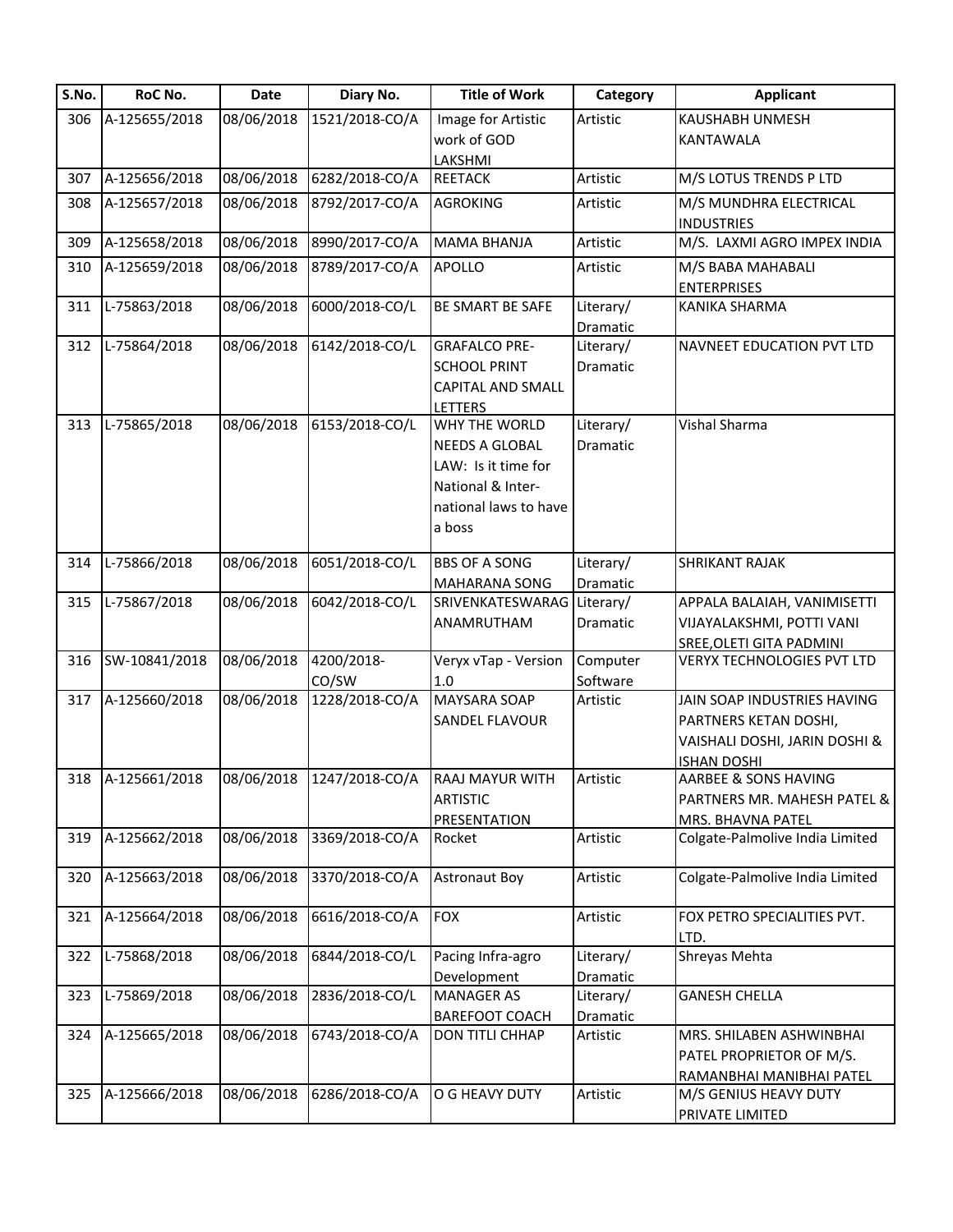| S.No. | RoC No.       | Date       | Diary No.            | <b>Title of Work</b>                                                                                                                    | Category              | <b>Applicant</b>                                                                                                                                |
|-------|---------------|------------|----------------------|-----------------------------------------------------------------------------------------------------------------------------------------|-----------------------|-------------------------------------------------------------------------------------------------------------------------------------------------|
| 326   | SW-10842/2018 | 08/06/2018 | 5168/2018-<br>CO/SW  | <b>SNAP HOSPITAL ERP</b><br>SYSTEM (HOSPITAL<br>MANAGEMENT<br>SOFTWARE)                                                                 | Computer<br>Software  | AIHATSHAM UDDIN                                                                                                                                 |
| 327   | L-75870/2018  | 08/06/2018 | 6772/2018-CO/L       | Prognosis of plant<br>disease using neural<br>network                                                                                   | Literary/<br>Dramatic | D JENNIFER, K KIRUTHIKA, K<br><b>NIVETHITHA</b>                                                                                                 |
| 328   | A-125667/2018 | 08/06/2018 | 7535/2017-CO/A       | <b>SAMEERA</b>                                                                                                                          | Artistic              | <b>MR JONNADA</b><br>SATYANARAYANA, MR. JONNADA<br>SRIDHAR, MRS RAYAPUDI. R.<br>SRIDEVI, MRS. JONNADA<br>LAKSHMI, MRS. JONNADA<br><b>SUSHMA</b> |
| 329   | SW-10843/2018 | 08/06/2018 | 18241/2017-<br>CO/SW | Gen21 SMS<br>(Subscriber<br>Management<br>System)                                                                                       | Computer<br>Software  | Alok Sagar                                                                                                                                      |
| 330   | SW-10844/2018 | 08/06/2018 | 18242/2017-          | <b>GEN21 Enterprise</b>                                                                                                                 | Computer              | Alok Sagar                                                                                                                                      |
| 331   | SW-10845/2018 | 08/06/2018 | CO/SW<br>3387/2018-  | Version 10<br>A METRIC                                                                                                                  | Software<br>Computer  | K R VALLUVAN, N JAYANTHI                                                                                                                        |
|       |               |            | CO/SW                | <b>BALANCING POLICY</b><br><b>DESIGN FOR</b><br><b>WIRELESS SENSOR</b><br><b>NETWORKS</b><br>DEPLOYMENT USING<br>SIMULATION<br>SOFTWARE | Software              |                                                                                                                                                 |
| 332   | L-75871/2018  | 08/06/2018 | 13120/2017-CO/L      | Muskaan's Mehandi<br>Collection                                                                                                         | Literary/<br>Dramatic | Muskaan Naresh                                                                                                                                  |
| 333   | L-75872/2018  | 08/06/2018 | 6146/2018-CO/L       | RAJ KUMAR KUNDU<br>SERIAL NUMBER 1                                                                                                      | Literary/<br>Dramatic | <b>BRAHM PRAKASH KAUSHIK</b>                                                                                                                    |
| 334   | L-75873/2018  | 08/06/2018 | 6056/2018-CO/L       | The Accident Of My<br><b>Birth</b>                                                                                                      | Literary/<br>Dramatic | Anahita Devesi                                                                                                                                  |
| 335   | L-75874/2018  | 08/06/2018 | 18217/2017-CO/L      | Lab Manual of<br>PROGRAMMING<br>LOGIC AND DESIGN<br>USING C                                                                             | Literary/<br>Dramatic | Jagdish Yadav, SACHIN BALVIR                                                                                                                    |
| 336   | A-125668/2018 | 08/06/2018 | 6572/2017-CO/A       | SABU                                                                                                                                    | Artistic              | SABU TRADE PVT. LTD.                                                                                                                            |
| 337   | L-75875/2018  | 08/06/2018 | 16346/2017-CO/L      | Novel CMOS low<br>noise Amplifier for<br>GPS receiver                                                                                   | Literary/<br>Dramatic | Dr. D. .J. Dahigaonkar, Mayank B.<br>Thacker, Shri Ramdeobaba<br>College of Engineering and<br>Management, Nagpur                               |
| 338   | L-75876/2018  | 08/06/2018 | 7951/2017-CO/L       | SOMA SIMRAN URF<br>SUHANI                                                                                                               | Literary/<br>Dramatic | SIMRAN BALDEV BEDI                                                                                                                              |
| 339   | SW-10846/2018 | 08/06/2018 | 6495/2017-<br>CO/SW  | RAMDEV DARSHAN                                                                                                                          | Computer<br>Software  | Natwar Lal Ranga                                                                                                                                |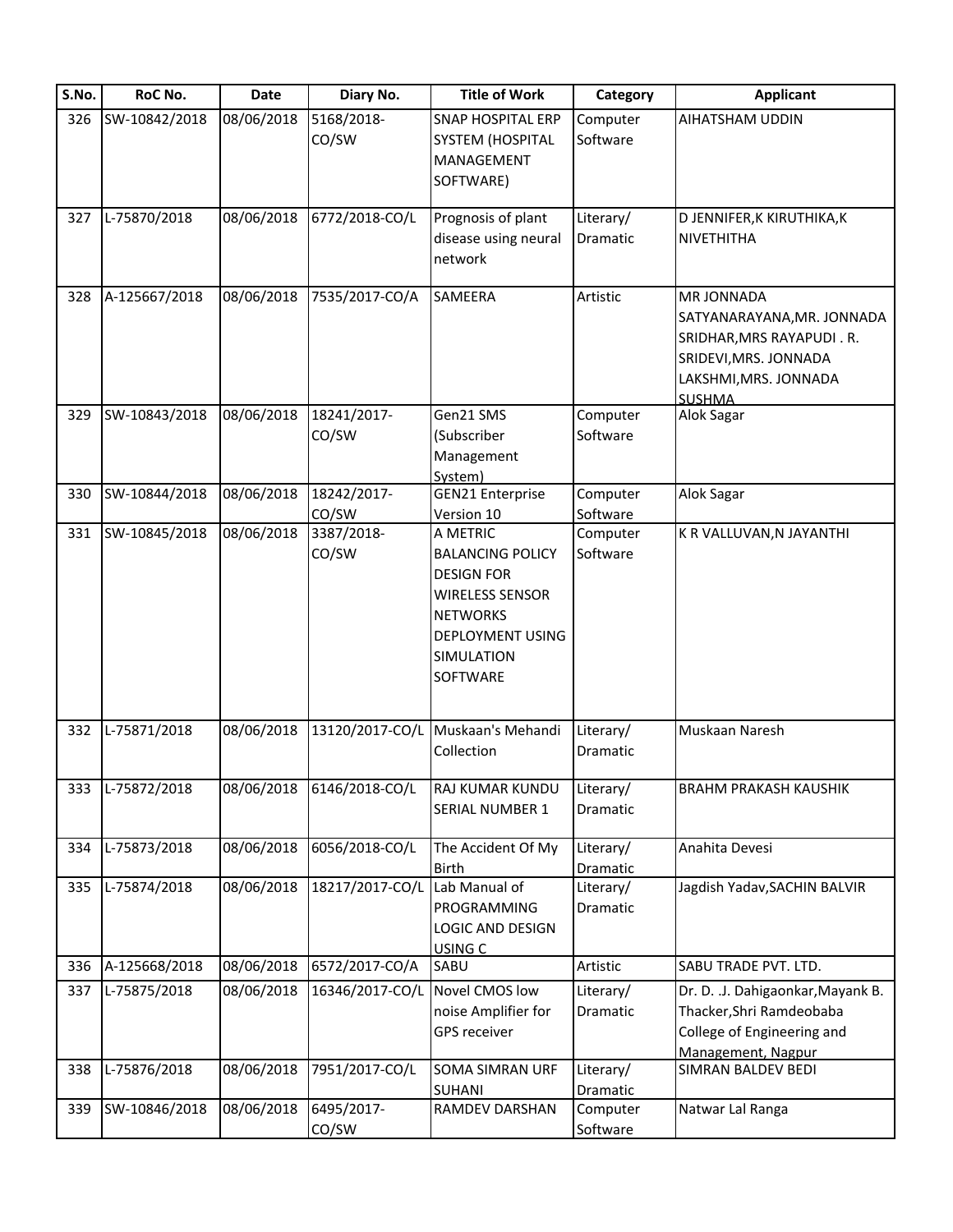| S.No. | RoC No.       | Date       | Diary No.                    | <b>Title of Work</b>                                               | Category               | <b>Applicant</b>                                                                      |
|-------|---------------|------------|------------------------------|--------------------------------------------------------------------|------------------------|---------------------------------------------------------------------------------------|
| 340   | L-75877/2018  | 08/06/2018 | 14224/2017-CO/L              | Fluid Mechanics                                                    | Literary/              | Gagan Laddha                                                                          |
|       |               |            |                              |                                                                    | Dramatic               |                                                                                       |
| 341   | L-75878/2018  | 08/06/2018 | 14031/2017-CO/L AAPLA        |                                                                    | Literary/              | Rohit D. Bandale                                                                      |
|       |               |            |                              | MAHARASHTRA                                                        | Dramatic               |                                                                                       |
| 342   | L-75879/2018  | 08/06/2018 | 10170/2017-CO/L              | <b>CATALOGUE</b>                                                   | Literary/              | <b>GUJRAL POLISH AND LUBRICANTS</b>                                                   |
|       |               |            |                              |                                                                    | Dramatic               | <b>PVT LTD</b>                                                                        |
| 343   | L-75880/2018  | 08/06/2018 | 2601/2017-CO/L               | <b>LABTEST MATERIAL</b>                                            | Literary/              | MR KRISHAN LAL SETHI, MRS                                                             |
|       |               |            |                              | <b>TESTING EQUIPMENT Dramatic</b>                                  |                        | <b>INDRA SETHI</b>                                                                    |
| 344   | A-125669/2018 | 08/06/2018 | 912/2018-CO/A                | RAVI MASALE,<br>PREMIUM A-1<br><b>KANDA LASUN</b><br><b>MASALA</b> | Artistic               | RAVINDRA C JAIN                                                                       |
| 345   | A-125670/2018 | 08/06/2018 | 6798/2018-CO/A               | PRAKRITI                                                           | Artistic               | <b>BHANWAR LAL BAJAJ</b><br>PROPRIETOR OF BHAGWAN OIL<br><b>INDUSTRIES</b>            |
| 346   | L-75881/2018  | 08/06/2018 | 893/2018-CO/L                | <b>Buma Jingle Lyrics</b>                                          | Literary/              | <b>Buma Limited</b>                                                                   |
|       |               |            |                              |                                                                    | Dramatic               |                                                                                       |
| 347   | A-125671/2018 | 08/06/2018 | 4773/2018-CO/A               | LAB@HOME LABEL                                                     | Artistic               | MUHAMMED MADANI KODIYIL                                                               |
| 348   | CF-4103/2018  | 08/06/2018 | 1559/2018-CO/CF HumbleSchool | Concept Films -<br>Volume 1                                        | Cinematograp<br>h Film | HumbleSchool Private Limited                                                          |
| 349   | A-125672/2018 | 08/06/2018 | 10237/2017-CO/A              | Shape(Label)                                                       | Artistic               | Herb On Naturals                                                                      |
| 350   | A-125673/2018 | 08/06/2018 | 9116/2017-CO/A               | GCIT001a                                                           | Artistic               | RUCHIR GOEL PARTNER OF<br><b>GLOBUS CHOICE INC</b>                                    |
| 351   | A-125674/2018 | 09/06/2018 | 14235/2016-CO/A SANJEEVANI   | <b>ORGANICS</b>                                                    | Artistic               | <b>TARA SINGH</b>                                                                     |
| 352   | L-75882/2018  | 09/06/2018 | 6585/2018-CO/L               | Lab Manual of<br><b>Operating System</b>                           | Literary/<br>Dramatic  | Rashmi Makode                                                                         |
| 353   | A-125675/2018 | 09/06/2018 | 13422/2017-CO/A HEALTHKART   | PROTEIN LABEL                                                      | Artistic               | Bright Lifecare Pvt. Ltd.                                                             |
| 354   | L-75883/2018  | 09/06/2018 | 6202/2018-CO/L               | Class X English Paper-Literary/<br>II (10/10 Grade<br>Achiever)    | Dramatic               | Abdul Basheer                                                                         |
| 355   | A-125676/2018 | 09/06/2018 | 1288/2018-CO/A               | <b>CHANACHUR LABEL</b>                                             | Artistic               | RAM LAKHAN SINGH                                                                      |
| 356   | A-125677/2018 | 09/06/2018 | 18488/2017-CO/A MILAN        |                                                                    | Artistic               | AYAZ SHERMAHOMED<br>MAHOMED, ZAMIR<br>SHERMAHOMED MAHOMED,<br>MUSTAFA JAFAR Z MAHOMED |
| 357   | L-75884/2018  | 09/06/2018 | 6201/2018-CO/L               | Class X English Paper-<br>I (10/10 Grade<br>Achiever)              | Literary/<br>Dramatic  | Abdul Basheer                                                                         |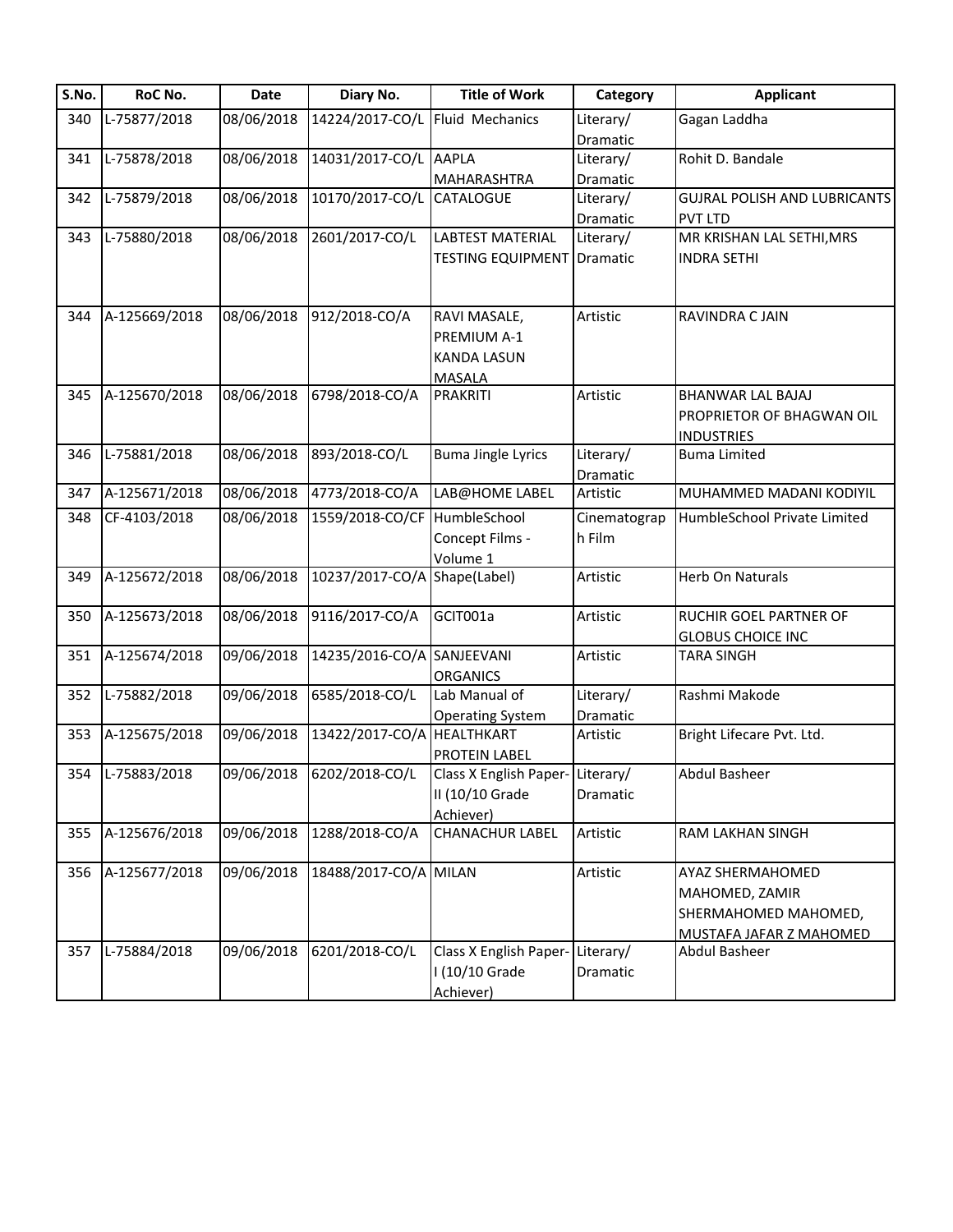| S.No. | RoC No.        | <b>Date</b> | Diary No.      | <b>Title of Work</b>          | Category  | <b>Applicant</b>                |
|-------|----------------|-------------|----------------|-------------------------------|-----------|---------------------------------|
| 358   | L-75885/2018   | 09/06/2018  | 6189/2018-CO/L | METHODS,                      | Literary/ | Lalit K Jain                    |
|       |                |             |                | STRATEGY,                     | Dramatic  |                                 |
|       |                |             |                | SOLUTIONS, SAVINGS            |           |                                 |
|       |                |             |                | ON RECOVERY OF                |           |                                 |
|       |                |             |                | <b>DUES</b> (Commercial       |           |                                 |
|       |                |             |                | <b>Business</b>               |           |                                 |
|       |                |             |                | Transactions)                 |           |                                 |
|       |                |             |                |                               |           |                                 |
|       |                |             |                |                               |           |                                 |
| 359   | $L-75886/2018$ | 09/06/2018  | 6546/2018-CO/L | Even Sem - Semseter Literary/ |           | <b>NISHANT SHEKHAR</b>          |
|       |                |             |                | Does Matter                   | Dramatic  |                                 |
| 360   | SW-10847/2018  | 09/06/2018  | 8313/2017-     | AC MOTOR                      | Computer  | <b>BHARAT HEAVY ELECTRICALS</b> |
|       |                |             | CO/SW          | <b>VENTILATION</b>            | Software  | <b>LIMITED</b>                  |
|       |                |             |                | PROGRAM: A                    |           |                                 |
|       |                |             |                | <b>VENTILATION DESIGN</b>     |           |                                 |
|       |                |             |                | <b>TOOL</b>                   |           |                                 |
| 361   | SW-10848/2018  | 09/06/2018  | 8316/2017-     | <b>REFLECTOR</b>              | Computer  | <b>BHARAT HEAVY ELECTRICALS</b> |
|       |                |             | CO/SW          | <b>TRACKING CONTROL</b>       | Software  | LIMITED                         |
|       |                |             |                | FOR LINEAR FRESNEL            |           |                                 |
|       |                |             |                | <b>SYSTEM</b>                 |           |                                 |
|       |                |             |                |                               |           |                                 |
| 362   | SW-10849/2018  | 09/06/2018  | 8318/2017-     | <b>COMPUTER</b>               | Computer  | <b>BHARAT HEAVY ELECTRICALS</b> |
|       |                |             | CO/SW          | PROGRAM FOR                   | Software  | <b>LIMITED</b>                  |
|       |                |             |                | <b>CALCULATING TOTAL</b>      |           |                                 |
|       |                |             |                | <b>HARMONIC</b>               |           |                                 |
|       |                |             |                | <b>DISTORTION IN</b>          |           |                                 |
|       |                |             |                | <b>GENERATOR</b>              |           |                                 |
|       |                |             |                | <b>VOLTAGE</b>                |           |                                 |
| 363   | SW-10850/2018  | 09/06/2018  | 8320/2017-     | <b>COMPRESSOR</b>             | Computer  | <b>BHARAT HEAVY ELECTRICALS</b> |
|       |                |             | CO/SW          | THERMODYNAMIC                 | Software  | LIMITED                         |
|       |                |             |                | PERFORMANCE                   |           |                                 |
|       |                |             |                | COMPUTATION                   |           |                                 |
|       |                |             |                | PROGRAM-PREFCALC              |           |                                 |
|       |                |             |                |                               |           |                                 |
| 364   | SW-10851/2018  | 09/06/2018  | 8616/2017-     | SOFTWARE FOR                  | Computer  | <b>BHARAT HEAVY ELECTRICALS</b> |
|       |                |             | CO/SW          | DETERMINING THE               | Software  | <b>LIMITED</b>                  |
|       |                |             |                | <b>FIRING ANGLE FOR</b>       |           |                                 |
|       |                |             |                | <b>TANGENTIAL FIRING</b>      |           |                                 |
|       |                |             |                | <b>BOILERS</b>                |           |                                 |
| 365   | SW-10852/2018  | 09/06/2018  | 8618/2017-     | <b>BOILER DESIGN</b>          | Computer  | <b>BHARAT HEAVY ELECTRICALS</b> |
|       |                |             | CO/SW          | DIRECTIVES AND                | Software  | LIMITED                         |
|       |                |             |                | <b>TECHNICAL</b>              |           |                                 |
|       |                |             |                | INFO.SYSTEM                   |           |                                 |
| 366   | L-75887/2018   | 09/06/2018  | 4364/2018-CO/L | BAPU (Father of               | Literary/ | <b>JIT SARKAR</b>               |
|       |                |             |                | nation)                       | Dramatic  |                                 |
| 367   | L-75888/2018   | 09/06/2018  | 4906/2018-CO/L | <b>ENHANCING THE</b>          | Literary/ | T P ANITHAASHRI                 |
|       |                |             |                | <b>SECURITY OF</b>            | Dramatic  |                                 |
|       |                |             |                | <b>NETWORKS USING</b>         |           |                                 |
|       |                |             |                | <b>GAME THEORY</b>            |           |                                 |
| 368   | A-125678/2018  | 09/06/2018  | 4079/2018-CO/A | <b>SHRI RAM SUPER</b>         | Artistic  | SATYA PRAKASH COMPANY           |
|       |                |             |                | <b>FAST</b>                   |           | <b>KAIMGANJ</b>                 |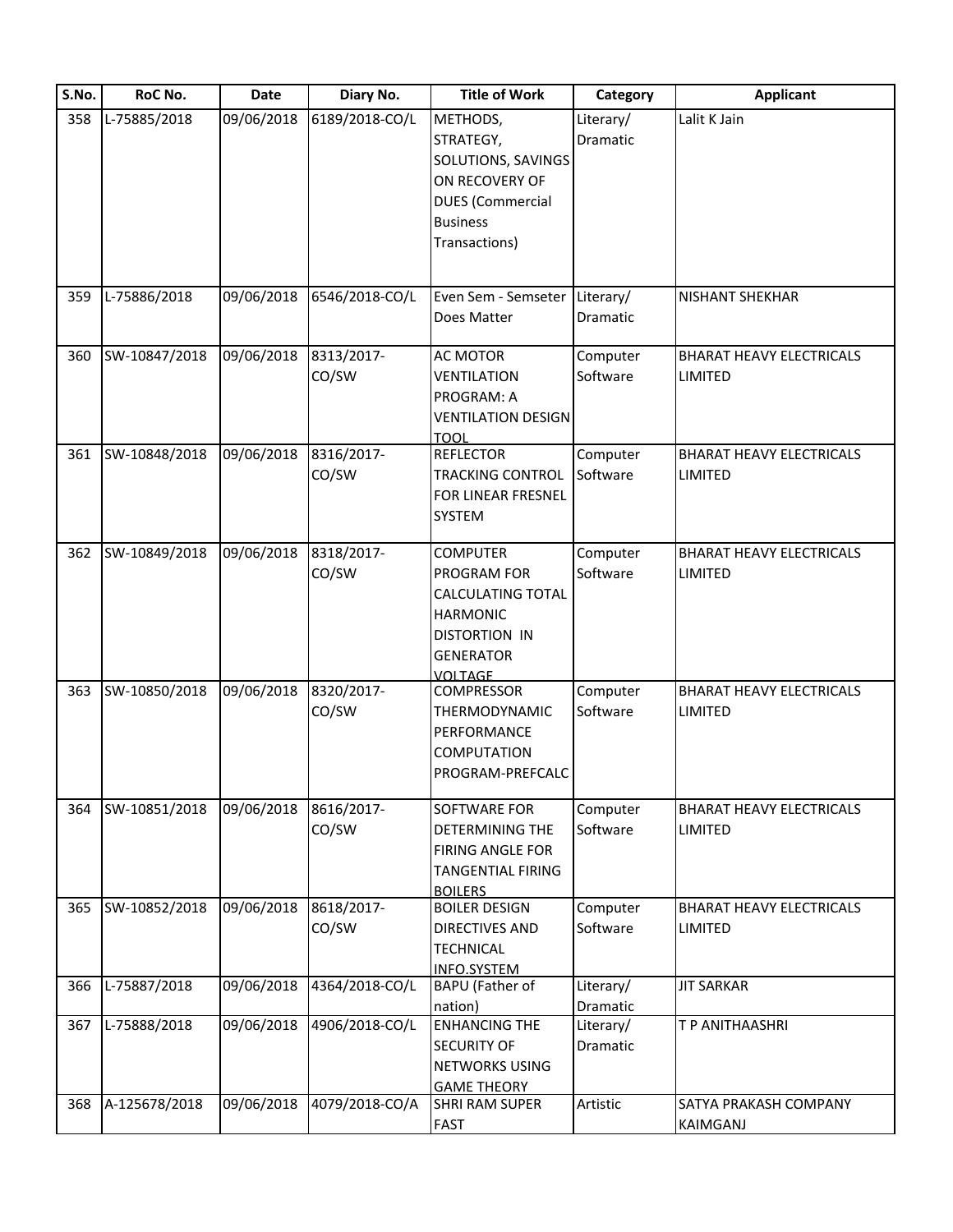| S.No. | RoC No.       | Date       | Diary No.       | <b>Title of Work</b>                          | Category  | <b>Applicant</b>                    |
|-------|---------------|------------|-----------------|-----------------------------------------------|-----------|-------------------------------------|
| 369   | L-75889/2018  | 09/06/2018 | 611/2018-CO/L   | Will Wait Till                                | Literary/ | <b>CHANAKYA SAINI</b>               |
|       |               |            |                 |                                               | Dramatic  |                                     |
| 370   | A-125679/2018 | 09/06/2018 | 4080/2018-CO/A  | KW DELHI 6                                    | Artistic  | M/S KW HOMES PVT LTD                |
| 371   | A-125680/2018 | 09/06/2018 | 4081/2018-CO/A  | KW DELHI 6                                    | Artistic  | M/S KW HOMES PVT LTD                |
| 372   | A-125681/2018 | 09/06/2018 | 4082/2018-CO/A  | <b>VISHURAM</b>                               | Artistic  | M/S A A GRIHUDYOG                   |
| 373   | A-125682/2018 | 09/06/2018 | 4083/2018-CO/A  | MOVE2INBOX                                    | Artistic  | M/S MIFY SOLUTIONS PVT LTD          |
| 374   | A-125683/2018 | 09/06/2018 | 4084/2018-CO/A  | <b>HYPNO</b>                                  | Artistic  | RAKESH KUMAR JAGGI                  |
| 375   | A-125684/2018 | 09/06/2018 | 4085/2018-CO/A  | <b>MAX</b>                                    | Artistic  | <b>GUJRAL POLISH AND LUBRICANTS</b> |
|       |               |            |                 |                                               |           | <b>PVT LTD</b>                      |
| 376   | A-125685/2018 | 09/06/2018 | 4087/2018-CO/A  | RAJDHANI                                      | Artistic  | M/S MCI INDUSTRIES                  |
| 377   | A-125686/2018 | 09/06/2018 | 4088/2018-CO/A  | DR KANDHARI'S                                 | Artistic  | M/S DR. KANDHARI'S SKIN AND         |
|       |               |            |                 |                                               |           | <b>DENTAL CLINIC</b>                |
| 378   | A-125687/2018 | 09/06/2018 | 4089/2018-CO/A  | <b>VEGETAL</b>                                | Artistic  | M/S AMA HERBAL                      |
|       |               |            |                 |                                               |           | <b>LABORATORIES PVT LTD</b>         |
| 379   | L-75890/2018  | 09/06/2018 | 4042/2018-CO/L  | Lab manual of Audio                           | Literary/ | PCETs Pimpri Chinchawad College     |
|       |               |            |                 | and Video                                     | Dramatic  | of Engineering, Nigdi Pune          |
|       |               |            |                 | Engineering                                   |           |                                     |
| 380   | SW-10853/2018 | 09/06/2018 | 2598/2018-      | REVELO                                        | Computer  | Ajit Dhananjay Dharmik              |
|       |               |            | CO/SW           |                                               | Software  |                                     |
| 381   | L-75891/2018  | 09/06/2018 | 5304/2018-CO/L  | <b>GUJJAR PUR</b>                             | Literary/ | MUKESH KUMAR                        |
|       |               |            |                 |                                               | Dramatic  |                                     |
| 382   | L-75892/2018  | 09/06/2018 | 6736/2018-CO/L  | LawZON                                        | Literary/ | Rohit Kadu                          |
|       |               |            |                 |                                               | Dramatic  |                                     |
| 383   | A-125688/2018 | 09/06/2018 | 1454/2018-CO/A  | <b>JAYANTI POP CORN</b>                       | Artistic  | JAYANTI FOOD PRODUCTS               |
| 384   | L-75893/2018  | 09/06/2018 | 6658/2018-CO/L  | <b>NAL DAMYANTI</b>                           | Literary/ | <b>DEVKARAN SINGH</b>               |
|       |               |            |                 |                                               | Dramatic  |                                     |
| 385   | SR-13569/2018 | 09/06/2018 | 2502/2017-CO/A  | NOTE KA JHATKA                                | Sound     | <b>KSS DREAMWORKS</b>               |
|       |               |            |                 |                                               | Recording | <b>ENTERTAINMENT PVT LTD</b>        |
| 386   | L-75894/2018  | 09/06/2018 | 16508/2017-CO/L | FOR MY PUJA ROOM                              | Literary/ | Kiran Agarwal                       |
|       |               |            |                 |                                               | Dramatic  |                                     |
| 387   | A-125689/2018 | 09/06/2018 | 8955/2017-CO/A  | ENcarAGE                                      | Artistic  | Robert Bosch Engineering and        |
|       |               |            |                 |                                               |           | <b>Business Solutions Private</b>   |
|       |               |            |                 |                                               |           | Limited,                            |
| 388   | L-75895/2018  | 09/06/2018 | 7121/2017-CO/L  | <b>HEALTH CARE</b>                            | Literary/ | DR. B POORNA PRINCIPAL              |
|       |               |            |                 | MANAGEMENT                                    | Dramatic  |                                     |
| 389   | SW-10854/2018 | 09/06/2018 | 16512/2017-     | <b>ACCIBUDDY</b>                              | Computer  | ABHISHEK VASHISTHA, ARVIND          |
|       |               |            | CO/SW           |                                               | Software  | <b>KIRANSINGH RAJPUROHIT</b>        |
| 390   | A-125690/2018 | 09/06/2018 | 8979/2017-CO/A  | <b>CRUNCHEX</b>                               | Artistic  | BALAJI WAFERS PVT. LTD.             |
| 391   | A-125691/2018 | 09/06/2018 | 13067/2017-CO/A | <b>PRILON</b>                                 | Artistic  | PRIYA GUPTA TRADING AS PRIYA        |
|       |               |            |                 |                                               |           | <b>YARNS</b>                        |
| 392   | L-75896/2018  | 09/06/2018 | 6653/2018-CO/L  | It's Love Too                                 | Literary/ | Jeetendra Wadhwani                  |
|       |               |            |                 |                                               | Dramatic  |                                     |
| 393   | A-125692/2018 | 09/06/2018 | 5024/2017-CO/A  | <b>ELEVATION OF SITE</b>                      | Artistic  | NAITIK HIRENBHAI LAKHANI            |
|       |               |            |                 |                                               |           |                                     |
|       | L-75897/2018  | 09/06/2018 | 6796/2018-CO/L  | <b>BASIC EMERGENCY</b>                        | Literary/ | M/S. S.I. NATHAN CHARITABLE         |
| 394   |               |            |                 |                                               |           |                                     |
|       |               |            |                 | <b>SAFETY AND</b><br><b>SECURITY TRAINING</b> | Dramatic  | <b>TRUST</b>                        |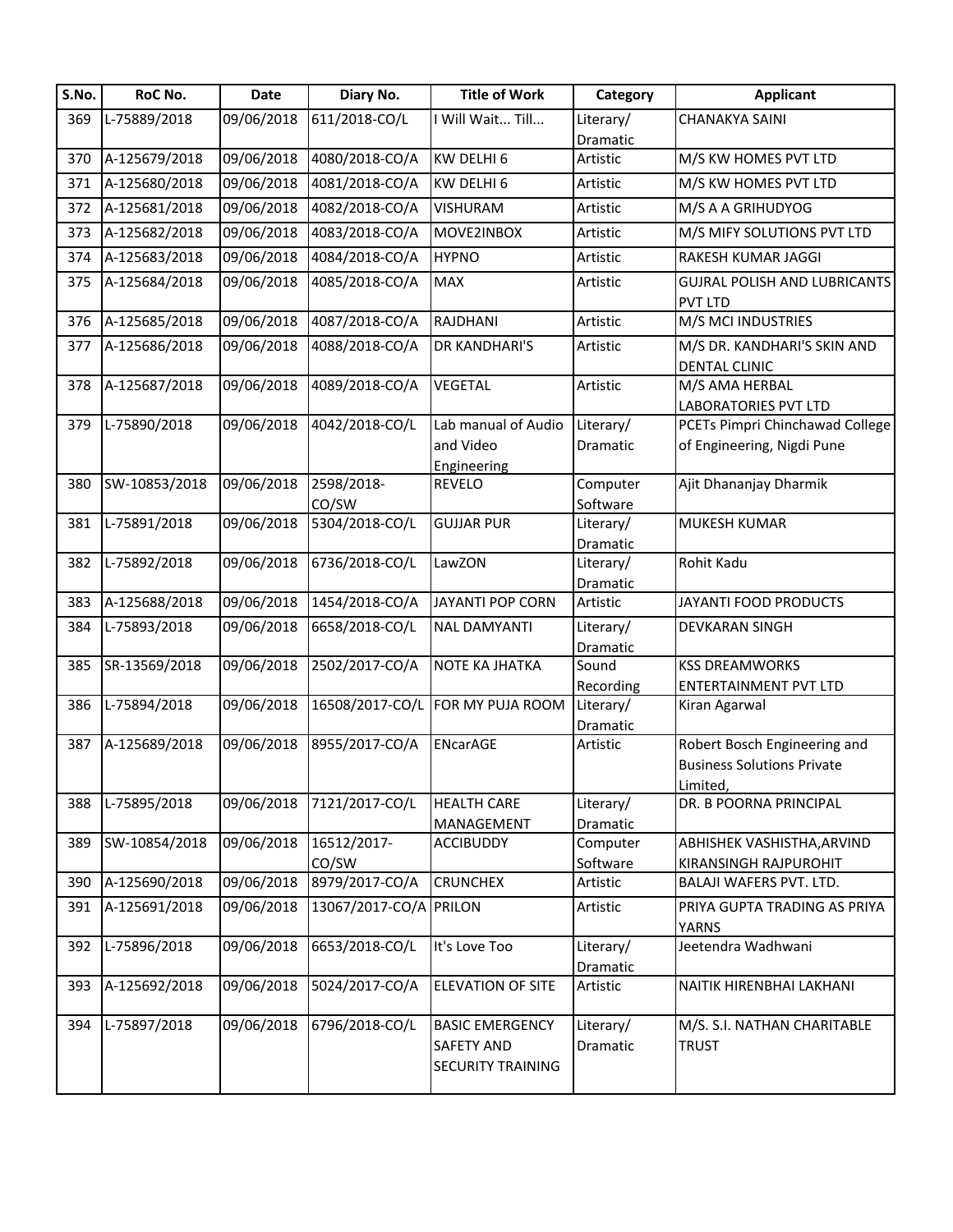| S.No. | RoC No.       | Date       | Diary No.      | <b>Title of Work</b>                                                                                         | Category              | <b>Applicant</b>                                                                                            |
|-------|---------------|------------|----------------|--------------------------------------------------------------------------------------------------------------|-----------------------|-------------------------------------------------------------------------------------------------------------|
| 395   | A-125693/2018 | 09/06/2018 | 6744/2018-CO/A | <b>MELTIES KREME</b><br><b>BALLS STRAWBERRY</b>                                                              | Artistic              | MR. LACHAMAN TEJUMAL<br>KHETWANI 2. MR. PRAVEEN<br>LACHMAN KHETWANI PARTNERS<br>OF M/S. ELITE FOOD PRODUCTS |
| 396   | A-125694/2018 | 09/06/2018 | 7007/2017-CO/A | Picolo Candy label                                                                                           | Artistic              | <b>Dharampal Premchand Limited</b>                                                                          |
|       |               |            |                |                                                                                                              |                       |                                                                                                             |
| 397   | A-125695/2018 | 09/06/2018 | 6664/2018-CO/A | <b>DEEP</b>                                                                                                  | Artistic              | PRAKASHBHAI KATHIRIA,<br>DEEPAKBHAI KATHIRIA                                                                |
| 398   | A-125696/2018 | 09/06/2018 | 2652/2018-CO/A | <b>ALKEM ARISE</b>                                                                                           | Artistic              | of ALKEM LABORATORIES<br><b>LIMITED</b>                                                                     |
| 399   | L-75898/2018  | 09/06/2018 | 6771/2018-CO/L | <b>Inland Privatized</b><br>Delivery Model                                                                   | Literary/<br>Dramatic | Mr. Sushant Diwakar<br>Mayekar, Mrs. Devashree Sushant<br>Mayekar                                           |
| 400   | L-75899/2018  | 09/06/2018 | 6852/2018-CO/L | <b>MEETHI</b><br>NAZDEEKIYAN                                                                                 | Literary/<br>Dramatic | Subhasish Mukherjee                                                                                         |
| 401   | A-125697/2018 | 09/06/2018 | 6799/2018-CO/A | <b>NARGIS S'HEART</b>                                                                                        | Artistic              | PRAKASH CHANDRA MEHTA<br>PROPRIETOR OF SIMA AND<br><b>COMPANY</b>                                           |
| 402   | A-125698/2018 | 09/06/2018 | 4412/2016-CO/A | <b>SHRI DAUJI</b><br><b>MISHTHAN</b><br><b>BHANDAR</b>                                                       | Artistic              | M/S. SHRI DAUJI MISHTHAN<br>BHANDAR [ 1. JAI AGARWAL & 2.<br>AMAR DEEP AGARWAL]                             |
| 403   | A-125699/2018 | 09/06/2018 | 4413/2016-CO/A | SHRI DAUJI SWEETS<br><b>AND SNACKS</b>                                                                       | Artistic              | M/S. SHRI DAUJI MISHTHAN<br>BHANDAR [1.JAI AGARWAL & 2.<br>AMAR DEEP AGARWAL]                               |
| 404   | L-75900/2018  | 09/06/2018 | 6820/2018-CO/L | An Intuitionistic Way<br>To Ultimate Reality<br><b>Unlocking The</b><br>Mysteries Of Man<br>And His Universe | Literary/<br>Dramatic | Mr.Faraz Godrej Joshi                                                                                       |
| 405   | A-125700/2018 | 09/06/2018 | 4228/2018-CO/A | <b>SHRI PARAMHANS</b><br>(WITH LOGO)                                                                         | Artistic              | MR. DINESH KUMAR TIWARI                                                                                     |
| 406   | A-125701/2018 | 09/06/2018 | 4232/2018-CO/A | <b>GREEN INDIA</b><br><b>MOVEMENT WITH</b><br>PUNEET AUTO GAS                                                | Artistic              | MR. RAM SAJIWAN JAISWAL                                                                                     |
| 407   | A-125702/2018 | 09/06/2018 | 4235/2018-CO/A | <b>REPERTWAHR</b>                                                                                            | Artistic              | MR. BHUPESH RAI                                                                                             |
| 408   | A-125703/2018 | 09/06/2018 | 2158/2017-CO/A | <b>EJUNCTION -</b><br><b>EMPOWERING LIVES</b>                                                                | Artistic              | MJUNCTION SERVICES LIMITED                                                                                  |
| 409   | A-125704/2018 | 09/06/2018 | 7631/2017-CO/A | <b>MOHAN</b>                                                                                                 | Artistic              | HITESHBHAI RANCHHODBHAI<br>CHANGELA, PROPRIETOR OF M/S.<br>MOHAN OIL MILL                                   |
| 410   | A-125705/2018 | 09/06/2018 | 1048/2018-CO/A | <b>SURTI AMLA</b>                                                                                            | Artistic              | IBRAHIM ISHABHAI TELWALA,<br>SOLE PROPRIETOR OF M/S. NEW<br><b>SURTI DHUPEL DEPOT</b>                       |
| 411   | A-125706/2018 | 09/06/2018 | 1050/2018-CO/A | <b>SURTI KALIGHATA</b>                                                                                       | Artistic              | IBRAHIM ISHABHAI TELWALA,<br>SOLE PROPRIETOR OF M/S. NEW<br><b>SURTI DHUPEL DEPOT</b>                       |
| 412   | A-125707/2018 | 09/06/2018 | 1051/2018-CO/A | <b>SURTI KESHGANAGA</b>                                                                                      | Artistic              | IBRAHIM ISHABHAI TELWALA,<br>SOLE PROPRIETOR OF M/S. NEW<br><b>SURTI DHUPEL DEPOT</b>                       |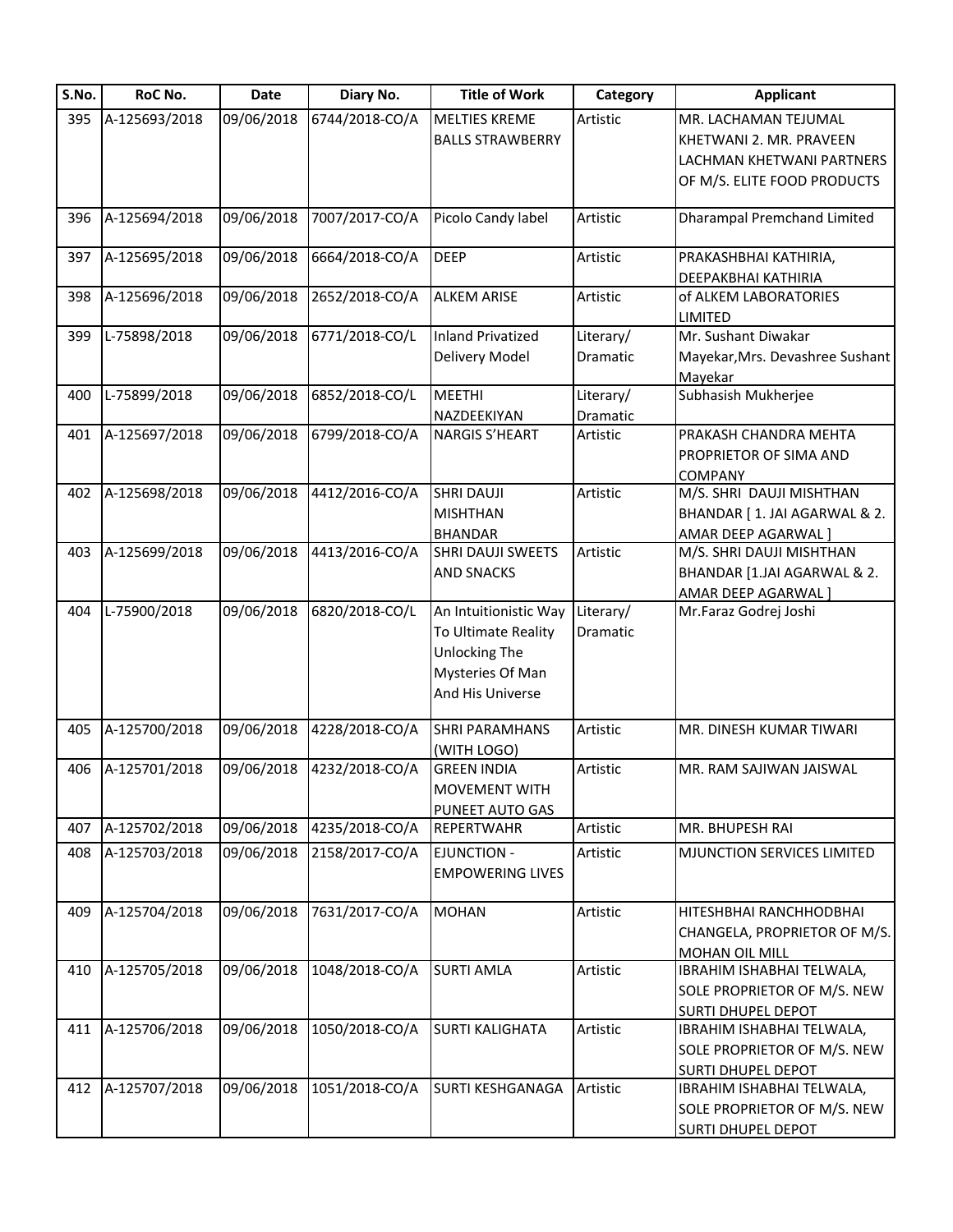| S.No. | RoC No.       | <b>Date</b> | Diary No.       | <b>Title of Work</b>                 | Category          | <b>Applicant</b>                             |
|-------|---------------|-------------|-----------------|--------------------------------------|-------------------|----------------------------------------------|
| 413   | A-125708/2018 | 09/06/2018  | 1605/2018-CO/A  | <b>GC BRAND BADAM</b>                | Artistic          | Vipin Kumar Agrawal                          |
|       |               |             |                 | <b>THANDAI</b>                       |                   |                                              |
| 414   | L-75901/2018  | 09/06/2018  | 4302/2018-CO/L  | <b>DESIGN OF STEEL</b>               | Literary/         | ALPESH A.ADEKAR                              |
|       |               |             |                 | <b>STRUCTURES</b>                    | Dramatic          |                                              |
| 415   | L-75902/2018  | 09/06/2018  | 6141/2018-CO/L  | 32-BIT CARRY SELECT                  | Literary/         | Mr.ATUL PUNDALIK MALODE                      |
|       |               |             |                 | <b>ADDER USING</b>                   | Dramatic          |                                              |
|       |               |             |                 | <b>BINARY TO EXCESS-1</b>            |                   |                                              |
|       |               |             |                 | <b>CONVERTER</b>                     |                   |                                              |
|       |               |             |                 |                                      |                   |                                              |
| 416   | A-125709/2018 | 09/06/2018  | 1634/2018-CO/A  | <b>EMBROIDERY OF THE Artistic</b>    |                   | <b>FASHION CREATORS</b>                      |
|       |               |             |                 | <b>BACK POCKET JEAN</b>              |                   |                                              |
| 417   | A-125710/2018 | 09/06/2018  | 6634/2018-CO/A  | <b>BLH</b>                           | Artistic          | <b>BHARAT LIGHT HOUSE</b>                    |
|       |               |             |                 |                                      |                   |                                              |
| 418   | L-75903/2018  | 09/06/2018  | 6048/2018-CO/L  | UNIVERSAL SCRIPT                     | Literary/         | MAHESH KUMAR MANUBHAI                        |
|       |               |             |                 | <b>GLOBAL</b>                        | Dramatic          | <b>RAO</b>                                   |
| 419   | L-75904/2018  | 09/06/2018  | 6780/2018-CO/L  |                                      | Literary/         | Primordial Systems Pvt. Ltd.                 |
|       |               |             |                 | MANAGEMENT                           | Dramatic          |                                              |
|       |               |             |                 | DEVELOPMENT                          |                   |                                              |
|       |               |             |                 | PROGRAM IN                           |                   |                                              |
|       |               |             |                 | INTERNATIONAL                        |                   |                                              |
|       |               |             |                 | <b>HOTEL</b>                         |                   |                                              |
|       |               |             |                 | MANAGEMENT                           |                   |                                              |
|       |               |             |                 | <b>INSTRUCTOR'S</b>                  |                   |                                              |
| 420   | A-125711/2018 | 09/06/2018  | 4282/2018-CO/A  | <b>MANITAL</b><br><b>BOOKMYEVENT</b> | Artistic          | M/S BOOK MY EVENT IN PVT LTD                 |
|       |               |             |                 |                                      |                   |                                              |
| 421   | A-125712/2018 | 09/06/2018  | 4285/2018-CO/A  | <b>MEGA LUBE</b>                     | Artistic          | <b>ANKUSH GARG</b>                           |
| 422   | L-75905/2018  | 09/06/2018  | 6574/2018-CO/L  | <b>UNITY ENGLISH</b>                 | Literary/         | RAHUL SHARMA, YIPUL SINGHAL,                 |
|       |               |             |                 |                                      | Dramatic          | MANSI AHUJA, CHETAN SHARMA                   |
|       |               |             |                 |                                      |                   |                                              |
| 423   | SR-13570/2018 | 09/06/2018  |                 | 6617/2018-CO/SR SANU EK PAL-RAID     | Sound             | SUPER CASSETTES INDUSTRIES                   |
|       |               |             |                 |                                      | Recording         | PRIVATE LTD                                  |
| 424   | SR-13571/2018 | 09/06/2018  | 6618/2017-CO/SR | <b>UYIR NADHI</b>                    | Sound             | SONY MUSIC ENTERTAINMENT                     |
|       |               |             |                 | KALANGUDHAE                          | Recording         | INDIA PVT. LTD.                              |
| 425   | SR-13572/2018 | 09/06/2018  |                 | 6619/2017-CO/SR THE THERI THEME      | Sound             | SONY MUSIC ENTERTAINMENT                     |
|       |               |             |                 |                                      | Recording         | INDIA PVT. LTD.                              |
| 426   | SR-13573/2018 | 09/06/2018  | 6620/2017-CO/SR | LAIKA DHAKA DHAK                     | Sound             | SACHIN                                       |
|       |               |             |                 | <b>HOKHATA</b>                       | Recording         |                                              |
| 427   | SR-13574/2018 | 09/06/2018  | 6618/2018-CO/SR | <b>NIT KHAIR - RAID</b>              | Sound             | SUPER CASSETTES INDUSTRIES                   |
|       |               |             |                 |                                      | Recording         | PRIVATE LIMITED                              |
| 428   | SR-13575/2018 | 09/06/2018  | 6619/2018-CO/SR | <b>BLACK RAID</b>                    | Sound             | <b>SUPER CASSETTES INDUSTRIES</b>            |
|       |               |             |                 |                                      | Recording         | PRIVATE LTD                                  |
| 429   | SR-13576/2018 | 09/06/2018  | 6620/2018-CO/SR | <b>JHUK NA PAUNGA -</b>              | Sound             | <b>SUPER CASSETTES INDUSTRIES</b>            |
|       |               |             |                 | RAID                                 | Recording         | PRIVATE LTD                                  |
| 430   | L-75906/2018  | 09/06/2018  | 3266/2018-CO/L  | <b>DEEP MATHEMATICS</b>              | Literary/         | DEEPAK KUMAR SINGH                           |
|       |               |             |                 | FOR CLASS-X                          | Dramatic          |                                              |
|       |               |             |                 |                                      |                   |                                              |
| 431   | L-75907/2018  | 09/06/2018  | 6676/2018-CO/L  | <b>BEAUTY SPOTS</b>                  | Literary/         | SHAKUNTALAM TELEFILMS                        |
| 432   | SR-13577/2018 | 09/06/2018  | 6673/2018-CO/SR | <b>GET READY TO FIGHT</b>            | Dramatic<br>Sound | PRIVATE LIMITED<br>SUPER CASSETES INDUSTRIES |
|       |               |             |                 | <b>AGAIN BAAGHI 2</b>                | Recording         | PVT. LTD.                                    |
|       |               |             |                 |                                      |                   |                                              |
|       |               |             |                 |                                      |                   |                                              |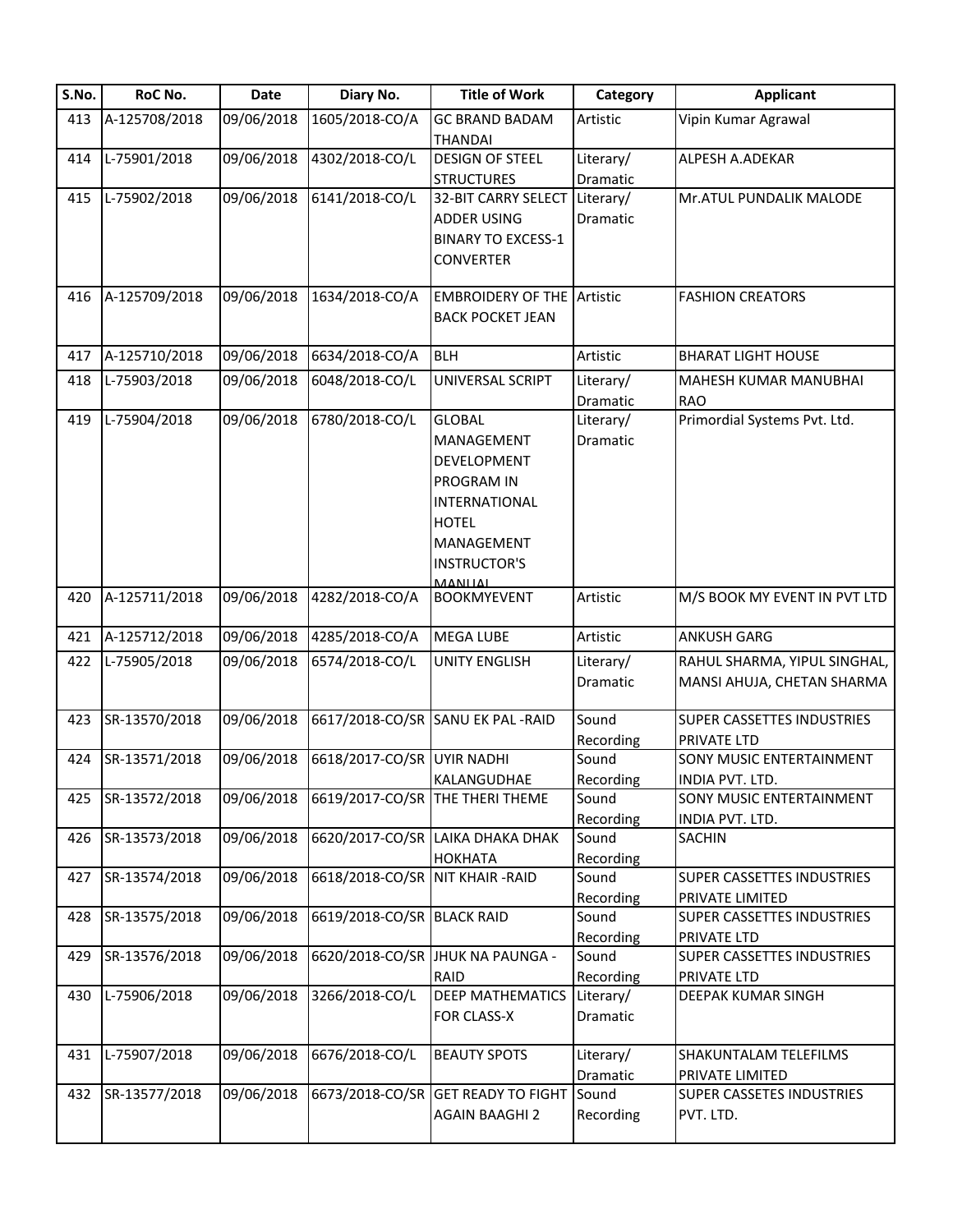| S.No. | RoC No.       | Date       | Diary No.       | <b>Title of Work</b>              | Category               | <b>Applicant</b>                 |
|-------|---------------|------------|-----------------|-----------------------------------|------------------------|----------------------------------|
| 433   | SR-13578/2018 | 09/06/2018 | 6672/2018-CO/SR | <b>SONIYE DIL NAYI</b>            | Sound                  | <b>SUPER CASSETES INDUSTRIES</b> |
|       |               |            |                 | <b>BAAGHI 2</b>                   | Recording              | PVT. LTD.                        |
| 434   | L-75908/2018  | 09/06/2018 | 14830/2017-CO/L | <b>MINI'S GARDEN</b>              | Literary/              | MADHUMITA PODDAR                 |
|       |               |            |                 |                                   | Dramatic               |                                  |
| 435   | SR-13579/2018 | 09/06/2018 | 6671/2018-CO/SR | LO SAFAR BAAGHI 2                 | Sound                  | <b>SUPER CASSETES INDUSTRIES</b> |
|       |               |            |                 |                                   | Recording              | PVT. LTD.                        |
| 436   | M-518/2018    | 09/06/2018 | 7458/2017-CO/M  | <b>BASERA</b>                     | Music                  | Abhishek Pandey, aka K S         |
|       |               |            |                 |                                   |                        | Abhishek                         |
| 437   | SR-13580/2018 | 09/06/2018 | 6670/2018-CO/SR | O SAATHI BAAGHI 2                 | Sound                  | <b>SUPER CASSETES INDUSTRIES</b> |
|       |               |            |                 |                                   | Recording              | PVT. LTD.                        |
| 438   | SR-13581/2018 | 09/06/2018 |                 | 6668/2018-CO/SR EK DO TEEN BAAGHI | Sound                  | SUPER CASSETES INDUSTRIES        |
|       |               |            |                 |                                   | Recording              | PVT. LTD.                        |
| 439   | SR-13582/2018 | 09/06/2018 | 6667/2018-CO/SR | <b>MUNDIYAN BAAGHI</b>            | Sound                  | SUPER CASSETES INDUSTRIES        |
|       |               |            |                 |                                   | Recording              | PVT. LTD.                        |
| 440   | L-75909/2018  | 09/06/2018 | 10397/2017-CO/L | THE HANDBOOK OF                   | Literary/              | MIHIR MANOOKUMAR PATEL           |
|       |               |            |                 | <b>CHEMICAL PROCESS</b>           | Dramatic               |                                  |
|       |               |            |                 | <b>ENGINEERING</b>                |                        |                                  |
| 441   | SR-13583/2018 | 09/06/2018 | 11000/2016-     | <b>CONCH SHELL</b>                | Sound                  | <b>BALAMURUGAN S</b>             |
|       |               |            | CO/M            | RHYTHM                            |                        |                                  |
| 442   | L-75910/2018  | 11/06/2018 | 6198/2018-CO/L  | <b>MANASU</b>                     | Recording<br>Literary/ | CHIDANAND H NAIK                 |
|       |               |            |                 | NAKKAGA, SAAVU                    | Dramatic               |                                  |
|       |               |            |                 | <b>ATHHAGA</b>                    |                        |                                  |
| 443   | L-75911/2018  | 11/06/2018 | 6523/2018-CO/L  | SPEED CONTROL OF                  | Literary/              | Dr M B Daigavane                 |
|       |               |            |                 | <b>INDUCTION MOTOR</b>            | Dramatic               |                                  |
|       |               |            |                 | <b>DRIVE USING</b>                |                        |                                  |
|       |               |            |                 | UNIVERSAL                         |                        |                                  |
|       |               |            |                 | <b>CONTROLLER</b>                 |                        |                                  |
| 444   | L-75912/2018  | 11/06/2018 | 6254/2018-CO/L  | Digital Control                   | Literary/              | M J KATIRA                       |
|       |               |            |                 | <b>Strategy for Four</b>          | Dramatic               |                                  |
|       |               |            |                 | <b>Quadrant Matrix</b>            |                        |                                  |
|       |               |            |                 | Inverter to Control               |                        |                                  |
|       |               |            |                 | Speed of Three Phase              |                        |                                  |
|       |               |            |                 | <b>BLDC Motor</b>                 |                        |                                  |
|       |               |            |                 |                                   |                        |                                  |
| 445   | L-75913/2018  | 11/06/2018 | 6560/2018-CO/L  | <b>KHABRI</b>                     | Literary/              | <b>EKANT BABANI</b>              |
|       |               |            |                 |                                   | Dramatic               |                                  |
| 446   | L-75914/2018  | 11/06/2018 | 6478/2018-CO/L  | Concept Note:                     | Literary/              | Manik Thapar                     |
|       |               |            |                 | Authorization for                 | Dramatic               |                                  |
|       |               |            |                 | Waste Collection,                 |                        |                                  |
|       |               |            |                 | Transportation,                   |                        |                                  |
|       |               |            |                 | Storage, Segregation              |                        |                                  |
|       |               |            |                 | & Disposal                        |                        |                                  |
|       | L-75915/2018  | 11/06/2018 | 6582/2018-CO/L  | Meditation ett satt               |                        |                                  |
| 447   |               |            |                 | att leva (LIVING                  | Literary/<br>Dramatic  | RADHA SOAMI SATSANG BEAS         |
|       |               |            |                 | MEDITATION)                       |                        |                                  |
|       |               |            |                 |                                   |                        |                                  |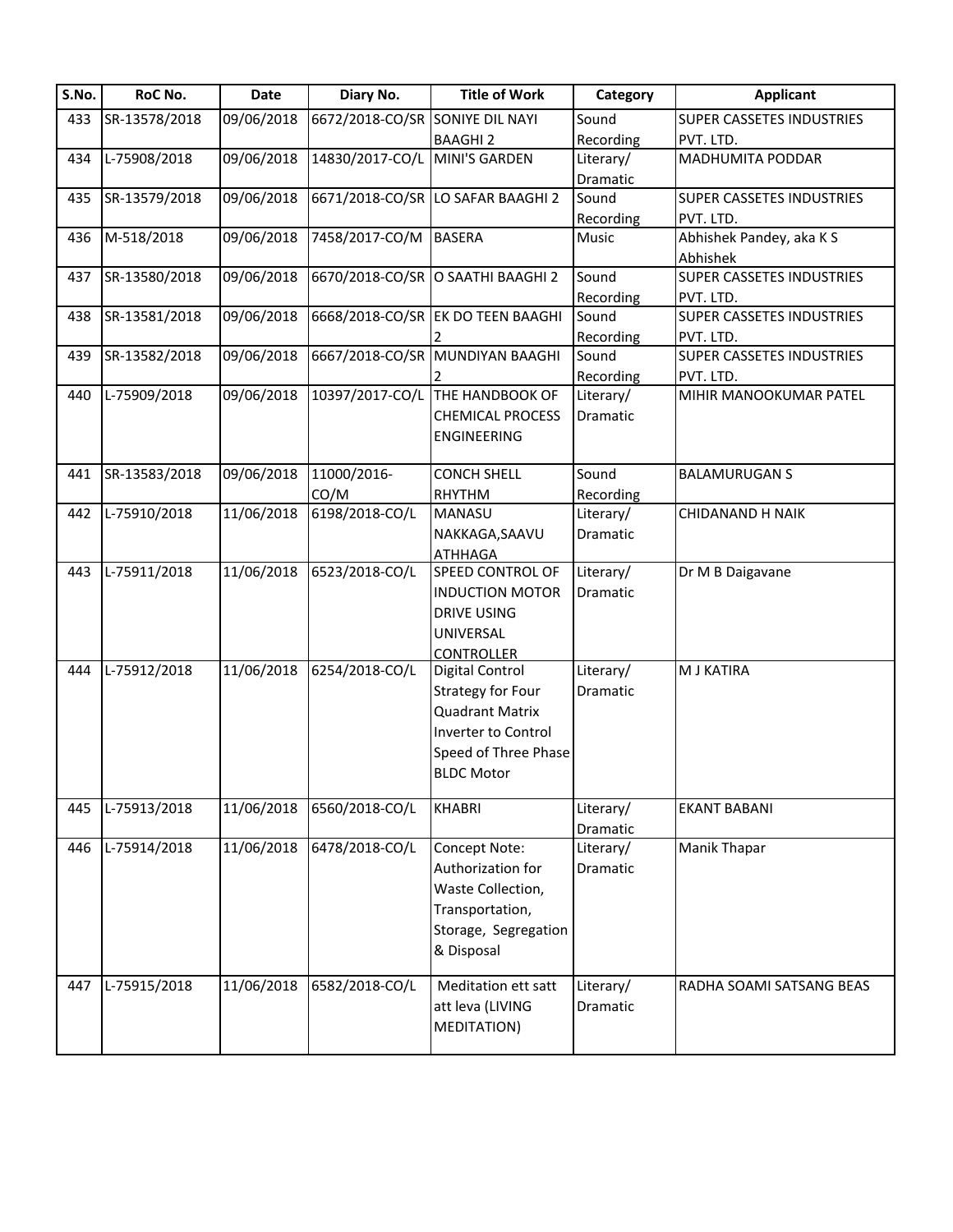| S.No. | RoC No.       | Date       | Diary No.      | <b>Title of Work</b>               | Category              | <b>Applicant</b>              |
|-------|---------------|------------|----------------|------------------------------------|-----------------------|-------------------------------|
| 448   | A-125713/2018 | 11/06/2018 | 6752/2018-CO/A | <b>GLACIER CALIFORNIA Artistic</b> |                       | M/S. H.P. NUTRITION PVT. LTD. |
|       |               |            |                | <b>ALMOND CREAMY</b>               |                       |                               |
|       |               |            |                | <b>TOFFIE [OUTER</b>               |                       |                               |
|       |               |            |                | POUCH]                             |                       |                               |
| 449   | L-75916/2018  | 11/06/2018 | 6584/2018-CO/L | SHANTANU SIR'S 100                 | Literary/             | SHANTILAL PRAJAPATI           |
|       |               |            |                | <b>DAYS SPOKEN</b>                 | Dramatic              |                               |
|       |               |            |                |                                    |                       |                               |
|       |               |            |                | ENGLISH COURSE,                    |                       |                               |
|       |               |            |                | SPOKEN RULES,                      |                       |                               |
| 450   | A-125714/2018 | 11/06/2018 | 6655/2018-CO/A | <b>BOOK 2ND</b><br><b>KEDAWAT</b>  | Artistic              | SHRI AMIT GUPTA PROPRIETOR    |
|       |               |            |                |                                    |                       | OF SHREE TADKESHWAR AGRO      |
|       |               |            |                |                                    |                       | <b>FOOD PRODUCT</b>           |
| 451   | A-125715/2018 | 11/06/2018 | 6665/2018-CO/A | <b>DEEP</b>                        | Artistic              | PRAKASHBHAI KATHIRIA,         |
|       |               |            |                |                                    |                       | <b>DEEPAKBHAI KATHIRIA</b>    |
| 452   | L-75917/2018  | 11/06/2018 | 6838/2018-CO/L | <b>BOOK OF OPERATING Literary/</b> |                       | RASHMI MAKODE                 |
|       |               |            |                | <b>SYSTEM</b>                      | Dramatic              |                               |
|       |               |            |                |                                    |                       |                               |
| 453   | L-75918/2018  | 11/06/2018 | 6659/2018-CO/L | <b>GLIB LIAR MODEL</b>             | Literary/             | NEELAM G TIKKHA               |
|       |               |            |                | <b>FOR LEARNING</b>                | Dramatic              |                               |
|       |               |            |                | <b>VERBAL AND NON</b>              |                       |                               |
|       |               |            |                | <b>VERBAL</b>                      |                       |                               |
|       |               |            |                | <b>COMMUNICATION</b>               |                       |                               |
| 454   | L-75919/2018  | 11/06/2018 | 6859/2018-CO/L | <b>BASICS OF ENGLISH</b>           | Literary/             | DHAMAYANTHI SAMUDRAVEL        |
|       |               |            |                | <b>GRAMMAR</b>                     | Dramatic              |                               |
|       |               |            |                |                                    |                       |                               |
| 455   | L-75920/2018  | 11/06/2018 | 6818/2018-CO/L | Double Marriage                    | Literary/             | Sunil Dutt Parashar           |
|       |               |            |                |                                    | Dramatic              |                               |
| 456   | L-75921/2018  | 11/06/2018 | 6854/2018-CO/L | RAHUKAL KA                         | Literary/             | Pt.RAJESH TIWARI              |
|       | L-75922/2018  | 11/06/2018 | 6833/2018-CO/L | <b>TANDAV</b><br>Gadh Kaleva       | Dramatic<br>Literary/ |                               |
| 457   |               |            |                |                                    | Dramatic              | Raj Kumar Khati               |
| 458   | SW-10855/2018 | 11/06/2018 | 6059/2018-     | www.clasimu.com                    | Computer              | <b>CLASIMU LLP</b>            |
|       |               |            | CO/SW          |                                    | Software              |                               |
| 459   | SW-10856/2018 | 11/06/2018 | 15526/2017-    | <b>INDIE TAP</b>                   | Computer              | INDIE ON DEMAND SERVICES PVT  |
|       |               |            | CO/SW          |                                    | Software              | <b>LTD</b>                    |
| 460   | L-75923/2018  | 11/06/2018 | 6630/2018-CO/L | IP on Sale                         | Literary/             | Sanjai Shokeen                |
|       |               |            |                |                                    | Dramatic              |                               |
| 461   | L-75924/2018  | 11/06/2018 | 6751/2018-CO/L | Sampoorna                          | Literary/             | Tejgyan Global Foundation     |
|       |               |            |                | Prashikshan for                    | Dramatic              |                               |
|       |               |            |                | Youth-Atmavishwas                  |                       |                               |
|       |               |            |                | badhane ki training                |                       |                               |
|       |               |            |                |                                    |                       |                               |
|       |               |            |                |                                    |                       |                               |
| 462   | A-125716/2018 | 11/06/2018 | 6016/2018-CO/A | Termishield                        | Artistic              | <b>Asian Paints Limited</b>   |
|       |               |            |                | Packaging label                    |                       |                               |
| 463   | A-125717/2018 | 11/06/2018 | 6010/2018-CO/A | ROYALE SENSATIONS Artistic         |                       | Asian Paints Limited          |
|       |               |            |                | <b>GALAXY label</b>                |                       |                               |
|       |               |            |                | Genie Polish                       |                       |                               |
| 464   | A-125718/2018 | 11/06/2018 | 6015/2018-CO/A |                                    | Artistic              | Asian Paints Limited          |
|       |               |            |                | Packaging label                    |                       |                               |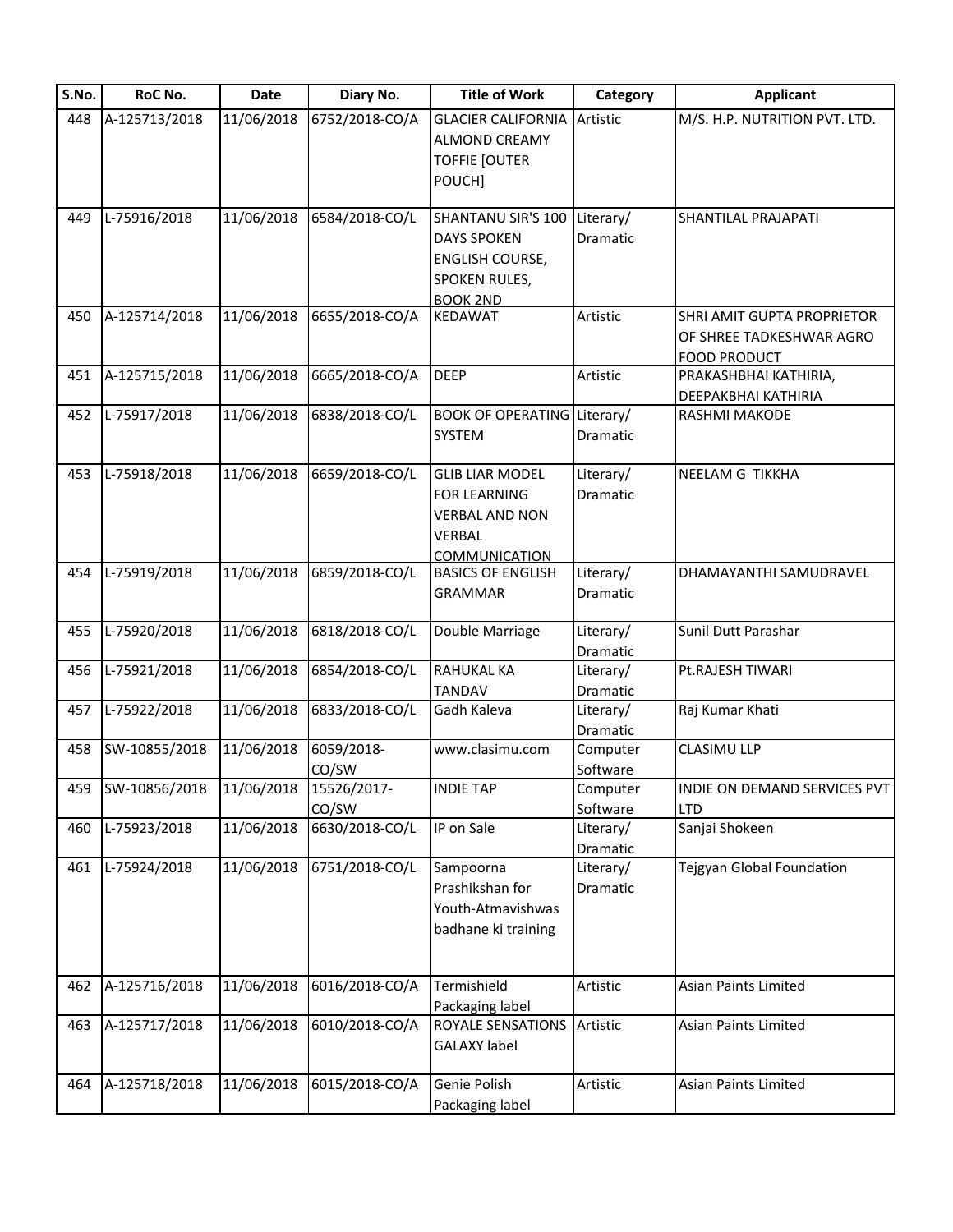| S.No. | RoC No.       | Date       | Diary No.                    | <b>Title of Work</b>           | Category              | <b>Applicant</b>                       |
|-------|---------------|------------|------------------------------|--------------------------------|-----------------------|----------------------------------------|
| 465   | A-125719/2018 | 11/06/2018 | 6014/2018-CO/A               | <b>ROYALE PLAY</b>             | Artistic              | Asian Paints Limited                   |
|       |               |            |                              | <b>INFINITEX label</b>         |                       |                                        |
| 466   | SW-10857/2018 | 11/06/2018 | 15011/2017-                  | <b>FAN NOISE</b>               | Computer              | <b>BHARAT HEAVY ELECTRICALS</b>        |
|       |               |            | CO/SW                        | CALCULATION                    | Software              | LIMITED                                |
| 467   | A-125720/2018 | 11/06/2018 | 4610/2018-CO/A               | R.K. SONS                      | Artistic              | ROHAN KAPOOR [proprietor]              |
| 468   | A-125721/2018 | 11/06/2018 | 4230/2018-CO/A               | Triton Gym Ball Sofa           | Artistic              | Avinash Arora                          |
| 469   | A-125722/2018 | 11/06/2018 | 4234/2018-CO/A               | Maa Table                      | Artistic              | Avinash Arora                          |
| 470   | L-75925/2018  | 11/06/2018 | 4154/2018-CO/L               | IOT based automatic            | Literary/             | Pimpri Chinchwad College of            |
|       |               |            |                              | theft detection                | Dramatic              | Engineering                            |
| 471   | L-75926/2018  | 11/06/2018 | 4159/2018-CO/L               | <b>Integrated Circuits</b>     | Literary/             | Pimpri Chinchwad College of            |
|       |               |            |                              | Laboratory Manual              | Dramatic              | Engineering                            |
|       |               |            |                              |                                |                       |                                        |
| 472   | L-75927/2018  | 11/06/2018 | 4112/2018-CO/L               | Tutorial Workbook of Literary/ |                       | PCETs Pimpri Chinchawad College        |
|       |               |            |                              | Course Signal &                | Dramatic              | of Engineering Nigdi Pune              |
|       |               |            |                              | Systems                        |                       |                                        |
|       |               |            |                              |                                |                       |                                        |
| 473   | L-75928/2018  | 11/06/2018 | 6647/2018-CO/L               | Design of Solar Panel          | Literary/             | Priti N. Bawankule                     |
|       |               |            |                              | for Ac Voltage                 | Dramatic              |                                        |
|       |               |            |                              | Generation                     |                       |                                        |
| 474   | CF-4104/2018  | 11/06/2018 | 6730/2018-CO/CF              | Doodh Ya Daaru                 | Cinematograp          | Lovely Professional University         |
|       |               |            |                              |                                | h Film                |                                        |
| 475   | L-75929/2018  | 11/06/2018 | 3727/2018-CO/L               | Law for Common                 | Literary/             | Rohit Sharma                           |
|       |               |            |                              | Man                            | Dramatic              |                                        |
| 476   | L-75930/2018  | 11/06/2018 | 13904/2017-CO/L              | MARIGOLD PLUS 3                | Literary/             | VIDYA PRAKASHAN MANDIR P               |
|       |               |            |                              |                                | Dramatic              | LTD                                    |
| 477   | L-75931/2018  | 11/06/2018 | 7910/2016-CO/L               | Ruk Ja Rahi Na Jaa Tu          | Literary/             | VMV ARTS PRIVATE LIMITED               |
|       |               |            |                              | Pardesh                        | Dramatic              |                                        |
| 478   | L-75932/2018  | 11/06/2018 | 3212/2018-CO/L               | <b>DEEP MATHEMATICS</b>        | Literary/             | <b>DEEPAK KUMAR SINGH</b>              |
|       |               |            |                              | <b>FOR CLASS-XI</b>            | Dramatic              |                                        |
| 479   | L-75933/2018  | 11/06/2018 | 4041/2018-CO/L               | Lab Manual Of                  | Literary/             | PCETs Pimpri Chinchawad College        |
|       |               |            |                              | <b>Computer Networks</b>       | Dramatic              | of Engineering, Nigdi, Pune            |
|       |               |            |                              |                                |                       |                                        |
| 480   | A-125723/2018 | 11/06/2018 | 5817/2017-CO/A               | Female Infanticide             | Artistic              | Mathikumar. S                          |
|       |               |            |                              | Even animals don't             |                       |                                        |
|       |               |            |                              | do this                        |                       |                                        |
|       |               |            |                              |                                |                       |                                        |
| 481   | L-75934/2018  | 11/06/2018 | 13907/2017-CO/L              | RIMJHIM PLUS 1                 | Literary/<br>Dramatic | VIDYA PRAKASHAN MANDIR P<br><b>LTD</b> |
| 482   | L-75935/2018  | 11/06/2018 | 13909/2017-CO/L              | <b>RIMJHIM PLUS 2</b>          | Literary/             | VIDYA PRAKASHAN MANDIR P               |
|       |               |            |                              |                                | Dramatic              | <b>LTD</b>                             |
| 483   | A-125724/2018 | 11/06/2018 | 12630/2017-CO/A APL FOOTWEAR |                                | Artistic              | M/S ALPINE POLYRUB PVT. LTD.           |
|       |               |            |                              |                                |                       |                                        |
| 484   | A-125725/2018 | 11/06/2018 | 3147/2017-CO/A               | <b>KIMAYA DATES</b>            | Artistic              | KANTILAL HARIDAS BADIANI,              |
|       |               |            |                              |                                |                       | JAGDISHCHANDRA HARIDAS                 |
|       |               |            |                              |                                |                       | BADIANI DEEPAK KANTILAL                |
|       |               |            |                              |                                |                       | <b>BADIANI, SANDEEP JAGDISH</b>        |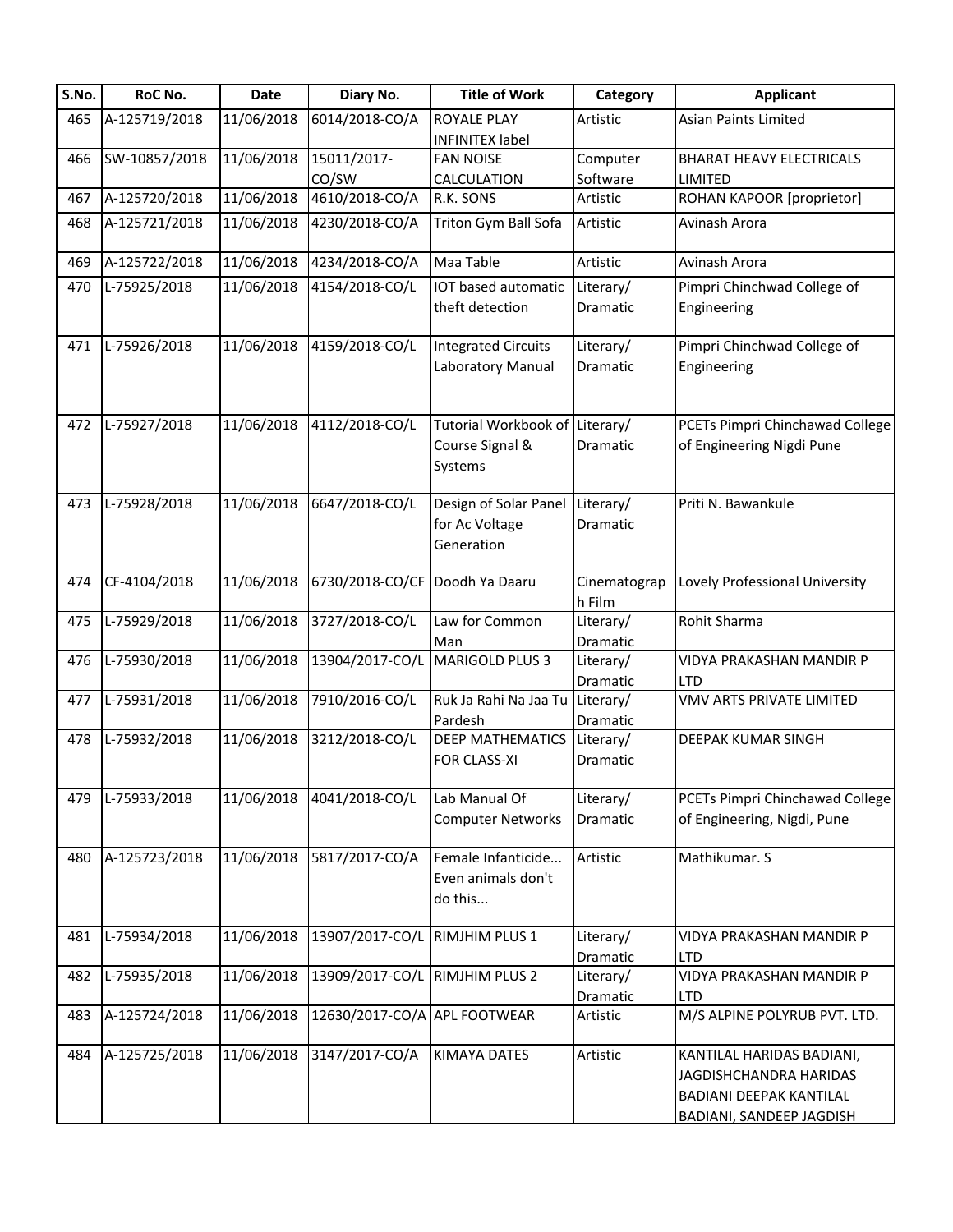| S.No. | RoC No.          | Date                    | Diary No.       | <b>Title of Work</b>              | Category  | <b>Applicant</b>                     |
|-------|------------------|-------------------------|-----------------|-----------------------------------|-----------|--------------------------------------|
| 485   | L-75936/2018     | 11/06/2018              | 16650/2017-CO/L | PATHAN LEKHABU                    | Literary/ | THE GENERAL SECRETARY                |
|       |                  |                         |                 | <b>IRTHIANG</b>                   | Dramatic  |                                      |
| 486   | SW-10858/2018    | 12/06/2018              | 6130/2018-      | RideAlly: A Ride-                 | Computer  | <b>OpCord Consultancy Services</b>   |
|       |                  |                         | CO/SW           | sharing Platform                  | Software  | Private Limited                      |
|       |                  |                         |                 | which enables users               |           |                                      |
|       |                  |                         |                 | to share vehicles                 |           |                                      |
|       |                  |                         |                 |                                   |           |                                      |
| 487   | SW-10859/2018    | 12/06/2018              | 6378/2018-      | e Wizard e tendering              | Computer  | UNIBRAIN CONSULTANCY                 |
|       |                  |                         | CO/SW           |                                   | Software  | SERVICE PVT LTD                      |
| 488   | A-125726/2018    | $\overline{12}/06/2018$ | 1791/2018-CO/A  | PREVIEW                           | Artistic  | MR. GAURAV JAIN PROPRIETOR           |
|       |                  |                         |                 |                                   |           | OF G. S. GLOBAL EXIM                 |
| 489   | SW-10860/2018    | 12/06/2018              | 4694/2018-      | <b>BCAQPSET</b>                   | Computer  | PRAVEEN BADAMI                       |
|       |                  |                         | CO/SW           |                                   | Software  |                                      |
| 490   | A-125727/2018    | 12/06/2018              | 91/2018-CO/A    | LARSEN                            | Artistic  | JASVEER SINGH PROPRIETOR OF :        |
|       |                  |                         |                 |                                   |           | NEO PAINTS AND CHEMICALS             |
|       |                  |                         |                 |                                   |           |                                      |
| 491   | A-125728/2018    | 12/06/2018              | 6793/2018-CO/A  | Telesto Gym Ball                  | Artistic  | Avinash Arora                        |
|       |                  |                         |                 | Chair                             |           |                                      |
| 492   | SW-10861/2018    | 12/06/2018              | 5436/2018-CO/L  | <b>Graphical User</b>             | Computer  | Centre for Development of            |
|       |                  |                         |                 | Interface for control,            | Software  | <b>Telematics</b>                    |
|       |                  |                         |                 | configure And                     |           |                                      |
|       |                  |                         |                 | Monitor Multi Radio               |           |                                      |
|       |                  |                         |                 | <b>Based C-DOT BBWT</b>           |           |                                      |
|       |                  |                         |                 |                                   |           |                                      |
|       |                  |                         |                 | System.                           |           |                                      |
| 493   | A-125729/2018    | 12/06/2018              | 5296/2018-CO/A  | Chakra Single Up                  | Artistic  | MURTAZA FIROZ LANEWALA               |
| 494   | L-75937/2018     | 12/06/2018              | 4472/2018-CO/L  | Ordinary to                       | Literary/ | Simrit Kaur Rajpal                   |
|       |                  |                         |                 | Extraordinary                     | Dramatic  |                                      |
| 495   | SW-10862/2018    | 12/06/2018              | 414/2016-CO/L   | <b>AUTOMATE VERSION</b>           | Computer  | <b>ITERATE INDIA PRIVATE LIMITED</b> |
|       |                  |                         |                 | 32.0                              | Software  |                                      |
| 496   | A-125730/2018    | 12/06/2018              | 6592/2018-CO/A  | KISAN 4 IN 1                      | Artistic  | MOHD SHAHJAHAN                       |
| 497   | L-75938/2018     | 12/06/2018              | 6475/2018-CO/L  | NOMAD TAKES A                     | Literary/ | AASHIESH AGARWAAL                    |
|       |                  |                         |                 | <b>BREAK FROM LIFE</b>            | Dramatic  |                                      |
|       | 498 L-75939/2018 | 12/06/2018              | 6187/2018-CO/L  | <b>SIR</b>                        | Literary/ | Rohena Gera                          |
|       |                  |                         |                 |                                   | Dramatic  |                                      |
| 499   | L-75940/2018     | 12/06/2018              | 6062/2018-CO/L  | Mere Sajna                        | Literary/ | <b>Vikas Garg</b>                    |
|       |                  |                         |                 |                                   | Dramatic  |                                      |
| 500   | L-75941/2018     | 12/06/2018              | 6185/2018-CO/L  | DESTINY??                         | Literary/ | RAMS NITTALA VENKATA PHANI           |
|       |                  |                         |                 |                                   | Dramatic  | KESAVA                               |
| 501   | L-75942/2018     | 12/06/2018              | 6449/2018-CO/L  | LAB MANUAL FOR                    | Literary/ | <b>MANISH KATIRA</b>                 |
|       |                  |                         |                 | <b>POWER ELECTRONICS Dramatic</b> |           |                                      |
|       |                  |                         |                 |                                   |           |                                      |
| 502   | L-75943/2018     | 12/06/2018              | 4169/2018-CO/L  | SINGLE AXIS SOLAR                 | Literary/ | Pimpri Chinchwad College of          |
|       |                  |                         |                 | TRACKER USING                     | Dramatic  | Engineering                          |
|       |                  |                         |                 | <b>MPPT</b>                       |           |                                      |
| 503   | L-75944/2018     | 12/06/2018              | 6410/2018-CO/L  | REACT SELF DEFENSE Literary/      |           | HARI PRASAD PATTANAYAK               |
|       |                  |                         |                 | SYSTEM                            | Dramatic  |                                      |
| 504   | L-75945/2018     | 12/06/2018              | 6419/2018-CO/L  | Lab Manual of                     | Literary/ | Pimpri Chinchwad College of          |
|       |                  |                         |                 | <b>Electronics Devices</b>        | Dramatic  | Engineering                          |
|       |                  |                         |                 |                                   |           |                                      |
|       |                  |                         |                 | and Circuits                      |           |                                      |
|       |                  |                         |                 |                                   |           |                                      |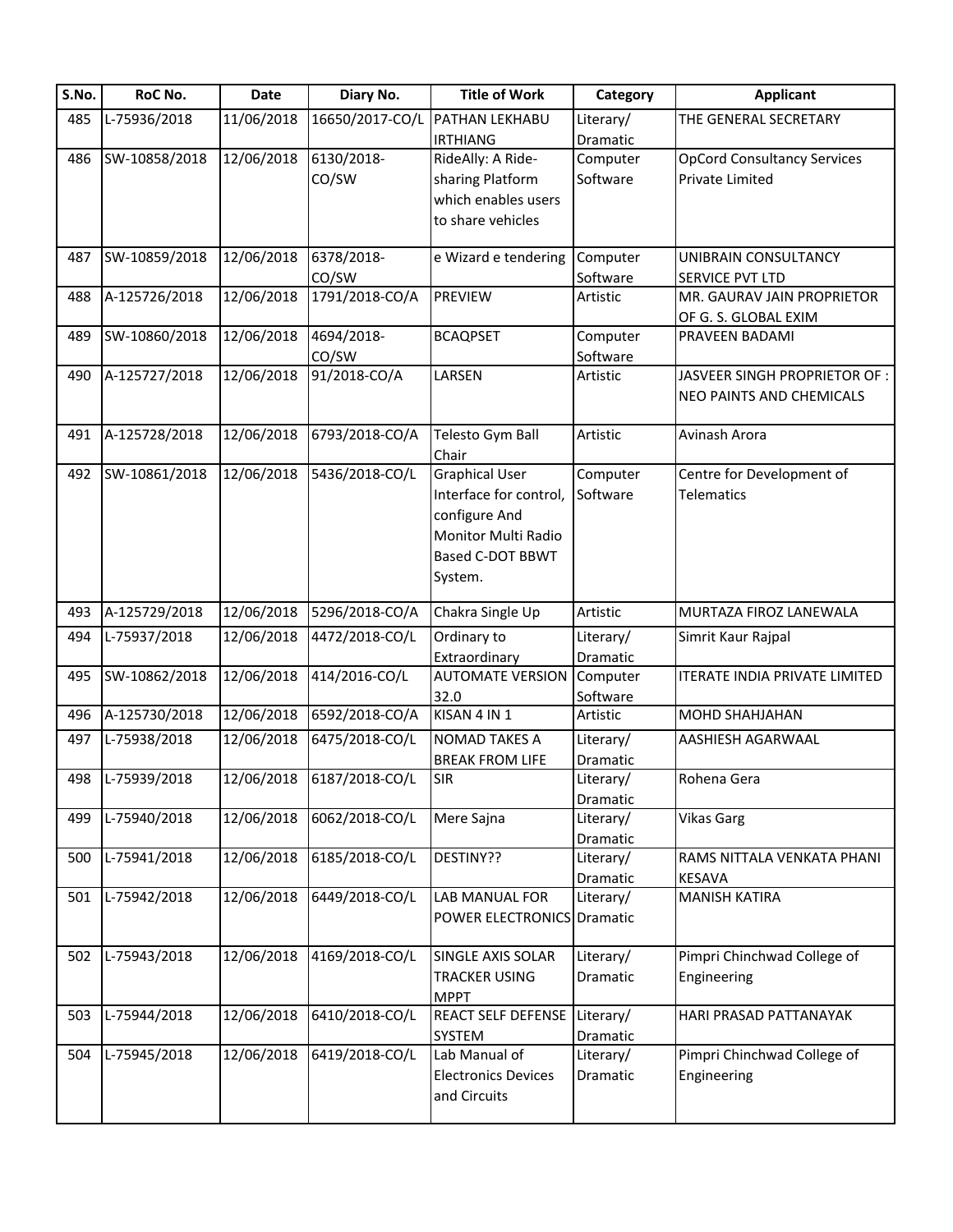| S.No. | RoC No.       | Date       | Diary No.       | <b>Title of Work</b>              | Category  | <b>Applicant</b>                |
|-------|---------------|------------|-----------------|-----------------------------------|-----------|---------------------------------|
| 505   | L-75946/2018  | 12/06/2018 | 5993/2018-CO/L  | <b>RAGPICKER</b>                  | Literary/ | Ankush Dayanidhi                |
|       |               |            |                 |                                   | Dramatic  |                                 |
| 506   | L-75947/2018  | 12/06/2018 | 6394/2018-CO/L  | NASAAL                            | Literary/ | RAMAN DALICHAND DAVE            |
|       |               |            |                 |                                   | Dramatic  |                                 |
| 507   | L-75948/2018  | 12/06/2018 | 6533/2018-CO/L  | <b>Piecemeal Culture</b>          | Literary/ | Dr. Virendra Singh              |
|       |               |            |                 |                                   | Dramatic  |                                 |
| 508   | L-75949/2018  | 12/06/2018 | 18106/2017-CO/L | <b>UPANISHAD KAVYA</b>            | Literary/ | DR. JAYEN CHANDRAKANT SHAH      |
|       |               |            |                 | SANGRAH PART 1                    | Dramatic  |                                 |
|       |               |            |                 | AND <sub>2</sub>                  |           |                                 |
| 509   | L-75950/2018  | 12/06/2018 | 6345/2018-CO/L  | Governing Electronic              | Literary/ | Dr. Nandu M. Khirale            |
|       |               |            |                 | Banking System in                 | Dramatic  |                                 |
|       |               |            |                 | India                             |           |                                 |
|       |               |            |                 |                                   |           |                                 |
| 510   | L-75951/2018  | 12/06/2018 | 4168/2018-CO/L  | Glaucoma Detection                | Literary/ | Pimpri Chinchwad College of     |
|       |               |            |                 | using Image                       | Dramatic  | Engineering                     |
|       |               |            |                 | Processing                        |           |                                 |
| 511   | L-75952/2018  | 12/06/2018 | 4158/2018-CO/L  | Swarm Robot System Literary/      |           | Pimpri Chinchwad College of     |
|       |               |            |                 | using Ant Colony                  | Dramatic  | Engineering                     |
|       |               |            |                 | Optimization                      |           |                                 |
|       |               |            |                 | Algorithm.                        |           |                                 |
|       |               |            |                 |                                   |           |                                 |
| 512   | L-75953/2018  | 12/06/2018 | 4160/2018-CO/L  | Digital Signal                    | Literary/ | Pimpri Chinchwad College of     |
|       |               |            |                 | Processing                        | Dramatic  | Engineering                     |
|       |               |            |                 | Laboratory MAnual                 |           |                                 |
|       |               |            |                 |                                   |           |                                 |
| 513   | L-75954/2018  | 12/06/2018 | 4113/2018-CO/L  | Lab Manual of the                 | Literary/ | PCETs Pimpri Chinchawad College |
|       |               |            |                 | Course SOft                       | Dramatic  | of Engineering NIgdi Pune       |
|       |               |            |                 | Computing                         |           |                                 |
|       |               |            |                 | <b>Techniques</b>                 |           |                                 |
| 514   | A-125731/2018 | 12/06/2018 | 7557/2017-CO/A  | <b>FRONT GRILL -</b>              | Artistic  | <b>GREAVES COTTON LIMITED</b>   |
|       |               |            |                 | <b>POWER TILLER</b>               |           |                                 |
| 515   | A-125732/2018 | 12/06/2018 | 7558/2017-CO/A  | <b>FRONT PANEL 2</b>              | Artistic  | <b>GREAVES COTTON LIMITED</b>   |
|       |               |            |                 | <b>POWER TILLER</b>               |           |                                 |
| 516   | A-125733/2018 | 12/06/2018 | 7559/2017-CO/A  | <b>FUEL -TANK POWER</b>           | Artistic  | <b>GREAVES COTTON LIMITED</b>   |
|       |               |            |                 | <b>TILLER</b>                     |           |                                 |
| 517   | A-125734/2018 | 12/06/2018 | 7560/2017-CO/A  | <b>GEAR GATE - POWER Artistic</b> |           | <b>GREAVES COTTON LIMITED</b>   |
|       |               |            |                 | <b>TILLER</b>                     |           |                                 |
| 518   | A-125735/2018 | 12/06/2018 | 7562/2017-CO/A  | <b>HANDLE BAR LH -</b>            | Artistic  | <b>GREAVES COTTON LIMITED</b>   |
|       |               |            |                 | <b>POWER TILLER</b>               |           |                                 |
| 519   | A-125736/2018 | 12/06/2018 | 7563/2017-CO/A  | <b>HANDLE RIGHT -</b>             | Artistic  | <b>GREAVES COTTON LIMITED</b>   |
|       |               |            |                 | POWER TILLER                      |           |                                 |
| 520   | A-125737/2018 | 12/06/2018 | 7564/2017-CO/A  | <b>HEAD LAMP</b>                  | Artistic  | <b>GREAVES COTTON LIMITED</b>   |
|       |               |            |                 | ADJUSTABLE FRAME -                |           |                                 |
|       |               |            |                 | <b>POWER TILLER</b>               |           |                                 |
|       |               |            |                 |                                   |           |                                 |
| 521   | A-125738/2018 | 12/06/2018 | 7543/2017-CO/A  | <b>FRONT PANNEL 1</b>             | Artistic  | <b>GREAVES COTTON LIMITED</b>   |
|       |               |            |                 | <b>POWER TILLER</b>               |           |                                 |
| 522   | A-125739/2018 | 12/06/2018 | 7544/2017-CO/A  | SIDE PANEL FWE SIDE Artistic      |           | <b>GREAVES COTTON LIMITED</b>   |
|       |               |            |                 |                                   |           |                                 |
| 523   | A-125740/2018 | 12/06/2018 | 7545/2017-CO/A  | SIDE PANEL GE SIDE -              | Artistic  | <b>GREAVES COTTON LIMITED</b>   |
|       |               |            |                 | POWER TILLER                      |           |                                 |
|       |               |            |                 |                                   |           |                                 |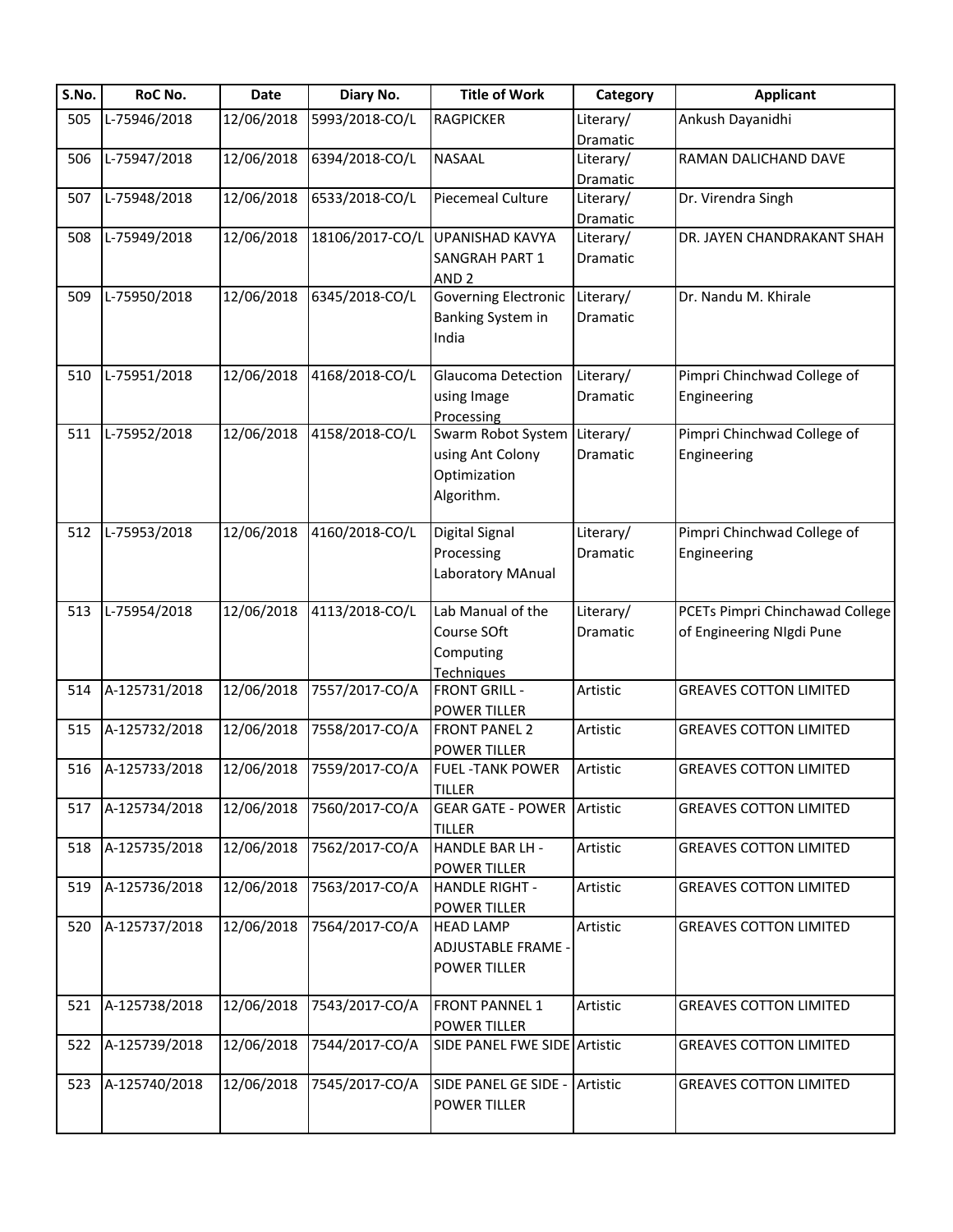| S.No. | RoC No.       | Date       | Diary No.       | <b>Title of Work</b>                 | Category  | <b>Applicant</b>                |
|-------|---------------|------------|-----------------|--------------------------------------|-----------|---------------------------------|
| 524   | A-125741/2018 | 12/06/2018 | 7546/2017-CO/A  | <b>BONNET COVER -</b>                | Artistic  | <b>GREAVES COTTON LIMITED</b>   |
|       |               |            |                 | <b>POWER TILLER</b>                  |           |                                 |
| 525   | A-125742/2018 | 12/06/2018 | 7547/2017-CO/A  | <b>CHAIN COVER PANEL</b>             | Artistic  | <b>GREAVES COTTON LIMITED</b>   |
|       |               |            |                 | SIDE LEFT - POWER                    |           |                                 |
| 526   | A-125743/2018 | 12/06/2018 | 7548/2017-CO/A  | <b>CHAIN COVER PANEL</b>             | Artistic  | <b>GREAVES COTTON LIMITED</b>   |
|       |               |            |                 | SIDE RIGHT POWER                     |           |                                 |
|       |               |            |                 |                                      |           |                                 |
| 527   | A-125744/2018 | 12/06/2018 | 7589/2017-CO/A  | LOWER COVER -                        | Artistic  | <b>GREAVES COTTON LIMITED</b>   |
|       |               |            |                 | <b>POWER TILLER</b>                  |           |                                 |
| 528   | A-125745/2018 | 12/06/2018 | 6674/2018-CO/A  | REKHA PLUSSE LABEL Artistic          |           | <b>REKHA SWEETS</b>             |
| 529   | CF-4105/2018  | 12/06/2018 | 55402/2014-     | NIRTYER TALEY TALEY Cinematograp     |           | <b>SOUMYAJIT BHOWMICK</b>       |
|       |               |            | CO/CF           |                                      | h Film    |                                 |
| 530   | SR-13584/2018 | 12/06/2018 | 416/2018-CO/M   | <b>AGD Biomedicals</b>               | Sound     | Ashish                          |
|       |               |            |                 | <b>Corporate Music</b>               | Recording |                                 |
| 531   | L-75955/2018  | 12/06/2018 | 13628/2017-CO/L | <b>FOCUS BIOLOGY</b>                 | Literary/ | D. S. SANDHU                    |
|       |               |            |                 |                                      | Dramatic  |                                 |
| 532   | L-75956/2018  | 12/06/2018 |                 | 14434/2017-CO/L A Smart IoT Based ID | Literary/ | Dr B D Deebak                   |
|       |               |            |                 | <b>Tracking System</b>               | Dramatic  |                                 |
|       |               |            |                 | <b>Using Deep Learning</b>           |           |                                 |
|       |               |            |                 | Framework                            |           |                                 |
| 533   | L-75957/2018  | 12/06/2018 | 12185/2017-CO/L | <b>FULLY AUTOMATIC</b>               | Literary/ | CHALUVADI SRINIVASA             |
|       |               |            |                 | <b>WATER ODOUR FREE</b>              | Dramatic  | RAO, CHALUVADI VENKATA          |
|       |               |            |                 | PUBLIC URINALS                       |           | <b>DURGA AKHIL</b>              |
|       |               |            |                 |                                      |           |                                 |
| 534   | L-75958/2018  | 12/06/2018 | 2411/2017-CO/L  | The Art of Building                  | Literary/ | Deepak Swaminathan              |
|       |               |            |                 | <b>Experiential Events</b>           | Dramatic  |                                 |
|       |               |            |                 |                                      |           |                                 |
|       |               |            |                 |                                      |           |                                 |
| 535   | L-75959/2018  | 12/06/2018 | 15317/2017-CO/L | <b>MODERN AND</b>                    | Literary/ | <b>VIVEK VERMA</b>              |
|       |               |            |                 | <b>HIGHLY ENERGY</b>                 | Dramatic  |                                 |
|       |               |            |                 | <b>EFFICIENT</b>                     |           |                                 |
|       |               |            |                 | SUGARCANE                            |           |                                 |
|       |               |            |                 | PROCESSING PLANT                     |           |                                 |
| 536   | A-125746/2018 | 12/06/2018 | 8356/2017-CO/A  | LAYOUT<br>GAS2T                      | Artistic  | <b>SUJATHA NAREDI</b>           |
| 537   | A-125747/2018 | 12/06/2018 | 8355/2017-CO/A  | <b>BOSS GUTKHA</b>                   | Artistic  | SYED HAMEEDUDDIN                |
| 538   | A-125748/2018 | 12/06/2018 | 5635/2017-CO/A  | <b>Nirmal Classic</b>                | Artistic  | Nirmal Kumar Jain               |
| 539   | A-125749/2018 | 12/06/2018 | 5633/2017-CO/A  | C Care CLASSIC CARE                  | Artistic  | Nirmal Kumar Jain               |
|       |               |            |                 | <b>PRODUCTS</b>                      |           |                                 |
| 540   | L-75960/2018  | 12/06/2018 | 3677/2018-CO/L  | <b>AUTOMAT- "Creating</b>            | Literary/ | Tushar Jain                     |
|       |               |            |                 | a Green World" web                   | Dramatic  |                                 |
|       |               |            |                 | content                              |           |                                 |
|       |               |            |                 |                                      |           |                                 |
| 541   | L-75961/2018  | 12/06/2018 | 6196/2018-CO/L  | Parameters of Solar                  | Literary/ | Devesh U Sarkar                 |
|       |               |            |                 | PV Installation                      | Dramatic  |                                 |
| 542   | L-75962/2018  | 12/06/2018 | 6550/2018-CO/L  | Urdu Shayari Mein                    | Literary/ | Help U Educational & Charitable |
|       |               |            |                 | Gita                                 | Dramatic  | Trust                           |
|       |               |            |                 |                                      |           |                                 |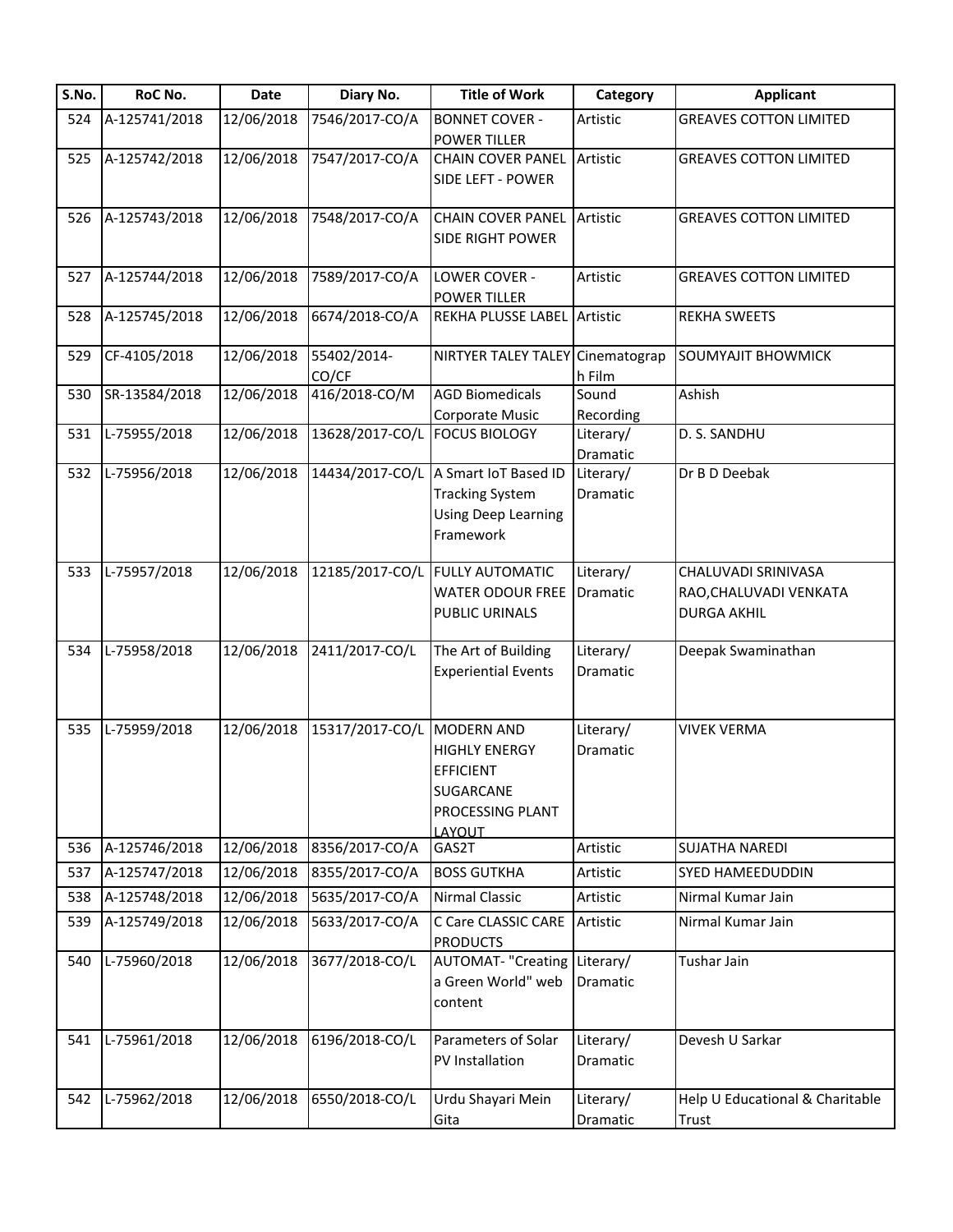| S.No. | RoC No.       | Date       | Diary No.                      | <b>Title of Work</b>                 | Category  | <b>Applicant</b>                        |
|-------|---------------|------------|--------------------------------|--------------------------------------|-----------|-----------------------------------------|
| 543   | L-75963/2018  | 12/06/2018 | 6292/2018-CO/L                 | <b>TUMHARE ASHQ</b>                  | Literary/ | AMBER JOSHI                             |
|       |               |            |                                |                                      | Dramatic  |                                         |
| 544   | L-75964/2018  | 12/06/2018 | 6539/2018-CO/L                 | Amazing World For                    | Literary/ | Sandeep Ravidutt Sharma                 |
|       |               |            |                                | One And All                          | Dramatic  |                                         |
| 545   | L-75965/2018  | 12/06/2018 | 6304/2018-CO/L                 | The Murder Mystery                   | Literary/ | Neha Neelesh Bhave                      |
|       |               |            |                                |                                      | Dramatic  |                                         |
| 546   | L-75966/2018  | 12/06/2018 | 6559/2018-CO/L                 | Alerting Fisherman                   | Literary/ | Kavitha                                 |
|       |               |            |                                | Community, Coastal                   | Dramatic  | Subramani, M. Maheswari, V. Sathi       |
|       |               |            |                                | <b>Guards during</b>                 |           | ya                                      |
|       |               |            |                                | <b>Disaster Mitigation</b>           |           |                                         |
|       |               |            |                                |                                      |           |                                         |
|       |               |            |                                | using Sensors                        |           |                                         |
|       |               |            |                                |                                      |           |                                         |
| 547   | L-75967/2018  | 12/06/2018 | 6323/2018-CO/L                 | <b>MY STRONG</b>                     | Literary/ | LOKESH KUMAR                            |
|       |               |            |                                | <b>DIALOGUES AND</b>                 | Dramatic  |                                         |
|       |               |            |                                | SONGS                                |           |                                         |
| 548   | L-75968/2018  | 12/06/2018 | 6380/2018-CO/L                 | High Power Factor AC-Literary/       |           | <b>M J KATIRA</b>                       |
|       |               |            |                                | DC Converter without Dramatic        |           |                                         |
|       |               |            |                                |                                      |           |                                         |
|       |               |            |                                | PFC Pre-regulator                    |           |                                         |
| 549   | A-125750/2018 | 12/06/2018 | 2018/2017-CO/A                 | <b>NESTER LABEL</b>                  | Artistic  | SANTOSHKUMAR N. SHERASHIYA,             |
|       |               |            |                                |                                      |           |                                         |
|       |               |            |                                |                                      |           | RAMESHBHAI L. PATEL AND                 |
|       |               |            |                                |                                      |           | ASHWINBHAI N. SHERASIYA                 |
| 550   | A-125751/2018 | 12/06/2018 | 718/2017-CO/A                  | PONNI ADVANCE                        | Artistic  | P.BALAKRISHAN, PROPRIETOR               |
|       |               |            |                                |                                      |           |                                         |
|       |               |            |                                |                                      |           | OF M/S PONNI CLOTHING                   |
|       | L-75969/2018  | 12/06/2018 | 5986/2018-CO/L                 | Laws of Jungle                       |           | <b>COMPANY</b><br><b>Bhaskar Sharad</b> |
| 551   |               |            |                                |                                      | Literary/ |                                         |
| 552   | A-125752/2018 | 12/06/2018 | 11095/2017-CO/A V-ADD          |                                      | Dramatic  | <b>VIKAS MAHAJAN</b>                    |
|       |               |            |                                |                                      | Artistic  |                                         |
| 553   | A-125753/2018 | 12/06/2018 | 5141/2017-CO/A                 | RAINBOW                              | Artistic  | RAINBOW CHILDREN'S MEDICARE             |
|       |               |            |                                |                                      |           | <b>PRIVATE LIMITED</b>                  |
| 554   | L-75970/2018  | 13/06/2018 | 14232/2016-CO/L                | <b>HRM Thread</b>                    | Literary/ | SENSYS TECHNOLOGIES PVT. LTD            |
|       |               |            |                                |                                      | Dramatic  |                                         |
| 555   | A-125754/2018 | 13/06/2018 | 14837/2016-CO/A ALOEVELLA WITH |                                      | Artistic  | DOLPHIN HERBS PVT LTD                   |
|       |               |            |                                | DEVICE OF LEAF                       |           |                                         |
| 556   | A-125755/2018 | 13/06/2018 |                                | 14834/2016-CO/A GFL WITH DEVICE OF   | Artistic  | <b>GOLD FEATHER LOGISTICS PVT</b>       |
|       |               |            |                                |                                      |           | <b>LTD</b>                              |
| 557   | L-75971/2018  | 13/06/2018 | 3975/2018-CO/L                 | <b>BIRD</b><br><b>SARAN KA HINDI</b> | Literary/ | <b>SUMAN KUMAR VERMA</b>                |
|       |               |            |                                |                                      |           |                                         |
|       |               |            |                                | <b>RANGMANCH VIKAS</b>               | Dramatic  |                                         |
|       |               |            |                                | SAMASYAYE AVUM                       |           |                                         |
|       |               |            |                                | SAMBHAWNAYE                          |           |                                         |
|       |               |            |                                |                                      |           |                                         |
| 558   | L-75972/2018  | 13/06/2018 | 5058/2018-CO/L                 | A CATALOGUE OF                       | Literary/ | NILESH AMIT SOMAN                       |
|       |               |            |                                | KFO                                  | Dramatic  |                                         |
| 559   | L-75973/2018  | 13/06/2018 | 4988/2018-CO/L                 | <b>GEETAMALIKA</b>                   | Literary/ | <b>BIMAL KANTI SARKAR</b>               |
|       |               |            |                                |                                      | Dramatic  |                                         |
| 560   | L-75974/2018  | 13/06/2018 | 4941/2018-CO/L                 | Ghazal                               | Literary/ | ARVIND KUMAR SINGH                      |
|       |               |            |                                |                                      | Dramatic  |                                         |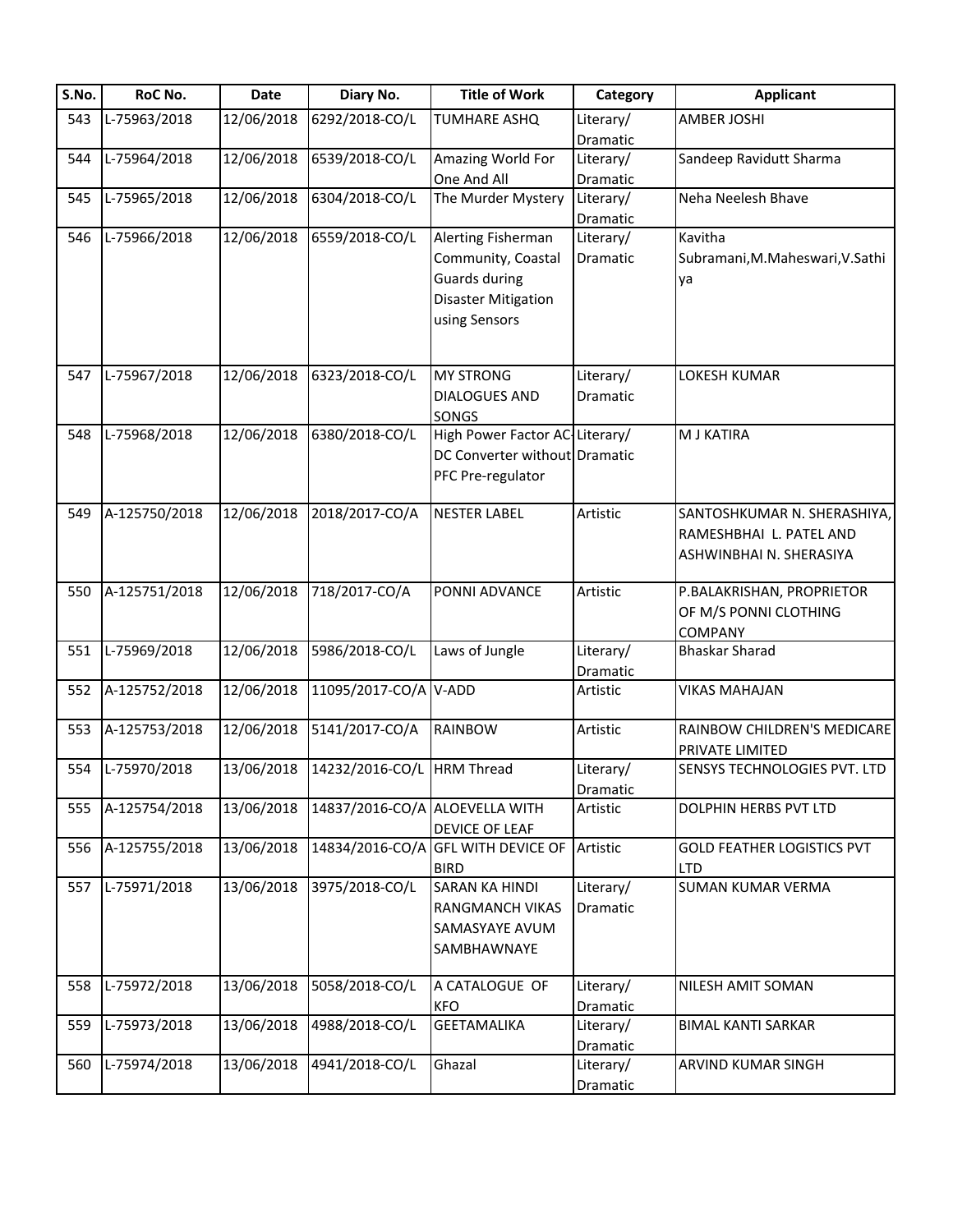| S.No. | RoC No.          | Date       | Diary No.                     | <b>Title of Work</b>             | Category  | <b>Applicant</b>                   |
|-------|------------------|------------|-------------------------------|----------------------------------|-----------|------------------------------------|
| 561   | L-75975/2018     | 13/06/2018 | 4793/2018-CO/L                | APPROACH AND                     | Literary/ | CSS RAO                            |
|       |                  |            |                               | <b>STRATEGY PAPER:</b>           | Dramatic  |                                    |
|       |                  |            |                               | <b>NATIONAL SKILL</b>            |           |                                    |
|       |                  |            |                               | DEVELOPMENT AND                  |           |                                    |
|       |                  |            |                               | ENTREPRENEURSHIP                 |           |                                    |
|       |                  |            |                               | PROGRAMMES IN                    |           |                                    |
|       |                  |            |                               | <b>INDIA</b>                     |           |                                    |
| 562   | A-125756/2018    | 13/06/2018 | 17523/2017-CO/A RP RUDRA PLUS |                                  | Artistic  | Amresh Kumar Verma                 |
|       |                  |            |                               | (LABEL)                          |           |                                    |
| 563   | A-125757/2018    | 13/06/2018 | 762/2017-CO/A                 | <b>MOUNT OLYMPUS</b>             | Artistic  | Society for Education and          |
|       |                  |            |                               | SCHOOL LOGO                      |           | Excellence                         |
| 564   | L-75976/2018     | 13/06/2018 | 6650/2018-CO/L                | <b>Biometric Enabled</b>         | Literary/ | B                                  |
|       |                  |            |                               | application for                  | Dramatic  | GANESH, D.ANURADHA, D.JENNIF       |
|       |                  |            |                               | authenticating the               |           | ER                                 |
|       |                  |            |                               | client                           |           |                                    |
| 565   | A-125758/2018    | 13/06/2018 | 551/2017-CO/A                 | LOXIDIL                          | Artistic  | <b>GEEK RETAIL PRIVATE LIMITED</b> |
| 566   | A-125759/2018    | 13/06/2018 | 560/2017-CO/A                 | <b>REFOLIX</b>                   | Artistic  | <b>GEEK RETAIL PRIVATE LIMITED</b> |
| 567   | L-75977/2018     | 13/06/2018 | 6705/2018-CO/L                | JAINA METHOD OF                  | Literary/ | MANJU JAIN                         |
|       |                  |            |                               | CURING"-3rd                      | Dramatic  |                                    |
|       |                  |            |                               | <b>EDITION</b>                   |           |                                    |
| 568   | A-125760/2018    | 13/06/2018 | 9587/2017-CO/A                | <b>CHEEKY</b>                    | Artistic  | <b>GREEN GOLD ANIMATION</b>        |
|       |                  |            |                               |                                  |           | PVT.LTD.                           |
| 569   | A-125761/2018    | 13/06/2018 | 7384/2017-CO/A                | ALAKNANDA WITH A                 | Artistic  | M/S ALAKNANDA SPONGE IRON          |
|       |                  |            |                               | DEVICE OF AN                     |           | LTD.                               |
|       |                  |            |                               | <b>ARTISTIC ARROW</b>            |           |                                    |
|       |                  |            |                               | WITH A PUNCH LINE                |           |                                    |
|       |                  |            |                               | <b>POSSIBILITIES</b>             |           |                                    |
|       |                  |            |                               | <b>UNLIMITED LABEL</b>           |           |                                    |
| 570   | L-75978/2018     | 13/06/2018 | 6505/2018-CO/L                | <b>BELIEVE IN YOUR</b>           | Literary/ | PRERNA GUPTA                       |
|       |                  |            |                               | <b>DREAMS</b>                    | Dramatic  |                                    |
|       | 571 L-75979/2018 |            | 13/06/2018 6480/2018-CO/L     | C FOR CONDOM                     | Literary/ | S. V. Ashwathram                   |
|       |                  |            |                               |                                  | Dramatic  |                                    |
| 572   | L-75980/2018     | 13/06/2018 | 6264/2018-CO/L                | Fookhrey Jingle Lyrics Literary/ |           | Mr. Rishabh Kumar Saraogi          |
|       |                  |            |                               |                                  | Dramatic  |                                    |
| 573   | L-75981/2018     | 13/06/2018 | 2300/2017-CO/L                | Lagaam-Kahani Ek                 | Literary/ | Husein Hamid Panju                 |
|       |                  |            |                               | Jockey Ki                        | Dramatic  |                                    |
| 574   | L-75982/2018     | 13/06/2018 | 6374/2018-CO/L                | Aur Kitna Time                   | Literary/ | Prithwish Barman                   |
|       |                  |            |                               | Lagega?                          | Dramatic  |                                    |
| 575   | L-75983/2018     | 13/06/2018 | 6497/2018-CO/L                | JIMNKAN ALL IN ONE Literary/     |           | <b>DEEPANN</b>                     |
|       |                  |            |                               | <b>COMPUTER BOOK 9</b>           | Dramatic  |                                    |
| 576   | L-75984/2018     | 13/06/2018 | 6258/2018-CO/L                | <b>SHOCK AND</b>                 | Literary/ | <b>BHARAT HEAVY ELECTRICALS</b>    |
|       |                  |            |                               | <b>VIBRATION</b>                 | Dramatic  | LIMITED                            |
|       |                  |            |                               | RESISTANCE DESIGN                |           |                                    |
|       |                  |            |                               | OF THIN PLATES                   |           |                                    |
|       |                  |            |                               | <b>STRUCTURE FOR</b>             |           |                                    |
|       |                  |            |                               | <b>HIGH END</b>                  |           |                                    |
|       |                  |            |                               | <b>APPLICATIONS</b>              |           |                                    |
|       |                  |            |                               |                                  |           |                                    |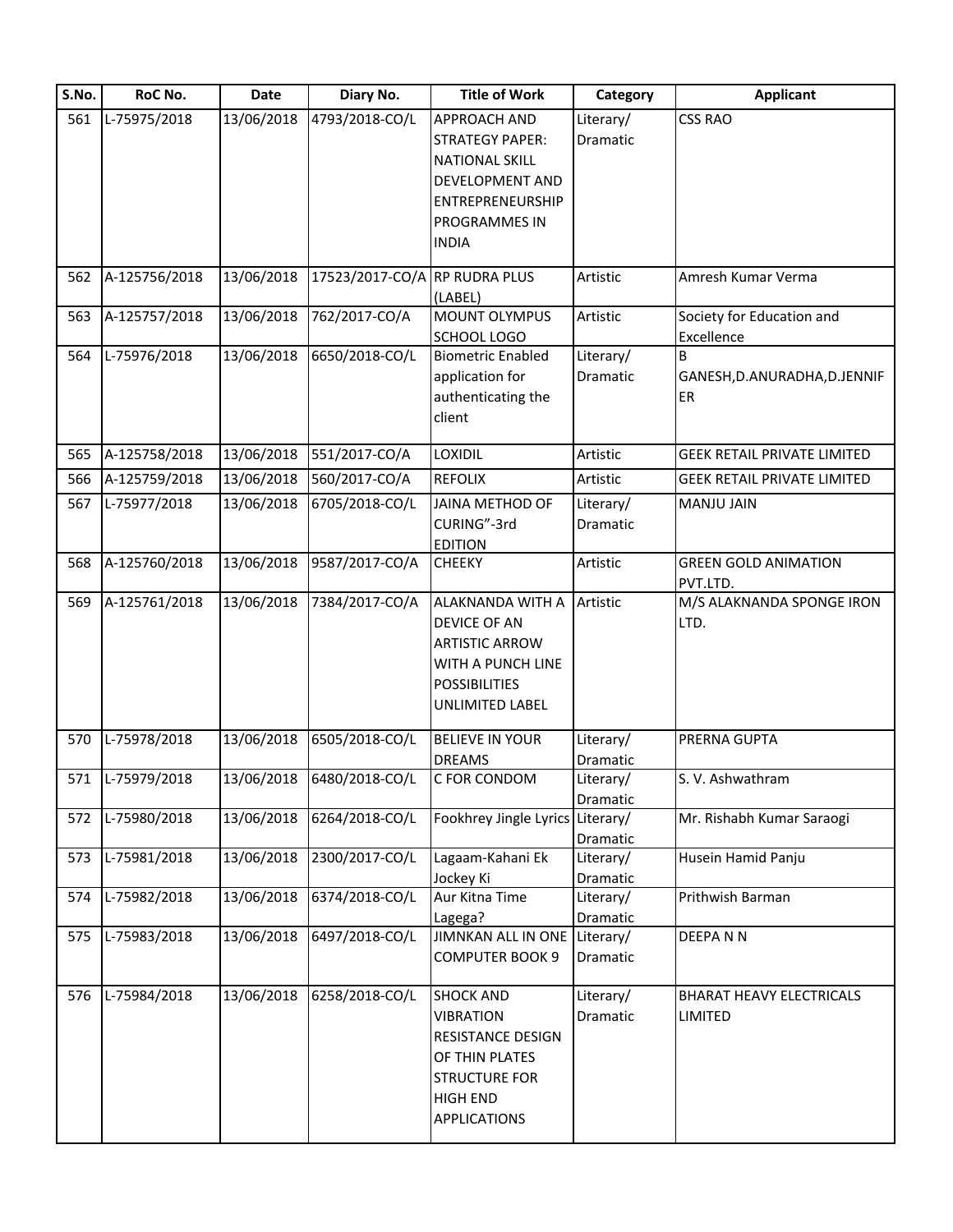| S.No. | RoC No.       | <b>Date</b> | Diary No.                     | <b>Title of Work</b>             | Category              | <b>Applicant</b>                    |
|-------|---------------|-------------|-------------------------------|----------------------------------|-----------------------|-------------------------------------|
| 577   | L-75985/2018  | 13/06/2018  | 6500/2018-CO/L                | JIMNKAN ALL IN ONE Literary/     |                       | DEEPANN                             |
|       |               |             |                               | <b>COMPUTER BOOK 10</b>          | Dramatic              |                                     |
| 578   | L-75986/2018  | 13/06/2018  | 6554/2018-CO/L                | ZEERO SE HERO                    | Literary/             | <b>ABU SUFIAN FAIZ</b>              |
|       |               |             |                               |                                  | Dramatic              |                                     |
| 579   | A-125762/2018 | 13/06/2018  |                               | 13204/2017-CO/A MONT VERT LUXURY | Artistic              | NIRAJ KUMAR ASSOCIATES              |
|       |               |             |                               | HOMES WITH LOGO                  |                       | PRIVATE LIMITED                     |
| 580   | L-75987/2018  | 13/06/2018  | 6724/2018-CO/L                | ARE YOU MY DAD?                  | Literary/             | D. GNANASEKARAN                     |
|       |               |             |                               | AND OTHER STORIES                | Dramatic              |                                     |
| 581   | A-125763/2018 | 13/06/2018  | 8210/2017-CO/A                | LUNIYA'S ORIENTAL                | Artistic              | MR. JASRAJ MISHRIMALJI LUNIYA       |
| 582   | A-125764/2018 | 13/06/2018  | 11221/2017-CO/A DIVYA (LABEL) |                                  | Artistic              | MA LAXMI ENAMELS PVT. LTD.          |
| 583   | L-75988/2018  | 13/06/2018  | 3702/2018-CO/L                | <b>SHORT TEXT BOOK</b>           | Literary/             | DR. JAYEN CHANDRAKANT SHAH          |
|       |               |             |                               | OF MEDICAL ETHICS                | Dramatic              |                                     |
| 584   | L-75989/2018  | 13/06/2018  | 6182/2018-CO/L                | <b>COMBINED GLIDING</b>          | Literary/             | Krishna Institute of Medical        |
|       |               |             |                               | <b>MOBILIZATION</b>              | Dramatic              | Sciences "Deemed To Be              |
|       |               |             |                               |                                  |                       | University"                         |
| 585   | L-75990/2018  | 13/06/2018  | 6555/2018-CO/L                | Main Urdu Hoon                   | Literary/<br>Dramatic | Sardar Naqi Lal                     |
| 586   | SW-10863/2018 | 13/06/2018  | 4109/2017-                    | <b>FEEPAYR ONLINE</b>            | Computer              | MR. SHAM VALLABHADAS                |
|       |               |             | CO/SW                         | <b>FEES COLLECTION</b>           | Software              | SOMANI [ MANAGING DIRECTOR]         |
|       |               |             |                               | <b>AND MANAGEMENT</b>            |                       |                                     |
|       |               |             |                               | <b>SOLUTION FOR</b>              |                       |                                     |
|       |               |             |                               | SCHOOL, COLLEGES                 |                       |                                     |
|       |               |             |                               | AND UNIVERSITIES                 |                       |                                     |
|       |               |             |                               |                                  |                       |                                     |
| 587   | SW-10864/2018 | 13/06/2018  | 4110/2017-                    | E RECRUITMENT A                  | Computer              | SHAM VALLABHADAS SOMANI             |
|       |               |             | CO/SW                         | <b>CLOUD ENABLED</b>             | Software              |                                     |
|       |               |             |                               | <b>ONLINE FACULTY</b>            |                       |                                     |
|       |               |             |                               | <b>RECRUITMENT</b>               |                       |                                     |
| 588   | L-75991/2018  | 13/06/2018  | 8733/2018-CO/L                | <b>SOLUTION</b><br>PROSPECTUS-   | Literary/             | DR. NISHA RAWAT AIMAX               |
|       |               |             |                               | <b>NATIONAL PRE-</b>             | Dramatic              | <b>FOUNDATION</b>                   |
|       |               |             |                               | PRIMARY TEACHER                  |                       |                                     |
|       |               |             |                               | <b>EDUCATION &amp;</b>           |                       |                                     |
|       |               |             |                               | <b>TRAINING INSTITUTE</b>        |                       |                                     |
| 589   | L-75992/2018  | 13/06/2018  | 6032/2018-CO/L                | <b>FROM MUMBAI TO</b>            | Literary/             | <b>RUSTOM MISTRY</b>                |
|       |               |             |                               | <b>DUBAITO</b>                   | Dramatic              |                                     |
|       |               |             |                               | <b>BOLLYWOOD TO</b>              |                       |                                     |
|       |               |             |                               | <b>HOLLYWOOD</b>                 |                       |                                     |
| 590   | A-125765/2018 | 13/06/2018  | 6008/2018-CO/A                | <b>KAMAT STAR</b>                | Artistic              | Kamat Yatriniwas Private Limited    |
| 591   | L-75993/2018  | 13/06/2018  | 3946/2018-CO/L                | Road Map of SAIL in              | Literary/             | Steel Authority of India Limited, R |
|       |               |             |                               | <b>Automotive Sector</b>         | Dramatic              | & D Centre for Iron and Steel       |
|       |               |             |                               |                                  |                       |                                     |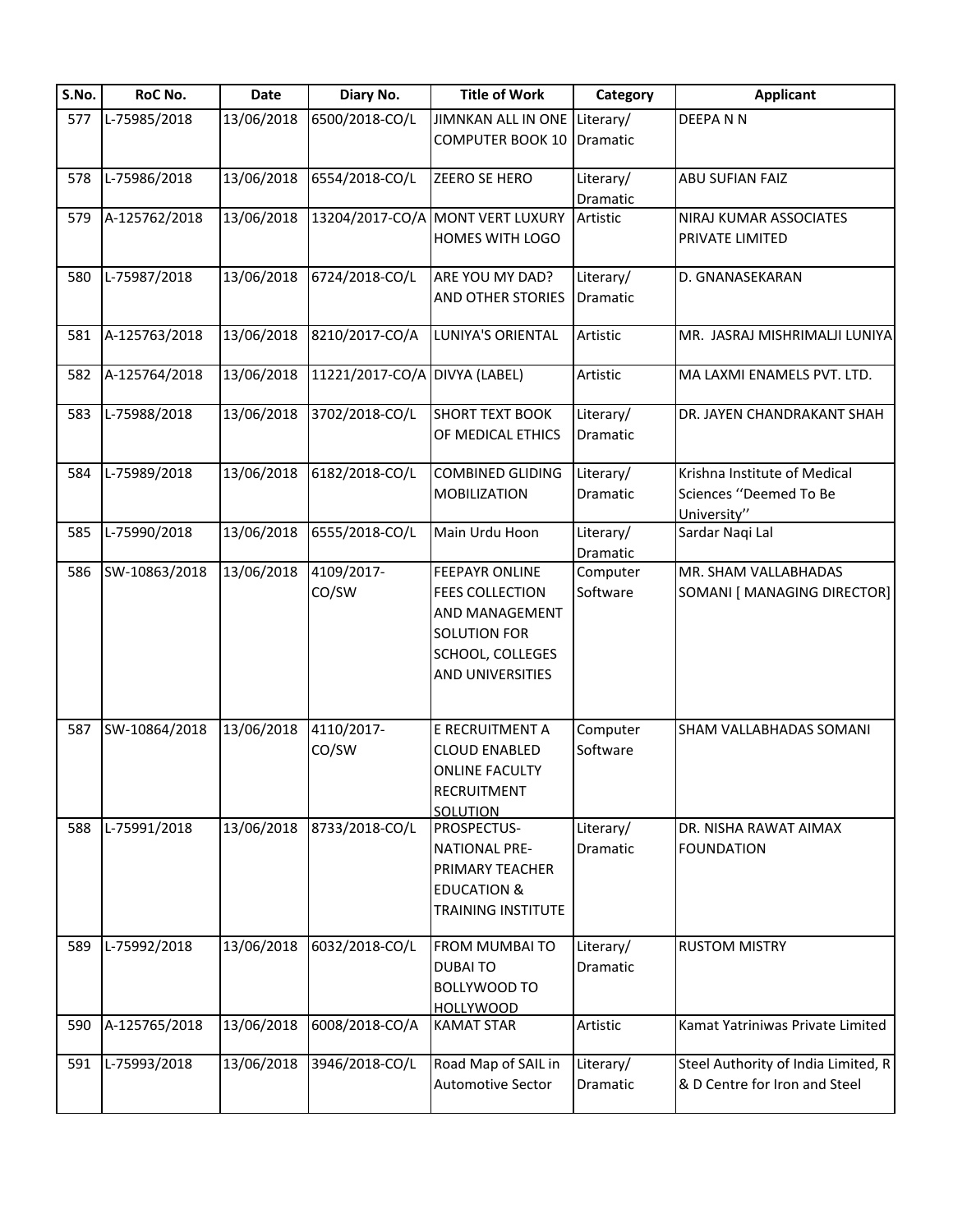| S.No. | RoC No.       | Date       | Diary No.       | <b>Title of Work</b>                   | Category  | <b>Applicant</b>                     |
|-------|---------------|------------|-----------------|----------------------------------------|-----------|--------------------------------------|
| 592   | L-75994/2018  | 13/06/2018 | 6094/2018-CO/L  | De Gayi Daga                           | Literary/ | <b>Vikas Garg</b>                    |
|       |               |            |                 |                                        | Dramatic  |                                      |
| 593   | L-75995/2018  | 13/06/2018 | 6338/2018-CO/L  | The Rights of                          | Literary/ | Dr. Nandu M. Khirale                 |
|       |               |            |                 | Children To Free And                   | Dramatic  |                                      |
|       |               |            |                 | Compulsory                             |           |                                      |
|       |               |            |                 | Education                              |           |                                      |
| 594   | A-125766/2018 | 13/06/2018 | 6116/2018-CO/A  | <b>CYTHERIA</b>                        | Artistic  | <b>CYTHERIA INFRA AND POWERS</b>     |
|       |               |            |                 |                                        |           | PRIVATE LIMITED                      |
| 595   | L-75996/2018  | 13/06/2018 | 10238/2017-CO/L | The Bhudev Song                        | Literary/ | ASHISHKUMAR DEEPANKUMAR              |
|       |               |            |                 |                                        | Dramatic  | JOSHI                                |
| 596   | L-75997/2018  | 13/06/2018 | 5941/2018-CO/L  | Half-Past Lives                        | Literary/ | Sree Sen                             |
|       |               |            |                 |                                        | Dramatic  |                                      |
| 597   | SW-10865/2018 | 13/06/2018 | 6129/2018-      | PRICE ESTIMATE                         | Computer  | <b>BHARAT HEAVY ELECTRICALS</b>      |
|       |               |            | CO/SW           | <b>GENERATOR</b>                       | Software  | LIMITED                              |
| 598   | L-75998/2018  | 13/06/2018 | 6253/2018-CO/L  | <b>Upant Tak</b>                       | Literary/ | Dharma Prakash Sharan                |
|       |               |            |                 |                                        | Dramatic  |                                      |
| 599   | L-75999/2018  | 13/06/2018 | 6037/2018-CO/L  | CA Ashish Kalra                        | Literary/ | Ashish Kalra                         |
|       |               |            |                 | Financial                              | Dramatic  |                                      |
|       |               |            |                 | Management CA-                         |           |                                      |
|       |               |            |                 | Intermediate Volume-                   |           |                                      |
|       |               |            |                 |                                        |           |                                      |
| 600   | L-76000/2018  | 13/06/2018 | 6115/2018-CO/L  | A Memory Beginning                     | Literary/ | Shubhajoy Biswas                     |
|       |               |            |                 | with 'R'                               | Dramatic  |                                      |
|       |               |            |                 |                                        |           |                                      |
| 601   | A-125767/2018 | 13/06/2018 | 6299/2018-CO/A  | MR OUNCLE LOGO                         | Artistic  | <b>UNCLE FOODS</b>                   |
| 602   | A-125768/2018 | 13/06/2018 | 6301/2018-CO/A  | <b>AYKAI HOSPITAL</b><br><b>DEVICE</b> | Artistic  | AULAKH HEALTH CARE                   |
| 603   | A-125769/2018 | 13/06/2018 | 6296/2018-CO/A  | <b>DELL</b>                            | Artistic  | <b>BAWEJA INDUSTRIES</b>             |
| 604   | A-125770/2018 | 13/06/2018 | 6295/2018-CO/A  | MAXPRO LOGO                            | Artistic  | <b>BHAGWATI TOOLS &amp; FORGINGS</b> |
| 605   | A-125771/2018 | 13/06/2018 | 6297/2018-CO/A  | <b>STAR LOGO</b>                       | Artistic  | <b>STAR PLASTICS</b>                 |
| 606   | A-125772/2018 | 13/06/2018 | 6298/2018-CO/A  | JDT PURE & HEALTHY                     | Artistic  | J.D. TRADERS                         |
|       |               |            |                 |                                        |           |                                      |
| 607   | A-125773/2018 | 13/06/2018 | 6294/2018-CO/A  | PACKERS VALLEY                         | Artistic  | VINOD FOODS PVT. LTD.                |
|       |               |            |                 | <b>LOGO</b>                            |           |                                      |
| 608   | SW-10866/2018 | 13/06/2018 | 6121/2018-      | Veryx vTap - version                   | Computer  | <b>VERYX TECHNOLOGIES PVT LTD</b>    |
|       |               |            | CO/SW           | 1.6                                    | Software  |                                      |
| 609   | SW-10867/2018 | 13/06/2018 | 6046/2018-      | www.myriadly.com                       | Computer  | Rakesh Agrawal                       |
|       |               |            | CO/SW           |                                        | Software  |                                      |
| 610   | L-76001/2018  | 13/06/2018 | 12926/2017-CO/L | Katha Ye Kalyug ki                     | Literary/ | Ashish Sinha                         |
|       |               |            |                 | "Ek Mahakavya"                         | Dramatic  |                                      |
|       |               |            |                 |                                        |           |                                      |
| 611   | L-76002/2018  | 13/06/2018 | 6036/2018-CO/L  | CA Ashish Kalra                        | Literary/ | Ashish Kalra                         |
|       |               |            |                 | Financial                              | Dramatic  |                                      |
|       |               |            |                 | Management CA-                         |           |                                      |
|       |               |            |                 | Intermediate Volume-                   |           |                                      |
|       |               |            |                 |                                        |           |                                      |
| 612   | A-125774/2018 | 13/06/2018 | 2425/2018-CO/A  | <b>JAN SWASTHAYA</b>                   | Artistic  | RAJESH KUMAR SHARMA                  |
|       |               |            |                 | AND SHIKSH KALYAN                      |           |                                      |
|       |               |            |                 | SANSTHAN                               |           |                                      |
|       |               |            |                 |                                        |           |                                      |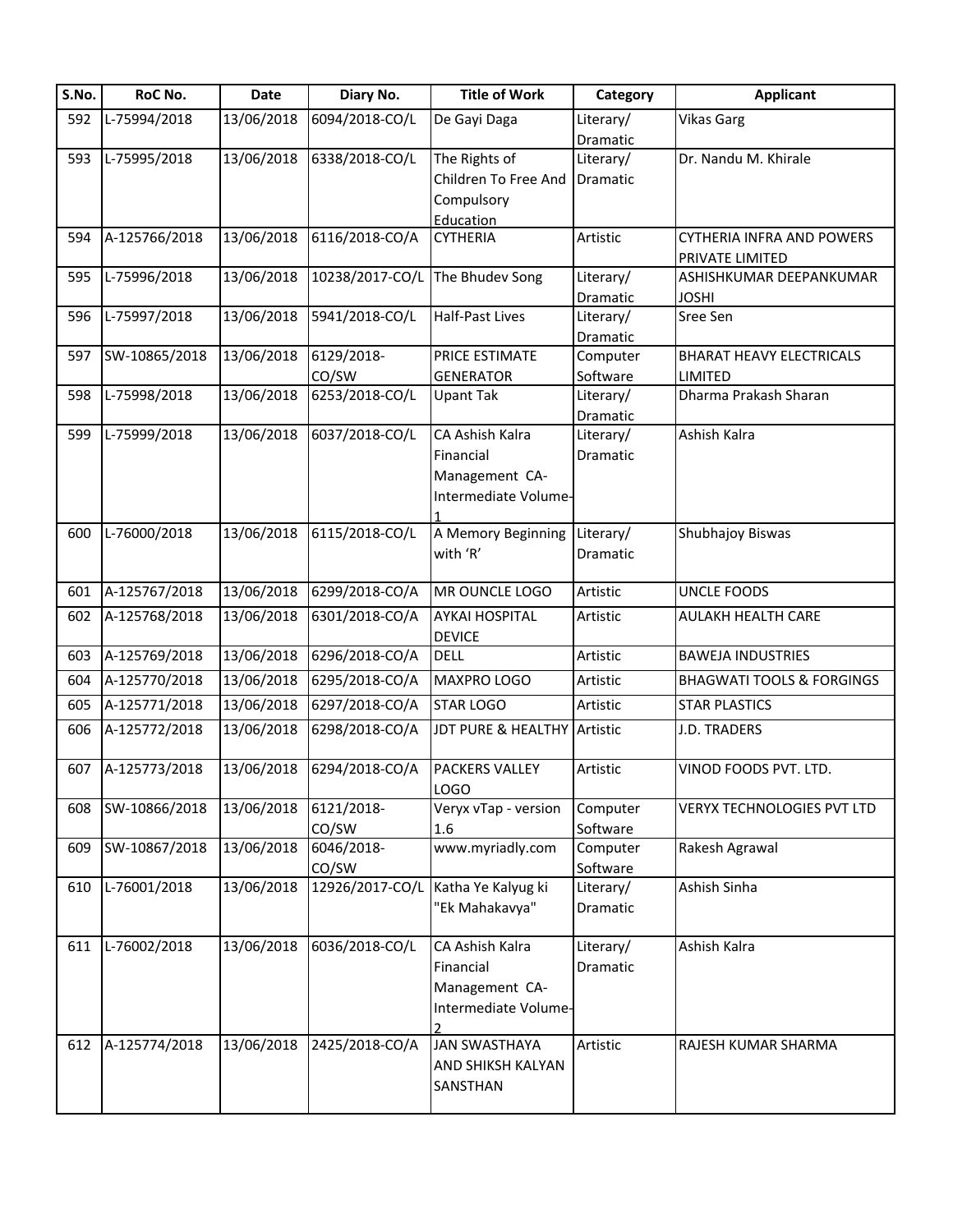| S.No. | RoC No.       | Date       | Diary No.       | <b>Title of Work</b>               | Category  | <b>Applicant</b>                    |
|-------|---------------|------------|-----------------|------------------------------------|-----------|-------------------------------------|
| 613   | A-125775/2018 | 13/06/2018 | 2426/2018-CO/A  | ALL INDIA UNITED                   | Artistic  | ASHOK KUMAR VISHWA KARMA            |
|       |               |            |                 | VISHWAKARMA                        |           |                                     |
|       |               |            |                 | SHILPKAR                           |           |                                     |
|       |               |            |                 | MAHASABHA                          |           |                                     |
| 614   | L-76003/2018  | 13/06/2018 | 8767/2017-CO/L  | Microprocessor &                   | Literary/ | Deepak Khushalani, Shri             |
|       |               |            |                 | Interfacing 8085                   | Dramatic  | Ramdeobaba College of               |
|       |               |            |                 | Notes                              |           | <b>Engineering &amp; Management</b> |
| 615   | A-125776/2018 | 13/06/2018 | 2924/2016-CO/A  | Three Dimensional                  | Artistic  | M/s TD Model & Scientific Co.       |
|       |               |            |                 | Artistic Model of                  |           | through its proprietor Sh. Dinesh   |
|       |               |            |                 | <b>Hand Therapy</b>                |           | Jain                                |
| 616   | L-76004/2018  | 13/06/2018 | 1106/2017-CO/L  | <b>JUNIOR MOTU PATLU</b>           | Literary/ | AMAN BAJAJ, PRAMOD KUMAR            |
|       |               |            |                 |                                    | Dramatic  | BAJAJ                               |
| 617   | SW-10868/2018 | 13/06/2018 | 9913/2017-CO/L  | DHVANIK SOFTWARE                   | Computer  | <b>LANCY THOMAS</b>                 |
|       |               |            |                 |                                    | Software  |                                     |
| 618   | L-76005/2018  | 13/06/2018 | 18677/2017-CO/L | <b>TALAB TALAB HAI</b>             | Literary/ | <b>SUDESH GUPTA</b>                 |
|       |               |            |                 |                                    | Dramatic  |                                     |
| 619   | A-125777/2018 | 13/06/2018 | 7553/2017-CO/A  | <b>GOLDEN ON</b>                   | Artistic  | M/s AMCO ENTERPRISES PVT.           |
|       |               |            |                 |                                    |           | LTD.                                |
| 620   | A-125778/2018 | 13/06/2018 | 6456/2018-CO/A  | <b>ROYAL TOURS &amp;</b>           | Artistic  | KEYUR ANILBHAI GONDALIA,            |
|       |               |            |                 | <b>TRAVELS</b>                     |           | Proprietor of ROYAL TOURS &         |
|       |               |            |                 |                                    |           | <b>TRAVELS</b>                      |
| 621   | A-125779/2018 | 13/06/2018 | 6327/2018-CO/A  | <b>KORSAN</b>                      | Artistic  | HASMUKH NARANBHAI KORAT             |
| 622   | A-125780/2018 | 13/06/2018 | 6329/2018-CO/A  | <b>TITANIC</b>                     | Artistic  | BIPINBHAI VALJIBHAI DEPANI          |
| 623   | A-125781/2018 | 13/06/2018 | 6328/2018-CO/A  | <b>JAY MAMRA</b>                   | Artistic  | NARSHIBHAI KANJIBHAI                |
|       |               |            |                 |                                    |           | KAPADIYA, JAYESHBHAI                |
|       |               |            |                 |                                    |           | NARSHIBHAI KAPADIYA,                |
|       |               |            |                 |                                    |           | SHILPABEN APRESHBHAI                |
|       |               |            |                 |                                    |           | KAPADIYA,, REKHABEN                 |
|       |               |            |                 |                                    |           | RAMNIKBHAI KAPADIYA                 |
| 624   | A-125782/2018 | 13/06/2018 | 6326/2018-CO/A  | <b>BALVAN</b>                      | Artistic  | BHAVESHBHAI KANTIBHAI               |
|       |               |            |                 |                                    |           | KATHROTIYA, KAUSHIKKUMAR            |
|       |               |            |                 |                                    |           | BABULAL KANERIYA, RANJITBHAI        |
|       |               |            |                 |                                    |           | UKABHAI SAGARKA, KISHORBHAI         |
|       |               |            |                 |                                    |           | KANTIBHAI KATHROTIYA,               |
|       |               |            |                 |                                    |           | KANTABEN MUKESHBHAI                 |
|       |               |            |                 |                                    |           | <b>GHODASARA</b>                    |
| 625   | A-125783/2018 | 13/06/2018 | 6269/2018-CO/A  | A Rude Awakening                   | Artistic  | Aakash Dhawan                       |
|       |               |            |                 | and A Humble                       |           |                                     |
|       |               |            |                 | Beginning                          |           |                                     |
|       |               |            |                 |                                    |           |                                     |
| 626   | A-125784/2018 | 13/06/2018 | 6234/2018-CO/A  | <b>SHAKTI</b>                      | Artistic  | M/S SHAKTI SANDWICH SHOP            |
| 627   | A-125785/2018 | 13/06/2018 | 6235/2018-CO/A  | AMBER ULTRA LABEL                  | Artistic  | SHREE DURGA DETERGENT               |
|       |               |            |                 |                                    |           | <b>PRODUCTS</b>                     |
| 628   | A-125786/2018 | 13/06/2018 | 6237/2018-CO/A  | <b>SUNHEARRT LABEL</b>             | Artistic  | SUNSHINE TILES COMPANY PVT          |
|       |               |            |                 |                                    |           | <b>LTD</b>                          |
| 629   | A-125787/2018 | 13/06/2018 | 6236/2018-CO/A  | <b>STN CERAMICA LABEL Artistic</b> |           | <b>SUNLEX INTERNATIONAL</b>         |
| 630   | L-76006/2018  | 13/06/2018 | 6019/2018-CO/L  | MAHARANG-                          | Literary/ | TRIVENDRA CHAUHAN                   |
|       |               |            |                 | <b>KRISHNA TRILOGY</b>             | Dramatic  |                                     |
|       |               |            |                 |                                    |           |                                     |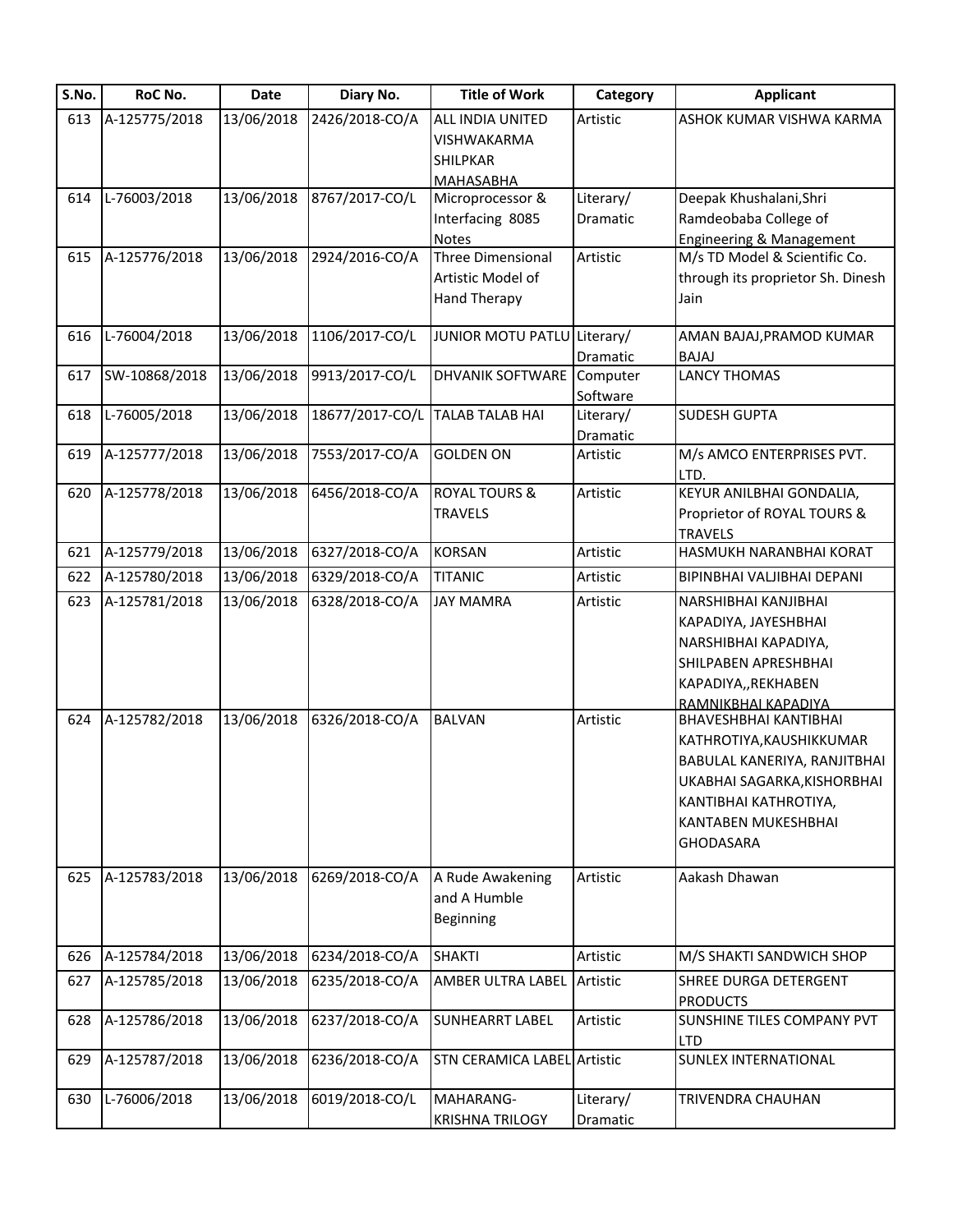| S.No. | RoC No.       | Date       | Diary No.       | <b>Title of Work</b>             | Category  | <b>Applicant</b>                  |
|-------|---------------|------------|-----------------|----------------------------------|-----------|-----------------------------------|
| 631   | L-76007/2018  | 13/06/2018 | 14996/2017-CO/L | <b>FACTORS AFFECTING</b>         | Literary/ | DR. SEBASTIAN THARAPIL            |
|       |               |            |                 | <b>EMPLOYEE</b>                  | Dramatic  | JOSEPH, Dr. Abhishek Janvier      |
|       |               |            |                 | SATISFACTION                     |           | Frederick                         |
|       |               |            |                 | <b>MODEL</b>                     |           |                                   |
| 632   | L-76008/2018  | 13/06/2018 | 6004/2018-CO/L  | Rock And Dhol                    | Literary/ | Amit Karia                        |
|       |               |            |                 |                                  | Dramatic  |                                   |
| 633   | L-76009/2018  | 13/06/2018 | 6040/2018-CO/L  | CA Ashish Kalra                  | Literary/ | Ashish Kalra                      |
|       |               |            |                 | <b>Economics For</b>             | Dramatic  |                                   |
|       |               |            |                 | Finance CA-                      |           |                                   |
|       |               |            |                 | Intermediate Volume-             |           |                                   |
| 634   | A-125788/2018 | 13/06/2018 | 2933/2016-CO/A  | Three Dimensional                | Artistic  | M/s TD Model & Scientific Co.     |
|       |               |            |                 | Artistic Model of                |           | through its proprietor Sh. Dinesh |
|       |               |            |                 | Femur-2 Parts                    |           | Jain                              |
| 635   | L-76010/2018  | 13/06/2018 | 6482/2018-CO/L  | MENTORING,                       | Literary/ | VNR VIGNANA JYOTHI INSTITUTE      |
|       |               |            |                 | <b>TRAINING AND</b>              | Dramatic  | OF ENGINEERING AND                |
|       |               |            |                 | PLACEMENT (MTP)                  |           | <b>TECHNOLOGY</b>                 |
|       |               |            |                 | <b>STUDENT RECORD</b>            |           |                                   |
| 636   | A-125789/2018 | 13/06/2018 | 2928/2016-CO/A  | Three Dimensional                | Artistic  | M/s TD Model & Scientific Co.     |
|       |               |            |                 | Artistic Model of                |           | through its proprietor Sh. Dinesh |
|       |               |            |                 | Human Muscular                   |           | Jain                              |
|       |               |            |                 | Foot- 9 Parts                    |           |                                   |
| 637   | A-125790/2018 | 13/06/2018 | 4117/2017-CO/A  | <b>SUGHAND MFM</b>               | Artistic  | M/S/ MAHENDER FLOUR MILLS         |
|       |               |            |                 | LABEL                            |           |                                   |
| 638   | L-76011/2018  | 13/06/2018 | 6155/2018-CO/L  | Sarvajanik NBA                   | Literary/ | Sarvajanik College of Engineering |
|       |               |            |                 | presentation                     | Dramatic  | & Technology                      |
| 639   | A-125791/2018 | 13/06/2018 | 2926/2016-CO/A  | <b>Two Dimensional</b>           | Artistic  | M/s TD Model & Scientific Co.     |
|       |               |            |                 | Artistic Model of                |           | through its proprietor Sh. Dinesh |
|       |               |            |                 | Human Urinary                    |           | Jain                              |
|       |               |            |                 | Bladder                          |           |                                   |
| 640   | L-76012/2018  | 13/06/2018 | 4465/2017-CO/L  | LEG CRM ONE PC                   | Literary/ | Abhijeet Madhukar Deshpande       |
|       |               |            |                 |                                  | Dramatic  |                                   |
| 641   | L-76013/2018  | 13/06/2018 | 6066/2018-CO/L  | <b>TURBINE BUILDING</b>          | Literary/ | <b>BHARAT HEAVY ELECTRICALS</b>   |
|       |               |            |                 | <b>LAYOUT FOR</b>                | Dramatic  | LIMITED                           |
|       |               |            |                 | ADVANCED ULTRA                   |           |                                   |
|       |               |            |                 | SUPER CRITICAL SETS              |           |                                   |
| 642   | L-76014/2018  | 13/06/2018 | 3327/2017-CO/L  | Light Electromagnetic Literary/  |           | Abhijeet Madhukar Deshpande       |
|       |               |            |                 | Solid Nuclear Limited            | Dramatic  |                                   |
|       |               |            |                 | <b>Exposure Reaction</b>         |           |                                   |
|       |               |            |                 | Nuclear LESN LERN                |           |                                   |
|       |               |            |                 | Beam and Projectile              |           |                                   |
|       |               |            |                 |                                  |           |                                   |
| 643   | A-125792/2018 | 13/06/2018 | 1403/2017-CO/A  | K WITH KARAM                     | Artistic  | KARAM MULTIPACK PVT LTD           |
| 644   | A-125793/2018 | 13/06/2018 |                 | 12645/2017-CO/A APL CHALTE CHALO | Artistic  | M/S ALPINE POLYRUB PVT. LTD.      |
|       |               |            |                 |                                  |           |                                   |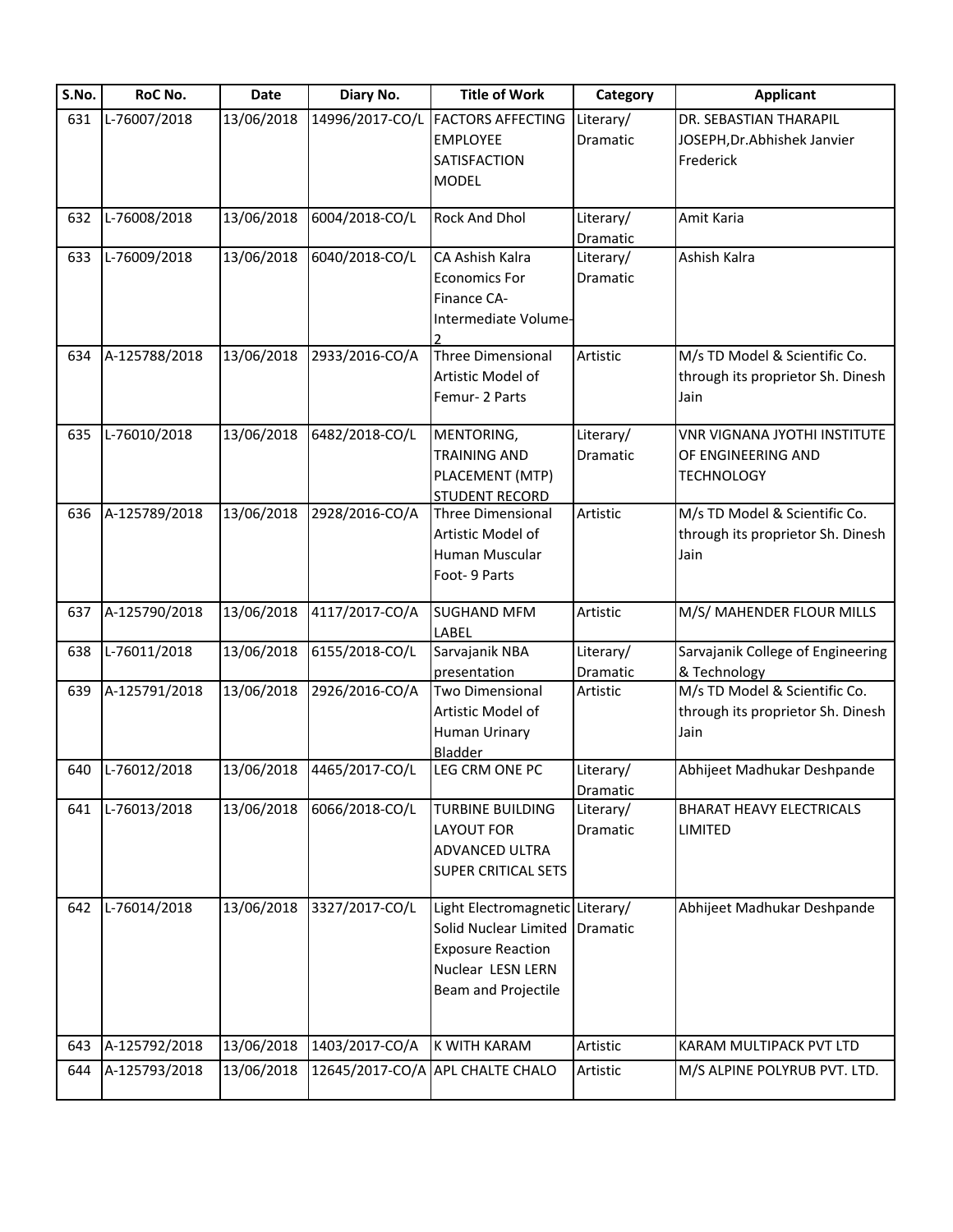| S.No. | RoC No.       | Date       | Diary No.                      | <b>Title of Work</b>                                                                                                                                                                                                                          | Category              | <b>Applicant</b>                                  |
|-------|---------------|------------|--------------------------------|-----------------------------------------------------------------------------------------------------------------------------------------------------------------------------------------------------------------------------------------------|-----------------------|---------------------------------------------------|
| 645   | L-76015/2018  | 13/06/2018 | 5932/2018-CO/L                 | <b>BIOGRAPHY OF</b>                                                                                                                                                                                                                           | Literary/             | <b>BEKKAM JANARDHAN</b>                           |
|       |               |            |                                | PANDAGA SAYANNA                                                                                                                                                                                                                               | Dramatic              |                                                   |
| 646   | A-125794/2018 | 13/06/2018 |                                | 12646/2017-CO/A KUTKUT DUM DUM                                                                                                                                                                                                                | Artistic              | M/S UD FOOD PRODUCTS PVT.<br>LTD.                 |
| 647   | A-125795/2018 | 13/06/2018 | 12649/2017-CO/A KUTKUT KINKRIK |                                                                                                                                                                                                                                               | Artistic              | M/S UD FOOD PRODUCTS PVT.<br>LTD.                 |
| 648   | A-125796/2018 | 13/06/2018 |                                | 12658/2017-CO/A KUTKUT WOCKEEZ                                                                                                                                                                                                                | Artistic              | M/S UD FOOD PRODUCTS PVT.<br>LTD.                 |
| 649   | L-76016/2018  | 13/06/2018 | 11825/2017-CO/L NCSDM          |                                                                                                                                                                                                                                               | Literary/<br>Dramatic | SMART SKILLS EDUCATIONAL<br>TRUST                 |
| 650   | A-125797/2018 | 13/06/2018 |                                | 18325/2017-CO/A Pattern with roses on<br>a black background                                                                                                                                                                                   | Artistic              | <b>ISHITA DAHUJA</b>                              |
| 651   | A-125798/2018 | 13/06/2018 |                                | 18327/2017-CO/A BUNCH OF ROSES ON Artistic<br><b>WHITE</b><br><b>BACKGROUND</b>                                                                                                                                                               |                       | <b>ISHITA DAHUJA</b>                              |
| 652   | A-125799/2018 | 14/06/2018 | 4287/2018-CO/A                 | <b>FIXOFIX</b>                                                                                                                                                                                                                                | Artistic              | M/S P D K INTERNATIONAL                           |
| 653   | A-125800/2018 | 14/06/2018 | 4283/2018-CO/A                 | THE MONK WITH<br><b>MAN</b>                                                                                                                                                                                                                   | Artistic              | M/S RISING REVOLUTION LUXURY<br><b>PVT LTD</b>    |
| 654   | A-125801/2018 | 14/06/2018 | 4281/2018-CO/A                 | R AND R REAL GOLD                                                                                                                                                                                                                             | Artistic              | M/S SONAJI AUTOMOBILES                            |
| 655   | A-125802/2018 | 14/06/2018 | 4288/2018-CO/A                 | <b>HARI SHANKAR</b><br><b>GUPTA</b>                                                                                                                                                                                                           | Artistic              | M/S HARI TRADING COMPANY                          |
| 656   | A-125803/2018 | 14/06/2018 | 4294/2018-CO/A                 | G-GUARD                                                                                                                                                                                                                                       | Artistic              | TEJARAM K CHOUDHARY                               |
| 657   | A-125804/2018 | 14/06/2018 | 4292/2018-CO/A                 | LA SCOOT                                                                                                                                                                                                                                      | Artistic              | M/S SINGLA APPARELS P LTD                         |
| 658   | A-125805/2018 | 14/06/2018 | 4290/2018-CO/A                 | <b>MICROBOND</b>                                                                                                                                                                                                                              | Artistic              | M/S LOGUS INNOVATION                              |
| 659   | A-125806/2018 | 14/06/2018 | 4291/2018-CO/A                 | <b>INNOHPHARM</b><br>PHARMCEUTICALS                                                                                                                                                                                                           | Artistic              | M/S INNOPHARM<br>PHARMACEUTICALS                  |
| 660   | A-125807/2018 | 14/06/2018 | 2117/2018-CO/A                 | <b>TELUS</b>                                                                                                                                                                                                                                  | Artistic              | MRS. SUSHMA                                       |
| 661   | L-76017/2018  | 14/06/2018 | 3138/2018-CO/L                 | Game: Space Swag                                                                                                                                                                                                                              | Literary/<br>Dramatic | M/s. ARSYM CONSULTING PVT.<br>LTD.                |
| 662   | SW-10869/2018 | 14/06/2018 | 6349/2018-<br>CO/SW            | A SOFTWARE<br>PROGRAM FOR<br>PERFORMANCE<br><b>ANALYSIS OF</b><br>PRESSURISED LIGHT<br><b>WATER REACTOR</b><br><b>BASED</b><br><b>RECIRCULATING TYPE</b><br><b>U-TUBE STEAM</b><br><b>GENERATORS</b><br>WITHOUT INTEGRAL<br><b>ECONOMISER</b> | Computer<br>Software  | <b>BHARAT HEAVY ELECTRICALS</b><br><b>LIMITED</b> |
| 663   | SW-10870/2018 | 14/06/2018 | 6379/2018-<br>CO/SW            | <b>DESIGN</b><br>AUTOMATION OF<br><b>ESP SUPPORT</b><br><b>BEARING USING</b><br><b>VISUAL BASIC.NET</b>                                                                                                                                       | Computer<br>Software  | <b>BHARAT HEAVY ELECTRICALS</b><br>LIMITED        |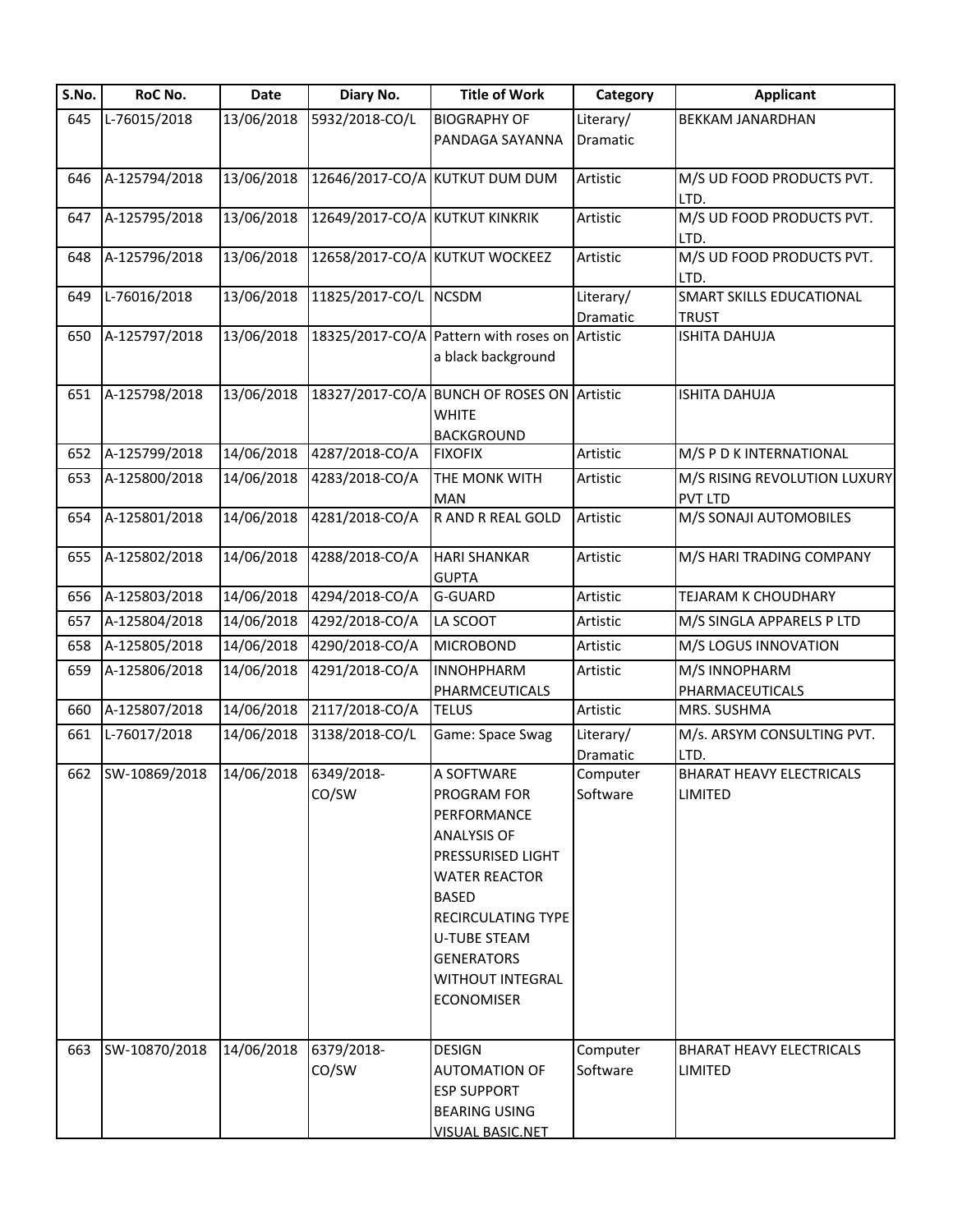| S.No. | RoC No.          | <b>Date</b> | Diary No.      | <b>Title of Work</b>            | Category              | <b>Applicant</b>                    |
|-------|------------------|-------------|----------------|---------------------------------|-----------------------|-------------------------------------|
| 664   | SW-10871/2018    | 14/06/2018  | 6381/2018-     | <b>DETAIL DESIGN</b>            | Computer              | <b>BHARAT HEAVY ELECTRICALS</b>     |
|       |                  |             | CO/SW          | <b>PROCESS</b>                  | Software              | <b>LIMITED</b>                      |
|       |                  |             |                | <b>AUTOMATION OF</b>            |                       |                                     |
|       |                  |             |                | FGD ROOF AND                    |                       |                                     |
|       |                  |             |                | <b>AGITATOR SUPPORT</b>         |                       |                                     |
|       |                  |             |                | <b>USING VISUAL</b>             |                       |                                     |
|       |                  |             |                | <b>BASIC NFT</b>                |                       |                                     |
| 665   | L-76018/2018     | 14/06/2018  | 6398/2018-CO/L | <b>DIGITAL SIGNAL</b>           | Literary/             | DR. R. SHANTHA SELVA KUMARI         |
|       |                  |             |                | <b>PROCESSING</b>               | Dramatic              |                                     |
|       |                  |             |                | <b>LABORATORY</b>               |                       |                                     |
|       |                  |             |                | <b>MANUAL</b>                   |                       |                                     |
| 666   | L-76019/2018     | 14/06/2018  | 5229/2018-CO/L | Leadership for                  | Literary/             | <b>Colonel Alok Asthana</b>         |
|       |                  |             |                | Colonels and                    | Dramatic              |                                     |
|       |                  |             |                | <b>Business Managers</b>        |                       |                                     |
| 667   | SW-10872/2018    | 14/06/2018  | 5046/2018-     | Vendor Ebay Product Computer    |                       | <b>Cedcoss Technologies Private</b> |
|       |                  |             | CO/SW          | Importer Addon [M2] Software    |                       | Limited                             |
|       |                  |             |                |                                 |                       |                                     |
| 668   | L-76020/2018     | 14/06/2018  | 8888/2017-CO/L | Aao Aao                         | Literary/             | Partha Sarthi Das                   |
|       |                  |             |                |                                 | Dramatic              |                                     |
| 669   | L-76021/2018     | 14/06/2018  | 8889/2017-CO/L | Khuda ka Hisaab.                | Literary/             | Partha Sarthi Das                   |
|       |                  |             |                |                                 | Dramatic              |                                     |
| 670   | L-76022/2018     | 14/06/2018  | 8890/2017-CO/L | Bewafa Kudiye.                  | Literary/             | Partha Sarthi Das                   |
|       |                  |             |                |                                 | Dramatic              |                                     |
| 671   | L-76023/2018     | 14/06/2018  | 8891/2017-CO/L | Bas ek pal                      | Literary/             | Partha Sarthi Das                   |
|       |                  |             |                |                                 | Dramatic              |                                     |
| 672   | L-76024/2018     | 14/06/2018  | 8892/2017-CO/L | Paiso Ke Ghulam.                | Literary/             | Partha Sarthi Das                   |
|       |                  |             |                |                                 | Dramatic              |                                     |
| 673   | L-76025/2018     | 14/06/2018  | 8893/2017-CO/L | Mere Sapne.                     | Literary/             | Partha Sarthi Das                   |
| 674   | L-76026/2018     | 14/06/2018  | 8896/2017-CO/L | Najane Kyu.                     | Dramatic<br>Literary/ | Partha Sarthi Das                   |
|       |                  |             |                |                                 | Dramatic              |                                     |
| 675   | A-125808/2018    | 14/06/2018  | 5427/2018-CO/A | SSI                             | Artistic              | AJAY SHIKHIR CHAND JAIN             |
|       | 676 L-76027/2018 | 14/06/2018  | 5377/2018-CO/L | Constzon                        | Literary/             | Larsen & Toubro Limited             |
|       |                  |             |                |                                 | Dramatic              |                                     |
| 677   | L-76028/2018     | 14/06/2018  | 4583/2018-CO/L | Genetic Algorithm for Literary/ |                       | Mrs. Rajani P. K.                   |
|       |                  |             |                | Video Error                     | Dramatic              |                                     |
|       |                  |             |                | Concealment using               |                       |                                     |
|       |                  |             |                | RaspberryPi                     |                       |                                     |
|       |                  |             |                |                                 |                       |                                     |
| 678   | $L-76029/2018$   | 14/06/2018  | 5307/2018-CO/L | Guru Gobind Singh: A Literary/  |                       | Col Ravi Batra                      |
|       |                  |             |                | Perfect Leader                  | Dramatic              |                                     |
| 679   | SW-10873/2018    | 14/06/2018  | 4926/2018-     | <b>BEES ERP</b>                 | Computer              | BEES SOFTWARE SOLUTIONS PVT         |
|       |                  |             | CO/SW          |                                 | Software              | <b>LTD</b>                          |
| 680   | A-125809/2018    | 14/06/2018  | 5422/2018-CO/A | <b>SAJAN</b>                    | Artistic              | <b>MADAN SINGH</b>                  |
| 681   | L-76030/2018     | 14/06/2018  | 5235/2018-CO/L | TRYST WITH FILMS                | Literary/             | Harish Shah                         |
|       |                  |             |                |                                 | Dramatic              |                                     |
| 682   | L-76031/2018     | 14/06/2018  | 5149/2017-CO/L | INTERNATIONAL                   | Literary/             | <b>SUNEAL MANGAL</b>                |
|       |                  |             |                | TIGER WEEK ITW AT               | Dramatic              |                                     |
|       |                  |             |                | RANTHAMBORE                     |                       |                                     |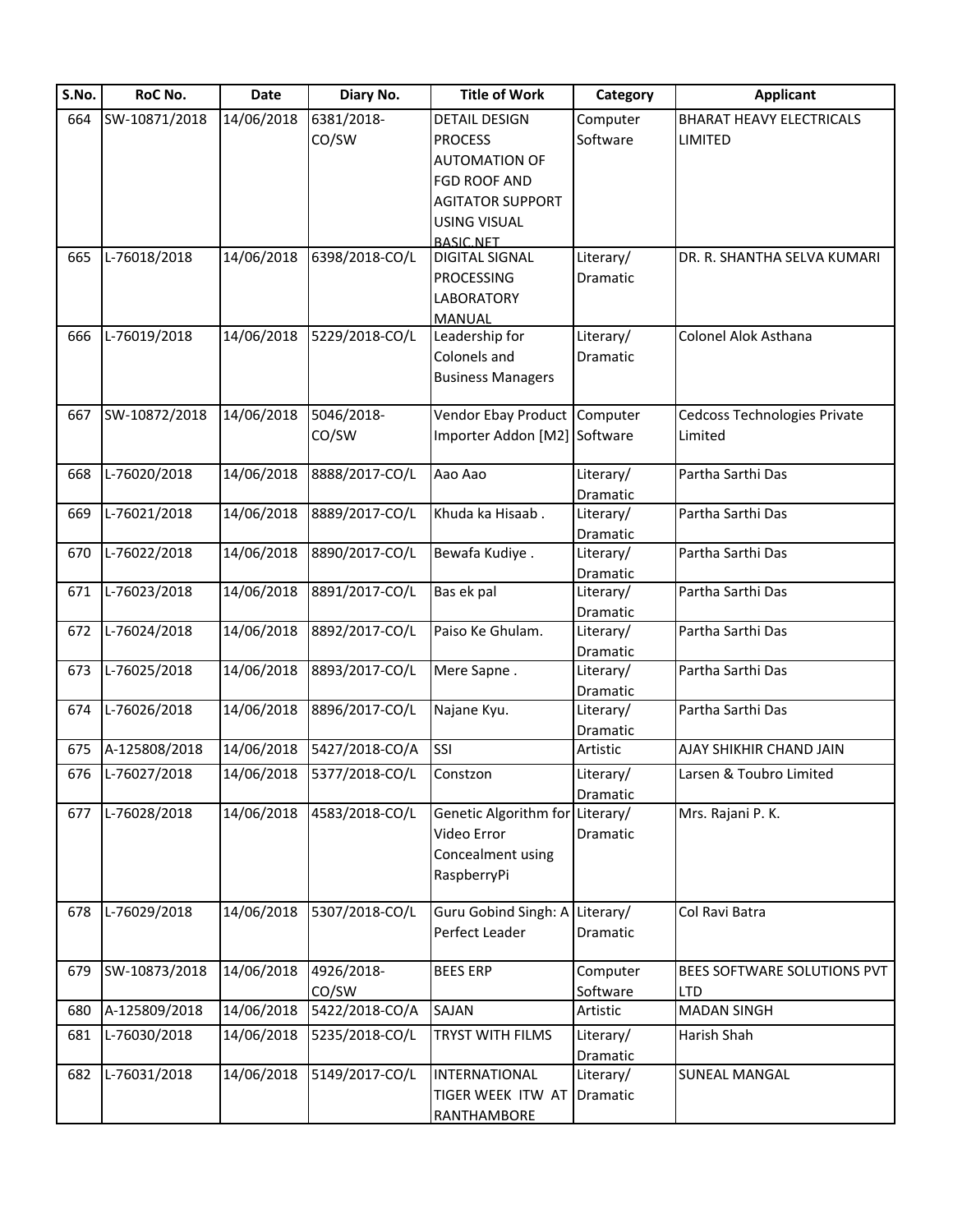| S.No. | RoC No.       | <b>Date</b> | Diary No.      | <b>Title of Work</b>   | Category  | <b>Applicant</b>                 |
|-------|---------------|-------------|----------------|------------------------|-----------|----------------------------------|
| 683   | SW-10874/2018 | 14/06/2018  | 6633/2018-CO/A | <b>JEWELLERS MANDI</b> | Computer  | M/S APPNOLOGY INNOVATIONS        |
|       |               |             |                |                        | Software  | <b>LLP</b>                       |
| 684   | A-125810/2018 | 14/06/2018  | 6680/2018-CO/A | <b>GIVSON LABEL</b>    | Artistic  | <b>DIPALI BISWAS</b>             |
| 685   | A-125811/2018 | 14/06/2018  | 6600/2018-CO/A | <b>KISAN LABEL</b>     | Artistic  | M/S KISAN SCENT AGARBATI         |
|       |               |             |                |                        |           | <b>COMPANY</b>                   |
| 686   | SW-10875/2018 | 14/06/2018  | 6576/2018-     | POS AIR AND IMS        | Computer  | Hardik G Savajani                |
|       |               |             | CO/SW          |                        | Software  |                                  |
| 687   | L-76032/2018  | 14/06/2018  | 5239/2018-CO/L | Mira                   | Literary/ | Akash Tiwari                     |
|       |               |             |                |                        | Dramatic  |                                  |
| 688   | L-76033/2018  | 14/06/2018  | 321/2018-CO/L  | Hindu Culture and      | Literary/ | VAISHALI SHAH C/O SHUKLA &       |
|       |               |             |                | Lifestyle Studies,     | Dramatic  | <b>ASSOCIATES</b>                |
|       |               |             |                | Inside India, Course   |           |                                  |
|       |               |             |                | Level : Intermediate,  |           |                                  |
|       |               |             |                | Book 2                 |           |                                  |
|       |               |             |                |                        |           |                                  |
|       |               |             |                |                        |           |                                  |
| 689   | A-125812/2018 | 14/06/2018  | 5917/2018-CO/A | <b>PAN RAJ SUPREME</b> | Artistic  | MR.RAKESH KUMAR DIRECTOR         |
|       |               |             |                | PAN MASALA DEVICE      |           | OF M/S. SHIVAM BETELNUT          |
|       |               |             |                | OF PHOTO               |           | PVT.LTD.                         |
| 690   | A-125813/2018 | 14/06/2018  | 5922/2018-CO/A | <b>PADAMSHREE PAN</b>  | Artistic  | MR.RAKESH KUMAR DIRECTOR         |
|       |               |             |                | MASALA DEVICE OF       |           | OF M/S. SHIVAM BETELNUT PVT      |
|       |               |             |                | PHOTO                  |           | LTD.                             |
| 691   | A-125814/2018 | 14/06/2018  | 5375/2018-CO/A | India Gaming Show      | Artistic  | Confederation of Indian Industry |
|       |               |             |                | 2017                   |           |                                  |
| 692   | L-76034/2018  | 14/06/2018  | 3893/2018-CO/L | YE MERI DUNIYA         | Literary/ | <b>SHYAM MOHAN PARASHAR</b>      |
|       |               |             |                |                        | Dramatic  |                                  |
| 693   | L-76035/2018  | 14/06/2018  | 3732/2018-CO/L | Oral Health            | Literary/ | Dr.Anuja Ikhar                   |
|       |               |             |                | Assessment in          | Dramatic  |                                  |
|       |               |             |                | Ashram School of       |           |                                  |
|       |               |             |                | <b>Wardha District</b> |           |                                  |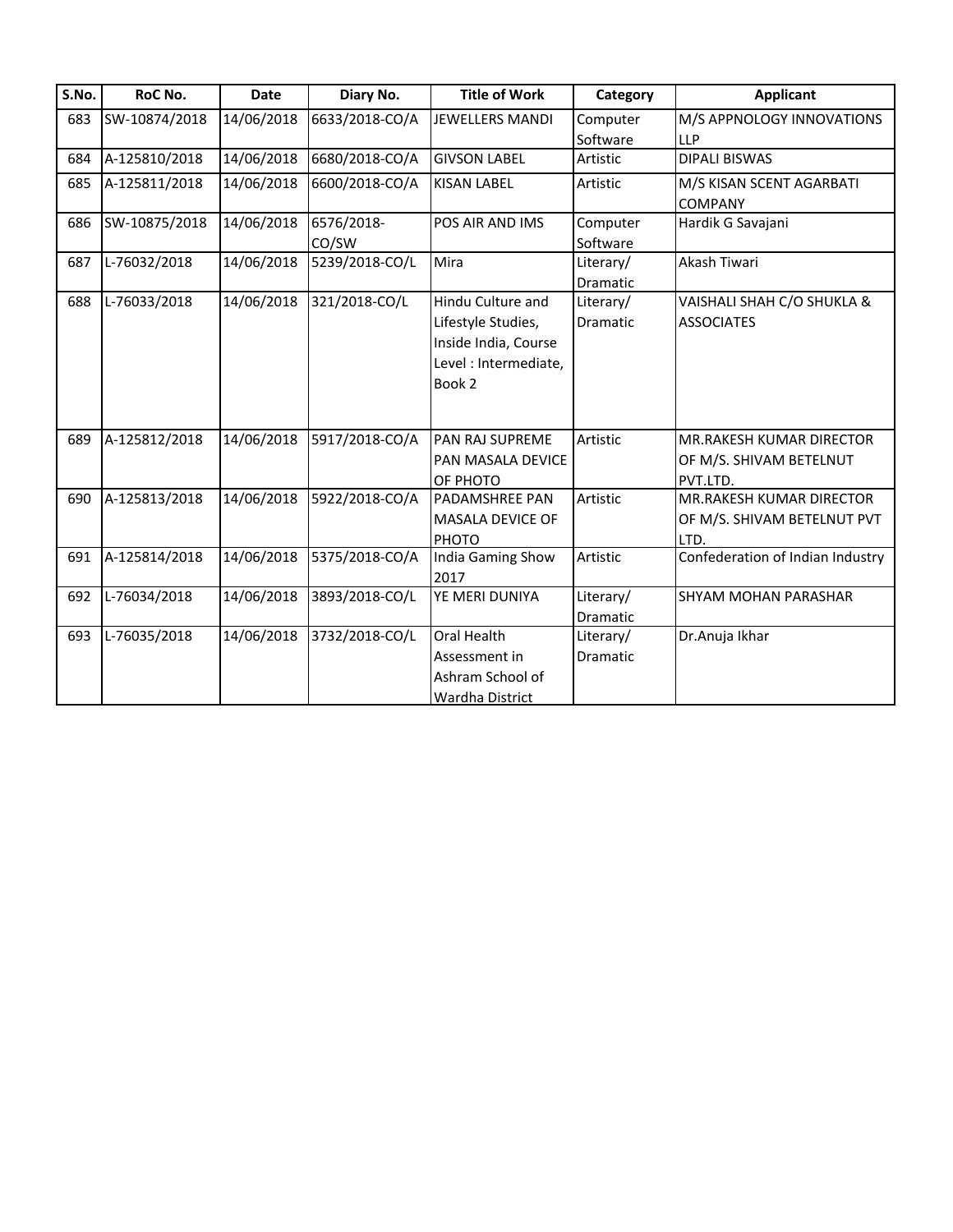| S.No. | RoC No.       | Date       | Diary No.                     | <b>Title of Work</b>              | Category  | <b>Applicant</b>                     |
|-------|---------------|------------|-------------------------------|-----------------------------------|-----------|--------------------------------------|
| 694   | SW-10876/2018 | 14/06/2018 | 5894/2018-                    | <b>Online Mock</b>                | Computer  | Dr. Harish U. Tiwari, Miss. Neha     |
|       |               |            | CO/SW                         | <b>Engineering CET</b>            | Software  | Dhake, Miss. Nikita                  |
|       |               |            |                               | <b>Exam And College</b>           |           | Kotecha, Miss. Pallavi               |
|       |               |            |                               | Predictor                         |           | Jeurkar, Miss. Rutuja                |
|       |               |            |                               |                                   |           | Abdagire, Miss. Samruddhi            |
|       |               |            |                               |                                   |           | Sonimindia, Miss. Saniya             |
|       |               |            |                               |                                   |           | Naik, Miss. Shrutika                 |
|       |               |            |                               |                                   |           | Phalke, Miss. Sushmita               |
|       |               |            |                               |                                   |           | Patil, Miss. Vishakha                |
|       |               |            |                               |                                   |           | Mulik, Miss. Vrushali                |
|       |               |            |                               |                                   |           | Yeole, Mr. Akash                     |
|       |               |            |                               |                                   |           | Sarode, Mr. Akshay Shirsat, Mr. Atik |
|       |               |            |                               |                                   |           | Jain, Mr. Deepak Biradar, Mr. Kishor |
|       |               |            |                               |                                   |           | Wane, Mr. Mudassar                   |
|       |               |            |                               |                                   |           | Sayad, Mr. Rishabh Jain, Mr. Tushar  |
|       |               |            |                               |                                   |           | Harel, Mr. Vishal Pathak, Mr. Vishal |
|       |               |            |                               |                                   |           | Soudha, Mr. Vivek                    |
|       |               |            |                               |                                   |           | Kumar, Mrs. Deepshikha               |
|       |               |            |                               |                                   |           | Shrivastava, Mrs. Jayashree          |
|       |               |            |                               |                                   |           | Chopade, Mrs. Pranjali               |
|       |               |            |                               |                                   |           | Chiwane, Mrs. Sonali Lunawat         |
|       |               |            |                               |                                   |           |                                      |
|       |               |            |                               |                                   |           |                                      |
| 695   | A-125815/2018 | 14/06/2018 |                               | 16482/2017-CO/A LAL GULAB (LABEL) | Artistic  | Ankush Jain                          |
| 696   | A-125816/2018 | 14/06/2018 | 16481/2017-CO/A YUMMIES FRUIT |                                   | Artistic  | Ankush Jain trading as M/s.          |
|       |               |            |                               | PUNCH (LABEL)                     |           | Yummies Food Products                |
| 697   | A-125817/2018 | 14/06/2018 | 17074/2017-CO/A               | RINKU SWEET SUPARI Artistic       |           | Ankush Jain trading as M/s. Ess      |
|       |               |            |                               | (LABEL)                           |           | <b>Ess Products</b>                  |
| 698   | SW-10877/2018 | 14/06/2018 | 6250/2018-                    | Payment Gateway                   | Computer  | Eveline Boulgakov                    |
|       |               |            | CO/SW                         |                                   | Software  |                                      |
| 699   | SW-10878/2018 | 14/06/2018 | 6090/2018-                    | <b>Public Grievance</b>           | Computer  | Ritesh Chandra Gupta                 |
|       |               |            | CO/SW                         | Management System                 | Software  |                                      |
| 700   | L-76036/2018  | 14/06/2018 | 16638/2017-CO/L               | <b>TWO SHORT STORIES</b>          | Literary/ | Dr. Archana Sehgal                   |
|       |               |            |                               |                                   | Dramatic  |                                      |
| 701   | A-125818/2018 | 14/06/2018 | 7182/2017-CO/A                | <b>OXEDO</b>                      | Artistic  | <b>RAJAN SINGH</b>                   |
|       |               |            |                               | INTERNATIONAL                     |           |                                      |
| 702   | A-125819/2018 | 14/06/2018 | 1663/2017-CO/A                | R K BABA MAVA                     | Artistic  | RAFIKBHAI KAMRUDIN                   |
|       |               |            |                               |                                   |           | PANJAVANI, PROP                      |
| 703   | L-76037/2018  | 14/06/2018 | 14165/2017-CO/L               | <b>OPERATIONS</b>                 | Literary/ | HITARTH D SHAH                       |
|       |               |            |                               | <b>RESEARCH</b>                   | Dramatic  |                                      |
| 704   | SW-10879/2018 | 14/06/2018 | 9085/2017-                    | Superlative model                 | Computer  | Shailaja Jayashankar                 |
|       |               |            | CO/SW                         | using word cloud for              | Software  |                                      |
|       |               |            |                               | short answers                     |           |                                      |
|       |               |            |                               |                                   |           |                                      |
|       |               |            |                               | evaluation in<br>eLearning.       |           |                                      |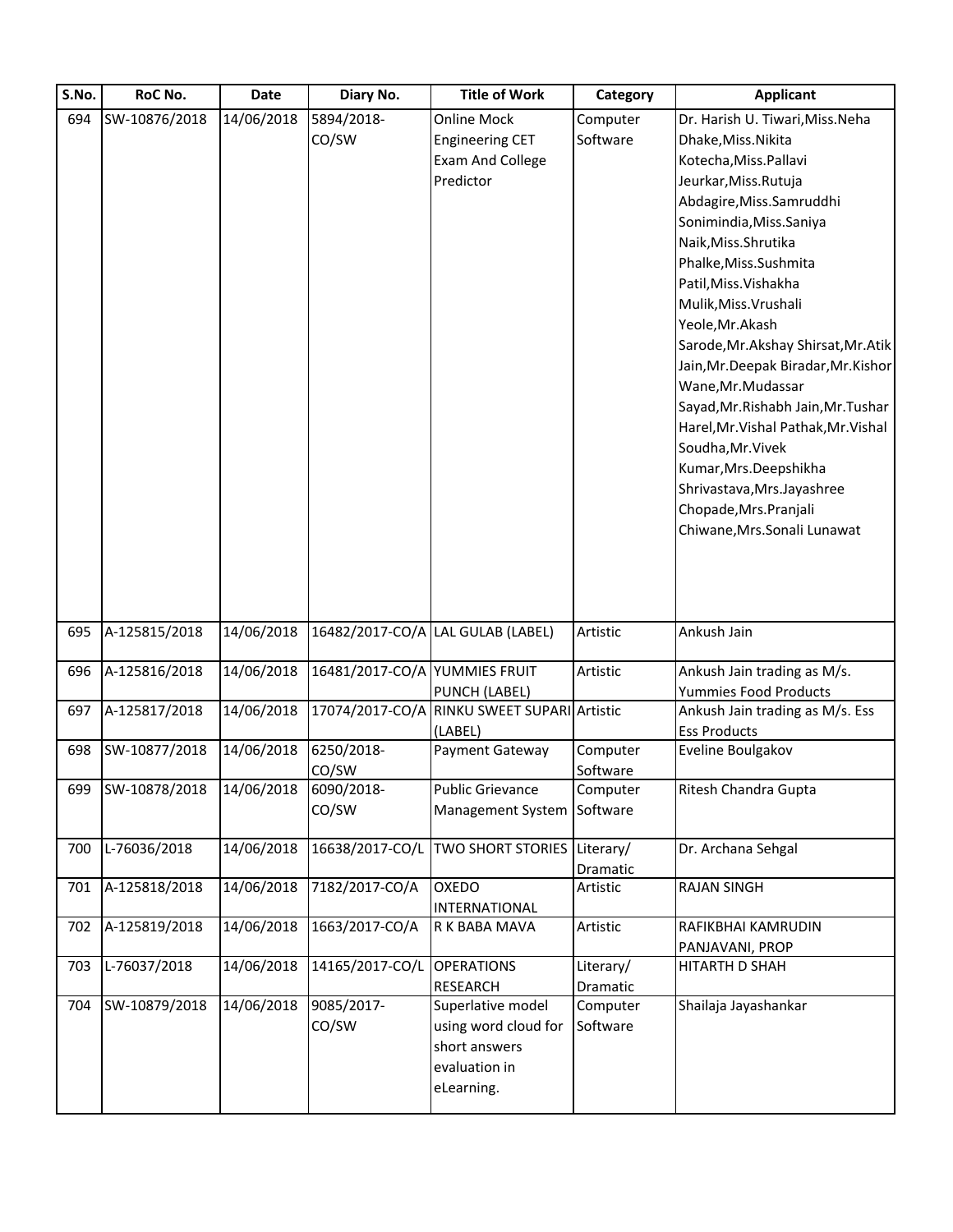| S.No. | RoC No.           | <b>Date</b> | Diary No.                   | <b>Title of Work</b>                                                                                                                         | Category              | <b>Applicant</b>                                                                                                 |
|-------|-------------------|-------------|-----------------------------|----------------------------------------------------------------------------------------------------------------------------------------------|-----------------------|------------------------------------------------------------------------------------------------------------------|
| 705   | A-125820/2018     | 14/06/2018  | 1577/2015-CO/L              | Feroliv Contents of<br>Label                                                                                                                 | Artistic              | EXCELLAR HEALTHCARE PVT LTD                                                                                      |
| 706   | A-125821/2018     | 15/06/2018  | 6638/2018-CO/A              | <b>ZOHRA ORIGINAL</b>                                                                                                                        | Artistic              | WADHWA TRADING CO.                                                                                               |
| 707   | L-76038/2018      | 15/06/2018  | 6586/2018-CO/L              | WordCode: A word<br>based text encoding<br>technique                                                                                         | Literary/<br>Dramatic | Sakthi Murugan                                                                                                   |
| 708   | L-76039/2018      | 15/06/2018  | 6615/2018-CO/L              | <b>Electronic Circuit for</b><br>Generation of<br><b>Constant Pulse</b><br><b>Repetition Frequency</b><br>(PRF) using Discrete<br>Components | Literary/<br>Dramatic | Dr. Vishvajit M. Pendsey                                                                                         |
| 709   | SW-10880/2018     | 15/06/2018  | 17964/2017-<br>CO/SW        | <b>APPLICATION FOR</b><br>SPIRAL WALL SIDE<br><b>UPPER PANEL</b><br><b>ATTACHMENT</b><br>PLACEMENT USING<br>PML                              | Computer<br>Software  | <b>BHARAT HEAVY ELECTRICALS</b><br>LIMITED                                                                       |
| 710   | SW-10881/2018     | 15/06/2018  | 8042/2017-<br>CO/SW         | MATHCAD PROGRAM Computer<br>FOR STEAM FORCE<br><b>CALCULATION OF</b><br><b>TURBINE VALVES</b>                                                | Software              | <b>BHARAT HEAVY ELECTRICALS</b><br>LIMITED                                                                       |
| 711   | L-76040/2018      | 15/06/2018  |                             | 16871/2017-CO/L A SUPPLEMENT TO<br>THE VEDIC<br>CONCORDANCE                                                                                  | Literary/<br>Dramatic | Tilak Maharashtra Vidyapeeth,<br>through its Vice Chancellor Dr.<br>Deepak Tilak                                 |
| 712   | L-76041/2018      | 15/06/2018  | 17335/2017-CO/L             | <b>MERI HANIKARAK</b><br><b>BIWI</b>                                                                                                         | Literary/<br>Dramatic | Zee Entertainment Enterprises<br>Limited                                                                         |
| 713   | SW-10882/2018     | 15/06/2018  | 2550/2016-CO/L              | <b>WWW ADVICE ORG</b><br>${\sf IN}$                                                                                                          | Computer<br>Software  | MRS. ANJALI MISRA                                                                                                |
| 714   | A-125822/2018     | 15/06/2018  | 6614/2018-CO/A              | <b>LIBONI</b>                                                                                                                                | Artistic              | AASHIRVAD INDUSTRIES                                                                                             |
|       | 715 A-125823/2018 | 15/06/2018  | 9784/2015-CO/A              | <b>UFS</b>                                                                                                                                   | Artistic              | M/s. UNIQUE FANCY SAREES                                                                                         |
| 716   | L-76042/2018      | 15/06/2018  | 2438/2015-CO/L              | <b>INTERNAL</b><br><b>MARKETING AS AN</b><br><b>ANTECEDENT TO</b><br><b>CUSTOMER</b><br>SATISFACTION                                         | Literary/<br>Dramatic | KALINDI AVINASH KALE                                                                                             |
| 717   | L-76043/2018      | 15/06/2018  | 11469/2015-CO/L EAZYDINE    |                                                                                                                                              | Literary/<br>Dramatic | D. CAINE                                                                                                         |
| 718   | L-76044/2018      | 15/06/2018  | 12257/2017-CO/L TIDA: Title | Identification for<br>Natural Language<br>using RDF and<br>Anaphoric Reference<br>Resolution                                                 | Literary/<br>Dramatic | Dr. M. M. Raghuwanshi, Dr.<br>Madhuri Tayal, Shri Ramdeobaba<br>College of Engineering and<br>Management, Nagpur |
| 719   | L-76045/2018      | 15/06/2018  | 8329/2017-CO/L              | <b>CREATIVE ROMANCE</b><br>: ELIXIR OF LIFE                                                                                                  | Literary/<br>Dramatic | Sarat Chandra Jena                                                                                               |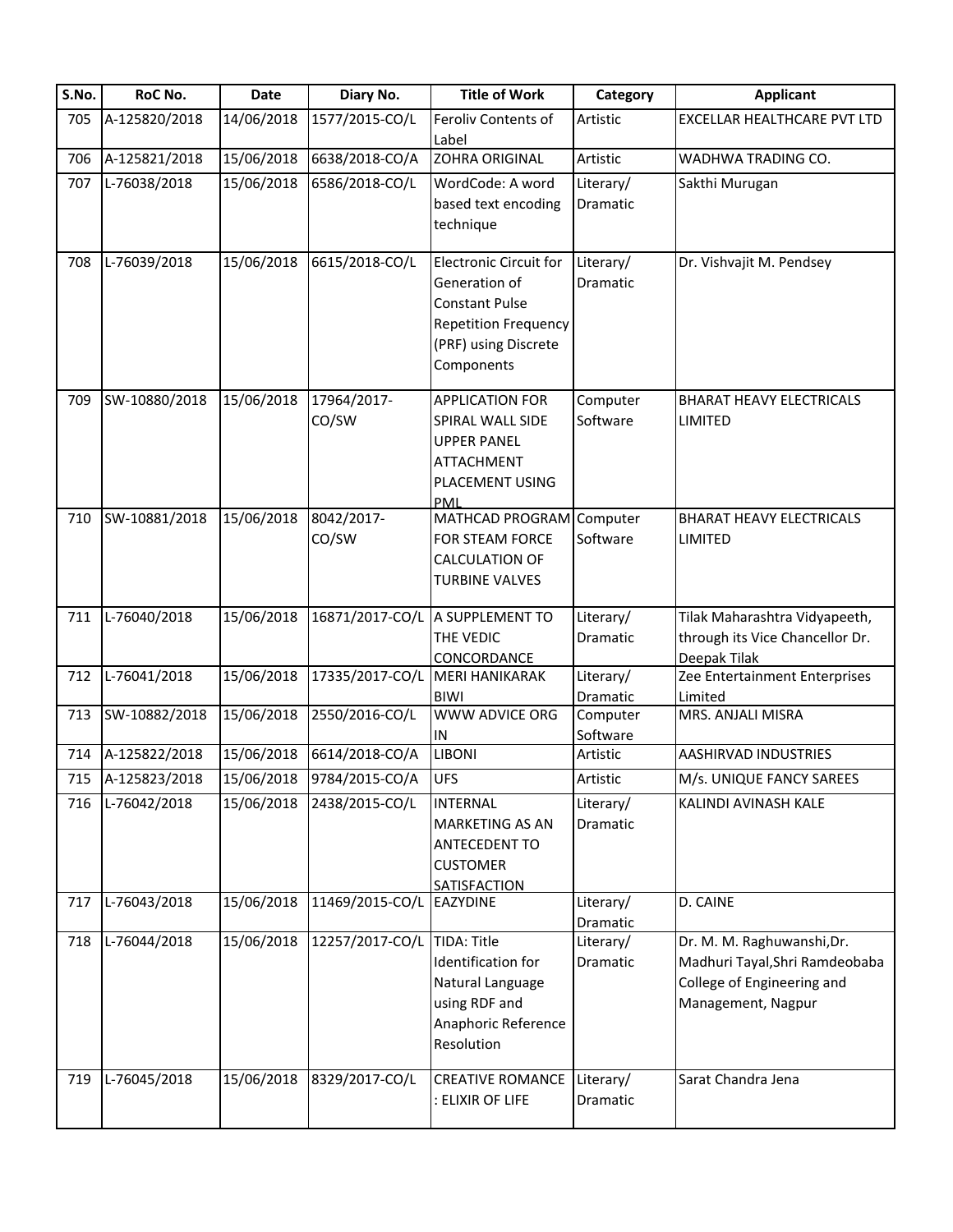| S.No. | RoC No.       | Date       | Diary No.             | <b>Title of Work</b>                                                                                                                                             | Category              | <b>Applicant</b>                           |
|-------|---------------|------------|-----------------------|------------------------------------------------------------------------------------------------------------------------------------------------------------------|-----------------------|--------------------------------------------|
| 720   | A-125824/2018 | 15/06/2018 | 6595/2018-CO/A        | <b>KISAN MOGRA</b>                                                                                                                                               | Artistic              | MOHD. SHAHJAHAN                            |
| 721   | A-125825/2018 | 15/06/2018 | 6662/2018-CO/A        | <b>DOSA HUT</b>                                                                                                                                                  | Artistic              | SHREE YADUNANDAN FOODS PVT<br><b>LTD</b>   |
| 722   | A-125826/2018 | 15/06/2018 | 6750/2018-CO/A        | <b>GLACIER CALIFORNIA</b><br><b>ALMOND</b>                                                                                                                       | Artistic              | M/S. H.P. NUTRITION PVT. LTD.              |
| 723   | A-125827/2018 | 15/06/2018 | 49812/2014-CO/A KELBO |                                                                                                                                                                  | Artistic              | SHRI SHYAM LAL AGARWAL                     |
| 724   | A-125828/2018 | 15/06/2018 | 6764/2018-CO/A        | <b>GLACIER DRYFRUITS</b><br><b>BE DELICIOUS</b>                                                                                                                  | Artistic              | M/S. H.P. NUTRITION PVT. LTD.              |
| 725   | SW-10883/2018 | 15/06/2018 | 8033/2017-<br>CO/SW   | MATHCAD PROGRAM<br>FOR DESIGN OF<br><b>FLANGE &amp; BOLT</b><br><b>CALCULATION FOR</b><br><b>STEAM TURBINE</b><br><b>CASING</b>                                  | Computer<br>Software  | <b>BHARAT HEAVY ELECTRICALS</b><br>LIMITED |
| 726   | A-125829/2018 | 15/06/2018 | 6755/2018-CO/A        | <b>GLACIER CAFEZZO</b>                                                                                                                                           | Artistic              | M/S. H.P. NUTRITION PVT. LTD.              |
| 727   | L-76046/2018  | 15/06/2018 | 4331/2018-CO/L        | Amol Pre-School<br>Patterns                                                                                                                                      | Literary/<br>Dramatic | Amol Prakashan                             |
| 728   | A-125830/2018 | 15/06/2018 | 5419/2018-CO/A        | <b>SCARED RITUALS</b>                                                                                                                                            | Artistic              | PANKAJ NAGDEV                              |
| 729   | L-76047/2018  | 15/06/2018 | 5160/2018-CO/L        | CA FINAL DIRECT TAX<br>LAWS - International<br>Taxation - for May<br>and November 2018                                                                           | Literary/<br>Dramatic | <b>ASHISH GOYAL</b>                        |
| 730   | L-76048/2018  | 15/06/2018 | 5122/2018-CO/L        | <b>ESTABLISHMENT OF</b><br><b>3D MODEL WORKING</b><br>DATABASE FOR 700<br>MW SUPERCRITICAL<br><b>THERMAL POWER</b><br><b>PLANT</b>                               | Literary/<br>Dramatic | <b>BHARAT HEAVY ELECTRICALS</b><br>LIMITED |
| 731   | L-76049/2018  | 15/06/2018 | 5116/2018-CO/L        | <b>DESIGN</b><br><b>DEVELOPMENT FOR</b><br>PREESURIZED PHASE<br>SEGREGATED<br><b>TERMINAL BOX</b><br><b>SUITABLE FOR FAULT</b><br>LEVEL OF 50 KA FOR<br>0.25 SEC | Literary/<br>Dramatic | <b>BHARAT HEAVY ELECTRICALS</b><br>LIMITED |
| 732   | L-76050/2018  | 15/06/2018 | 5081/2018-CO/L        | MERI BITIYA TU MERI Literary/<br>MAA MERI BEHNA<br>SARI BITIYA HI<br><b>JAMANE MAI HAI</b><br><b>MERI BITIYA</b>                                                 | Dramatic              | DINESH MAHOBIYA                            |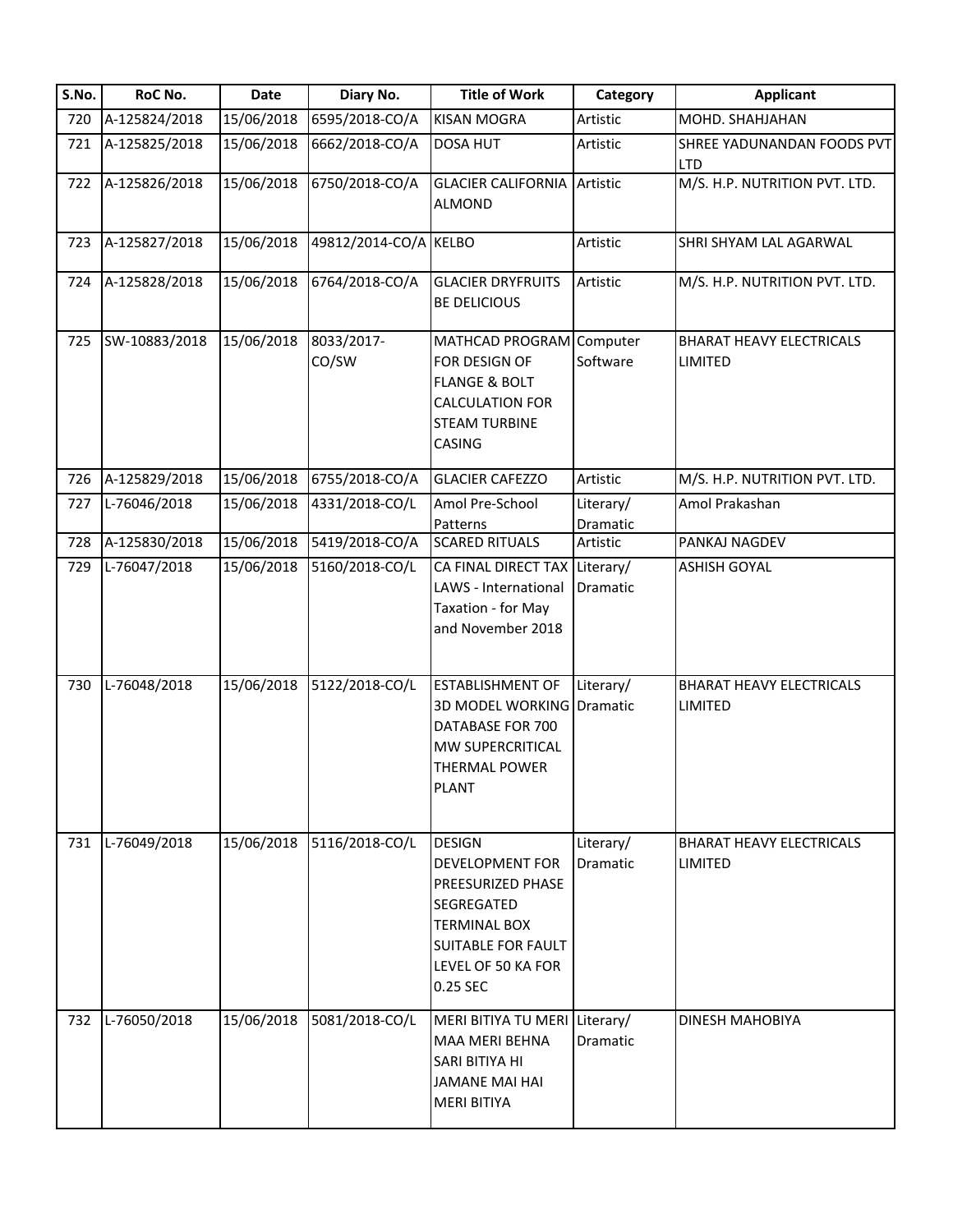| S.No. | RoC No.          | Date       | Diary No.                 | <b>Title of Work</b>              | Category  | <b>Applicant</b>                       |
|-------|------------------|------------|---------------------------|-----------------------------------|-----------|----------------------------------------|
| 733   | L-76051/2018     | 15/06/2018 | 5054/2018-CO/L            | <b>Indian Comedy</b>              | Literary/ | Sanjeev Mehra                          |
|       |                  |            |                           | League                            | Dramatic  |                                        |
| 734   | SW-10884/2018    | 15/06/2018 | 4928/2018-                | Clustplot(): A                    | Computer  | Naresh Kumar Nagwani, Sarsij           |
|       |                  |            | CO/SW                     | Function to plot                  | Software  | Tripathi                               |
|       |                  |            |                           | Cluster driven                    |           |                                        |
|       |                  |            |                           | <b>Boxplots</b>                   |           |                                        |
| 735   | A-125831/2018    | 15/06/2018 | 4789/2018-CO/A            | ALSUHANA ENERGY                   | Artistic  | M/S SUHANA FLAVOURS                    |
|       |                  |            |                           | <b>DRINK</b>                      |           |                                        |
| 736   | A-125832/2018    | 15/06/2018 | 4790/2018-CO/A            | ALSUHANA DOUBLE                   | Artistic  | M/S SUHANA FLAVOURS                    |
|       |                  |            |                           | <b>APPLE</b>                      |           |                                        |
| 737   | L-76052/2018     | 15/06/2018 | 4772/2018-CO/L            | Rainbows and Storms Literary/     |           | Syeda Hajera                           |
|       |                  |            |                           |                                   | Dramatic  |                                        |
| 738   | L-76053/2018     | 15/06/2018 | 4548/2018-CO/L            | <b>CRYPTOGRAPHY IN</b>            | Literary/ | MUKUND B. DESHMUKH                     |
|       |                  |            |                           |                                   |           |                                        |
|       |                  |            |                           | <b>COMPUTER SECURITY Dramatic</b> |           |                                        |
|       |                  |            |                           |                                   |           |                                        |
| 739   | L-76054/2018     | 15/06/2018 | 4542/2018-CO/L            | PCM for class 11 and              | Literary/ | Sourav Goel                            |
|       |                  |            |                           | 12                                | Dramatic  |                                        |
| 740   | A-125833/2018    | 15/06/2018 | 3276/2018-CO/A            | <b>MONTEX TRI-MORE</b>            | Artistic  | MR. RAMANLAL                           |
|       |                  |            |                           |                                   |           | RUGHNATHMALJI JAIN                     |
| 741   | A-125834/2018    | 15/06/2018 | 3279/2018-CO/A            | MONTEX WORLD OF                   | Artistic  | MR. RAMANLAL                           |
|       |                  |            |                           | SCHOOL                            |           | RUGHNATHMALJI JAIN                     |
| 742   | A-125835/2018    | 15/06/2018 | 5417/2018-CO/A            | PRO TEQ                           | Artistic  | M/S ANI ELECTRONICS COMPANY            |
| 743   | A-125836/2018    | 15/06/2018 | 5418/2018-CO/A            | <b>ECOTACT</b>                    | Artistic  | M/S AASHIRVAD INTERNATIONAL            |
|       |                  |            |                           |                                   |           |                                        |
| 744   | A-125837/2018    | 15/06/2018 | 3267/2018-CO/A            | P PRIORITY THE                    | Artistic  | MR. SACHIN VASHULAL ROHRA              |
|       |                  |            |                           | <b>FASHION SELLER</b>             |           | PROPRIETOR OF M/S. SAIDEEP             |
|       |                  |            |                           |                                   |           |                                        |
| 745   | A-125838/2018    | 15/06/2018 | 2156/2018-CO/A            | Kuber Yantram                     | Artistic  | <b>BAGS</b><br>Sujit Kishorilal Bihani |
|       |                  |            |                           |                                   |           |                                        |
| 746   | A-125839/2018    | 15/06/2018 | 2157/2018-CO/A            | Shri Yantram                      | Artistic  | Sujit Kishorilal Bihani                |
| 747   | A-125840/2018    | 15/06/2018 | 3269/2018-CO/A            | PRIORITY BE FIRST                 | Artistic  | MR. SACHIN VASHULAL ROHRA              |
|       |                  |            |                           |                                   |           | PROPRIETOR OF M/S. SAIDEEP             |
|       |                  |            |                           |                                   |           | <b>BAGS</b>                            |
|       | 748 L-76055/2018 |            | 15/06/2018 5106/2018-CO/L | <b>CODE FOR SEISMIC</b>           | Literary/ | <b>BHARAT HEAVY ELECTRICALS</b>        |
|       |                  |            |                           | <b>ANALYSIS OF AIR</b>            | Dramatic  | <b>LIMITED</b>                         |
|       |                  |            |                           | <b>COOLED CONDENSER</b>           |           |                                        |
|       |                  |            |                           | <b>COLUMN</b>                     |           |                                        |
|       |                  |            |                           |                                   |           |                                        |
| 749   | A-125841/2018    | 15/06/2018 | 3270/2018-CO/A            | <b>GAJRAJ</b>                     | Artistic  | MR. RADHESHYAM AGRAWAL                 |
|       |                  |            |                           |                                   |           | PROPRIETOR OF M/S SINGHAL              |
|       |                  |            |                           |                                   |           |                                        |
|       | A-125842/2018    |            |                           |                                   |           | <b>KHOPRA UDYOG</b>                    |
| 750   |                  | 15/06/2018 | 3273/2018-CO/A            | <b>GIRRAJ</b>                     | Artistic  | MR. RADHESHYAM AGRAWAL                 |
|       |                  |            |                           |                                   |           | PROPRIETOR OF M/S. SINGHAL             |
|       |                  |            |                           |                                   |           | <b>KHOPRA UDYOG</b>                    |
| 751   | A-125843/2018    | 15/06/2018 |                           | 53958/2014-CO/A ARCHITA GULDASTA  | Artistic  | Arpan Fragrances Pvt. Ltd.             |
|       |                  |            |                           | (Packing)                         |           |                                        |
|       |                  |            |                           |                                   |           |                                        |
| 752   | A-125844/2018    | 15/06/2018 | 3265/2018-CO/A            | THE MEERA                         | Artistic  | MR. PRATIK GOYAL                       |
| 753   | A-125845/2018    | 15/06/2018 | 3274/2018-CO/A            | <b>NARESH-G FUNCOOL</b>           | Artistic  | MR. SAPNA CHHODWANI                    |
|       |                  |            |                           | ORANGE                            |           | PROPRIETOR OF M/S. SAI BABA            |
|       |                  |            |                           |                                   |           | <b>ENTERPRISES</b>                     |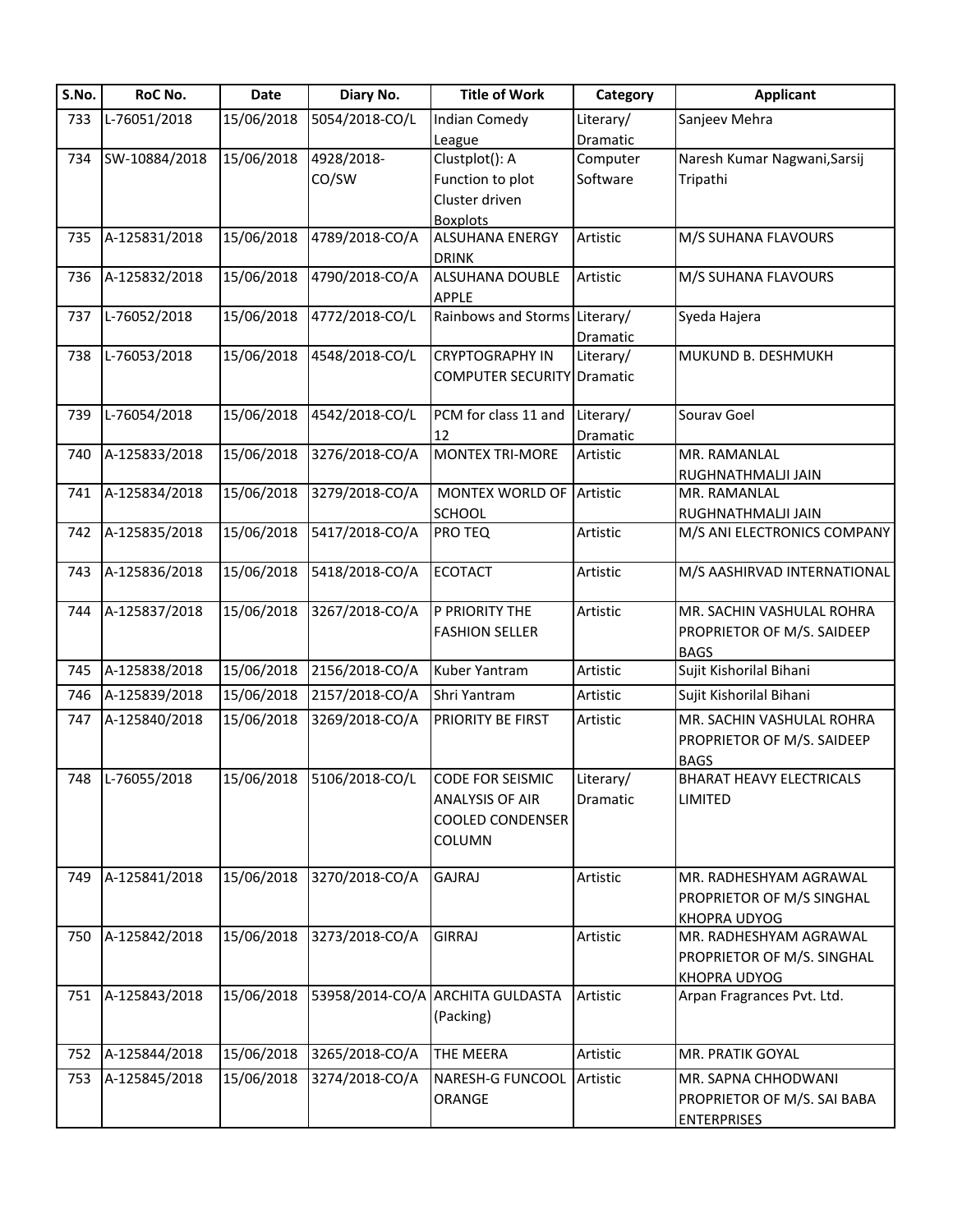| S.No. | RoC No.          | Date       | Diary No.                      | <b>Title of Work</b>                 | Category             | <b>Applicant</b>                                      |
|-------|------------------|------------|--------------------------------|--------------------------------------|----------------------|-------------------------------------------------------|
| 754   | A-125846/2018    | 15/06/2018 | 3280/2018-CO/A                 | <b>GAMES PLAY BOY</b>                | Artistic             | MR. MOHAN KUMAR BAJAJ                                 |
|       |                  |            |                                |                                      |                      | H.U.F. PROPRIETOR OF M/S. SHRI                        |
|       |                  |            |                                |                                      |                      | <b>KRISHNA SONS</b>                                   |
| 755   | A-125847/2018    | 15/06/2018 | 3283/2018-CO/A                 | <b>GURU KRIPA STAR</b>               | Artistic             | MR. KAMAL KUMAR GEMNANI                               |
|       |                  |            |                                |                                      |                      | PROPRIETOR OF M/S.                                    |
|       |                  |            |                                |                                      |                      | <b>GURUKRIPA EJNTERPRISES</b>                         |
| 756   | A-125848/2018    | 15/06/2018 | 3268/2018-CO/A                 | PREMIUM DOODH<br><b>MANTHAN</b>      | Artistic             | MR. AMIT CHHETIJA PROPRIETOR<br>OF M/S. AMIT PRODUCTS |
|       |                  |            |                                |                                      |                      |                                                       |
| 757   | L-76056/2018     | 15/06/2018 | 2251/2015-CO/L                 | <b>VEGETARIAN</b>                    | Literary/            | RADHA SOAMI SATSANG BEAS                              |
|       |                  |            |                                | <b>COOKING- BRITISH</b>              | Dramatic             |                                                       |
|       |                  |            |                                | <b>TASTE</b>                         |                      |                                                       |
| 758   | A-125849/2018    | 15/06/2018 | 3275/2018-CO/A                 | <b>MORINGA BITTERS</b>               | Artistic             | M/S. ENKAY LIMITED                                    |
| 759   | A-125850/2018    | 15/06/2018 | 3931/2015-CO/A                 | CRANE                                | Artistic             | <b>GRANDHI SUBBARAO</b>                               |
| 760   | A-125851/2018    | 15/06/2018 | 55078/2014-CO/A                | <b>BEL Excellence Award Artistic</b> |                      | <b>Bharat Electronics Limited</b>                     |
|       |                  |            |                                | Memento                              |                      |                                                       |
| 761   | L-76057/2018     | 15/06/2018 | 45549/2014-CO/L                | Spatter Cure SC-07                   | Literary/            | <b>Spatter Cure Enterprises</b>                       |
| 762   | SW-10885/2018    | 15/06/2018 | 3390/2018-                     | DEVELOPMENT OF                       | Dramatic<br>Computer | <b>BHARAT HEAVY ELECTRICALS</b>                       |
|       |                  |            | CO/SW                          | "TRAINING RECORDS                    | Software             | LIMITED                                               |
|       |                  |            |                                | MANAGEMENT                           |                      |                                                       |
|       |                  |            |                                | SOFTWARE"                            |                      |                                                       |
|       |                  |            |                                |                                      |                      |                                                       |
| 763   | L-76058/2018     | 15/06/2018 | 6128/2018-CO/L                 | Portable Camera                      | Literary/            | PCETs Pimpri Chinchawad College                       |
|       |                  |            |                                | <b>Based Text Reading</b>            | Dramatic             | of Engineering Akurdi Pune                            |
|       |                  |            |                                | of Object for Blind                  |                      |                                                       |
|       |                  |            |                                | Person                               |                      |                                                       |
| 764   | L-76059/2018     | 15/06/2018 | 4162/2018-CO/L                 | System Programming                   | Literary/            | Pimpri Chinchwad College of                           |
|       |                  |            |                                | and Operating                        | Dramatic             | Engineering                                           |
|       |                  |            |                                | <b>Systems Laboratory</b>            |                      |                                                       |
|       |                  |            |                                | Manual                               |                      |                                                       |
|       |                  |            |                                |                                      |                      |                                                       |
|       | 765 L-76060/2018 |            | 15/06/2018 5230/2018-CO/L      | JAGDUSHA - AND THE Literary/         |                      | Anish Savla                                           |
|       |                  |            |                                | PIRATES OF OMAN                      | Dramatic             |                                                       |
| 766   | L-76061/2018     | 15/06/2018 | 5279/2018-CO/L                 | The Controlled                       | Literary/            | Tarun Teja Mallareddy                                 |
|       |                  |            |                                |                                      | Dramatic             |                                                       |
| 767   | L-76062/2018     | 15/06/2018 | 2277/2017-CO/L                 | An Optimistic Mind                   | Literary/            | preetish mandaokar                                    |
|       |                  |            |                                |                                      | Dramatic             |                                                       |
| 768   | A-125852/2018    | 15/06/2018 | 5408/2018-CO/A                 | HARI DARSHAN FOUR Artistic           |                      | HARI DARSHAN SEVASHRAM PVT                            |
|       |                  |            |                                | IN ONE                               |                      | <b>LTD</b>                                            |
| 769   | CF-4106/2018     | 15/06/2018 | 5342/2018-CO/CF AFSANA PYAR KA |                                      | Cinematograp         | Swami Films Entertainment                             |
|       |                  |            |                                |                                      | h Film               | Private Limited                                       |
| 770   | SW-10886/2018    | 15/06/2018 | 52305/2014-CO/L                | KOMPKIN E-NJOY-                      | Computer             | SUMCONCEPTS TECHNOLOGIES                              |
|       |                  |            |                                | LEARNING: E-                         | Software             | PVT. LTD.                                             |
|       |                  |            |                                | <b>LEARNING TUTOR</b>                |                      |                                                       |
|       |                  |            |                                | BASED ON HARYANA                     |                      |                                                       |
|       |                  |            |                                | <b>STATE BOARD</b>                   |                      |                                                       |
|       |                  |            |                                | <b>SYLLABUS</b>                      |                      |                                                       |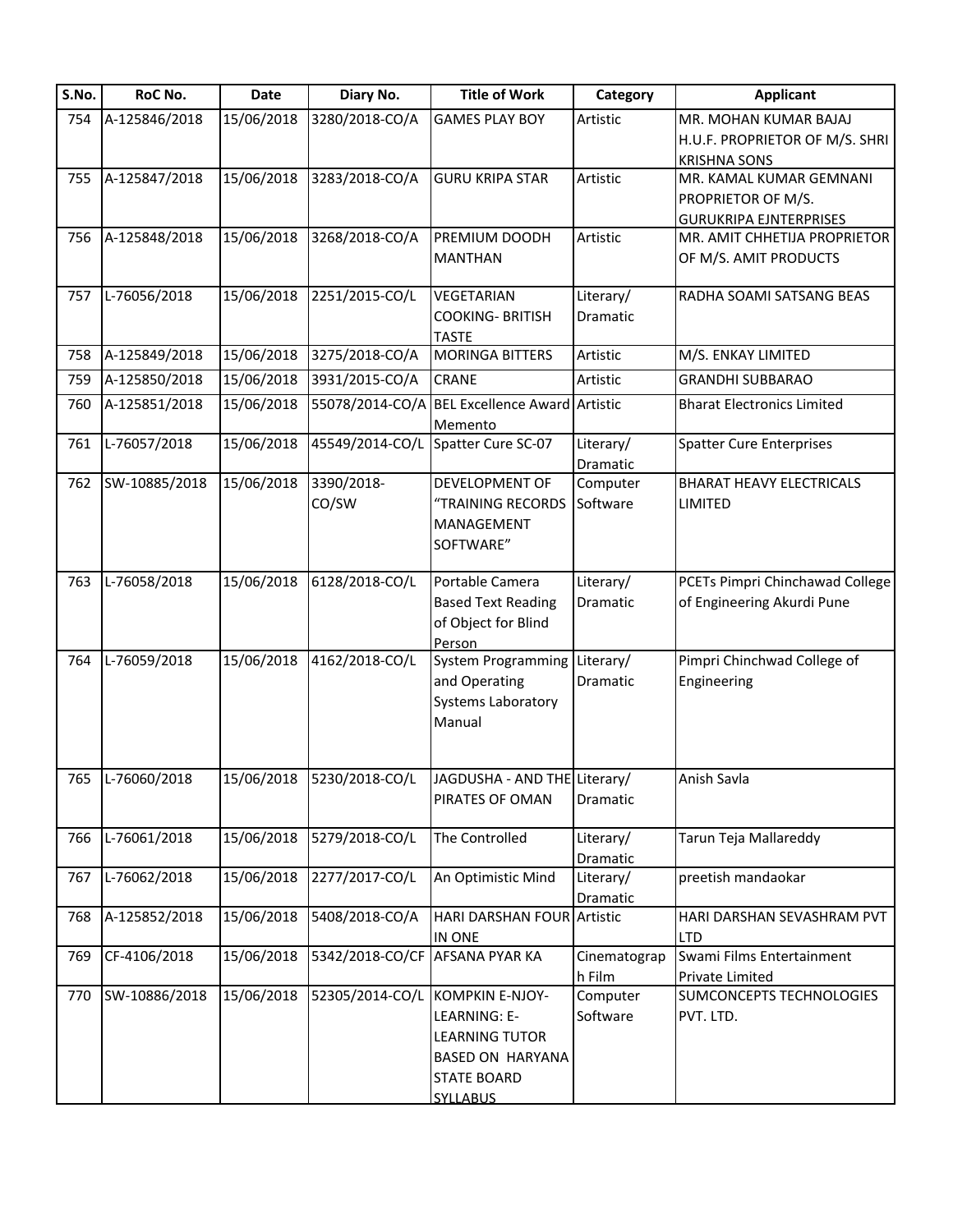| S.No. | RoC No.       | <b>Date</b> | Diary No.                     | <b>Title of Work</b>                      | Category              | <b>Applicant</b>                                               |
|-------|---------------|-------------|-------------------------------|-------------------------------------------|-----------------------|----------------------------------------------------------------|
| 771   | A-125853/2018 | 15/06/2018  | 5920/2018-CO/A                | PAN RAJ SUPREME                           | Artistic              | MR.RAKESH KUMAR. DIRECTOR                                      |
|       |               |             |                               | PAN MASALA DEVICE                         |                       | OF M/S. SHIVAM BETELNUT PVT                                    |
|       |               |             |                               | OF PHOTO                                  |                       | LTD.                                                           |
| 772   | A-125854/2018 | 15/06/2018  | 6700/2018-CO/A                | <b>JIGNA</b>                              | Artistic              | KARSAN RAMJI AHIR TRADING AS                                   |
|       |               |             |                               |                                           |                       | : JIGNA ENTERPRISE                                             |
| 773   | A-125855/2018 | 15/06/2018  | 6914/2018-CO/A                | PRAMET                                    | Artistic              | <b>SECO TOOLS AB</b>                                           |
| 774   | A-125856/2018 | 15/06/2018  | 6762/2018-CO/A                | <b>DARKKISS</b>                           | Artistic              | M/S. H.P. NUTRITION PVT.LTD.                                   |
| 775   | L-76063/2018  | 15/06/2018  | 6851/2018-CO/L                | DIL AZAD HUA                              | Literary/<br>Dramatic | Subhasish Mukherjee                                            |
| 776   | A-125857/2018 | 15/06/2018  | 6807/2018-CO/A                | <b>SHARDA</b>                             | Artistic              | NARAYAN DASS SHARDA<br>PROPRIETOR OF SHARDA<br><b>AGENCIES</b> |
| 777   | A-125858/2018 | 18/06/2018  | 2536/2017-CO/A                | <b>FOSTER DEVICE</b>                      | Artistic              | PRANAV AGGARWAL, PROP                                          |
| 778   | A-125859/2018 | 18/06/2018  | 7752/2017-CO/A                | <b>STEELO BRITE</b>                       | Artistic              | MR. RAJNISH PATWARI M/S. K.K.                                  |
|       |               |             |                               |                                           |                       | <b>ENTERPRISES</b>                                             |
| 779   | A-125860/2018 | 18/06/2018  | 443/2017-CO/A                 | YORK LOGO                                 | Artistic              | MR NARESH KUMAR                                                |
| 780   | A-125861/2018 | 18/06/2018  | 431/2017-CO/A                 | <b>LOGO</b>                               | Artistic              | MR. ASESH SENGUPTA                                             |
| 781   | A-125862/2018 | 18/06/2018  | 430/2017-CO/A                 | PAN                                       | Artistic              | PAN SEEDS PRIVATE LIMITED                                      |
| 782   | A-125863/2018 | 18/06/2018  | 429/2017-CO/A                 | <b>PAN LABEL</b>                          | Artistic              | PAN SEEDS PRIVATE LIMITED                                      |
| 783   | A-125864/2018 | 18/06/2018  | 428/2017-CO/A                 | <b>PAN LABEL</b>                          | Artistic              | PAN SEEDS PRIVATE LIMITED                                      |
| 784   | A-125865/2018 | 18/06/2018  | 427/2017-CO/A                 | PAN                                       | Artistic              | PAN SEEDS PRIVATE LIMITED                                      |
| 785   | L-76064/2018  | 18/06/2018  | 6870/2018-CO/L                | <b>MAIN KAUN ? MERA</b>                   | Literary/             | <b>SHYAMA TRIPATHI</b>                                         |
|       |               |             |                               | KAUN? VOLUME 3                            | Dramatic              |                                                                |
| 786   | A-125866/2018 | 18/06/2018  | 2576/2018-CO/A                | TraconMobi                                | Artistic              | <b>TRACONMOBI SOLUTIONS</b><br><b>PRIVATE LIMITED</b>          |
| 787   | A-125867/2018 | 18/06/2018  | 11700/2016-CO/A RCLZ-1 - MAIN | ASSEMBLY (RRCA-700-<br>$M-01)$            | Artistic              | Milltec Machinery Private Limited                              |
| 788   | L-76065/2018  | 18/06/2018  | 5272/2018-CO/L                | <b>HANAFI KITABUL</b>                     | Literary/             | MOHD SHAUKAT ALI BARKAATI                                      |
|       |               |             |                               | <b>FIQAH PART VII</b>                     | Dramatic              |                                                                |
| 789   | L-76066/2018  |             | 18/06/2018 5251/2018-CO/L     | <b>DUROOS E ISLAM</b>                     | Literary/             | MOHD SHAUKAT ALI BARKAATI                                      |
|       |               |             |                               | <b>PART VI</b>                            | Dramatic              |                                                                |
| 790   | L-76067/2018  | 18/06/2018  | 6866/2018-CO/L                | <b>KRIPALU BHAKTI</b>                     | Literary/             | SHYAMA TRIPATHI                                                |
| 791   | L-76068/2018  | 18/06/2018  | 7002/2018-CO/L                | <b>DHARA VOLUME 3</b><br><b>SHRI</b>      | Dramatic<br>Literary/ | <b>G GHANSHYAM CHANDRA</b>                                     |
|       |               |             |                               | DURGASAPTASHATI<br>UTKILAN NAMAK<br>PAATH | Dramatic              | <b>UPADHYAY</b>                                                |
| 792   | A-125868/2018 | 18/06/2018  | 7141/2018-CO/A                | <b>ENZOMEN LOGO</b>                       | Artistic              | <b>ENZOMEN CREATIONS</b>                                       |
| 793   | A-125869/2018 | 18/06/2018  | 5381/2018-CO/A                | <b>HirePRO</b><br>RECRUITMENT 360         | Artistic              | M/s HIREPRO CONSULTING PVT<br><b>LTD</b>                       |
| 794   | L-76069/2018  | 18/06/2018  | 6879/2018-CO/L                | <b>KRIPALU BHAKTI</b>                     | Literary/             | SHYAMA TRIPATHI                                                |
|       |               |             |                               | DHARA VOLUME 2                            | Dramatic              |                                                                |
| 795   | L-76070/2018  | 18/06/2018  | 6442/2018-CO/L                | Lal Qilla in Tears                        | Literary/             | Krushna Prasad Pati                                            |
| 796   | L-76071/2018  | 18/06/2018  | 6722/2018-CO/L                | Pain(t)                                   | Dramatic<br>Literary/ | Ubair Fayaz Fazili                                             |
|       |               |             |                               |                                           |                       |                                                                |
|       |               |             |                               |                                           | Dramatic              |                                                                |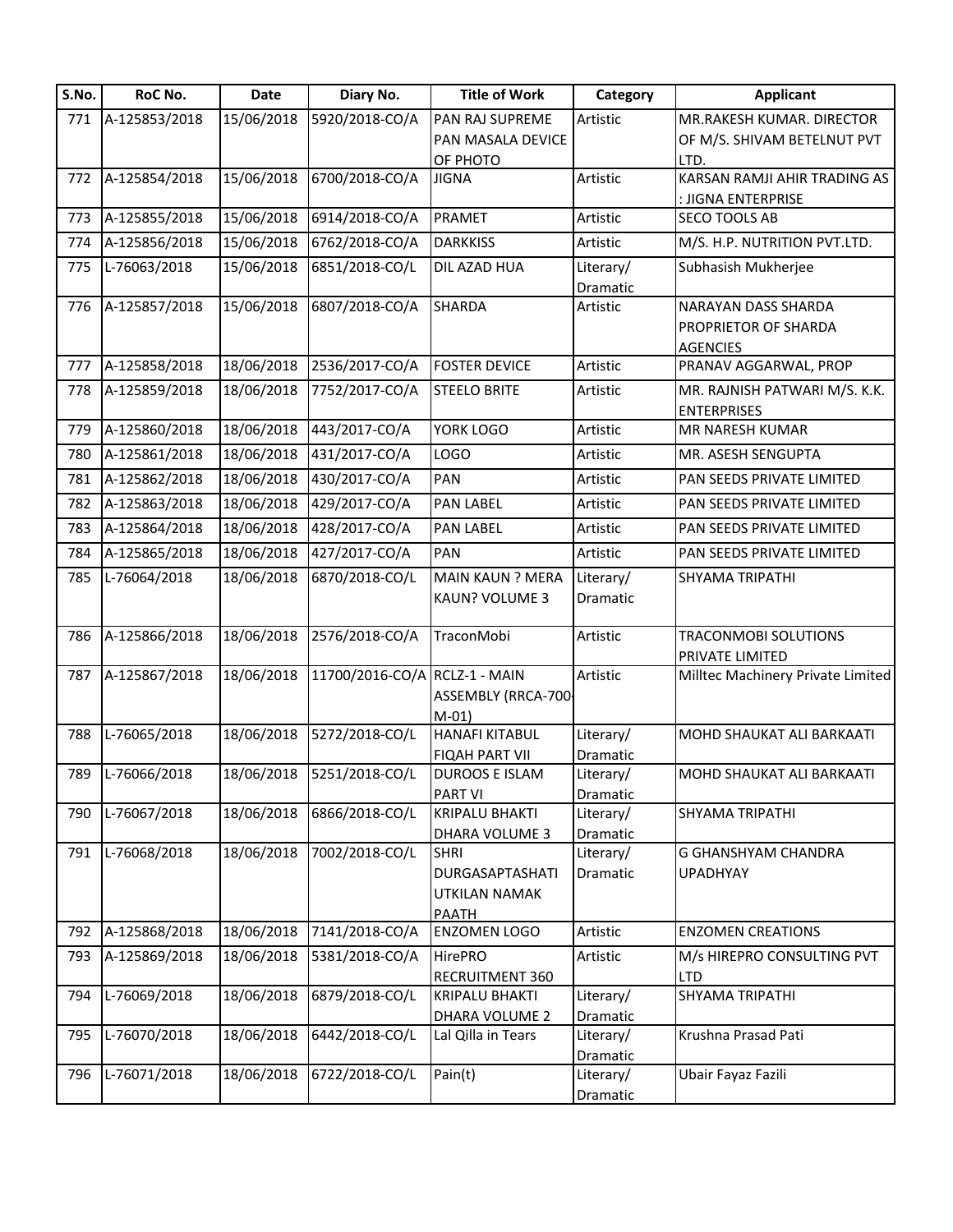| S.No. | RoC No.       | <b>Date</b> | Diary No.              | <b>Title of Work</b>              | Category     | <b>Applicant</b>                    |
|-------|---------------|-------------|------------------------|-----------------------------------|--------------|-------------------------------------|
| 797   | L-76072/2018  | 18/06/2018  | 18175/2017-CO/L        | <b>SATSANG SANGREH</b>            | Literary/    | RADHA SOAMI SATSANG BEAS            |
|       |               |             |                        | VOLUME 1                          | Dramatic     |                                     |
| 798   | L-76073/2018  | 18/06/2018  | 7089/2018-CO/L         | THE ENGINEER-CUM-                 | Literary/    | Nikita Tak                          |
|       |               |             |                        | <b>CHEF TURNED</b>                | Dramatic     |                                     |
|       |               |             |                        | <b>INVENTOR</b>                   |              |                                     |
| 799   | A-125870/2018 | 18/06/2018  | 13594/2017-CO/A HONEXT |                                   | Artistic     | DINESH KUMAR CHOUDHARY              |
|       |               |             |                        |                                   |              | <b>PROPRIETOR</b>                   |
| 800   | L-76074/2018  | 18/06/2018  | 6217/2018-CO/L         | <b>STORIES FROM A</b>             | Literary/    | SAURABH KUMAR                       |
|       |               |             |                        | <b>DOCTOR'S DESK</b>              | Dramatic     |                                     |
| 801   | L-76075/2018  | 19/06/2018  | 1294/2018-CO/L         | Kids Prodigy Book -               | Literary/    | <b>Sapience Publications</b>        |
|       |               |             |                        | <b>UKG</b> - Learning 3           | Dramatic     |                                     |
| 802   | L-76076/2018  | 19/06/2018  | 5261/2018-CO/L         | <b>HANAFI KITABUL</b>             | Literary/    | MOHD SHAUKAT ALI BARKAATI           |
|       |               |             |                        | <b>FIQAH PART III</b>             | Dramatic     |                                     |
| 803   | CF-4107/2018  | 19/06/2018  |                        | 3461/2018-CO/CF SABAK DEGI NAANI: | Cinematograp | Kiran Agarwal                       |
|       |               |             |                        | SIYAR AUR CHEETAH - h Film        |              |                                     |
|       |               |             |                        | <b>RAFTARI</b>                    |              |                                     |
| 804   | A-125871/2018 | 19/06/2018  | 3446/2018-CO/A         | A UNIT OF MADISON                 | Artistic     | Mr. VINAYAK UPADHYAY                |
|       |               |             |                        | NEUROCITY PVT. LTD.               |              | <b>DIRECTOR Trading As "MADISON</b> |
|       |               |             |                        | "THE NEUROCITY"                   |              | NEUROCITY PVT. LTD.                 |
|       |               |             |                        |                                   |              |                                     |
| 805   | CF-4108/2018  | 19/06/2018  | 3393/2018-CO/CF        | <b>SABAK DEGI NAANI:</b>          | Cinematograp | Kiran Agarwal                       |
|       |               |             |                        | GABRU - GADHA                     | h Film       |                                     |
|       |               |             |                        |                                   |              |                                     |
| 806   | CF-4109/2018  | 19/06/2018  |                        | 3380/2018-CO/CF SABAK DEGI NAANI: | Cinematograp | Kiran Agarwal                       |
|       |               |             |                        | <b>TOMMY AUR</b>                  | h Film       |                                     |
|       |               |             |                        | <b>SHANKAR</b>                    |              |                                     |
| 807   | L-76077/2018  | 19/06/2018  | 6569/2018-CO/L         | <b>NITZA</b>                      | Literary/    | Partha Banerjee                     |
|       |               |             |                        |                                   | Dramatic     |                                     |
| 808   | A-125872/2018 | 19/06/2018  | 6496/2018-CO/A         | <b>SACCHAI</b>                    | Artistic     | Sacchai Food Products Pvt. Ltd.     |
| 809   | L-76078/2018  | 19/06/2018  | 6211/2018-CO/L         | NISHABD SAMVAD                    | Literary/    | Alka Gupta                          |
|       |               |             |                        |                                   | Dramatic     |                                     |
| 810   | L-76079/2018  | 19/06/2018  | 6549/2018-CO/L         | One man, 16                       | Literary/    | Zara Sauleh                         |
|       |               |             |                        | HeartbreaksJust                   | Dramatic     |                                     |
|       |               |             |                        | How Big is My Heart?              |              |                                     |
| 811   | CF-4110/2018  | 19/06/2018  |                        | 3455/2018-CO/CF SABAK DEGI NAANI: | Cinematograp | Kiran Agarwal                       |
|       |               |             |                        | KHARGOSH - E-                     | h Film       |                                     |
|       |               |             |                        | RANJAN                            |              |                                     |
| 812   | L-76080/2018  | 19/06/2018  | 7171/2018-CO/L         | SATJIT                            | Literary/    | Dr. Shobi Veleri                    |
|       |               |             |                        |                                   | Dramatic     |                                     |
| 813   | SR-13585/2018 | 19/06/2018  | 2921/2018-CO/M         | <b>MERI SISTER</b>                | Sound        | Ashutosh Verma                      |
|       |               |             |                        |                                   | Recording    |                                     |
| 814   | CF-4111/2018  | 19/06/2018  | 3466/2018-CO/CF        | SABAK DEGI NAANI:                 | Cinematograp | Kiran Agarwal                       |
|       |               |             |                        | GABRU-GADHA                       | h Film       |                                     |
| 815   | L-76081/2018  | 19/06/2018  | 2799/2018-CO/L         | <b>AADHUNIK</b>                   | Literary/    | PRADEEP SOOD                        |
|       |               |             |                        | <b>NAVIGATOR</b>                  | Dramatic     |                                     |
|       |               |             |                        |                                   |              |                                     |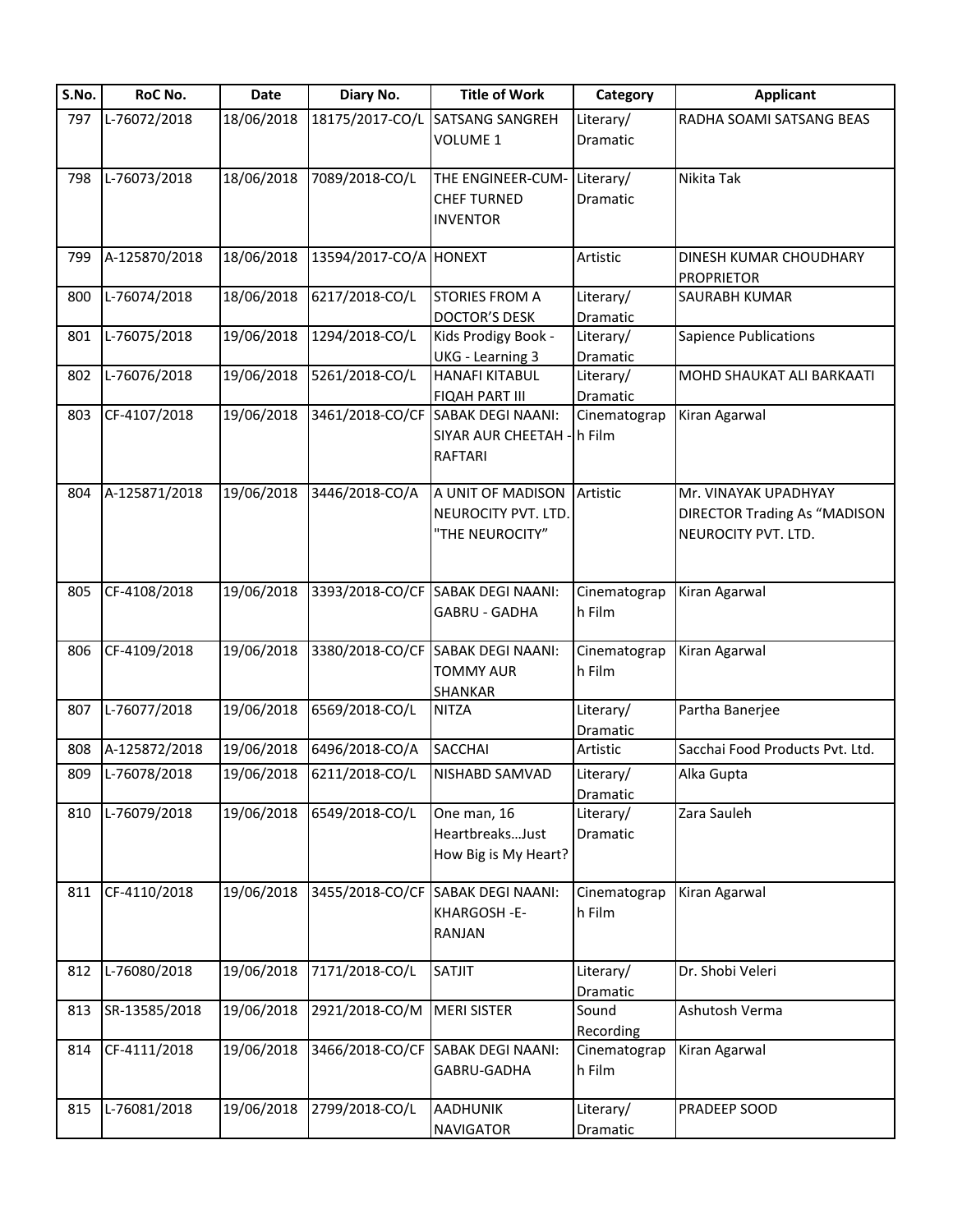| S.No. | RoC No.       | Date       | Diary No.       | <b>Title of Work</b>                               | Category     | <b>Applicant</b>                   |
|-------|---------------|------------|-----------------|----------------------------------------------------|--------------|------------------------------------|
| 816   | CF-4112/2018  | 19/06/2018 | 3464/2018-CO/CF | <b>SABAK DEGI NAANI:</b>                           | Cinematograp | Kiran Agarwal                      |
|       |               |            |                 | <b>BIL-BILLI AUR</b>                               | h Film       |                                    |
|       |               |            |                 | <b>NARAYAN</b>                                     |              |                                    |
| 817   | CF-4113/2018  | 19/06/2018 |                 | 3458/2018-CO/CF SABAK DEGI NAANI:                  | Cinematograp | Kiran Agarwal                      |
|       |               |            |                 | <b>GILHERI AUR DAADI</b>                           | h Film       |                                    |
|       |               |            |                 | <b>MAA</b>                                         |              |                                    |
| 818   | A-125873/2018 | 19/06/2018 | 6053/2018-CO/A  | <b>ROYALE ATMOS</b>                                | Artistic     | <b>Asian Paints Limited</b>        |
|       |               |            |                 | <b>PACKAGING Artwork</b>                           |              |                                    |
|       |               |            |                 | label                                              |              |                                    |
| 819   | A-125874/2018 | 19/06/2018 | 4527/2018-CO/A  | MAIN ASSY (DOSE-                                   | Artistic     | Milltec Machinery Private Limited  |
| 820   | A-125875/2018 | 19/06/2018 | 6043/2018-CO/A  | 700-M-01)<br><b>ROYALE MATT</b>                    | Artistic     | Asian Paints Limited               |
|       |               |            |                 | PACKAGING                                          |              |                                    |
|       |               |            |                 |                                                    |              |                                    |
| 821   | A-125876/2018 | 19/06/2018 | 4525/2018-CO/A  | <b>ARTWORK label</b><br><b>ASSY OF ROUGH &amp;</b> | Artistic     | Milltec Machinery Private Limited  |
|       |               |            |                 | FINE FEEDER (DOSE-                                 |              |                                    |
|       |               |            |                 | $611 - A - 01$                                     |              |                                    |
| 822   | L-76082/2018  | 19/06/2018 | 6998/2018-CO/L  | <b>Intellectual Property</b>                       | Literary/    | Dr. Kalyan C Kankanala             |
|       |               |            |                 | and others book                                    | Dramatic     |                                    |
|       |               |            |                 | description                                        |              |                                    |
|       |               |            |                 |                                                    |              |                                    |
| 823   | L-76083/2018  | 19/06/2018 | 13883/2017-CO/L | K.Y.C. (KNOW YOUR                                  | Literary/    | <b>ASHOK ANANDRAO</b>              |
|       |               |            |                 | CRIMINALS)                                         | Dramatic     | KADAM, DIPEN ASHOKRAO              |
|       |               |            |                 |                                                    |              | <b>KADAM</b>                       |
| 824   | L-76084/2018  | 19/06/2018 | 7020/2018-CO/L  | <b>MINES MERCURE</b>                               | Literary/    | ANIL KUMAR GODWANI                 |
|       |               |            |                 |                                                    | Dramatic     |                                    |
| 825   | A-125877/2018 | 19/06/2018 | 4524/2018-CO/A  | <b>WEGHING BIN</b>                                 | Artistic     | Milltec Machinery Private Limited  |
|       |               |            |                 | ASSYM (DOSE-616-A-                                 |              |                                    |
|       |               |            |                 | 01)                                                |              |                                    |
| 826   | L-76085/2018  | 19/06/2018 | 4505/2017-CO/L  | study of hamming                                   | Literary/    | Prof. Dr. Atul S. Joshi, Prof. Dr. |
|       |               |            |                 | distance based                                     | Dramatic     | Prashant R. Deshmukh               |
|       |               |            |                 | polygram                                           |              |                                    |
|       |               |            |                 | Substitution cipher                                |              |                                    |
|       |               |            |                 | algorithm for coding                               |              |                                    |
|       |               |            |                 | Optimization in data                               |              |                                    |
|       |               |            |                 | communication                                      |              |                                    |
|       |               |            |                 |                                                    |              |                                    |
|       |               |            |                 |                                                    |              |                                    |
| 827   | L-76086/2018  | 19/06/2018 | 6104/2018-CO/L  | <b>NURUKI</b>                                      | Literary/    | RAVI KIRAN CHIKKALA                |
|       |               |            |                 |                                                    | Dramatic     |                                    |
| 828   | L-76087/2018  | 19/06/2018 | 6534/2018-CO/L  | Ojashna                                            | Literary/    | Pragya chaturvedi                  |
| 829   | L-76088/2018  | 19/06/2018 | 6188/2018-CO/L  | Performance Analysis Literary/                     | Dramatic     | Rakesh Dakhare                     |
|       |               |            |                 | of Small Scale WECS                                | Dramatic     |                                    |
|       |               |            |                 | With Different MPPT                                |              |                                    |
|       |               |            |                 |                                                    |              |                                    |
|       |               |            |                 | Techniques                                         |              |                                    |
| 830   | SW-10887/2018 | 19/06/2018 | 6409/2018-      | Dynamic Stream and                                 | Computer     | <b>SWAPNIL PALIWAL</b>             |
|       |               |            | CO/SW           | S-Box Generation                                   | Software     |                                    |
|       |               |            |                 | Protocol                                           |              |                                    |
|       |               |            |                 |                                                    |              |                                    |
| 831   | A-125878/2018 | 19/06/2018 | 6069/2018-CO/A  | <b>STANDARD LABEL</b>                              | Artistic     | M/S STANDARD PLASTICS              |
|       |               |            |                 |                                                    |              |                                    |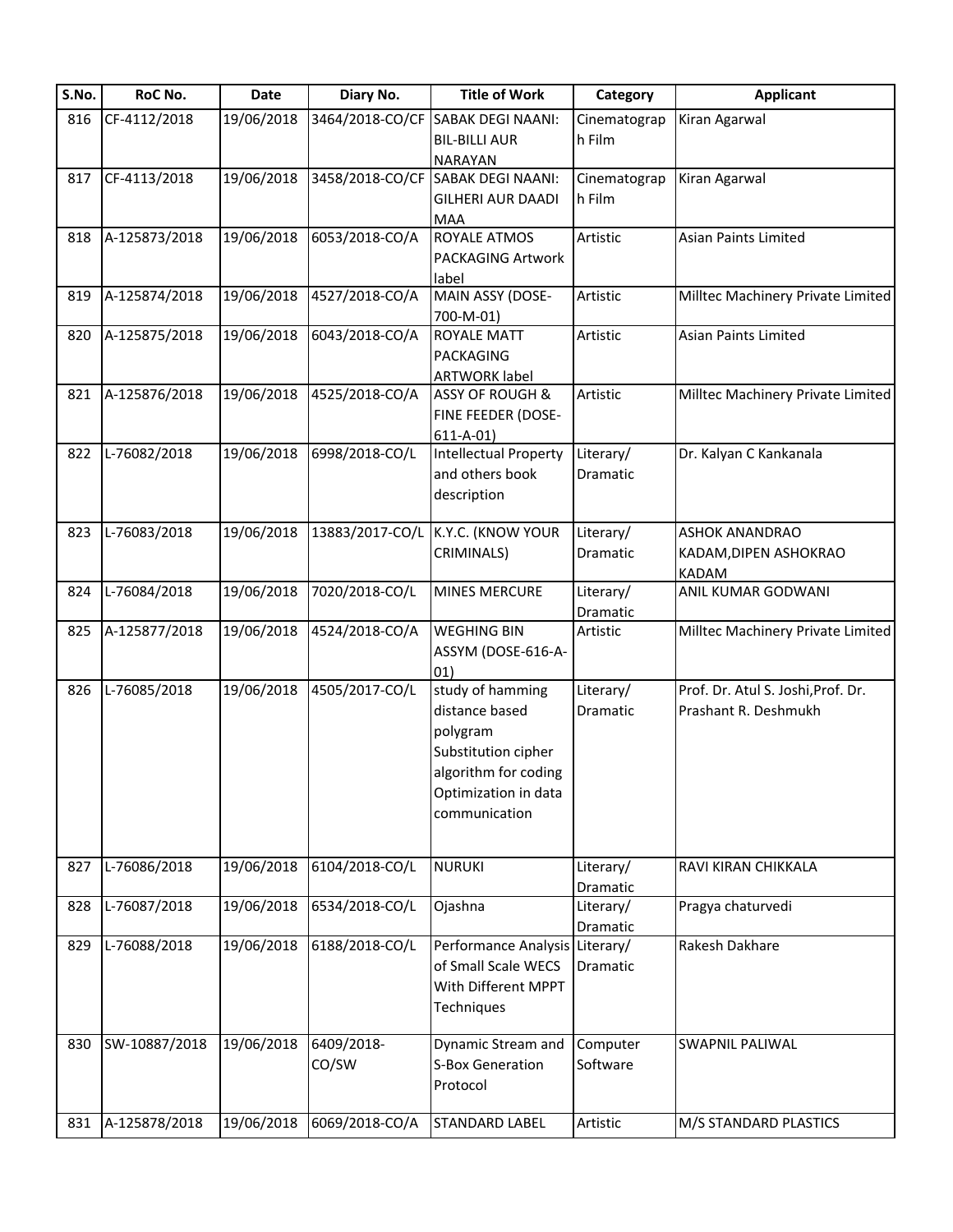| S.No. | RoC No.       | <b>Date</b> | Diary No.            | <b>Title of Work</b>                                                                           | Category              | <b>Applicant</b>                                                                                                             |
|-------|---------------|-------------|----------------------|------------------------------------------------------------------------------------------------|-----------------------|------------------------------------------------------------------------------------------------------------------------------|
| 832   | A-125879/2018 | 19/06/2018  | 6073/2018-CO/A       | <b>ZEBA LABEL</b>                                                                              | Artistic              | EXCEL IMPEX GUJARAT PVT LTD                                                                                                  |
| 833   | A-125880/2018 | 19/06/2018  | 6074/2018-CO/A       | DEVICE OF COW                                                                                  | Artistic              | UNITY MILK AND FOOD<br>PRODUCTS PVT LTD                                                                                      |
| 834   | A-125881/2018 | 19/06/2018  | 6072/2018-CO/A       | <b>NKP LABEL</b>                                                                               | Artistic              | N K P PHARMA PVT LTD                                                                                                         |
| 835   | L-76089/2018  | 19/06/2018  | 6041/2018-CO/L       | <b>Ancients of Greater</b>                                                                     | Literary/             | Mohan Vizhakat                                                                                                               |
|       |               |             |                      | <b>Bharat</b>                                                                                  | Dramatic              |                                                                                                                              |
| 836   | L-76090/2018  | 19/06/2018  | 6501/2018-CO/L       | Ek Cup Coffee                                                                                  | Literary/             | Hetal Swami                                                                                                                  |
|       |               |             |                      |                                                                                                | Dramatic              |                                                                                                                              |
| 837   | L-76091/2018  | 19/06/2018  | 6502/2018-CO/L       | <b>IRA KI KAHANIYAN</b>                                                                        | Literary/             | Pranav                                                                                                                       |
|       |               |             |                      |                                                                                                | Dramatic              |                                                                                                                              |
| 838   | A-125882/2018 | 19/06/2018  | 6513/2018-CO/A       | "PARIJAT<br>HANDICRAFT"                                                                        | Artistic              | ANIL KUMAR JHA, PROPRIETOR                                                                                                   |
| 839   | L-76092/2018  | 19/06/2018  | 4476/2017-CO/L       | <b>SADHNA</b>                                                                                  | Literary/             | OF M/s. PARIJAT HANDICRAFT<br><b>SANSKAR TEX PRINTS</b>                                                                      |
|       |               |             |                      |                                                                                                | Dramatic              |                                                                                                                              |
| 840   | A-125883/2018 | 19/06/2018  | 6512/2018-CO/A       | <b>JCL POWER</b>                                                                               | Artistic              | ANIL KUMAR PARTNER OF A.K.                                                                                                   |
|       |               |             |                      |                                                                                                |                       | <b>ENGINEERING WORKS</b>                                                                                                     |
| 841   | L-76093/2018  | 19/06/2018  | 6195/2018-CO/L       | MUTHHIN OTAGAAR                                                                                | Literary/             | <b>CHIDANAND H NAIK</b>                                                                                                      |
|       |               |             |                      |                                                                                                | Dramatic              |                                                                                                                              |
| 842   | SW-10888/2018 | 19/06/2018  | 7053/2018-           | SLIDE AND SWIPE                                                                                | Computer              | <b>ITERATE INDIA PRIVATE LIMITED</b>                                                                                         |
|       |               |             | CO/SW                | <b>VERSION 1.0 DATED</b>                                                                       | Software              |                                                                                                                              |
|       |               |             |                      | 20/04/2018                                                                                     |                       |                                                                                                                              |
| 843   | A-125884/2018 | 19/06/2018  | 2396/2017-CO/A       | <b>SHREE HARI</b>                                                                              | Artistic              | M/s. SHREE HARI INDUSTRIES                                                                                                   |
| 844   | L-76094/2018  | 19/06/2018  | 6166/2018-CO/L       | An IGBT based<br>circuitry for dimming<br>of Compact<br>Fluorescent Lamp<br>(CFL) using MATLAB | Literary/<br>Dramatic | Ms. Khushbu Patil                                                                                                            |
| 845   | L-76095/2018  | 19/06/2018  | 6125/2018-CO/L       | <b>DEVICE</b><br><b>INFORMATION</b><br><b>CACHING THROUGH</b><br>PROBE REQUEST                 | Literary/<br>Dramatic | JAINULABUDEEN S A K, SATHISH<br>A, VIJAYASARATHY A                                                                           |
| 846   | L-76096/2018  | 19/06/2018  | 6857/2018-CO/L       | <b>AMI BACHTE CHAI</b>                                                                         | Literary/<br>Dramatic | Subhasish Mukherjee                                                                                                          |
| 847   | A-125885/2018 | 19/06/2018  | 6741/2018-CO/A       | <b>WOODBURNS</b>                                                                               | Artistic              | M/S. FULLARTON DISTILLERIES<br>PVT. LTD.                                                                                     |
| 848   | A-125886/2018 | 19/06/2018  | 318/2017-CO/A        | <b>DADA COTTON SEEDS Artistic</b>                                                              |                       | RAJAN K. KHAKHKHAR, RAVI K.<br>KHAKHKHAR, GANSHYAMBHAI P.<br>KAKHKHAR, NILESHBHAI P.<br>KHAKHKHAR, KIRENBEN N.<br>КНАКНКНАВ. |
| 849   | SW-10889/2018 | 19/06/2018  | 11401/2016-<br>CO/SW | <b>CENTRAL</b><br><b>MONITORING AND</b><br>MANAGEMENT<br><b>SYSTEM</b>                         | Computer<br>Software  | <b>R.ANTONY XAVIOUR</b>                                                                                                      |
| 850   | A-125887/2018 | 19/06/2018  | 6599/2018-CO/A       | <b>VIDHATA ROSE</b>                                                                            | Artistic              | <b>MOHD SHAHJAHAN</b>                                                                                                        |
| 851   | L-76097/2018  | 19/06/2018  | 6575/2018-CO/L       | THE RHYMES                                                                                     | Literary/             | Salma Stasia Bernard                                                                                                         |
|       |               |             |                      |                                                                                                | Dramatic              |                                                                                                                              |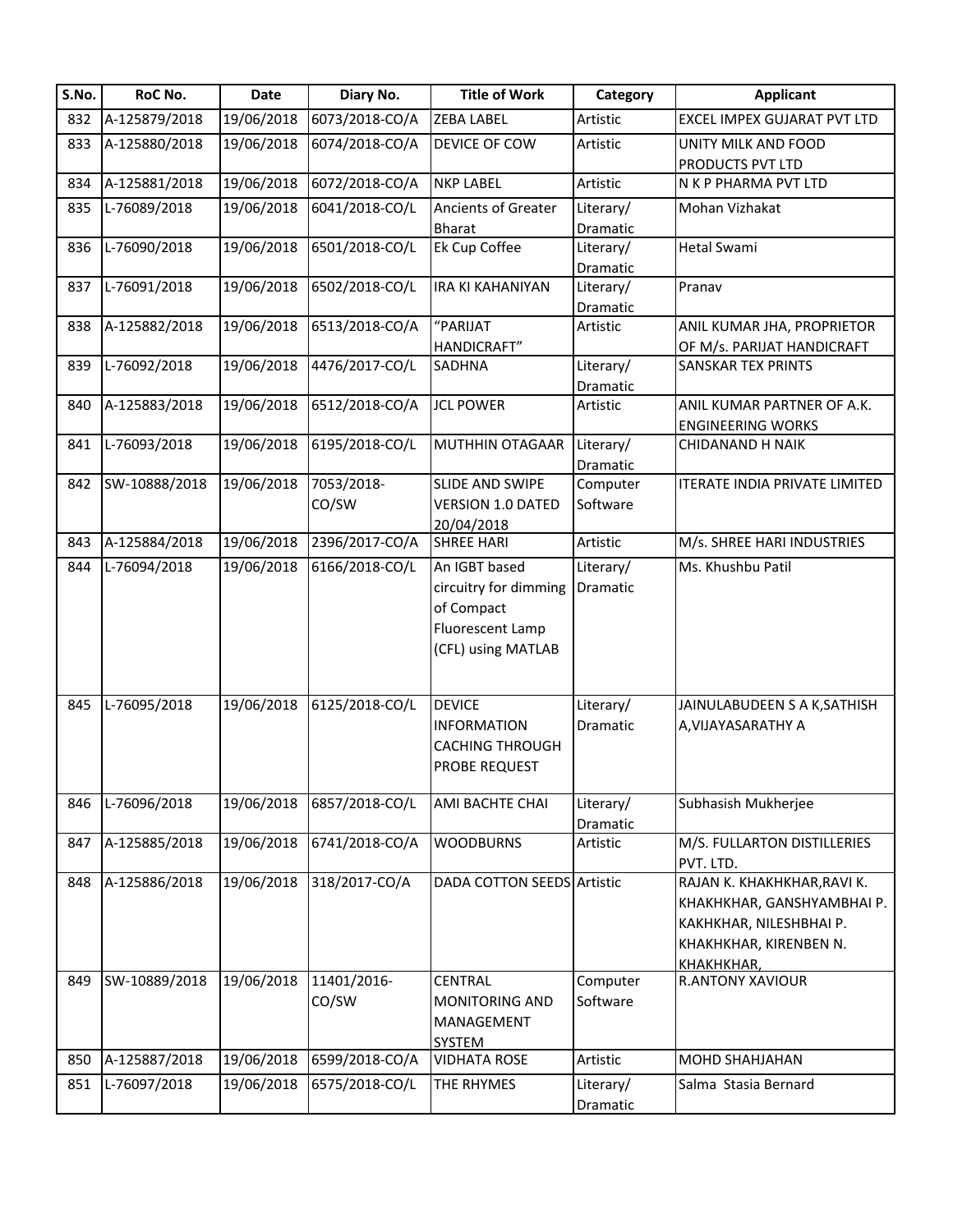| S.No. | RoC No.       | Date       | Diary No.       | <b>Title of Work</b>           | Category     | <b>Applicant</b>                    |
|-------|---------------|------------|-----------------|--------------------------------|--------------|-------------------------------------|
| 852   | A-125888/2018 | 19/06/2018 | 6778/2018-CO/A  | Titania Gym Ball               | Artistic     | Avinash Arora                       |
|       |               |            |                 | Sandal Chair                   |              |                                     |
| 853   | SW-10890/2018 | 19/06/2018 | 5994/2018-CO/L  | NOFN-DCNMS                     | Computer     | Centre for Development of           |
|       |               |            |                 |                                | Software     | <b>Telematics</b>                   |
| 854   | SW-10891/2018 | 19/06/2018 | 6988/2018-      | Prodospec                      | Computer     | Larsen & Toubro Limited             |
|       |               |            | CO/SW           |                                | Software     |                                     |
| 855   | A-125889/2018 | 19/06/2018 | 6628/2018-CO/A  | <b>JAIN'S CLEAN</b>            | Artistic     | M/S INTERNATIONAL AGRO OIL          |
|       |               |            |                 |                                |              | <b>INDUSTRIES LIMITED</b>           |
| 856   | A-125890/2018 | 19/06/2018 | 6624/2018-CO/A  | <b>DEVICE OF HORSE</b>         | Artistic     | M/S CANTABIL RETAIL INDIA           |
|       |               |            |                 | <b>AND MAN</b>                 |              | <b>LIMITED</b>                      |
| 857   | SW-10892/2018 | 19/06/2018 | 6026/2018-CO/L  | NOFN-SLA                       | Computer     | Centre for Development of           |
|       |               |            |                 |                                | Software     | Telematics,                         |
| 858   | SW-10893/2018 | 19/06/2018 | 15127/2017-     | <b>ANALYSIS OF</b>             | Computer     | <b>BHARAT HEAVY ELECTRICALS</b>     |
|       |               |            | CO/SW           | <b>RUNNER PLATE FOR</b>        | Software     | LIMITED                             |
|       |               |            |                 | <b>SUPPORT BEARING</b>         |              |                                     |
|       |               |            |                 | SIZE 294850 &                  |              |                                     |
|       |               |            |                 | 294900 OF AIR                  |              |                                     |
|       |               |            |                 |                                |              |                                     |
| 859   | L-76098/2018  | 19/06/2018 | 2788/2018-CO/L  | PREHEATER<br>KAMAAL BAPPANCHI  | Literary/    | YOGESH MADHUKAR KASHID              |
|       |               |            |                 |                                | Dramatic     |                                     |
|       | L-76099/2018  | 19/06/2018 | 6876/2018-CO/L  | <b>MAIN KAUN? MERA</b>         | Literary/    | SHYAMA TRIPATHI                     |
| 860   |               |            |                 |                                |              |                                     |
|       |               |            |                 | KAUN? (VOLUME 2)               | Dramatic     |                                     |
| 861   | SW-10894/2018 | 19/06/2018 | 3258/2018-      | 3Klicks- Major Tenant Computer |              | Dr. Alpana Upadhyay, Jaya           |
|       |               |            | CO/SW           | Solution                       | Software     | Bhatnagar, Sanjaykumar Bhatia       |
|       |               |            |                 |                                |              |                                     |
| 862   | L-76100/2018  | 19/06/2018 | 12260/2017-CO/L | Lead time analysis             | Literary/    | Steel Authority of India Limited, R |
|       |               |            |                 | and measures to                | Dramatic     | & D Centre for Iron & Steel.        |
|       |               |            |                 | reduce lead time in            |              |                                     |
|       |               |            |                 |                                |              |                                     |
|       |               |            |                 | RDCIS, SAIL.                   |              |                                     |
| 863   | A-125891/2018 | 19/06/2018 | 52676/2014-CO/A | LOGO "DS                       | Artistic     | SK. Akram Ali                       |
|       |               |            |                 | CARLTRON" with                 |              |                                     |
|       |               |            |                 |                                |              |                                     |
|       |               |            |                 | descriptive matters            |              |                                     |
| 864   | L-76101/2018  | 19/06/2018 | 6802/2016-CO/L  | <b>ISES 2020:</b>              | Literary/    | IGEP CONSULT Pvt. Ltd.              |
|       |               |            |                 |                                |              |                                     |
|       |               |            |                 | <b>IMPROVEMENTS OF</b>         | Dramatic     |                                     |
|       |               |            |                 | <b>SOCIAL AND</b>              |              |                                     |
|       |               |            |                 | ENVIRONMENTAL                  |              |                                     |
|       |               |            |                 | <b>STANDARDS</b>               |              |                                     |
| 865   | L-76102/2018  | 19/06/2018 | 6787/2018-CO/L  | <b>MPHIL</b>                   | Literary/    | SHAMEJ OTHAYOTH                     |
|       |               |            |                 | GANITHASASTHRAM                | Dramatic     |                                     |
| 866   | CF-4114/2018  | 19/06/2018 | 17662/2017-     | Be a FarmDost                  |              | Tractors & Farm Equipment           |
|       |               |            |                 |                                | Cinematograp |                                     |
|       |               |            | CO/CF           |                                | h Film       | Limited                             |
| 867   | SW-10895/2018 | 19/06/2018 | 14255/2016-CO/L | <b>DIAGNOSTICS</b>             | Computer     | <b>GREEN ENABLED IT SOLUTIONS</b>   |
|       |               |            |                 | <b>PRODUCTIVITY</b>            | Software     | PRIVATE LIMITED                     |
|       |               |            |                 | APPLICATION                    |              |                                     |
| 868   | A-125892/2018 | 19/06/2018 | 8814/2017-CO/A  | <b>KANGARO LABEL</b>           | Artistic     | M/S. PUNJAB DOORS                   |
| 869   | A-125893/2018 | 19/06/2018 | 3860/2018-CO/A  | SHIRDI SAI BABA                | Artistic     | RANJAN JAYARAM MAHAJAN              |
|       |               |            |                 | <b>EYES PAINTING</b>           |              |                                     |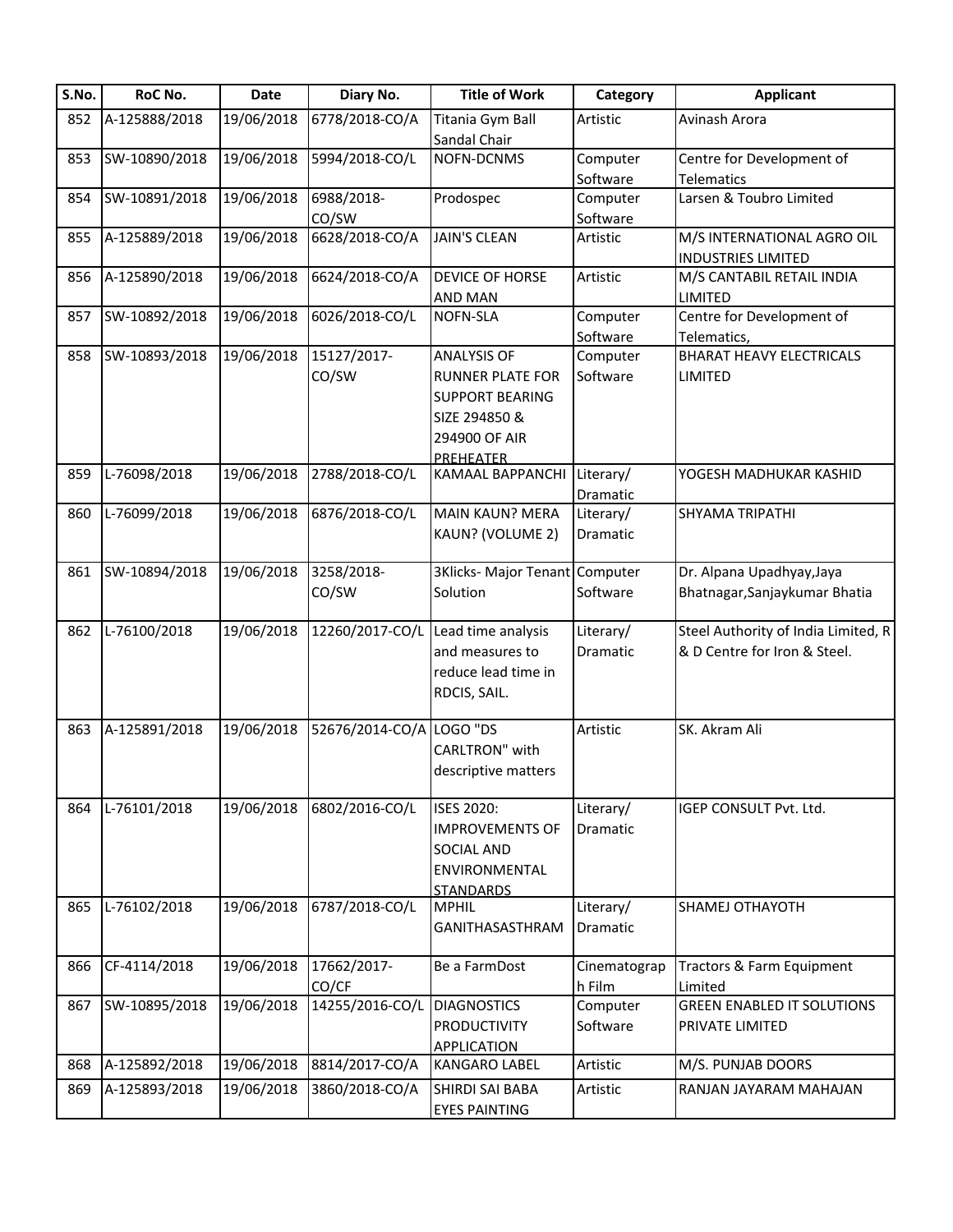| S.No. | RoC No.       | Date       | Diary No.                   | <b>Title of Work</b>      | Category  | <b>Applicant</b>                |
|-------|---------------|------------|-----------------------------|---------------------------|-----------|---------------------------------|
| 870   | L-76103/2018  | 19/06/2018 | 6812/2018-CO/L              | Eka                       | Literary/ | Arpitam Chatterjee              |
|       |               |            |                             |                           | Dramatic  |                                 |
| 871   | L-76104/2018  | 19/06/2018 | 2671/2018-CO/L              | PLANNAL 'AN               | Literary/ | RASHMI SANDEEP MANOLKAR         |
|       |               |            |                             | <b>EXPRESSWAY OF</b>      | Dramatic  | trading as CLARION INFOTECH     |
|       |               |            |                             | ROAD DESIGNING            |           |                                 |
|       |               |            |                             | <b>VER16.0</b>            |           |                                 |
| 872   | L-76105/2018  | 19/06/2018 | 6776/2018-CO/L              | <b>AKHAND SUTRA</b>       | Literary/ | SHIV BHUSHAN SHARMA             |
|       |               |            |                             | <b>INTEGRATING</b>        | Dramatic  |                                 |
|       |               |            |                             | THREAD OF NATURE          |           |                                 |
|       |               |            |                             |                           |           |                                 |
| 873   | SW-10896/2018 | 19/06/2018 | 6596/2018-                  | <b>GUI FOR FREQUENCY</b>  | Computer  | <b>BHARAT HEAVY ELECTRICALS</b> |
|       |               |            | CO/SW                       | <b>RESPONSE OF ANY</b>    | Software  | LIMITED                         |
|       |               |            |                             | <b>GENERATOR FROM</b>     |           |                                 |
|       |               |            |                             | <b>ITS EQUIVALENT</b>     |           |                                 |
|       |               |            |                             |                           |           |                                 |
|       |               |            |                             | <b>CIRCUIT</b>            |           |                                 |
|       |               |            |                             | PARAMETERS                |           |                                 |
| 874   | L-76106/2018  | 19/06/2018 | 4066/2018-CO/L              | <b>OFFLINE</b>            | Literary/ | Vinod Kumar                     |
|       |               |            |                             |                           | Dramatic  |                                 |
| 875   | L-76107/2018  | 19/06/2018 | 6779/2018-CO/L              | <b>GRADUATE</b>           | Literary/ | Primordial Systems Pvt. Ltd.    |
|       |               |            |                             | MANAGEMENT                | Dramatic  |                                 |
|       |               |            |                             | <b>TRAINEE</b>            |           |                                 |
|       |               |            |                             |                           |           |                                 |
|       |               |            |                             | PROGRAMME                 |           |                                 |
|       |               |            |                             | <b>INSTRUCTOR'S</b>       |           |                                 |
|       |               |            |                             | <b>MANUAL</b>             |           |                                 |
| 876   | SW-10897/2018 | 19/06/2018 | 6606/2018-                  | A SOFTWARE                | Computer  | <b>BHARAT HEAVY ELECTRICALS</b> |
|       |               |            | CO/SW                       | <b>APPLICATION TO</b>     | Software  | <b>LIMITED</b>                  |
|       |               |            |                             | <b>GENERATE WEIGHT</b>    |           |                                 |
|       |               |            |                             | OPTIMISED DESIGN          |           |                                 |
|       |               |            |                             | AND STRUCTURAL GA         |           |                                 |
|       |               |            |                             | <b>DRAWING OF</b>         |           |                                 |
|       |               |            |                             | <b>DOUBLE CONVEYOR</b>    |           |                                 |
|       |               |            |                             | GALLERY                   |           |                                 |
|       |               |            |                             | <b>STRUCTURES</b>         |           |                                 |
|       |               |            |                             |                           |           |                                 |
|       |               |            |                             |                           |           |                                 |
|       |               |            |                             |                           |           |                                 |
| 877   | A-125894/2018 | 19/06/2018 | 6110/2018-CO/A              | MIMANI'S COWGHEE Artistic |           | <b>GIRIDHAR DAS MIMANI</b>      |
|       |               |            |                             |                           |           |                                 |
| 878   | L-76108/2018  | 19/06/2018 | 11655/2015-CO/L JEEVAN PATH |                           | Literary/ | NARENDRA RAGHUNATH SINGH        |
|       |               |            |                             |                           | Dramatic  |                                 |
| 879   | A-125895/2018 | 19/06/2018 | 12559/2017-CO/A             | <b>GHADI DETERGENT</b>    | Artistic  | <b>RSPL Limited</b>             |
|       |               |            |                             | <b>CAKE</b>               |           |                                 |
| 880   | L-76109/2018  | 19/06/2018 | 6259/2018-CO/L              | <b>NUGGETS of</b>         | Literary/ | A.Venkatasubramanian            |
|       |               |            |                             | WISDOM                    | Dramatic  |                                 |
| 881   | A-125896/2018 | 19/06/2018 | 6126/2018-CO/A              | ZENCA WITH LOGO           | Artistic  | MR.BABUBHAI BECHARA VAN         |
| 882   | SR-13586/2018 | 19/06/2018 | 18162/2017-                 | THE BANJAARA SONG Sound   |           | Indranil Banerjee               |
|       |               |            | CO/SR                       |                           | Recording |                                 |
| 883   | L-76110/2018  | 19/06/2018 | 6256/2018-CO/L              | Gothic in Revenge         | Literary/ | Dr. M. Sai Krithika             |
|       |               |            |                             | <b>Tragedies</b>          | Dramatic  |                                 |
|       |               |            |                             |                           |           |                                 |
|       |               |            |                             |                           |           |                                 |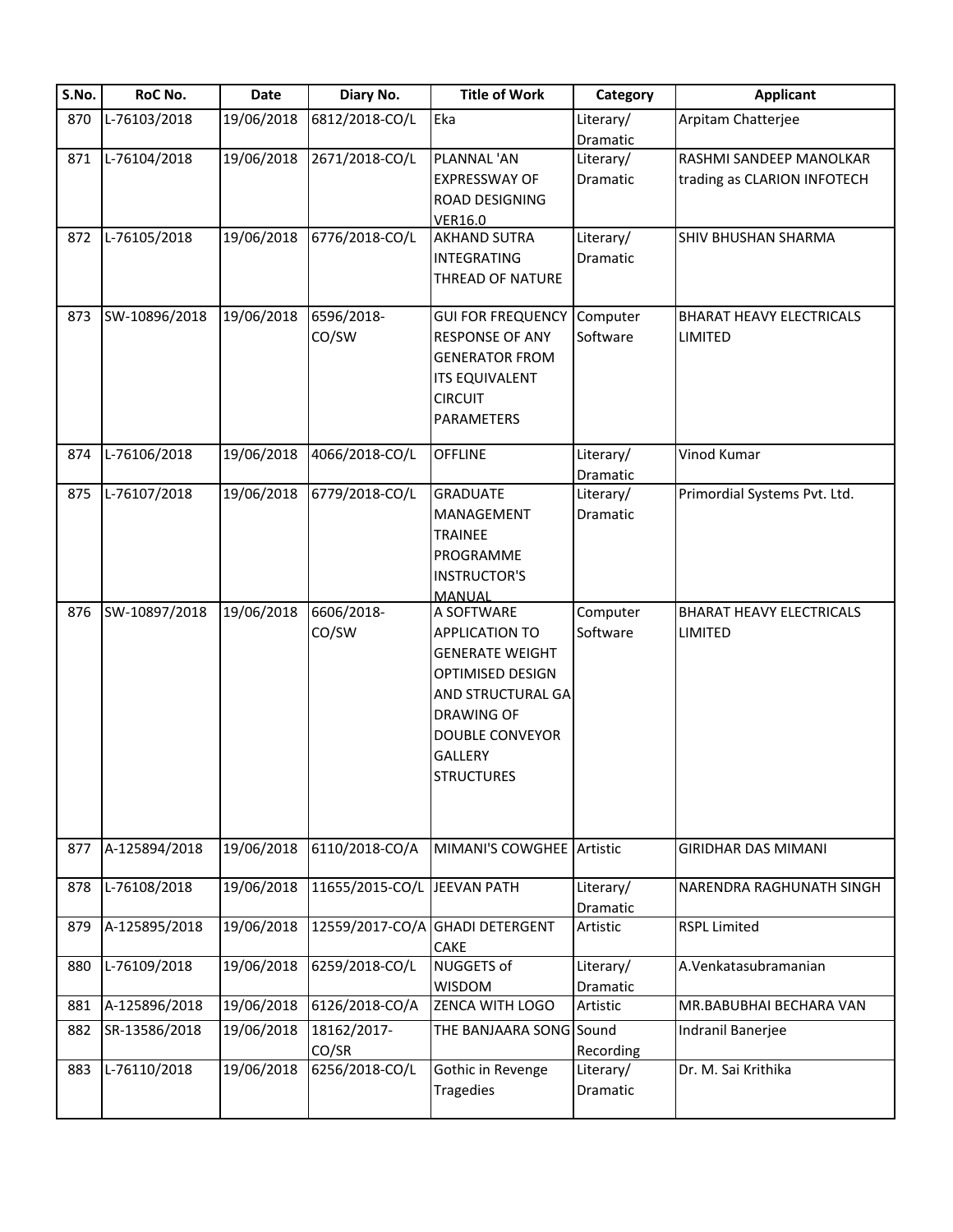| S.No. | RoC No.       | Date       | Diary No.       | <b>Title of Work</b>                         | Category               | <b>Applicant</b>                                                     |
|-------|---------------|------------|-----------------|----------------------------------------------|------------------------|----------------------------------------------------------------------|
| 884   | L-76111/2018  | 19/06/2018 | 5989/2018-CO/L  | Kavyoday                                     | Literary/              | Sonali Mohan                                                         |
|       |               |            |                 |                                              | Dramatic               |                                                                      |
| 885   | L-76112/2018  | 19/06/2018 | 5951/2018-CO/L  | <b>TARKASH</b>                               | Literary/              | <b>NAVEEN SINGH</b>                                                  |
|       |               |            |                 |                                              | Dramatic               |                                                                      |
| 886   | A-125897/2018 | 19/06/2018 | 6058/2018-CO/A  | TruGrip Ultra label                          | Artistic               | <b>Asian Paints Limited</b>                                          |
| 887   | A-125898/2018 | 19/06/2018 | 6108/2018-CO/A  | <b>NAVLAKH</b>                               | Artistic               | JAGDISH SINGH SHEKHAWAT                                              |
| 888   | L-76113/2018  | 19/06/2018 | 3661/2018-CO/L  | POSITIVE IMPACT                              | Literary/<br>Dramatic  | Sandeep Ravidutt Sharma                                              |
| 889   | L-76114/2018  | 19/06/2018 | 3610/2018-CO/L  | <b>TRAPPED</b>                               | Literary/<br>Dramatic  | KAJORI CHATTERJEE BLUE OCEAN<br>ENTERTAINMENT                        |
| 890   | A-125899/2018 | 19/06/2018 | 5934/2018-CO/A  | RAJWADA DEVICE OF<br>PHOTO                   | Artistic               | MR.RAKESH KUMAR DIRECTOR<br>OF M/S. SHIVAM BETELNUT PVT<br>LTD.      |
| 891   | A-125900/2018 | 19/06/2018 | 6190/2018-CO/A  | <b>SHANGI</b>                                | Artistic               | MR.SAMIR R. SHUNGLOO.<br>PROPRIETOR of M/s, SHANGI<br>FOOD PRODUCTS. |
| 892   | A-125901/2018 | 19/06/2018 | 3445/2018-CO/A  | <b>IQBAL PRINT</b>                           | Artistic               | Mrs. SAIRA ANSARI                                                    |
| 893   | L-76115/2018  | 19/06/2018 | 3630/2018-CO/L  | PENSHIP ART OF<br><b>WRITING</b>             | Literary/<br>Dramatic  | <b>J. ROBINSON</b>                                                   |
| 894   | L-76116/2018  | 19/06/2018 | 3670/2018-CO/L  | <b>WEB INTELLIZER</b>                        | Literary/<br>Dramatic  | <b>SUNNY KASERA</b>                                                  |
| 895   | A-125902/2018 | 19/06/2018 | 3447/2018-CO/A  | "SRI ULTRA SUPER"<br>WITH LOGO               | Artistic               | Mr. WASEEM ALAM Director of<br>"BOKHARA PALACE PVT. LTD."            |
| 896   | L-76117/2018  | 19/06/2018 | 3633/2018-CO/L  | Oru Adhikaari                                | Literary/<br>Dramatic  | M C Joseph                                                           |
| 897   | L-76118/2018  | 19/06/2018 | 3611/2018-CO/L  | <b>PROTIKHHA</b>                             | Literary/<br>Dramatic  | KAJORI CHATTERJEE BLUE OCEAN<br>ENTERTAINMENT                        |
| 898   | L-76119/2018  | 20/06/2018 | 6568/2018-CO/L  | ORU<br>NAKSHATRAMULLA<br>AAKASHAM            | Literary/<br>Dramatic  | <b>SUNEESH BABU P P</b>                                              |
| 899   | L-76120/2018  | 20/06/2018 | 6148/2018-CO/L  | <b>STHAPATYA</b><br><b>ABHIYANTRIKI</b>      | Literary/<br>Dramatic  | Varsha Publication                                                   |
| 900   | L-76121/2018  | 20/06/2018 | 6882/2018-CO/L  | <b>MAIN KAUN? MERA</b><br>KAUN? VOLUME 5     | Literary/<br>Dramatic  | SHYAMA TRIPATHI                                                      |
| 901   | L-76122/2018  | 20/06/2018 | 4166/2018-CO/L  | Analog<br>Communication<br>Laboratory Manual | Literary/<br>Dramatic  | Pimpri Chinchwad College of<br>Engineering                           |
| 902   | CF-4115/2018  | 20/06/2018 | 7153/2018-CO/CF | Zindagi Migzara                              | Cinematograp<br>h Film | Lovely Professional University                                       |
| 903   | L-76124/2018  | 20/06/2018 | 6541/2018-CO/L  | <b>Beautiful World</b>                       | Literary/<br>Dramatic  | Sandeep Ravidutt Sharma                                              |
| 904   | L-76125/2018  | 20/06/2018 | 4043/2018-CO/L  | Lab manual of<br>Mechatronics                | Literary/<br>Dramatic  | PCETs Pimpri Chinchawad College<br>of Engineering Nigdi Pune         |
| 905   | L-76126/2018  | 20/06/2018 | 6577/2018-CO/L  | PREM KI VIRASAT                              | Literary/<br>Dramatic  | RADHA SOAMI SATSANG BEAS                                             |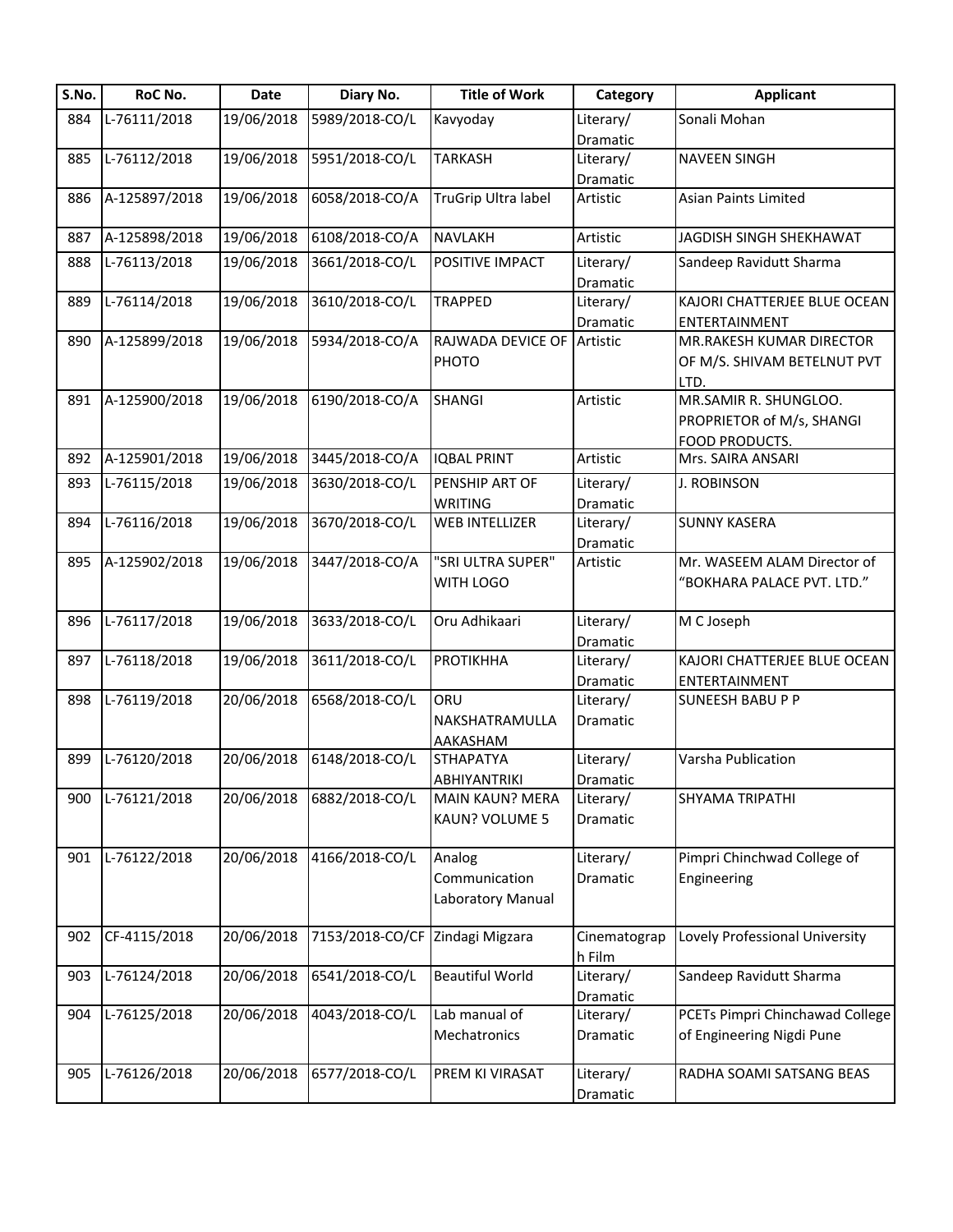| S.No. | RoC No.          | Date       | Diary No.      | <b>Title of Work</b>                   | Category  | <b>Applicant</b>                                  |
|-------|------------------|------------|----------------|----------------------------------------|-----------|---------------------------------------------------|
| 906   | L-76127/2018     | 20/06/2018 | 7060/2018-CO/L | HINDI VYAKARAN                         | Literary/ | VIDYA PRAKASHAN MANDIR PVT                        |
|       |                  |            |                | EVAM RACHANA A                         | Dramatic  | <b>LTD</b>                                        |
|       |                  |            |                | Class 9 and 10                         |           |                                                   |
| 907   | L-76128/2018     | 20/06/2018 | 4156/2018-CO/L | <b>SOLAR PANEL</b>                     | Literary/ | Pimpri Chinchwad College of                       |
|       |                  |            |                | <b>MONITORING</b>                      | Dramatic  | Engineering                                       |
|       |                  |            |                | <b>SYSTEM USING IOT</b>                |           |                                                   |
| 908   | A-125904/2018    | 20/06/2018 | 6694/2018-CO/A | COCOS ISLAND' With                     | Artistic  | SEEMA ROY [PROP].                                 |
|       |                  |            |                | device of Coconut                      |           |                                                   |
|       |                  |            |                | Tree [Label]                           |           |                                                   |
| 909   | SW-10898/2018    | 20/06/2018 | 6897/2018-     | <b>Statistical Package</b>             | Computer  | Quantum Coders Ltd                                |
|       |                  |            | CO/SW          | for Research                           | Software  |                                                   |
|       |                  |            |                | (Agriculture &                         |           |                                                   |
|       |                  |            |                | Others)                                |           |                                                   |
|       | A-125905/2018    | 20/06/2018 | 6693/2018-CO/A | 'DAS MARKA BIRI'                       | Artistic  | SUDHIR KUMAR BARNAWAL                             |
| 910   |                  |            |                | With bust photo of                     |           | [PROP].                                           |
|       |                  |            |                | Applicant's Father [                   |           |                                                   |
|       |                  |            |                | Label 1                                |           |                                                   |
| 911   | A-125906/2018    | 20/06/2018 | 7140/2018-CO/A | <b>CWC CARLTON</b>                     | Artistic  | <b>CARLTON WOODS CREATORS</b>                     |
|       |                  |            |                | WOODS LOGO                             |           | PRIVATE LIMITED                                   |
| 912   | SW-10899/2018    | 20/06/2018 | 5242/2018-     | AccuLoc-                               | Computer  | HIMANSHU BHARADWAJ                                |
|       |                  |            | CO/SW          | <b>EMERGENCY VEHICLE Software</b>      |           |                                                   |
|       |                  |            |                | ALERT USING GPS                        |           |                                                   |
| 913   | A-125907/2018    | 20/06/2018 | 7142/2018-CO/A | JP                                     | Artistic  | J.P. AGRO INDUSTRIES                              |
| 914   | L-76129/2018     | 20/06/2018 | 7004/2018-CO/L | LAMHE                                  | Literary/ | <b>GHANSHYAM CHANDRA</b>                          |
|       |                  |            |                |                                        | Dramatic  | <b>UPADHYAY</b>                                   |
| 915   | L-76130/2018     | 20/06/2018 | 6774/2018-CO/L | MAA KE LAL CHALE                       | Literary/ | <b>ATISHTH MUNI</b>                               |
|       |                  |            |                | MAA DAR PAR                            | Dramatic  |                                                   |
| 916   | L-76131/2018     | 20/06/2018 | 5254/2018-CO/L | DUROOS- E- ISLAM                       | Literary/ | MOHD SHAUKAT ALI BARKAATI                         |
|       |                  |            |                | PART II                                | Dramatic  |                                                   |
|       | 917 L-76132/2018 | 20/06/2018 | 6814/2018-CO/L | Thiruppangal                           | Literary/ | Dr. S. Krishnaswamy                               |
|       |                  |            |                |                                        | Dramatic  |                                                   |
| 918   | A-125908/2018    | 20/06/2018 | 5596/2017-CO/A | <b>KHALSA DAIRY &amp;</b>              | Artistic  | MR. SOHANSINGH SONA                               |
|       |                  |            |                | <b>SWEETS WITH</b>                     |           | Proprietor of KHALSA DAIRY &                      |
| 919   | A-125909/2018    | 20/06/2018 | 5607/2017-CO/A | <b>DEVICE</b><br><b>SHREE MAHAVEER</b> | Artistic  | <b>SWEETS</b><br>MR. JUGRAJ B. JAIN Proprietor of |
|       |                  |            |                | <b>JEWELLERS WITH</b>                  |           | SHREE MAHAVEER JEWELLERS                          |
|       |                  |            |                | <b>DEVICE</b>                          |           |                                                   |
| 920   | L-76133/2018     | 20/06/2018 | 3896/2018-CO/L | KALAM                                  | Literary/ | <b>BHAVE ATUL VIJAY</b>                           |
|       |                  |            |                |                                        | Dramatic  |                                                   |
| 921   | L-76134/2018     | 20/06/2018 | 7003/2018-CO/L | <b>DURGA SAPTASHATI</b>                | Literary/ | G GHANSHYAM CHANDRA                               |
|       |                  |            |                | SHAAPODWARNAMA                         | Dramatic  | <b>UPADHYAY</b>                                   |
|       |                  |            |                | <b>K PAATH</b>                         |           |                                                   |
| 922   | L-76135/2018     | 20/06/2018 | 6245/2018-CO/L | 'The Costume Party'                    | Literary/ | Grama Jayaram                                     |
|       |                  |            |                | or 'South Indians                      | Dramatic  |                                                   |
|       |                  |            |                | Don't Hug' version 2                   |           |                                                   |
|       |                  |            |                |                                        |           |                                                   |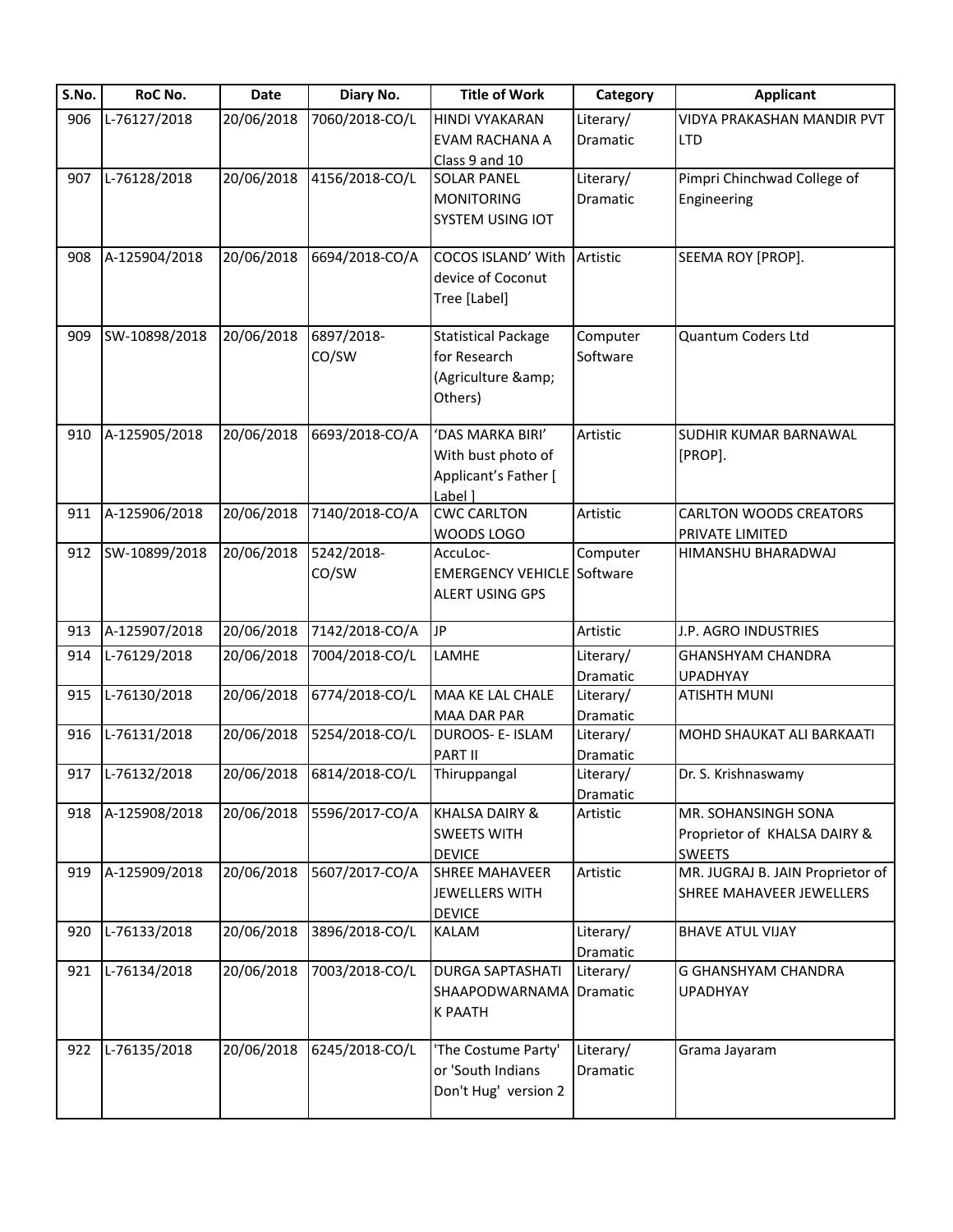| S.No. | RoC No.       | <b>Date</b> | Diary No.                       | <b>Title of Work</b>               | Category  | <b>Applicant</b>                           |
|-------|---------------|-------------|---------------------------------|------------------------------------|-----------|--------------------------------------------|
| 923   | L-76136/2018  | 20/06/2018  | 6098/2018-CO/L                  | Prosody-based                      | Literary/ | DR. D. S. Bormane, Dr. S. D.               |
|       |               |             |                                 | Classification of                  | Dramatic  | Shirbahadurkar, Mrs. V. S. Bendre          |
|       |               |             |                                 | <b>Emotions in Spoken</b>          |           |                                            |
|       |               |             |                                 | Marathi Language                   |           |                                            |
| 924   | L-76137/2018  | 20/06/2018  | 3781/2018-CO/L                  | Nalanda                            | Literary/ | Avinash Ramdas Pingale                     |
|       |               |             |                                 |                                    | Dramatic  |                                            |
| 925   | SW-10900/2018 | 20/06/2018  | 3944/2018-                      | Software for                       | Computer  | Steel Authority of India Limited, R        |
|       |               |             | CO/SW                           | centralised                        | Software  | & D Centre for Iron and Steel.             |
|       |               |             |                                 | monitoring and                     |           |                                            |
|       |               |             |                                 | control for wheel                  |           |                                            |
|       |               |             |                                 | handling system at                 |           |                                            |
|       |               |             |                                 | wheel and axle plant,              |           |                                            |
|       |               |             |                                 | Durgapur Steel Plant.              |           |                                            |
|       |               |             |                                 |                                    |           |                                            |
| 926   | A-125910/2018 | 20/06/2018  |                                 | 18105/2017-CO/A Painting - Diamond | Artistic  | Vighnesh Ramaswami Iyer                    |
|       |               |             |                                 | Ganpathy (Skin Tone)               |           |                                            |
|       |               |             |                                 | - VD_P0006                         |           |                                            |
| 927   | A-125911/2018 | 20/06/2018  | 9431/2017-CO/A                  | <b>BIRDS RO</b>                    | Artistic  | Mr. HARI OM UPADHYAY                       |
|       |               |             |                                 |                                    |           |                                            |
| 928   | A-125912/2018 | 20/06/2018  | 571/2017-CO/A                   | HE ADVANCED                        | Artistic  | M/S EMAMI LIMITED                          |
|       |               |             |                                 | <b>GROOMING ICY</b>                |           |                                            |
| 929   | A-125913/2018 | 20/06/2018  | 7511/2017-CO/A                  | <b>COLLECTION</b><br>KARANI (HALDI | Artistic  | Karani Spices                              |
|       |               |             |                                 | POWDER)                            |           |                                            |
| 930   | A-125914/2018 | 20/06/2018  | 7515/2017-CO/A                  | "KARANI (MIRCH                     | Artistic  | Karani Spices                              |
|       |               |             |                                 | POWDER)"                           |           |                                            |
| 931   | A-125915/2018 | 20/06/2018  | 7516/2017-CO/A                  | <b>KARANI (MIRCH</b>               | Artistic  | Karani Spices                              |
|       |               |             |                                 | POWDER FOR                         |           |                                            |
|       |               |             |                                 | PICKLE)                            |           |                                            |
| 932   | SW-10901/2018 | 20/06/2018  | 14936/2017-                     | SOFTWARE TOOL                      | Computer  | <b>BHARAT HEAVY ELECTRICALS</b>            |
|       |               |             | CO/SW                           | FOR MASS BALANCE                   | Software  | LIMITED                                    |
|       |               |             |                                 | <b>DATA OF</b>                     |           |                                            |
|       |               |             |                                 | CENTRIFUGAL                        |           |                                            |
|       |               |             |                                 | <b>COMPRESSOR</b>                  |           |                                            |
| 933   | A-125916/2018 | 20/06/2018  | 13712/2017-CO/A SHALIMAR'S CHEF | <b>KASHMIRI MIRCH</b>              | Artistic  | SHALIMAR CHEMICAL WORKS<br>PRIVATE LIMITED |
| 934   | A-125917/2018 | 20/06/2018  | 13711/2017-CO/A JDM LABEL       |                                    | Artistic  | M/S. JAYANT DAL MILLS PRIVATE              |
|       |               |             |                                 |                                    |           | LIMITED                                    |
| 935   | L-76138/2018  | 20/06/2018  | 8960/2017-CO/L                  | <b>MGMCRI</b> guidelines           | Literary/ | SRI BALAJI VIDYAPEETH                      |
|       |               |             |                                 | for Recruitment and                | Dramatic  |                                            |
|       |               |             |                                 | training of                        |           |                                            |
|       |               |             |                                 | standardized patients              |           |                                            |
|       |               |             |                                 | from the community                 |           |                                            |
|       |               |             |                                 | for medical students               |           |                                            |
|       |               |             |                                 | training                           |           |                                            |
|       |               |             |                                 |                                    |           |                                            |
|       |               |             |                                 |                                    |           |                                            |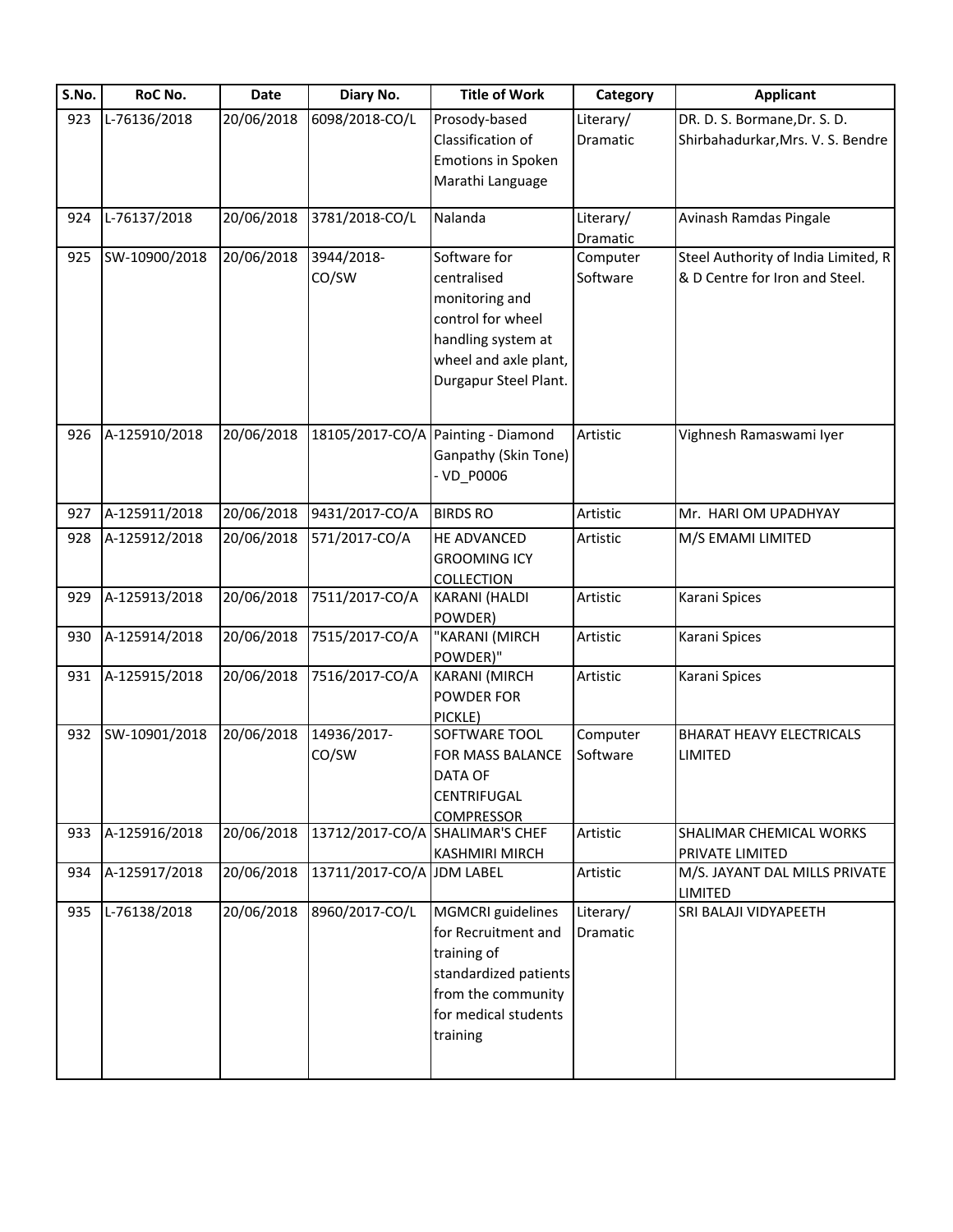| S.No. | RoC No.       | Date       | Diary No.           | <b>Title of Work</b>                                                                                   | Category                     | <b>Applicant</b>                                               |
|-------|---------------|------------|---------------------|--------------------------------------------------------------------------------------------------------|------------------------------|----------------------------------------------------------------|
| 936   | L-76139/2018  | 20/06/2018 | 8926/2017-CO/L      | <b>SBV STEPS - Process</b><br>of Integrated<br><b>Preclinical Curriculum</b><br>Development            | Literary/<br>Dramatic        | SRI BALAJI VIDYAPEETH                                          |
| 937   | L-76140/2018  | 20/06/2018 | 4165/2018-CO/L      | Digital<br>Communication<br>Laboratory Manual                                                          | Literary/<br>Dramatic        | Pimpri Chinchwad College of<br>Engineering                     |
| 938   | L-76141/2018  | 20/06/2018 | 4115/2018-CO/L      | DATA STREAMING<br><b>USING HOUSEHOLD</b><br><b>LED LAMP</b>                                            | Literary/<br>Dramatic        | PCETs Pimpri Chinchawad College<br>of Engineering Nigdi Pune   |
| 939   | L-76142/2018  | 20/06/2018 | 4039/2018-CO/L      | <b>Embedded Systems</b><br>and Real Time<br><b>Operating System</b><br>Lab Manual                      | Literary/<br><b>Dramatic</b> | PCETs Pimpri Chinchawad College<br>of Engineering, Nigdi, Pune |
| 940   | CF-4116/2018  | 20/06/2018 | 3927/2018-CO/CF     | Yoga a way of life :<br>Unique Yogic Module h Film<br>For Better Health                                | Cinematograp                 | Dr Ajay Meshram, Dr Komal<br>Meshram                           |
| 941   | L-76143/2018  | 20/06/2018 | 3272/2018-CO/L      | <b>DEEP MATHEMATICS</b><br>FOR CLASS-IX                                                                | Literary/<br>Dramatic        | DEEPAK KUMAR SINGH                                             |
| 942   | L-76144/2018  | 20/06/2018 | 453/2018-CO/L       | Hindu Culture and<br>Lifestyle Studies,<br>Inside India, Course<br>Level: Advance, Book<br>2           | Literary/<br>Dramatic        | VAISHALI SHAH C/O M/s.<br><b>SHUKLA &amp; ASSOCIATES</b>       |
| 943   | L-76145/2018  | 20/06/2018 | 322/2018-CO/L       | Hindu Culture and<br>Lifestyle Studies,<br>Indian Scriptures,<br>Course Level:<br>Intermediate, Book 4 | Literary/<br>Dramatic        | <b>VAISHALI SHAH</b>                                           |
| 944   | SW-10902/2018 | 20/06/2018 | 6839/2017-<br>CO/SW | Single Point Of Truth<br>Application                                                                   | Computer<br>Software         | Bestdealfinance.ComPrivate<br>Limited                          |
| 945   | SW-10903/2018 | 20/06/2018 | 6838/2017-<br>CO/SW | <b>Tech Assisted</b><br><b>Business Solution</b>                                                       | Computer<br>Software         | Bestdealfinance.ComPrivate<br>Limited                          |
| 946   | SW-10904/2018 | 20/06/2018 | 6841/2017-<br>CO/SW | <b>Business Associate</b><br><b>Mobile Application</b>                                                 | Computer<br>Software         | Bestdealfinance.Com Private<br>Limited                         |
| 947   | SW-10905/2018 | 20/06/2018 | 6840/2017-<br>CO/SW | Rubique's Website                                                                                      | Computer<br>Software         | Bestdealfinance.ComPrivate<br>Limited                          |
| 948   | A-125918/2018 | 20/06/2018 | 6690/2018-CO/A      | <b>BANGALI BIRI</b>                                                                                    | Artistic                     | GIRIDHARI KUMAR [PROP].                                        |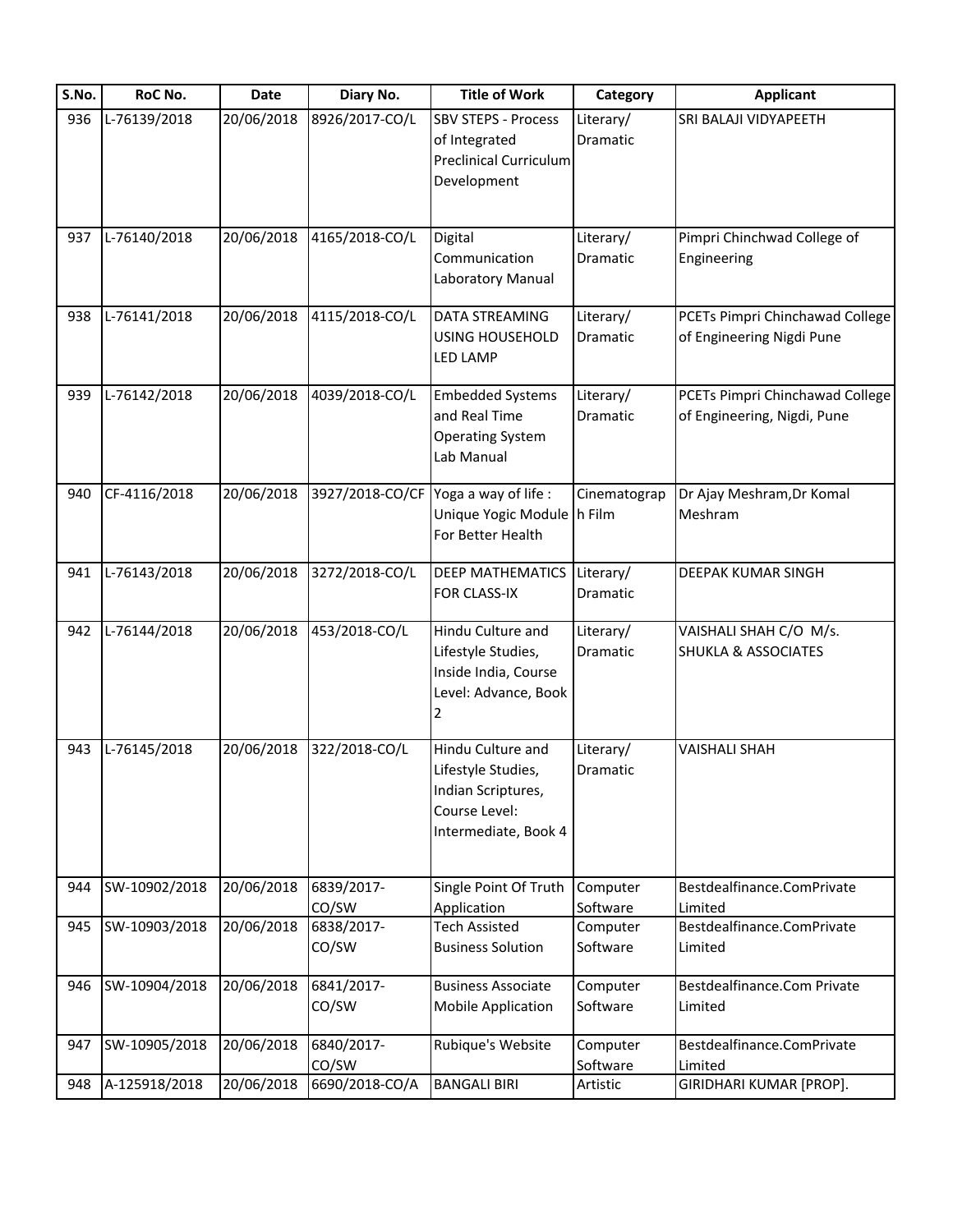| S.No. | RoC No.       | Date       | Diary No.                 | <b>Title of Work</b>               | Category             | <b>Applicant</b>                |
|-------|---------------|------------|---------------------------|------------------------------------|----------------------|---------------------------------|
| 949   | A-125919/2018 | 20/06/2018 | 3425/2018-CO/A            | MUNMUN BIRI along                  | Artistic             | MD. USMAN GANI ANSARI           |
|       |               |            |                           | with device of Biri'               |                      | [PROP]                          |
|       |               |            |                           | [Label].                           |                      |                                 |
| 950   | A-125920/2018 | 20/06/2018 | 3440/2018-CO/A            | <b>ANGOORI Chand Tara Artistic</b> |                      | MD. USMAN GANI ANSARI           |
|       |               |            |                           | Mast Gul' along with               |                      | [PROP]                          |
|       |               |            |                           | Moon and Star                      |                      |                                 |
| 951   | A-125921/2018 | 20/06/2018 | 3443/2018-CO/A            | S.T. Chand Tara                    | Artistic             | MD. USMAN GANI ANSARI           |
|       |               |            |                           | Marka Special Kara                 |                      | [PROP]                          |
|       |               |            |                           | Gul' along with Moon               |                      |                                 |
|       |               |            |                           | and Star Device                    |                      |                                 |
|       |               |            |                           | [Label]                            |                      |                                 |
| 952   | A-125922/2018 | 20/06/2018 | 3441/2018-CO/A            | PANSARI Mustard &                  | Artistic             | LAKHI PRASAD PANSARI [PROP]     |
|       |               |            |                           | Edible Oils' [Label]               |                      |                                 |
|       |               |            |                           |                                    |                      |                                 |
| 953   | A-125923/2018 | 20/06/2018 | 3437/2018-CO/A            | DULHAN GUL' with                   | Artistic             | MD. SHAMSUDDIN KHAN [PROP.]     |
|       |               |            |                           | bust photo of a lady               |                      |                                 |
|       |               |            |                           | [label]                            |                      |                                 |
| 954   | A-125924/2018 | 20/06/2018 | 3435/2018-CO/A            | 'DULHAN GUL' with                  | Artistic             | MD. SHAMSUDDIN KHAN [PROP.]     |
|       |               |            |                           | bust photo of a lady               |                      |                                 |
| 955   | A-125925/2018 | 20/06/2018 | 3429/2018-CO/A            | [label]<br>M BAAZAR [Label]        | Artistic             | SANJAY SARAF [PROP.]            |
| 956   | SW-10906/2018 | 21/06/2018 | 6711/2018-                | Personal Safety &                  | Computer             | AKSHAY RAINA, Ankur             |
|       |               |            | CO/SW                     | Travelling Companion Software      |                      | Jangra, Mandar Bhale, Pratik    |
|       |               |            |                           |                                    |                      | Kulkarni                        |
| 957   | SW-10907/2018 | 21/06/2018 | 6604/2018-                | <b>VB PROGRAM FOR</b>              | Computer             | <b>BHARAT HEAVY ELECTRICALS</b> |
|       |               |            | CO/SW                     | THD IN GENERATOR                   | Software             | LIMITED                         |
|       |               |            |                           | <b>FLUX DENSITY &amp;</b>          |                      |                                 |
|       |               |            |                           | <b>VOLTAGE</b>                     |                      |                                 |
| 958   | L-76146/2018  | 21/06/2018 | 3895/2018-CO/L            | <b>DAU LADKIYA</b>                 | Literary/            | <b>MANISH GOSWAMI</b>           |
|       |               |            |                           |                                    | Dramatic             |                                 |
| 959   | A-125926/2018 |            | 21/06/2018 6593/2018-CO/A | <b>VIDHATA</b>                     | Artistic             | <b>MOHD SHAHJAHAN</b>           |
| 960   | A-125927/2018 | 21/06/2018 | 6601/2018-CO/A            | F LOGO                             | Artistic             | <b>VIRENDER KUMAR GUPTA</b>     |
| 961   | L-76147/2018  | 21/06/2018 | 6265/2018-CO/CF           | Patanjali Tapasya and              | Literary/            | Manuj Sharma                    |
| 962   | A-125928/2018 | 21/06/2018 | 4140/2018-CO/A            | Sadhna<br>PSU KKISAN               | Dramatic<br>Artistic | P.S.UDYOG                       |
| 963   | L-76148/2018  | 21/06/2018 | 4333/2018-CO/L            | Amol Pre School                    | Literary/            | Amol Prakashan                  |
|       |               |            |                           | Numbers 1-20                       | Dramatic             |                                 |
| 964   | L-76149/2018  | 21/06/2018 | 4164/2018-CO/L            | Data Structure and                 | Literary/            | Pimpri Chinchwad College of     |
|       |               |            |                           | Algorithm Laboratory               | Dramatic             | Engineering                     |
|       |               |            |                           | Manual                             |                      |                                 |
| 965   | L-76150/2018  | 21/06/2018 | 4153/2018-CO/L            | <b>DESIGN OF</b>                   | Literary/            | Pimpri Chinchwad College of     |
|       |               |            |                           | <b>MICROSTRIP</b>                  | Dramatic             | Engineering                     |
|       |               |            |                           | ANTENNA ARRAY                      |                      |                                 |
|       |               |            |                           | FOR 2.4GHertz                      |                      |                                 |
|       |               |            |                           | <b>FREQUENCY</b>                   |                      |                                 |
|       |               |            |                           |                                    |                      |                                 |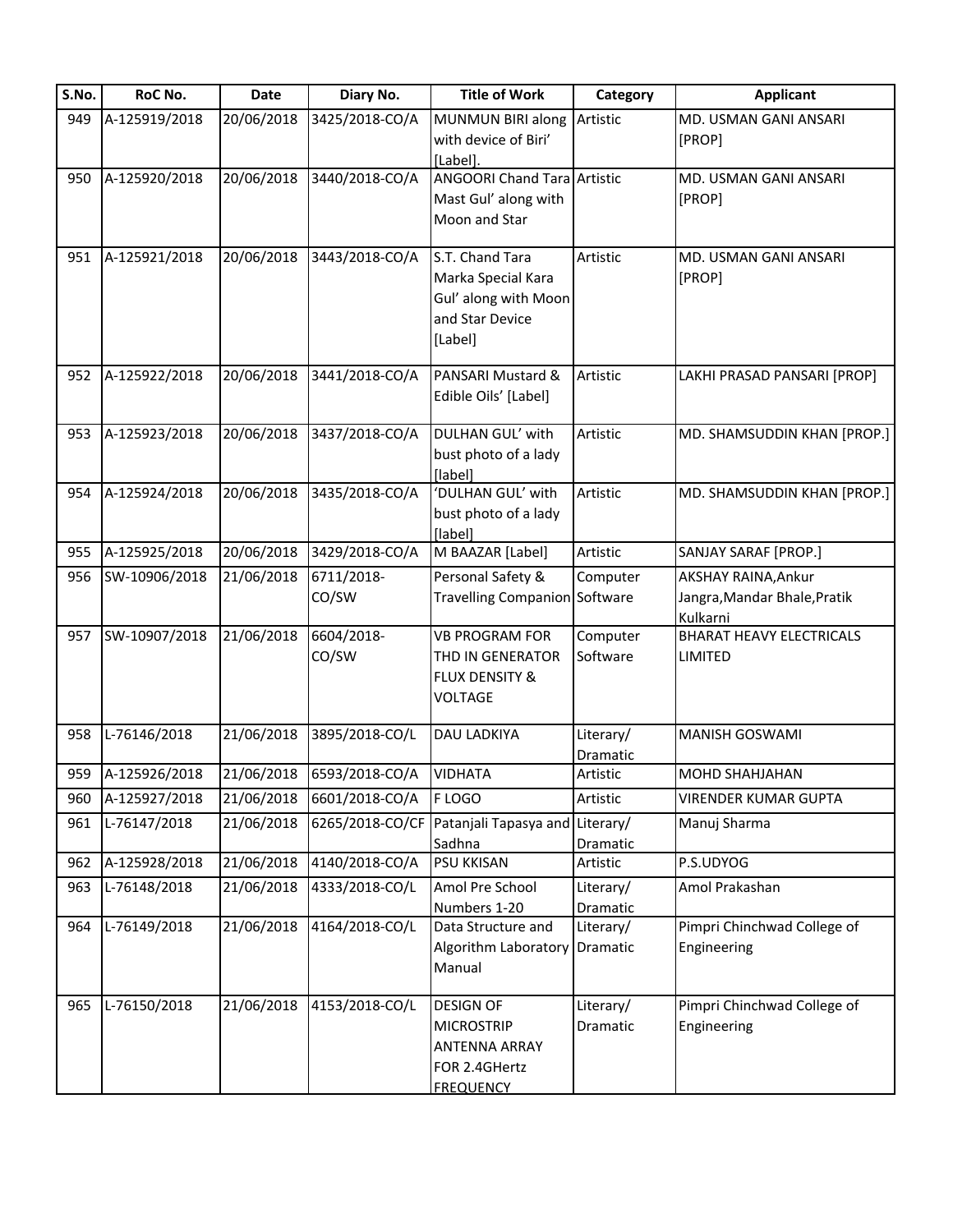| S.No. | RoC No.          | <b>Date</b> | Diary No.      | <b>Title of Work</b>     | Category        | <b>Applicant</b>                |
|-------|------------------|-------------|----------------|--------------------------|-----------------|---------------------------------|
| 966   | L-76151/2018     | 21/06/2018  | 2475/2018-CO/L | TRB - EXAM STUDY         | Literary/       | P.Krishnaveni                   |
|       |                  |             |                | MATERIALS P.G.           | Dramatic        |                                 |
|       |                  |             |                | <b>ASSISTANT - TAMIL</b> |                 |                                 |
|       |                  |             |                | <b>VOLUME III</b>        |                 |                                 |
| 967   | A-125929/2018    | 21/06/2018  | 6935/2018-CO/A | Mindtree, Welcome        | Artistic        | Mindtree Limited                |
|       |                  |             |                | to Possible              |                 |                                 |
|       |                  |             |                |                          |                 |                                 |
| 968   | A-125930/2018    | 21/06/2018  | 6688/2018-CO/A | MOHI' [Label]            | Artistic        | METRO RETAIL [P] LTD            |
| 969   | A-125931/2018    | 21/06/2018  | 6679/2018-CO/A | <b>MODI PLUS LABEL</b>   | Artistic        | M/S JUG MUG SOAP AND            |
|       |                  |             |                |                          |                 | <b>CHEMICAL WORKS</b>           |
| 970   | A-125932/2018    | 21/06/2018  | 6603/2018-CO/A | SRI ANNAPURNA            | Artistic        | <b>SHRI RAVISHANKAR</b>         |
|       |                  |             |                | SIGN OF VEG              |                 | JHUNJHUNWALA, UMANG             |
|       |                  |             |                |                          |                 | <b>JHUNJHUNWALA</b>             |
| 971   | A-125933/2018    | 21/06/2018  | 6597/2018-CO/A | KISAN 3 IN 1             | Artistic        | <b>MOHD SHAHJAHAN</b>           |
| 972   | A-125934/2018    | 21/06/2018  | 6652/2018-CO/A | <b>HARI CYCLE</b>        | Artistic        | JAI PRAKASH CHOUDHARY           |
|       |                  |             |                |                          |                 | PROPRIETOR OF SAMRIDDHI         |
|       |                  |             |                |                          |                 | <b>INDUSTRIES</b>               |
| 973   | A-125935/2018    | 21/06/2018  | 6657/2018-CO/A | MOLLY MOO                | Artistic        | SACHIN KHURANA PROPRIETOR       |
|       |                  |             |                |                          |                 | OF ICEWISE VENTURES             |
| 974   | L-76152/2018     | 21/06/2018  | 7068/2018-CO/L | Physiotherapists'        | Literary/       | Manipal Academy of Higher       |
|       |                  |             |                | perceptions of           | Dramatic        | Education                       |
|       |                  |             |                | problems in ICF          |                 |                                 |
|       |                  |             |                |                          |                 |                                 |
|       |                  |             |                | Domain in patients       |                 |                                 |
|       |                  |             |                | with stroke              |                 |                                 |
|       |                  |             |                | Questionnaire            |                 |                                 |
|       |                  |             |                | (PTPPQ)                  |                 |                                 |
| 975   | L-76153/2018     | 21/06/2018  | 6720/2018-CO/L | A Real Tale of The       | Literary/       | Umesh Saxena                    |
|       |                  |             |                | Hijack (1981)            | Dramatic        |                                 |
| 976   | L-76154/2018     | 21/06/2018  | 4157/2018-CO/L | <b>WI-FI BASED POLE</b>  | Literary/       | Pimpri Chinchwad College of     |
|       |                  |             |                | <b>CLIMBING ROBOT</b>    | Dramatic        | Engineering                     |
| 977   | L-76155/2018     | 21/06/2018  | 6858/2018-CO/L | ZINDAGI KE PYALE         | Literary/       | Subhasish Mukherjee             |
|       |                  |             |                | <b>MEIN</b>              | Dramatic        |                                 |
|       | 978 L-76156/2018 | 21/06/2018  | 6856/2018-CO/L | <b>AMI KE</b>            | Literary/       | Subhasish Mukherjee             |
|       |                  |             |                |                          | Dramatic        |                                 |
| 979   | A-125936/2018    | 21/06/2018  | 6758/2018-CO/A | <b>GLACIER CAFEZZO</b>   | Artistic        | M/S. H.P.NUTRITION PVT. LTD.    |
|       |                  |             |                | <b>OUTER POUCH</b>       |                 |                                 |
| 980   | L-76157/2018     | 21/06/2018  | 7067/2018-CO/L | <b>HINDI SAHITYAIK</b>   | Literary/       | VIDYA PRAKASHAN MANDIR PVT      |
|       |                  |             |                | CLASS 11                 | <b>Dramatic</b> | <b>LTD</b>                      |
| 981   | L-76158/2018     | 21/06/2018  | 4340/2018-CO/L | Amol Pre School          | Literary/       | Amol Prakashan                  |
|       |                  |             |                | Numbers 1-50             | Dramatic        |                                 |
| 982   | A-125937/2018    | 21/06/2018  | 6689/2018-CO/A | DI DIANA' Plywood,       | Artistic        | [1].ARUN KR. PAL, [2]. DEBU CH. |
|       |                  |             |                | Block Board, Flush       |                 | BHOWAL, [3]. KHOKAN BHOWAL &    |
|       |                  |             |                | Doors [Label]            |                 | [4]. PARAMITA BHOWAL            |
|       |                  |             |                |                          |                 |                                 |
| 983   | L-76159/2018     | 21/06/2018  | 4952/2018-CO/L | Naattile Paattu          | Literary/       | <b>Adhvaith Nayar</b>           |
|       |                  |             |                |                          | Dramatic        |                                 |
| 984   | L-76160/2018     | 21/06/2018  | 3918/2018-CO/L | SIMPLY SUPPORTED         | Literary/       | Ms.Rupali S. Berad              |
|       |                  |             |                | <b>BEAM</b>              | Dramatic        |                                 |
| 985   | L-76161/2018     | 21/06/2018  | 3916/2018-CO/L | <b>FLY WHEEL</b>         | Literary/       | Ms.Rupali S.Berad               |
|       |                  |             |                |                          | Dramatic        |                                 |
|       |                  |             |                |                          |                 |                                 |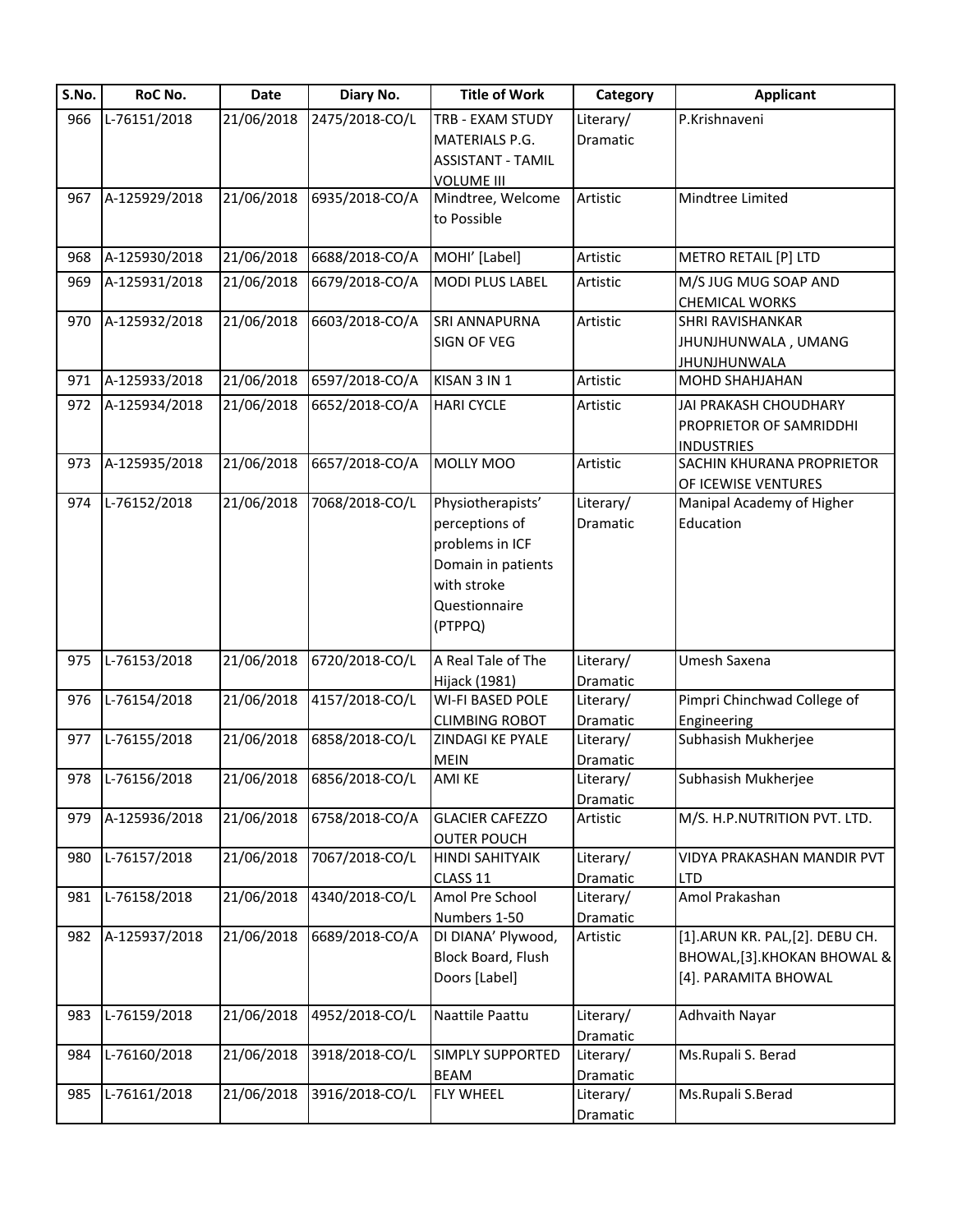| S.No. | RoC No.            | Date       | Diary No.       | <b>Title of Work</b>               | Category              | <b>Applicant</b>                   |
|-------|--------------------|------------|-----------------|------------------------------------|-----------------------|------------------------------------|
| 986   | L-76162/2018       | 21/06/2018 | 3909/2018-CO/L  | <b>SHEAR LEG</b>                   | Literary/             | Ms.Rupali S. Berad                 |
|       |                    |            |                 |                                    | Dramatic              |                                    |
| 987   | CF-4117/2018       | 21/06/2018 |                 | 3462/2018-CO/CF SABAK DEGI NAANI:  | Cinematograp          | Kiran Agarwal                      |
|       |                    |            |                 | KIMKU AUR CHUHA                    | h Film                |                                    |
|       |                    |            |                 |                                    |                       |                                    |
| 988   | CF-4118/2018       | 21/06/2018 |                 | 3400/2018-CO/CF SABAK DEGI NAANI:  | Cinematograp          | Kiran Agarwal                      |
|       |                    |            |                 | SIYAR AUR CHEETAH - h Film         |                       |                                    |
|       |                    |            |                 | <b>RAFTARI</b>                     |                       |                                    |
| 989   | CF-4119/2018       | 21/06/2018 |                 | 3379/2018-CO/CF SABAK DEGI NAANI:  | Cinematograp          | Kiran Agarwal                      |
|       |                    |            |                 | KHARGOSH-E-                        | h Film                |                                    |
|       |                    |            |                 | <b>RANJAN</b>                      |                       |                                    |
|       |                    |            |                 | <b>Smart Sales</b>                 |                       |                                    |
| 990   | SW-10908/2018      | 21/06/2018 | 2209/2018-      |                                    | Computer              | <b>GNP TECH CONSULTING PRIVATE</b> |
|       |                    |            | CO/SW           | Management (SSM)<br>System         | Software              | LIMITED                            |
| 991   | CF-4120/2018       | 21/06/2018 | 3391/2018-CO/CF | <b>SABAK DEGI NAANI:</b>           | Cinematograp          | Kiran Agarwal                      |
|       |                    |            |                 | KIMKU AUR CHUHA                    | h Film                |                                    |
|       |                    |            |                 |                                    |                       |                                    |
| 992   | L-76163/2018       | 21/06/2018 |                 | 10983/2017-CO/L Lecture Notes On " | Literary/             | Prof. Samir Anjani, Shri           |
|       |                    |            |                 | Arrays & Structures"               | Dramatic              | Ramdeobaba College Engineering     |
|       |                    |            |                 |                                    |                       | and Management                     |
| 993   | L-76164/2018       | 21/06/2018 | 10987/2017-CO/L | <b>Optical Fiber</b>               | Literary/             | Ajinkya Nilawar, Shri Ramdeobaba   |
|       |                    |            |                 | Overview (Handouts)                | Dramatic              | College of Engineering and         |
|       |                    |            |                 |                                    |                       | Management, Nagpur                 |
| 994   | L-76165/2018       | 21/06/2018 | 6731/2018-CO/L  | Mumblings from the                 | Literary/             | Jithu Biji Thomas                  |
|       |                    |            |                 | Depth                              | Dramatic              |                                    |
| 995   | L-76166/2018       | 21/06/2018 | 6728/2018-CO/L  | Cascade of Love                    | Literary/             | Brij Kaul                          |
|       |                    |            |                 |                                    | Dramatic              |                                    |
| 996   | L-76167/2018       | 21/06/2018 | 6262/2018-CO/L  | The Last Attractor of              | Literary/             | Abhinav Singh                      |
|       |                    |            |                 | Chaos                              | Dramatic              |                                    |
| 997   | L-76168/2018       | 21/06/2018 | 6825/2018-CO/L  | One Woman's India                  | Literary/             | Anna Varki                         |
|       |                    |            |                 |                                    | Dramatic              |                                    |
| 998   | L-76169/2018       | 21/06/2018 | 6605/2018-CO/L  | <b>CONCEPT-RETAIL</b>              | Literary/             | <b>MITUL SHAH</b>                  |
|       |                    |            |                 | <b>INSULATION DISPLAY</b>          | Dramatic              |                                    |
|       |                    |            |                 | SHOWROOM                           |                       |                                    |
|       |                    |            |                 |                                    |                       |                                    |
| 999   | L-76170/2018       | 21/06/2018 | 5055/2018-CO/L  | psychlinis                         | Literary/             | Shama Husain                       |
|       |                    |            |                 |                                    | Dramatic              |                                    |
|       | 1000 A-125938/2018 | 21/06/2018 | 6288/2018-CO/A  | <b>GOLD MOHUR</b>                  | Artistic              | JAY SHREE TEA AND INDUSTRIES       |
|       | 1001 A-125939/2018 | 21/06/2018 | 6114/2018-CO/A  | LAL SHREE                          | Artistic              | LIMITED<br>MANOHAR LAL AGARWAL     |
|       | 1002 L-76171/2018  | 21/06/2018 | 6712/2018-CO/L  |                                    | Literary/             |                                    |
|       |                    |            |                 | One & Half Mother                  |                       | Madhu S. Nair                      |
|       | 1003 L-76172/2018  | 21/06/2018 | 7147/2018-CO/L  | <b>BABA JI KA TOTO</b>             | Dramatic<br>Literary/ | DALIP VERMAN ALIAS GURU JI         |
|       |                    |            |                 |                                    | Dramatic              | <b>BHOLE BABA</b>                  |
|       | 1004 A-125940/2018 | 21/06/2018 | 4397/2017-CO/A  | <b>UNTITLE</b>                     | Artistic              | <b>SUDHIR PANDEY</b>               |
|       | 1005 L-76173/2018  | 21/06/2018 | 6228/2018-CO/L  | Naam Ean Thotrom?                  |                       | S.Tamil Venthan                    |
|       |                    |            |                 |                                    | Literary/             |                                    |
|       |                    |            |                 |                                    | Dramatic              |                                    |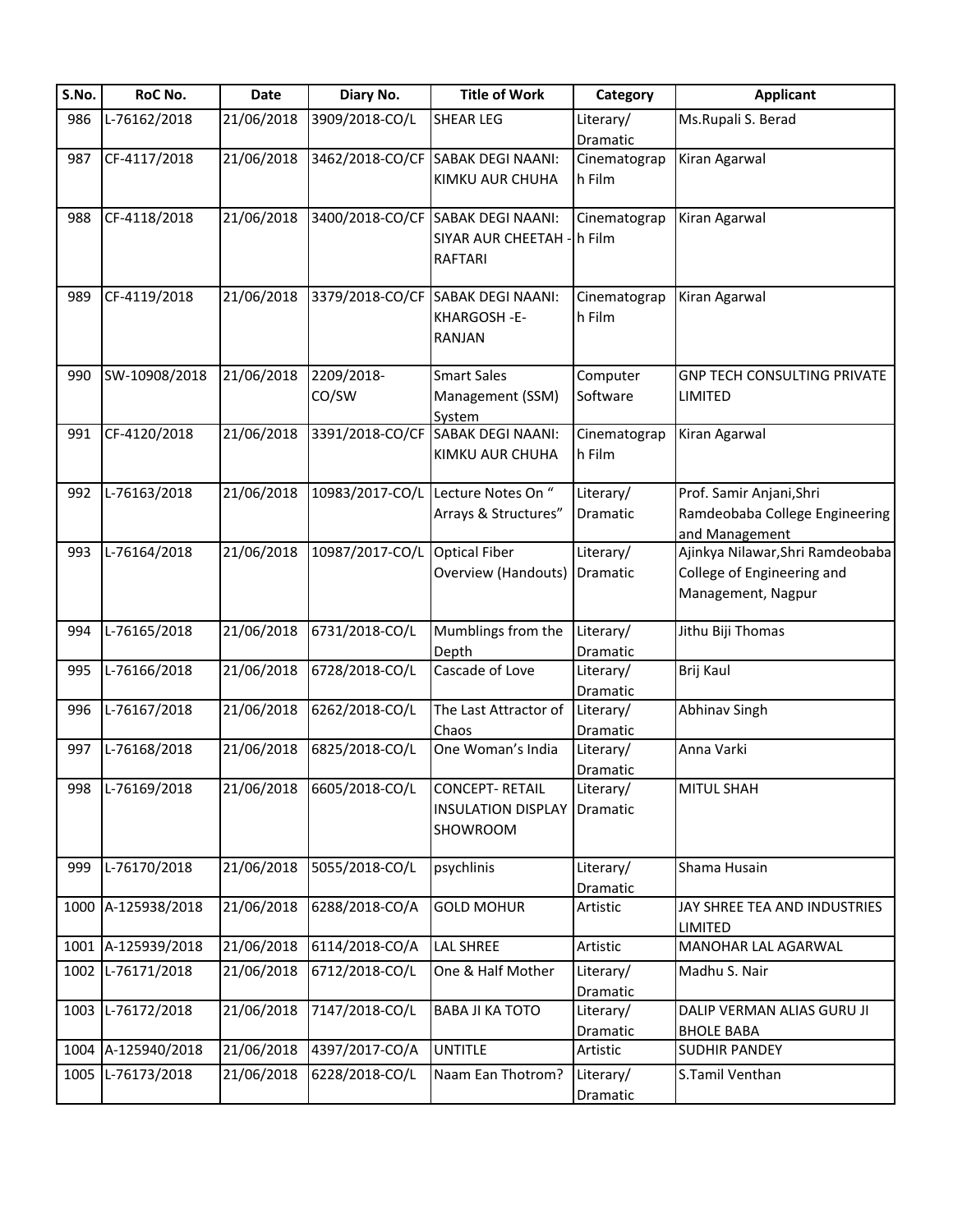| S.No. | RoC No.            | Date       | Diary No.      | <b>Title of Work</b>                        | Category              | <b>Applicant</b>                       |
|-------|--------------------|------------|----------------|---------------------------------------------|-----------------------|----------------------------------------|
|       | 1006 L-76174/2018  | 21/06/2018 | 6481/2018-CO/L | Data accessibility in a<br>interconnected   | Literary/<br>Dramatic | Adarsh Pallav, Dr. Sadhna K.<br>Mishra |
|       |                    |            |                | system: Quantum                             |                       |                                        |
|       |                    |            |                | mechanics approach                          |                       |                                        |
|       |                    |            |                |                                             |                       |                                        |
|       | 1007 L-76175/2018  | 21/06/2018 | 6225/2018-CO/L | L G ENGLISH WORDS                           | Literary/             | <b>AJIT NAGAL</b>                      |
|       |                    |            |                | <b>AND IDIOMS</b>                           | Dramatic              |                                        |
|       |                    |            |                |                                             |                       |                                        |
|       | 1008 L-76176/2018  | 21/06/2018 | 6305/2018-CO/L | Investigation of Blind                      | Literary/             | Renuka Bhandari                        |
|       |                    |            |                | Source Separation                           | Dramatic              |                                        |
|       |                    |            |                | Approaches for                              |                       |                                        |
|       |                    |            |                | <b>MIMO</b>                                 |                       |                                        |
|       |                    |            |                | Communication                               |                       |                                        |
|       |                    |            |                | Systems                                     |                       |                                        |
|       | 1009 L-76177/2018  | 21/06/2018 | 6060/2018-CO/L | Inexorable                                  |                       |                                        |
|       |                    |            |                |                                             | Literary/             | Andre Jhaveri                          |
|       | 1010 L-76178/2018  | 21/06/2018 | 6675/2018-CO/L | Kagaz Ki Talash                             | Dramatic<br>Literary/ | <b>GURMINDER SINGH</b>                 |
|       |                    |            |                |                                             |                       |                                        |
|       | 1011 L-76179/2018  | 21/06/2018 |                |                                             | Dramatic              | Sandeep Ravidutt Sharma                |
|       |                    |            | 3659/2018-CO/L | <b>Encouraging Words</b>                    | Literary/             |                                        |
|       |                    |            |                | For One and All                             | Dramatic              |                                        |
| 1012  | L-76180/2018       | 21/06/2018 | 6507/2018-CO/L | <b>METAL FUEL ENGINE</b>                    | Literary/             | Amit Kumar VISHWAKARMA                 |
|       |                    |            |                | & STORAGE OF                                | Dramatic              |                                        |
|       |                    |            |                | <b>ELECTRIC POWER</b>                       |                       |                                        |
|       |                    |            |                |                                             |                       |                                        |
|       | 1013 L-76181/2018  | 21/06/2018 | 6199/2018-CO/L | Analysis of Union                           | Literary/             | Shantanu Bose                          |
|       |                    |            |                | Budget 2018 - 2019                          | Dramatic              |                                        |
|       |                    |            |                |                                             |                       |                                        |
|       | 1014 L-76182/2018  | 21/06/2018 | 6216/2018-CO/L | I WILL NEVER                                | Literary/             | PAWAN KUMAR NIRALA                     |
|       | 1015 SW-10909/2018 | 21/06/2018 | 1982/2018-     | <b>FORGET YOU</b><br><b>VEHICLE MILEAGE</b> | Dramatic<br>Computer  | Saint Sita Ram Innovation Lab          |
|       |                    |            | CO/SW          | <b>OPTIMIZATION</b>                         | Software              |                                        |
|       |                    |            |                | <b>SYSTEM</b>                               |                       | <b>Private Limited</b>                 |
|       | 1016 SW-10910/2018 | 21/06/2018 | 3526/2018-     | <b>GSPPI</b>                                | Computer              | <b>GENIUS CONSULTANTS LIMITED</b>      |
|       |                    |            | CO/SW          |                                             | Software              |                                        |
| 1017  | L-76183/2018       | 21/06/2018 | 3654/2018-CO/L | Ramrajya                                    | Literary/             | <b>Anand Kumar</b>                     |
|       |                    |            |                |                                             | Dramatic              |                                        |
|       | 1018 L-76184/2018  | 21/06/2018 | 3534/2018-CO/L | Never Have I ever                           | Literary/             | Maitryi Das                            |
|       |                    |            |                |                                             | Dramatic              |                                        |
|       | 1019 SW-10911/2018 | 22/06/2018 | 2086/2018-     | <b>Smart Asset</b>                          | Computer              | <b>GNP TECH CONSULTING PRIVATE</b>     |
|       |                    |            | CO/SW          | Management and                              | Software              | LIMITED                                |
|       |                    |            |                | Tracking (SAM)                              |                       |                                        |
|       |                    |            |                | System                                      |                       |                                        |
|       | 1020 SW-10912/2018 | 22/06/2018 | 6990/2018-     | HUNT CARE WITH                              | Computer              | PABBATHI REDDY RAMA KRISHNA            |
|       |                    |            | CO/SW          | LAB & CLINIC ERP                            | Software              | <b>REDDY</b>                           |
|       |                    |            |                | FOR HEALTH CARE                             |                       |                                        |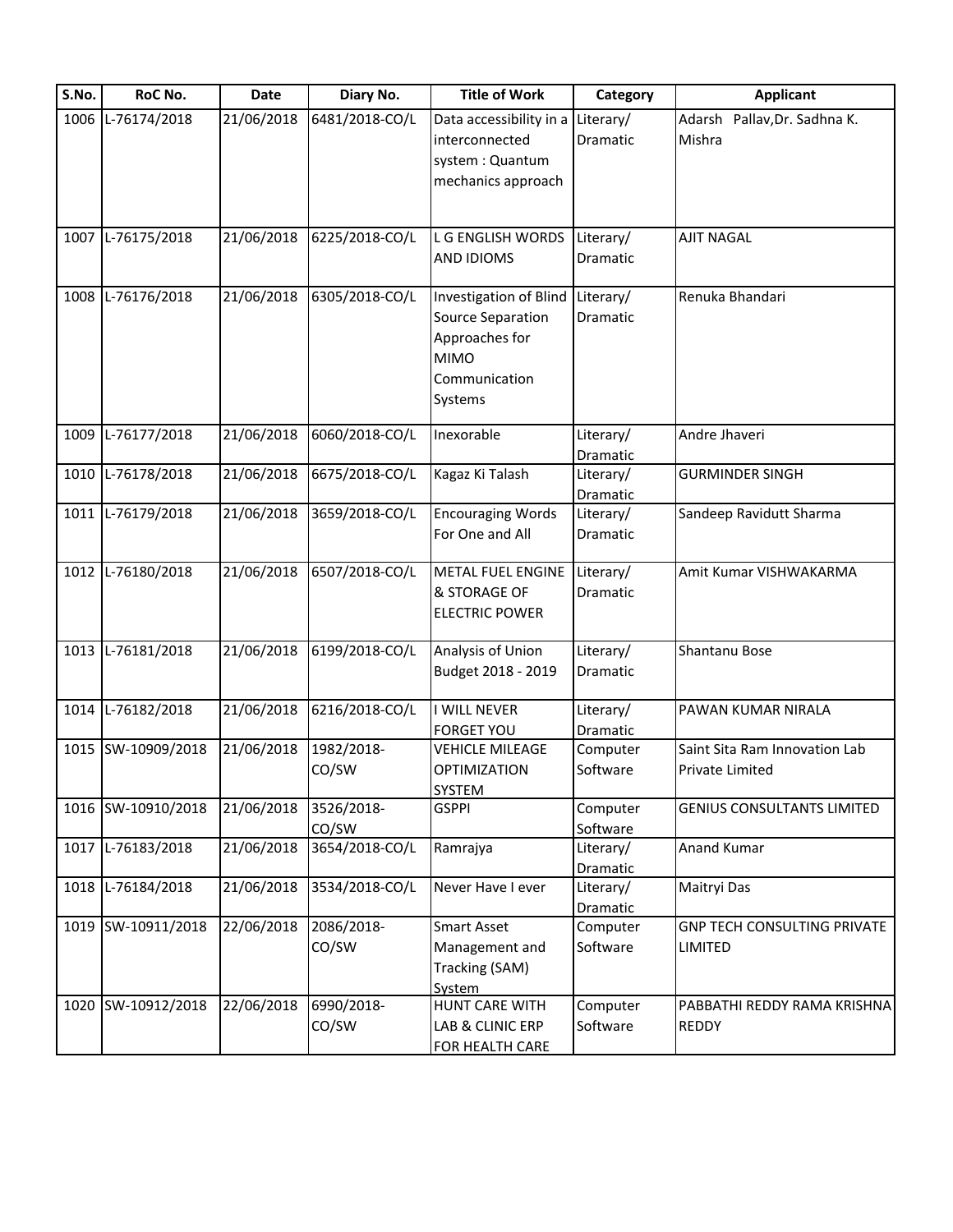| S.No. | RoC No.            | <b>Date</b> | Diary No.                     | <b>Title of Work</b>              | Category  | <b>Applicant</b>                 |
|-------|--------------------|-------------|-------------------------------|-----------------------------------|-----------|----------------------------------|
|       | 1021 SW-10913/2018 | 22/06/2018  | 6991/2018-                    | <b>TEST RUNNER (A</b>             | Computer  | PABBATHI REDDY RAMA KRISHNA      |
|       |                    |             | CO/SW                         | <b>COMPLETE</b>                   | Software  | <b>REDDY</b>                     |
|       |                    |             |                               | LEARNING &                        |           |                                  |
|       |                    |             |                               | ASSESSMENT                        |           |                                  |
|       |                    |             |                               | PLATFORM WITH                     |           |                                  |
|       |                    |             |                               | <b>TOPPER</b>                     |           |                                  |
|       |                    |             |                               | COMMUNITY)                        |           |                                  |
|       | 1022 L-76185/2018  | 22/06/2018  | 6995/2018-CO/L                | Innovation &                      | Literary/ | Tanish Mathur                    |
|       |                    |             |                               | Scalability                       | Dramatic  |                                  |
|       |                    |             |                               | Framework                         |           |                                  |
|       | 1023 L-76186/2018  | 22/06/2018  | 6993/2018-CO/L                | <b>Bound Primed (BPD)</b>         | Literary/ | Tanish Mathur                    |
|       |                    |             |                               | Model of Decision                 | Dramatic  |                                  |
|       |                    |             |                               | Making                            |           |                                  |
|       | 1024 L-76187/2018  | 22/06/2018  | 7029/2018-CO/L                | Unrequited                        | Literary/ | Dipanjana Nath                   |
|       |                    |             |                               |                                   | Dramatic  |                                  |
|       | 1025 L-76188/2018  | 22/06/2018  | 6978/2018-CO/L                | SPIRITUALITY                      | Literary/ | SHYAMA TRIPATHI                  |
|       |                    |             |                               | <b>VOLUME 2</b>                   | Dramatic  |                                  |
|       | 1026 L-76189/2018  | 22/06/2018  | 4495/2018-CO/L                | <b>ASSEMBLY DRAWING Literary/</b> |           | <b>COUNCIL OF SCIENTIFIC AND</b> |
|       |                    |             |                               | OF TAMR                           | Dramatic  | <b>INDUSTRIAL RESEARCH</b>       |
|       |                    |             |                               |                                   |           |                                  |
|       | 1027 L-76190/2018  | 22/06/2018  | 2465/2018-CO/L                | TRB - EXAM STUDY                  | Literary/ | P.Krishnaveni                    |
|       |                    |             |                               | MATERIALS P.G.                    | Dramatic  |                                  |
|       |                    |             |                               | <b>ASSISTANT -</b>                |           |                                  |
|       |                    |             |                               | ZOOLOGY VOLUME III                |           |                                  |
|       |                    |             |                               |                                   |           |                                  |
|       | 1028 SW-10914/2018 | 22/06/2018  | 18328/2017-                   | CRM2IS                            | Computer  | Alpesh Chhantbar                 |
|       |                    |             | CO/SW                         |                                   | Software  |                                  |
|       | 1029 A-125941/2018 | 22/06/2018  | 16621/2017-CO/A PULAK'S LABEL |                                   | Artistic  | PULAK CHAKRABORTY                |
|       | 1030 L-76191/2018  | 22/06/2018  | 17191/2017-CO/L               |                                   |           | Abhijeet Madhukar Deshpande      |
|       |                    |             |                               | Gross / Net Domestic Literary/    |           |                                  |
|       |                    |             |                               | Product - GDP - NDP               | Dramatic  |                                  |
|       |                    |             |                               | Calculation System                |           |                                  |
|       |                    |             |                               |                                   |           |                                  |
|       | 1031 L-76192/2018  | 22/06/2018  | 6981/2018-CO/L                | Love You Mimi                     | Literary/ | Sandeep Mukherjee Son of Late    |
|       |                    |             |                               |                                   | Dramatic  | Shri Joy Kumar Mukherjee         |
|       | 1032 SW-10915/2018 | 22/06/2018  | 8735/2018-                    | ID SOFT                           | Computer  | IRIZ ID TECHNOLOGIES PVT LTD     |
|       |                    |             | CO/SW                         |                                   | Software  |                                  |
|       | 1033 L-76193/2018  | 22/06/2018  | 7656/2018-CO/L                | <b>HANAFI KITABUL</b>             | Literary/ | MOHD SHAUKAT ALI BARKAATI [      |
|       |                    |             |                               | FIQAH-PART-V                      | Dramatic  | <b>PRESIDENT</b>                 |
|       | 1034 A-125942/2018 | 22/06/2018  | 3450/2018-CO/A                | "MUMTAZ SONS"                     | Artistic  | Mr. AFAQUE HAIDER JAFRI          |
|       | 1035 L-76194/2018  | 22/06/2018  | 2512/2018-CO/L                | TNPSC - EXAM STUDY Literary/      |           | P.Krishnaveni                    |
|       |                    |             |                               | <b>MATERIALS GROUP -</b>          | Dramatic  |                                  |
|       |                    |             |                               |                                   |           |                                  |
|       |                    |             |                               | I, II, IV & VAO                   |           |                                  |
|       |                    |             |                               | <b>GENERAL ENGLISH</b>            |           |                                  |
|       | 1036 A-125943/2018 | 22/06/2018  | 3363/2018-CO/A                | LOGO OF SHIELD                    | Artistic  | MRS. PUSHPA CHATURVEDI           |
|       |                    |             |                               |                                   |           |                                  |
|       |                    |             |                               |                                   |           | MEMBER OF "PRABHA SEVA           |
|       |                    |             |                               |                                   |           | SAMITI SOCIETY"                  |
|       | 1037 A-125944/2018 | 22/06/2018  | 1521/2016-CO/A                | LAB MASTANA                       | Artistic  | MANISH VERMA [ PROPRIETOR ]      |
|       |                    |             |                               |                                   |           |                                  |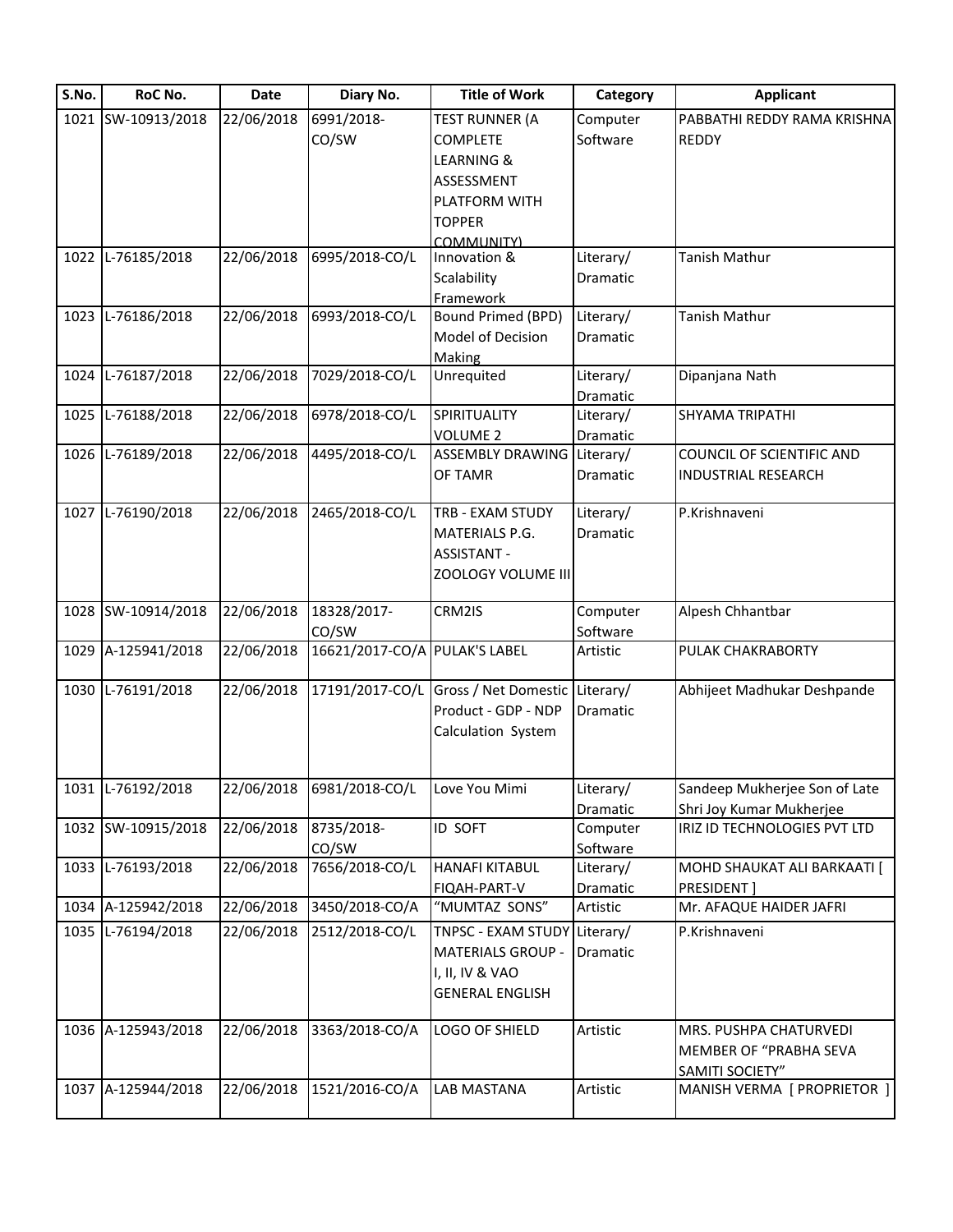| S.No. | RoC No.            | Date       | Diary No.       | <b>Title of Work</b>              | Category             | <b>Applicant</b>                |
|-------|--------------------|------------|-----------------|-----------------------------------|----------------------|---------------------------------|
| 1038  | L-76195/2018       | 22/06/2018 | 554/2016-CO/L   | LAFANI                            | Literary/            | NARINDER PAL SINGH SAGGU        |
|       |                    |            |                 |                                   | Dramatic             |                                 |
| 1039  | L-76196/2018       | 22/06/2018 | 2470/2018-CO/L  | TRB - EXAM STUDY                  | Literary/            | P.Krishnaveni                   |
|       |                    |            |                 | MATERIALS P.G.                    | <b>Dramatic</b>      |                                 |
|       |                    |            |                 | ASSISTANT-                        |                      |                                 |
|       |                    |            |                 | <b>COMMERCE VOLUME</b>            |                      |                                 |
|       |                    |            |                 | - I (ENGLISH                      |                      |                                 |
|       |                    |            |                 | MEDIUM)                           |                      |                                 |
| 1040  | SW-10916/2018      | 22/06/2018 | 6654/2018-      | Key exchange                      | Computer             | [1] SWAPNIL PALIWAL, [2] ANVITA |
|       |                    |            | CO/SW           | protocol with public              | Software             | CHANDRAKAR, [3] SUYASH          |
|       |                    |            |                 | modulo and hidden                 |                      | PALIWAL                         |
|       |                    |            |                 | primitive root                    |                      |                                 |
|       |                    |            |                 |                                   |                      |                                 |
| 1041  | L-76197/2018       | 22/06/2018 | 5223/2018-CO/L  | Triumphant Thirty!                | Literary/            | <b>GURSIMRAN CHHATWAL</b>       |
|       |                    |            |                 |                                   | Dramatic             |                                 |
| 1042  | A-125945/2018      | 22/06/2018 | 6691/2018-CO/A  | 'BRIGHT ACADEMY'                  | Artistic             | MR. SANDEEP GHOSAL              |
|       |                    |            |                 | [Label]                           |                      |                                 |
| 1043  | L-76198/2018       | 22/06/2018 | 6881/2018-CO/L  | <b>NISHKAM PREM</b>               | Literary/            | SHYAMA TRIPATHI                 |
| 1044  | A-125946/2018      | 22/06/2018 | 7048/2018-CO/A  | ASHWINOU                          | Dramatic<br>Artistic | Ashwinou Hospital Piles Care    |
|       |                    |            |                 | <b>HOSPITAL</b>                   |                      | Center                          |
| 1045  | L-76199/2018       | 22/06/2018 | 6877/2018-CO/L  | PRASHNOTTARI                      | Literary/            | SHYAMA TRIPATHI                 |
|       |                    |            |                 | <b>VOLUME 2</b>                   | Dramatic             |                                 |
| 1046  | L-76200/2018       | 22/06/2018 | 6869/2018-CO/L  | LEELA MADHURI                     | Literary/            | SHYAMA TRIPATHI                 |
|       |                    |            |                 | VOLUME 1                          | Dramatic             |                                 |
| 1047  | L-76201/2018       | 22/06/2018 | 7031/2018-CO/L  | 365 Days in a Day                 | Literary/            | Navya Mehrotra                  |
|       |                    |            |                 | School                            | Dramatic             |                                 |
| 1048  | L-76202/2018       | 22/06/2018 | 6887/2018-CO/L  | <b>MAIN KAUN? MERA</b>            | Literary/            | SHYAMA TRIPATHI                 |
|       |                    |            |                 | KAUN?                             | Dramatic             |                                 |
| 1049  | L-76203/2018       | 22/06/2018 | 6867/2018-CO/L  | <b>MAIN KAUN? MERA</b>            | Literary/            | SHYAMA TRIPATHI                 |
|       |                    |            |                 | KAUN?                             | <b>Dramatic</b>      |                                 |
| 1050  | L-76204/2018       | 22/06/2018 | 5268/2018-CO/A  | <b>DUROOS E ISLAM</b>             | Literary/            | MOHD SHAUKAT ALI BARKAATI       |
|       |                    |            |                 |                                   | Dramatic             |                                 |
|       | 1051 A-125947/2018 | 22/06/2018 | 3850/2018-CO/A  | X FLORA                           | Artistic             | <b>Classick Pump</b>            |
|       | 1052 A-125948/2018 | 22/06/2018 | 2811/2018-CO/A  | <b>QIZA LABEL</b>                 | Artistic             | CHARU                           |
|       | 1053 A-125949/2018 | 22/06/2018 | 1495/2018-CO/A  | <b>DAMAR</b>                      | Artistic             | <b>OCEANIC OFFSHORE AGENCY</b>  |
|       | 1054 A-125950/2018 | 22/06/2018 | 2813/2018-CO/A  | <b>QIZA LABEL</b>                 | Artistic             | CHARU                           |
| 1055  | L-76205/2018       | 22/06/2018 | 7058/2018-CO/L  | <b>ENGLISH GRAMMAR</b>            | Literary/            | VIDYA PRAKASHAN MANDIR PVT      |
|       |                    |            |                 | & COMPOSITION                     | Dramatic             | <b>LTD</b>                      |
|       |                    |            |                 | CLASS <sub>9</sub>                |                      |                                 |
|       | 1056 A-125951/2018 | 22/06/2018 | 2812/2018-CO/CF | <b>QIZA LABEL</b>                 | Artistic             | CHARU                           |
|       |                    |            |                 |                                   |                      |                                 |
| 1057  | A-125952/2018      | 22/06/2018 | 2814/2018-CO/A  | QIZA LOGO                         | Artistic             | CHARU                           |
|       | 1058 A-125953/2018 | 22/06/2018 | 7386/2018-CO/A  | <b>SHREE GAENSH LONG Artistic</b> |                      | MANGESH MADHUKAR SHINDE         |
|       |                    |            |                 | NECKLACE SET                      |                      |                                 |
|       |                    |            |                 | <b>DESIGNS SET</b>                |                      |                                 |
|       | 1059 A-125954/2018 | 22/06/2018 | 7384/2018-CO/A  | <b>ROUND HARAM</b>                | Artistic             | MANGESH MADHUKAR SHINDE         |
|       |                    |            |                 | NECKLACE SET WITH                 |                      |                                 |
|       |                    |            |                 | <b>EARRINGS</b>                   |                      |                                 |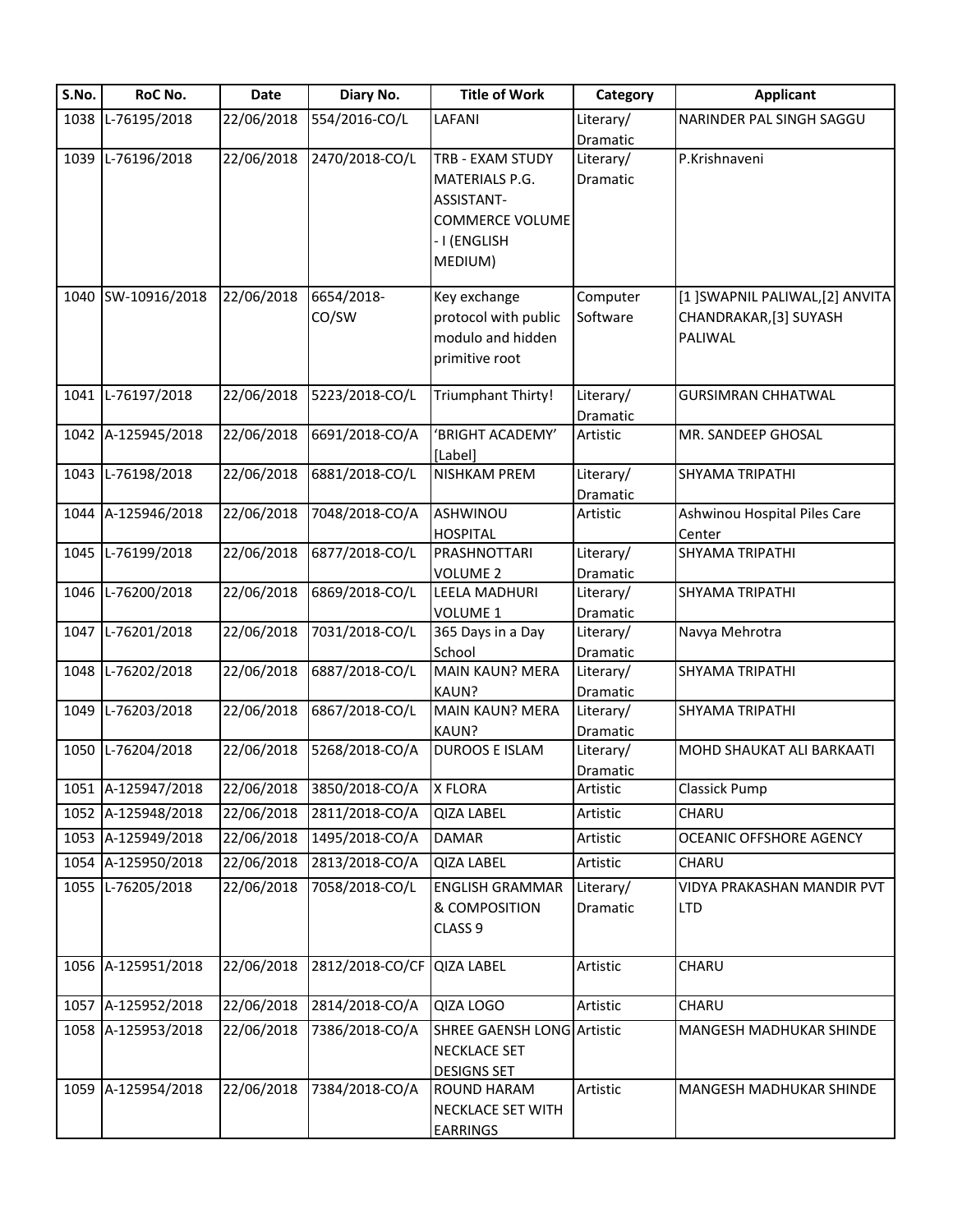| 22/06/2018<br>1060 A-125955/2018<br>7390/2018-CO/A<br><b>GREEN MAROON</b><br>Artistic<br>MANGESH MADHUKAR SHINDE<br><b>LONG KUNDAN</b><br>NECKLACE SET<br>1061 A-125956/2018<br>22/06/2018<br>7380/2018-CO/A<br>Artistic<br><b>MULTI COLOR</b><br><b>MANGESH MADHUKAR SHINDE</b><br><b>DESIGNER HARAM</b><br><b>NECKLACE SET</b><br>22/06/2018<br>7382/2018-CO/A<br>1062 A-125957/2018<br>LAXMI NECKLACE SET Artistic<br>MANGESH MADHUKAR SHINDE<br><b>DESIGNS WITH</b><br><b>JHUMKI</b><br>22/06/2018<br>7381/2018-CO/A<br>1063 A-125958/2018<br><b>LAXMI PEARLS</b><br>Artistic<br>MANGESH MADHUKAR SHINDE<br>NECKLACE SET<br>22/06/2018<br>7385/2018-CO/A<br>1064 A-125959/2018<br>Artistic<br>MANGESH MADHUKAR SHINDE<br>POLKI ROUND<br><b>HARAM NECKLACE</b><br><b>SET</b><br>22/06/2018<br>7383/2018-CO/A<br><b>LONG LAXMI</b><br>1065 A-125960/2018<br>Artistic<br><b>MANGESH MADHUKAR SHINDE</b><br><b>NECKLACE SET</b><br>1066 L-76206/2018<br>22/06/2018<br>7445/2018-CO/L<br>Literary/<br><b>IDENTIFICATION OF</b><br>KHYATI DIPAK VASAIWALA<br><b>GUJARATI NUMBERS</b><br>Dramatic<br>22/06/2018<br>1067 L-76207/2018<br>7448/2018-CO/L<br>KINDERGARTEN<br>Literary/<br>KHYATI DIPAK VASAIWALA<br><b>ACTIVITY PART-2</b><br>Dramatic<br>1068 SW-10917/2018<br>7193/2018-<br>22/06/2018<br>Computer<br>vedaprakasha NP<br>sWays<br>CO/SW<br>Software<br>22/06/2018<br>SelfMDS: A JAVA<br>1069 SW-10918/2018<br>7375/2018-<br>Om Prakash, Upendra Nath<br>Computer<br>CO/SW<br>Software<br>Dwivedi<br>program for self-<br>induced automated<br>molecular dynamics<br>simulation for ligand-<br>protein interaction'<br>7376/2018-<br>1070 SW-10919/2018<br>22/06/2018<br>Software to Screen<br>Computer<br>Om Prakash, Upendra Nath<br>CO/SW<br><b>Small Molecule</b><br>Software<br>Dwivedi<br>Targeting Intestinal<br>cGMP Signalling via<br>Computational In-<br>Vitro Experiments<br>1071 SW-10920/2018<br>22/06/2018<br>A software for<br>7377/2018-<br>Computer<br>Om Prakash, Upendra Nath<br>CO/SW<br>Software<br>observation of small<br>Dwivedi<br>molecule for p53 and<br>p21 promotor<br>activity for apoptosis<br>in colon cancer cell<br>line<br>22/06/2018<br>7401/2018-CO/L<br><b>GURU YAAR</b><br>1072 L-76208/2018<br>Literary/<br>M CHANDRASEKARAN | S.No. | RoC No. | <b>Date</b> | Diary No. | <b>Title of Work</b> | Category | <b>Applicant</b> |
|----------------------------------------------------------------------------------------------------------------------------------------------------------------------------------------------------------------------------------------------------------------------------------------------------------------------------------------------------------------------------------------------------------------------------------------------------------------------------------------------------------------------------------------------------------------------------------------------------------------------------------------------------------------------------------------------------------------------------------------------------------------------------------------------------------------------------------------------------------------------------------------------------------------------------------------------------------------------------------------------------------------------------------------------------------------------------------------------------------------------------------------------------------------------------------------------------------------------------------------------------------------------------------------------------------------------------------------------------------------------------------------------------------------------------------------------------------------------------------------------------------------------------------------------------------------------------------------------------------------------------------------------------------------------------------------------------------------------------------------------------------------------------------------------------------------------------------------------------------------------------------------------------------------------------------------------------------------------------------------------------------------------------------------------------------------------------------------------------------------------------------------------------------------------------------------------------------------------------------------------------------------------------------|-------|---------|-------------|-----------|----------------------|----------|------------------|
|                                                                                                                                                                                                                                                                                                                                                                                                                                                                                                                                                                                                                                                                                                                                                                                                                                                                                                                                                                                                                                                                                                                                                                                                                                                                                                                                                                                                                                                                                                                                                                                                                                                                                                                                                                                                                                                                                                                                                                                                                                                                                                                                                                                                                                                                                  |       |         |             |           |                      |          |                  |
|                                                                                                                                                                                                                                                                                                                                                                                                                                                                                                                                                                                                                                                                                                                                                                                                                                                                                                                                                                                                                                                                                                                                                                                                                                                                                                                                                                                                                                                                                                                                                                                                                                                                                                                                                                                                                                                                                                                                                                                                                                                                                                                                                                                                                                                                                  |       |         |             |           |                      |          |                  |
|                                                                                                                                                                                                                                                                                                                                                                                                                                                                                                                                                                                                                                                                                                                                                                                                                                                                                                                                                                                                                                                                                                                                                                                                                                                                                                                                                                                                                                                                                                                                                                                                                                                                                                                                                                                                                                                                                                                                                                                                                                                                                                                                                                                                                                                                                  |       |         |             |           |                      |          |                  |
|                                                                                                                                                                                                                                                                                                                                                                                                                                                                                                                                                                                                                                                                                                                                                                                                                                                                                                                                                                                                                                                                                                                                                                                                                                                                                                                                                                                                                                                                                                                                                                                                                                                                                                                                                                                                                                                                                                                                                                                                                                                                                                                                                                                                                                                                                  |       |         |             |           |                      |          |                  |
|                                                                                                                                                                                                                                                                                                                                                                                                                                                                                                                                                                                                                                                                                                                                                                                                                                                                                                                                                                                                                                                                                                                                                                                                                                                                                                                                                                                                                                                                                                                                                                                                                                                                                                                                                                                                                                                                                                                                                                                                                                                                                                                                                                                                                                                                                  |       |         |             |           |                      |          |                  |
|                                                                                                                                                                                                                                                                                                                                                                                                                                                                                                                                                                                                                                                                                                                                                                                                                                                                                                                                                                                                                                                                                                                                                                                                                                                                                                                                                                                                                                                                                                                                                                                                                                                                                                                                                                                                                                                                                                                                                                                                                                                                                                                                                                                                                                                                                  |       |         |             |           |                      |          |                  |
|                                                                                                                                                                                                                                                                                                                                                                                                                                                                                                                                                                                                                                                                                                                                                                                                                                                                                                                                                                                                                                                                                                                                                                                                                                                                                                                                                                                                                                                                                                                                                                                                                                                                                                                                                                                                                                                                                                                                                                                                                                                                                                                                                                                                                                                                                  |       |         |             |           |                      |          |                  |
|                                                                                                                                                                                                                                                                                                                                                                                                                                                                                                                                                                                                                                                                                                                                                                                                                                                                                                                                                                                                                                                                                                                                                                                                                                                                                                                                                                                                                                                                                                                                                                                                                                                                                                                                                                                                                                                                                                                                                                                                                                                                                                                                                                                                                                                                                  |       |         |             |           |                      |          |                  |
|                                                                                                                                                                                                                                                                                                                                                                                                                                                                                                                                                                                                                                                                                                                                                                                                                                                                                                                                                                                                                                                                                                                                                                                                                                                                                                                                                                                                                                                                                                                                                                                                                                                                                                                                                                                                                                                                                                                                                                                                                                                                                                                                                                                                                                                                                  |       |         |             |           |                      |          |                  |
|                                                                                                                                                                                                                                                                                                                                                                                                                                                                                                                                                                                                                                                                                                                                                                                                                                                                                                                                                                                                                                                                                                                                                                                                                                                                                                                                                                                                                                                                                                                                                                                                                                                                                                                                                                                                                                                                                                                                                                                                                                                                                                                                                                                                                                                                                  |       |         |             |           |                      |          |                  |
|                                                                                                                                                                                                                                                                                                                                                                                                                                                                                                                                                                                                                                                                                                                                                                                                                                                                                                                                                                                                                                                                                                                                                                                                                                                                                                                                                                                                                                                                                                                                                                                                                                                                                                                                                                                                                                                                                                                                                                                                                                                                                                                                                                                                                                                                                  |       |         |             |           |                      |          |                  |
|                                                                                                                                                                                                                                                                                                                                                                                                                                                                                                                                                                                                                                                                                                                                                                                                                                                                                                                                                                                                                                                                                                                                                                                                                                                                                                                                                                                                                                                                                                                                                                                                                                                                                                                                                                                                                                                                                                                                                                                                                                                                                                                                                                                                                                                                                  |       |         |             |           |                      |          |                  |
|                                                                                                                                                                                                                                                                                                                                                                                                                                                                                                                                                                                                                                                                                                                                                                                                                                                                                                                                                                                                                                                                                                                                                                                                                                                                                                                                                                                                                                                                                                                                                                                                                                                                                                                                                                                                                                                                                                                                                                                                                                                                                                                                                                                                                                                                                  |       |         |             |           |                      |          |                  |
|                                                                                                                                                                                                                                                                                                                                                                                                                                                                                                                                                                                                                                                                                                                                                                                                                                                                                                                                                                                                                                                                                                                                                                                                                                                                                                                                                                                                                                                                                                                                                                                                                                                                                                                                                                                                                                                                                                                                                                                                                                                                                                                                                                                                                                                                                  |       |         |             |           |                      |          |                  |
|                                                                                                                                                                                                                                                                                                                                                                                                                                                                                                                                                                                                                                                                                                                                                                                                                                                                                                                                                                                                                                                                                                                                                                                                                                                                                                                                                                                                                                                                                                                                                                                                                                                                                                                                                                                                                                                                                                                                                                                                                                                                                                                                                                                                                                                                                  |       |         |             |           |                      |          |                  |
|                                                                                                                                                                                                                                                                                                                                                                                                                                                                                                                                                                                                                                                                                                                                                                                                                                                                                                                                                                                                                                                                                                                                                                                                                                                                                                                                                                                                                                                                                                                                                                                                                                                                                                                                                                                                                                                                                                                                                                                                                                                                                                                                                                                                                                                                                  |       |         |             |           |                      |          |                  |
|                                                                                                                                                                                                                                                                                                                                                                                                                                                                                                                                                                                                                                                                                                                                                                                                                                                                                                                                                                                                                                                                                                                                                                                                                                                                                                                                                                                                                                                                                                                                                                                                                                                                                                                                                                                                                                                                                                                                                                                                                                                                                                                                                                                                                                                                                  |       |         |             |           |                      |          |                  |
|                                                                                                                                                                                                                                                                                                                                                                                                                                                                                                                                                                                                                                                                                                                                                                                                                                                                                                                                                                                                                                                                                                                                                                                                                                                                                                                                                                                                                                                                                                                                                                                                                                                                                                                                                                                                                                                                                                                                                                                                                                                                                                                                                                                                                                                                                  |       |         |             |           |                      |          |                  |
|                                                                                                                                                                                                                                                                                                                                                                                                                                                                                                                                                                                                                                                                                                                                                                                                                                                                                                                                                                                                                                                                                                                                                                                                                                                                                                                                                                                                                                                                                                                                                                                                                                                                                                                                                                                                                                                                                                                                                                                                                                                                                                                                                                                                                                                                                  |       |         |             |           |                      |          |                  |
|                                                                                                                                                                                                                                                                                                                                                                                                                                                                                                                                                                                                                                                                                                                                                                                                                                                                                                                                                                                                                                                                                                                                                                                                                                                                                                                                                                                                                                                                                                                                                                                                                                                                                                                                                                                                                                                                                                                                                                                                                                                                                                                                                                                                                                                                                  |       |         |             |           |                      |          |                  |
|                                                                                                                                                                                                                                                                                                                                                                                                                                                                                                                                                                                                                                                                                                                                                                                                                                                                                                                                                                                                                                                                                                                                                                                                                                                                                                                                                                                                                                                                                                                                                                                                                                                                                                                                                                                                                                                                                                                                                                                                                                                                                                                                                                                                                                                                                  |       |         |             |           |                      |          |                  |
|                                                                                                                                                                                                                                                                                                                                                                                                                                                                                                                                                                                                                                                                                                                                                                                                                                                                                                                                                                                                                                                                                                                                                                                                                                                                                                                                                                                                                                                                                                                                                                                                                                                                                                                                                                                                                                                                                                                                                                                                                                                                                                                                                                                                                                                                                  |       |         |             |           |                      |          |                  |
|                                                                                                                                                                                                                                                                                                                                                                                                                                                                                                                                                                                                                                                                                                                                                                                                                                                                                                                                                                                                                                                                                                                                                                                                                                                                                                                                                                                                                                                                                                                                                                                                                                                                                                                                                                                                                                                                                                                                                                                                                                                                                                                                                                                                                                                                                  |       |         |             |           |                      |          |                  |
|                                                                                                                                                                                                                                                                                                                                                                                                                                                                                                                                                                                                                                                                                                                                                                                                                                                                                                                                                                                                                                                                                                                                                                                                                                                                                                                                                                                                                                                                                                                                                                                                                                                                                                                                                                                                                                                                                                                                                                                                                                                                                                                                                                                                                                                                                  |       |         |             |           |                      |          |                  |
|                                                                                                                                                                                                                                                                                                                                                                                                                                                                                                                                                                                                                                                                                                                                                                                                                                                                                                                                                                                                                                                                                                                                                                                                                                                                                                                                                                                                                                                                                                                                                                                                                                                                                                                                                                                                                                                                                                                                                                                                                                                                                                                                                                                                                                                                                  |       |         |             |           |                      |          |                  |
|                                                                                                                                                                                                                                                                                                                                                                                                                                                                                                                                                                                                                                                                                                                                                                                                                                                                                                                                                                                                                                                                                                                                                                                                                                                                                                                                                                                                                                                                                                                                                                                                                                                                                                                                                                                                                                                                                                                                                                                                                                                                                                                                                                                                                                                                                  |       |         |             |           |                      |          |                  |
|                                                                                                                                                                                                                                                                                                                                                                                                                                                                                                                                                                                                                                                                                                                                                                                                                                                                                                                                                                                                                                                                                                                                                                                                                                                                                                                                                                                                                                                                                                                                                                                                                                                                                                                                                                                                                                                                                                                                                                                                                                                                                                                                                                                                                                                                                  |       |         |             |           |                      |          |                  |
|                                                                                                                                                                                                                                                                                                                                                                                                                                                                                                                                                                                                                                                                                                                                                                                                                                                                                                                                                                                                                                                                                                                                                                                                                                                                                                                                                                                                                                                                                                                                                                                                                                                                                                                                                                                                                                                                                                                                                                                                                                                                                                                                                                                                                                                                                  |       |         |             |           |                      |          |                  |
|                                                                                                                                                                                                                                                                                                                                                                                                                                                                                                                                                                                                                                                                                                                                                                                                                                                                                                                                                                                                                                                                                                                                                                                                                                                                                                                                                                                                                                                                                                                                                                                                                                                                                                                                                                                                                                                                                                                                                                                                                                                                                                                                                                                                                                                                                  |       |         |             |           |                      |          |                  |
|                                                                                                                                                                                                                                                                                                                                                                                                                                                                                                                                                                                                                                                                                                                                                                                                                                                                                                                                                                                                                                                                                                                                                                                                                                                                                                                                                                                                                                                                                                                                                                                                                                                                                                                                                                                                                                                                                                                                                                                                                                                                                                                                                                                                                                                                                  |       |         |             |           |                      |          |                  |
|                                                                                                                                                                                                                                                                                                                                                                                                                                                                                                                                                                                                                                                                                                                                                                                                                                                                                                                                                                                                                                                                                                                                                                                                                                                                                                                                                                                                                                                                                                                                                                                                                                                                                                                                                                                                                                                                                                                                                                                                                                                                                                                                                                                                                                                                                  |       |         |             |           |                      |          |                  |
|                                                                                                                                                                                                                                                                                                                                                                                                                                                                                                                                                                                                                                                                                                                                                                                                                                                                                                                                                                                                                                                                                                                                                                                                                                                                                                                                                                                                                                                                                                                                                                                                                                                                                                                                                                                                                                                                                                                                                                                                                                                                                                                                                                                                                                                                                  |       |         |             |           |                      |          |                  |
|                                                                                                                                                                                                                                                                                                                                                                                                                                                                                                                                                                                                                                                                                                                                                                                                                                                                                                                                                                                                                                                                                                                                                                                                                                                                                                                                                                                                                                                                                                                                                                                                                                                                                                                                                                                                                                                                                                                                                                                                                                                                                                                                                                                                                                                                                  |       |         |             |           |                      |          |                  |
|                                                                                                                                                                                                                                                                                                                                                                                                                                                                                                                                                                                                                                                                                                                                                                                                                                                                                                                                                                                                                                                                                                                                                                                                                                                                                                                                                                                                                                                                                                                                                                                                                                                                                                                                                                                                                                                                                                                                                                                                                                                                                                                                                                                                                                                                                  |       |         |             |           |                      |          |                  |
|                                                                                                                                                                                                                                                                                                                                                                                                                                                                                                                                                                                                                                                                                                                                                                                                                                                                                                                                                                                                                                                                                                                                                                                                                                                                                                                                                                                                                                                                                                                                                                                                                                                                                                                                                                                                                                                                                                                                                                                                                                                                                                                                                                                                                                                                                  |       |         |             |           |                      |          |                  |
|                                                                                                                                                                                                                                                                                                                                                                                                                                                                                                                                                                                                                                                                                                                                                                                                                                                                                                                                                                                                                                                                                                                                                                                                                                                                                                                                                                                                                                                                                                                                                                                                                                                                                                                                                                                                                                                                                                                                                                                                                                                                                                                                                                                                                                                                                  |       |         |             |           |                      |          |                  |
|                                                                                                                                                                                                                                                                                                                                                                                                                                                                                                                                                                                                                                                                                                                                                                                                                                                                                                                                                                                                                                                                                                                                                                                                                                                                                                                                                                                                                                                                                                                                                                                                                                                                                                                                                                                                                                                                                                                                                                                                                                                                                                                                                                                                                                                                                  |       |         |             |           |                      |          |                  |
|                                                                                                                                                                                                                                                                                                                                                                                                                                                                                                                                                                                                                                                                                                                                                                                                                                                                                                                                                                                                                                                                                                                                                                                                                                                                                                                                                                                                                                                                                                                                                                                                                                                                                                                                                                                                                                                                                                                                                                                                                                                                                                                                                                                                                                                                                  |       |         |             |           |                      |          |                  |
|                                                                                                                                                                                                                                                                                                                                                                                                                                                                                                                                                                                                                                                                                                                                                                                                                                                                                                                                                                                                                                                                                                                                                                                                                                                                                                                                                                                                                                                                                                                                                                                                                                                                                                                                                                                                                                                                                                                                                                                                                                                                                                                                                                                                                                                                                  |       |         |             |           |                      |          |                  |
|                                                                                                                                                                                                                                                                                                                                                                                                                                                                                                                                                                                                                                                                                                                                                                                                                                                                                                                                                                                                                                                                                                                                                                                                                                                                                                                                                                                                                                                                                                                                                                                                                                                                                                                                                                                                                                                                                                                                                                                                                                                                                                                                                                                                                                                                                  |       |         |             |           |                      |          |                  |
|                                                                                                                                                                                                                                                                                                                                                                                                                                                                                                                                                                                                                                                                                                                                                                                                                                                                                                                                                                                                                                                                                                                                                                                                                                                                                                                                                                                                                                                                                                                                                                                                                                                                                                                                                                                                                                                                                                                                                                                                                                                                                                                                                                                                                                                                                  |       |         |             |           |                      |          |                  |
|                                                                                                                                                                                                                                                                                                                                                                                                                                                                                                                                                                                                                                                                                                                                                                                                                                                                                                                                                                                                                                                                                                                                                                                                                                                                                                                                                                                                                                                                                                                                                                                                                                                                                                                                                                                                                                                                                                                                                                                                                                                                                                                                                                                                                                                                                  |       |         |             |           |                      |          |                  |
|                                                                                                                                                                                                                                                                                                                                                                                                                                                                                                                                                                                                                                                                                                                                                                                                                                                                                                                                                                                                                                                                                                                                                                                                                                                                                                                                                                                                                                                                                                                                                                                                                                                                                                                                                                                                                                                                                                                                                                                                                                                                                                                                                                                                                                                                                  |       |         |             |           |                      |          |                  |
|                                                                                                                                                                                                                                                                                                                                                                                                                                                                                                                                                                                                                                                                                                                                                                                                                                                                                                                                                                                                                                                                                                                                                                                                                                                                                                                                                                                                                                                                                                                                                                                                                                                                                                                                                                                                                                                                                                                                                                                                                                                                                                                                                                                                                                                                                  |       |         |             |           |                      |          |                  |
|                                                                                                                                                                                                                                                                                                                                                                                                                                                                                                                                                                                                                                                                                                                                                                                                                                                                                                                                                                                                                                                                                                                                                                                                                                                                                                                                                                                                                                                                                                                                                                                                                                                                                                                                                                                                                                                                                                                                                                                                                                                                                                                                                                                                                                                                                  |       |         |             |           |                      |          |                  |
|                                                                                                                                                                                                                                                                                                                                                                                                                                                                                                                                                                                                                                                                                                                                                                                                                                                                                                                                                                                                                                                                                                                                                                                                                                                                                                                                                                                                                                                                                                                                                                                                                                                                                                                                                                                                                                                                                                                                                                                                                                                                                                                                                                                                                                                                                  |       |         |             |           |                      |          |                  |
|                                                                                                                                                                                                                                                                                                                                                                                                                                                                                                                                                                                                                                                                                                                                                                                                                                                                                                                                                                                                                                                                                                                                                                                                                                                                                                                                                                                                                                                                                                                                                                                                                                                                                                                                                                                                                                                                                                                                                                                                                                                                                                                                                                                                                                                                                  |       |         |             |           |                      |          |                  |
|                                                                                                                                                                                                                                                                                                                                                                                                                                                                                                                                                                                                                                                                                                                                                                                                                                                                                                                                                                                                                                                                                                                                                                                                                                                                                                                                                                                                                                                                                                                                                                                                                                                                                                                                                                                                                                                                                                                                                                                                                                                                                                                                                                                                                                                                                  |       |         |             |           |                      |          |                  |
|                                                                                                                                                                                                                                                                                                                                                                                                                                                                                                                                                                                                                                                                                                                                                                                                                                                                                                                                                                                                                                                                                                                                                                                                                                                                                                                                                                                                                                                                                                                                                                                                                                                                                                                                                                                                                                                                                                                                                                                                                                                                                                                                                                                                                                                                                  |       |         |             |           |                      |          |                  |
|                                                                                                                                                                                                                                                                                                                                                                                                                                                                                                                                                                                                                                                                                                                                                                                                                                                                                                                                                                                                                                                                                                                                                                                                                                                                                                                                                                                                                                                                                                                                                                                                                                                                                                                                                                                                                                                                                                                                                                                                                                                                                                                                                                                                                                                                                  |       |         |             |           |                      | Dramatic |                  |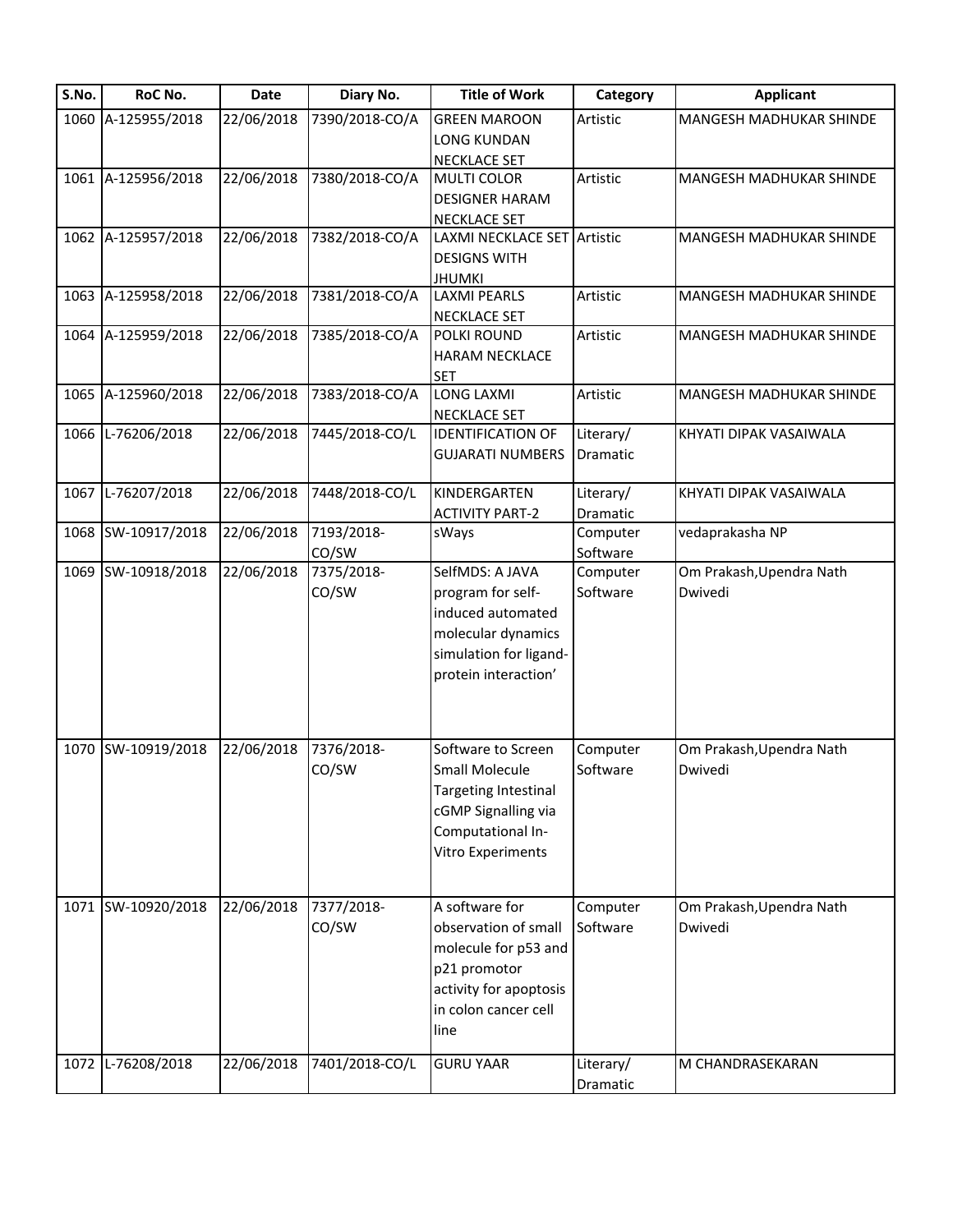| 1073 L-76209/2018<br>22/06/2018<br>7402/2018-CO/L<br><b>GNANAM THARUM</b><br>M CHANDRASEKARAN<br>Literary/<br>NANNERI KATHAIGAL<br>Dramatic<br>L-76210/2018<br>22/06/2018<br>7320/2018-CO/L<br>Ankush Garg<br>Literary/<br>1074<br>Pragyan<br>Dramatic<br>1075 L-76211/2018<br>25/06/2018<br>14717/2017-CO/L<br>Santosh Kumar Sharma<br>A Gateway to<br>Literary/<br>Dramatic<br>Spirituality<br>1076 A-125961/2018<br>25/06/2018<br>6810/2018-CO/A<br>PSU METRO<br>MAHENDRA SINGH RAJPUROHIT<br>Artistic<br>PROPRIETOR OF METRO<br><b>ELECTRICALS</b><br>A-125962/2018<br>25/06/2018<br>6795/2018-CO/A<br>MD DESIMOCHI<br>Artistic<br>NICE SHOES LLP<br>1077<br>25/06/2018<br>1078 A-125963/2018<br>6765/2018-CO/A<br><b>MAGIC POPS</b><br>MR. DANISH ABDUL RAZAK<br>Artistic<br>PANDROWALA PROPRIETOR OF<br>M/S. DFFI IMPEX<br>25/06/2018<br>6756/2018-CO/A<br>1079 A-125964/2018<br><b>GLACIER CAFEZZO</b><br>M/S. H.P. NUTRIRION PVT. LTD.<br>Artistic<br><b>INNER POUCH</b><br>A-125965/2018<br>25/06/2018<br>6745/2018-CO/A<br><b>MELTIES KREME</b><br>Artistic<br>LACHMAN TEJUMAL<br>1080<br><b>BALLS COFFEE</b><br>KHETWANI, PRAVEEN LACHMAN<br>KHETWANI<br>25/06/2018<br>6729/2018-CO/L<br>MR. AJAYA KUMAR HARIT<br>1081<br>L-76212/2018<br><b>AQUAVENT</b><br>Literary/<br>Dramatic |
|-----------------------------------------------------------------------------------------------------------------------------------------------------------------------------------------------------------------------------------------------------------------------------------------------------------------------------------------------------------------------------------------------------------------------------------------------------------------------------------------------------------------------------------------------------------------------------------------------------------------------------------------------------------------------------------------------------------------------------------------------------------------------------------------------------------------------------------------------------------------------------------------------------------------------------------------------------------------------------------------------------------------------------------------------------------------------------------------------------------------------------------------------------------------------------------------------------------------------------------------------------------------------------------------------|
|                                                                                                                                                                                                                                                                                                                                                                                                                                                                                                                                                                                                                                                                                                                                                                                                                                                                                                                                                                                                                                                                                                                                                                                                                                                                                               |
|                                                                                                                                                                                                                                                                                                                                                                                                                                                                                                                                                                                                                                                                                                                                                                                                                                                                                                                                                                                                                                                                                                                                                                                                                                                                                               |
|                                                                                                                                                                                                                                                                                                                                                                                                                                                                                                                                                                                                                                                                                                                                                                                                                                                                                                                                                                                                                                                                                                                                                                                                                                                                                               |
|                                                                                                                                                                                                                                                                                                                                                                                                                                                                                                                                                                                                                                                                                                                                                                                                                                                                                                                                                                                                                                                                                                                                                                                                                                                                                               |
|                                                                                                                                                                                                                                                                                                                                                                                                                                                                                                                                                                                                                                                                                                                                                                                                                                                                                                                                                                                                                                                                                                                                                                                                                                                                                               |
|                                                                                                                                                                                                                                                                                                                                                                                                                                                                                                                                                                                                                                                                                                                                                                                                                                                                                                                                                                                                                                                                                                                                                                                                                                                                                               |
|                                                                                                                                                                                                                                                                                                                                                                                                                                                                                                                                                                                                                                                                                                                                                                                                                                                                                                                                                                                                                                                                                                                                                                                                                                                                                               |
|                                                                                                                                                                                                                                                                                                                                                                                                                                                                                                                                                                                                                                                                                                                                                                                                                                                                                                                                                                                                                                                                                                                                                                                                                                                                                               |
|                                                                                                                                                                                                                                                                                                                                                                                                                                                                                                                                                                                                                                                                                                                                                                                                                                                                                                                                                                                                                                                                                                                                                                                                                                                                                               |
|                                                                                                                                                                                                                                                                                                                                                                                                                                                                                                                                                                                                                                                                                                                                                                                                                                                                                                                                                                                                                                                                                                                                                                                                                                                                                               |
|                                                                                                                                                                                                                                                                                                                                                                                                                                                                                                                                                                                                                                                                                                                                                                                                                                                                                                                                                                                                                                                                                                                                                                                                                                                                                               |
|                                                                                                                                                                                                                                                                                                                                                                                                                                                                                                                                                                                                                                                                                                                                                                                                                                                                                                                                                                                                                                                                                                                                                                                                                                                                                               |
|                                                                                                                                                                                                                                                                                                                                                                                                                                                                                                                                                                                                                                                                                                                                                                                                                                                                                                                                                                                                                                                                                                                                                                                                                                                                                               |
|                                                                                                                                                                                                                                                                                                                                                                                                                                                                                                                                                                                                                                                                                                                                                                                                                                                                                                                                                                                                                                                                                                                                                                                                                                                                                               |
| L-76213/2018<br>6718/2018-CO/L<br>25/06/2018<br>Rajneta Ke Khoj<br>Robin Srivastava<br>1082<br>Literary/                                                                                                                                                                                                                                                                                                                                                                                                                                                                                                                                                                                                                                                                                                                                                                                                                                                                                                                                                                                                                                                                                                                                                                                      |
| Dramatic                                                                                                                                                                                                                                                                                                                                                                                                                                                                                                                                                                                                                                                                                                                                                                                                                                                                                                                                                                                                                                                                                                                                                                                                                                                                                      |
| L-76214/2018<br>6702/2018-CO/L<br>25/06/2018<br>Minutes to Dawn<br>Pramodh Sundararajan<br>1083<br>Literary/                                                                                                                                                                                                                                                                                                                                                                                                                                                                                                                                                                                                                                                                                                                                                                                                                                                                                                                                                                                                                                                                                                                                                                                  |
| Dramatic                                                                                                                                                                                                                                                                                                                                                                                                                                                                                                                                                                                                                                                                                                                                                                                                                                                                                                                                                                                                                                                                                                                                                                                                                                                                                      |
| L-76215/2018<br>25/06/2018<br>6636/2018-CO/L<br><b>WINISTER</b><br>Sanjai Shokeen<br>1084<br>Literary/                                                                                                                                                                                                                                                                                                                                                                                                                                                                                                                                                                                                                                                                                                                                                                                                                                                                                                                                                                                                                                                                                                                                                                                        |
| Dramatic                                                                                                                                                                                                                                                                                                                                                                                                                                                                                                                                                                                                                                                                                                                                                                                                                                                                                                                                                                                                                                                                                                                                                                                                                                                                                      |
| 6632/2018-CO/L<br>1085 L-76216/2018<br>25/06/2018<br><b>HIMALAYA KE</b><br>Literary/<br>MRS KHUSHBOOPURI GOSWAMI                                                                                                                                                                                                                                                                                                                                                                                                                                                                                                                                                                                                                                                                                                                                                                                                                                                                                                                                                                                                                                                                                                                                                                              |
| <b>ANOKHE ADHBHUT</b><br>Dramatic<br>W/O PRAKASH PURI GOSWAMI                                                                                                                                                                                                                                                                                                                                                                                                                                                                                                                                                                                                                                                                                                                                                                                                                                                                                                                                                                                                                                                                                                                                                                                                                                 |
| <b>BACHCHE (SUPER</b><br>KIDS OF HIMALAYA)                                                                                                                                                                                                                                                                                                                                                                                                                                                                                                                                                                                                                                                                                                                                                                                                                                                                                                                                                                                                                                                                                                                                                                                                                                                    |
| 1086 L-76217/2018<br>25/06/2018<br>2504/2018-CO/L<br>TRB - TET EXAM<br>P.Krishnaveni<br>Literary/                                                                                                                                                                                                                                                                                                                                                                                                                                                                                                                                                                                                                                                                                                                                                                                                                                                                                                                                                                                                                                                                                                                                                                                             |
| <b>STUDY MATERIALS</b><br>Dramatic                                                                                                                                                                                                                                                                                                                                                                                                                                                                                                                                                                                                                                                                                                                                                                                                                                                                                                                                                                                                                                                                                                                                                                                                                                                            |
| PAPER - I TAMIL &                                                                                                                                                                                                                                                                                                                                                                                                                                                                                                                                                                                                                                                                                                                                                                                                                                                                                                                                                                                                                                                                                                                                                                                                                                                                             |
| <b>ENGLISH</b>                                                                                                                                                                                                                                                                                                                                                                                                                                                                                                                                                                                                                                                                                                                                                                                                                                                                                                                                                                                                                                                                                                                                                                                                                                                                                |
| L-76218/2018<br>25/06/2018<br>6218/2018-CO/L<br>Silhouettes of<br>Literary/<br>Col. Rajendran<br>1087                                                                                                                                                                                                                                                                                                                                                                                                                                                                                                                                                                                                                                                                                                                                                                                                                                                                                                                                                                                                                                                                                                                                                                                         |
| Emotions<br>Dramatic                                                                                                                                                                                                                                                                                                                                                                                                                                                                                                                                                                                                                                                                                                                                                                                                                                                                                                                                                                                                                                                                                                                                                                                                                                                                          |
| L-76219/2018<br>25/06/2018<br>18197/2017-CO/L<br>Solar Refrigeration<br>1088<br>Literary/<br>PAWAN DADAJI KAMDI                                                                                                                                                                                                                                                                                                                                                                                                                                                                                                                                                                                                                                                                                                                                                                                                                                                                                                                                                                                                                                                                                                                                                                               |
| System by Using<br>Dramatic<br>Peltier                                                                                                                                                                                                                                                                                                                                                                                                                                                                                                                                                                                                                                                                                                                                                                                                                                                                                                                                                                                                                                                                                                                                                                                                                                                        |
|                                                                                                                                                                                                                                                                                                                                                                                                                                                                                                                                                                                                                                                                                                                                                                                                                                                                                                                                                                                                                                                                                                                                                                                                                                                                                               |
| L-76220/2018<br>25/06/2018<br>6872/2018-CO/L<br>ATMARAKSHA<br>Literary/<br>DR. SHYAMA TRIPATHI<br>1089                                                                                                                                                                                                                                                                                                                                                                                                                                                                                                                                                                                                                                                                                                                                                                                                                                                                                                                                                                                                                                                                                                                                                                                        |
| Dramatic                                                                                                                                                                                                                                                                                                                                                                                                                                                                                                                                                                                                                                                                                                                                                                                                                                                                                                                                                                                                                                                                                                                                                                                                                                                                                      |
| 6119/2017-CO/A<br>Little Artist, B<br>Blue Orange Publications, A unit<br>L-76221/2018<br>25/06/2018<br>Literary/<br>1090<br>of Gyan Pushp Child Care Pvt.Ltd.<br>Dramatic                                                                                                                                                                                                                                                                                                                                                                                                                                                                                                                                                                                                                                                                                                                                                                                                                                                                                                                                                                                                                                                                                                                    |
| L-76222/2018<br>25/06/2018<br>7394/2018-CO/L<br>Aurat<br>Sandeep Kumar<br>1091<br>Literary/                                                                                                                                                                                                                                                                                                                                                                                                                                                                                                                                                                                                                                                                                                                                                                                                                                                                                                                                                                                                                                                                                                                                                                                                   |
| Dramatic                                                                                                                                                                                                                                                                                                                                                                                                                                                                                                                                                                                                                                                                                                                                                                                                                                                                                                                                                                                                                                                                                                                                                                                                                                                                                      |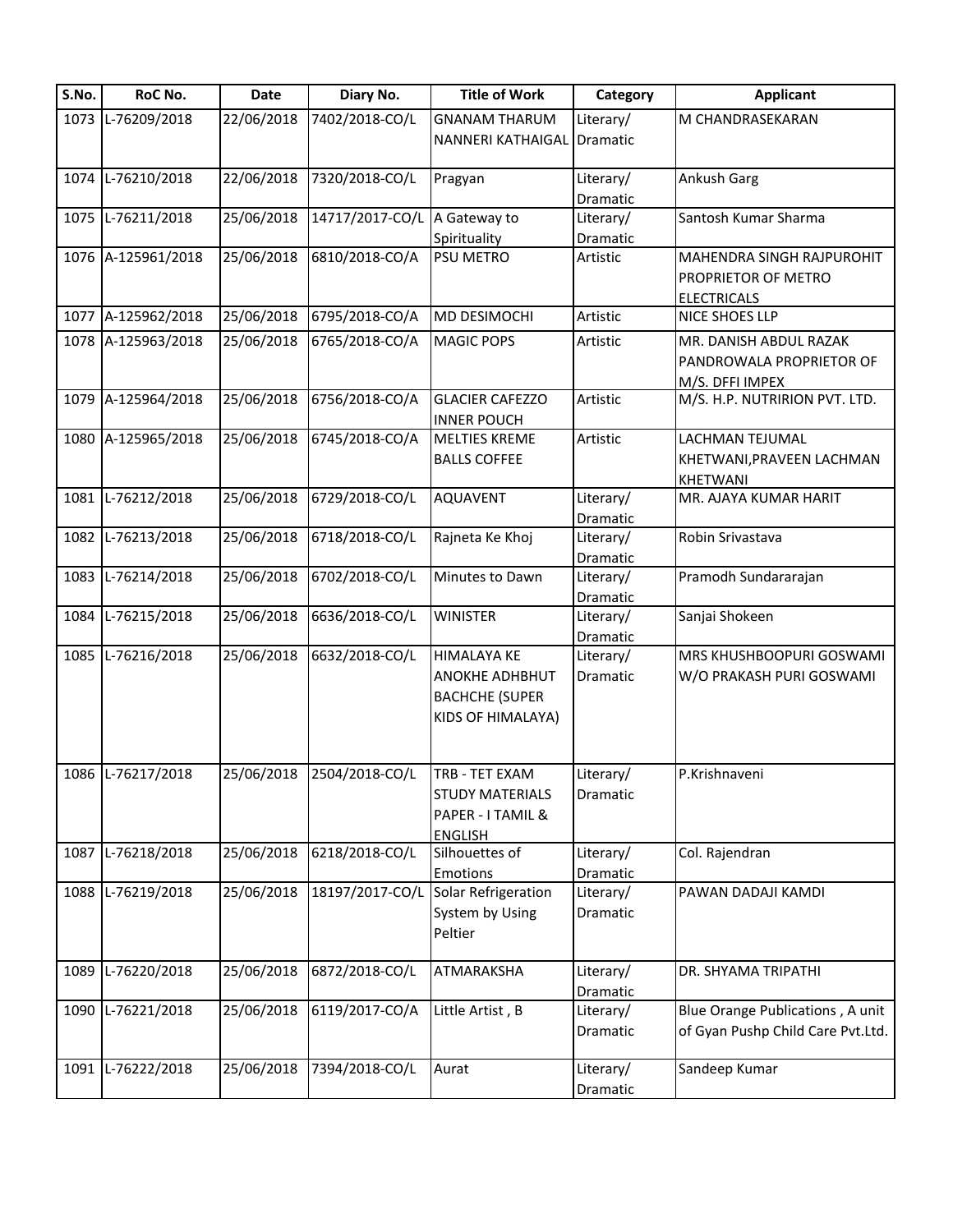| S.No. | RoC No.           | Date       | Diary No.      | <b>Title of Work</b>       | Category        | <b>Applicant</b>                  |
|-------|-------------------|------------|----------------|----------------------------|-----------------|-----------------------------------|
| 1092  | L-76223/2018      | 25/06/2018 | 7348/2018-CO/L | <b>REORIENTATION OF</b>    | Literary/       | ATULKUMAR MAHESHCHANDRA           |
|       |                   |            |                | <b>ACTIVITIES AND SELF</b> | Dramatic        | AGARWAL                           |
|       |                   |            |                | ENVIRONMENT                |                 |                                   |
|       |                   |            |                | <b>ITEGRATION</b>          |                 |                                   |
| 1093  | L-76224/2018      | 25/06/2018 | 7476/2018-CO/L | "NATURAL REMEDY            | Literary/       | Premanidhi Panda                  |
|       |                   |            |                | FOR REVERSAL OF            | Dramatic        |                                   |
|       |                   |            |                | <b>CORONARY ARTERY</b>     |                 |                                   |
|       |                   |            |                | <b>BLOCKADE"</b>           |                 |                                   |
|       |                   |            |                |                            |                 |                                   |
| 1094  | L-76225/2018      | 25/06/2018 | 7530/2018-CO/L | Data Extraction in         | Literary/       | Dr. Shirish S. Sane, Santoshkumar |
|       |                   |            |                | <b>Dynamic Web Pages</b>   | Dramatic        | Vaman Chobe                       |
| 1095  | L-76226/2018      | 25/06/2018 | 7520/2018-CO/L | Ocean of Thoughts          | Literary/       | Sandeep Ravidutt Sharma           |
|       |                   |            |                |                            | Dramatic        |                                   |
| 1096  | L-76227/2018      | 25/06/2018 | 7280/2018-CO/L | Microprocessors and        | Literary/       | Dani Reagan Vivek J, Selvathi D   |
|       |                   |            |                | Microcontrollers           | Dramatic        |                                   |
|       |                   |            |                | System Laboratory          |                 |                                   |
|       |                   |            |                | <b>Instruction Manual</b>  |                 |                                   |
|       |                   |            |                |                            |                 |                                   |
|       |                   |            |                |                            |                 |                                   |
| 1097  | L-76228/2018      | 25/06/2018 | 7523/2018-CO/L | Positive Energy            | Literary/       | Sandeep Ravidutt Sharma           |
|       |                   |            |                |                            | Dramatic        |                                   |
| 1098  | L-76229/2018      | 25/06/2018 | 7049/2018-CO/L | Pasaryache Yamak           | Literary/       | Mrudgandha Dixit                  |
|       |                   |            |                |                            | Dramatic        |                                   |
| 1099  | L-76230/2018      | 25/06/2018 | 7233/2018-CO/L | THE AUSPICIOUS             | Literary/       | MRS. SHOBANA RAVI                 |
|       |                   |            |                |                            | Dramatic        |                                   |
| 1100  | L-76231/2018      | 25/06/2018 | 6905/2018-CO/L | Gyan Vigyan Akshar         | Literary/       | Tejgyan Global Foundation         |
|       |                   |            |                | Gita- Agyan Ke Liye        | <b>Dramatic</b> |                                   |
|       |                   |            |                | Sadgati Yukti              |                 |                                   |
|       | 1101 L-76232/2018 | 25/06/2018 | 7066/2018-CO/L | <b>Task Based Exercise</b> | Literary/       | Manipal Academy of Higher         |
|       |                   |            |                | Manual for People          | Dramatic        | Education                         |
|       |                   |            |                | with Stroke                |                 |                                   |
| 1102  | L-76233/2018      | 25/06/2018 | 7101/2018-CO/L | STUDY AND DESIGN           | Literary/       | PRATIK VIJAY DHAGE                |
|       |                   |            |                | OF CONCENTRATED            | Dramatic        |                                   |
|       |                   |            |                | SOLAR THERMAL              |                 |                                   |
|       |                   |            |                | POWER PLANT                |                 |                                   |
|       |                   |            |                |                            |                 |                                   |
| 1103  | L-76234/2018      | 25/06/2018 | 2472/2018-CO/L | TRB - EXAM STUDY           | Literary/       | P.Krishnaveni                     |
|       |                   |            |                | MATERIALS P.G.             | Dramatic        |                                   |
|       |                   |            |                | ASSISTANT-                 |                 |                                   |
|       |                   |            |                | COMMERCE VOLUME            |                 |                                   |
|       |                   |            |                | - III (ENGLISH             |                 |                                   |
|       |                   |            |                | MEDIUM)                    |                 |                                   |
| 1104  | L-76235/2018      | 25/06/2018 | 7190/2018-CO/L | A collection of songs      | Literary/       | Dr. Archana Sehgal                |
|       |                   |            |                |                            | Dramatic        |                                   |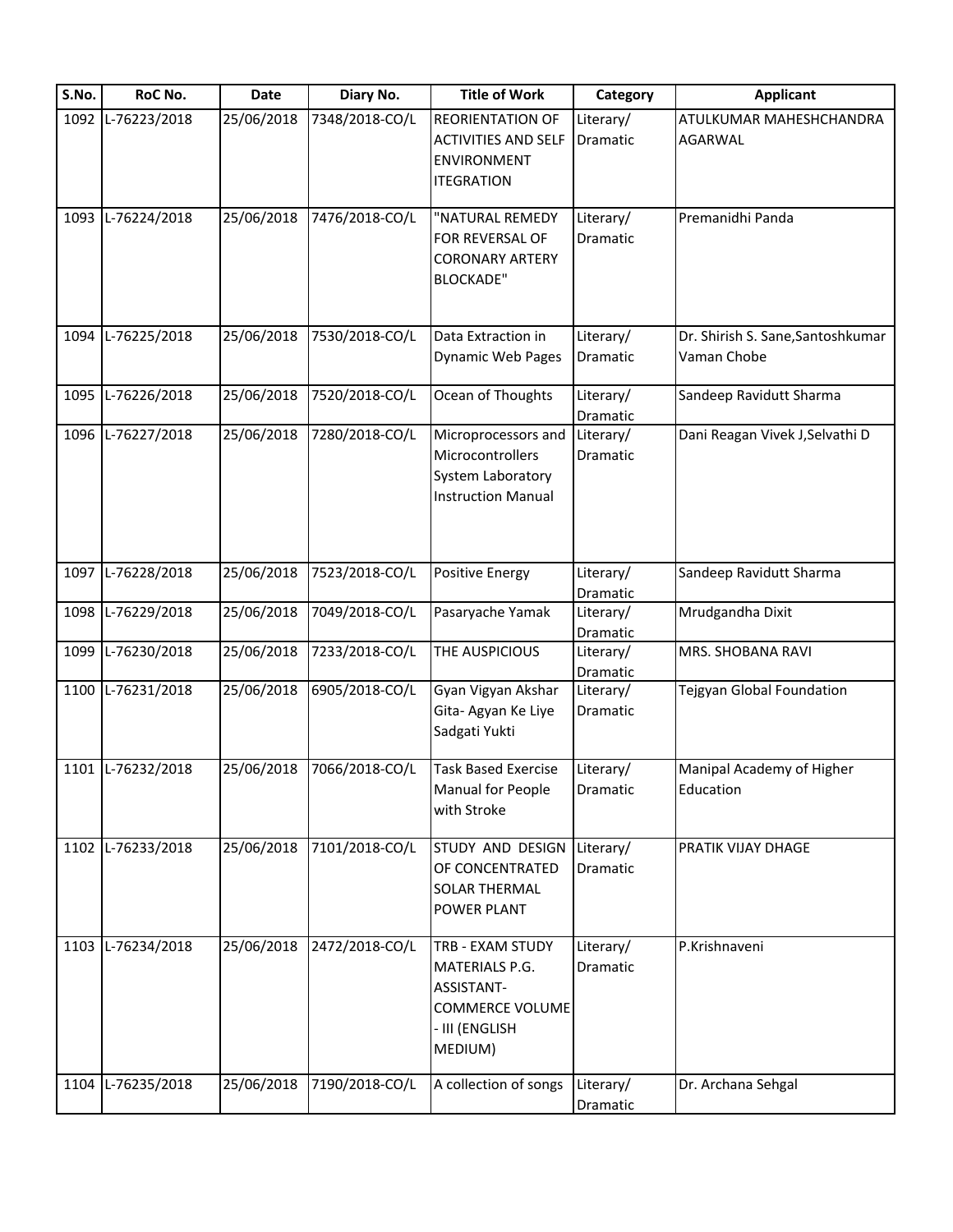| S.No. | RoC No.           | Date       | Diary No.      | <b>Title of Work</b>         | Category        | <b>Applicant</b>                    |
|-------|-------------------|------------|----------------|------------------------------|-----------------|-------------------------------------|
|       | 1105 L-76236/2018 | 25/06/2018 | 7063/2018-CO/L | <b>Patients' Perceptions</b> | Literary/       | Manipal Academy of Higher           |
|       |                   |            |                | of Problems in ICF           | <b>Dramatic</b> | Education                           |
|       |                   |            |                | Domain following             |                 |                                     |
|       |                   |            |                | stroke Questionnaire         |                 |                                     |
|       |                   |            |                | (PPP-Q)                      |                 |                                     |
|       |                   |            |                |                              |                 |                                     |
| 1106  | L-76237/2018      | 25/06/2018 | 6289/2018-CO/L | A JOB SEEKER                 | Literary/       | <b>LOKESH KUMAR</b>                 |
|       |                   |            |                |                              | Dramatic        |                                     |
|       | 1107 L-76238/2018 | 25/06/2018 | 6194/2018-CO/L | "SPWM Modulated              | Literary/       | Anshu Choudhary                     |
|       |                   |            |                | <b>DSTATCOM Based on</b>     | Dramatic        |                                     |
|       |                   |            |                | Two Level Neutral            |                 |                                     |
|       |                   |            |                | Converter for The            |                 |                                     |
|       |                   |            |                |                              |                 |                                     |
|       |                   |            |                | Improvement Of               |                 |                                     |
|       |                   |            |                | Power Quality'               |                 |                                     |
|       | 1108 L-76239/2018 | 25/06/2018 | 6031/2018-CO/L | CA Ashish Kalra's            | Literary/       | Ashish Kalra                        |
|       |                   |            |                |                              |                 |                                     |
|       |                   |            |                | Financial                    | Dramatic        |                                     |
|       |                   |            |                | Management                   |                 |                                     |
| 1109  | L-76240/2018      | 25/06/2018 | 6556/2018-CO/L | <b>DOGHOUSE</b>              | Literary/       | Samir Karnik                        |
|       |                   |            |                |                              | Dramatic        |                                     |
|       | 1110 L-76241/2018 | 25/06/2018 | 6537/2018-CO/L | Corporate Mantras            | Literary/       | Sandeep Ravidutt Sharma             |
|       |                   |            |                | for one and all              | Dramatic        |                                     |
|       | 1111 L-76242/2018 | 25/06/2018 | 2501/2018-CO/L | TRB - TET EXAM               | Literary/       | P.Krishnaveni                       |
|       |                   |            |                | <b>STUDY MATERIALS</b>       | Dramatic        |                                     |
|       |                   |            |                | PAPER - II PHYSICS,          |                 |                                     |
|       |                   |            |                | <b>CHEMISTRY &amp;</b>       |                 |                                     |
|       |                   |            |                | <b>BIOLOGY (TAMIL</b>        |                 |                                     |
|       |                   |            |                | MEDIUM)                      |                 |                                     |
|       |                   |            |                |                              |                 |                                     |
|       | 1112 L-76243/2018 | 25/06/2018 | 7128/2018-CO/L | Lab Companion                | Literary/       | Dr. M. B. Chandak, Karishma         |
|       |                   |            |                |                              | Dramatic        | Khurana, Pritha Bhabra, Prof.       |
|       |                   |            |                |                              |                 | Kanak Kalyani, Sai Pradyumn         |
|       |                   |            |                |                              |                 | Shrivastava, Shradha                |
|       |                   |            |                |                              |                 | Chaturvedi, Shri Ramdeobaba         |
|       |                   |            |                |                              |                 | College of Engineering and          |
|       |                   |            |                |                              |                 | Management, Nagpur, Vasu            |
|       |                   |            |                |                              |                 | Agrawal                             |
|       | 1113 L-76244/2018 | 25/06/2018 | 7124/2018-CO/L | Railway Regency              | Literary/       | Ankush Sareswar, khushboo           |
|       |                   |            |                |                              | Dramatic        | bhatia, Priyanka Singh, Prof. Kanak |
|       |                   |            |                |                              |                 | Kalyani, Shri Ramdeobaba College    |
|       |                   |            |                |                              |                 | of Engineering and Management,      |
|       |                   |            |                |                              |                 | Nagpur, Yashi Yadav                 |
|       |                   |            |                |                              |                 |                                     |
| 1114  | L-76245/2018      | 25/06/2018 | 7105/2018-CO/L | Lab Manual"                  | Literary/       | Prof. Samir Anjani, Shri            |
|       |                   |            |                | Computer                     | Dramatic        | Ramdeobaba College of               |
|       |                   |            |                | Programming"                 |                 | Engineering and Management,         |
|       |                   |            |                |                              |                 | Nagpur                              |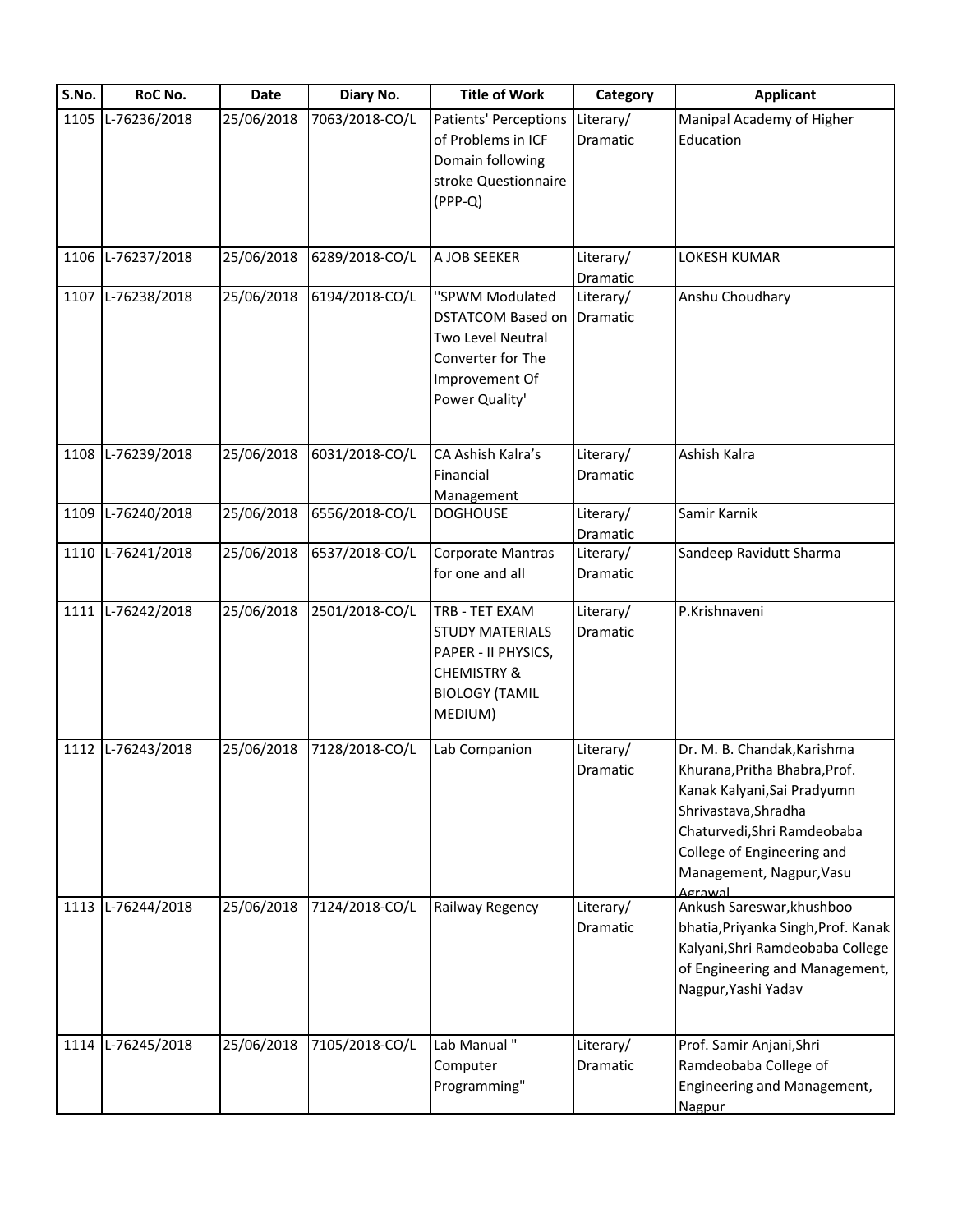| S.No. | RoC No.            | <b>Date</b> | Diary No.      | <b>Title of Work</b>            | Category  | <b>Applicant</b>             |
|-------|--------------------|-------------|----------------|---------------------------------|-----------|------------------------------|
| 1115  | L-76246/2018       | 25/06/2018  | 7328/2018-CO/L | Mein Shabana                    | Literary/ | <b>Yusuf Rais</b>            |
|       |                    |             |                |                                 | Dramatic  |                              |
| 1116  | L-76247/2018       | 25/06/2018  | 7207/2018-CO/L | POT (THE PATH)                  | Literary/ | RADHA SOAMI SATSANG BEAS     |
|       |                    |             |                |                                 | Dramatic  |                              |
| 1117  | L-76248/2018       | 25/06/2018  | 7521/2018-CO/L | Aiming High Beyond              | Literary/ | Sandeep Ravidutt Sharma      |
|       |                    |             |                | The Sky                         | Dramatic  |                              |
| 1118  | L-76249/2018       | 25/06/2018  | 7404/2018-CO/L | Chinu: The Green                | Literary/ | Hrishikesh Gajanan Shirbhate |
|       |                    |             |                | Shadows                         | Dramatic  |                              |
| 1119  | L-76250/2018       | 25/06/2018  | 7433/2018-CO/L | A TIME EQUIVALENT               | Literary/ | <b>BIJAY KRISHNA SARKAR</b>  |
|       |                    |             |                | <b>CONSIDERATION OF</b>         | Dramatic  |                              |
|       |                    |             |                | <b>EINSTEIN'S SPECIAL</b>       |           |                              |
|       |                    |             |                | THEORY OF                       |           |                              |
|       |                    |             |                | RELATIVITY                      |           |                              |
|       |                    |             |                |                                 |           |                              |
| 1120  | L-76251/2018       | 25/06/2018  | 7391/2018-CO/L | Crush! You Crushed it Literary/ |           | <b>Edmer Barreto</b>         |
|       |                    |             |                |                                 | Dramatic  |                              |
| 1121  | L-76252/2018       | 25/06/2018  | 7214/2018-CO/L | Ramani                          | Literary/ | Mrudgandha Dixit             |
|       |                    |             |                |                                 | Dramatic  |                              |
| 1122  | L-76253/2018       | 25/06/2018  | 7296/2018-CO/L | FLIRT WITH LIFE THE             | Literary/ | <b>HARESH SIPPY</b>          |
|       |                    |             |                | ONLY WAY OUT                    | Dramatic  |                              |
|       |                    |             |                |                                 |           |                              |
|       | 1123 SW-10921/2018 | 25/06/2018  | 3411/2018-CO/L | PRABHASAKSHI                    | Computer  | <b>DWARIKESH INFORMATICS</b> |
|       |                    |             |                |                                 | Software  | <b>LIMITED</b>               |
| 1124  | L-76254/2018       | 25/06/2018  | 5281/2018-CO/L | <b>Becoming God</b>             | Literary/ | Pankaj Ogra                  |
|       |                    |             |                |                                 | Dramatic  |                              |
| 1125  | L-76255/2018       | 25/06/2018  | 6022/2018-CO/L | An Approach of                  | Literary/ | vengatesan                   |
|       |                    |             |                | <b>Hybrid Clustering</b>        | Dramatic  |                              |
|       |                    |             |                | Technique for                   |           |                              |
|       |                    |             |                | <b>Maximizing Similarity</b>    |           |                              |
|       |                    |             |                | of Gene Expression              |           |                              |
|       |                    |             |                |                                 |           |                              |
|       | 1126 L-76256/2018  | 25/06/2018  | 6009/2018-CO/L | A Comprehensive                 | Literary/ | Manipal Academy of Higher    |
|       |                    |             |                | <b>Assessment Tool For</b>      | Dramatic  | Education                    |
|       |                    |             |                | Diabetic Foot                   |           |                              |
|       |                    |             |                | Syndrome (M-CDFAT)              |           |                              |
|       |                    |             |                |                                 |           |                              |
|       | 1127 A-125966/2018 | 25/06/2018  | 6164/2018-CO/A | MISTRY CHAMPA LAL Artistic      |           | RAMBABU VERMA, VINOD         |
|       |                    |             |                |                                 |           | VERMA PARTNER OF CHAMPA      |
|       |                    |             |                |                                 |           | LAL AGRICULTURE WORKS        |
|       | 1128 SW-10922/2018 | 25/06/2018  | 10675/2017-    | SPORTSUNITY                     | Computer  | SPORTS UNITY PRIVATE LIMITED |
|       |                    |             | CO/SW          | <b>SERVER SIDE LOGIC</b>        | Software  |                              |
|       |                    |             |                |                                 |           |                              |
| 1129  | A-125967/2018      | 25/06/2018  | 2666/2017-CO/A | B.Y.                            | Artistic  | B. Y. Tailor                 |
| 1130  | L-76257/2018       | 26/06/2018  | 3527/2018-CO/L | <b>AN EFFICIENT</b>             | Literary/ | Suryakant Dinkar Deshpande   |
|       |                    |             |                | APPROACH                        | Dramatic  |                              |
|       |                    |             |                |                                 |           |                              |
|       |                    |             |                | <b>TOWARDS MINING</b>           |           |                              |
|       |                    |             |                | <b>ASSOCIATION RULES</b>        |           |                              |
|       |                    |             |                |                                 |           |                              |
| 1131  | L-76258/2018       | 26/06/2018  | 2915/2018-CO/L | Classification of               | Literary/ | Dr. Abhay B. Solunke         |
|       |                    |             |                | Peptone                         | Dramatic  |                              |
|       |                    |             |                |                                 |           |                              |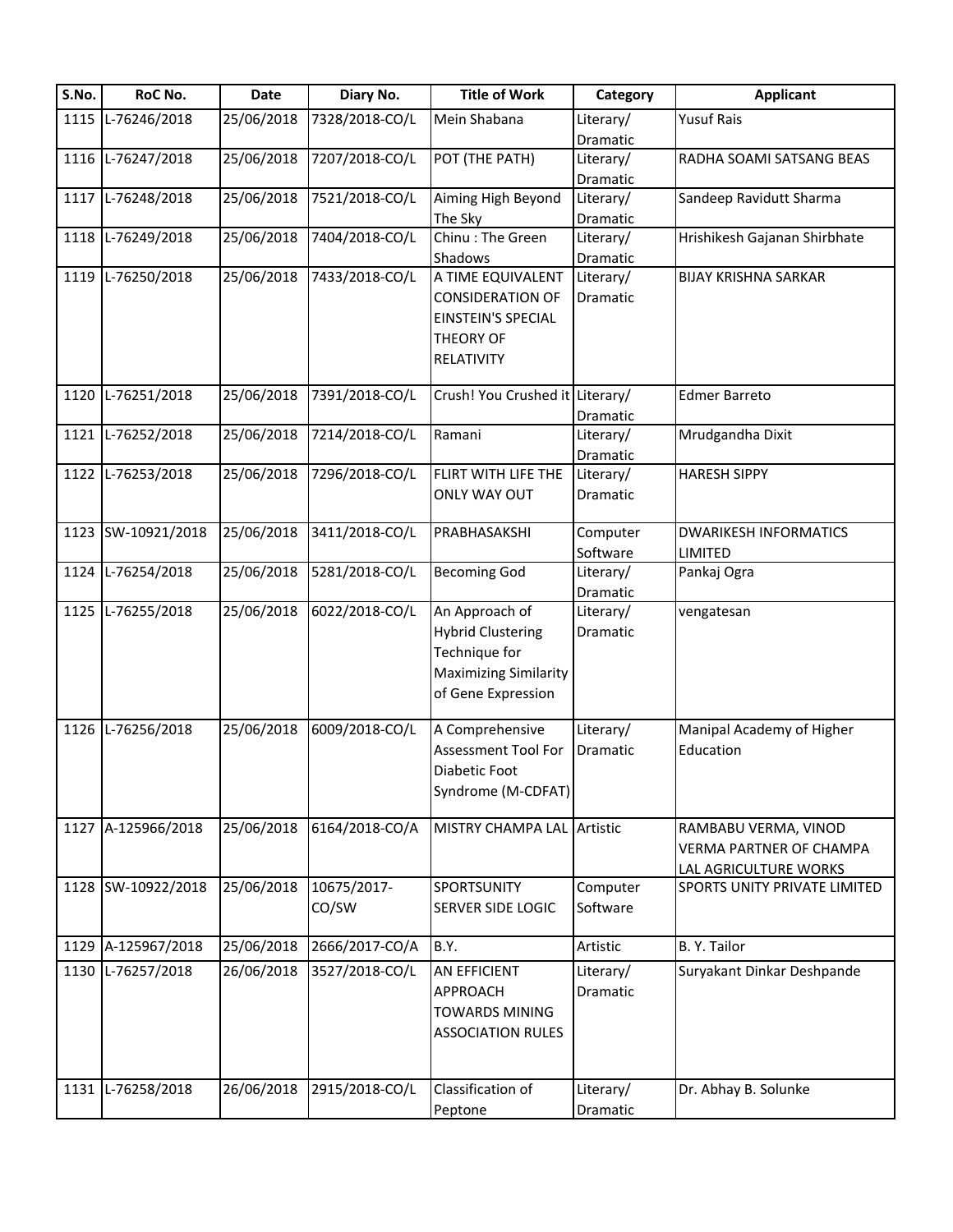| S.No. | RoC No.            | <b>Date</b> | Diary No.                     | <b>Title of Work</b>           | Category  | <b>Applicant</b>                  |
|-------|--------------------|-------------|-------------------------------|--------------------------------|-----------|-----------------------------------|
|       | 1132 L-76259/2018  | 26/06/2018  | 6412/2018-CO/L                | Will You Be My                 | Literary/ | Anjali Sachin Raut                |
|       |                    |             |                               | Friend                         | Dramatic  |                                   |
|       | 1133 L-76260/2018  | 26/06/2018  | 6871/2018-CO/L                | ATMANIRIKSHAN                  | Literary/ | SHYAMA TRIPATHI                   |
|       |                    |             |                               |                                | Dramatic  |                                   |
|       | 1134 L-76261/2018  | 26/06/2018  | 10421/2017-CO/L ENTERTAINMENT |                                | Literary/ | <b>INSPIRATION INFO SOLUTIONS</b> |
|       |                    |             |                               | <b>TALENT PORTAL AND</b>       | Dramatic  | <b>INDIA PVT LTD</b>              |
|       |                    |             |                               | 24 FRAMES                      |           |                                   |
|       | 1135 A-125968/2018 | 26/06/2018  |                               | 10407/2017-CO/A KISHORE MYSORE | Artistic  | M/S SHUDHHI PERFUMERS PVT         |
|       |                    |             |                               |                                |           | <b>LTD</b>                        |
|       | 1136 L-76262/2018  | 26/06/2018  | 6884/2018-CO/L                | PRASHNOTTARI                   | Literary/ | <b>SHYAM TRIPATHI</b>             |
|       |                    |             |                               | <b>VOLUME 3</b>                | Dramatic  |                                   |
|       | 1137 L-76263/2018  | 26/06/2018  | 14850/2017-CO/L               | Ancients                       | Literary/ | Sarvagy Shukl                     |
|       |                    |             |                               |                                | Dramatic  |                                   |
|       | 1138 A-125969/2018 | 26/06/2018  | 4400/2018-CO/A                | Nirvana                        | Artistic  | M/s NIRVANA FILMS                 |
|       | 1139 L-76264/2018  | 26/06/2018  | 5271/2018-CO/L                | <b>DUROOS E ISLAM</b>          | Literary/ | MOHD SHAUKAT ALI BARKAATI         |
|       |                    |             |                               | <b>PARTIV</b>                  | Dramatic  |                                   |
|       | 1140 L-76265/2018  | 26/06/2018  | 5987/2018-CO/L                | Chautha Dhandha                | Literary/ | Ayodhya Prasad                    |
|       |                    |             |                               |                                | Dramatic  |                                   |
|       | 1141 L-76266/2018  | 26/06/2018  | 6873/2018-CO/L                | <b>KRIPALU BHAKTI</b>          | Literary/ | <b>SHYAM TRIPATHI</b>             |
|       |                    |             |                               | DHARA VOLUME 1                 | Dramatic  |                                   |
|       | 1142 L-76267/2018  | 26/06/2018  | 6886/2018-CO/L                | LEELA MADHURI                  | Literary/ | SHYAMA TRIPATHI                   |
|       |                    |             |                               | <b>VOLUME 2</b>                | Dramatic  |                                   |
|       | 1143 L-76268/2018  | 26/06/2018  | 7102/2018-CO/L                | <b>VEER SHIROMANI</b>          | Literary/ | MAHENDRA SINGH SIKARWAR           |
|       |                    |             |                               | <b>MAHARAJA</b>                | Dramatic  |                                   |
|       |                    |             |                               | <b>SURAJMAL AITIHASIK</b>      |           |                                   |
|       |                    |             |                               | <b>NATAK</b>                   |           |                                   |
|       | 1144 L-76269/2018  | 26/06/2018  | 5269/2018-CO/L                | <b>HANAFI KITABUL</b>          | Literary/ | MOHD SHAUKAT ALI BARKAATI         |
|       |                    |             |                               | <b>FIQAH PART VI</b>           | Dramatic  |                                   |
|       | 1145 L-76270/2018  | 26/06/2018  | 7046/2018-CO/L                | <b>Teachers Attribute</b>      | Literary/ | Prof Lalit Aggarwal               |
|       |                    |             |                               | Assessment                     | Dramatic  |                                   |
|       |                    |             |                               | Inventory TAAI                 |           |                                   |
|       |                    |             |                               | Manual                         |           |                                   |
|       |                    |             |                               |                                |           |                                   |
|       | 1146 L-76271/2018  | 26/06/2018  | 6660/2018-CO/L                | <b>Unlocked Silences</b>       | Literary/ | Mukhpreet Khurana                 |
|       |                    |             |                               |                                | Dramatic  |                                   |
|       | 1147 L-76272/2018  | 26/06/2018  | 7206/2018-CO/L                | UMRETI V ZIVLJENJE             | Literary/ | RADHA SOAMI SATSANG BEAS          |
|       |                    |             |                               | (DIE TO LIVE)                  | Dramatic  |                                   |
|       |                    |             |                               |                                |           |                                   |
|       | 1148 L-76273/2018  | 26/06/2018  | 7285/2018-CO/L                | Shaurya                        | Literary/ | Nihodo Media Private Limited      |
|       |                    |             |                               |                                | Dramatic  |                                   |
| 1149  | L-76274/2018       | 26/06/2018  | 7312/2018-CO/L                | <b>INFINITY</b>                | Literary/ | Ms. Minal Arora                   |
|       |                    |             |                               |                                | Dramatic  |                                   |
|       | 1150 L-76275/2018  | 26/06/2018  | 7196/2018-CO/L                | Highly efficient two           | Literary/ | VARSHA MAROTRAO LANJEKAR          |
|       |                    |             |                               | inductor boost                 | Dramatic  |                                   |
|       |                    |             |                               | converter for solar            |           |                                   |
|       |                    |             |                               | power application              |           |                                   |
|       |                    |             |                               |                                |           |                                   |
|       | 1151 L-76276/2018  | 26/06/2018  | 7245/2018-CO/L                | SHYAMA PRABHU                  | Literary/ | GHANSHYAM LILADHAR TANNA          |
|       |                    |             |                               | SHYAMGHAN                      | Dramatic  |                                   |
|       | 1152 L-76277/2018  | 26/06/2018  | 7211/2018-CO/L                | <b>SANTON KI BANI</b>          | Literary/ | RADHA SOAMI SATSANG BEAS          |
|       |                    |             |                               |                                | Dramatic  |                                   |
|       |                    |             |                               |                                |           |                                   |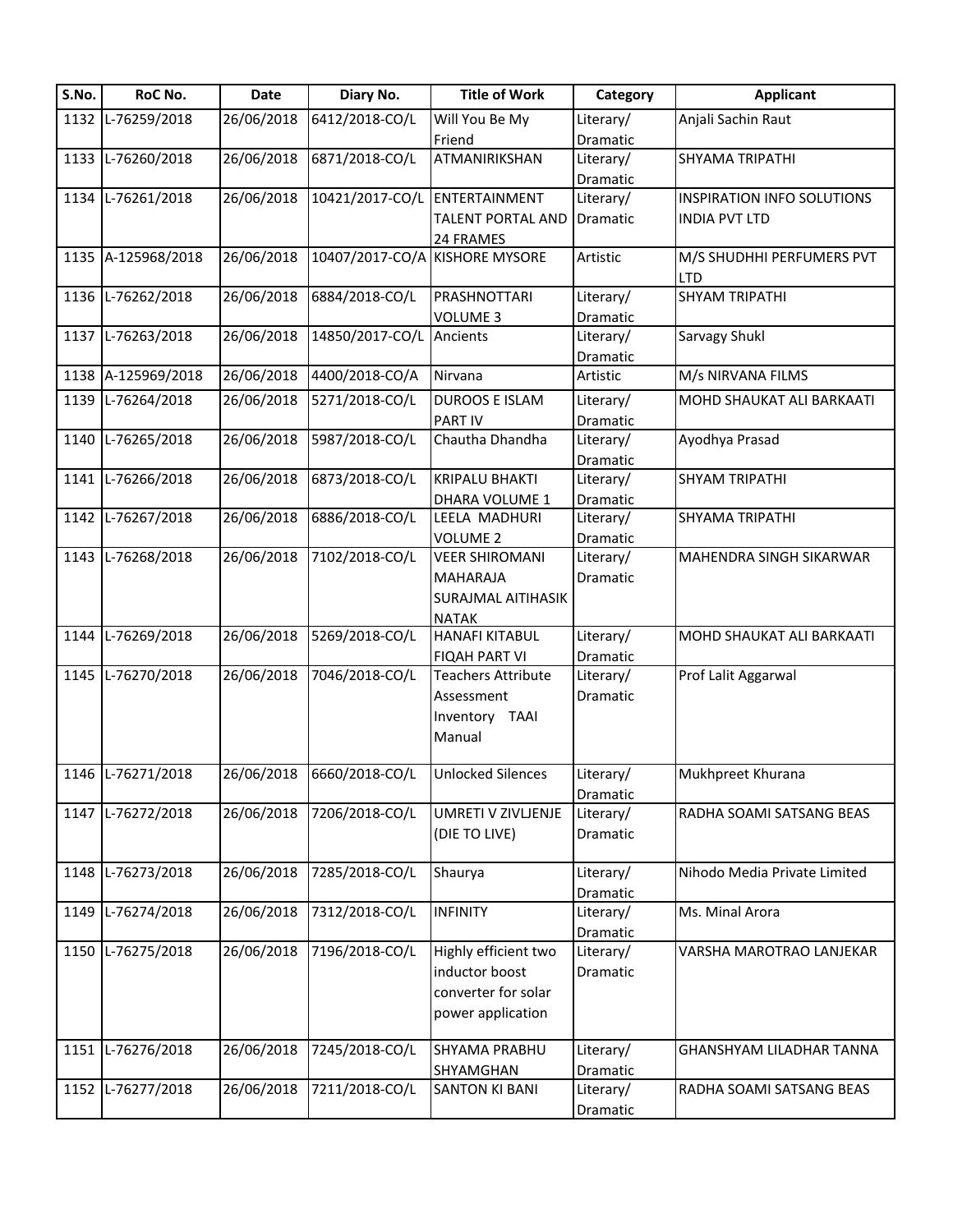| 1153 L-76278/2018<br>26/06/2018<br>15272/2017-CO/L<br>PIH - Paranoid Indian Literary/   |                 |                            |
|-----------------------------------------------------------------------------------------|-----------------|----------------------------|
|                                                                                         |                 | Neelima Mathur             |
| Housewife                                                                               | <b>Dramatic</b> |                            |
|                                                                                         |                 |                            |
| 1154 A-125970/2018<br>26/06/2018<br>7452/2018-CO/A<br><b>BANSI KANHAIYA</b>             | Artistic        | SHRI ALOK KHANDELWAL       |
|                                                                                         |                 | PROPRIETOR OF GOKUL AGRO   |
|                                                                                         |                 | <b>FOOD PRODUCTS</b>       |
| 1155 A-125971/2018<br>26/06/2018<br>7299/2018-CO/A<br><b>APEX TECHNOLOGIES</b> Artistic |                 | M/S APEX TECHNOLOGY        |
| LABEL WITH A LOGO                                                                       |                 |                            |
| DROP OF WATER,                                                                          |                 |                            |
| PICTURE OF A                                                                            |                 |                            |
| RHINOCEROS AND A                                                                        |                 |                            |
| TAG LINE BISHUDO                                                                        |                 |                            |
| JAL SHUDO JEEVAN                                                                        |                 |                            |
| <b>IN BENGALI</b>                                                                       |                 |                            |
|                                                                                         |                 |                            |
|                                                                                         |                 |                            |
| 26/06/2018<br>1156 A-125972/2018<br>7472/2018-CO/A<br><b>BYAHUT REAL TASTE</b>          | Artistic        | JITENDRA KUMAR TRADING AS  |
|                                                                                         |                 | <b>BYAHUT FOOD PRODUCT</b> |
| 1157 A-125973/2018<br>26/06/2018<br>7347/2018-CO/A<br><b>DROLIA RANGOLI</b>             | Artistic        | <b>VIVEK KUMAR DROLIA</b>  |
| LABEL                                                                                   |                 | PROPRIETOR OF M/S DROLIA   |
| 26/06/2018<br>7374/2018-CO/SR JEE LE                                                    | Sound           | <b>CHEMICALS</b>           |
| 1158 SR-13587/2018                                                                      |                 | Sagar Chopra, Sahil Chopra |
| 7268/2018-CO/L                                                                          | Recording       | PRATIK V. DHAGE            |
| 1159 L-76279/2018<br>26/06/2018<br>Design and                                           | Literary/       |                            |
| Development of Salt                                                                     | Dramatic        |                            |
| Water Fuel Cell                                                                         |                 |                            |
| System<br>7529/2018-CO/L<br>1160 L-76280/2018<br>26/06/2018<br>wayanad (working         | Literary/       | Pradeep Kumar Mangalassery |
| title)                                                                                  | Dramatic        |                            |
| 3456/2018-CO/CF<br><b>SABAK DEGI NAANI:</b><br>1161 CF-4121/2018<br>26/06/2018          | Cinematograp    | Kiran Agarwal              |
| <b>TOMMY AUR</b>                                                                        | h Film          |                            |
| SHANKAR                                                                                 |                 |                            |
| 3388/2018-CO/CF SABAK DEGI NAANI:<br>1162 CF-4122/2018<br>26/06/2018                    | Cinematograp    | Kiran Agarwal              |
| SIYAR AUR CHEETAH - h Film                                                              |                 |                            |
| <b>RAFTARI</b>                                                                          |                 |                            |
|                                                                                         |                 |                            |
| 1163 L-76281/2018<br>26/06/2018<br>6941/2018-CO/L<br>THE CONCEPT OF                     | Literary/       | <b>SUBHASH MODI</b>        |
| <b>DIRECT SERVICE</b>                                                                   | Dramatic        |                            |
| 26/06/2018<br>3465/2018-CO/CF<br>1164 CF-4123/2018<br><b>SABAK DEGI NAANI:</b>          | Cinematograp    | Kiran Agarwal              |
| KIMKU AUR CHUHA                                                                         | h Film          |                            |
|                                                                                         |                 |                            |
| 1165 L-76282/2018<br>26/06/2018<br>6952/2018-CO/L<br><b>INDUSTRIAL</b>                  | Literary/       | <b>CSS RAO</b>             |
| <b>SICKNESS / FAILURES</b>                                                              | Dramatic        |                            |
| <b>KEY CAUSES AND</b>                                                                   |                 |                            |
| <b>CONTRIBUTORY</b>                                                                     |                 |                            |
| <b>FACTORS</b>                                                                          |                 |                            |
|                                                                                         |                 |                            |
| 26/06/2018<br>1166 A-125974/2018<br>7167/2018-CO/A<br>SSIGNATURES'S                     | Artistic        | LAXMI PURSE EMPORIUM       |
| LABEL                                                                                   |                 |                            |
| 1167 L-76283/2018<br>26/06/2018<br>7045/2018-CO/L<br>Oh Meri Jaane Jaan                 | Literary/       | Arun Ravindran             |
| Ari                                                                                     | Dramatic        |                            |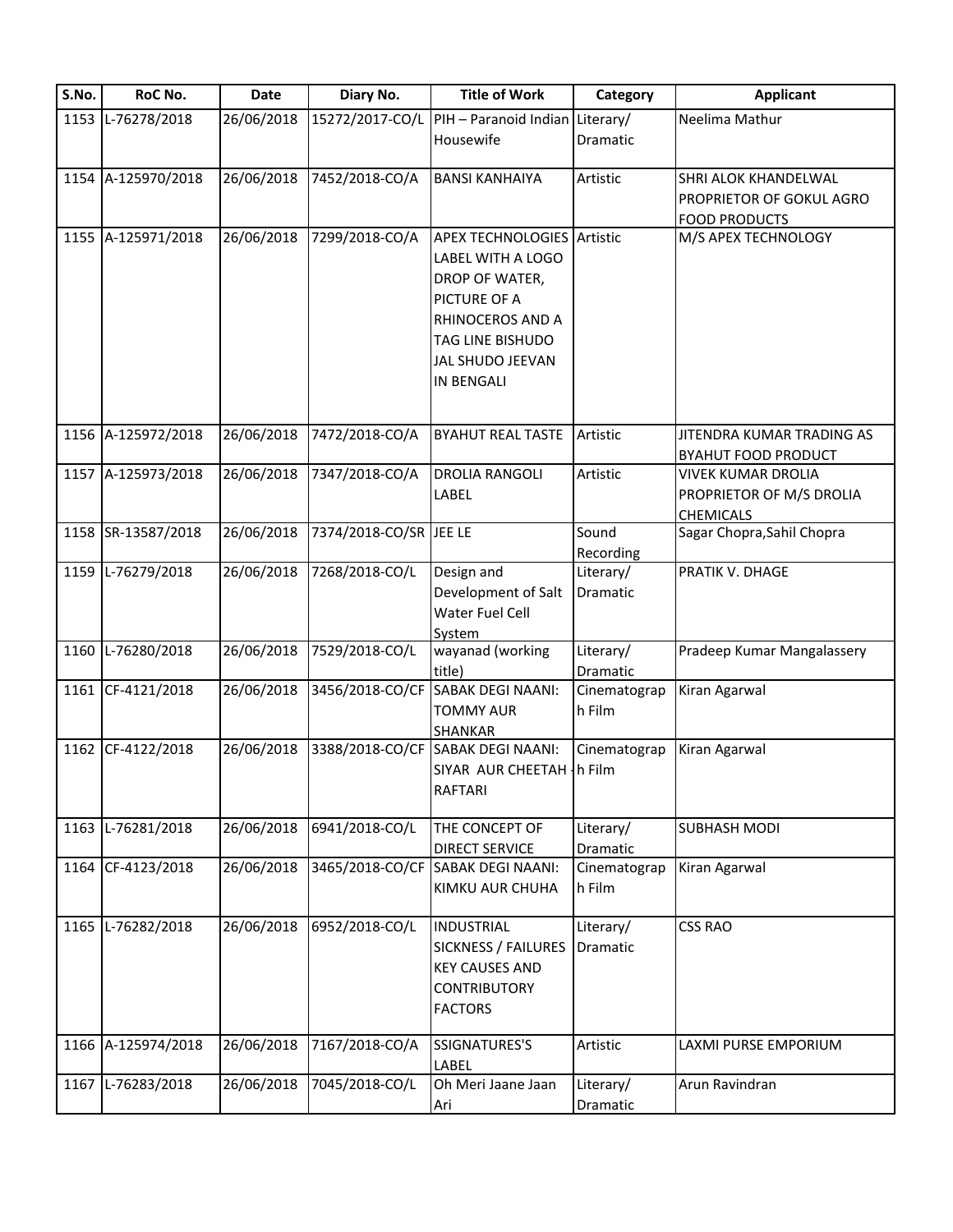| S.No. | RoC No.            | Date       | Diary No.       | <b>Title of Work</b>           | Category     | <b>Applicant</b>               |
|-------|--------------------|------------|-----------------|--------------------------------|--------------|--------------------------------|
| 1168  | L-76284/2018       | 26/06/2018 | 6976/2018-CO/L  | SPIRITUALITY                   | Literary/    | SHYAMA TRIPATHI                |
|       |                    |            |                 | <b>VOLUME 3</b>                | Dramatic     |                                |
| 1169  | L-76285/2018       | 26/06/2018 | 6985/2018-CO/L  | LOVE IN THE TIMES              | Literary/    | <b>VARUN CHAWLA</b>            |
|       |                    |            |                 | OF EBOLA                       | Dramatic     |                                |
|       | 1170 L-76286/2018  | 26/06/2018 | 6863/2018-CO/L  | Cleo                           | Literary/    | Anjali Venkatesh               |
|       |                    |            |                 |                                | Dramatic     |                                |
|       | 1171 L-76287/2018  | 26/06/2018 | 6828/2018-CO/L  | <b>Repertory Made Easy</b>     | Literary/    | Dr. Arun Kumar Lall            |
|       |                    |            |                 | Volume 1                       | Dramatic     |                                |
|       | 1172 CF-4124/2018  | 26/06/2018 | 6733/2018-CO/CF | Ek Aasha                       | Cinematograp | Lovely Professional University |
|       |                    |            |                 |                                | h Film       |                                |
|       | 1173 SW-10923/2018 | 26/06/2018 | 6701/2018-      | Program for                    | Computer     | Neeraj Bhanot                  |
|       |                    |            | CO/SW           | Identifying Cause and Software |              |                                |
|       |                    |            |                 | <b>Effect Relationships</b>    |              |                                |
|       |                    |            |                 | between different              |              |                                |
|       |                    |            |                 | Factors                        |              |                                |
|       |                    |            |                 |                                |              |                                |
|       | 1174 L-76288/2018  | 26/06/2018 | 6696/2018-CO/L  | <b>AUTOMATIC</b>               | Literary/    | MARUTI SUZUKI INDIA LIMITED    |
|       |                    |            |                 | <b>CUSTOMER DATA</b>           | Dramatic     |                                |
|       |                    |            |                 | <b>RECORDING SYSTEM</b>        |              |                                |
|       |                    |            |                 | (A-CDRS)                       |              |                                |
|       | 1175 A-125975/2018 | 26/06/2018 | 6666/2018-CO/A  | <b>DEEP</b>                    | Artistic     | PRAKASHBHAIKATHIRIA,           |
|       |                    |            |                 |                                |              | DEEPAKBHAI KATHIRIA            |
|       | 1176 L-76289/2018  | 26/06/2018 | 6637/2018-CO/L  | CHARACTERISTICS OF Literary/   |              | SUBRATA BHATTACHARYA           |
|       |                    |            |                 | <b>TIME</b>                    | Dramatic     |                                |
|       | 1177 L-76290/2018  | 26/06/2018 | 207/2018-CO/L   | <b>ESSENTIAL</b>               | Literary/    | <b>VXL PUBLISHERS</b>          |
|       |                    |            |                 | MICROBIOLOGY FOR               | Dramatic     |                                |
|       |                    |            |                 | <b>D.M.L.T STUDENTS</b>        |              |                                |
|       | 1178 CF-4125/2018  | 26/06/2018 | 6727/2018-CO/CF | <b>UDAAN</b>                   | Cinematograp | Lovely Professional University |
|       |                    |            |                 |                                | h Film       |                                |
|       | 1179 L-76291/2018  | 26/06/2018 | 6868/2018-CO/L  | ATMAKALYAN                     | Literary/    | <b>SHYAM TRIPATHI</b>          |
|       |                    |            |                 |                                | Dramatic     |                                |
|       | 1180 L-76292/2018  | 26/06/2018 | 3965/2018-CO/L  | Product Catalogue -            | Literary/    | POLY MEDICURE LIMITED          |
|       |                    |            |                 | SAFETY WINGED                  | Dramatic     |                                |
|       |                    |            |                 | <b>INFUSION SET</b>            |              |                                |
|       |                    |            |                 |                                |              |                                |
| 1181  | L-76293/2018       | 26/06/2018 | 7075/2018-CO/L  | PHIR BHI YAAD                  | Literary/    | SANGEETA SAXENA                |
|       |                    |            |                 | AAYENGE                        | Dramatic     |                                |
| 1182  | L-76294/2018       | 26/06/2018 | 5152/2018-CO/L  | YAARE NEE MOHINI               | Literary/    | Zee Entertainment Enterprises  |
|       |                    |            |                 |                                | Dramatic     | Limited                        |
|       | 1183 L-76295/2018  | 26/06/2018 | 6830/2018-CO/L  | <b>Repertory Made Easy</b>     | Literary/    | Dr.Arun Kumar Lall             |
|       |                    |            |                 | Volume 3                       | Dramatic     |                                |
|       | 1184 L-76296/2018  | 26/06/2018 | 7022/2018-CO/L  | Indian Polity and              | Literary/    | Mocktime                       |
|       |                    |            |                 | <b>Constitution NCERT</b>      | Dramatic     |                                |
|       |                    |            |                 | <b>Summary</b>                 |              |                                |
|       | 1185 L-76297/2018  | 26/06/2018 | 6709/2018-CO/L  | Rebooting India                | Literary/    | Premji & Dr. Preetha           |
|       |                    |            |                 | through Practical              | Dramatic     |                                |
|       |                    |            |                 | Integral Humanism              |              |                                |
|       |                    |            |                 |                                |              |                                |
|       | 1186 SW-10924/2018 | 26/06/2018 | 6944/2018-      | #PayCalci                      | Computer     | Dinesh Jat                     |
|       |                    |            | CO/SW           |                                | Software     |                                |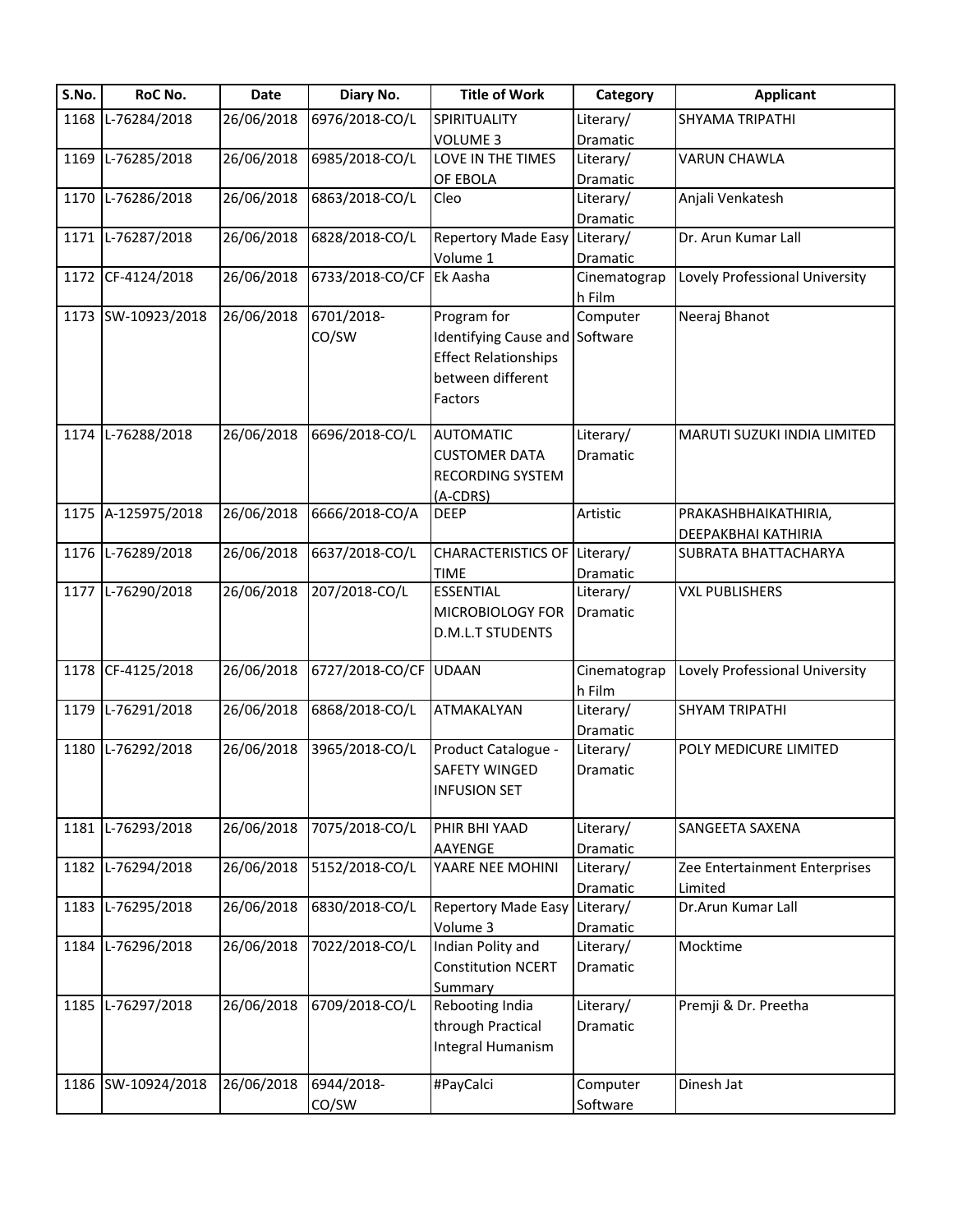| S.No. | RoC No.            | <b>Date</b> | Diary No.                  | <b>Title of Work</b>                | Category     | <b>Applicant</b>                              |
|-------|--------------------|-------------|----------------------------|-------------------------------------|--------------|-----------------------------------------------|
|       | 1187 SW-10925/2018 | 26/06/2018  | 6678/2018-                 | LOCATION-BASED                      | Computer     | M.Maheswari, M.S.Vinmathi, V.Sat              |
|       |                    |             | CO/SW                      | <b>CONTENT PROVIDER</b>             | Software     | hiya                                          |
|       |                    |             |                            | USING M-LEARNING                    |              |                                               |
|       |                    |             |                            | SYSTEM                              |              |                                               |
| 1188  | L-76298/2018       | 26/06/2018  | 7077/2018-CO/L             | VIGYAN CLASS 10                     | Literary/    | VIDYA PRAKASHAN MANDIR PVT                    |
|       |                    |             |                            |                                     | Dramatic     | <b>LTD</b>                                    |
|       | 1189 A-125976/2018 | 26/06/2018  | 1183/2018-CO/A             | <b>WINNING SMILES</b>               | Artistic     | DR. SHILPA MITTAL TRADING AS                  |
|       |                    |             |                            | DENTAL CLINIC WITH                  |              | WINNING SMILES DENTAL CLINIC                  |
|       |                    |             |                            | PRESENTATION                        |              |                                               |
|       | 1190 CF-4126/2018  | 26/06/2018  | 17348/2017-                | <b>MISSION SAFEER</b>               | Cinematograp | CAPT VIRAF KEKOBAD, MR HANIF                  |
|       |                    |             | CO/CF                      | THIRTY SEVEN                        | h Film       | MOHAMMED I MODAK                              |
|       |                    |             |                            | DAYS TO FREEDOM                     |              |                                               |
|       | 1191 CF-4127/2018  | 27/06/2018  | 4347/2018-CO/CF PRAYATHNAM |                                     | Cinematograp | PRAYATHNAM                                    |
|       |                    |             |                            | Volume 1                            | h Film       |                                               |
|       | 1192 L-76299/2018  | 27/06/2018  | 2712/2018-CO/L             | Atmadarsini Vol. 2                  | Literary/    | Karra Suryakantam                             |
|       |                    |             |                            | (English)                           | Dramatic     |                                               |
|       | 1193 L-76300/2018  | 27/06/2018  | 2480/2018-CO/L             | TRB - EXAM STUDY                    | Literary/    | P.Krishnaveni                                 |
|       |                    |             |                            | MATERIALS P.G.                      | Dramatic     |                                               |
|       |                    |             |                            | <b>ASSISTANT - MATHS</b>            |              |                                               |
|       |                    |             |                            | <b>VOLUME I</b>                     |              |                                               |
|       | 1194 L-76301/2018  | 27/06/2018  | 2464/2018-CO/L             | TRB - EXAM STUDY                    | Literary/    | P.Krishnaveni                                 |
|       |                    |             |                            | <b>MATERIALS P.G.</b>               | Dramatic     |                                               |
|       |                    |             |                            | <b>ASSISTANT -</b>                  |              |                                               |
|       |                    |             |                            | ZOOLOGY VOLUME II                   |              |                                               |
|       | 1195 L-76302/2018  | 27/06/2018  | 5259/2018-CO/L             | KNOWLEDGE OF THE                    | Literary/    | SADHANA NAIR                                  |
|       |                    |             |                            | <b>SELF</b>                         | Dramatic     |                                               |
|       | 1196 SR-13588/2018 | 27/06/2018  | 11399/2017-                | O SAATHIYA                          | Sound        | SUPER CASSETTES INDUSTRIES                    |
|       |                    |             | CO/SR                      | SWEETIEE WEDS NRI                   | Recording    | PRIVATE LTD.                                  |
|       | 1197 SR-13589/2018 | 27/06/2018  | 11401/2017-                | KUDI GUJARATI DI                    | Sound        | SUPER CASSETTES INDUSTRIES                    |
|       |                    |             | CO/SR                      | SWEETIEE WEDS NRI                   | Recording    | PRIVATE LTD.                                  |
|       |                    |             |                            |                                     |              |                                               |
|       | 1198 A-125977/2018 | 27/06/2018  | 4325/2018-CO/A             | <b>INDIAN INSTITUTE OF Artistic</b> |              | <b>INDIAN INSTITUTE OF</b>                    |
|       |                    |             |                            | <b>TECHNOLOGY</b>                   |              | TECHNOLOGY ROORKEE IIT                        |
|       | 1199 L-76303/2018  | 27/06/2018  | 1572/2018-CO/L             | ROORKEE<br>The curse of the Lady    | Literary/    | <b>ROORKEE</b><br>SuKatha Media Works Pvt Ltd |
|       |                    |             |                            |                                     | Dramatic     |                                               |
|       | 1200 SR-13590/2018 | 27/06/2018  | 11404/2017-                | MUSAFIR SEETIEE                     | Sound        | SUPER CASSETTES INDUSTRIES                    |
|       |                    |             | CO/SR                      | <b>WEDS NRI</b>                     | Recording    | PRIVATE LTD.                                  |
|       | 1201 SR-13591/2018 | 27/06/2018  | 6057/2018-CO/SR            | Tu Aaja Maahi                       | Sound        | Akash Chauhan                                 |
|       |                    |             |                            |                                     | Recording    |                                               |
|       | 1202 L-76304/2018  | 27/06/2018  | 6088/2018-CO/L             | DIVYJOT HINDI GYAN                  | Literary/    | <b>MAKHAN SINGH</b>                           |
|       |                    |             |                            | MALA                                | Dramatic     |                                               |
|       | 1203 SR-13592/2018 | 27/06/2018  | 11406/2017-                | SHIDDAT SEETIEE                     | Sound        | SUPER CASSETTES INDUSTRIES                    |
|       |                    |             | CO/SR                      | <b>WEDS NRI</b>                     | Recording    | PRIVATE LTD.                                  |
|       | 1204 SR-13593/2018 | 27/06/2018  | 11405/2017-                | WEDDING SWEETIEE                    | Sound        | SUPER CASSETTES INDUSTRIES                    |
|       |                    |             | CO/SR                      | <b>WEDS NRI</b>                     | Recording    | PRIVATE LTD.                                  |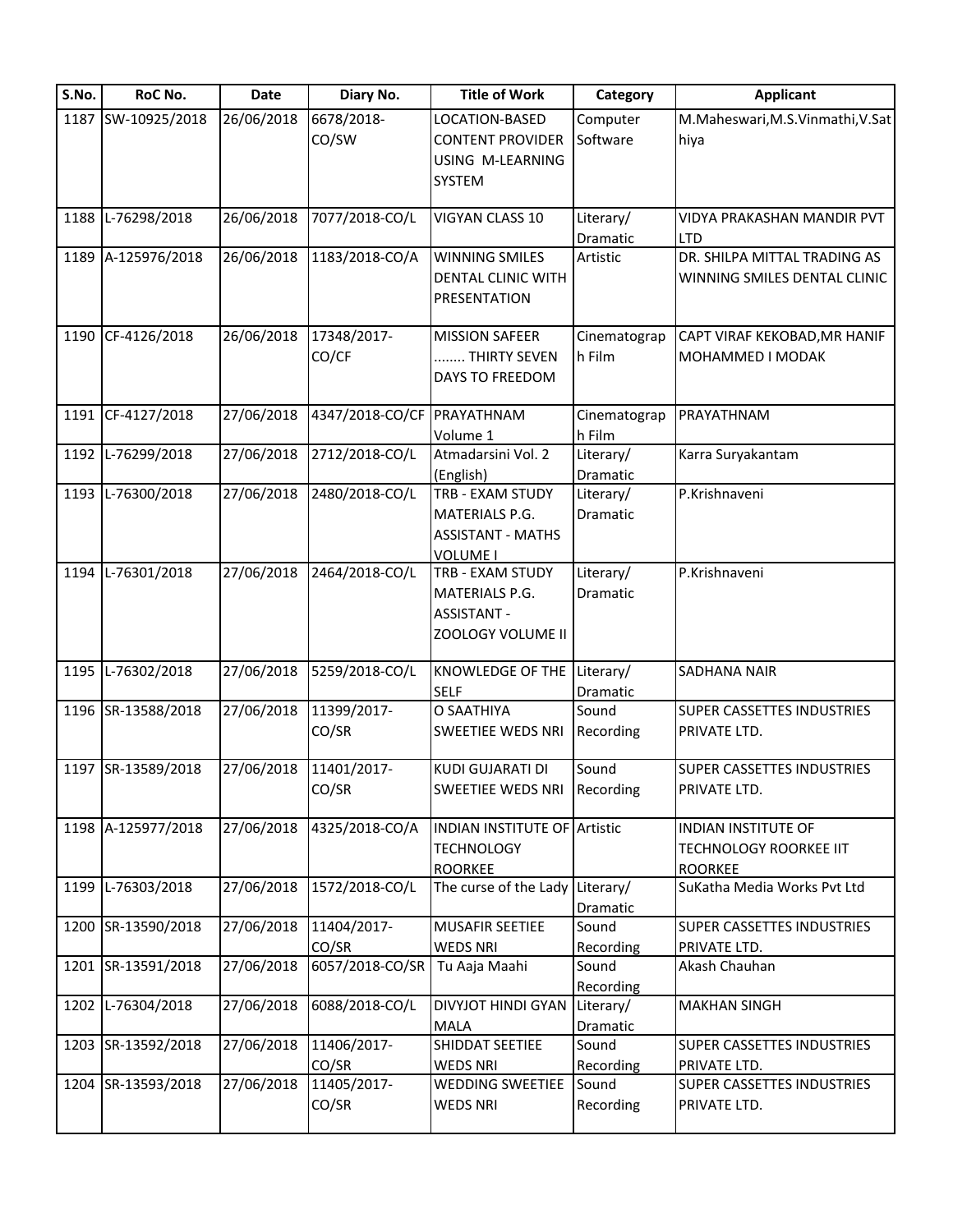| S.No. | RoC No.            | Date       | Diary No.                      | <b>Title of Work</b>                 | Category     | <b>Applicant</b>                  |
|-------|--------------------|------------|--------------------------------|--------------------------------------|--------------|-----------------------------------|
|       | 1205 SR-13594/2018 | 27/06/2018 | 11407/2017-                    | ZINDAGI BANA LOON                    | Sound        | <b>SUPER CASSETTES INDUSTRIES</b> |
|       |                    |            | CO/SR                          | <b>SWEETIEE WEDS NRI</b>             | Recording    | PRIVATE LTD.                      |
|       | 1206 SR-13595/2018 | 27/06/2018 | 11408/2017-                    | KINARA SWEETIEE                      | Sound        | <b>SUPER CASSETTES INDUSTRIES</b> |
|       |                    |            | CO/SR                          | <b>WEDS NRI</b>                      | Recording    | PRIVATE LTD.                      |
|       | 1207 CF-4128/2018  | 27/06/2018 | 2417/2018-CO/CF STEMP Projects |                                      | Cinematograp | <b>3Dexter Education Private</b>  |
|       |                    |            |                                |                                      | h Film       | Limited                           |
|       | 1208 L-76305/2018  | 27/06/2018 | 7732/2018-CO/L                 | <b>DELHI COLLEGE</b>                 | Literary/    | AHC Infotech Private Limited      |
|       |                    |            |                                | <b>FACTBOOK JUNE</b><br>2017 EDITION | Dramatic     |                                   |
| 1209  | L-76306/2018       | 27/06/2018 | 2107/2018-CO/L                 | TRB - EXAM STUDY                     | Literary/    | P.Krishnaveni                     |
|       |                    |            |                                | <b>MATERIALS</b>                     | Dramatic     |                                   |
|       |                    |            |                                | P.G.ASSISTANT -                      |              |                                   |
|       |                    |            |                                | <b>ECONOMICS</b>                     |              |                                   |
|       |                    |            |                                | VOLUME - I (ENGLISH                  |              |                                   |
|       |                    |            |                                | MEDIUM)                              |              |                                   |
|       |                    |            |                                |                                      |              |                                   |
|       | 1210 SR-13596/2018 | 27/06/2018 | 11409/2017-                    | <b>MUSAFIR REPRISE</b>               | Sound        | SUPER CASSETTES INDUSTRIES        |
|       |                    |            | CO/SR                          | <b>SWEETIEE WEDS NRI</b>             | Recording    | PRIVATE LTD.                      |
|       |                    |            |                                |                                      |              |                                   |
|       | 1211 SR-13597/2018 | 27/06/2018 | 11410/2017-                    | MUSAFIR REMIX                        | Sound        | SUPER CASSETTES INDUSTRIES        |
|       |                    |            | CO/SR                          | <b>SWEETIEE WEDS NRI</b>             | Recording    | PRIVATE LTD.                      |
|       |                    |            |                                |                                      |              |                                   |
|       | 1212 L-76307/2018  | 27/06/2018 | 2715/2018-CO/L                 | Atmadarsini Vol. 3                   | Literary/    | Karra Suryakantam                 |
|       |                    |            |                                | (English)                            | Dramatic     |                                   |
|       | 1213 SR-13598/2018 | 27/06/2018 | 11411/2017-                    | SHIDDAT SWEETIEE                     | Sound        | SUPER CASSETTES INDUSTRIES        |
|       |                    |            | CO/SR                          | <b>WEDS NRI</b>                      | Recording    | PRIVATE LTD.                      |
|       |                    |            |                                |                                      |              |                                   |
|       | 1214 A-125978/2018 | 27/06/2018 |                                | 17645/2017-CO/A PANJA MARKA GUL      | Artistic     | KAMRUDDIN IMDADULLA               |
|       | 1215 L-76308/2018  | 27/06/2018 | 2511/2018-CO/L                 | TNPSC - EXAM STUDY Literary/         |              | P.Krishnaveni                     |
|       |                    |            |                                | <b>MATERIALS GROUP -</b>             | Dramatic     |                                   |
|       |                    |            |                                | I, II, IV & VAO                      |              |                                   |
|       |                    |            |                                | <b>GENERAL TAMIL</b>                 |              |                                   |
|       |                    |            |                                |                                      |              |                                   |
|       | 1216 L-76309/2018  | 27/06/2018 | 7262/2018-CO/L                 | The Missing Princess                 | Literary/    | Aasiya Maryam                     |
|       |                    |            |                                |                                      | Dramatic     |                                   |
|       | 1217 L-76310/2018  | 27/06/2018 | 7371/2018-CO/L                 | Jee Le                               | Literary/    | Sagar Chopra, Sahil Chopra        |
|       |                    |            |                                |                                      | Dramatic     |                                   |
|       | 1218 L-76311/2018  | 27/06/2018 | 3967/2018-CO/L                 | Product Catalogue -                  | Literary/    | POLY MEDICURE LIMITED             |
|       |                    |            |                                | <b>DIALYSIS RANGE</b>                | Dramatic     |                                   |
|       |                    |            |                                |                                      |              |                                   |
|       | 1219 L-76312/2018  | 27/06/2018 | 7251/2018-CO/L                 | PERFORMANCE                          | Literary/    | RUPESHKUMAR D.                    |
|       |                    |            |                                | <b>IMPROVEMENT OF</b>                | Dramatic     | SURYAWANSHI                       |
|       |                    |            |                                | <b>REHEATING FURNACE</b>             |              |                                   |
|       |                    |            |                                | WITH WASTE HEAT                      |              |                                   |
|       |                    |            |                                |                                      |              |                                   |
|       | 1220 A-125979/2018 | 27/06/2018 | 2281/2018-CO/A                 | <b>GURUKUL CLASSES</b>               | Artistic     | <b>Hemant Kumar</b>               |
|       |                    |            |                                | <b>NEW DELHI</b>                     |              |                                   |
|       | 1221 L-76313/2018  | 27/06/2018 | 7508/2018-CO/L                 | THE MAGICIAN'S                       | Literary/    | Puja Jodhani                      |
|       |                    |            |                                | <b>TAROT DECK</b>                    | Dramatic     |                                   |
|       |                    |            |                                | <b>GUIDEBOOK</b>                     |              |                                   |
|       |                    |            |                                |                                      |              |                                   |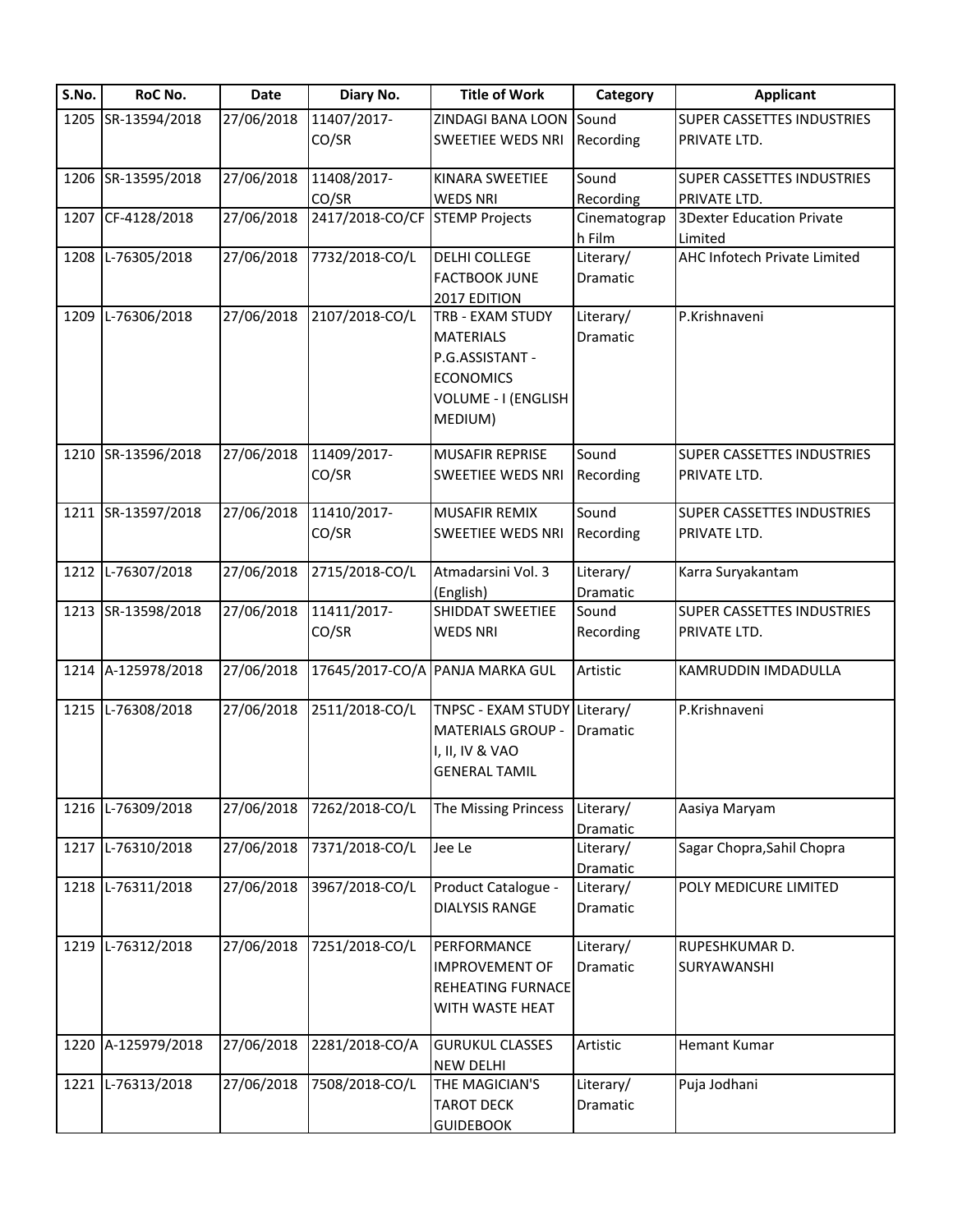| S.No. | RoC No.            | <b>Date</b> | Diary No.           | <b>Title of Work</b>         | Category     | <b>Applicant</b>                 |
|-------|--------------------|-------------|---------------------|------------------------------|--------------|----------------------------------|
|       | 1222 L-76314/2018  | 27/06/2018  | 4379/2018-CO/L      | <b>EASY WRITING</b>          | Literary/    | N E MANOHARAN                    |
|       |                    |             |                     | LOWER CASE                   | Dramatic     |                                  |
|       |                    |             |                     | LETTERS                      |              |                                  |
|       | 1223 L-76315/2018  | 27/06/2018  | 5270/2018-CO/L      | <b>HANAFI KITABUL</b>        | Literary/    | MOHD SHAUKAT ALI BARKAATI        |
|       |                    |             |                     | <b>FIQAH PART IV</b>         | Dramatic     |                                  |
|       | 1224 L-76316/2018  | 27/06/2018  | 3998/2018-CO/L      | <b>CIVIL ENGINEERING</b>     | Literary/    | <b>ECT Publications</b>          |
|       |                    |             |                     | SSC-JE 2017                  | Dramatic     |                                  |
|       | 1225 SW-10926/2018 | 27/06/2018  | 7379/2018-          | <b>MDMNeuroBlast: A</b>      | Computer     | Om Prakash, Upendra Nath         |
|       |                    |             | CO/SW               | software for                 | Software     | Dwivedi                          |
|       |                    |             |                     | observation of               |              |                                  |
|       |                    |             |                     | impact of small              |              |                                  |
|       |                    |             |                     | molecule on MDM2             |              |                                  |
|       |                    |             |                     | in neuroblastoma             |              |                                  |
|       | 1226 SW-10927/2018 | 27/06/2018  | 7378/2018-          | MDPPI: A software            | Computer     | Om Prakash, Upendra Nath         |
|       |                    |             | CO/SW               | for observation of           | Software     | Dwivedi                          |
|       |                    |             |                     | impact of small              |              |                                  |
|       |                    |             |                     | molecule on MDM2-            |              |                                  |
|       |                    |             |                     | P53 ppi in gastric           |              |                                  |
|       |                    |             |                     | adenocarcinaoma              |              |                                  |
|       |                    |             |                     |                              |              |                                  |
|       |                    |             |                     |                              |              |                                  |
|       | 1227 L-76317/2018  | 27/06/2018  | 2498/2018-CO/L      | TNPSC - EXAM STUDY Literary/ |              | P.Krishnaveni                    |
|       |                    |             |                     | <b>MATERIALS GROUP -</b>     | Dramatic     |                                  |
|       |                    |             |                     | I, II, IV & VAO              |              |                                  |
|       |                    |             |                     | <b>CHEMISTRY &amp;</b>       |              |                                  |
|       |                    |             |                     | <b>BIOLOGY (ENGLISH</b>      |              |                                  |
|       |                    |             |                     | MEDIUM)                      |              |                                  |
|       |                    |             |                     |                              |              |                                  |
|       | 1228 A-125980/2018 | 27/06/2018  | 7234/2018-CO/A      | S.S.B. HOMES WITH A Artistic |              | M/S SAI SHREE BALAJEE HOMES      |
|       |                    |             |                     | <b>ARTISTIC THREE</b>        |              | <b>PVT LTD</b>                   |
|       |                    |             |                     | <b>COLORFUL BARS</b>         |              |                                  |
|       | 1229 A-125981/2018 | 27/06/2018  | 7235/2018-CO/A      | LABEL<br>TUFCON WITH A       | Artistic     | M/S SRI LANGTA BABA STEELS       |
|       |                    |             |                     | PUNCH LINE MAJBUT            |              | PRIVATE LIMITED                  |
|       |                    |             |                     |                              |              |                                  |
|       |                    |             |                     | <b>AADHAR</b>                |              |                                  |
|       |                    |             |                     | <b>SURAKHCHIT</b>            |              |                                  |
|       | 1230 CF-4129/2018  | 27/06/2018  | 2411/2018-CO/CF DIY | <b>PARIWAR LABEL</b>         | Cinematograp | <b>3Dexter Education Private</b> |
|       |                    |             |                     |                              | h Film       | Limited                          |
|       | 1231 SW-10928/2018 | 27/06/2018  | 7429/2018-          | A software for               | Computer     | Om Prakash, Upendra Nath         |
|       |                    |             | CO/SW               | observation of               | Software     | Dwivedi                          |
|       |                    |             |                     | angiogenesis                 |              |                                  |
|       |                    |             |                     | inhibitor for                |              |                                  |
|       |                    |             |                     | induction of                 |              |                                  |
|       |                    |             |                     | apoptosis in colon           |              |                                  |
|       |                    |             |                     | cancer cell lines            |              |                                  |
|       |                    |             |                     | HCT116 and HUVEC             |              |                                  |
|       |                    |             |                     |                              |              |                                  |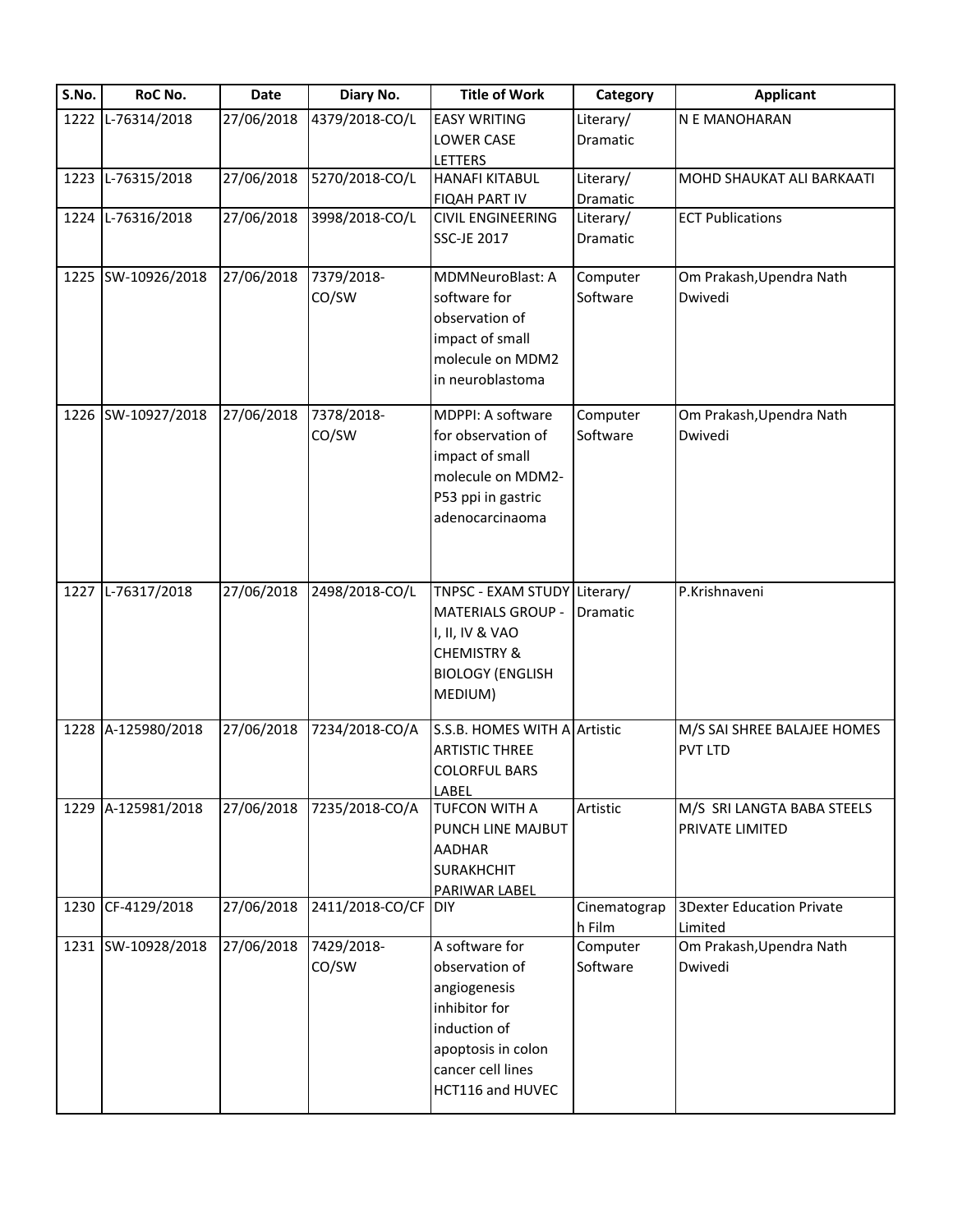| S.No. | RoC No.            | Date       | Diary No.      | <b>Title of Work</b>                                                                           | Category              | <b>Applicant</b>               |
|-------|--------------------|------------|----------------|------------------------------------------------------------------------------------------------|-----------------------|--------------------------------|
|       | 1232 L-76318/2018  | 27/06/2018 | 2508/2018-CO/L | TRB-EXAM STUDY<br><b>MATERIALS</b><br><b>COMPUTER SCIENCE</b><br>VOLUME - I                    | Literary/<br>Dramatic | P.Krishnaveni                  |
|       | 1233 A-125982/2018 | 27/06/2018 | 7368/2018-CO/A | <b>TEMPLE COIN SHORT Artistic</b><br>NECKLACE SET WITH<br><b>EARRINGS SET</b>                  |                       | <b>MANGESH MADHUKAR SHINDE</b> |
|       | 1234 A-125983/2018 | 27/06/2018 | 7360/2018-CO/A | MULTI COLOR LONG<br>LAXMI HARAM<br><b>NECKLACE SET</b>                                         | Artistic              | MANGESH MADHUKAR SHINDE        |
|       | 1235 A-125984/2018 | 27/06/2018 | 7358/2018-CO/A | <b>PLAIN SHORT</b><br>NECKLACE SET WITH<br><b>EARRINGS SET</b>                                 | Artistic              | <b>MANGESH MADHUKAR SHINDE</b> |
|       | 1236 A-125985/2018 | 27/06/2018 | 7369/2018-CO/A | <b>GOLDEN HARAM</b><br>NECKLACE SET WITH<br><b>JHUMKI</b>                                      | Artistic              | <b>MANGESH MADHUKAR SHINDE</b> |
|       | 1237 A-125986/2018 | 27/06/2018 | 7370/2018-CO/A | <b>GOLDEN PLAIN LONG Artistic</b><br>NECKLACE SET WITH<br><b>JHUMKI EARRINGS</b><br><b>SET</b> |                       | <b>MANGESH MADHUKAR SHINDE</b> |
|       | 1238 A-125987/2018 | 27/06/2018 | 7367/2018-CO/A | PEARLS HARAM<br>NECKLACE SET WITH<br><b>JHUMKAS</b>                                            | Artistic              | MANGESH MADHUKAR SHINDE        |
|       | 1239 A-125988/2018 | 27/06/2018 | 7362/2018-CO/A | <b>DESIGNER PLAIN</b><br><b>HARAM NECKLACE</b><br>SET WITH EARRINGS<br><b>SET</b>              | Artistic              | <b>MANGESH MADHUKAR SHINDE</b> |
|       | 1240 A-125989/2018 | 27/06/2018 | 7361/2018-CO/A | <b>MAROON COLOR</b><br><b>HARAM NECKLACE</b><br><b>SET</b>                                     | Artistic              | MANGESH MADHUKAR SHINDE        |
|       | 1241 A-125990/2018 | 27/06/2018 | 7366/2018-CO/A | LAXMI LONG HARAM Artistic<br><b>NECKLACE SET WITH</b><br><b>JHUMKI EARRINGS</b><br><b>SET</b>  |                       | MANGESH MADHUKAR SHINDE        |
|       | 1242 A-125991/2018 | 27/06/2018 | 7363/2018-CO/A | MULTI COLOR LONG<br><b>HARAM NECKLACE</b><br>SET WITH JHUMKI<br><b>EARRINGS</b>                | Artistic              | MANGESH MADHUKAR SHINDE        |
|       | 1243 L-76319/2018  | 27/06/2018 | 2474/2018-CO/L | TRB - EXAM STUDY<br>MATERIALS P.G.<br><b>ASSISTANT - TAMIL</b><br><b>VOLUME II</b>             | Literary/<br>Dramatic | P.Krishnaveni                  |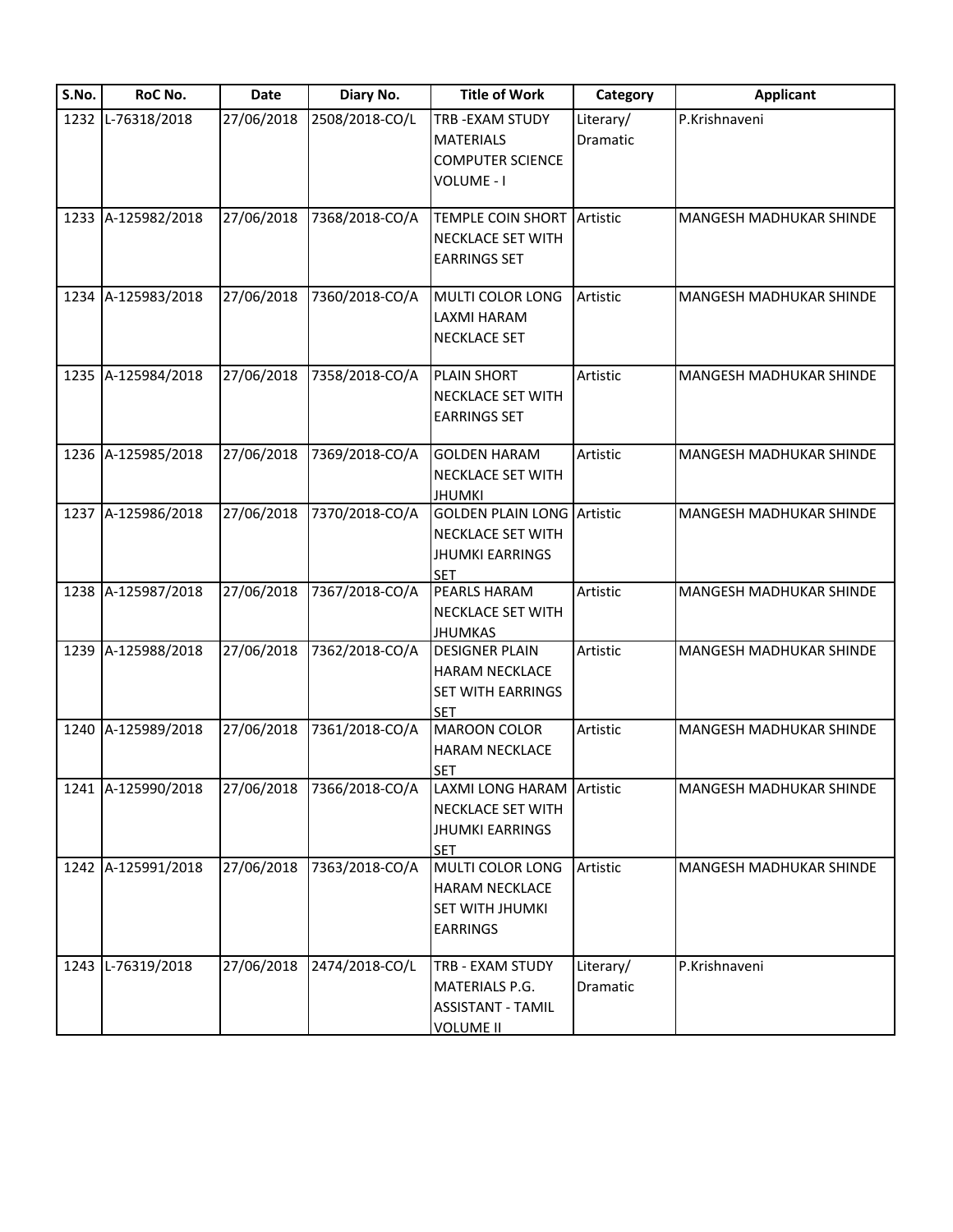| S.No. | RoC No.            | <b>Date</b> | Diary No.       | <b>Title of Work</b>              | Category     | <b>Applicant</b>                 |
|-------|--------------------|-------------|-----------------|-----------------------------------|--------------|----------------------------------|
|       | 1244 L-76320/2018  | 27/06/2018  | 6270/2016-CO/L  | VIJAYARAGHAVAN                    | Literary/    | <b>V.SRINIVI</b>                 |
|       |                    |             |                 | <b>DISCOVERED</b>                 | Dramatic     |                                  |
|       |                    |             |                 | <b>PURITYGOLD</b>                 |              |                                  |
|       |                    |             |                 | <b>STANDARDS</b>                  |              |                                  |
|       |                    |             |                 | ,10MATTRU GOLD,                   |              |                                  |
|       |                    |             |                 | 24 CARAT GOLD 16                  |              |                                  |
|       |                    |             |                 | <b>ANNA GOLD</b>                  |              |                                  |
|       |                    |             |                 | CHUKKAM GOLD 96                   |              |                                  |
|       |                    |             |                 | JOLOTNIC GOLD 99.9                |              |                                  |
|       |                    |             |                 | GOLD                              |              |                                  |
|       | 1245 L-76321/2018  | 27/06/2018  | 7086/2018-CO/L  | RABBANI DEENIYAT                  | Literary/    | SIRAJUDDIN                       |
|       |                    |             |                 | VOL <sub>4</sub>                  | Dramatic     |                                  |
|       | 1246 L-76322/2018  | 27/06/2018  | 2502/2018-CO/L  | TRB - TET EXAM                    | Literary/    | P.Krishnaveni                    |
|       |                    |             |                 | <b>STUDY MATERIALS</b>            | Dramatic     |                                  |
|       |                    |             |                 | PAPER - I                         |              |                                  |
|       |                    |             |                 | PSYCHOLOGY,                       |              |                                  |
|       |                    |             |                 | <b>MATHS &amp; PHYSICS</b>        |              |                                  |
|       | 1247 L-76323/2018  | 27/06/2018  | 2463/2018-CO/L  | TRB - EXAM STUDY                  | Literary/    | P.Krishnaveni                    |
|       |                    |             |                 | MATERIALS P.G.                    | Dramatic     |                                  |
|       |                    |             |                 | <b>ASSISTANT -</b>                |              |                                  |
|       |                    |             |                 | ZOOLOGY VOLUME I                  |              |                                  |
|       |                    |             |                 |                                   |              |                                  |
| 1248  | L-76324/2018       | 27/06/2018  | 6903/2018-CO/L  | <b>GNANA SAMUDRA</b>              | Literary/    | Syed Shah Haider Abul Hassan     |
|       |                    |             |                 | Part 2                            | Dramatic     | Qhadri Hashmi, Syed Shah Haider  |
|       |                    |             |                 |                                   |              | Karimulla Qhadri Hashmi, Syed    |
|       |                    |             |                 |                                   |              | Shah Haider Mohammed Qhadri      |
|       |                    |             |                 |                                   |              | Hashmi, Syed Shah Haider Nurulla |
|       |                    |             |                 |                                   |              | Qhadri Hashmi, Syed Shah Haider  |
|       |                    |             |                 |                                   |              | Valiulla Qhadri Hashmi           |
|       |                    |             |                 |                                   |              |                                  |
|       | 1249 L-76325/2018  | 27/06/2018  | 7074/2018-CO/L  | <b>ENGLISH CLASS 12</b>           | Literary/    | VIDYA PRAKASHAN MANDIR PVT       |
|       |                    |             |                 |                                   | Dramatic     | LTD                              |
|       | 1250 A-125992/2018 | 27/06/2018  | 6684/2018-CO/A  | <b>VEDAM AYURVEDIC</b>            | Artistic     | M. M. AYURVEDIC [P] LTD          |
|       |                    |             |                 | TULSI NEEM ACTIVE                 |              |                                  |
|       |                    |             |                 | FACE WASH' [Label].               |              |                                  |
|       |                    |             |                 |                                   |              |                                  |
|       | 1251 L-76326/2018  | 27/06/2018  | 6826/2018-CO/L  | Microwave                         | Literary/    | R.L. Yadava                      |
|       |                    |             |                 | Engineering                       | Dramatic     |                                  |
|       | 1252 A-125993/2018 | 27/06/2018  | 6683/2018-CO/A  | <b>LUXMI PRAGATI</b>              | Artistic     | ANIL KUMAR AGARWALA [Prop.].     |
|       |                    |             |                 | along with bust                   |              |                                  |
|       |                    |             |                 | Photo Maa Luxmi'                  |              |                                  |
|       |                    |             |                 | [Label].                          |              |                                  |
|       | 1253 CF-4130/2018  | 27/06/2018  |                 | 3463/2018-CO/CF SABAK DEGI NAANI: | Cinematograp | Kiran Agarwal                    |
|       |                    |             |                 | GABRU-GADHA                       | h Film       |                                  |
|       |                    |             |                 |                                   |              |                                  |
|       | 1254 CF-4131/2018  | 27/06/2018  | 882/2018-CO/CF  | Food & Beverage                   | Cinematograp | Tilak Maharashtra Vidyapeeth,    |
|       |                    |             |                 | <b>Service Training</b>           | h Film       | through its Vice Chancellor Dr.  |
|       |                    |             |                 | Video                             |              | Deepak Tilak                     |
|       | 1255 CF-4132/2018  | 27/06/2018  | 3401/2018-CO/CF | <b>SABAK DEGI NAANI:</b>          | Cinematograp | Kiran Agarwal                    |
|       |                    |             |                 | <b>GILHERI AUR DAADI</b>          | h Film       |                                  |
|       |                    |             |                 | MAA                               |              |                                  |
|       |                    |             |                 |                                   |              |                                  |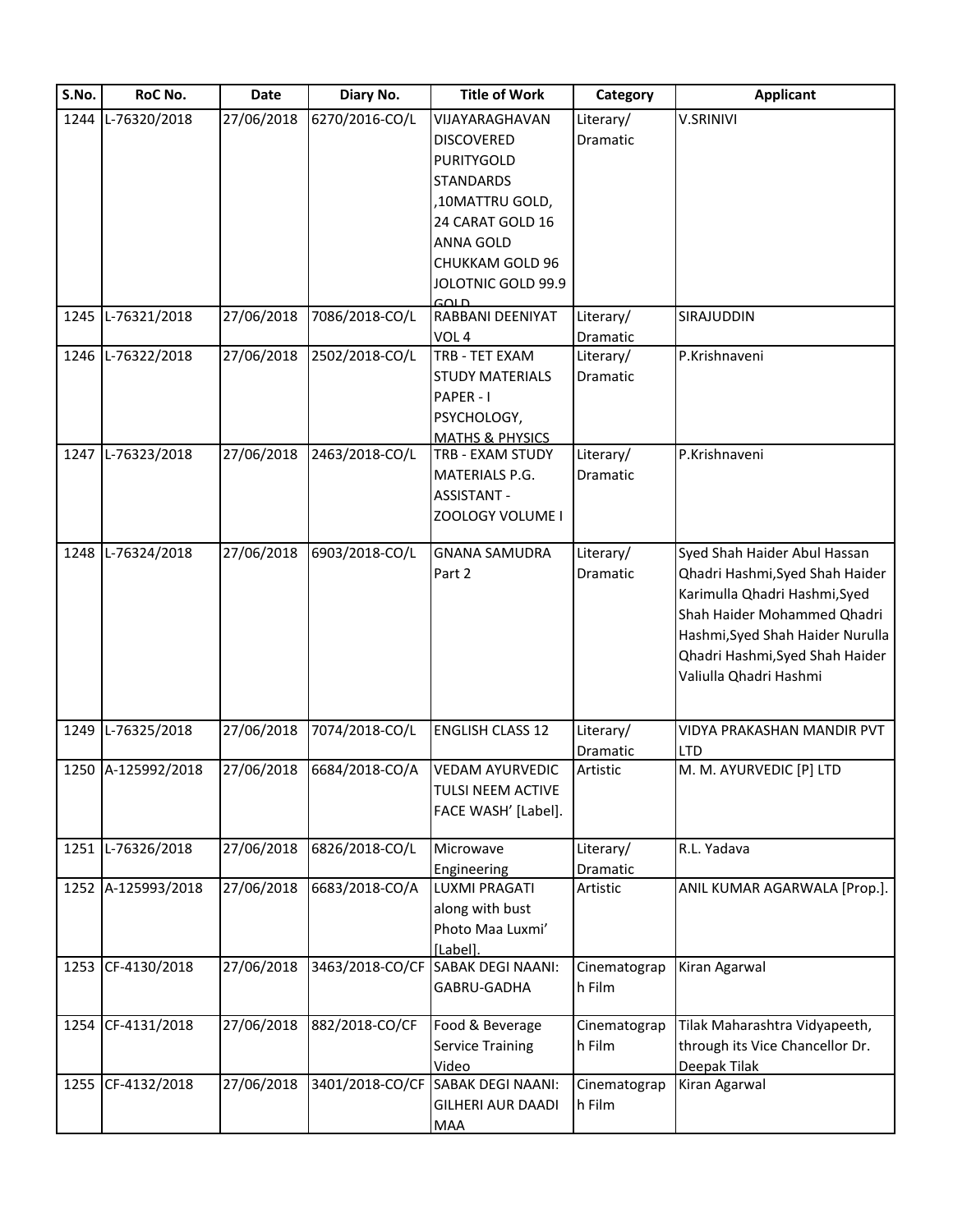| S.No. | RoC No.            | <b>Date</b>          | Diary No.       | <b>Title of Work</b>              | Category     | <b>Applicant</b>              |
|-------|--------------------|----------------------|-----------------|-----------------------------------|--------------|-------------------------------|
|       | 1256 A-125994/2018 | 27/06/2018           | 2837/2018-CO/A  | 9T/10T Non                        | Artistic     | Jamna Auto Industries Limited |
|       |                    |                      |                 | Steerable Pusher Lift             |              |                               |
|       |                    |                      |                 | Axle                              |              |                               |
|       | 1257 CF-4133/2018  | 27/06/2018           | 3389/2018-CO/CF | <b>SABAK DEGI NAANI:</b>          | Cinematograp | Kiran Agarwal                 |
|       |                    |                      |                 | <b>MACHHURAM AUR</b>              | h Film       |                               |
|       |                    |                      |                 | <b>SUNEHRI</b>                    |              |                               |
|       |                    |                      |                 |                                   |              |                               |
|       | 1258 A-125995/2018 | 27/06/2018           | 7110/2018-CO/A  | <b>FUZEN LABEL</b>                | Artistic     | M/S FUZEN PHARMACEUTICALS     |
|       |                    |                      |                 |                                   |              | <b>PVT LTD</b>                |
|       | 1259 CF-4134/2018  | 27/06/2018           |                 | 3378/2018-CO/CF SABAK DEGI NAANI: | Cinematograp | Kiran Agarwal                 |
|       |                    |                      |                 |                                   |              |                               |
|       |                    |                      |                 | <b>GILHERI AUR DAADI</b>          | h Film       |                               |
|       |                    |                      |                 | <b>MAA</b>                        |              |                               |
|       | 1260 A-125996/2018 | 27/06/2018           | 7184/2018-CO/A  | <b>MAROON COLOR</b>               | Artistic     | MANGESH MADHUKAR SHINDE       |
|       |                    |                      |                 | ROUND HARAM                       |              |                               |
|       |                    |                      |                 | <b>NECKLACE SET WITH</b>          |              |                               |
|       |                    |                      |                 | <b>JHUMKI EARRINGS</b>            |              |                               |
|       |                    |                      |                 |                                   |              |                               |
|       | 1261 A-125997/2018 | 27/06/2018           | 6959/2018-CO/A  | <b>SANTRA INFOTECH</b>            | Artistic     | OBAID ABDUL AZIZ SUPARIWALA   |
|       |                    |                      |                 | WITH LOGO OF FRUIT                |              |                               |
|       |                    |                      |                 | ORANGE                            |              |                               |
|       | 1262 A-125998/2018 | 27/06/2018           | 2822/2015-CO/A  | MOXYCLAV DUO                      | Artistic     | AMINA LIMITED                 |
|       |                    |                      |                 |                                   |              |                               |
|       |                    |                      |                 | 1000 label &                      |              |                               |
|       |                    |                      |                 | packaging                         |              |                               |
|       | 1263 CF-4135/2018  | $\frac{27}{06}/2018$ | 7146/2018-CO/CF | Formation of                      | Cinematograp | Prasad Madhav Bapat           |
|       |                    |                      |                 | Pilonidal sinus &                 | h Film       |                               |
|       |                    |                      |                 | Action of Kshar sutra             |              |                               |
|       |                    |                      |                 | in its cure                       |              |                               |
|       | 1264 A-125999/2018 | 27/06/2018           | 2825/2015-CO/A  | Clarinez label &                  | Artistic     | <b>AMINA LIMITED</b>          |
|       |                    |                      |                 | packaging                         |              |                               |
|       | 1265 A-126000/2018 | 27/06/2018           | 6687/2018-CO/A  | ZUDAAC With Z' Logo Artistic      |              | METRO RETAIL [P] LTD          |
|       |                    |                      |                 |                                   |              |                               |
|       |                    |                      |                 | [Label].                          |              |                               |
|       | 1266 L-76327/2018  | 27/06/2018           | 6909/2018-CO/L  | Sadguru Nanak-                    | Literary/    | Tejgyan Global Foundation     |
|       |                    |                      |                 | Sadhana Rahasya                   | Dramatic     |                               |
|       |                    |                      |                 | Aani Jeevan Charitra              |              |                               |
|       |                    |                      |                 |                                   |              |                               |
|       | 1267 A-126001/2018 | 27/06/2018           | 2827/2015-CO/A  | L-Artem Forte label & Artistic    |              | AMINA LIMITED                 |
|       |                    |                      |                 | packaging                         |              |                               |
|       |                    |                      |                 |                                   |              |                               |
| 1268  | L-76328/2018       | 27/06/2018           | 6910/2018-CO/L  | Bhagwan Buddha -                  | Literary/    | Tejgyan Global Foundation     |
|       |                    |                      |                 | Jeevan Charitra Aani              | Dramatic     |                               |
|       |                    |                      |                 |                                   |              |                               |
|       |                    |                      |                 | Nirvan Avastha                    |              |                               |
|       |                    |                      |                 |                                   |              |                               |
|       | 1269 A-126002/2018 | 27/06/2018           | 7464/2018-CO/A  | <b>KANERIA</b>                    | Artistic     | KANERIA PLAST PRIVATE LIMITED |
|       |                    |                      |                 |                                   |              |                               |
|       | 1270 A-126003/2018 | 27/06/2018           | 2828/2015-CO/A  | Prazole D label &                 | Artistic     | <b>AMINA LIMITED</b>          |
|       |                    |                      |                 | packaging                         |              |                               |
|       | 1271 A-126004/2018 | 27/06/2018           | 2830/2015-CO/A  | Tinizol 500 label &               | Artistic     | <b>AMINA LIMITED</b>          |
|       |                    |                      |                 | packaging                         |              |                               |
| 1272  | L-76329/2018       | 27/06/2018           | 6907/2018-CO/L  | Manachya                          | Literary/    | Tejgyan Global Foundation     |
|       |                    |                      |                 | Takrarinpasun Mukti               |              |                               |
|       |                    |                      |                 |                                   | Dramatic     |                               |
|       |                    |                      |                 |                                   |              |                               |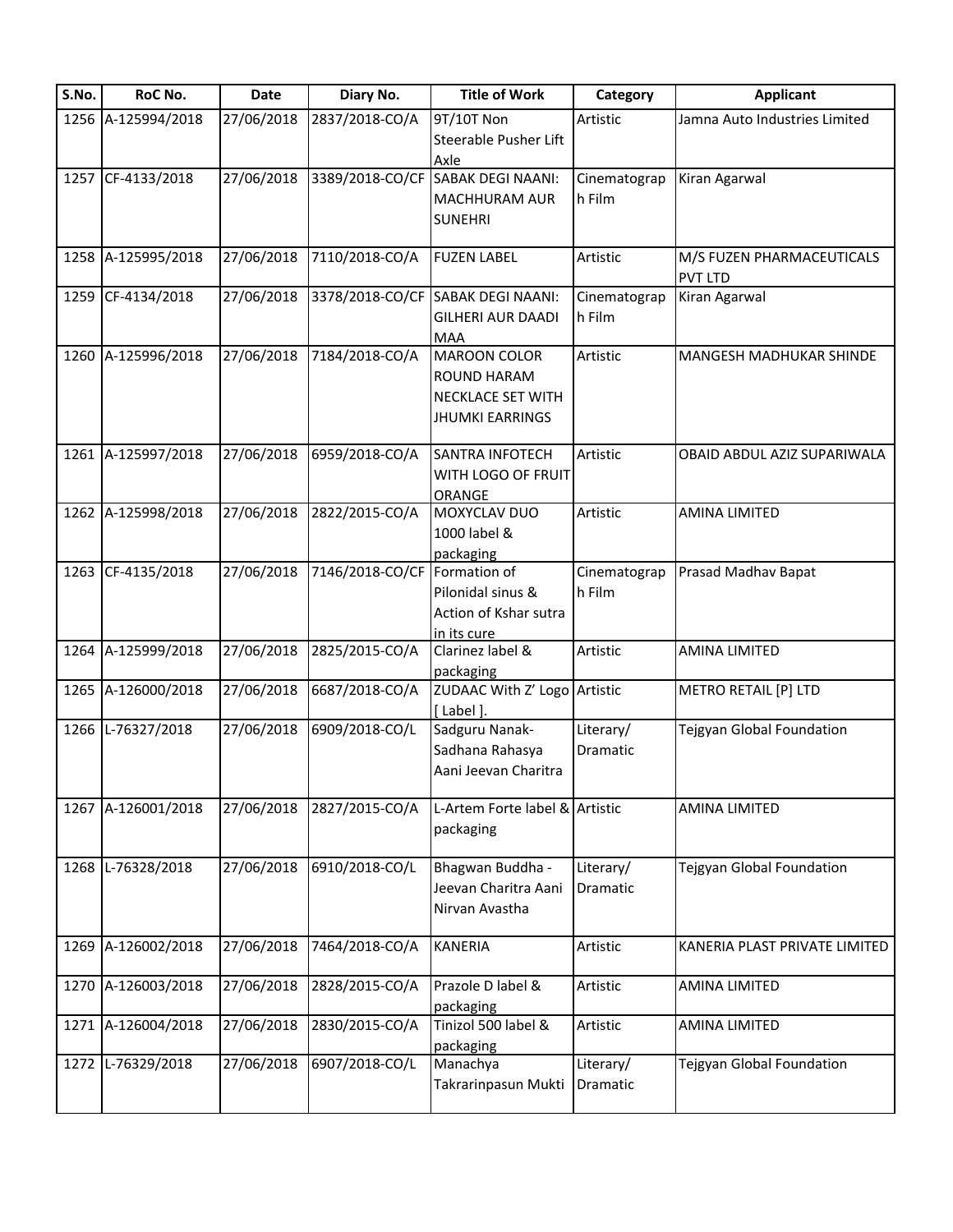| S.No. | RoC No.            | Date       | Diary No.            | <b>Title of Work</b>                                                                   | Category               | <b>Applicant</b>                                                         |
|-------|--------------------|------------|----------------------|----------------------------------------------------------------------------------------|------------------------|--------------------------------------------------------------------------|
|       | 1273 L-76330/2018  | 27/06/2018 | 6908/2018-CO/L       | Swami Vivekananda-<br><b>Bharatateel Guru-</b><br>Shishya<br>Paramparechi<br>Mashaal   | Literary/<br>Dramatic  | Tejgyan Global Foundation                                                |
|       | 1274 L-76331/2018  | 27/06/2018 | 7125/2018-CO/L       | <b>FREQUENCY</b>                                                                       | Literary/<br>Dramatic  | <b>BLUE PRODUCTIONS</b>                                                  |
|       | 1275 A-126005/2018 | 27/06/2018 | 7112/2018-CO/A       | <b>MIRAJ PLAIN</b><br>PARATHA LABEL                                                    | Artistic               | MIRAJ BUSINESS DEVELOPMENT<br><b>PVT LTD</b>                             |
|       | 1276 A-126006/2018 | 27/06/2018 | 6956/2018-CO/A       | EASY USE WITH EU<br><b>LOGO</b>                                                        | Artistic               | OBAID ABDUL AZIZ SUPARIWALA                                              |
|       | 1277 L-76332/2018  | 27/06/2018 | 7172/2018-CO/L       | Meri Maa Hai Voh!!                                                                     | Literary/<br>Dramatic  | Kush Gosalia                                                             |
|       | 1278 L-76333/2018  | 27/06/2018 | 7217/2018-CO/L       | <b>Breaking News</b>                                                                   | Literary/<br>Dramatic  | Amarjit Singh                                                            |
|       | 1279 L-76334/2018  | 27/06/2018 | 7117/2018-CO/L       | <b>MALA GYAN</b><br><b>DARSHAN</b>                                                     | Literary/<br>Dramatic  | BABA ANMOL NATH GOSWAMI<br>PRAYAG                                        |
|       | 1280 CF-4136/2018  | 27/06/2018 |                      | 3474/2018-CO/CF SABAK DEGI NAANI:<br>KHARGOSH-E-<br>RANJAN                             | Cinematograp<br>h Film | Kiran Agarwal                                                            |
|       | 1281 L-76335/2018  | 27/06/2018 | 7047/2018-CO/L       | NOBLE 216 MEGA<br>POLICE BHARTI<br>PRASHNAPATRIKA<br><b>SANCH</b>                      | Literary/<br>Dramatic  | <b>Noble Publications</b>                                                |
|       | 1282 L-76336/2018  | 27/06/2018 | 7130/2018-CO/L       | <b>STORIES LOST IN</b><br><b>TIMES</b>                                                 | Literary/<br>Dramatic  | DARPAN KULWANTRAI GOYAL                                                  |
|       | 1283 CF-4137/2018  | 27/06/2018 | 3473/2018-CO/CF WOKA |                                                                                        | Cinematograp<br>h Film | Kiran Agarwal                                                            |
|       | 1284 A-126007/2018 | 27/06/2018 | 6940/2018-CO/A       | AMUL FEED PVT. LTD.                                                                    | Artistic               | AMUL FEED PVT LTD                                                        |
|       | 1285 CF-4138/2018  | 27/06/2018 |                      | 3472/2018-CO/CF SABAK DEGI NAANI:<br><b>TOMMY AUR</b><br>SHANKAR                       | Cinematograp<br>h Film | Kiran Agarwal                                                            |
|       | 1286 A-126008/2018 | 27/06/2018 | 7155/2018-CO/A       | AMIT KUMAR & CO.<br><b>BUY WITH TRUST OF</b><br><b>QUALITY</b>                         | Artistic               | SHAILESHKUMAR HEMRAJBHAI<br>PATEL, PROPRIETOR OF M/S.<br>AMITKUMAR & CO. |
|       | 1287 CF-4139/2018  | 27/06/2018 | 3471/2018-CO/CF      | <b>SABAK DEGI NAANI:</b><br><b>BIL-BILLI AUR</b><br><b>NARAYAN</b>                     | Cinematograp<br>h Film | Kiran Agarwal                                                            |
|       | 1288 L-76337/2018  | 27/06/2018 | 7123/2018-CO/L       | "Newton's<br><b>Gravitational Force"</b><br>replaced by "Kutty's<br>Centripetal Force" | Literary/<br>Dramatic  | THUNDATHIL CHOURY<br>DEVASSIKUTTY                                        |
|       | 1289 A-126009/2018 | 27/06/2018 | 3448/2018-CO/A       | <b>VIRLA SAMRAT</b><br><b>CEMENT (WITH</b><br>LOGO)                                    | Artistic               | BOKHARA PALACE PVT.LTD.                                                  |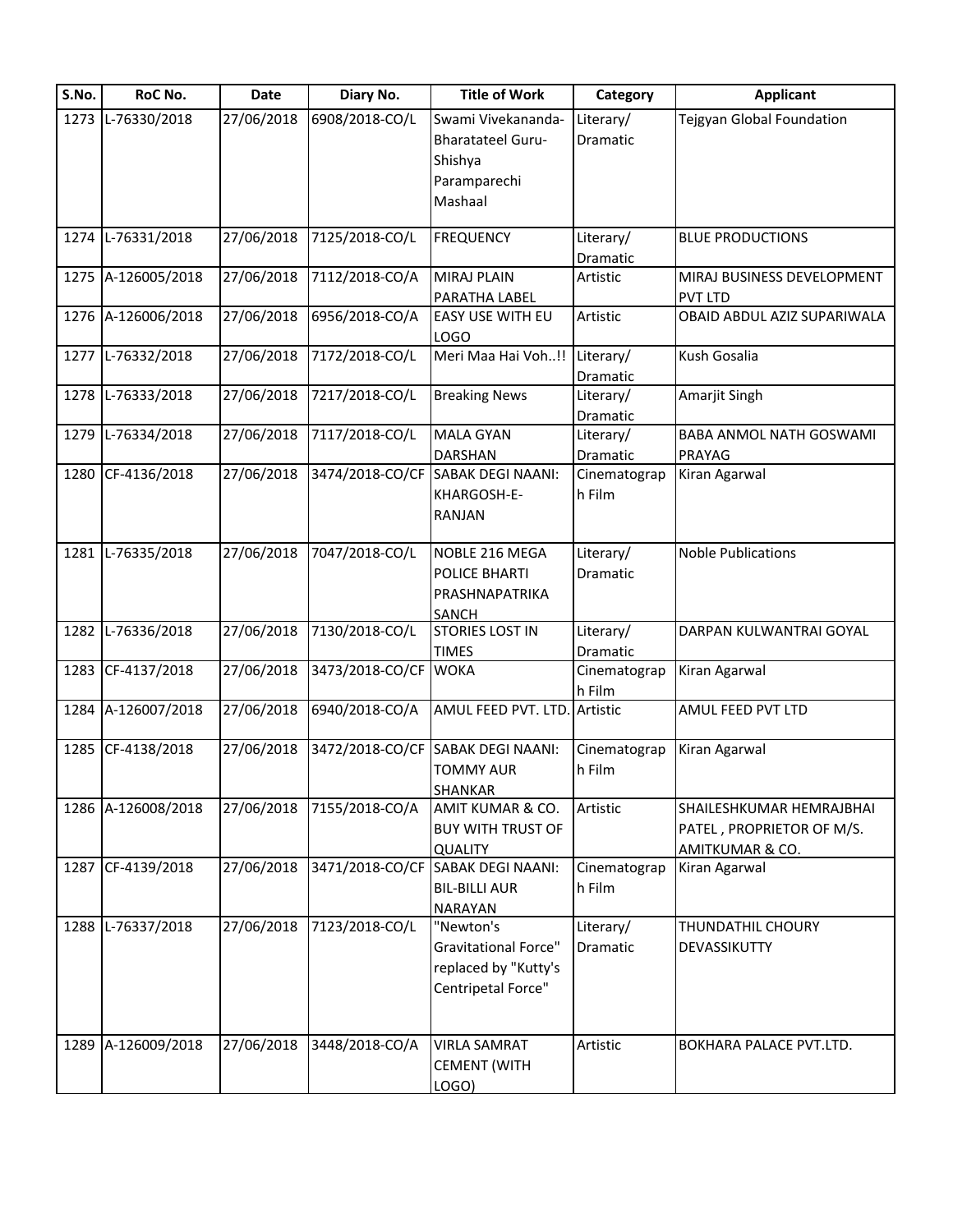| S.No. | RoC No.            | <b>Date</b> | Diary No.            | <b>Title of Work</b>                                                                                                                                                             | Category                     | <b>Applicant</b>                                  |
|-------|--------------------|-------------|----------------------|----------------------------------------------------------------------------------------------------------------------------------------------------------------------------------|------------------------------|---------------------------------------------------|
| 1290  | L-76338/2018       | 27/06/2018  | 3631/2018-CO/L       | An Author<br>Publication<br><b>Information Retrieval</b><br>Algorithm                                                                                                            | Literary/<br>Dramatic        | 1. Ms. Swati K. Bhavsar 2. Dr.<br>Varsha H. Patil |
|       | 1291 CF-4140/2018  | 27/06/2018  |                      | 3470/2018-CO/CF SABAK DEGI NAANI:<br><b>MACHHURAM AUR</b><br><b>SUNHERI</b>                                                                                                      | Cinematograp<br>h Film       | Kiran Agarwal                                     |
|       | 1292 CF-4141/2018  | 27/06/2018  |                      | 3469/2018-CO/CF SABAK DEGI NAANI:<br><b>SIYAR AUR CHEETAH</b><br>RAFTARI                                                                                                         | Cinematograp<br>h Film       | Kiran Agarwal                                     |
|       | 1293 A-126010/2018 | 27/06/2018  | 7111/2018-CO/A       | <b>SSIGNATURES'S</b><br>LABEL                                                                                                                                                    | Artistic                     | LAXMI PURSE EMPORIUM                              |
|       | 1294 SW-10929/2018 | 27/06/2018  | 14720/2017-<br>CO/SW | Cyber crime<br>identification and<br>analysis system                                                                                                                             | Computer<br>Software         | Priyanka Sharma                                   |
|       | 1295 L-76339/2018  | 27/06/2018  | 733/2018-CO/L        | Presentation on<br>Diode Circuit                                                                                                                                                 | Literary/<br>Dramatic        | C. A. Bhavsar, Dipali dhake, Rupali<br>Kawade     |
|       | 1296 CF-4142/2018  | 27/06/2018  | 3475/2018-CO/CF      | <b>SABAK DEGI NAANI:</b><br>GILHERI AUR DAADI<br><b>MAA</b>                                                                                                                      | Cinematograp<br>h Film       | Kiran Agarwal                                     |
|       | 1297 A-126011/2018 | 27/06/2018  | 6939/2018-CO/A       | <b>LILY</b>                                                                                                                                                                      | Artistic                     | LILY INDIA PRIVATE LIMITED                        |
|       | 1298 SW-10930/2018 | 27/06/2018  | 1951/2018-<br>CO/SW  | <b>COMPUTER</b><br>PROGRAM FOR HEAT<br><b>TRANSFER ANALYSIS</b><br><b>FOR REGENERATIVE</b><br><b>CERAMIC HEAT</b><br><b>EXCHANGER FOR</b><br><b>HEAT RECOVERY</b><br>APPLICATION | Computer<br>Software         | <b>BHARAT HEAVY ELECTRICALS</b><br><b>LIMITED</b> |
| 1299  | L-76340/2018       | 27/06/2018  | 5868/2018-CO/L       | <b>GAUSUL AZAM</b><br><b>NAGPUR SHAH SYED</b><br>JALALUDDIN MEER<br><b>SURKH</b>                                                                                                 | Literary/<br><b>Dramatic</b> | <b>ANJANA CHISHTY</b>                             |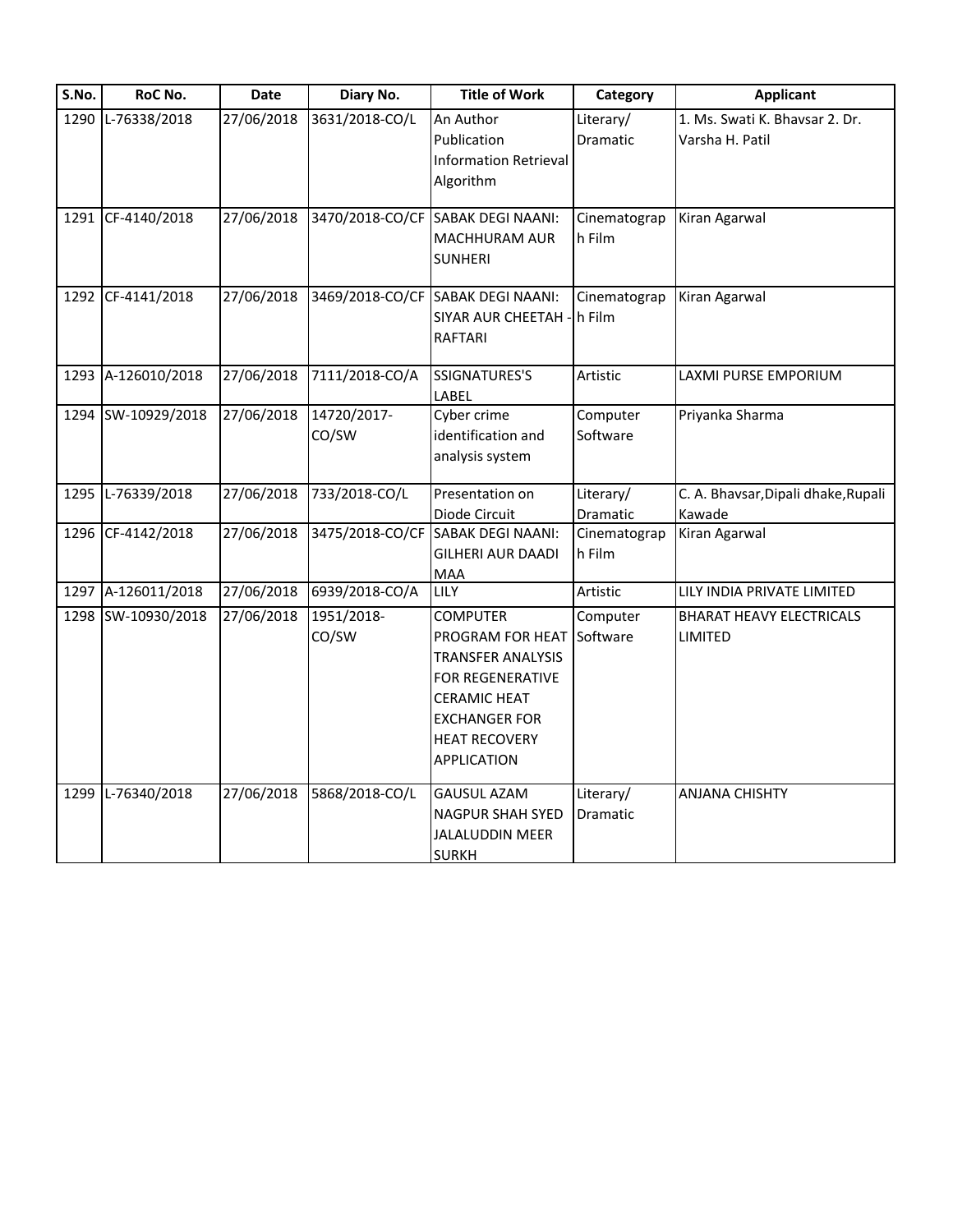| S.No. | RoC No.            | <b>Date</b> | Diary No.                  | <b>Title of Work</b>                 | Category  | <b>Applicant</b>                |
|-------|--------------------|-------------|----------------------------|--------------------------------------|-----------|---------------------------------|
|       | 1300 SW-10931/2018 | 27/06/2018  | 3204/2016-                 | DEVELOPMENT OF A                     | Computer  | <b>BHARAT HEAVY ELECTRICALS</b> |
|       |                    |             | CO/SW                      | SOFTWARE PACKAGE Software            |           | LIMITED                         |
|       |                    |             |                            | THAT SEAMLESSLY                      |           |                                 |
|       |                    |             |                            | <b>INTEGRATES CAD-</b>               |           |                                 |
|       |                    |             |                            | <b>CAM TO GENERATE</b>               |           |                                 |
|       |                    |             |                            | <b>CNC PART</b>                      |           |                                 |
|       |                    |             |                            | PROGRAMS DIRECTLY                    |           |                                 |
|       |                    |             |                            | FROM AUTOCAD                         |           |                                 |
|       |                    |             |                            | <b>DRAWINGS FOR ALL</b>              |           |                                 |
|       |                    |             |                            | THE CNC DRILLING                     |           |                                 |
|       |                    |             |                            | <b>MACHINES OF BHEL</b>              |           |                                 |
|       |                    |             |                            |                                      |           |                                 |
|       |                    |             |                            |                                      |           |                                 |
|       |                    |             |                            |                                      |           |                                 |
|       | 1301 SW-10932/2018 | 27/06/2018  | 2298/2018-                 | <b>ROBOTIC</b>                       | Computer  | <b>BHARAT HEAVY ELECTRICALS</b> |
|       |                    |             | CO/SW                      | <b>PROGRAMMING</b>                   | Software  | LIMITED                         |
|       |                    |             |                            | <b>CODE FOR CARRYING</b>             |           |                                 |
|       |                    |             |                            | OUT MCrA1Y HVOF                      |           |                                 |
|       |                    |             |                            | <b>COATING ON GAS</b>                |           |                                 |
|       |                    |             |                            | <b>TURBINE BUCKET</b>                |           |                                 |
|       |                    |             |                            | <b>PROFILE</b>                       |           |                                 |
|       | 1302 SR-13599/2018 | 27/06/2018  | 4343/2018-CO/SR PRAYATHNAM |                                      | Sound     | PRAYATHNAM                      |
|       |                    |             |                            | Volume 1                             | Recording |                                 |
|       | 1303 L-76341/2018  | 27/06/2018  | 2477/2018-CO/L             | TRB - EXAM STUDY                     | Literary/ | P.Krishnaveni                   |
|       |                    |             |                            | MATERIALS P.G.                       | Dramatic  |                                 |
|       |                    |             |                            | <b>ASSISTANT -</b>                   |           |                                 |
|       |                    |             |                            | <b>CHEMISTRY VOLUME</b>              |           |                                 |
|       | 1304 A-126012/2018 | 27/06/2018  | 7108/2018-CO/A             | POP POP LABEL                        | Artistic  | <b>KISHOR PANJWANI</b>          |
|       | 1305 L-76342/2018  | 27/06/2018  | 7158/2018-CO/L             | <b>Retinal Disease</b>               | Literary/ | MINAKSHEE CHANDANKHEDE          |
|       |                    |             |                            | Diagnosis by                         | Dramatic  |                                 |
|       |                    |             |                            | Calculating AVR on                   |           |                                 |
|       |                    |             |                            | <b>Retinal Images</b>                |           |                                 |
|       |                    |             |                            |                                      |           |                                 |
|       | 1306 L-76343/2018  | 27/06/2018  | 2482/2018-CO/L             | TRB - EXAM STUDY                     | Literary/ | P.Krishnaveni                   |
|       |                    |             |                            | MATERIALS P.G.                       | Dramatic  |                                 |
|       |                    |             |                            | <b>ASSISTANT - MATHS</b>             |           |                                 |
|       | 1307 L-76344/2018  | 27/06/2018  | 2473/2018-CO/L             | <b>VOLUME II</b><br>TRB - EXAM STUDY | Literary/ | P.Krishnaveni                   |
|       |                    |             |                            | MATERIALS P.G.                       | Dramatic  |                                 |
|       |                    |             |                            | <b>ASSISTANT - TAMIL</b>             |           |                                 |
|       |                    |             |                            | <b>VOLUME I</b>                      |           |                                 |
| 1308  | L-76345/2018       | 27/06/2018  | 3216/2018-CO/L             | Engaging                             | Literary/ | Mindchampion Learning Systems   |
|       |                    |             |                            | math/Grade 7/Math                    | Dramatic  | Limited                         |
|       |                    |             |                            | Classic                              |           |                                 |
| 1309  | L-76346/2018       | 27/06/2018  | 7134/2018-CO/L             | RABBANI IDEAL                        | Literary/ | SIRAJUDDIN                      |
|       |                    |             |                            | <b>DEENIYAT 3</b>                    | Dramatic  |                                 |
| 1310  | L-76347/2018       | 27/06/2018  | 7084/2018-CO/L             | RABBANI DEENIYAT                     | Literary/ | SIRAJUDDIN                      |
|       |                    |             |                            | VOL <sub>3</sub>                     | Dramatic  |                                 |
|       | 1311 A-126013/2018 | 28/06/2018  | 3290/2018-CO/A             | AL-NAFE                              | Artistic  | Mr. Muzammil Farid Kapadia      |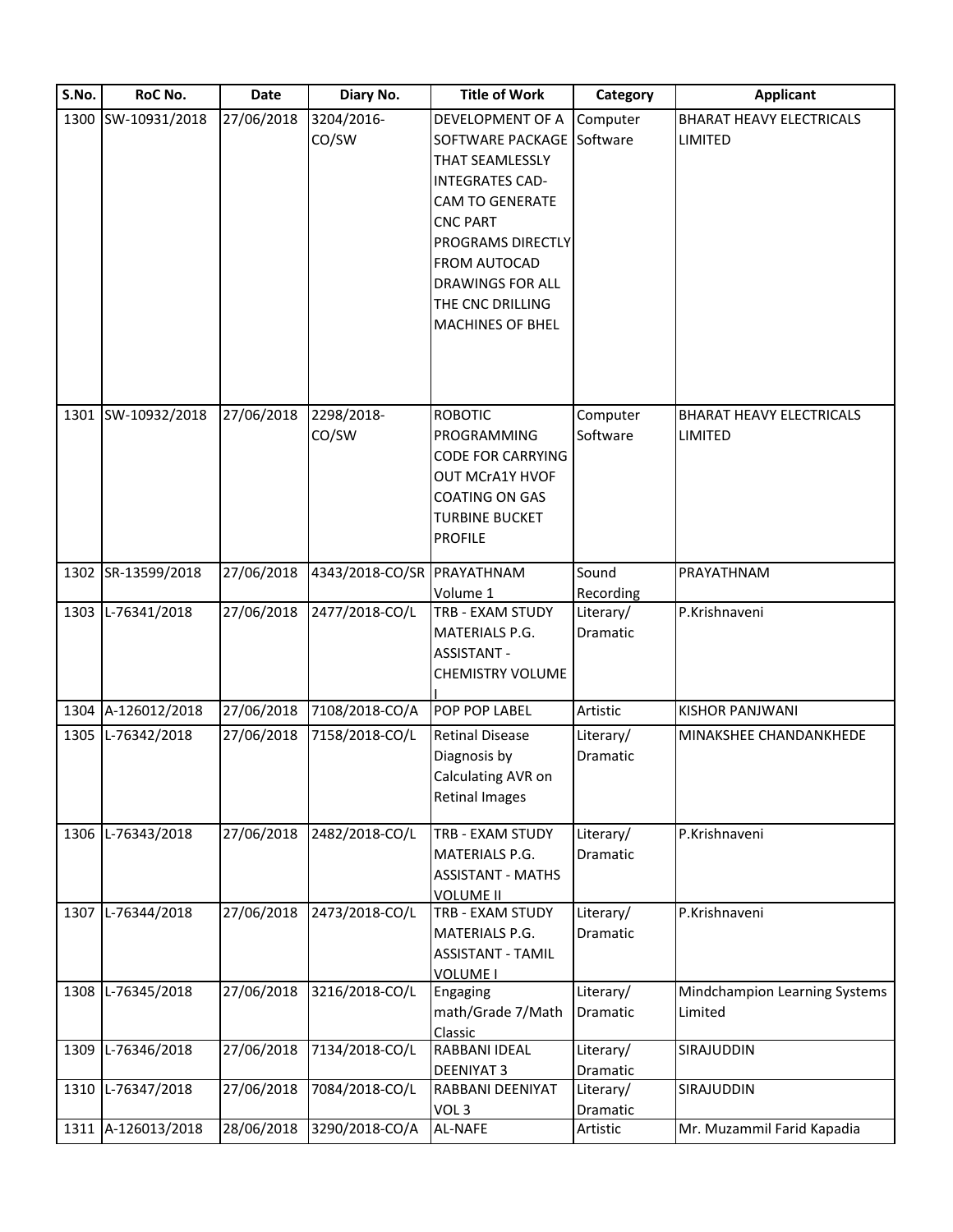| S.No. | RoC No.                                 | <b>Date</b> | Diary No.           | <b>Title of Work</b>                                                                                                                                                                                      | Category                     | <b>Applicant</b>                                     |
|-------|-----------------------------------------|-------------|---------------------|-----------------------------------------------------------------------------------------------------------------------------------------------------------------------------------------------------------|------------------------------|------------------------------------------------------|
|       | 1312 A-126014/2018                      | 28/06/2018  | 2841/2018-CO/A      | Self Steerable 6T<br>Pusher Lift Fab Axle<br>Suspension                                                                                                                                                   | Artistic                     | Jamna Auto Industries Limited                        |
|       | 1313 L-76348/2018                       | 28/06/2018  | 2471/2018-CO/L      | TRB - EXAM STUDY<br>MATERIALS P.G.<br>ASSISTANT-<br>COMMERCE VOLUME<br>- II (ENGLISH<br>MEDIUM)                                                                                                           | Literary/<br>Dramatic        | P.Krishnaveni                                        |
|       | 1314 L-76349/2018                       | 28/06/2018  | 2509/2018-CO/L      | TRB-EXAM STUDY<br><b>MATERIALS</b><br><b>COMPUTER SCIENCE</b><br>VOLUME - Ii                                                                                                                              | Literary/<br>Dramatic        | P.Krishnaveni                                        |
|       | 1315 SW-10933/2018                      | 28/06/2018  | 7482/2018-<br>CO/SW | A software for<br>observation of<br>viability of colon<br>cancer cells SW480<br>and SW620 treated<br>with small molecule                                                                                  | Computer<br>Software         | Om Prakash, Upendra Nath<br>Dwivedi                  |
|       | 1316 A-126015/2018                      | 28/06/2018  | 1245/2018-CO/A      | <b>GROWEL GRAUER &amp;</b><br>WEIL (INDIA) LIMITED<br>WITH PRESENTATION                                                                                                                                   | Artistic                     | <b>GRAUER &amp; WEIL INDIA LIMITED</b>               |
|       | 1317 L-76350/2018                       | 28/06/2018  | 6829/2018-CO/L      | Repertory Made Easy Literary/<br>Volume 2                                                                                                                                                                 | Dramatic                     | Dr. Arun Kumar Lall                                  |
|       | 1318 SW-10934/2018<br>1319 L-76351/2018 | 28/06/2018  | 7526/2018-<br>CO/SW | A software for<br>observation of<br>viability of colon<br>cancer cells COLO205<br>and HCT116 treated<br>with small molecule<br>targeted for down-<br>regulation of NF-kB<br>and induction of<br>apoptosis | Computer<br>Software         | Om Prakash, Upendra Nath<br>Dwivedi<br>P.Krishnaveni |
|       |                                         | 28/06/2018  | 2484/2018-CO/L      | TRB - EXAM STUDY<br>MATERIALS P.G.<br><b>ASSISTANT - BOTANY</b><br><b>VOLUME II</b>                                                                                                                       | Literary/<br><b>Dramatic</b> |                                                      |
|       | 1320 L-76352/2018                       | 28/06/2018  | 6926/2018-CO/L      | Love Alive                                                                                                                                                                                                | Literary/<br>Dramatic        | Rijuta Gupta                                         |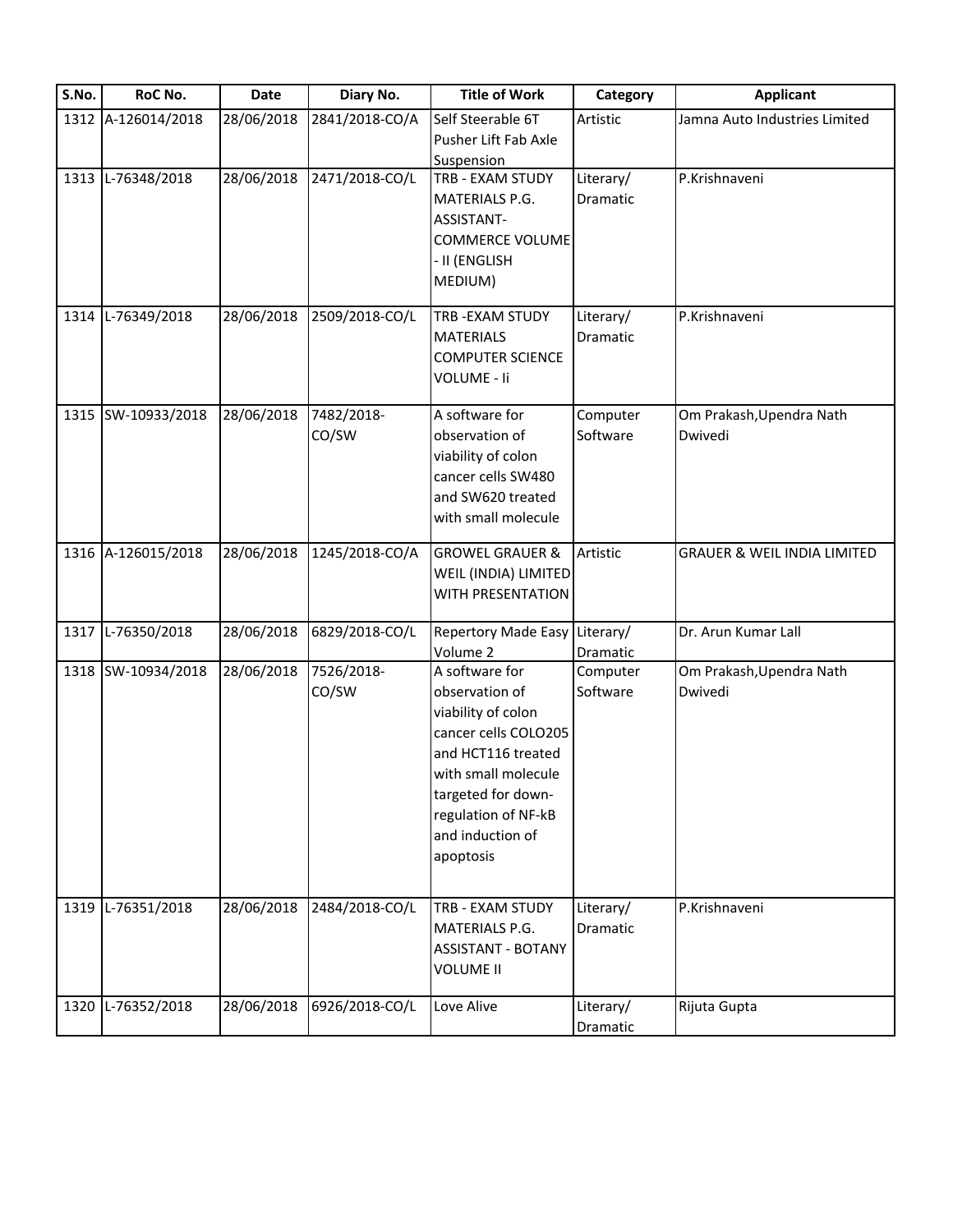| S.No. | RoC No.            | <b>Date</b> | Diary No.      | <b>Title of Work</b>            | Category  | <b>Applicant</b>                                     |
|-------|--------------------|-------------|----------------|---------------------------------|-----------|------------------------------------------------------|
|       | 1321 SW-10935/2018 | 28/06/2018  | 7373/2018-     | JIV: A JAVA program             | Computer  | Om Prakash, Upendra Nath                             |
|       |                    |             | CO/SW          | for estimation of               | Software  | Dwivedi                                              |
|       |                    |             |                | response of small               |           |                                                      |
|       |                    |             |                | molecule as variation           |           |                                                      |
|       |                    |             |                | in tumor volume with            |           |                                                      |
|       |                    |             |                | time (days) in mice             |           |                                                      |
|       |                    |             |                | mode                            |           |                                                      |
|       |                    |             |                |                                 |           |                                                      |
|       | 1322 L-76353/2018  | 28/06/2018  | 7269/2018-CO/L | MIXED/POLYGONAL                 | Literary/ | <b>BHARAT HEAVY ELECTRICALS</b>                      |
|       |                    |             |                | PROFILE RAW COAL                | Dramatic  | LIMITED                                              |
|       |                    |             |                | <b>BUNKER FOR LOWER</b>         |           |                                                      |
|       |                    |             |                | <b>MILL BAY</b>                 |           |                                                      |
|       |                    |             |                | DEPTH/PITCH                     |           |                                                      |
|       | 1323 L-76354/2018  | 28/06/2018  | 6708/2018-CO/L | Outlet from                     | Literary/ | Pragya Tiwari                                        |
|       |                    |             |                | Loneliness                      | Dramatic  |                                                      |
|       | 1324 L-76355/2018  | 28/06/2018  | 7256/2018-CO/L | SIRAMAM (Short                  | Literary/ | <b>KALAINAN MANI</b>                                 |
|       |                    |             |                | stick) Competition<br>Rules and | Dramatic  | A.ARUNACHALAM                                        |
|       |                    |             |                |                                 |           |                                                      |
|       |                    |             |                | Regulations                     |           |                                                      |
|       | 1325 L-76356/2018  | 28/06/2018  | 7270/2018-CO/L | Time History Analysis           | Literary/ | RAHUL DILIP SAPKALE                                  |
|       |                    |             |                | of Multi-storey                 | Dramatic  |                                                      |
|       |                    |             |                | <b>Building Equipped</b>        |           |                                                      |
|       |                    |             |                | with Steel Bracing              |           |                                                      |
|       |                    |             |                |                                 |           |                                                      |
|       | 1326 A-126016/2018 | 28/06/2018  | 7343/2018-CO/A | <b>DARBAR</b>                   | Artistic  | PREM CHAND JAIN PROPRIETOR                           |
|       | 1327 A-126017/2018 | 28/06/2018  | 7344/2018-CO/A | <b>BANSI KANHAIYA</b>           | Artistic  | OF RISHABH ENTERPRISES<br>PREM CHAND JAIN PROPRIETOR |
|       |                    |             |                |                                 |           | OF RISHABH ENTERPRISES                               |
|       | 1328 L-76357/2018  | 28/06/2018  | 3917/2018-CO/L | <b>JIB CRANE</b>                | Literary/ | Ms.Rupali S.Berad                                    |
|       |                    |             |                |                                 | Dramatic  |                                                      |
|       | 1329 A-126018/2018 | 28/06/2018  | 7349/2018-CO/A | SHRI GOVERDHAN JI               | Artistic  | PREM CHAND JAIN PROPRIETOR                           |
|       |                    |             |                |                                 |           | OF RISHABH ENTERPRISES                               |
|       | 1330 A-126019/2018 | 28/06/2018  | 7354/2018-CO/A | <b>SHREE KRISHNA</b>            | Artistic  | PREM CHAND JAIN PROPRIETOR                           |
|       |                    |             |                | GOLD                            |           | OF RISHABH ENTERPRISES                               |
|       | 1331 L-76358/2018  | 28/06/2018  | 3912/2018-CO/L | <b>SIMPLE LIFTING</b>           | Literary/ | Ms.Rupali S. Berad                                   |
|       |                    |             |                | <b>MACHINES</b>                 | Dramatic  |                                                      |
|       | 1332 A-126020/2018 | 28/06/2018  | 7355/2018-CO/A | MAHAYAN                         | Artistic  | PREM CHAND JAIN PROPRIETOR<br>OF RISHABH ENTERPRISES |
|       | 1333 A-126021/2018 | 28/06/2018  | 7495/2018-CO/A | <b>ABBRACCI</b>                 | Artistic  | SAQIB ASHRAF BEIGH                                   |
|       | 1334 A-126022/2018 | 28/06/2018  | 7487/2018-CO/A | <b>OOSHIN</b>                   | Artistic  | SAQIB ASHRAF BEIGH                                   |
|       | 1335 A-126023/2018 | 28/06/2018  | 7494/2018-CO/A | <b>OOSHIN ICRUS</b>             | Artistic  | SAQIB ASHRAF BEIGH                                   |
|       |                    |             |                |                                 |           |                                                      |
|       | 1336 A-126024/2018 | 28/06/2018  | 7491/2018-CO/A | <b>ICRUS</b>                    | Artistic  | SAQIB ASHRAF BEIGH                                   |
|       | 1337 A-126025/2018 | 28/06/2018  | 7492/2018-CO/A | <b>OOSHIN ABBRACCI</b>          | Artistic  | SAQIB ASHRAF BEIGH                                   |
|       | 1338 A-126026/2018 | 28/06/2018  | 7484/2018-CO/A | <b>BYAHUT CATORI</b>            | Artistic  | JITENDRA KUMAR TRADING AS                            |
|       | 1339 A-126027/2018 | 28/06/2018  | 7342/2018-CO/A | <b>BILOWANA</b>                 | Artistic  | <b>BYAHUT FOOD PRODUCT</b><br>SHRI PREM CHAND JAIN   |
|       |                    |             |                |                                 |           | PROPRIETOR OF RISHABH                                |
|       |                    |             |                |                                 |           | <b>ENTERPRISES</b>                                   |
|       |                    |             |                |                                 |           |                                                      |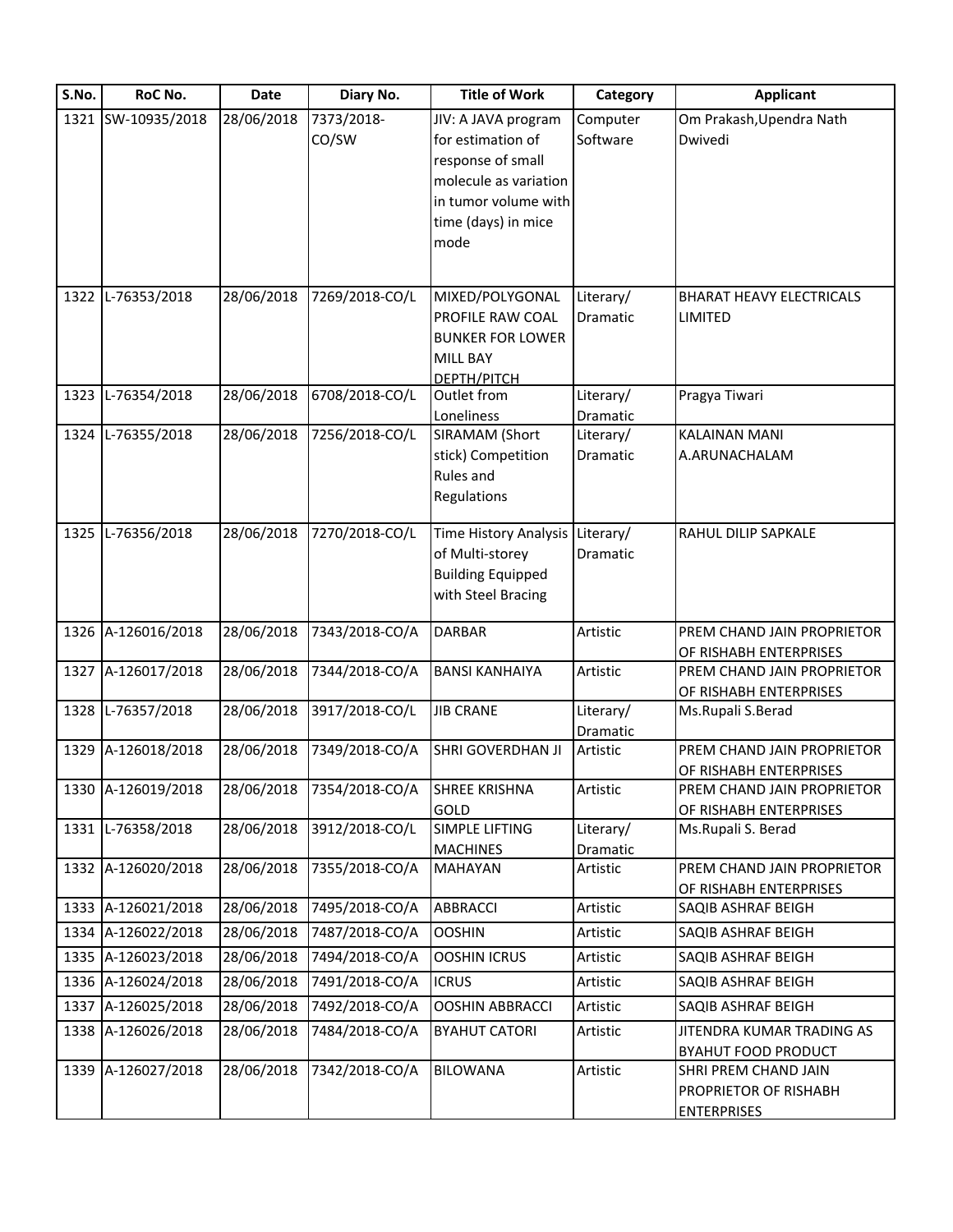| S.No. | RoC No.            | Date       | Diary No.                   | <b>Title of Work</b>              | Category     | <b>Applicant</b>               |
|-------|--------------------|------------|-----------------------------|-----------------------------------|--------------|--------------------------------|
| 1340  | L-76359/2018       | 28/06/2018 | 4817/2018-CO/L              | <b>SCHOOL</b>                     | Literary/    | <b>NAVEEN GUPTA</b>            |
|       |                    |            |                             | PERFORMANCE                       | Dramatic     |                                |
|       |                    |            |                             | <b>ELEVATOR FOR CLASS</b>         |              |                                |
|       |                    |            |                             | XII                               |              |                                |
|       | 1341 CF-4143/2018  | 28/06/2018 | 3457/2018-CO/CF             | <b>SABAK DEGI NAANI:</b>          | Cinematograp | Kiran Agarwal                  |
|       |                    |            |                             | MACHHURAM AUR                     | h Film       |                                |
|       |                    |            |                             | <b>SUNEHRI</b>                    |              |                                |
|       |                    |            |                             |                                   |              |                                |
|       | 1342 CF-4144/2018  | 28/06/2018 | 7169/2018-CO/CF Nazdeekiyan |                                   | Cinematograp | Lovely Professional Unievrsity |
|       |                    |            |                             |                                   | h Film       |                                |
|       | 1343 CF-4145/2018  | 28/06/2018 | 6734/2018-CO/CF Uspaar      |                                   | Cinematograp | Lovely Professional University |
|       | 1344 CF-4146/2018  |            |                             |                                   | h Film       |                                |
|       |                    | 28/06/2018 |                             | 3399/2018-CO/CF SABAK DEGI NAANI: | Cinematograp | Kiran Agarwal                  |
|       |                    |            |                             | MACHHURAM AUR                     | h Film       |                                |
|       |                    |            |                             | <b>SUNHERI</b>                    |              |                                |
|       | 1345 CF-4147/2018  | 28/06/2018 |                             | 3386/2018-CO/CF SABAK DEGI NAANI: | Cinematograp | Kiran Agarwal                  |
|       |                    |            |                             | KIMKU AUR CHUHA                   | h Film       |                                |
|       |                    |            |                             |                                   |              |                                |
|       | 1346 CF-4148/2018  | 28/06/2018 |                             | 3459/2018-CO/CF SABAK DEGI NAANI: | Cinematograp | Kiran Agarwal                  |
|       |                    |            |                             | KHARGOSH-E-                       | h Film       |                                |
|       |                    |            |                             | RANJAN                            |              |                                |
|       |                    |            |                             |                                   |              |                                |
|       | 1347 L-76360/2018  | 28/06/2018 | 4299/2018-CO/L              | SALT OF THE EARTH -               | Literary/    | <b>GUJARAT ALKALIES AND</b>    |
|       |                    |            |                             | THE GACL SAGA                     | Dramatic     | <b>CHEMICALS LIMITED</b>       |
|       |                    |            |                             |                                   |              |                                |
|       | 1348 A-126028/2018 | 28/06/2018 | 7469/2017-CO/A              | LOGO                              | Artistic     | AURUM JEWELS LIMITED           |
|       | 1349 CF-4149/2018  | 28/06/2018 | 3384/2018-CO/CF             | <b>SABAK DEGI NAANI:</b>          | Cinematograp | Kiran Agarwal                  |
|       |                    |            |                             | <b>BIL-BILLI AUR</b>              | h Film       |                                |
|       |                    |            |                             | <b>NARAYAN</b>                    |              |                                |
|       | 1350 A-126029/2018 | 28/06/2018 | 6892/2018-CO/A              | <b>BAKING CO</b>                  | Artistic     | M/S ARIHANT CONVENTION LLP     |
|       | 1351 L-76361/2018  | 28/06/2018 | 16918/2017-CO/L             | <b>VIBGYOR VOYAGE</b>             | Literary/    | Rajlakshmi Bagadiya            |
|       |                    |            |                             |                                   | Dramatic     |                                |
|       | 1352 L-76362/2018  |            | 28/06/2018 4322/2018-CO/L   | <b>SFM</b>                        | Literary/    | AADITYA JAIN CLASSES LLP       |
|       |                    |            |                             |                                   | Dramatic     |                                |
|       | 1353 SW-10936/2018 | 28/06/2018 | 5398/2018-                  | A software model of               | Computer     | [1] Vikas Kumar, [2] Tanupriya |
|       |                    |            | CO/SW                       | Detection of                      | Software     | Choudhury[3], Thipendra Pal    |
|       |                    |            |                             | Malignant Skin                    |              | Singh[4]Gaurav Raj             |
|       |                    |            |                             | Lesions using                     |              |                                |
|       |                    |            |                             | <b>Ensemble Modelling</b>         |              |                                |
|       |                    |            |                             | with VGG-11 CNN                   |              |                                |
|       |                    |            |                             | architecture and                  |              |                                |
|       |                    |            |                             | other classifiers                 |              |                                |
| 1354  | L-76363/2018       | 28/06/2018 | 3155/2018-CO/L              | I-Veruli                          | Literary/    | K.C.Sivabalan                  |
|       |                    |            |                             |                                   | Dramatic     |                                |
|       | 1355 SW-10937/2018 | 28/06/2018 | 13367/2017-CO/L             | <b>CARATEUR RETAILER</b>          | Computer     | <b>VARAZ PRINTER</b>           |
|       |                    |            |                             |                                   | Software     |                                |
|       | 1356 L-76364/2018  | 28/06/2018 | 9609/2017-CO/L              | Crime Academy                     | Literary/    | Karan Kharb                    |
|       |                    |            |                             |                                   | Dramatic     |                                |
|       | 1357 L-76365/2018  | 28/06/2018 | 1163/2017-CO/L              | THE RECRUITMENT                   | Literary/    | <b>MAYANK BISHWAS</b>          |
|       |                    |            |                             |                                   | Dramatic     |                                |
|       |                    |            |                             |                                   |              |                                |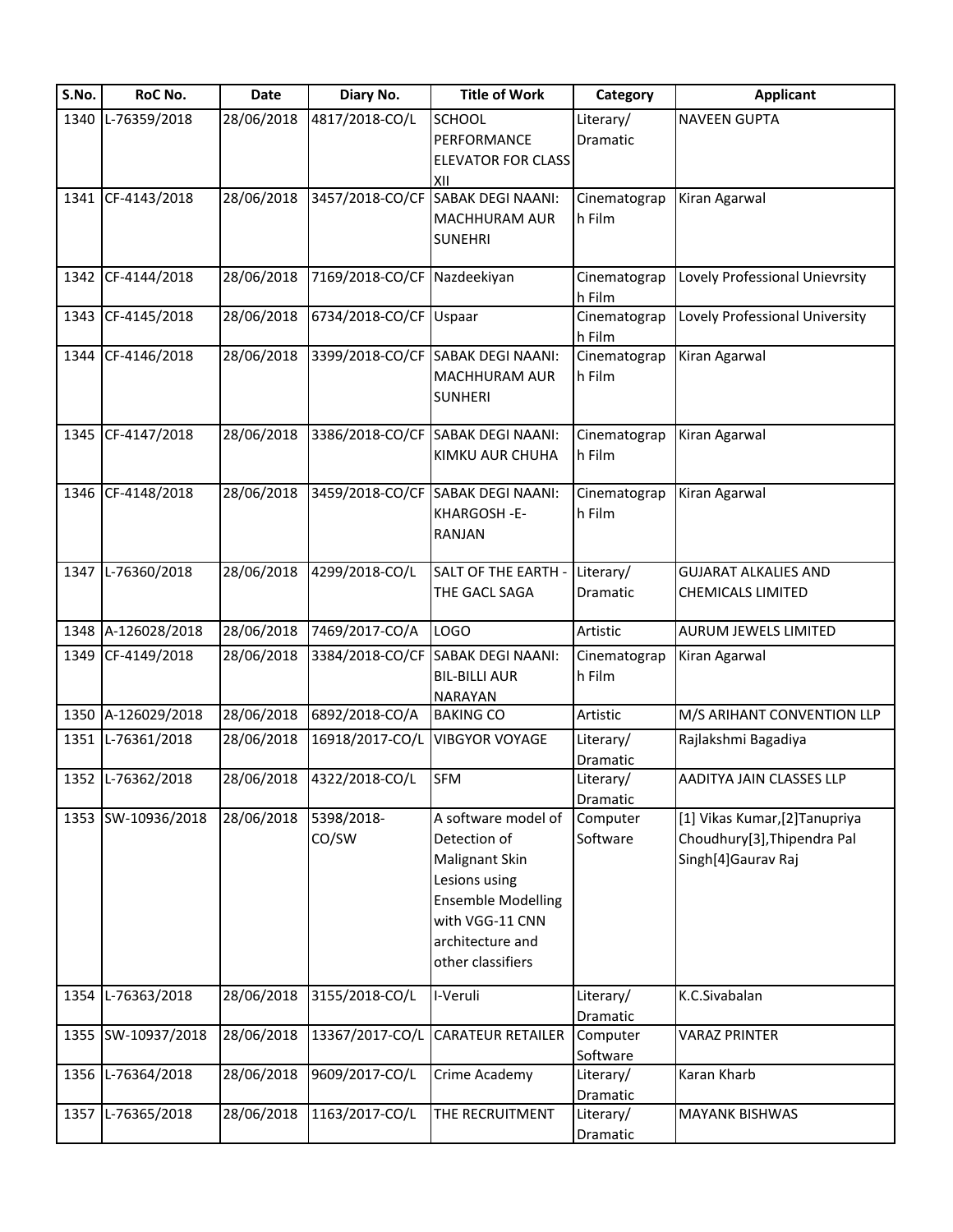| S.No. | RoC No.            | <b>Date</b> | Diary No.       | <b>Title of Work</b>                    | Category          | <b>Applicant</b>                 |
|-------|--------------------|-------------|-----------------|-----------------------------------------|-------------------|----------------------------------|
| 1358  | L-76366/2018       | 28/06/2018  | 17431/2017-CO/L | Thirukkural-                            | Literary/         | V. PRAGALATHAN PALANIVEL         |
|       |                    |             |                 | Manavargalin                            | Dramatic          |                                  |
|       |                    |             |                 | Thunaivan                               |                   |                                  |
| 1359  | A-126030/2018      | 28/06/2018  | 7109/2018-CO/A  | <b>SAMRAT SEEDS</b>                     | Artistic          | HARI SINGH SOLANKI               |
|       |                    |             |                 | LABEL                                   |                   |                                  |
| 1360  | L-76367/2018       | 28/06/2018  | 4093/2018-CO/L  | IamProducer                             | Literary/         | Piyush Tripathi                  |
|       |                    |             |                 |                                         | Dramatic          |                                  |
| 1361  | L-76368/2018       | 28/06/2018  | 15849/2017-CO/L | <b>Basic Financial</b>                  | Literary/         | <b>L BALAJI</b>                  |
|       |                    |             |                 | Awareness for                           | Dramatic          |                                  |
|       |                    |             |                 | competitive exams                       |                   |                                  |
| 1362  | L-76369/2018       | 28/06/2018  | 6996/2018-CO/L  | Inclusive Education                     | Literary/         | Dr. Hemendra S. Mistry           |
|       |                    |             |                 |                                         |                   |                                  |
|       |                    |             |                 | <b>Teaching Aptitude</b>                | Dramatic          |                                  |
|       |                    |             |                 | Test                                    |                   |                                  |
| 1363  | L-76370/2018       | 28/06/2018  | 6719/2018-CO/L  | The Kidnapping                          | Literary/         | Ruby Mohan                       |
|       |                    |             |                 |                                         | Dramatic          |                                  |
| 1364  | L-76371/2018       | 28/06/2018  | 7103/2018-CO/L  | Notes on Digital                        | Literary/         | Prof. Bhumika A. Neole, Shri     |
|       |                    |             |                 | <b>Signal Processing</b>                | Dramatic          | Ramdeobaba College of            |
|       |                    |             |                 |                                         |                   | Engineering and Management,      |
|       |                    |             |                 |                                         |                   | Nagpur                           |
| 1365  | L-76372/2018       | 28/06/2018  | 7081/2018-CO/L  | RABBANI DEENIYAT                        | Literary/         | SIRAJUDDIN                       |
|       |                    |             |                 | VOL <sub>1</sub>                        | Dramatic          |                                  |
| 1366  | A-126031/2018      | 28/06/2018  | 7098/2018-CO/A  | Logo for cyber dost                     | Artistic          | RISHABH JOSHI                    |
|       |                    |             |                 |                                         |                   |                                  |
| 1367  | L-76373/2018       | 28/06/2018  | 5256/2018-CO/L  | <b>DUROOS E ISLAM</b>                   | Literary/         | MOHD SHAUKAT ALI BARKAATI        |
|       |                    |             |                 | <b>PART III</b>                         | Dramatic          |                                  |
| 1368  | A-126032/2018      | 28/06/2018  | 7486/2017-CO/A  | <b>HAPPY SERVING YOU</b>                | Artistic          | M/S. TOTOODO MOBILE              |
|       |                    |             |                 | -LOGO                                   |                   | <b>COMMUNICATIONS SERVICE</b>    |
|       |                    |             |                 |                                         |                   | PRIVATE LIMITED                  |
| 1369  | L-76374/2018       | 28/06/2018  | 5253/2018-CO/L  | <b>HANAFI KITABUL</b>                   | Literary/         | MOHD AND SHAUKAT ALI             |
|       |                    |             |                 | <b>FIQAH PART II</b>                    | Dramatic          | <b>BARKAATI</b>                  |
| 1370  | L-76375/2018       | 28/06/2018  | 9265/2017-CO/L  | Incorporation of Yoga Literary/         |                   | SRI BALAJI VIDYAPEETH            |
|       |                    |             |                 | Therapy Education in Dramatic           |                   |                                  |
|       |                    |             |                 | Nursing Curriculum -                    |                   |                                  |
|       |                    |             |                 | Sri Balaji Vidyapeeth                   |                   |                                  |
|       |                    |             |                 | (SBV) Model                             |                   |                                  |
|       |                    |             |                 |                                         |                   |                                  |
|       |                    |             |                 |                                         |                   |                                  |
| 1371  | L-76376/2018       | 28/06/2018  | 14323/2017-CO/L | <b>Heat and Mass</b>                    | Literary/         | Gagan Laddha                     |
|       | 1372 SR-13600/2018 | 28/06/2018  | 4127/2017-CO/SR | Transfer<br>O RE RANGREZA               | Dramatic<br>Sound | SUPER CASSETES INDUSTRIES        |
|       |                    |             |                 |                                         |                   |                                  |
|       |                    |             |                 | QAWWALI JOLLY LL.B                      | Recording         | PRIVATE LTD.                     |
|       | 1373 SR-13601/2018 | 28/06/2018  |                 | 4126/2017-CO/SR JOLLY GOOD FELLOW Sound |                   | <b>SUPER CASSETES INDUSTRIES</b> |
|       |                    |             |                 | JOLLY LL.B 2                            | Recording         | PRIVATE LTD.                     |
|       |                    |             |                 |                                         |                   |                                  |
| 1374  | SR-13602/2018      | 28/06/2018  | 4125/2017-CO/SR | <b>BAWARA MANN</b>                      | Sound             | SUPER CASSETES INDUSTRIES        |
|       |                    |             |                 | JOLLY LL.B 2                            | Recording         | PRIVATE LTD.                     |
|       | 1375 SR-13603/2018 | 28/06/2018  | 4124/2017-CO/SR | <b>GO PAGAL JOLLY</b>                   | Sound             | <b>SUPER CASSETES INDUSTRIES</b> |
|       |                    |             |                 | LL.B2                                   | Recording         | PRIVATE LTD.                     |
|       |                    |             |                 |                                         |                   |                                  |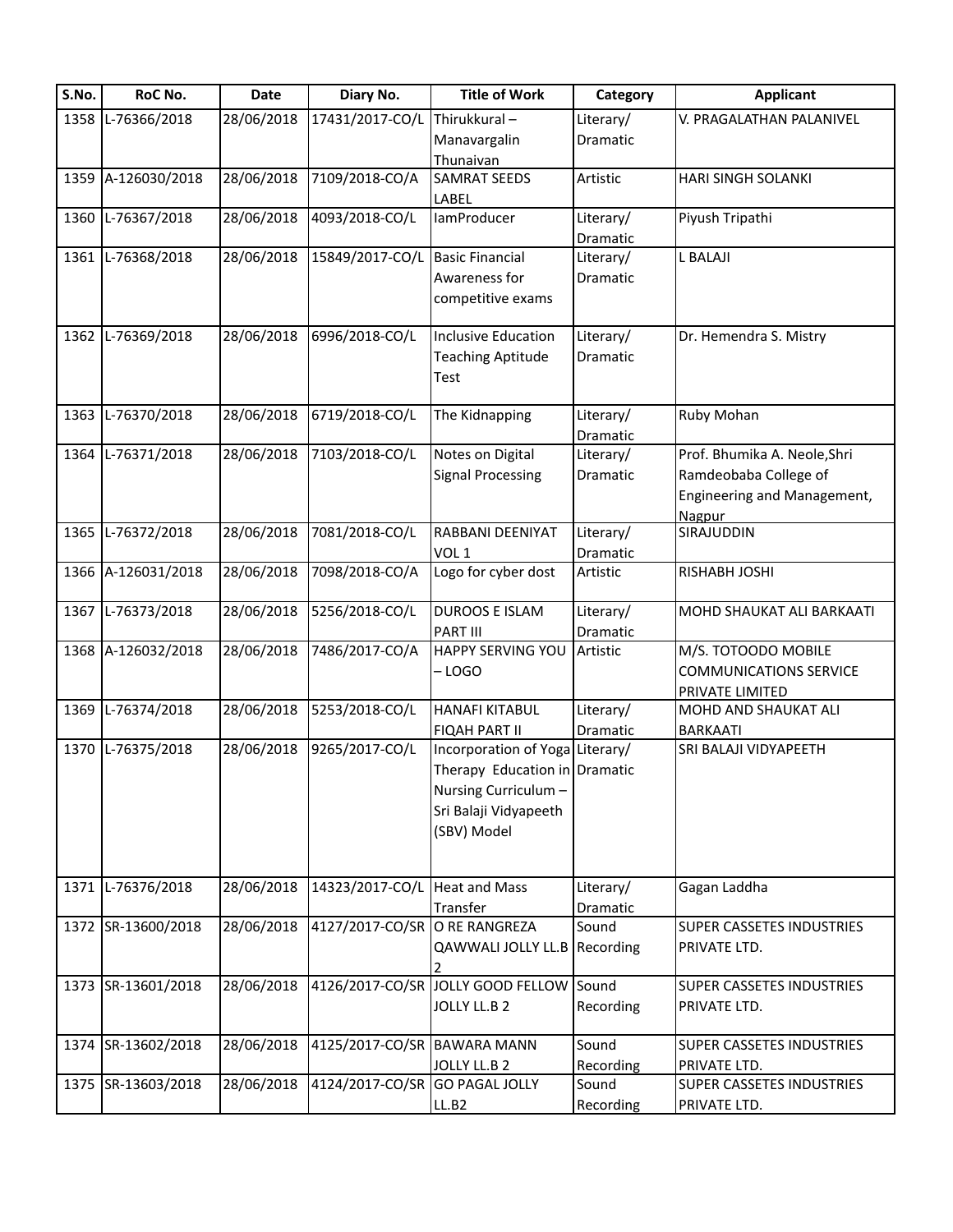| S.No. | RoC No.            | <b>Date</b> | Diary No.                     | <b>Title of Work</b>              | Category        | <b>Applicant</b>                   |
|-------|--------------------|-------------|-------------------------------|-----------------------------------|-----------------|------------------------------------|
|       | 1376 L-76377/2018  | 28/06/2018  | 3520/2018-CO/L                | NUMBERS MAKE U                    | Literary/       | Utham S.P                          |
|       |                    |             |                               | <b>THINK</b>                      | Dramatic        |                                    |
|       | 1377 L-76378/2018  | 28/06/2018  | 8641/2017-CO/L                | Script of role play for           | Literary/       | Dr Tushar Jagzape, Dr. Arunita     |
|       |                    |             |                               | history taking in                 | Dramatic        | <b>Tushar Jagzape</b>              |
|       |                    |             |                               | Pediatrics in a case of           |                 |                                    |
|       |                    |             |                               | developmental delay               |                 |                                    |
|       |                    |             |                               |                                   |                 |                                    |
|       | 1378 SW-10938/2018 | 28/06/2018  | 18360/2017-                   | <b>HOMAA BINARY</b>               | Computer        | RAVINDRA MANUBHAI VAGHANI          |
|       |                    |             | CO/SW                         | SYSTEM                            | Software        |                                    |
|       | 1379 CF-4150/2018  | 28/06/2018  | 3460/2018-CO/CF               | <b>SABAK DEGI NAANI:</b>          | Cinematograp    | Kiran Agarwal                      |
|       |                    |             |                               | <b>TOMMY AUR</b>                  | h Film          |                                    |
|       |                    |             |                               | SHANKAR                           |                 |                                    |
|       | 1380 CF-4151/2018  | 28/06/2018  |                               | 3394/2018-CO/CF SABAK DEGI NAANI: | Cinematograp    | Kiran Agarwal                      |
|       |                    |             |                               | <b>BIL- BILLI AUR</b>             | h Film          |                                    |
|       |                    |             |                               | NARAYAN                           |                 |                                    |
|       | 1381 CF-4152/2018  | 28/06/2018  |                               | 3383/2018-CO/CF SABAK DEGI NAANI: | Cinematograp    | Kiran Agarwal                      |
|       |                    |             |                               | GABRU-GADHA                       | h Film          |                                    |
|       |                    |             |                               |                                   |                 |                                    |
|       | 1382 A-126033/2018 | 28/06/2018  | 11433/2017-CO/A ICE BLUE WAVE |                                   | Artistic        | M/S. AROCHEM RATLAM PVT.           |
|       |                    |             |                               |                                   |                 | LTD.                               |
|       | 1383 A-126034/2018 | 28/06/2018  | 11390/2017-CO/A A - ATTAR     |                                   | Artistic        | M/S. AROCHEM RATLAM PVT.           |
|       |                    |             |                               |                                   |                 | LTD.                               |
|       | 1384 A-126035/2018 | 28/06/2018  | 261/2017-CO/A                 | WHITE CARE WITH                   | Artistic        | M/S WHITE CARE PLASTER PVT         |
|       | 1385 A-126036/2018 | 28/06/2018  | 260/2017-CO/A                 | <b>LOGO</b><br><b>MATESHWARI</b>  | Artistic        | <b>LTD</b><br><b>SANDEEP SINGH</b> |
|       |                    |             |                               | <b>GYPSUM STUCCO</b>              |                 |                                    |
|       |                    |             |                               | WITH DEVICE OF                    |                 |                                    |
|       |                    |             |                               | LEAVES AND LETTERS                |                 |                                    |
|       |                    |             |                               | OF MI                             |                 |                                    |
|       | 1386 L-76379/2018  | 28/06/2018  | 2496/2018-CO/L                | TNPSC - EXAM STUDY Literary/      |                 | P.Krishnaveni                      |
|       |                    |             |                               | <b>MATERIALS GROUP -</b>          | <b>Dramatic</b> |                                    |
|       |                    |             |                               | I, II, IV & VAO MATHS             |                 |                                    |
|       |                    |             |                               | & PHYSICS (TAMIL                  |                 |                                    |
|       |                    |             |                               | MEDIUM)                           |                 |                                    |
|       |                    |             |                               |                                   |                 |                                    |
|       | 1387 L-76380/2018  | 28/06/2018  | 2488/2018-CO/L                | TRB - TET EXAM                    | Literary/       | P.Krishnaveni                      |
|       |                    |             |                               | <b>STUDY MATERIALS</b>            | Dramatic        |                                    |
|       |                    |             |                               | PAPER - II TAMIL &                |                 |                                    |
|       |                    |             |                               | <b>ENGLISH</b>                    |                 |                                    |
| 1388  | L-76381/2018       | 28/06/2018  | 7408/2018-CO/L                | HOW TO STOP WARS                  | Literary/       | <b>SUPRIO GHOSH</b>                |
|       |                    |             |                               | ????                              | Dramatic        |                                    |
|       | 1389 A-126037/2018 | 28/06/2018  | 7425/2018-CO/A                | <b>IPFC</b>                       | Artistic        | Indian Plastic Footwear &          |
|       |                    |             |                               |                                   |                 | Clothing Pvt. Ltd.                 |
| 1390  | L-76382/2018       | 28/06/2018  | 6553/2018-CO/L                | <b>Because I Wanted to</b>        | Literary/       | Omkar Kailas Gaikwad               |
|       |                    |             |                               | Marry                             | Dramatic        |                                    |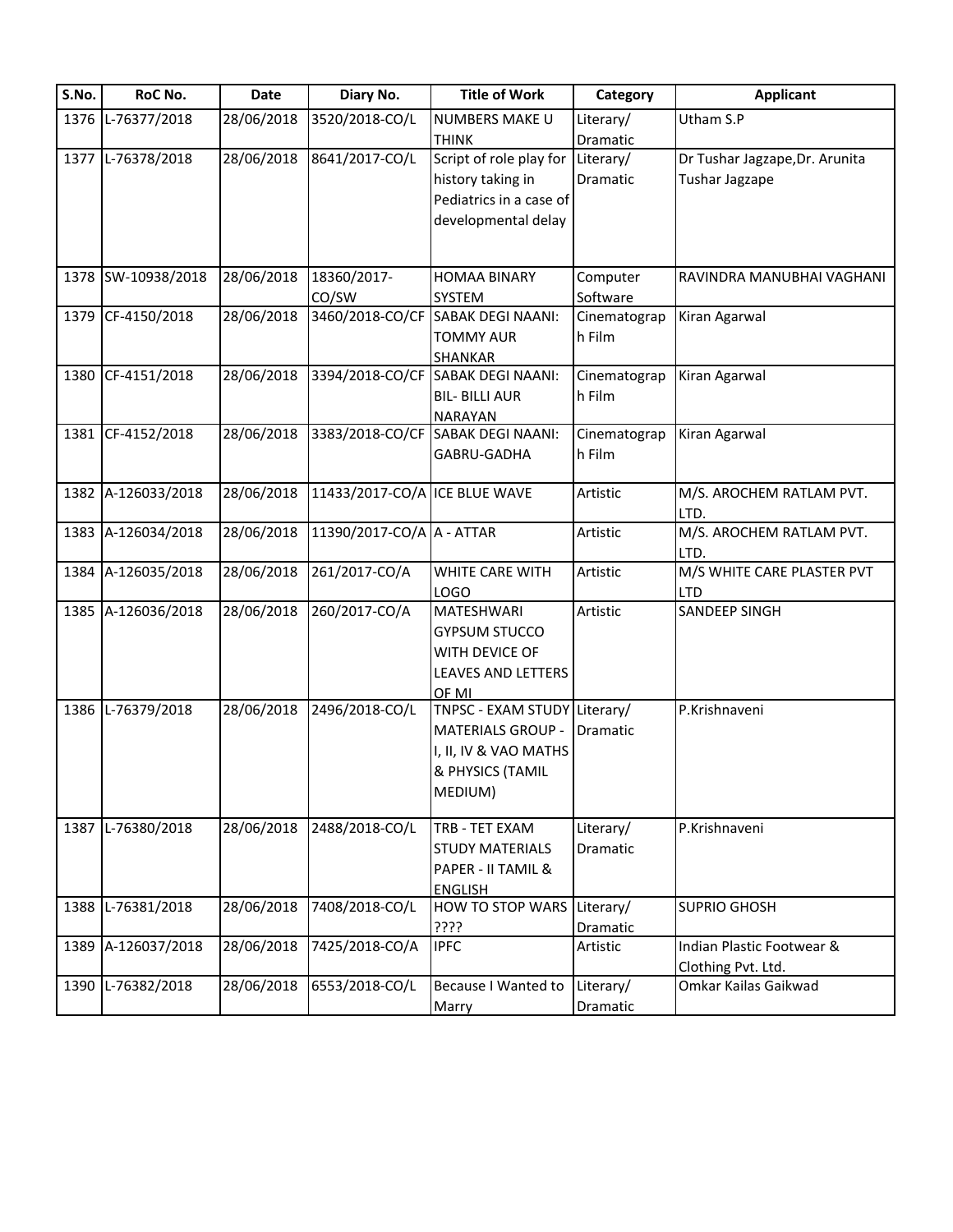| S.No. | RoC No.            | Date       | Diary No.       | <b>Title of Work</b>              | Category  | <b>Applicant</b>                    |
|-------|--------------------|------------|-----------------|-----------------------------------|-----------|-------------------------------------|
|       | 1391 L-76383/2018  | 28/06/2018 | 15266/2017-CO/L | <b>ACCEPTANCE TEST</b>            | Literary/ | MISSION AND COMBAT SYSTEM           |
|       |                    |            |                 | <b>PROCEDURE OF RTOS Dramatic</b> |           | RESEARCH AND DESIGN CENTRE          |
|       |                    |            |                 | CONFIGURATION                     |           | <b>MCSRDC</b>                       |
|       |                    |            |                 | TOOL DOC NO                       |           |                                     |
|       |                    |            |                 | MCSRDC/RTOS/CTL/A                 |           |                                     |
|       |                    |            |                 | TP/01/01 DT                       |           |                                     |
|       |                    |            |                 | 10/10/2017                        |           |                                     |
|       |                    |            |                 |                                   |           |                                     |
| 1392  | L-76384/2018       | 28/06/2018 | 6563/2018-CO/L  | Emilia                            | Literary/ | Richard                             |
|       |                    |            |                 |                                   | Dramatic  |                                     |
| 1393  | L-76385/2018       | 28/06/2018 | 6440/2018-CO/L  | Shrills of Silence                | Literary/ | Jyoti Manish Dixit                  |
|       |                    |            |                 |                                   | Dramatic  |                                     |
| 1394  | L-76386/2018       | 28/06/2018 | 2479/2018-CO/L  | TRB - EXAM STUDY                  | Literary/ | P.Krishnaveni                       |
|       |                    |            |                 | MATERIALS P.G.                    | Dramatic  |                                     |
|       |                    |            |                 | <b>ASSISTANT -</b>                |           |                                     |
|       |                    |            |                 | <b>CHEMISTRY VOLUME</b>           |           |                                     |
|       |                    |            |                 | Ш                                 |           |                                     |
|       | 1395 A-126038/2018 | 28/06/2018 | 7461/2018-CO/A  | <b>HINDALWALI</b>                 | Artistic  | FAIZ AHMED PROPRIETOR OF            |
|       |                    |            |                 |                                   |           | FAIZ AHMED LOBAN WORKS              |
|       | 1396 A-126039/2018 | 28/06/2018 | 7213/2018-CO/A  | <b>SHAKTI</b>                     | Artistic  | M/s SHAKTI DEVELOPERS               |
|       |                    |            |                 |                                   |           | PRIVATE LIMITED                     |
| 1397  | L-76387/2018       | 28/06/2018 | 2485/2018-CO/L  | TRB - EXAM STUDY                  | Literary/ | P.Krishnaveni                       |
|       |                    |            |                 | MATERIALS P.G.                    | Dramatic  |                                     |
|       |                    |            |                 | <b>ASSISTANT - BOTANY</b>         |           |                                     |
|       |                    |            |                 | VOLUME III                        |           |                                     |
|       |                    |            |                 |                                   |           |                                     |
|       | 1398 A-126040/2018 | 28/06/2018 | 3449/2018-CO/A  | <b>TULSIRAM RUGS</b>              | Artistic  | MR. ANURAG BARANWAL                 |
|       |                    |            |                 |                                   |           | DIRECTOR TRADING AS                 |
|       |                    |            |                 |                                   |           | "TULSIRAM GAYA PRASAD PVT.          |
|       |                    |            |                 |                                   |           | LTD."                               |
| 1399  | L-76388/2018       | 28/06/2018 | 6061/2018-CO/L  | <b>DESIGN AND</b>                 | Literary/ | A. Dinesh Kumar, Dr. N. Srimath, P. |
|       |                    |            |                 | <b>FABRICATION OF</b>             | Dramatic  | Dinesh Kumar, S. Dinesh Karthik     |
|       |                    |            |                 | MULTIPLE LOCATION                 |           |                                     |
|       |                    |            |                 | <b>GRINDING MACHINE</b>           |           |                                     |
|       |                    |            |                 |                                   |           |                                     |
|       |                    |            |                 |                                   |           |                                     |
|       | 1400 L-76389/2018  | 28/06/2018 | 4012/2018-CO/L  | <b>MECHANICAL</b>                 | Literary/ | <b>ECT Publications</b>             |
|       |                    |            |                 | <b>ENGINEERING SSC-JE</b>         | Dramatic  |                                     |
|       |                    |            |                 | 2017                              |           |                                     |
| 1401  | A-126041/2018      | 28/06/2018 | 14755/2017-CO/A | VIDYASHRAM (LABEL) Artistic       |           | Vidyashram Seva Sansthan            |
|       |                    |            |                 |                                   |           |                                     |
| 1402  | L-76390/2018       | 28/06/2018 | 7186/2018-CO/L  | ORU                               | Literary/ | <b>ABHILASH MOHAN</b>               |
|       |                    |            |                 | RAKTHASAKSHIYUDE                  | Dramatic  |                                     |
|       |                    |            |                 | ORMAKKAI                          |           |                                     |
| 1403  | L-76391/2018       | 28/06/2018 | 6685/2018-CO/L  | Thorns of Love                    | Literary/ | Beena Sunil                         |
|       |                    |            |                 |                                   | Dramatic  |                                     |
| 1404  | L-76392/2018       | 28/06/2018 | 2009/2018-CO/L  | <b>BRAIN GYM</b>                  | Literary/ | DALVI BHAGWAT PANDHARI              |
|       |                    |            |                 |                                   | Dramatic  |                                     |
|       |                    |            |                 |                                   |           |                                     |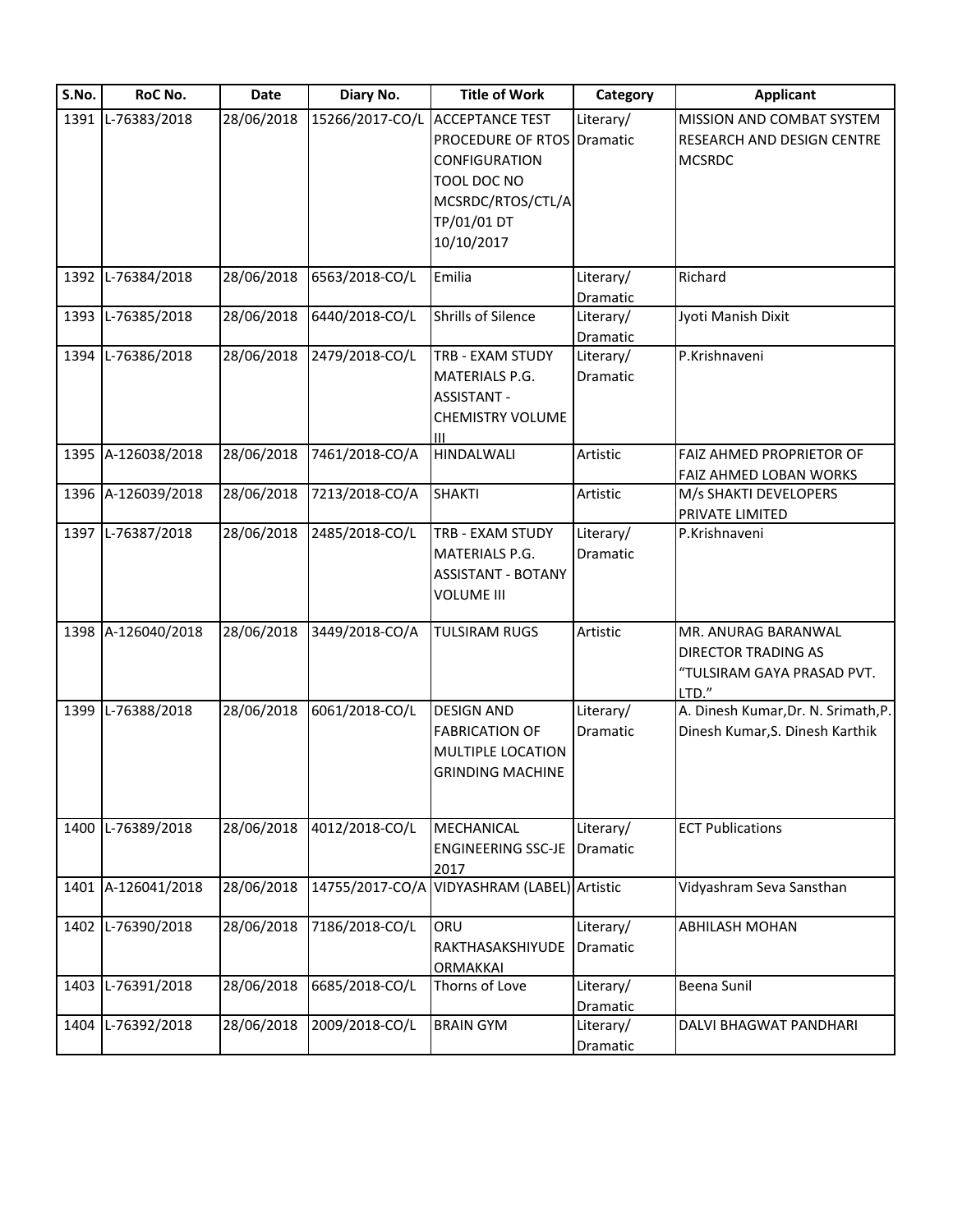| S.No. | RoC No.            | Date       | Diary No.           | <b>Title of Work</b>                                                                                                                     | Category                     | <b>Applicant</b>                            |
|-------|--------------------|------------|---------------------|------------------------------------------------------------------------------------------------------------------------------------------|------------------------------|---------------------------------------------|
| 1405  | L-76393/2018       | 28/06/2018 | 4675/2018-CO/L      | Process Flow of<br>Compteitive<br>Intelligence Research<br><b>Analytics for Patent</b><br>commercialization                              | Literary/<br><b>Dramatic</b> | Central Tool Room and Training<br>Centre    |
|       | 1406 L-76394/2018  | 28/06/2018 | 2507/2018-CO/L      | <b>TRB-EXAM STUDY</b><br><b>MATERIALS</b><br>P.G.ASSISTANT -<br><b>EDUCATION</b><br>METHODOLOGY,<br>PSYCHOLOGY & G.K<br>(ENGLISH MEDIUM) | Literary/<br>Dramatic        | P.Krishnaveni                               |
|       | 1407 L-76395/2018  | 28/06/2018 | 2468/2018-CO/L      | TRB - EXAM STUDY<br>MATERIALS P.G.<br>ASSISTANT-<br><b>COMMERCE VOLUME</b><br>II (TAMIL MEDIUM)                                          | Literary/<br>Dramatic        | P.Krishnaveni                               |
| 1408  | L-76396/2018       | 28/06/2018 | 7151/2018-CO/L      | <b>LAWTOONS</b>                                                                                                                          | Literary/<br>Dramatic        | <b>KANAN A DHRU</b>                         |
|       | 1409 L-76397/2018  | 28/06/2018 | 896/2018-CO/L       | RANI LAXMIBAI<br><b>DIGITAL LITERACY</b><br><b>MISSION</b>                                                                               | Literary/<br>Dramatic        | ARVIND KUMAR MISHRA                         |
|       | 1410 L-76398/2018  | 28/06/2018 | 939/2018-CO/L       | Maharshi Patanjali<br>Yog Prashikshan Evm<br>Anusandhan Parishad                                                                         | Literary/<br>Dramatic        | ARVIND KUMAR MISHRA                         |
|       | 1411 L-76399/2018  | 28/06/2018 | 2483/2018-CO/L      | TRB - EXAM STUDY<br><b>MATERIALS P.G.</b><br><b>ASSISTANT - BOTANY</b><br><b>VOLUME I</b>                                                | Literary/<br>Dramatic        | P.Krishnaveni                               |
|       | 1412 L-76400/2018  | 28/06/2018 | 4554/2018-CO/L      | <b>INDIA'S DAUGHTER-</b><br>IN-LAW                                                                                                       | Literary/<br>Dramatic        | ERROLLA SRILATHA                            |
|       | 1413 SW-10939/2018 | 28/06/2018 | 7129/2018-<br>CO/SW | <b>VERYX ATTEST CTS</b><br>PTP BC VERSION 1.0                                                                                            | Computer<br>Software         | VERYX TECHNOLOGIES PVT LTD                  |
|       | 1414 SW-10940/2018 | 28/06/2018 | 7126/2018-<br>CO/SW | <b>VERYX ATTEST CTS</b><br>PTP TC VERSION 1.0                                                                                            | Computer<br>Software         | <b>VERYX TECHNOLOGIES PVT LTD</b>           |
|       | 1415 A-126042/2018 | 28/06/2018 | 5241/2018-CO/A      | <b>BRIGHT WAVE</b><br>PROJECTS PVT LTD                                                                                                   | Artistic                     | M/s BRIGHT WAVE PROJECTS<br>PRIVATE LIMITED |
|       | 1416 L-76401/2018  | 28/06/2018 | 1291/2018-CO/L      | Eve UKG Workbook 3                                                                                                                       | Literary/<br>Dramatic        | <b>Sapience Publications</b>                |
|       | 1417 L-76402/2018  | 28/06/2018 | 2650/2018-CO/L      | Kundaliya                                                                                                                                | Literary/<br>Dramatic        | Vishwa Stariya Santmat Satsang<br>Samiti    |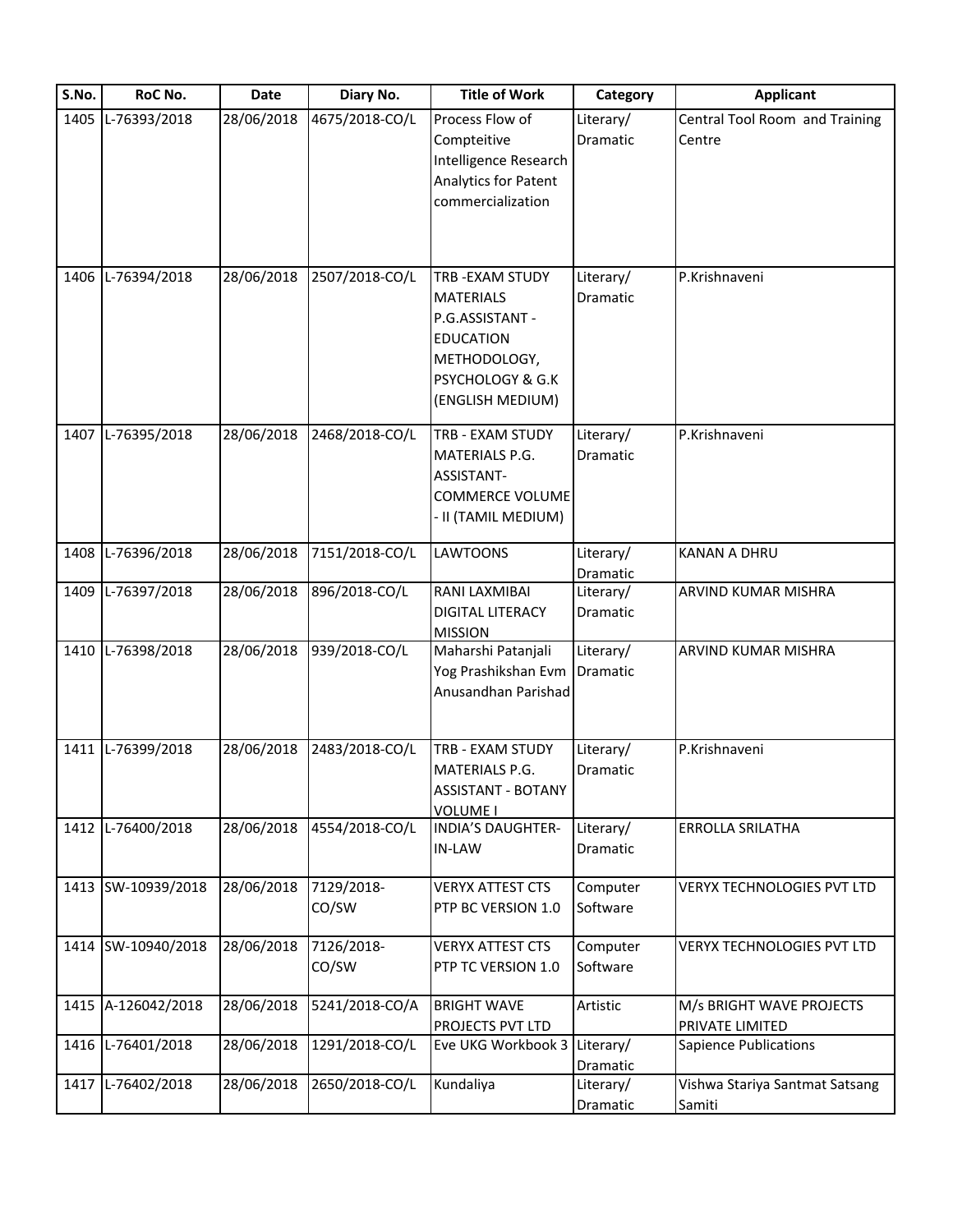| S.No. | RoC No.            | Date       | Diary No.       | <b>Title of Work</b>                | Category     | <b>Applicant</b>                   |
|-------|--------------------|------------|-----------------|-------------------------------------|--------------|------------------------------------|
| 1418  | L-76403/2018       | 28/06/2018 | 6465/2018-CO/L  | <b>IOT Based Pick and</b>           | Literary/    | Akshay Yuvraj Kulkarni, Dhanashri  |
|       |                    |            |                 | Place Robot                         | Dramatic     | Subhash Londhe, Prasad Pramod      |
|       |                    |            |                 |                                     |              | Limbhore, Ujwal Ramesh Shirode     |
|       |                    |            |                 |                                     |              |                                    |
|       | 1419 SW-10941/2018 | 28/06/2018 | 5349/2018-      | LoGGer                              | Computer     | OIL AND NATURAL GAS                |
|       |                    |            | CO/SW           |                                     | Software     | <b>CORPORATION LIMITED</b>         |
|       | 1420 L-76404/2018  | 28/06/2018 | 2486/2018-CO/L  | TRB - EXAM STUDY                    | Literary/    | P.Krishnaveni                      |
|       |                    |            |                 | <b>MATERIALS P.G.</b>               | Dramatic     |                                    |
|       |                    |            |                 | <b>ASSISTANT - BOTANY</b>           |              |                                    |
|       |                    |            |                 | <b>VOLUME IV</b>                    |              |                                    |
|       | 1421 L-76405/2018  | 28/06/2018 | 3462/2016-CO/M  | <b>TALA PRASTARA</b>                | Literary/    | SHRI AKELLA MALLIKARJUNA           |
|       |                    |            |                 | RATNAKARAMU                         | Dramatic     | <b>SHARMA</b>                      |
|       | 1422 CF-4153/2018  | 28/06/2018 | 6922/2018-CO/CF | Dragonfly Machine                   | Cinematograp | <b>Dragonfly Education Private</b> |
|       |                    |            |                 | Design-II                           | h Film       | Limited                            |
|       | 1423 L-76406/2018  | 28/06/2018 | 4130/2018-CO/L  | <b>MEASUREMENTS</b>                 | Literary/    | Dr. C.S.Ravichandran, Dr.          |
|       |                    |            |                 | <b>AND</b>                          | Dramatic     | R.Shanmugasundaram, K.Balamur      |
|       |                    |            |                 | <b>INSTRUMENTATION</b>              |              | ugan                               |
|       |                    |            |                 | <b>LABORATORY</b>                   |              |                                    |
|       |                    |            |                 | <b>MANUAL</b>                       |              |                                    |
|       | 1424 SR-13604/2018 | 28/06/2018 | 1097/2018-CO/M  | Dil aisi Baatein kehta              | Sound        | Mr Vinayak Bahl                    |
|       |                    |            |                 |                                     | Recording    |                                    |
|       | 1425 SW-10942/2018 | 28/06/2018 | 1076/2018-      | <b>TABCABADS</b>                    | Computer     | Mirock India Retail Limited        |
|       |                    |            | CO/SW           |                                     | Software     |                                    |
|       | 1426 SW-10943/2018 | 28/06/2018 | 1077/2018-      | www.smartschoolmis Computer         |              | Gavhane Shubham Chandrabhan        |
|       |                    |            | CO/SW           | .com                                | Software     |                                    |
|       | 1427 L-76407/2018  | 29/06/2018 | 6179/2018-CO/L  | <b>FALSIFIED HISTORIA</b>           | Literary/    | Dr. VIRENDRA SINGH                 |
|       |                    |            |                 | SOCIO- CULTURE                      | Dramatic     |                                    |
|       | 1428 L-76408/2018  | 29/06/2018 | 6994/2018-CO/L  | Poem - Dekho Mera                   | Literary/    | Vikas Lalani                       |
|       |                    |            |                 | Beta Aya h                          | Dramatic     |                                    |
|       | 1429 L-76409/2018  | 29/06/2018 | 6968/2018-CO/L  | Maan Manch                          | Literary/    | Divye Duheta Mahajan               |
|       |                    |            |                 |                                     | Dramatic     |                                    |
|       | 1430 CF-4154/2018  | 29/06/2018 | 6945/2018-CO/CF | LIFE IS PRECIOUS                    | Cinematograp | RADHA SOAMI SATSANG BEAS           |
|       |                    |            |                 |                                     | h Film       |                                    |
| 1431  | L-76410/2018       | 29/06/2018 | 6938/2018-CO/L  | Mahakavya                           | Literary/    | Chinmay Kiran Moghe                |
|       | 1432 A-126043/2018 | 29/06/2018 | 7465/2017-CO/A  | Shivapratapa<br><b>DESIGN CRAFT</b> | Dramatic     |                                    |
|       |                    |            |                 |                                     | Artistic     | Somaiya Agencies Private Limited   |
|       | 1433 A-126044/2018 | 29/06/2018 | 3152/2016-CO/A  | SYNDROME                            | Artistic     | SYNDROME TECHNOLOGIE               |
|       |                    |            |                 |                                     |              | PVT.LTD.                           |
|       | 1434 L-76411/2018  | 29/06/2018 | 3697/2018-CO/L  | <b>GNAN JAGAT</b>                   | Literary/    | LOKHIL PUSHPABEN BHAVESH           |
|       |                    |            |                 | GENERAL                             | Dramatic     |                                    |
|       |                    |            |                 | KNOWLEDGE PART II                   |              |                                    |
|       | 1435 L-76412/2018  | 29/06/2018 | 7185/2018-CO/L  | <b>Removing Snowfall</b>            | Literary/    | Dhanashree Rajderkar               |
|       |                    |            |                 | from an Image using                 | Dramatic     |                                    |
|       |                    |            |                 | Machine learning                    |              |                                    |
|       |                    |            |                 |                                     |              |                                    |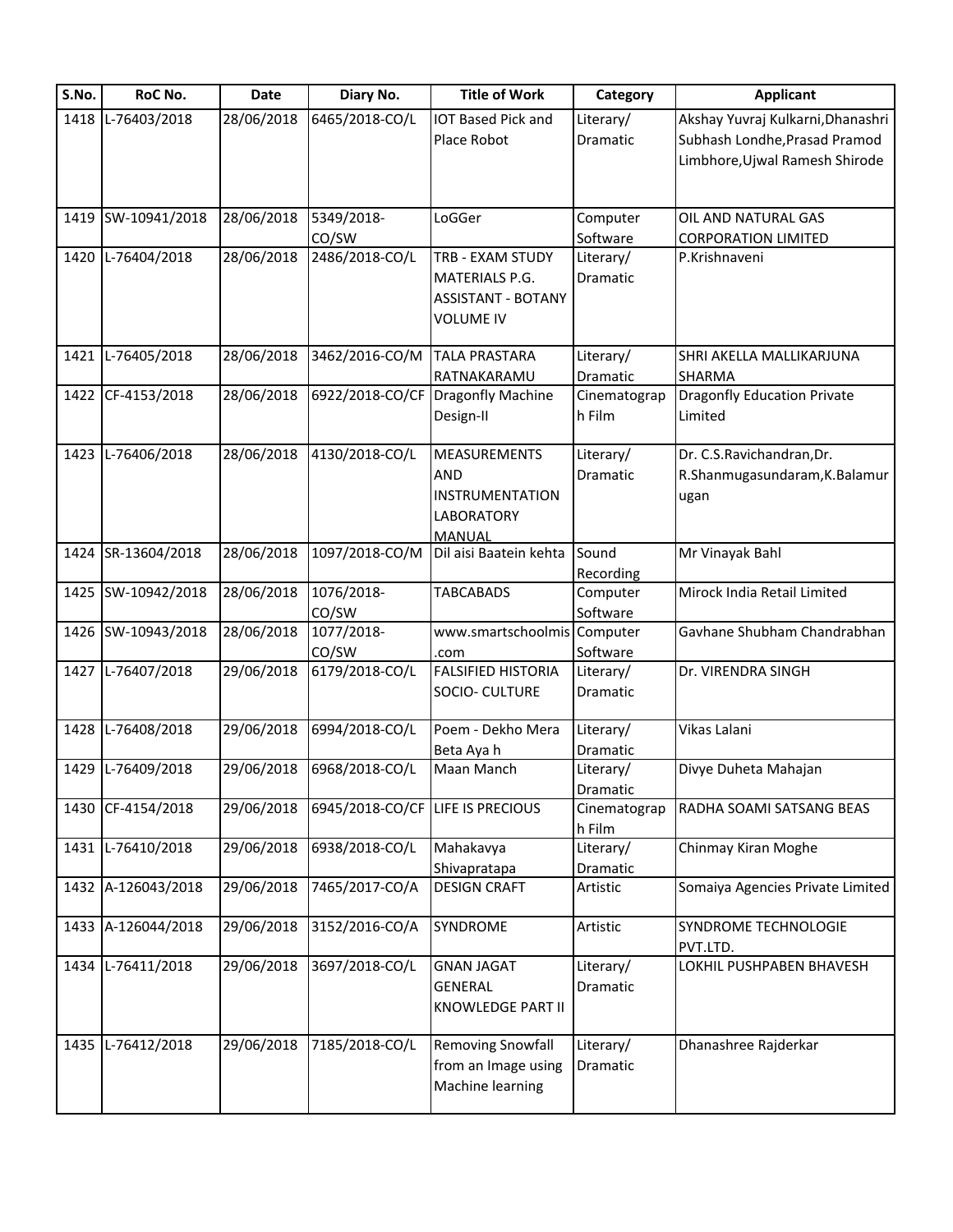| S.No. | RoC No.            | <b>Date</b> | Diary No.       | <b>Title of Work</b>                                | Category              | <b>Applicant</b>                   |
|-------|--------------------|-------------|-----------------|-----------------------------------------------------|-----------------------|------------------------------------|
|       | 1436 L-76413/2018  | 29/06/2018  | 7170/2018-CO/L  | Arvachin Dhanurdhar Literary/                       |                       | Narendra Vidyaniwas                |
|       |                    |             |                 | Eklavya                                             | Dramatic              |                                    |
|       | 1437 A-126045/2018 | 29/06/2018  | 6862/2018-CO/A  | Coracle                                             | Artistic              | Sumit Kumar                        |
|       | 1438 L-76414/2018  | 29/06/2018  | 6713/2018-CO/L  | Urban Insanity                                      | Literary/             | Saheba Atal                        |
|       |                    |             |                 |                                                     | Dramatic              |                                    |
|       | 1439 L-76415/2018  | 29/06/2018  | 6669/2018-CO/L  | Random                                              | Literary/             | M.L.Narendra Kumar                 |
|       |                    |             |                 | Management                                          | Dramatic              |                                    |
|       |                    |             |                 | Thoughts-1                                          |                       |                                    |
|       | 1440 SW-10944/2018 | 29/06/2018  | 4496/2018-      | <b>APPARATUS AND</b>                                | Computer              | <b>COUNCIL OF SCIENTIFIC &amp;</b> |
|       |                    |             | CO/SW           | METHOD FOR A                                        | Software              | <b>INDUSTRIAL RESEARCH</b>         |
|       |                    |             |                 | <b>VIRTUAL</b>                                      |                       |                                    |
|       |                    |             |                 | <b>FUNCTIONAL REACH</b>                             |                       |                                    |
|       |                    |             |                 | <b>TEST AND MODIFIED</b><br><b>FUNCTIONAL REACH</b> |                       |                                    |
|       |                    |             |                 | <b>TEST</b>                                         |                       |                                    |
|       |                    |             |                 |                                                     |                       |                                    |
|       | 1441 L-76416/2018  | 29/06/2018  | 17770/2017-CO/L | <b>DESIGN OF DSP</b>                                | Literary/             | Mr. Pranav Kothe                   |
|       |                    |             |                 | <b>APPLICATION USING</b>                            | Dramatic              |                                    |
|       |                    |             |                 | <b>VEDIC</b>                                        |                       |                                    |
|       |                    |             |                 | <b>MATHEMATICS</b>                                  |                       |                                    |
|       | 1442 A-126046/2018 | 29/06/2018  | 5033/2018-CO/A  | <b>FERRO BOND PLUS</b>                              | Artistic              | RADIX AREC PVT LTD                 |
|       | 1443 A-126047/2018 | 29/06/2018  | 4740/2018-CO/A  | YUMZ MASALA                                         | Artistic              | NARAYAN DAS KHATRI, JAI            |
|       |                    |             |                 | <b>PODINA</b>                                       |                       | PRAKASH KHATRI, MAHENDRA           |
|       |                    |             |                 |                                                     |                       | KUMAR KHATRI, MAHESH               |
|       |                    |             |                 |                                                     |                       | <b>KUMAR KHATRI</b>                |
| 1444  | L-76417/2018       | 29/06/2018  | 14594/2016-CO/L | <b>VIDYARTHIYON SEE</b>                             | Literary/             | SHIV NARAYAN SINGH                 |
|       | 1445 L-76418/2018  | 29/06/2018  | 3217/2018-CO/L  | KHAND 4<br>Engaging                                 | Dramatic<br>Literary/ | Mindchampion Learning Systems      |
|       |                    |             |                 | math/Grade 8/Math                                   | Dramatic              | Limited                            |
|       |                    |             |                 | Classic                                             |                       |                                    |
|       | 1446 A-126048/2018 | 29/06/2018  | 5034/2018-CO/A  | R K WELD PLUS                                       | Artistic              | <b>RADIX ARC PVT LTD</b>           |
|       | 1447 L-76419/2018  | 29/06/2018  | 7406/2018-CO/L  | <b>BORN TO LAUGH A</b>                              | Literary/             | SONALI MONDAL                      |
|       |                    |             |                 | Complete Laughter                                   | Dramatic              |                                    |
|       |                    |             |                 | Coach                                               |                       |                                    |
|       | 1448 L-76420/2018  | 29/06/2018  | 7216/2018-CO/L  | <b>UPDESH</b>                                       | Literary/             | RADHA SOAMI SATSANG BEAS           |
|       |                    |             |                 | RADHASOAMI                                          | Dramatic              |                                    |
| 1449  | L-76421/2018       | 29/06/2018  | 7300/2018-CO/L  | Lapandav (the game                                  | Literary/             | Kunal Anand Niranjane              |
|       |                    |             |                 | of death)                                           | Dramatic              |                                    |
|       | 1450 A-126049/2018 | 29/06/2018  | 5031/2018-CO/A  | <b>STELLAR TOTAL</b>                                | Artistic              | STELLAR BUILDTECH PRIVATE          |
|       |                    |             |                 | ROOFING SOLUTIONS                                   |                       | <b>LIMITED</b>                     |
|       |                    |             |                 | MAZBOOTI KA                                         |                       |                                    |
|       |                    |             |                 | WAADA KIFAYATI BHI                                  |                       |                                    |
|       |                    |             |                 | ZYADA                                               |                       |                                    |
|       | 1451 A-126050/2018 | 29/06/2018  | 17972/2017-CO/A | On Demand - 24/7                                    | Artistic              | JAIN IRRIGATION SYSTEMS LTD        |
|       |                    |             |                 | Drinking Water                                      |                       |                                    |
|       |                    |             |                 | <b>Solutions for Smart</b>                          |                       |                                    |
|       |                    |             |                 | <b>Cities</b>                                       |                       |                                    |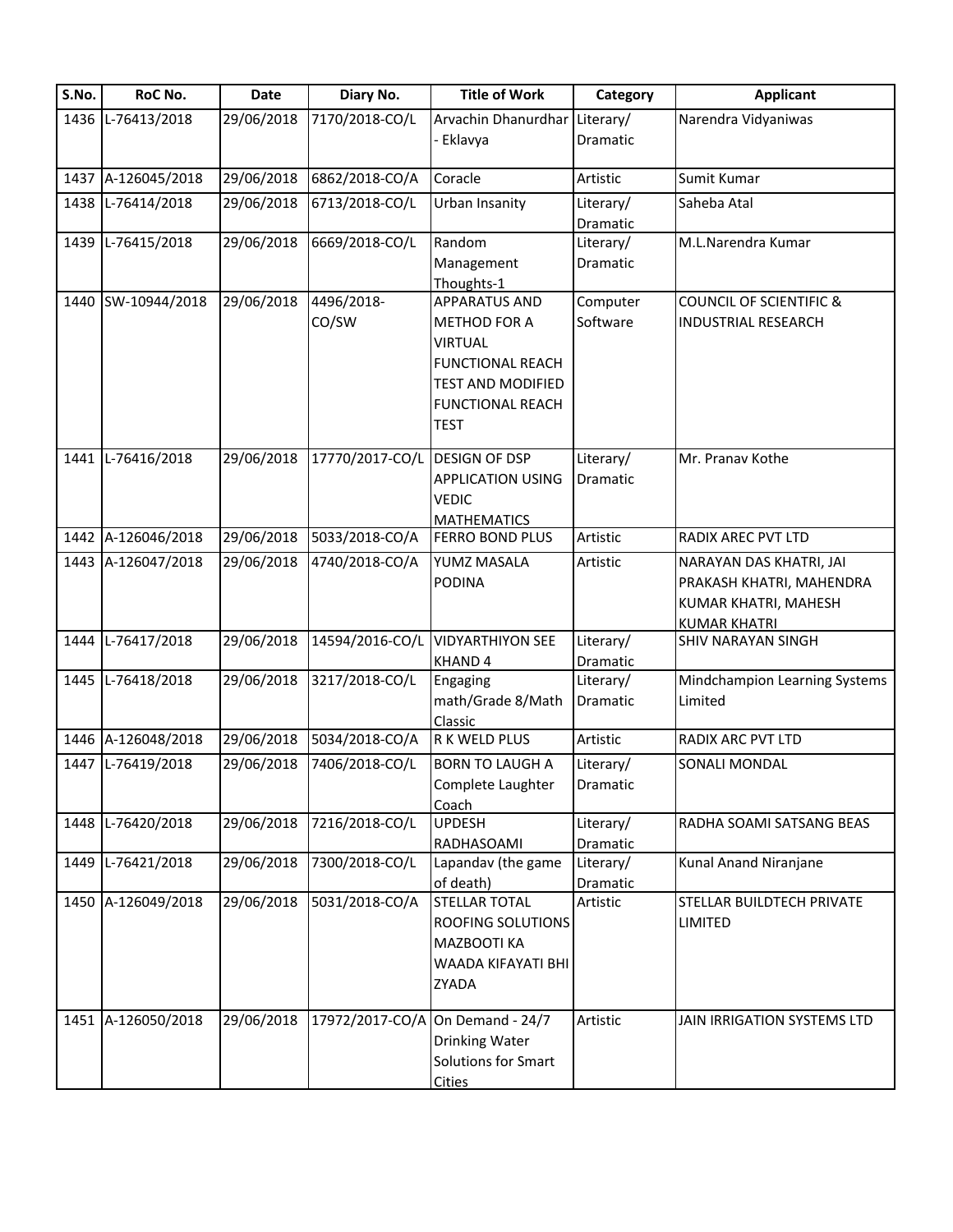| S.No. | RoC No.            | Date       | Diary No.                     | <b>Title of Work</b>                                                                             | Category              | <b>Applicant</b>                                      |
|-------|--------------------|------------|-------------------------------|--------------------------------------------------------------------------------------------------|-----------------------|-------------------------------------------------------|
|       | 1452 A-126051/2018 | 29/06/2018 | 2493/2017-CO/A                | C.F.P ASHIRWAD<br>WITH WITH A PUNCH<br>LINE, ANOKHA SWAD<br>ADA RAHE YAAD                        | Artistic              | M/S CHOUDHARY FOOD<br><b>PRODUCTS</b>                 |
|       | 1453 A-126052/2018 | 29/06/2018 | 3839/2018-CO/A                | <b>AKA UNANI</b><br><b>MEDICINE</b><br>MANUFACTURER A.<br>K. A CHEMICALS PVT<br><b>LTD</b>       | Artistic              | A K A CHEMICALS PVT LTD                               |
|       | 1454 A-126053/2018 | 29/06/2018 | 16459/2017-CO/A BISK FARM TOP | GOLD [COL. LABEL]                                                                                | Artistic              | SAJ FOOD PRODUCTS PRIVATE<br>LIMITED                  |
|       | 1455 L-76422/2018  | 29/06/2018 | 13463/2017-CO/L Saathiya      |                                                                                                  | Literary/<br>Dramatic | Sagar Purohit                                         |
|       | 1456 L-76423/2018  | 29/06/2018 | 3968/2018-CO/L                | Product Catalogue -<br>POLYSAFETY- ADVA                                                          | Literary/<br>Dramatic | POLY MEDICURE LIMITED                                 |
|       | 1457 L-76424/2018  | 29/06/2018 | 2469/2018-CO/L                | TRB - EXAM STUDY<br>MATERIALS P.G.<br>ASSISTANT-<br><b>COMMERCE VOLUME</b><br>III (TAMIL MEDIUM) | Literary/<br>Dramatic | P.Krishnaveni                                         |
|       | 1458 L-76425/2018  | 29/06/2018 | 2466/2018-CO/L                | TRB - EXAM STUDY<br>MATERIALS P.G.<br><b>ASSISTANT -</b><br>ZOOLOGY VOLUME<br>IV                 | Literary/<br>Dramatic | P.Krishnaveni                                         |
|       | 1459 A-126054/2018 | 29/06/2018 | 7194/2018-CO/A                | <b>RIZM</b>                                                                                      | Artistic              | Rizm Laboratories Private Limited                     |
|       | 1460 A-126055/2018 | 29/06/2018 | 7410/2018-CO/A                | Nouam Logo                                                                                       | Artistic              | <b>Nouam Financial Consultants</b><br>Private Limited |
|       | 1461 L-76426/2018  | 29/06/2018 | 3533/2018-CO/L                | Engaging<br>Math/Grade 5/Work<br>Book/Math Classic                                               | Literary/<br>Dramatic | Mindchampion Learning Systems<br>Limited              |
|       | 1462 L-76427/2018  | 29/06/2018 | 7189/2018-CO/L                | A collection of Short<br>stories 1                                                               | Literary/<br>Dramatic | Dr. Archana Sehgal                                    |
|       | 1463 L-76428/2018  | 29/06/2018 | 7032/2018-CO/L                | <b>Training Techniques</b><br>Of Creative Problem<br>Solving                                     | Literary/<br>Dramatic | R.G.Chaudhari                                         |
|       | 1464 L-76429/2018  | 29/06/2018 | 7027/2018-CO/L                | Technologies in the<br>Era of Singularity                                                        | Literary/<br>Dramatic | Guru Pada Chattopadhyay                               |
| 1465  | L-76430/2018       | 29/06/2018 | 12422/2016-CO/L               | Hush the Rush                                                                                    | Literary/<br>Dramatic | OWA Holdings Ltd                                      |
|       | 1466 A-126056/2018 | 29/06/2018 |                               | 14332/2016-CO/A DROPS DE OF A DROP Artistic<br>IN A POOL OF WATER<br>LABEL                       |                       | MATRI WATER PRODUCTS PVT.<br>LTD.                     |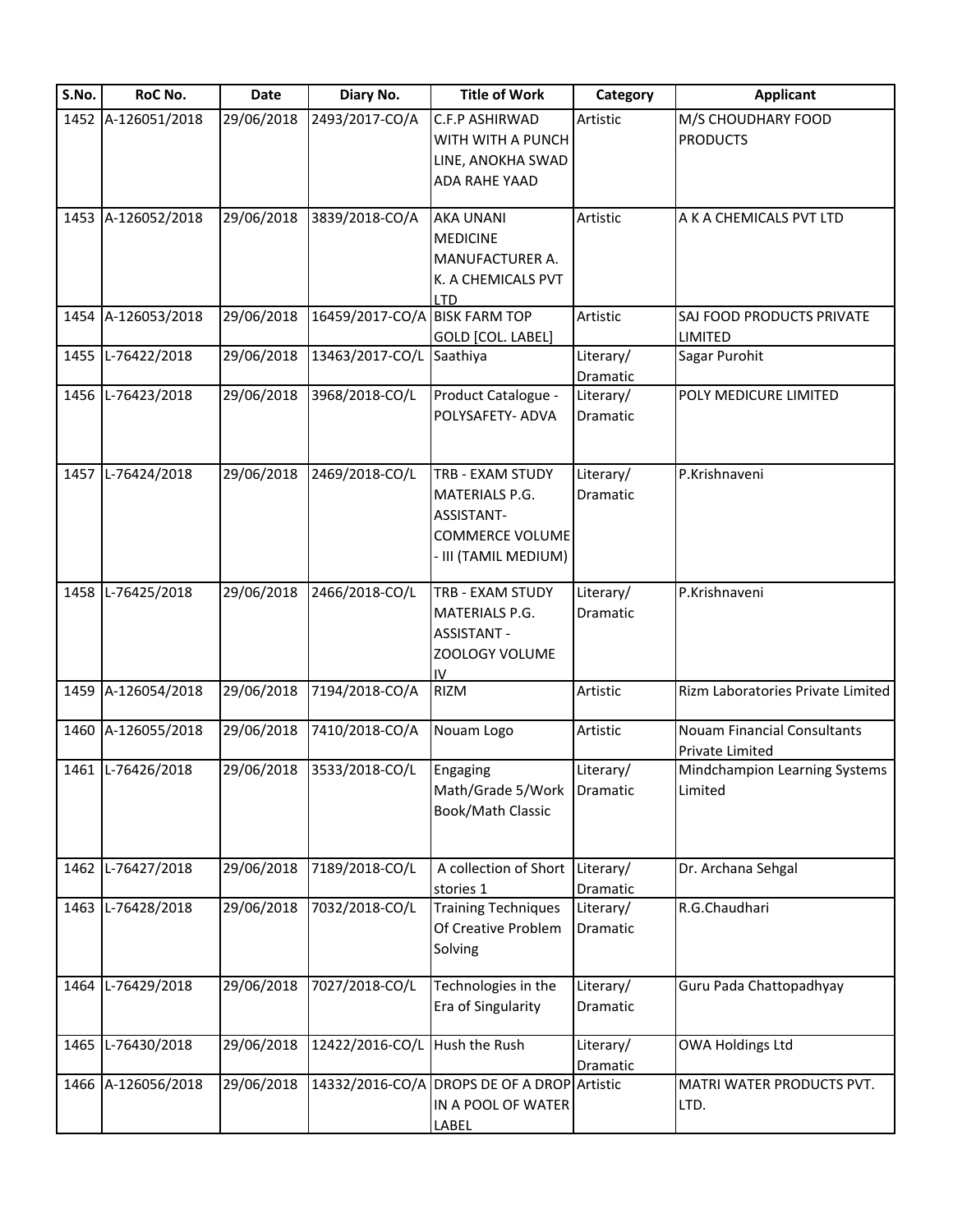| S.No. | RoC No.            | Date       | Diary No.              | <b>Title of Work</b>    | Category              | <b>Applicant</b>              |
|-------|--------------------|------------|------------------------|-------------------------|-----------------------|-------------------------------|
|       | 1467 A-126057/2018 | 29/06/2018 | 7308/2018-CO/A         | LAKDAJI JANTA           | Artistic              | NEERAJ BADAYA - PARTNER       |
|       |                    |            |                        | <b>PASAND TEA</b>       |                       |                               |
|       | 1468 A-126058/2018 | 29/06/2018 | 7311/2018-CO/A         | LAKDAJI JANTA           | Artistic              | NEERAJ BADAYA - PARTNER       |
|       |                    |            |                        | PASAND TEA              |                       |                               |
|       | 1469 L-76431/2018  | 29/06/2018 | 4622/2018-CO/L         | PROCESS FLOW OF         | Literary/             | Sandeep Kumar Sahu            |
|       |                    |            |                        | <b>MOISTURE</b>         | Dramatic              |                               |
|       |                    |            |                        | <b>ABSORBER FOR</b>     |                       |                               |
|       |                    |            |                        | PREVENTION OF           |                       |                               |
|       |                    |            |                        | SPILL USAGE             |                       |                               |
|       | 1470 A-126059/2018 | 29/06/2018 | 7310/2018-CO/A         | LAKDAJI JANTA           | Artistic              | NEERAJ BADAYA - PARTNER       |
|       |                    |            |                        | PASAND TEA              |                       |                               |
|       | 1471 A-126060/2018 | 29/06/2018 | 7315/2018-CO/A         | LAKDAJI                 | Artistic              | NEERAJ BADAYA - PARTNER       |
|       | 1472 A-126061/2018 | 29/06/2018 | 7313/2018-CO/A         | LAKDAJI ROYAL TEA       | Artistic              | NEERAJ BADAYA - PARTNER       |
|       | 1473 A-126062/2018 | 29/06/2018 | 7298/2018-CO/A         | PHOTO BRAND SHRI        | Artistic              | <b>SHRIKISHAN ARORA</b>       |
|       |                    |            |                        | PUNJABI SNUFF           |                       |                               |
|       |                    |            |                        |                         |                       |                               |
| 1474  | A-126063/2018      | 29/06/2018 | 17799/2017-CO/A 4TUNER |                         | Artistic              | <b>VASUDEV INDUSTRIES</b>     |
|       |                    |            |                        |                         |                       |                               |
|       | 1475 A-126064/2018 | 29/06/2018 | 2859/2018-CO/A         | Self Steerable Lift     | Artistic              | Jamna Auto Industries Limited |
|       |                    |            |                        | Axle 6T Pusher          |                       |                               |
|       | 1476 A-126065/2018 | 29/06/2018 | 14355/2017-CO/A Maxfit |                         | Artistic              | <b>HARSH SONTHALIA</b>        |
|       |                    |            |                        |                         |                       |                               |
| 1477  | L-76432/2018       | 29/06/2018 | 15878/2017-CO/L        | Olava Sinchan           | Literary/             | Manohar Ranganath Khake       |
|       |                    |            |                        |                         | Dramatic              |                               |
|       | 1478 L-76433/2018  | 29/06/2018 | 7160/2018-CO/L         | METHOD OF               | Literary/             | <b>AAKASH KUMAR</b>           |
|       |                    |            |                        | <b>OBTAINING</b>        | Dramatic              | SHUKLA, ABHISHEK              |
|       |                    |            |                        | PERFORMANCE             |                       | KUMAWAT, AKHILESH KUMAR       |
|       |                    |            |                        | <b>BASED ON</b>         |                       | <b>KANIK</b>                  |
|       |                    |            |                        | <b>COMMODITY</b>        |                       |                               |
|       |                    |            |                        | WEIGHTAGE,              |                       |                               |
|       |                    |            |                        | <b>CUSTOMIZATION</b>    |                       |                               |
|       |                    |            |                        | <b>AND DATA</b>         |                       |                               |
|       |                    |            |                        | <b>CLUCTEDING</b>       |                       |                               |
|       | 1479 L-76434/2018  | 29/06/2018 | 7083/2018-CO/L         | RABBANI DEENIYAT        | Literary/             | SIRAJUDDIN                    |
|       | 1480 L-76435/2018  | 29/06/2018 | 3583/2018-CO/L         | VOL 5<br>I NEED DEEP    | Dramatic<br>Literary/ | NBS Babuji                    |
|       |                    |            |                        | <b>INTROSPECTION OF</b> | Dramatic              |                               |
|       |                    |            |                        | <b>ATMAN</b>            |                       |                               |
|       | 1481 L-76436/2018  | 29/06/2018 | 6027/2018-CO/L         | <b>Blood Stains</b>     | Literary/             | Chakra Dhar                   |
|       |                    |            |                        |                         | Dramatic              |                               |
| 1482  | L-76437/2018       | 29/06/2018 | 7346/2018-CO/L         | <b>JARURAT</b>          | Literary/             | <b>DHARAM PARKASH</b>         |
|       |                    |            |                        |                         | Dramatic              | SHARMA, PRASHANT SINGLA       |
|       | 1483 L-76438/2018  | 29/06/2018 | 4931/2018-CO/L         | shraddha ki             | Literary/             | <b>SULAKSHANA TYAGI</b>       |
|       |                    |            |                        | pratimurti-maa ke       | Dramatic              |                               |
|       |                    |            |                        | nuskhe                  |                       |                               |
| 1484  | L-76439/2018       | 29/06/2018 | 6203/2018-CO/L         | <b>HEALING BOUNDS</b>   | Literary/             | C.A. STEPHEN,                 |
|       |                    |            |                        | AND QUANTUM             | Dramatic              |                               |
|       |                    |            |                        | <b>LEAPS</b>            |                       |                               |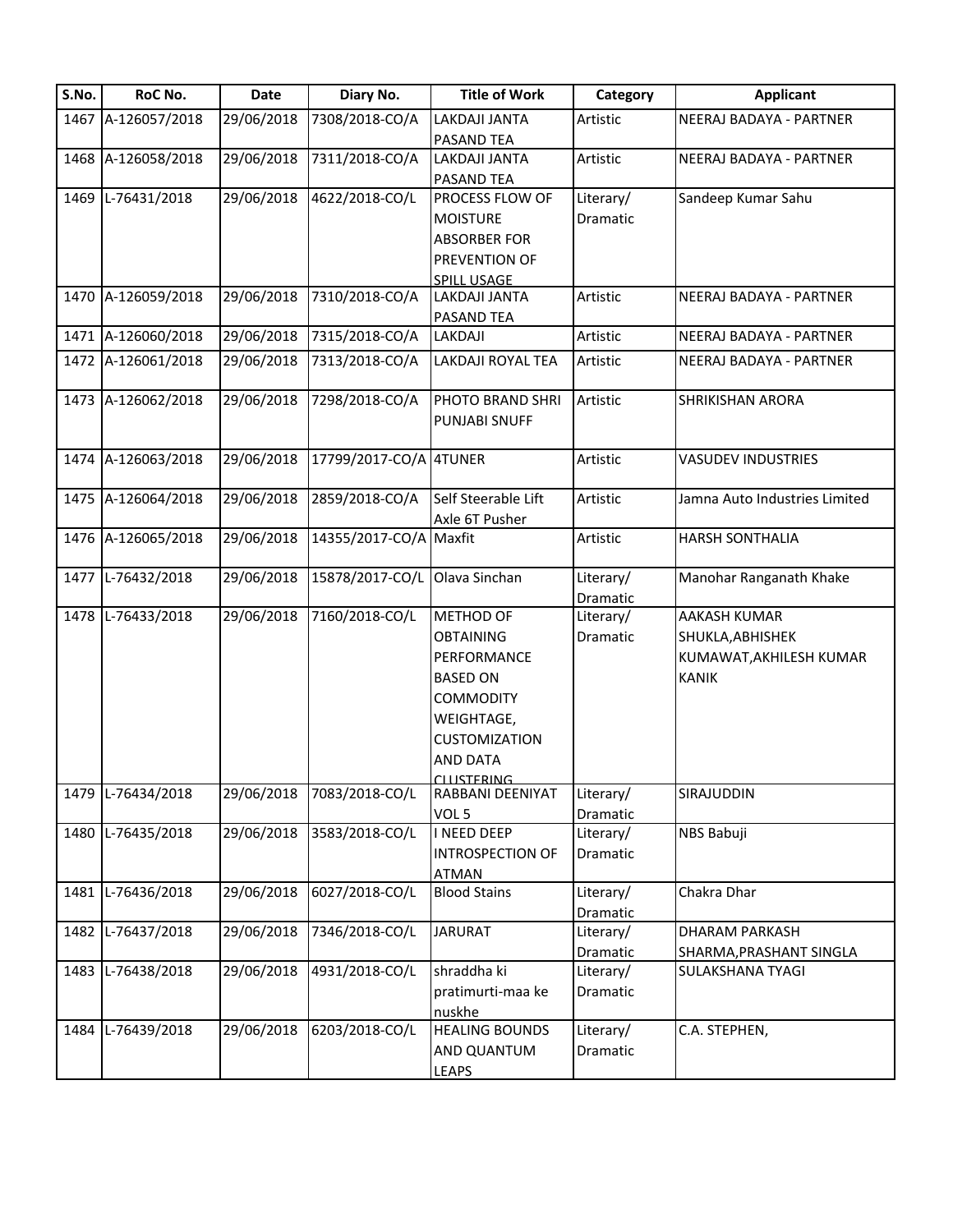| S.No. | RoC No.            | Date       | Diary No.           | <b>Title of Work</b>                                                                                                                                               | Category              | <b>Applicant</b>                                                                                   |
|-------|--------------------|------------|---------------------|--------------------------------------------------------------------------------------------------------------------------------------------------------------------|-----------------------|----------------------------------------------------------------------------------------------------|
|       | 1485 A-126066/2018 | 29/06/2018 | 4739/2018-CO/A      | <b>YUMZ</b>                                                                                                                                                        | Artistic              | NARAYAN DAS KHATRI, JAI<br>PRAKASH KHATRI, MAHENDRA<br>KUMAR KHATRI, MAHESH<br><b>KUMAR KHATRI</b> |
|       | 1486 A-126067/2018 | 29/06/2018 | 7116/2018-CO/A      | <b>SENTOSA LABEL</b>                                                                                                                                               | Artistic              | SENTOSA GRANITO PVT LTD                                                                            |
| 1487  | L-76440/2018       | 29/06/2018 | 6974/2018-CO/L      | SPIRITUALITY<br>VOLUME 4                                                                                                                                           | Literary/<br>Dramatic | SHYAMA TRIPATHI                                                                                    |
| 1488  | L-76441/2018       | 29/06/2018 | 5935/2018-CO/L      | NATASHA                                                                                                                                                            | Literary/<br>Dramatic | S. Naresh Balaji                                                                                   |
|       | 1489 L-76442/2018  | 29/06/2018 | 6932/2018-CO/L      | Attitude + Personality<br>+ Opinions and<br>advises of family<br>members & Peer<br>groups = Enhanced<br>purchasing behaviour<br>of the consumer for<br><b>FMCG</b> | Literary/<br>Dramatic | Dr. Sunil Kumar Agrawal                                                                            |
| 1490  | L-76443/2018       | 29/06/2018 | 6805/2018-CO/L      | The Shattered Middle Literary/<br><b>Class Dreams</b>                                                                                                              | Dramatic              | Jatender Pal Singh                                                                                 |
|       | 1491 L-76444/2018  | 29/06/2018 | 4572/2018-CO/L      | Moment Of Inertia<br>And Center Of<br>Gravity                                                                                                                      | Literary/<br>Dramatic | Mrs.B.V.Bahoria                                                                                    |
|       | 1492 L-76445/2018  | 29/06/2018 | 6645/2018-CO/L      | AIM                                                                                                                                                                | Literary/<br>Dramatic | RANDHIR KUMAR                                                                                      |
|       | 1493 L-76446/2018  | 29/06/2018 | 6184/2018-CO/L      | "KALLANUM<br>KARTHAAVINUM<br>STHUTHIYAAYIRIKKAT<br>TE                                                                                                              | Literary/<br>Dramatic | LALJI ARAVINDHAN                                                                                   |
|       | 1494 SR-13605/2018 | 29/06/2018 |                     | 5019/2018-CO/SR HAMSE KYU MUH<br><b>CHIPAYE REHTE HO</b><br>PAHLE TO YAR THE<br><b>BAN GAYE DUSHMAN</b>                                                            | Sound<br>Recording    | <b>DINESH MAHOBIYA</b>                                                                             |
|       | 1495 SW-10945/2018 | 29/06/2018 | 1519/2017-<br>CO/SW | <b>CORPORATE ONLINE</b><br><b>SUPPLIER</b><br><b>REGISTRATION</b><br><b>SYSTEM</b>                                                                                 | Computer<br>Software  | <b>BHARAT HEAVY ELECTRICALS</b><br>LIMITED                                                         |
|       | 1496 A-126068/2018 | 29/06/2018 | 7239/2018-CO/A      | <b>BAANVI LABEL</b>                                                                                                                                                | Artistic              | JAYSHRI JUGAL CHANDAK                                                                              |
|       | 1497 L-76447/2018  | 29/06/2018 | 2505/2018-CO/L      | TRB - EXAM STUDY<br><b>MATERIALS</b><br>P.G.ASSISTANT -<br><b>EDUCATION</b><br>METHODOLOGY,<br>PSYCHOLOGY & G.K<br>(TAMIL MEDIUM)                                  | Literary/<br>Dramatic | P.Krishnaveni                                                                                      |
|       | 1498 L-76448/2018  | 29/06/2018 | 7030/2018-CO/L      | Bystanders' Battle                                                                                                                                                 | Literary/<br>Dramatic | Odayam Misbah                                                                                      |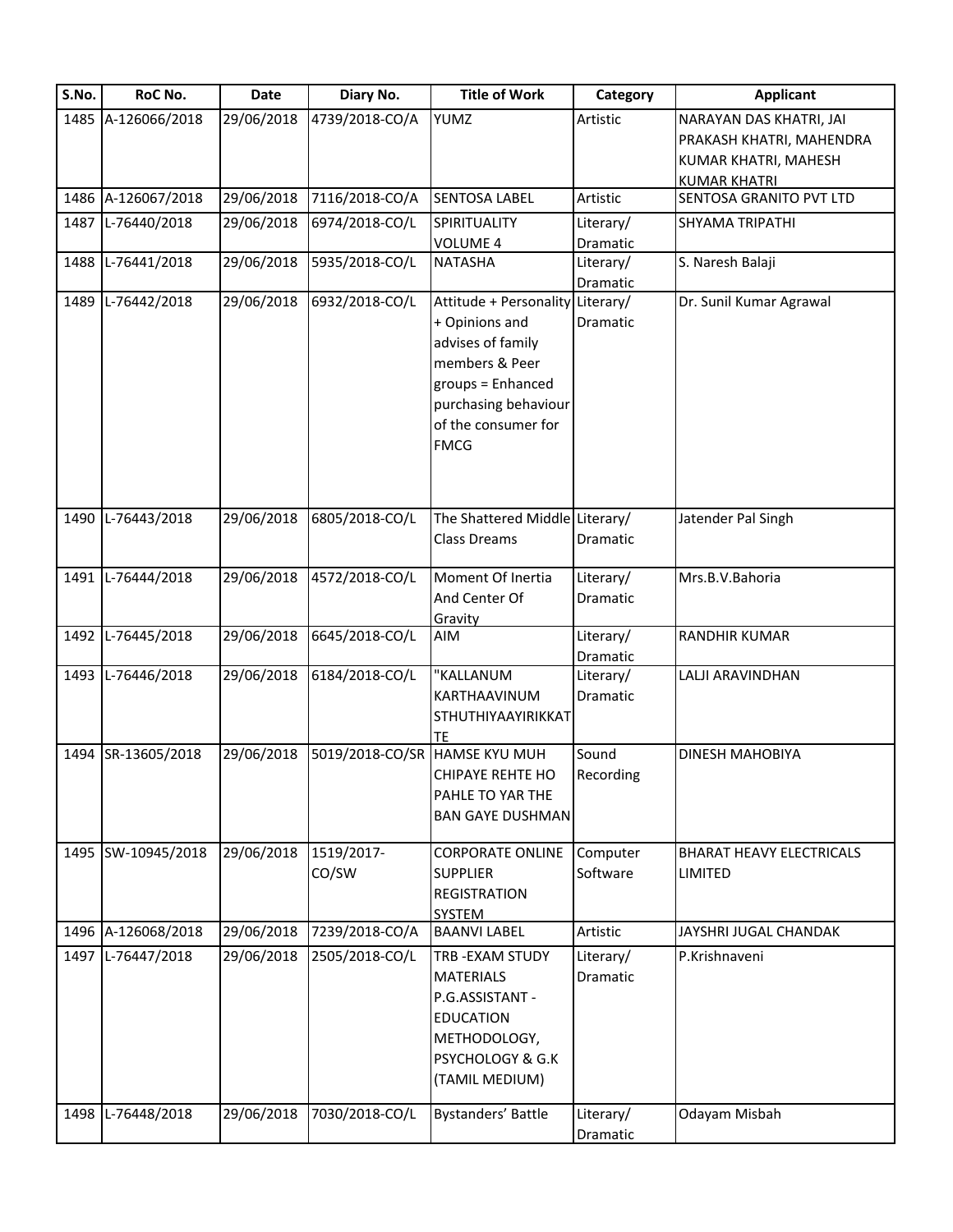| S.No. | RoC No.            | <b>Date</b> | Diary No.       | <b>Title of Work</b>           | Category              | <b>Applicant</b>                       |
|-------|--------------------|-------------|-----------------|--------------------------------|-----------------------|----------------------------------------|
| 1499  | L-76449/2018       | 29/06/2018  | 2490/2018-CO/L  | TRB - TET EXAM                 | Literary/             | P.Krishnaveni                          |
|       |                    |             |                 | <b>STUDY MATERIALS</b>         | <b>Dramatic</b>       |                                        |
|       |                    |             |                 | PAPER - II                     |                       |                                        |
|       |                    |             |                 | <b>PSYCHOLOGY &amp;</b>        |                       |                                        |
|       |                    |             |                 | <b>MATHS (ENGLISH</b>          |                       |                                        |
|       |                    |             |                 | MEDIUM)                        |                       |                                        |
|       | 1500 L-76450/2018  | 29/06/2018  | 7100/2018-CO/L  | THE DEVELOPMENT                | Literary/             | PRATIK V. DHAGE                        |
|       |                    |             |                 | OF VAPOUR                      | Dramatic              |                                        |
|       |                    |             |                 | <b>COMPRESSION</b>             |                       |                                        |
|       |                    |             |                 | <b>REFRIGERATION</b>           |                       |                                        |
|       |                    |             |                 | <b>SYSTEM FOR</b>              |                       |                                        |
|       |                    |             |                 | EXPERIMENTAL                   |                       |                                        |
|       |                    |             |                 | <b>ANALYSIS USING</b>          |                       |                                        |
|       |                    |             |                 | <b>FORCED</b>                  |                       |                                        |
|       |                    |             |                 | <b>CONVECTION</b>              |                       |                                        |
|       |                    |             |                 |                                |                       |                                        |
|       | 1501 L-76451/2018  | 29/06/2018  | 7026/2018-CO/L  | Fair-Weather Brother Literary/ |                       | POGOAT                                 |
|       | 1502 A-126069/2018 | 29/06/2018  | 7051/2018-CO/A  | SWAMINARAYAN                   | Dramatic<br>Artistic  | PRAKASH AMRUTLAL AMLANI                |
|       |                    |             |                 |                                |                       |                                        |
|       |                    |             |                 | SPECIAL FARALI LOT             |                       |                                        |
|       | 1503 A-126070/2018 | 29/06/2018  | 7241/2018-CO/A  | <b>SUPER SAGAR LABEL</b>       | Artistic              | SANJAYKUMAR FAKIRBHAI PATEL            |
|       |                    |             |                 |                                |                       | SANDIPKUMAR AMBALAL PATEL              |
|       |                    |             |                 |                                |                       |                                        |
|       | 1504 A-126071/2018 | 29/06/2018  | 7238/2018-CO/A  | <b>INDIASHINE LABEL</b>        | Artistic              | PARESHKUMAR GANDALA PATEL,             |
|       |                    |             |                 |                                |                       | TUSHARBHAI SURESHBHAI PATEL,           |
|       |                    |             |                 |                                |                       | UTKARSH CHANDRASHEKHAR                 |
|       |                    |             |                 |                                |                       | NAIDU "SHILPA GANDALAL                 |
|       |                    |             |                 |                                |                       | PATEL, VISHNUBHAI                      |
|       |                    |             |                 |                                |                       | HARGOVANDAS PATEL, RETILAL             |
|       |                    |             |                 |                                |                       | <b>BHAGWANDAS PATEL,</b>               |
|       |                    |             |                 |                                |                       | KANAIYALAL BHAGWANDAS                  |
|       |                    |             |                 |                                |                       | PATEL,,                                |
|       |                    |             |                 |                                |                       |                                        |
|       | 1505 L-76452/2018  | 29/06/2018  | 511/2017-CO/L   | <b>NRB WAY</b>                 | Literary/<br>Dramatic | <b>NRB BEARINGS LIMITED</b>            |
|       | 1506 A-126072/2018 | 29/06/2018  | 7242/2018-CO/A  | DT MADHUR LABEL                | Artistic              | CHERILKUMAR BHAGVANBHAI                |
|       |                    |             |                 |                                |                       | PATEL                                  |
|       | 1507 A-126073/2018 | 29/06/2018  | 7240/2018-CO/A  | RIGAL JUICE LABEL              | Artistic              | MALPURA NOOR MOHAMMAD                  |
|       |                    |             |                 |                                |                       | <b>IBRAHIM</b>                         |
|       | 1508 SW-10946/2018 | 29/06/2018  | 18486/2017-     | <b>SMARTY CITY</b>             | Computer              | <b>VIJAYA KUMAR MANUPATI</b>           |
|       |                    |             | CO/SW           | <b>INITIATIVE</b>              | Software              |                                        |
|       | 1509 L-76453/2018  | 29/06/2018  | 15132/2017-CO/L | Sign and Text                  | Literary/             | Rajesh Thakare, Sandeep Kakde          |
|       |                    |             |                 | Detection for Dumb             | Dramatic              |                                        |
|       |                    |             |                 | and Blind Person               |                       |                                        |
|       |                    |             |                 |                                |                       |                                        |
|       | 1510 A-126074/2018 | 29/06/2018  | 7243/2018-CO/A  | RAM OPTICALS LABEL Artistic    |                       | RAM RATAN KAMALSINGH<br><b>MANDLOI</b> |
|       | 1511 A-126075/2018 | 29/06/2018  | 5598/2017-CO/A  | JAY MAA DURGA,                 | Artistic              | Mrs. ANITA DEVI W/o Mr. ANUP           |
|       |                    |             |                 | LABEL DESIGN                   |                       | <b>KUMAR SAHU</b>                      |
|       |                    |             |                 |                                |                       |                                        |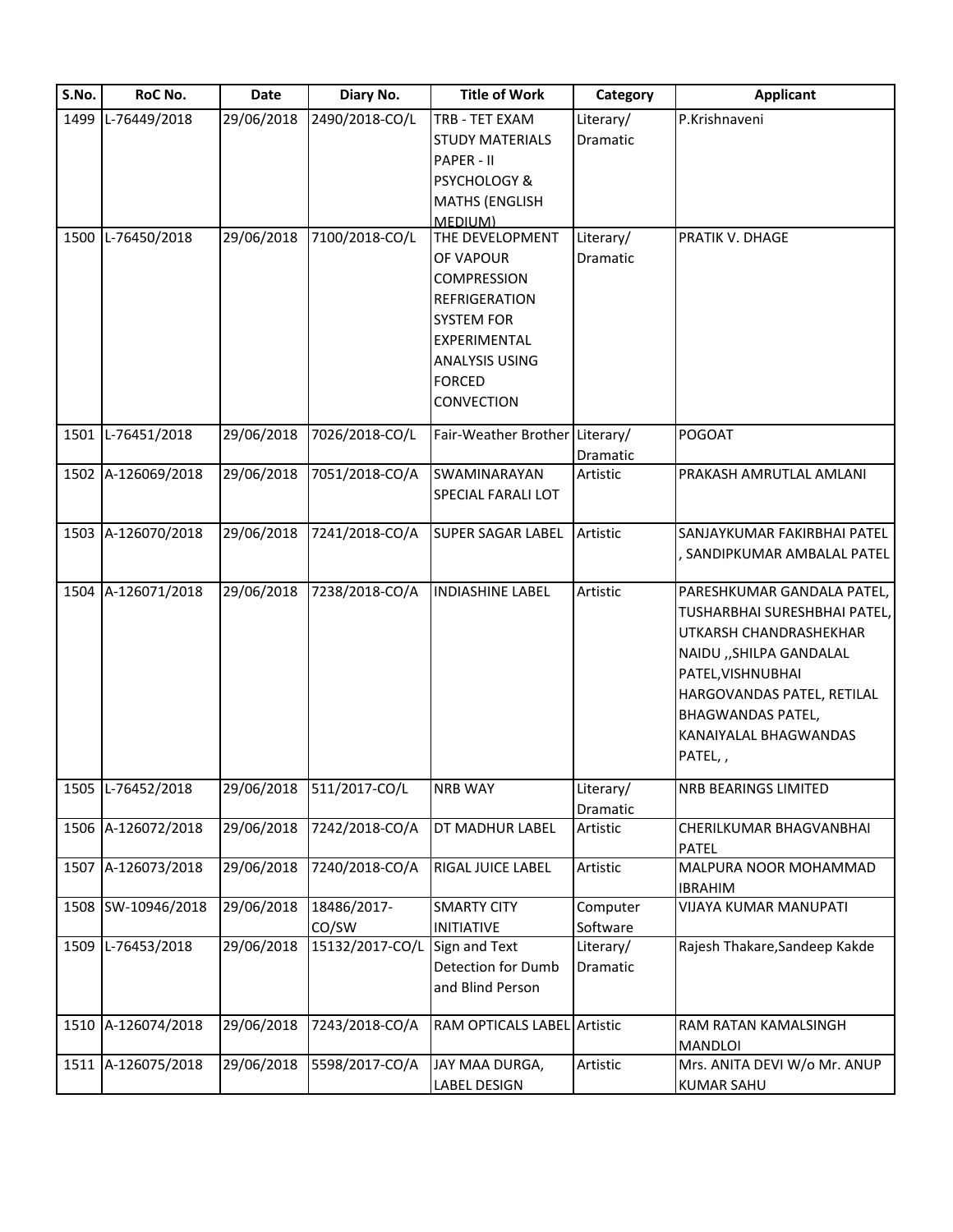| S.No. | RoC No.            | <b>Date</b> | Diary No.      | <b>Title of Work</b>             | Category        | <b>Applicant</b>                      |
|-------|--------------------|-------------|----------------|----------------------------------|-----------------|---------------------------------------|
|       | 1512 SW-10947/2018 | 29/06/2018  | 6785/2018-     | Instamojo: India's               | Computer        | D. Sign Softech Private Limited       |
|       |                    |             | CO/SW          | simplest payment                 | Software        |                                       |
|       |                    |             |                | gateway                          |                 |                                       |
|       | 1513 A-126076/2018 | 29/06/2018  | 438/2017-CO/A  | <b>GOLAGHAT SUPREME</b> Artistic |                 | M/S JALLAN GOLAGHAT TEA CO.           |
|       |                    |             |                | TEA COL LABEL                    |                 | <b>PVT LTD</b>                        |
|       |                    |             |                |                                  |                 |                                       |
|       | 1514 L-76454/2018  | 29/06/2018  | 3966/2018-CO/L | Product Catalogue -              | Literary/       | POLY MEDICURE LIMITED                 |
|       |                    |             |                | <b>HAEMOFLASH</b>                | Dramatic        |                                       |
|       |                    |             |                |                                  |                 |                                       |
|       | 1515 A-126077/2018 | 29/06/2018  | 439/2017-CO/A  | SONAGURI TEA                     | Artistic        | M/S JALLAN GOLAGHAT TEA CO.           |
|       |                    |             |                |                                  |                 | <b>PVT LTD</b>                        |
|       | 1516 L-76455/2018  | 29/06/2018  | 6055/2018-CO/L | Ankahi                           | Literary/       | Dash                                  |
|       |                    |             |                |                                  | Dramatic        |                                       |
|       | 1517 SW-10948/2018 | 29/06/2018  | 13308/2017-    | <b>Walmart Magento 2</b>         | Computer        | Cedcoss Technologies Private          |
|       |                    |             | CO/SW          | Integration                      | Software        | Limited                               |
|       | 1518 SW-10949/2018 | 29/06/2018  | 13304/2017-    | Woocommerce                      | Computer        | Cedcoss Technologies Private          |
|       |                    |             | CO/SW          |                                  | Software        | Limited                               |
|       |                    |             |                | Reverb Integration               |                 |                                       |
| 1519  | L-76456/2018       | 29/06/2018  | 7138/2018-CO/L | RABBANI IDEAL                    | Literary/       | SIRAJUDDIN                            |
|       |                    |             |                | DEENIYAT VOL 5                   | Dramatic        |                                       |
|       | 1520 A-126078/2018 | 29/06/2018  | 6686/2018-CO/A | <b>TULSI AYURVEDIC</b>           | Artistic        | M. M. AYURVEDIC [P] LTD               |
|       |                    |             |                | <b>TULSI-NEEM FACE</b>           |                 |                                       |
|       |                    |             |                | WASH' [Label].                   |                 |                                       |
| 1521  | L-76457/2018       | 29/06/2018  | 6314/2018-CO/L | <b>IDEA TREE</b>                 | Literary/       | <b>CYIENT LIMITED</b>                 |
|       |                    |             |                |                                  | Dramatic        |                                       |
|       | 1522 SW-10950/2018 | 29/06/2018  | 6111/2018-     | <b>GET UP PEOPLE</b>             | Computer        | AMANDEEP SINGH                        |
|       |                    |             | CO/SW          |                                  | Software        |                                       |
|       | 1523 L-76458/2018  | 29/06/2018  | 3223/2018-CO/L | TULSI SAHIB - SAINT              | Literary/       | RADHA SOAMI SATSANG BEAS              |
|       |                    |             |                | OF HATHRAS                       | <b>Dramatic</b> |                                       |
|       |                    |             |                |                                  |                 |                                       |
|       | 1524 A-126079/2018 | 29/06/2018  | 4508/2018-CO/A | dart GLOBAL                      | Artistic        | M/s DART GLOBAL LOGISTICS PVT         |
|       |                    |             |                | <b>LOGISTICS</b>                 |                 | <b>LTD</b>                            |
|       | 1525 L-76459/2018  | 29/06/2018  | 4514/2018-CO/L | Science & Technology Literary/   |                 | Neeraj Nachiketa                      |
|       |                    |             |                | - A Complete Guide               | Dramatic        |                                       |
|       |                    |             |                |                                  |                 |                                       |
|       | 1526 SW-10951/2018 | 29/06/2018  | 2165/2018-     | arc.in                           | Computer        | <b>Access Healthcare Services</b>     |
|       |                    |             | CO/SW          |                                  | Software        | Private Limited                       |
| 1527  | A-126080/2018      | 29/06/2018  | 3439/2018-CO/A | <b>BAZAAR BAZAR'</b>             | Artistic        | JITENDRA KUMAR UPADHYAY               |
|       |                    |             |                | [Label]                          |                 | [PROP.]                               |
|       | 1528 A-126081/2018 | 29/06/2018  | 3442/2018-CO/A | A. K. CHAND TARA                 | Artistic        | SHAHID ALAM [Proprietor]              |
|       |                    |             |                | Special Gul' With                |                 |                                       |
|       |                    |             |                | bust photo of                    |                 |                                       |
|       | 1529 A-126082/2018 | 29/06/2018  | 3438/2018-CO/A | Proprietor                       | Artistic        |                                       |
|       |                    |             |                | VRINDAM [Label]                  |                 | RAJESH KUMAR AGARWAL                  |
|       | 1530 SR-13606/2018 | 29/06/2018  | 6440/2017-CO/M | "THORO THORA                     | Sound           | [PROP.]<br>Mr. SATRAM AMARCHAND. S/o. |
|       |                    |             |                | KHILANU"                         | Recording       | Amarchand,                            |
|       | 1531 SR-13607/2018 | 29/06/2018  | 6441/2017-CO/M | "NARENDRA NAAM                   | Sound           | Mr. SATRAM AMARCHAND. S/o.            |
|       |                    |             |                | HAI JAISA"                       | Recording       | Amarchand                             |
|       | 1532 SR-13608/2018 | 29/06/2018  | 6438/2017-CO/M | "MATLABI KYO                     | Sound           | Mr. SATRAM AMARCHAND. S/o.            |
|       |                    |             |                | <b>BANGAYE"</b>                  | Recording       | Amarchand,                            |
|       |                    |             |                |                                  |                 |                                       |